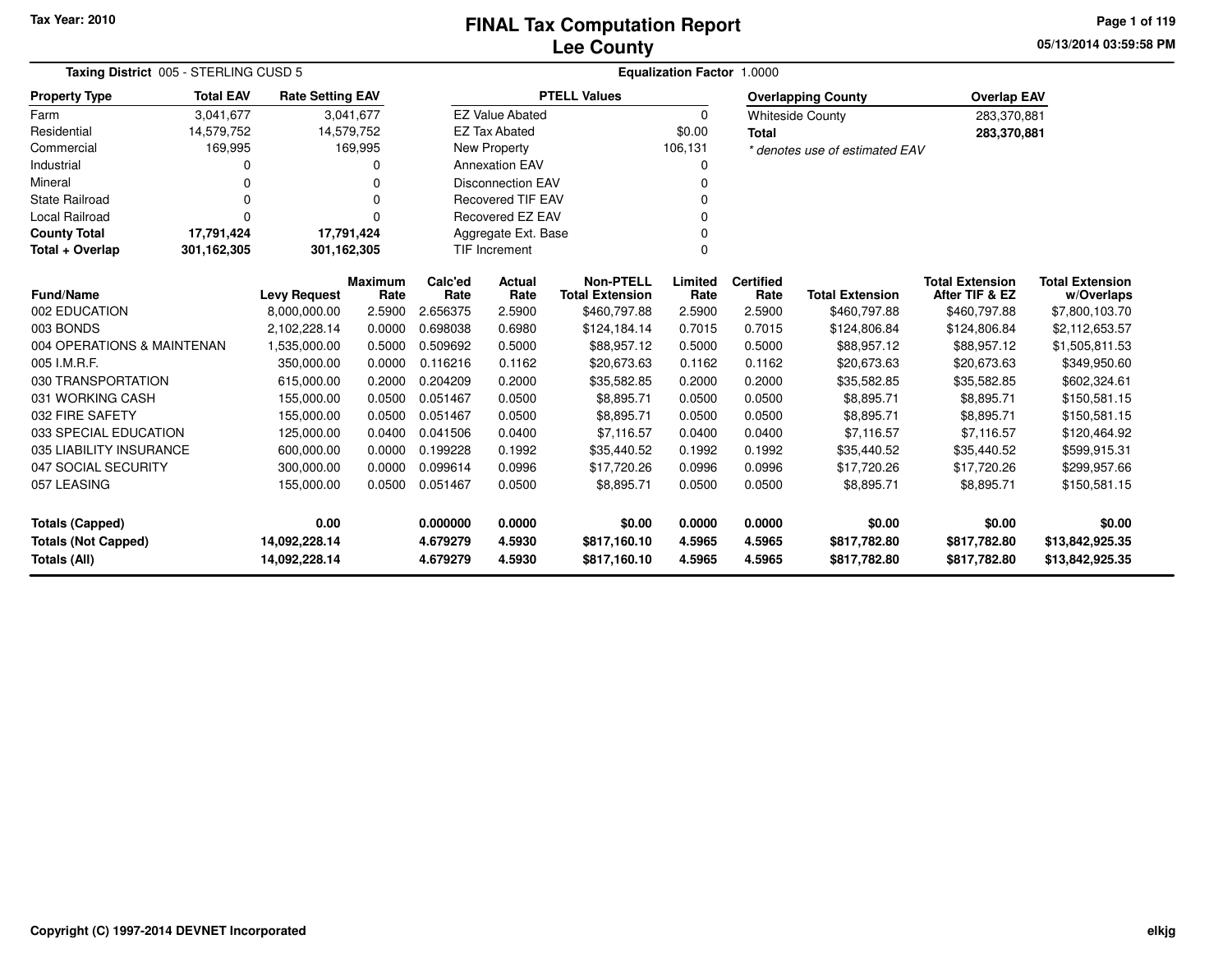# **Lee CountyFINAL Tax Computation Report**

**05/13/2014 03:59:58 PM**

**Page 2 of 119**

| Taxing District 008 - NELSON PGSD 8 |                  |                         |                            |          |                                |                        | <b>Equalization Factor 1.0000</b> |                  |                        |                        |                        |
|-------------------------------------|------------------|-------------------------|----------------------------|----------|--------------------------------|------------------------|-----------------------------------|------------------|------------------------|------------------------|------------------------|
| <b>Property Type</b>                | <b>Total EAV</b> | <b>Rate Setting EAV</b> |                            |          |                                | <b>PTELL Values</b>    |                                   |                  |                        |                        |                        |
| Farm                                | 1,737,090        |                         | 1,737,090                  |          | <b>EZ Value Abated</b>         |                        | $\Omega$                          |                  |                        |                        |                        |
| Residential                         | 3,739,568        |                         | 3,739,568                  |          | <b>EZ Tax Abated</b>           |                        | \$0.00                            |                  |                        |                        |                        |
| Commercial                          | 365,519          |                         | 365,519                    |          | New Property                   |                        | 124,705                           |                  |                        |                        |                        |
| Industrial                          | 3,826,114        |                         | 3,826,114                  |          | <b>Annexation EAV</b>          |                        | O                                 |                  |                        |                        |                        |
| Mineral                             | $\Omega$         |                         | $\Omega$                   |          | <b>Disconnection EAV</b>       |                        | $\Omega$                          |                  |                        |                        |                        |
| <b>State Railroad</b>               | 1,613,838        |                         | 1,613,838                  |          | <b>Recovered TIF EAV</b>       |                        |                                   |                  |                        |                        |                        |
| <b>Local Railroad</b>               | $\Omega$         |                         | Recovered EZ EAV<br>0<br>ŋ |          |                                |                        |                                   |                  |                        |                        |                        |
| <b>County Total</b>                 | 11,282,129       | 11,282,129              |                            |          | 297,208<br>Aggregate Ext. Base |                        |                                   |                  |                        |                        |                        |
| Total + Overlap                     | 11,282,129       | 11,282,129              |                            |          | <b>TIF Increment</b>           |                        | $\Omega$                          |                  |                        |                        |                        |
|                                     |                  |                         | <b>Maximum</b>             | Calc'ed  | Actual                         | <b>Non-PTELL</b>       | Limited                           | <b>Certified</b> |                        | <b>Total Extension</b> | <b>Total Extension</b> |
| <b>Fund/Name</b>                    |                  | <b>Levy Request</b>     | Rate                       | Rate     | Rate                           | <b>Total Extension</b> | Rate                              | Rate             | <b>Total Extension</b> | After TIF & EZ         | w/Overlaps             |
| 002 EDUCATION                       |                  | 213,000.00              | 3.5000                     | .887942  | 1.8879                         | \$212,995.31           | 1.8879                            | 1.8879           | \$212,995.31           | \$212,995.31           | \$212,995.31           |
| 003 BONDS & INTEREST                |                  | 14,078.00               | 0.0000                     | 0.124781 | 0.1248                         | \$14,080.10            | 0.1254                            | 0.1254           | \$14,147.79            | \$14,147.79            | \$14,147.79            |
| 004 OPERATIONS & MAINTENAN          |                  | 42,500.00               | 0.5500                     | 0.376702 | 0.3767                         | \$42,499.78            | 0.3726                            | 0.3726           | \$42,037.21            | \$42,037.21            | \$42,037.21            |
| 005 I.M.R.F.                        |                  | 0.00                    | 0.0000                     | 0.000000 | 0.0000                         | \$0.00                 | 0.0000                            | 0.0000           | \$0.00                 | \$0.00                 | \$0.00                 |
| 030 TRANSPORTATION                  |                  | 14,000.00               | 0.0000                     | 0.124090 | 0.1241                         | \$14,001.12            | 0.1227                            | 0.1227           | \$13,843.17            | \$13,843.17            | \$13,843.17            |
| 031 WORKING CASH                    |                  | 5,150.00                | 0.0500                     | 0.045647 | 0.0456                         | \$5,144.65             | 0.0451                            | 0.0451           | \$5,088.24             | \$5,088.24             | \$5,088.24             |
| 032 FIRE SAFETY                     |                  | 100.00                  | 0.1000                     | 0.000886 | 0.0009                         | \$101.54               | 0.0009                            | 0.0009           | \$101.54               | \$101.54               | \$101.54               |
| 033 SPECIAL EDUCATION               |                  | 2,500.00                | 0.4000                     | 0.022159 | 0.0222                         | \$2,504.63             | 0.0220                            | 0.0220           | \$2,482.07             | \$2,482.07             | \$2,482.07             |
| 035 LIABILITY INSURANCE             |                  | 24,000.00               | 0.0000                     | 0.212726 | 0.2127                         | \$23,997.09            | 0.1898                            | 0.1898           | \$21,413.48            | \$21,413.48            | \$21,413.48            |
| 047 SOCIAL SECURITY                 |                  | 5,650.00                | 0.0000                     | 0.050079 | 0.0501                         | \$5,652.35             | 0.0496                            | 0.0496           | \$5,595.94             | \$5,595.94             | \$5,595.94             |
| 057 LEASING                         |                  | 5,150.00                | 0.1000                     | 0.045647 | 0.0456                         | \$5,144.65             | 0.0451                            | 0.0451           | \$5,088.24             | \$5,088.24             | \$5,088.24             |
| <b>Totals (Capped)</b>              |                  | 312,050.00              |                            | 2.765878 | 2.7658                         | \$312,041.12           | 2.7357                            | 2.7357           | \$308,645.20           | \$308,645.20           | \$308,645.20           |
| <b>Totals (Not Capped)</b>          |                  | 14,078.00               |                            | 0.124781 | 0.1248                         | \$14,080.10            | 0.1254                            | 0.1254           | \$14,147.79            | \$14,147.79            | \$14,147.79            |
| Totals (All)                        |                  | 326,128.00              |                            | 2.890659 | 2.8906                         | \$326,121.22           | 2.8611                            | 2.8611           | \$322,792.99           | \$322,792.99           | \$322,792.99           |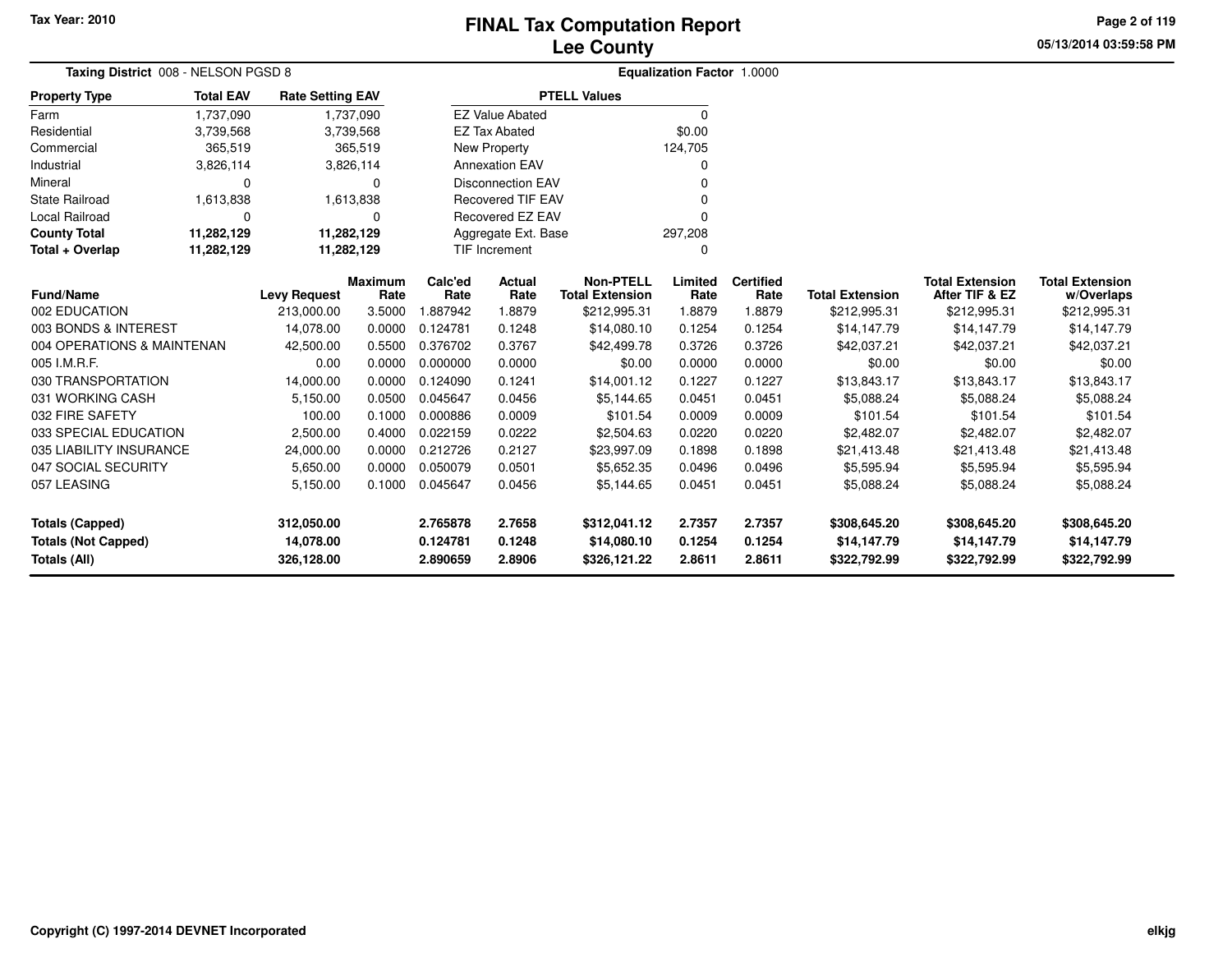**05/13/2014 03:59:58 PMPage 3 of 119**

| Taxing District 009 - EARLVILLE CUSD 9 |                                         |                         |                        | Equalization Factor 1.0000 |                          |                                            |                 |                          |                                |                                          |                                      |
|----------------------------------------|-----------------------------------------|-------------------------|------------------------|----------------------------|--------------------------|--------------------------------------------|-----------------|--------------------------|--------------------------------|------------------------------------------|--------------------------------------|
| <b>Property Type</b>                   | <b>Total EAV</b>                        | <b>Rate Setting EAV</b> |                        |                            |                          | <b>PTELL Values</b>                        |                 |                          | <b>Overlapping County</b>      | <b>Overlap EAV</b>                       |                                      |
| Farm                                   | 394,602                                 |                         | 394,602                |                            | <b>EZ Value Abated</b>   |                                            | $\Omega$        | DeKalb County            |                                | 1,560,414                                |                                      |
| Residential                            | 89,750                                  |                         | 89,750                 |                            | <b>EZ Tax Abated</b>     |                                            | \$0.00          | LaSalle County           |                                | 51,718,080                               |                                      |
| Commercial                             | O                                       |                         | o                      |                            | New Property             |                                            | 0               | <b>Total</b>             |                                | 53,278,494                               |                                      |
| Industrial                             | 0                                       |                         |                        |                            | <b>Annexation EAV</b>    |                                            |                 |                          | * denotes use of estimated EAV |                                          |                                      |
| Mineral                                | 0                                       |                         | 0                      |                            | <b>Disconnection EAV</b> |                                            | n               |                          |                                |                                          |                                      |
| <b>State Railroad</b>                  | 0                                       |                         | 0                      |                            | <b>Recovered TIF EAV</b> |                                            |                 |                          |                                |                                          |                                      |
| <b>Local Railroad</b>                  | $\Omega$                                |                         | U                      |                            | <b>Recovered EZ EAV</b>  |                                            | 0               |                          |                                |                                          |                                      |
| <b>County Total</b>                    | 484,352                                 |                         | 484,352                |                            | Aggregate Ext. Base      |                                            |                 |                          |                                |                                          |                                      |
| Total + Overlap                        | 53,762,846                              | 53,762,846              |                        |                            | <b>TIF Increment</b>     |                                            | $\Omega$        |                          |                                |                                          |                                      |
|                                        | <b>Fund/Name</b><br><b>Levy Request</b> |                         | <b>Maximum</b><br>Rate | Calc'ed<br>Rate            | Actual<br>Rate           | <b>Non-PTELL</b><br><b>Total Extension</b> | Limited<br>Rate | <b>Certified</b><br>Rate | <b>Total Extension</b>         | <b>Total Extension</b><br>After TIF & EZ | <b>Total Extension</b><br>w/Overlaps |
| 002 EDUCATION                          |                                         | 1,519,124.00            | 2.6000                 | 2.825602                   | 2.6000                   | \$12,593.15                                | 2.6000          | 2.6000                   | \$12,593.15                    | \$12,593.15                              | \$1,397,834.00                       |
| 003 BONDS                              |                                         | 389,660.00              | 0.0000                 | 0.724776                   | 0.7248                   | \$3,510.58                                 | 0.7284          | 0.7284                   | \$3,528.02                     | \$3,528.02                               | \$391,608.57                         |
| 004 OPERATIONS & MAINTENAN             |                                         | 411,916.00              | 0.7050                 | 0.766172                   | 0.7050                   | \$3,414.68                                 | 0.7050          | 0.7050                   | \$3,414.68                     | \$3,414.68                               | \$379,028.06                         |
| 005 I.M.R.F.                           |                                         | 29.214.00               | 0.0000                 | 0.054339                   | 0.0543                   | \$263.00                                   | 0.0543          | 0.0543                   | \$263.00                       | \$263.00                                 | \$29,193.23                          |
| 030 TRANSPORTATION                     |                                         | 116,856.00              | 0.2000                 | 0.217355                   | 0.2000                   | \$968.70                                   | 0.2000          | 0.2000                   | \$968.70                       | \$968.70                                 | \$107,525.69                         |
| 031 WORKING CASH                       |                                         | 29,214.00               | 0.0500                 | 0.054339                   | 0.0500                   | \$242.18                                   | 0.0500          | 0.0500                   | \$242.18                       | \$242.18                                 | \$26,881.42                          |
| 032 FIRE SAFETY                        |                                         | 29,214.00               | 0.0500                 | 0.054339                   | 0.0500                   | \$242.18                                   | 0.0500          | 0.0500                   | \$242.18                       | \$242.18                                 | \$26,881.42                          |
| 033 SPECIAL EDUCATION                  |                                         | 23,371.00               | 0.0400                 | 0.043471                   | 0.0400                   | \$193.74                                   | 0.0400          | 0.0400                   | \$193.74                       | \$193.74                                 | \$21,505.14                          |
| 035 LIABILITY INSURANCE                |                                         | 13,905.00               | 0.0000                 | 0.025864                   | 0.0259                   | \$125.45                                   | 0.0259          | 0.0259                   | \$125.45                       | \$125.45                                 | \$13,924.58                          |
| 047 SOCIAL SECURITY                    |                                         | 29,214.00               | 0.0000                 | 0.054339                   | 0.0543                   | \$263.00                                   | 0.0543          | 0.0543                   | \$263.00                       | \$263.00                                 | \$29,193.23                          |
| 057 LEASING                            |                                         | 29,214.00               | 0.0500                 | 0.054339                   | 0.0500                   | \$242.18                                   | 0.0500          | 0.0500                   | \$242.18                       | \$242.18                                 | \$26,881.42                          |
| 0.00<br><b>Totals (Capped)</b>         |                                         |                         |                        | 0.000000                   | 0.0000                   | \$0.00                                     | 0.0000          | 0.0000                   | \$0.00                         | \$0.00                                   | \$0.00                               |
| <b>Totals (Not Capped)</b>             |                                         | 2,620,902.00            |                        | 4.874935                   | 4.5543                   | \$22,058.84                                | 4.5579          | 4.5579                   | \$22,076.28                    | \$22,076.28                              | \$2,450,456.76                       |
| Totals (All)<br>2,620,902.00           |                                         |                         |                        | 4.874935                   | 4.5543                   | \$22,058.84                                | 4.5579          | 4.5579                   | \$22,076.28                    | \$22,076.28                              | \$2,450,456.76                       |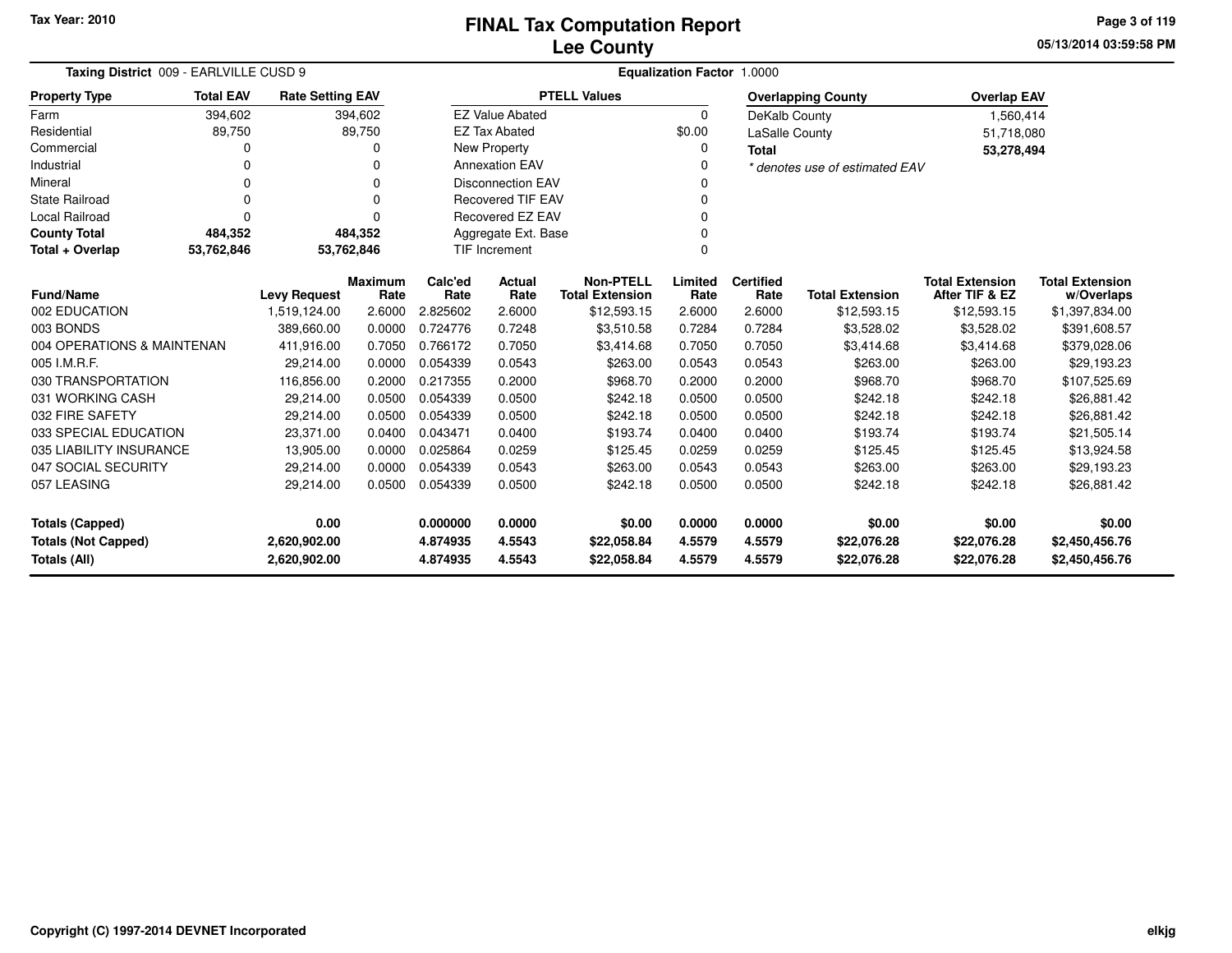**05/13/2014 03:59:58 PM Page 4 of 119**

| Taxing District 017 - OHIO CCGSD 17 |                  |                         |                        |                 |                          | <b>Equalization Factor</b>                 | 1.0000          |                          |                                |                                          |                                      |
|-------------------------------------|------------------|-------------------------|------------------------|-----------------|--------------------------|--------------------------------------------|-----------------|--------------------------|--------------------------------|------------------------------------------|--------------------------------------|
| <b>Property Type</b>                | <b>Total EAV</b> | <b>Rate Setting EAV</b> |                        |                 |                          | <b>PTELL Values</b>                        |                 |                          | <b>Overlapping County</b>      | <b>Overlap EAV</b>                       |                                      |
| Farm                                | 2,706,971        | 2,706,971               |                        |                 | <b>EZ Value Abated</b>   |                                            | 0               | <b>Bureau County</b>     |                                | 11,602,091                               |                                      |
| Residential                         | 441,406          |                         | 441,406                |                 | <b>EZ Tax Abated</b>     |                                            | \$0.00          | <b>Total</b>             |                                | 11,602,091                               |                                      |
| Commercial                          | 0                |                         | $\Omega$               |                 | New Property             |                                            | 52,364          |                          | * denotes use of estimated EAV |                                          |                                      |
| Industrial                          | 120,507          |                         | 120,507                |                 | <b>Annexation EAV</b>    |                                            | 0               |                          |                                |                                          |                                      |
| Mineral                             |                  |                         | <sup>0</sup>           |                 | <b>Disconnection EAV</b> |                                            | 0               |                          |                                |                                          |                                      |
| <b>State Railroad</b>               |                  |                         |                        |                 | <b>Recovered TIF EAV</b> |                                            |                 |                          |                                |                                          |                                      |
| Local Railroad                      | 0                |                         | $\Omega$               |                 | Recovered EZ EAV         |                                            |                 |                          |                                |                                          |                                      |
| <b>County Total</b>                 | 3,268,884        | 3,268,884               |                        |                 | Aggregate Ext. Base      |                                            | U               |                          |                                |                                          |                                      |
| Total + Overlap                     | 14,870,975       | 14,870,975              |                        |                 | <b>TIF Increment</b>     |                                            | 0               |                          |                                |                                          |                                      |
| <b>Fund/Name</b>                    |                  | <b>Levy Request</b>     | <b>Maximum</b><br>Rate | Calc'ed<br>Rate | Actual<br>Rate           | <b>Non-PTELL</b><br><b>Total Extension</b> | Limited<br>Rate | <b>Certified</b><br>Rate | <b>Total Extension</b>         | <b>Total Extension</b><br>After TIF & EZ | <b>Total Extension</b><br>w/Overlaps |
| 002 EDUCATION                       |                  | 363,200.00              | 2.2700                 | 2.442342        | 2.2700                   | \$74,203.67                                | 2.2700          | 2.2700                   | \$74,203.67                    | \$74,203.67                              | \$337,571.13                         |
| 003 BONDS                           |                  | 0.00                    | 0.0000                 | 0.000000        | 0.0000                   | \$0.00                                     | 0.0000          | 0.0000                   | \$0.00                         | \$0.00                                   | \$0.00                               |
| 004 OPERATIONS & MAINTENAN          |                  | 59,200.00               | 0.3700                 | 0.398091        | 0.3700                   | \$12,094.87                                | 0.3700          | 0.3700                   | \$12,094.87                    | \$12,094.87                              | \$55,022.61                          |
| 005 I.M.R.F.                        |                  | 15,400.00               | 0.0000                 | 0.103557        | 0.1036                   | \$3,386.56                                 | 0.1036          | 0.1036                   | \$3,386.56                     | \$3,386.56                               | \$15,406.33                          |
| 030 TRANSPORTATION                  |                  | 24,000.00               | 0.1500                 | 0.161388        | 0.1500                   | \$4,903.33                                 | 0.1500          | 0.1500                   | \$4,903.33                     | \$4,903.33                               | \$22,306.46                          |
| 031 WORKING CASH                    |                  | 8,000.00                | 0.0500                 | 0.053796        | 0.0500                   | \$1,634.44                                 | 0.0500          | 0.0500                   | \$1,634.44                     | \$1,634.44                               | \$7,435.49                           |
| 032 FIRE SAFETY                     |                  | 8,000.00                | 0.0500                 | 0.053796        | 0.0500                   | \$1,634.44                                 | 0.0500          | 0.0500                   | \$1,634.44                     | \$1,634.44                               | \$7,435.49                           |
| 033 SPECIAL EDUCATION               |                  | 3,200.00                | 0.0200                 | 0.021518        | 0.0200                   | \$653.78                                   | 0.0200          | 0.0200                   | \$653.78                       | \$653.78                                 | \$2,974.20                           |
| 035 LIABILITY INSURANCE             |                  | 62,000.00               | 0.0000                 | 0.416920        | 0.4169                   | \$13,627.98                                | 0.4169          | 0.4169                   | \$13,627.98                    | \$13,627.98                              | \$61,997.09                          |
| 047 SOCIAL SECURITY                 |                  | 25,000.00               | 0.0000                 | 0.168113        | 0.1681                   | \$5,494.99                                 | 0.1681          | 0.1681                   | \$5,494.99                     | \$5,494.99                               | \$24,998.11                          |
| 057 LEASING                         |                  | 8,000.00                | 0.0500                 | 0.053796        | 0.0500                   | \$1,634.44                                 | 0.0500          | 0.0500                   | \$1,634.44                     | \$1,634.44                               | \$7,435.49                           |
| <b>Totals (Capped)</b>              |                  | 0.00                    |                        | 0.000000        | 0.0000                   | \$0.00                                     | 0.0000          | 0.0000                   | \$0.00                         | \$0.00                                   | \$0.00                               |
| <b>Totals (Not Capped)</b>          |                  | 576,000.00              |                        | 3.873317        | 3.6486                   | \$119,268.50                               | 3.6486          | 3.6486                   | \$119,268.50                   | \$119,268.50                             | \$542,582.40                         |
| Totals (All)                        |                  | 576,000.00              |                        | 3.873317        | 3.6486                   | \$119,268.50                               | 3.6486          | 3.6486                   | \$119,268.50                   | \$119,268.50                             | \$542,582.40                         |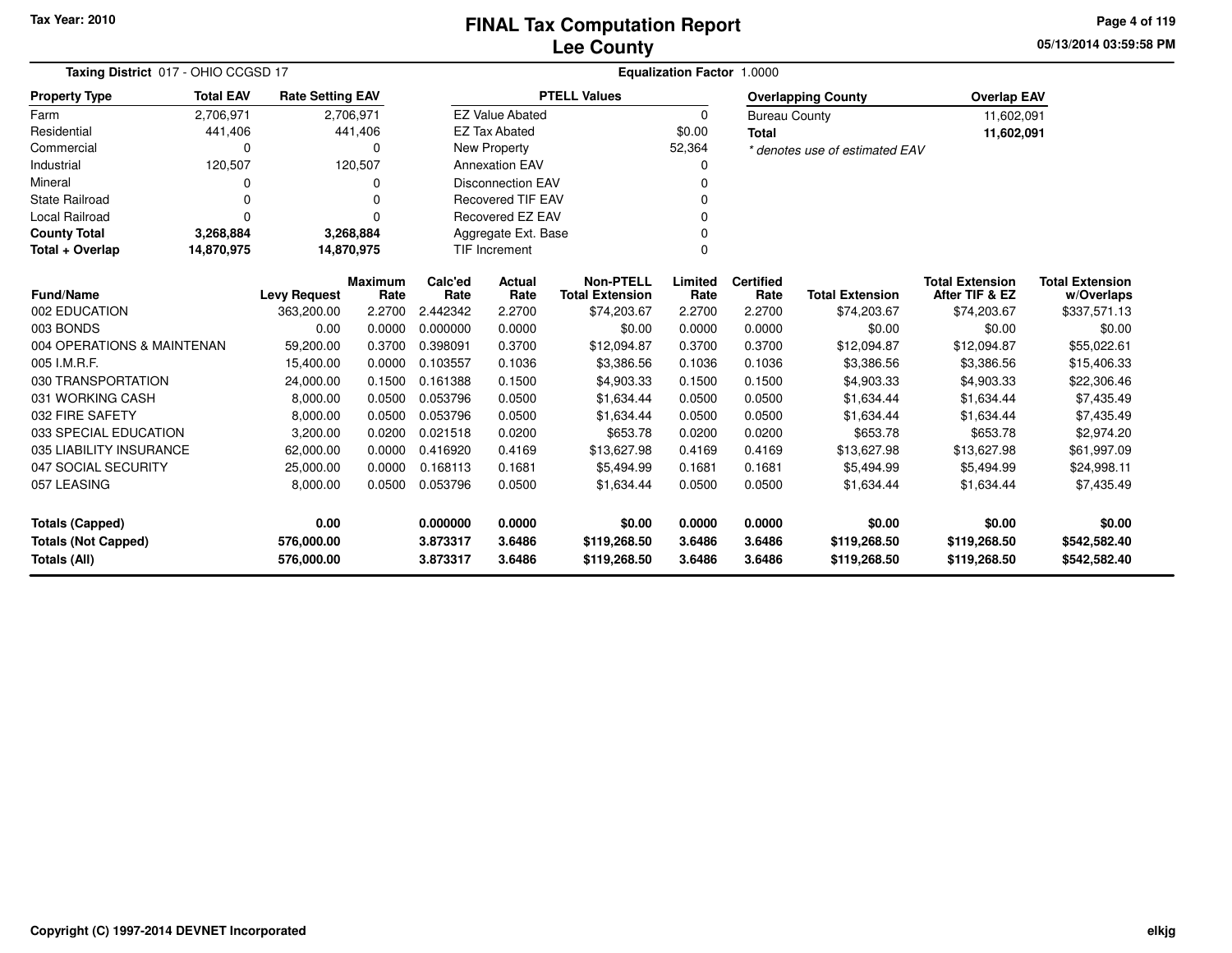**05/13/2014 03:59:58 PM Page 5 of 119**

| Taxing District 145 - MONTMORENCY CCGSD 145 |                  |                         |                        | <b>Equalization Factor 1.0000</b> |                          |                                            |                 |                          |                                |                                          |                                      |  |  |
|---------------------------------------------|------------------|-------------------------|------------------------|-----------------------------------|--------------------------|--------------------------------------------|-----------------|--------------------------|--------------------------------|------------------------------------------|--------------------------------------|--|--|
| <b>Property Type</b>                        | <b>Total EAV</b> | <b>Rate Setting EAV</b> |                        |                                   |                          | <b>PTELL Values</b>                        |                 |                          | <b>Overlapping County</b>      | <b>Overlap EAV</b>                       |                                      |  |  |
| Farm                                        | 792,736          |                         | 792,736                |                                   | <b>EZ Value Abated</b>   |                                            | $\Omega$        |                          | <b>Whiteside County</b>        | 39,310,554                               |                                      |  |  |
| Residential                                 | 243,403          |                         | 243,403                |                                   | <b>EZ Tax Abated</b>     |                                            | \$0.00          | <b>Total</b>             |                                | 39,310,554                               |                                      |  |  |
| Commercial                                  | 100,059          |                         | 100,059                |                                   | <b>New Property</b>      |                                            | $\Omega$        |                          | * denotes use of estimated EAV |                                          |                                      |  |  |
| Industrial                                  | 18,039           |                         | 18,039                 |                                   | <b>Annexation EAV</b>    |                                            |                 |                          |                                |                                          |                                      |  |  |
| Mineral                                     | 0                |                         | $\Omega$               |                                   | <b>Disconnection EAV</b> |                                            | <sup>0</sup>    |                          |                                |                                          |                                      |  |  |
| <b>State Railroad</b>                       | 328,418          |                         | 328,418                |                                   | <b>Recovered TIF EAV</b> |                                            | 0               |                          |                                |                                          |                                      |  |  |
| Local Railroad                              | 0                |                         | 0                      |                                   | Recovered EZ EAV         |                                            | $\Omega$        |                          |                                |                                          |                                      |  |  |
| <b>County Total</b>                         | 1,482,655        |                         | 1,482,655              |                                   | Aggregate Ext. Base      |                                            | $\Omega$        |                          |                                |                                          |                                      |  |  |
| Total + Overlap                             | 40,793,209       |                         | 40,793,209             |                                   | <b>TIF Increment</b>     |                                            | $\Omega$        |                          |                                |                                          |                                      |  |  |
| <b>Fund/Name</b>                            |                  | <b>Levy Request</b>     | <b>Maximum</b><br>Rate | Calc'ed<br>Rate                   | Actual<br>Rate           | <b>Non-PTELL</b><br><b>Total Extension</b> | Limited<br>Rate | <b>Certified</b><br>Rate | <b>Total Extension</b>         | <b>Total Extension</b><br>After TIF & EZ | <b>Total Extension</b><br>w/Overlaps |  |  |
| 002 EDUCATION                               |                  | 761,415.00              | 1.8200                 | 866524                            | 1.8200                   | \$26,984.32                                | 1.8200          | 1.8200                   | \$26,984.32                    | \$26,984.32                              | \$742,436.40                         |  |  |
| 003 BONDS                                   |                  | 97,983.00               | 0.0000                 | 0.240194                          | 0.2402                   | \$3,561.34                                 | 0.2414          | 0.2414                   | \$3,579.13                     | \$3,579.13                               | \$98,474.81                          |  |  |
| 004 OPERATIONS & MAINTENAN                  |                  | 104,589.00              | 0.2500                 | 0.256388                          | 0.2500                   | \$3,706.64                                 | 0.2500          | 0.2500                   | \$3,706.64                     | \$3,706.64                               | \$101,983.02                         |  |  |
| 005 I.M.R.F.                                |                  | 27,903.00               | 0.0000                 | 0.068401                          | 0.0684                   | \$1.014.14                                 | 0.0684          | 0.0684                   | \$1.014.14                     | \$1.014.14                               | \$27,902.55                          |  |  |
| 030 TRANSPORTATION                          |                  | 50,203.00               | 0.1200                 | 0.123067                          | 0.1200                   | \$1,779.19                                 | 0.1200          | 0.1200                   | \$1,779.19                     | \$1,779.19                               | \$48,951.85                          |  |  |
| 031 WORKING CASH                            |                  | 20,918.00               | 0.0500                 | 0.051278                          | 0.0500                   | \$741.33                                   | 0.0500          | 0.0500                   | \$741.33                       | \$741.33                                 | \$20,396.60                          |  |  |
| 032 FIRE SAFETY                             |                  | 20,918.00               | 0.0500                 | 0.051278                          | 0.0500                   | \$741.33                                   | 0.0500          | 0.0500                   | \$741.33                       | \$741.33                                 | \$20,396.60                          |  |  |
| 033 SPECIAL EDUCATION                       |                  | 8,367.00                | 0.0200                 | 0.020511                          | 0.0200                   | \$296.53                                   | 0.0200          | 0.0200                   | \$296.53                       | \$296.53                                 | \$8,158.64                           |  |  |
| 035 LIABILITY INSURANCE                     |                  | 150,149.00              | 0.0000                 | 0.368074                          | 0.3681                   | \$5,457.65                                 | 0.3681          | 0.3681                   | \$5,457.65                     | \$5,457.65                               | \$150,159.80                         |  |  |
| 047 SOCIAL SECURITY                         |                  | 43,472.00               | 0.0000                 | 0.106567                          | 0.1066                   | \$1,580.51                                 | 0.1066          | 0.1066                   | \$1,580.51                     | \$1,580.51                               | \$43,485.56                          |  |  |
| 057 LEASING                                 |                  | 14,642.00               | 0.0500                 | 0.035893                          | 0.0359                   | \$532.27                                   | 0.0359          | 0.0359                   | \$532.27                       | \$532.27                                 | \$14,644.76                          |  |  |
| 0.00<br><b>Totals (Capped)</b>              |                  |                         | 0.000000               | 0.0000                            | \$0.00                   | 0.0000                                     | 0.0000          | \$0.00                   | \$0.00                         | \$0.00                                   |                                      |  |  |
| <b>Totals (Not Capped)</b><br>1,300,559.00  |                  |                         | 3.188175               | 3.1292                            | \$46,395.25              | 3.1304                                     | 3.1304          | \$46,413.04              | \$46,413.04                    | \$1,276,990.59                           |                                      |  |  |
| <b>Totals (All)</b>                         |                  | 1,300,559.00            |                        | 3.188175                          | 3.1292                   | \$46,395.25                                | 3.1304          | 3.1304                   | \$46,413.04                    | \$46,413.04                              | \$1,276,990.59                       |  |  |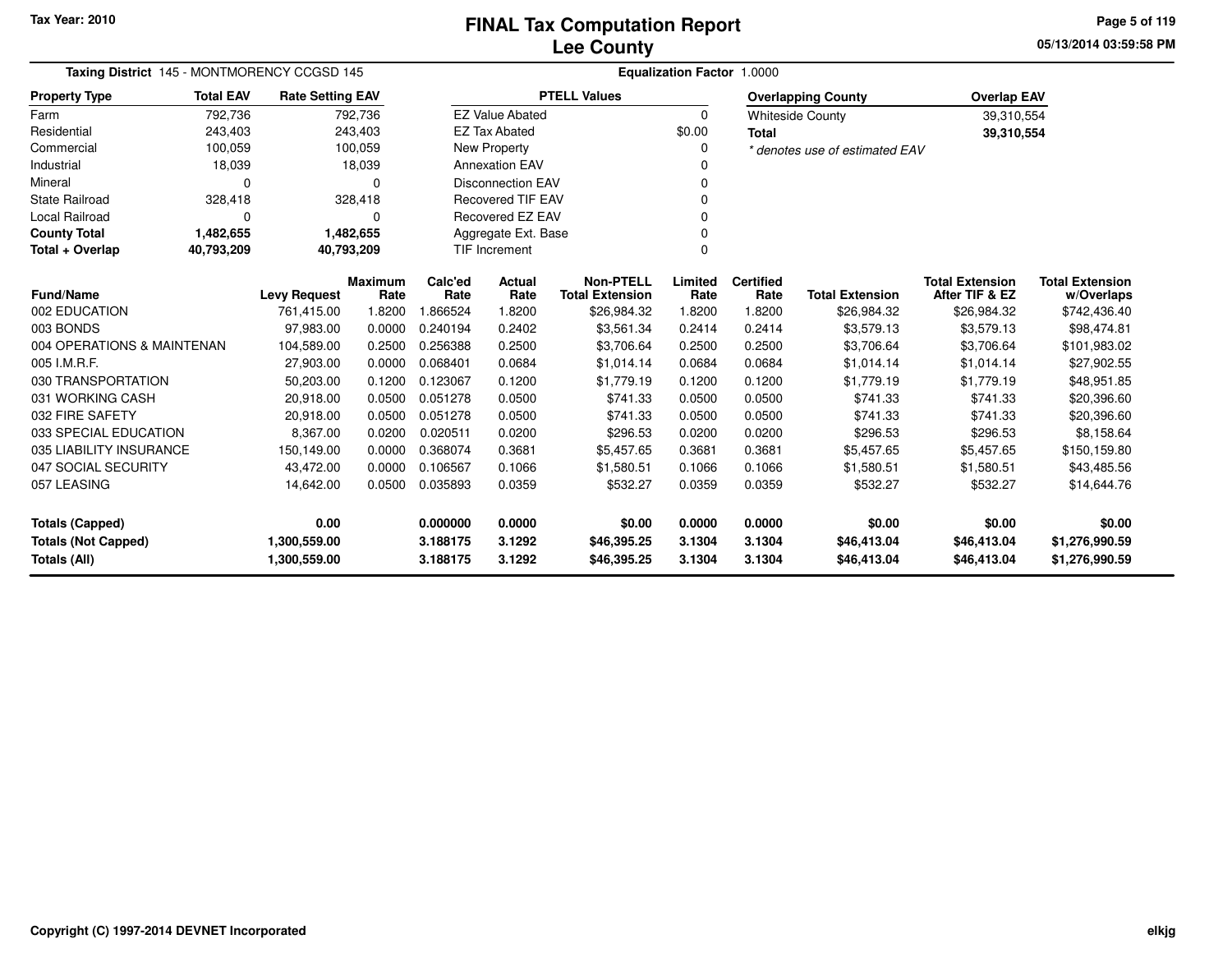**05/13/2014 03:59:58 PM Page 6 of 119**

| Taxing District 161 - CRESTON CCGSD 161          |                     |                         |                        |                 | <b>Equalization Factor 1.0000</b> |                                            |                 |                          |                                |                                          |                                      |  |  |
|--------------------------------------------------|---------------------|-------------------------|------------------------|-----------------|-----------------------------------|--------------------------------------------|-----------------|--------------------------|--------------------------------|------------------------------------------|--------------------------------------|--|--|
| <b>Property Type</b>                             | <b>Total EAV</b>    | <b>Rate Setting EAV</b> |                        |                 |                                   | <b>PTELL Values</b>                        |                 |                          | <b>Overlapping County</b>      | <b>Overlap EAV</b>                       |                                      |  |  |
| Farm                                             | 111,921             |                         | 111,921                |                 | <b>EZ Value Abated</b>            |                                            | $\Omega$        | DeKalb County            |                                | 2,099,058                                |                                      |  |  |
| Residential                                      |                     |                         | 0                      |                 | <b>EZ Tax Abated</b>              |                                            | \$0.00          | Ogle County              |                                | 23,408,536                               |                                      |  |  |
| Commercial                                       | 0                   |                         | O                      |                 | <b>New Property</b>               |                                            | 0               | <b>Total</b>             |                                | 25,507,594                               |                                      |  |  |
| Industrial                                       | 0                   |                         | 0                      |                 | <b>Annexation EAV</b>             |                                            |                 |                          | * denotes use of estimated EAV |                                          |                                      |  |  |
| Mineral                                          | 0                   |                         | 0                      |                 | <b>Disconnection EAV</b>          |                                            |                 |                          |                                |                                          |                                      |  |  |
| <b>State Railroad</b>                            | $\Omega$            |                         | 0                      |                 | <b>Recovered TIF EAV</b>          |                                            | 0               |                          |                                |                                          |                                      |  |  |
| <b>Local Railroad</b>                            | $\Omega$            |                         | 0                      |                 | Recovered EZ EAV                  |                                            |                 |                          |                                |                                          |                                      |  |  |
| <b>County Total</b>                              | 111,921             |                         | 111,921                |                 | Aggregate Ext. Base<br>0          |                                            |                 |                          |                                |                                          |                                      |  |  |
| Total + Overlap                                  | 25,619,515          | 25,619,515              |                        |                 | TIF Increment                     |                                            | 0               |                          |                                |                                          |                                      |  |  |
| <b>Fund/Name</b>                                 | <b>Levy Request</b> |                         | <b>Maximum</b><br>Rate | Calc'ed<br>Rate | Actual<br>Rate                    | <b>Non-PTELL</b><br><b>Total Extension</b> | Limited<br>Rate | <b>Certified</b><br>Rate | <b>Total Extension</b>         | <b>Total Extension</b><br>After TIF & EZ | <b>Total Extension</b><br>w/Overlaps |  |  |
| 002 EDUCATION                                    |                     | 608,500.00              | 2.3800                 | 2.375143        | 2.3751                            | \$2,658.24                                 | 2.3751          | 2.3751                   | \$2,658.24                     | \$2,658.24                               | \$608,489.10                         |  |  |
| 003 BONDS                                        |                     | 0.00                    | 0.0000                 | 0.000000        | 0.0000                            | \$0.00                                     | 0.0000          | 0.0000                   | \$0.00                         | \$0.00                                   | \$0.00                               |  |  |
| 004 OPERATIONS & MAINTENAN                       |                     | 63,900.00               | 0.2500                 | 0.249419        | 0.2494                            | \$279.13                                   | 0.2494          | 0.2494                   | \$279.13                       | \$279.13                                 | \$63,895.07                          |  |  |
| 005 I.M.R.F.                                     |                     | 21,470.00               | 0.0000                 | 0.083803        | 0.0838                            | \$93.79                                    | 0.0838          | 0.0838                   | \$93.79                        | \$93.79                                  | \$21,469.15                          |  |  |
| 030 TRANSPORTATION                               |                     | 30,700.00               | 0.1200                 | 0.119831        | 0.1198                            | \$134.08                                   | 0.1198          | 0.1198                   | \$134.08                       | \$134.08                                 | \$30,692.18                          |  |  |
| 031 WORKING CASH                                 |                     | 12,800.00               | 0.0500                 | 0.049962        | 0.0500                            | \$55.96                                    | 0.0500          | 0.0500                   | \$55.96                        | \$55.96                                  | \$12,809.76                          |  |  |
| 033 SPECIAL EDUCATION                            |                     | 5,115.00                | 0.0400                 | 0.019965        | 0.0200                            | \$22.38                                    | 0.0200          | 0.0200                   | \$22.38                        | \$22.38                                  | \$5,123.90                           |  |  |
| 035 LIABILITY INSURANCE                          |                     | 40,385.00               | 0.0000                 | 0.157634        | 0.1576                            | \$176.39                                   | 0.1576          | 0.1576                   | \$176.39                       | \$176.39                                 | \$40,376.36                          |  |  |
| 047 SOCIAL SECURITY                              |                     | 20,195.00               | 0.0000                 | 0.078827        | 0.0788                            | \$88.19                                    | 0.0788          | 0.0788                   | \$88.19                        | \$88.19                                  | \$20,188.18                          |  |  |
| 057 LEASING                                      |                     | 12,800.00               | 0.0500                 | 0.049962        | 0.0500                            | \$55.96                                    | 0.0500          | 0.0500                   | \$55.96                        | \$55.96                                  | \$12,809.76                          |  |  |
| 0.00<br><b>Totals (Capped)</b>                   |                     |                         | 0.000000               | 0.0000          | \$0.00                            | 0.0000                                     | 0.0000          | \$0.00                   | \$0.00                         | \$0.00                                   |                                      |  |  |
| <b>Totals (Not Capped)</b>                       |                     | 815,865.00              |                        | 3.184546        | 3.1845                            | \$3,564.12                                 | 3.1845          | 3.1845                   | \$3,564.12                     | \$3,564.12                               | \$815,853.46                         |  |  |
| Totals (All)<br>3.184546<br>3.1845<br>815,865.00 |                     |                         |                        |                 | \$3,564.12                        | 3.1845                                     | 3.1845          | \$3,564.12               | \$3,564.12                     | \$815,853.46                             |                                      |  |  |

–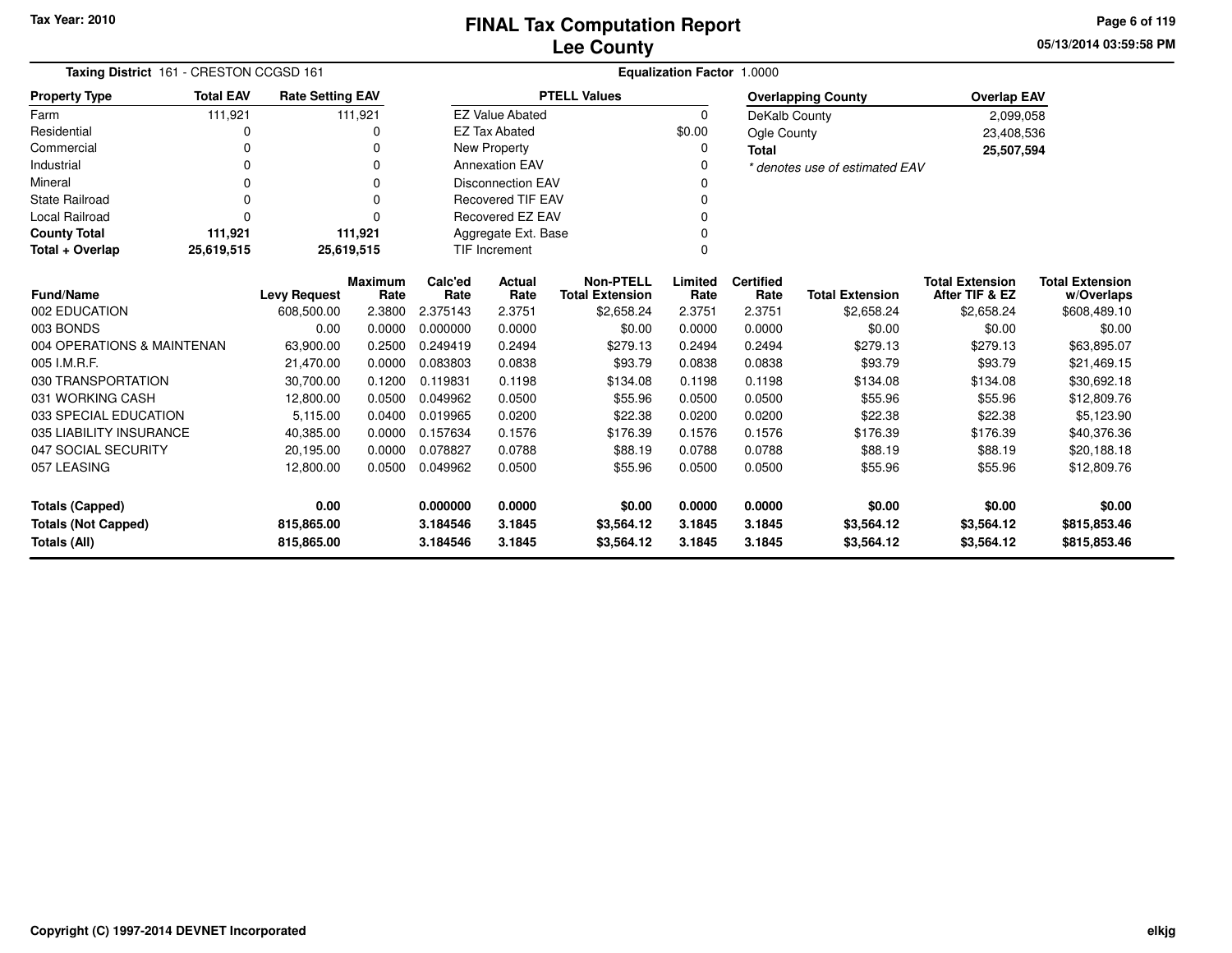### **Lee CountyFINAL Tax Computation Report**

**05/13/2014 03:59:58 PM Page 7 of 119**

| Taxing District 170 - DIXON PSUD 170                                                                                                                                                                                                                                               |                  |                         |                | <b>Equalization Factor 1.0000</b> |                          |                        |              |                    |                                |                        |                        |  |  |
|------------------------------------------------------------------------------------------------------------------------------------------------------------------------------------------------------------------------------------------------------------------------------------|------------------|-------------------------|----------------|-----------------------------------|--------------------------|------------------------|--------------|--------------------|--------------------------------|------------------------|------------------------|--|--|
| <b>Property Type</b>                                                                                                                                                                                                                                                               | <b>Total EAV</b> | <b>Rate Setting EAV</b> |                |                                   |                          | <b>PTELL Values</b>    |              |                    | <b>Overlapping County</b>      | <b>Overlap EAV</b>     |                        |  |  |
| Farm                                                                                                                                                                                                                                                                               | 26,119,930       | 26,048,532              |                |                                   | <b>EZ Value Abated</b>   |                        | 5,209,525    | <b>Ogle County</b> |                                | 38,267,541             |                        |  |  |
| Residential                                                                                                                                                                                                                                                                        | 207,358,229      | 206,734,653             |                |                                   | <b>EZ Tax Abated</b>     |                        | \$234,725.60 | <b>Total</b>       |                                | 38,267,541             |                        |  |  |
| Commercial                                                                                                                                                                                                                                                                         | 56,985,247       | 51,261,518              |                |                                   | <b>New Property</b>      |                        | 2,299,927    |                    | * denotes use of estimated EAV |                        |                        |  |  |
| Industrial                                                                                                                                                                                                                                                                         | 39,288,830       | 35,164,132              |                |                                   | <b>Annexation EAV</b>    |                        | 54,347       |                    |                                |                        |                        |  |  |
| Mineral                                                                                                                                                                                                                                                                            | $\Omega$         |                         | $\Omega$       |                                   | <b>Disconnection EAV</b> |                        | 53,184       |                    |                                |                        |                        |  |  |
| <b>State Railroad</b>                                                                                                                                                                                                                                                              | 2,017,001        |                         | 2,017,001      |                                   | <b>Recovered TIF EAV</b> |                        | O            |                    |                                |                        |                        |  |  |
| Local Railroad                                                                                                                                                                                                                                                                     | 1,090            |                         | 1,090          |                                   | Recovered EZ EAV         |                        | 1,115,273    |                    |                                |                        |                        |  |  |
| <b>County Total</b>                                                                                                                                                                                                                                                                | 331,770,327      | 321,226,926             |                |                                   | Aggregate Ext. Base      |                        | 0            |                    |                                |                        |                        |  |  |
| Total + Overlap                                                                                                                                                                                                                                                                    | 370,037,868      | 359,494,467             |                |                                   | <b>TIF Increment</b>     |                        | 5,333,876    |                    |                                |                        |                        |  |  |
|                                                                                                                                                                                                                                                                                    |                  |                         | <b>Maximum</b> | Calc'ed                           | Actual                   | <b>Non-PTELL</b>       | Limited      | <b>Certified</b>   |                                | <b>Total Extension</b> | <b>Total Extension</b> |  |  |
| <b>Fund/Name</b>                                                                                                                                                                                                                                                                   |                  | <b>Levy Request</b>     | Rate           | Rate                              | Rate                     | <b>Total Extension</b> | Rate         | Rate               | <b>Total Extension</b>         | After TIF & EZ         | w/Overlaps             |  |  |
| 002 EDUCATION                                                                                                                                                                                                                                                                      |                  | 10,988,323.00           | 2.9500         | 3.056604                          | 2.9500                   | \$9,476,194.32         | 2.9500       | 2.9500             | \$9,787,224.65                 | \$9,476,194.32         | \$10,605,086.78        |  |  |
| 003 BONDS                                                                                                                                                                                                                                                                          |                  | 1,006,192.50            | 0.0000         | 0.279891                          | 0.2799                   | \$899,114.17           | 0.2813       | 0.2813             | \$933,269.93                   | \$903,611.34           | \$1,011,257.94         |  |  |
| 004 OPERATIONS & MAINTENAN                                                                                                                                                                                                                                                         |                  | 1,862,428.00            | 0.5000         | 0.518069                          | 0.5000                   | \$1,606,134.63         | 0.5000       | 0.5000             | \$1,658,851.64                 | \$1,606,134.63         | \$1,797,472.34         |  |  |
| 005 I.M.R.F.                                                                                                                                                                                                                                                                       |                  | 160,990.00              | 0.0000         | 0.044782                          | 0.0448                   | \$143,909.66           | 0.0448       | 0.0448             | \$148,633.11                   | \$143,909.66           | \$161,053.52           |  |  |
| 030 TRANSPORTATION                                                                                                                                                                                                                                                                 |                  | 744,971.00              | 0.2000         | 0.207227                          | 0.2000                   | \$642,453.85           | 0.2000       | 0.2000             | \$663,540.65                   | \$642,453.85           | \$718,988.93           |  |  |
| 031 WORKING CASH                                                                                                                                                                                                                                                                   |                  | 186,243.00              | 0.0500         | 0.051807                          | 0.0500                   | \$160,613.46           | 0.0500       | 0.0500             | \$165,885.16                   | \$160,613.46           | \$179,747.23           |  |  |
| 032 FIRE SAFETY                                                                                                                                                                                                                                                                    |                  | 186,243.00              | 0.0500         | 0.051807                          | 0.0500                   | \$160,613.46           | 0.0500       | 0.0500             | \$165,885.16                   | \$160,613.46           | \$179,747.23           |  |  |
| 033 SPECIAL EDUCATION                                                                                                                                                                                                                                                              |                  | 148,994.00              | 0.0400         | 0.041445                          | 0.0400                   | \$128,490.77           | 0.0400       | 0.0400             | \$132,708.13                   | \$128,490.77           | \$143,797.79           |  |  |
| 035 LIABILITY INSURANCE                                                                                                                                                                                                                                                            |                  | 835,784.00              | 0.0000         | 0.232489                          | 0.2325                   | \$746,852.60           | 0.2325       | 0.2325             | \$771,366.01                   | \$746,852.60           | \$835,824.64           |  |  |
| 047 SOCIAL SECURITY                                                                                                                                                                                                                                                                |                  | 384,860.00              | 0.0000         | 0.107056                          | 0.1071                   | \$344,034.04           | 0.1071       | 0.1071             | \$355,326.02                   | \$344,034.04           | \$385,018.57           |  |  |
| 057 LEASING                                                                                                                                                                                                                                                                        |                  | 186,243.00              | 0.0500         | 0.051807                          | 0.0500                   | \$160,613.46           | 0.0500       | 0.0500             | \$165,885.16                   | \$160,613.46           | \$179,747.23           |  |  |
| <b>Totals (Capped)</b><br>0.00                                                                                                                                                                                                                                                     |                  |                         |                | 0.000000                          | 0.0000                   | \$0.00                 | 0.0000       | 0.0000             | \$0.00                         | \$0.00                 | \$0.00                 |  |  |
|                                                                                                                                                                                                                                                                                    |                  |                         |                |                                   |                          |                        |              |                    |                                |                        | \$16,197,742.20        |  |  |
| <b>Totals (Not Capped)</b><br>4.642984<br>4.5043<br>\$14,469,024.42<br>4.5057<br>\$14,473,521.59<br>16,691,271.50<br>4.5057<br>\$14,948,575.62<br>Totals (All)<br>4.642984<br>16,691,271.50<br>4.5043<br>\$14,469,024.42<br>4.5057<br>4.5057<br>\$14,948,575.62<br>\$14,473,521.59 |                  |                         |                |                                   | \$16,197,742.20          |                        |              |                    |                                |                        |                        |  |  |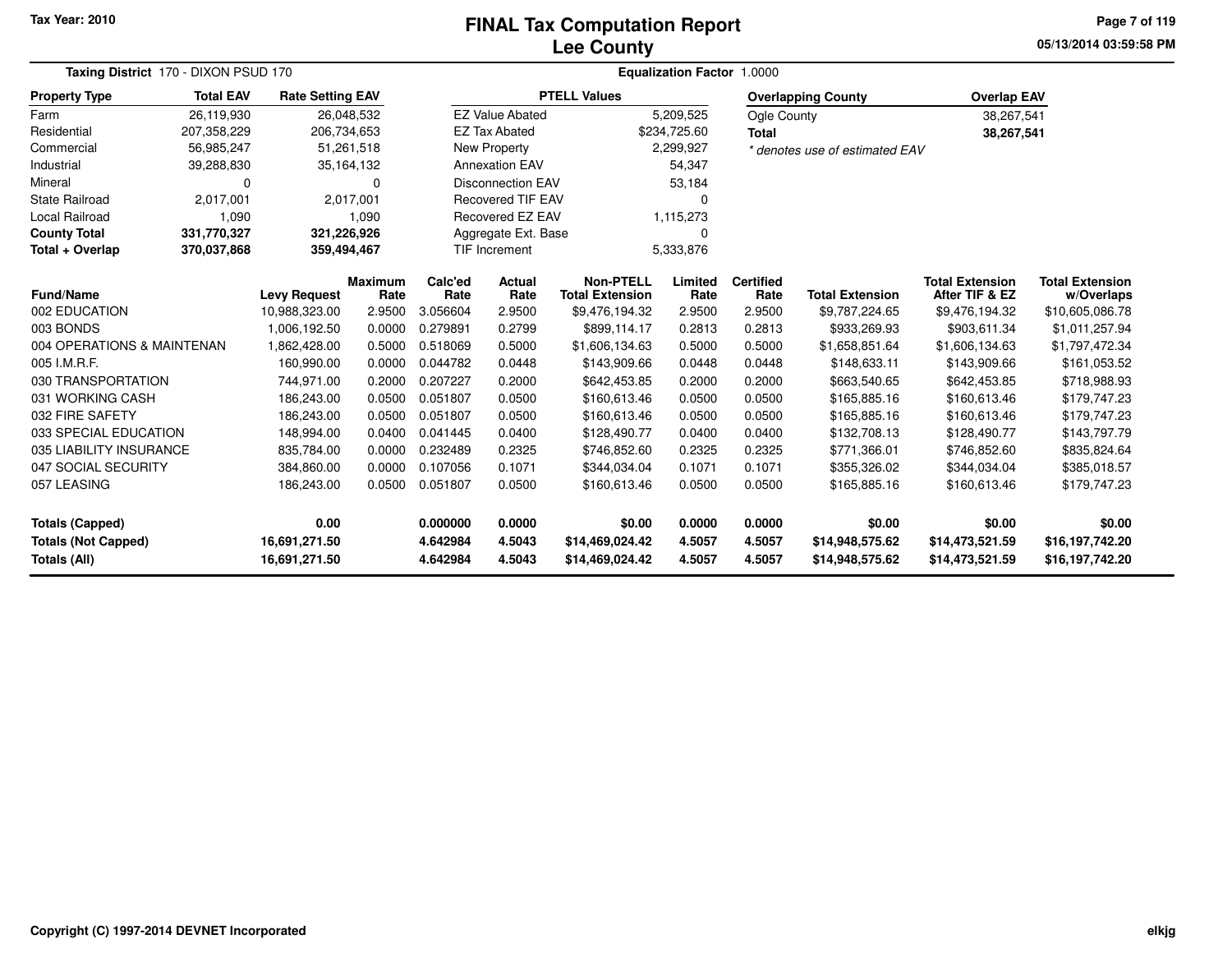### **Lee CountyFINAL Tax Computation Report**

**05/13/2014 03:59:58 PMPage 8 of 119**

| Taxing District 212 - ROCHELLE THSD 212 | Equalization Factor 1.0000 |                         |                        |                 |                          |                                            |                 |                          |                                |                                          |                                      |
|-----------------------------------------|----------------------------|-------------------------|------------------------|-----------------|--------------------------|--------------------------------------------|-----------------|--------------------------|--------------------------------|------------------------------------------|--------------------------------------|
| <b>Property Type</b>                    | <b>Total EAV</b>           | <b>Rate Setting EAV</b> |                        |                 |                          | <b>PTELL Values</b>                        |                 |                          | <b>Overlapping County</b>      | <b>Overlap EAV</b>                       |                                      |
| Farm                                    | 13,526,624                 | 13,526,624              |                        |                 | <b>EZ Value Abated</b>   |                                            | $\Omega$        | DeKalb County            |                                | 10,688,483                               |                                      |
| Residential                             | 9,645,852                  |                         | 9,645,852              |                 | <b>EZ Tax Abated</b>     |                                            | \$0.00          | Ogle County              |                                | 329,887,350                              |                                      |
| Commercial                              | 1,456,136                  |                         | 1,456,136              |                 | New Property             |                                            | 1,371,394       | <b>Total</b>             |                                | 340,575,833                              |                                      |
| Industrial                              | 63,432                     |                         | 63,432                 |                 | <b>Annexation EAV</b>    |                                            | 0               |                          | * denotes use of estimated EAV |                                          |                                      |
| Mineral                                 | 1,348,208                  |                         | 1,348,208              |                 | <b>Disconnection EAV</b> |                                            | ŋ               |                          |                                |                                          |                                      |
| <b>State Railroad</b>                   | 579,489                    |                         | 579,489                |                 | <b>Recovered TIF EAV</b> |                                            |                 |                          |                                |                                          |                                      |
| Local Railroad                          | $\Omega$                   |                         | $\Omega$               |                 | <b>Recovered EZ EAV</b>  |                                            | 0               |                          |                                |                                          |                                      |
| <b>County Total</b>                     | 26,619,741                 | 26,619,741              |                        |                 | Aggregate Ext. Base      |                                            |                 |                          |                                |                                          |                                      |
| Total + Overlap                         | 367,195,574                | 367,195,574             |                        |                 | <b>TIF Increment</b>     |                                            | $\Omega$        |                          |                                |                                          |                                      |
| <b>Fund/Name</b>                        |                            | <b>Levy Request</b>     | <b>Maximum</b><br>Rate | Calc'ed<br>Rate | Actual<br>Rate           | <b>Non-PTELL</b><br><b>Total Extension</b> | Limited<br>Rate | <b>Certified</b><br>Rate | <b>Total Extension</b>         | <b>Total Extension</b><br>After TIF & EZ | <b>Total Extension</b><br>w/Overlaps |
| 002 EDUCATION                           |                            | 4,925,000.00            | 1.3000                 | 1.341247        | 1.3000                   | \$346,056.63                               | 1.3000          | 1.3000                   | \$346,056.63                   | \$346,056.63                             | \$4,773,542.46                       |
| 003 BONDS                               |                            | 1,262,890.63            | 0.0000                 | 0.343929        | 0.3439                   | \$91,545.29                                | 0.3456          | 0.3456                   | \$91,997.82                    | \$91,997.82                              | \$1,269,027.90                       |
| 004 OPERATIONS & MAINTENAN              |                            | 947.000.00              | 0.2500                 | 0.257901        | 0.2500                   | \$66,549.35                                | 0.2500          | 0.2500                   | \$66,549.35                    | \$66,549.35                              | \$917,988.94                         |
| 005 I.M.R.F.                            |                            | 148,513.00              | 0.0000                 | 0.040445        | 0.0404                   | \$10,754.38                                | 0.0404          | 0.0404                   | \$10,754.38                    | \$10,754.38                              | \$148,347.01                         |
| 030 TRANSPORTATION                      |                            | 455,000.00              | 0.1200                 | 0.123912        | 0.1200                   | \$31,943.69                                | 0.1200          | 0.1200                   | \$31,943.69                    | \$31,943.69                              | \$440,634.69                         |
| 031 WORKING CASH                        |                            | 189,350.00              | 0.0500                 | 0.051567        | 0.0500                   | \$13,309.87                                | 0.0500          | 0.0500                   | \$13,309.87                    | \$13,309.87                              | \$183,597.79                         |
| 032 FIRE SAFETY                         |                            | 36,800.00               | 0.0500                 | 0.010022        | 0.0100                   | \$2,661.97                                 | 0.0100          | 0.0100                   | \$2,661.97                     | \$2,661.97                               | \$36,719.56                          |
| 033 SPECIAL EDUCATION                   |                            | 73,550.00               | 0.0200                 | 0.020030        | 0.0200                   | \$5,323.95                                 | 0.0200          | 0.0200                   | \$5,323.95                     | \$5,323.95                               | \$73,439.11                          |
| 035 LIABILITY INSURANCE                 |                            | 1,114,120.00            | 0.0000                 | 0.303413        | 0.3034                   | \$80,764.29                                | 0.3034          | 0.3034                   | \$80,764.29                    | \$80,764.29                              | \$1,114,071.37                       |
| 047 SOCIAL SECURITY                     |                            | 176,122.00              | 0.0000                 | 0.047964        | 0.0480                   | \$12,777.48                                | 0.0480          | 0.0480                   | \$12,777.48                    | \$12,777.48                              | \$176,253.88                         |
| 057 LEASING                             |                            | 183,844.00              | 0.0500                 | 0.050067        | 0.0500                   | \$13,309.87                                | 0.0500          | 0.0500                   | \$13,309.87                    | \$13,309.87                              | \$183,597.79                         |
| 0.00<br><b>Totals (Capped)</b>          |                            |                         |                        | 0.000000        | 0.0000                   | \$0.00                                     | 0.0000          | 0.0000                   | \$0.00                         | \$0.00                                   | \$0.00                               |
| <b>Totals (Not Capped)</b>              |                            | 9,512,189.63            |                        | 2.590497        | 2.5357                   | \$674,996.77                               | 2.5374          | 2.5374                   | \$675,449.30                   | \$675,449.30                             | \$9,317,220.50                       |
| Totals (All)                            |                            | 2.590497                | 2.5357                 | \$674,996.77    | 2.5374                   | 2.5374                                     | \$675,449.30    | \$675,449.30             | \$9,317,220.50                 |                                          |                                      |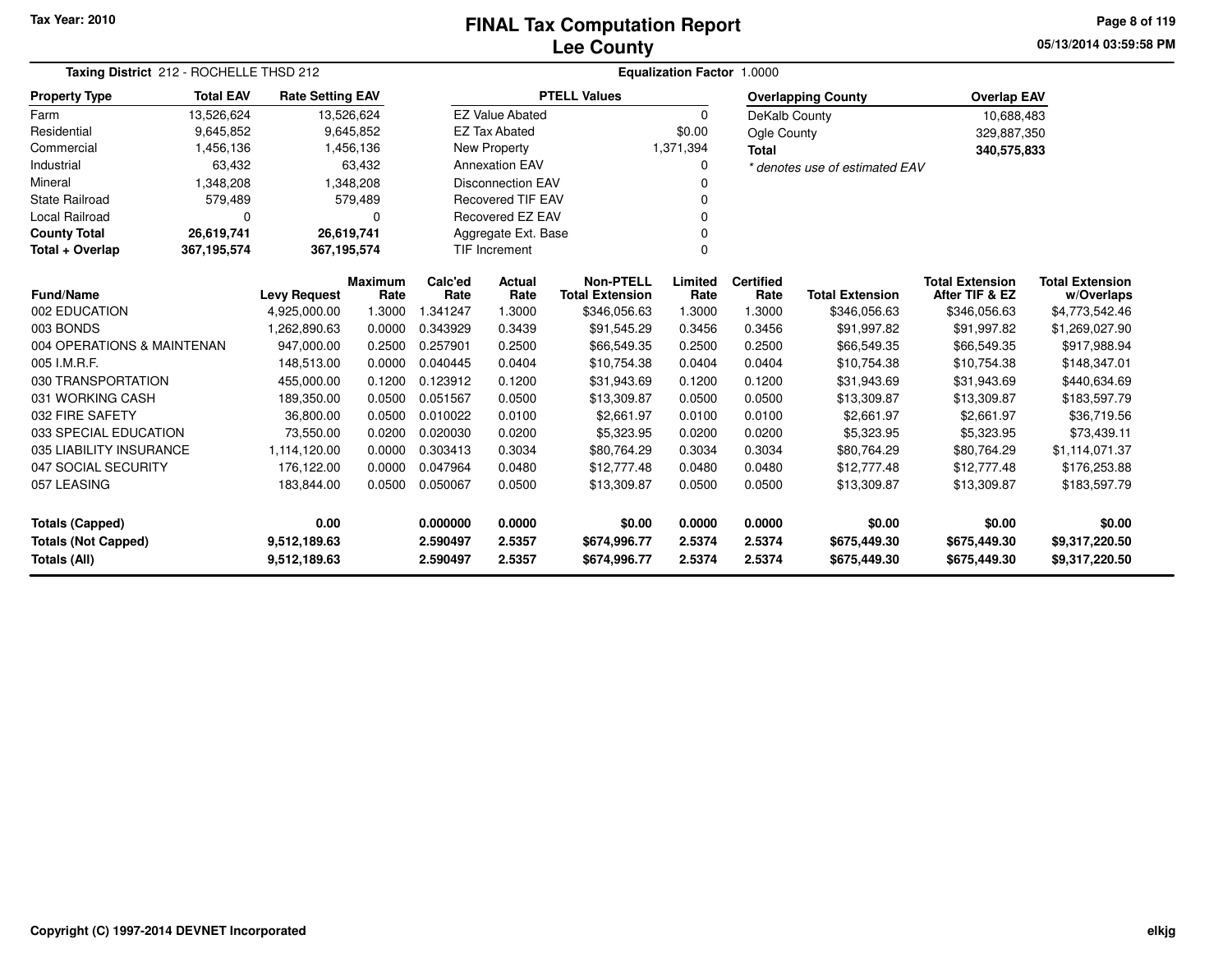### **Lee CountyFINAL Tax Computation Report**

**05/13/2014 03:59:58 PM Page 9 of 119**

|                            | Taxing District 220 - STEWARD ESD 220 |                         |                        |                 |                          | <b>Equalization Factor 1.0000</b>          |                 |                          |                                |                                          |                                      |  |  |  |
|----------------------------|---------------------------------------|-------------------------|------------------------|-----------------|--------------------------|--------------------------------------------|-----------------|--------------------------|--------------------------------|------------------------------------------|--------------------------------------|--|--|--|
| <b>Property Type</b>       | <b>Total EAV</b>                      | <b>Rate Setting EAV</b> |                        |                 |                          | <b>PTELL Values</b>                        |                 |                          | <b>Overlapping County</b>      | <b>Overlap EAV</b>                       |                                      |  |  |  |
| Farm                       | 11,768,020                            |                         | 11,768,020             |                 | <b>EZ Value Abated</b>   |                                            | 0               | DeKalb County            |                                | 77,235                                   |                                      |  |  |  |
| Residential                | 9,174,973                             |                         | 9,174,973              |                 | <b>EZ Tax Abated</b>     |                                            | \$0.00          | <b>Total</b>             |                                | 77,235                                   |                                      |  |  |  |
| Commercial                 | 1,456,136                             |                         | 1,456,136              |                 | <b>New Property</b>      |                                            | 1,371,394       |                          | * denotes use of estimated EAV |                                          |                                      |  |  |  |
| Industrial                 | 63,432                                |                         | 63,432                 |                 | <b>Annexation EAV</b>    |                                            |                 |                          |                                |                                          |                                      |  |  |  |
| Mineral                    | 1,348,208                             |                         | 1,348,208              |                 | <b>Disconnection EAV</b> |                                            |                 |                          |                                |                                          |                                      |  |  |  |
| <b>State Railroad</b>      | 579,489                               |                         | 579,489                |                 | <b>Recovered TIF EAV</b> |                                            |                 |                          |                                |                                          |                                      |  |  |  |
| Local Railroad             | O                                     |                         | 0                      |                 | Recovered EZ EAV         |                                            |                 |                          |                                |                                          |                                      |  |  |  |
| <b>County Total</b>        | 24,390,258                            | 24,390,258              |                        |                 | Aggregate Ext. Base      |                                            | 626,994         |                          |                                |                                          |                                      |  |  |  |
| Total + Overlap            | 24,467,493                            | 24,467,493              |                        |                 | <b>TIF Increment</b>     | $\Omega$                                   |                 |                          |                                |                                          |                                      |  |  |  |
| <b>Fund/Name</b>           |                                       | <b>Levy Request</b>     | <b>Maximum</b><br>Rate | Calc'ed<br>Rate | Actual<br>Rate           | <b>Non-PTELL</b><br><b>Total Extension</b> | Limited<br>Rate | <b>Certified</b><br>Rate | <b>Total Extension</b>         | <b>Total Extension</b><br>After TIF & EZ | <b>Total Extension</b><br>w/Overlaps |  |  |  |
| 002 EDUCATION              |                                       | 431,219.00              | 3.5000                 | 1.762416        | 1.7624                   | \$429,853.91                               | 1.6753          | 1.6753                   | \$408,609.99                   | \$408,609.99                             | \$409,903.91                         |  |  |  |
| 003 BONDS                  |                                       | 129,215.00              | 0.0000                 | 0.528109        | 0.5281                   | \$128,804.95                               | 0.5307          | 0.5307                   | \$129,439.10                   | \$129,439.10                             | \$129,848.99                         |  |  |  |
| 004 OPERATIONS & MAINTENAN |                                       | 89,041.00               | 0.5500                 | 0.363916        | 0.3639                   | \$88,756.15                                | 0.3459          | 0.3459                   | \$84,365.90                    | \$84,365.90                              | \$84,633.06                          |  |  |  |
| 005 I.M.R.F.               |                                       | 11,566.00               | 0.0000                 | 0.047271        | 0.0473                   | \$11,536.59                                | 0.0450          | 0.0450                   | \$10,975.62                    | \$10,975.62                              | \$11,010.37                          |  |  |  |
| 030 TRANSPORTATION         |                                       | 33,625.00               | 0.0000                 | 0.137427        | 0.1374                   | \$33,512.21                                | 0.1306          | 0.1306                   | \$31,853.68                    | \$31,853.68                              | \$31,954.55                          |  |  |  |
| 031 WORKING CASH           |                                       | 10,673.00               | 0.0500                 | 0.043621        | 0.0436                   | \$10,634.15                                | 0.0414          | 0.0414                   | \$10,097.57                    | \$10,097.57                              | \$10,129.54                          |  |  |  |
| 032 FIRE SAFETY            |                                       | 10,276.00               | 0.1000                 | 0.041999        | 0.0420                   | \$10,243.91                                | 0.0399          | 0.0399                   | \$9,731.71                     | \$9,731.71                               | \$9,762.53                           |  |  |  |
| 033 SPECIAL EDUCATION      |                                       | 4,234.00                | 0.4000                 | 0.017305        | 0.0173                   | \$4,219.51                                 | 0.0164          | 0.0164                   | \$4,000.00                     | \$4,000.00                               | \$4,012.67                           |  |  |  |
| 035 LIABILITY INSURANCE    |                                       | 104,773.00              | 0.0000                 | 0.428213        | 0.4282                   | \$104,439.08                               | 0.4070          | 0.4070                   | \$99,268.35                    | \$99,268.35                              | \$99,582.70                          |  |  |  |
| 047 SOCIAL SECURITY        |                                       | 11,566.00               | 0.0000                 | 0.047271        | 0.0473                   | \$11,536.59                                | 0.0450          | 0.0450                   | \$10,975.62                    | \$10,975.62                              | \$11,010.37                          |  |  |  |
| 057 LEASING                |                                       | 10,673.00               | 0.1000                 | 0.043621        | 0.0436                   | \$10,634.15                                | 0.0414          | 0.0414                   | \$10,097.57                    | \$10,097.57                              | \$10,129.54                          |  |  |  |
| <b>Totals (Capped)</b>     |                                       | 717,646.00              |                        | 2.933060        | 2.9330                   | \$715,366.25                               | 2.7879          | 2.7879                   | \$679,976.01                   | \$679,976.01                             | \$682,129.24                         |  |  |  |
| <b>Totals (Not Capped)</b> |                                       | 129,215.00              |                        | 0.528109        | 0.5281                   | \$128,804.95                               | 0.5307          | 0.5307                   | \$129,439.10                   | \$129,439.10                             | \$129,848.99                         |  |  |  |
| <b>Totals (All)</b>        |                                       | 846,861.00              |                        | 3.461169        | 3.4611                   | \$844,171.20                               | 3.3186          | 3.3186                   | \$809,415.11                   | \$809,415.11                             | \$811,978.23                         |  |  |  |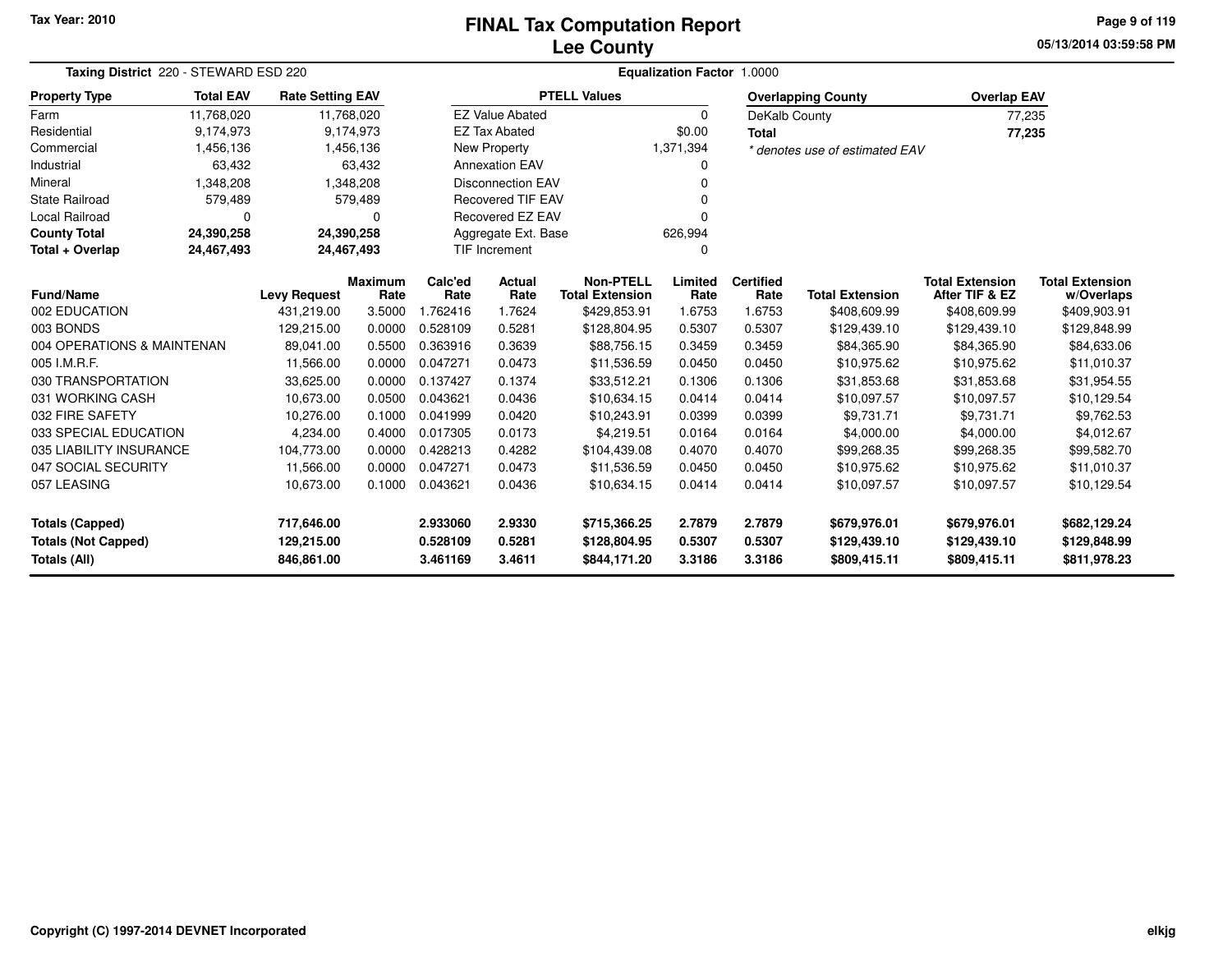### **Lee CountyFINAL Tax Computation Report**

**05/13/2014 03:59:58 PMPage 10 of 119**

| Taxing District 222 - POLO CUSD 222                                                                                                                                                                                                                             |                                                           |                         | Equalization Factor 1.0000 |          |                                  |                        |          |                  |                                |                                          |                        |  |
|-----------------------------------------------------------------------------------------------------------------------------------------------------------------------------------------------------------------------------------------------------------------|-----------------------------------------------------------|-------------------------|----------------------------|----------|----------------------------------|------------------------|----------|------------------|--------------------------------|------------------------------------------|------------------------|--|
| <b>Property Type</b>                                                                                                                                                                                                                                            | <b>Total EAV</b>                                          | <b>Rate Setting EAV</b> |                            |          |                                  | <b>PTELL Values</b>    |          |                  | <b>Overlapping County</b>      | <b>Overlap EAV</b>                       |                        |  |
| Farm                                                                                                                                                                                                                                                            | 890,101                                                   |                         | 890,101                    |          | <b>EZ Value Abated</b>           |                        | 0        | Ogle County      |                                | 69,454,021                               |                        |  |
| Residential                                                                                                                                                                                                                                                     | 26,661                                                    |                         | 26,661                     |          | <b>EZ Tax Abated</b>             |                        | \$0.00   |                  | <b>Whiteside County</b>        | 715,829                                  |                        |  |
| Commercial                                                                                                                                                                                                                                                      | 24,220                                                    |                         | 24,220                     |          | New Property                     |                        | 0        | <b>Total</b>     |                                | 70,169,850                               |                        |  |
| Industrial                                                                                                                                                                                                                                                      | 1,678                                                     |                         | 1,678                      |          | <b>Annexation EAV</b>            |                        | 0        |                  | * denotes use of estimated EAV |                                          |                        |  |
| Mineral                                                                                                                                                                                                                                                         |                                                           |                         | 0                          |          | <b>Disconnection EAV</b>         |                        | O        |                  |                                |                                          |                        |  |
| <b>State Railroad</b>                                                                                                                                                                                                                                           | 0                                                         |                         | $\Omega$                   |          | <b>Recovered TIF EAV</b>         |                        | $\Omega$ |                  |                                |                                          |                        |  |
| <b>Local Railroad</b>                                                                                                                                                                                                                                           | $\Omega$                                                  |                         | n                          |          | <b>Recovered EZ EAV</b>          |                        | 0        |                  |                                |                                          |                        |  |
| <b>County Total</b>                                                                                                                                                                                                                                             | 942,660                                                   |                         | 942,660                    |          | Aggregate Ext. Base<br>0         |                        |          |                  |                                |                                          |                        |  |
| Total + Overlap                                                                                                                                                                                                                                                 | 71,112,510                                                | 71,112,510              |                            |          | <b>TIF Increment</b><br>$\Omega$ |                        |          |                  |                                |                                          |                        |  |
|                                                                                                                                                                                                                                                                 | <b>Maximum</b><br><b>Fund/Name</b><br><b>Levy Request</b> |                         |                            |          | Actual                           | <b>Non-PTELL</b>       | Limited  | <b>Certified</b> |                                | <b>Total Extension</b>                   | <b>Total Extension</b> |  |
|                                                                                                                                                                                                                                                                 |                                                           |                         | Rate                       | Rate     | Rate                             | <b>Total Extension</b> | Rate     | Rate             | <b>Total Extension</b>         | After TIF & EZ                           | w/Overlaps             |  |
| 002 EDUCATION                                                                                                                                                                                                                                                   |                                                           | 1,825,000.00            | 2.5000                     | 2.566356 | 2.5000                           | \$23,566.50            | 2.5000   | 2.5000           | \$23,566.50                    | \$23,566.50                              | \$1,777,812.75         |  |
| 003 BONDS                                                                                                                                                                                                                                                       |                                                           | 415,000.00              | 0.0000                     | 0.583582 | 0.5836                           | \$5,501.36             | 0.5865   | 0.5865           |                                | \$5,528.70<br>\$5,528.70<br>\$417,074.87 |                        |  |
| 004 OPERATIONS & MAINTENAN                                                                                                                                                                                                                                      |                                                           | 365,000.00              | 0.5000                     | 0.513271 | 0.5000                           | \$4,713.30             | 0.5000   | 0.5000           | \$4,713.30                     | \$4,713.30                               | \$355,562.55           |  |
| 005 I.M.R.F.                                                                                                                                                                                                                                                    |                                                           | 80,000.00               | 0.0000                     | 0.112498 | 0.1125                           | \$1,060.49             | 0.1125   | 0.1125           | \$1,060.49                     | \$1,060.49                               | \$80,001.57            |  |
| 030 TRANSPORTATION                                                                                                                                                                                                                                              |                                                           | 146,000.00              | 0.2000                     | 0.205309 | 0.2000                           | \$1,885.32             | 0.2000   | 0.2000           | \$1,885.32                     | \$1,885.32                               | \$142,225.02           |  |
| 031 WORKING CASH                                                                                                                                                                                                                                                |                                                           | 36,500.00               | 0.0500                     | 0.051327 | 0.0500                           | \$471.33               | 0.0500   | 0.0500           | \$471.33                       | \$471.33                                 | \$35,556.26            |  |
| 032 FIRE SAFETY                                                                                                                                                                                                                                                 |                                                           | 36,500.00               | 0.0500                     | 0.051327 | 0.0500                           | \$471.33               | 0.0500   | 0.0500           | \$471.33                       | \$471.33                                 | \$35,556.26            |  |
| 033 SPECIAL EDUCATION                                                                                                                                                                                                                                           |                                                           | 29,200.00               | 0.0400                     | 0.041062 | 0.0400                           | \$377.06               | 0.0400   | 0.0400           | \$377.06                       | \$377.06                                 | \$28,445.00            |  |
| 035 LIABILITY INSURANCE                                                                                                                                                                                                                                         |                                                           | 375,000.00              | 0.0000                     | 0.527333 | 0.5273                           | \$4,970.65             | 0.5273   | 0.5273           | \$4,970.65                     | \$4,970.65                               | \$374,976.27           |  |
| 047 SOCIAL SECURITY                                                                                                                                                                                                                                             |                                                           | 80,000.00               | 0.0000                     | 0.112498 | 0.1125                           | \$1,060.49             | 0.1125   | 0.1125           | \$1,060.49                     | \$1,060.49                               | \$80,001.57            |  |
| 057 LEASING                                                                                                                                                                                                                                                     |                                                           | 36,500.00               | 0.0500                     | 0.051327 | 0.0500                           | \$471.33               | 0.0500   | 0.0500           | \$471.33                       | \$471.33                                 | \$35,556.26            |  |
| 0.00<br><b>Totals (Capped)</b>                                                                                                                                                                                                                                  |                                                           |                         |                            | 0.000000 | 0.0000                           | \$0.00                 | 0.0000   | 0.0000           | \$0.00                         | \$0.00                                   | \$0.00                 |  |
|                                                                                                                                                                                                                                                                 |                                                           |                         |                            |          |                                  |                        |          |                  |                                |                                          | \$3,362,768.38         |  |
| 4.7259<br>4.7288<br>4.7288<br><b>Totals (Not Capped)</b><br>3,424,700.00<br>4.815890<br>\$44,549.16<br>\$44,576.50<br>\$44,576.50<br><b>Totals (All)</b><br>4.7259<br>4.7288<br>4.7288<br>3,424,700.00<br>4.815890<br>\$44,549.16<br>\$44,576.50<br>\$44,576.50 |                                                           |                         |                            |          | \$3,362,768.38                   |                        |          |                  |                                |                                          |                        |  |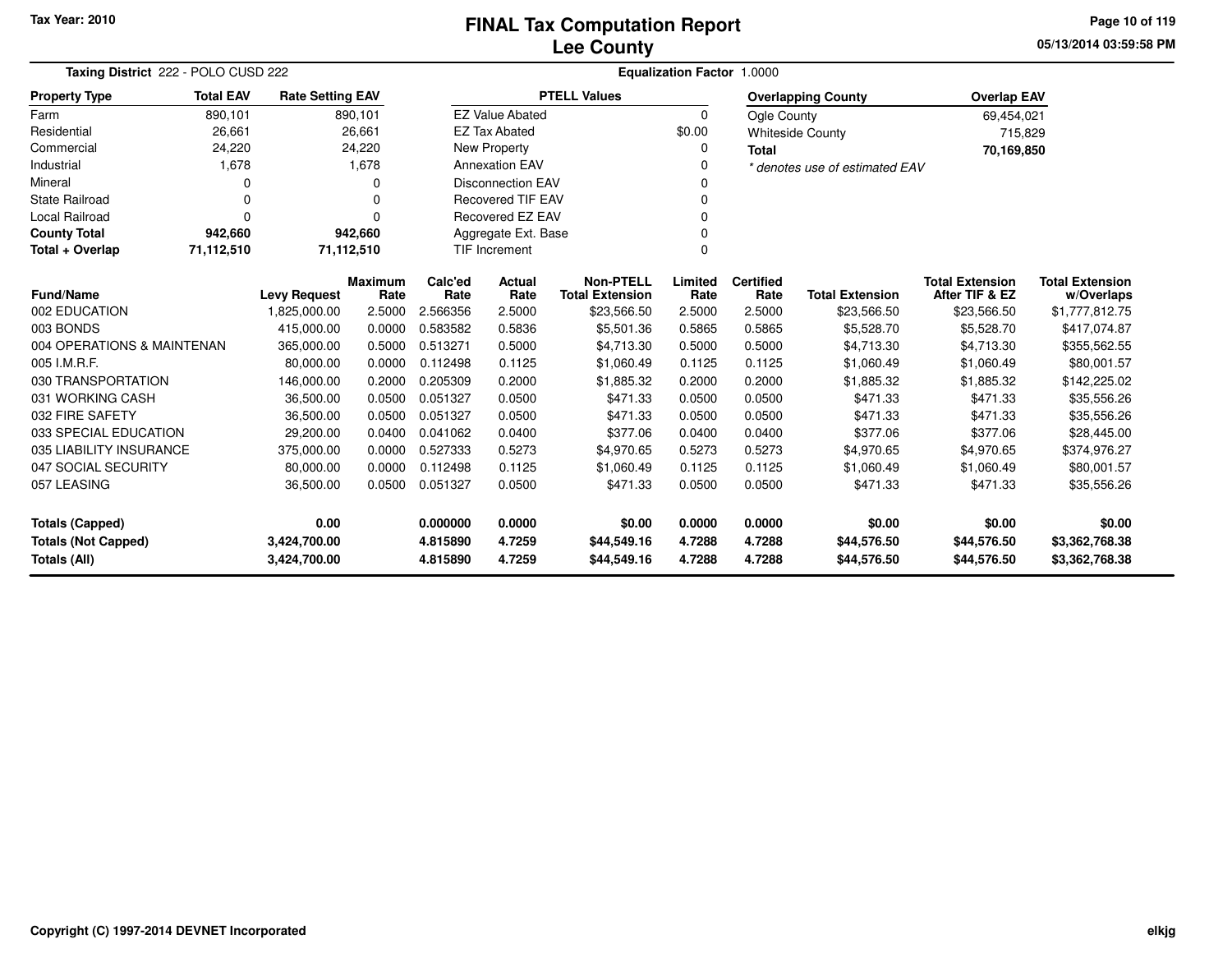**05/13/2014 03:59:58 PM Page 11 of 119**

| Taxing District 231 - ROCHELLE ESD 231 |                                                           |                         |                |                 | Equalization Factor 1.0000 |                                            |                 |                          |                                |                                          |                              |  |  |  |
|----------------------------------------|-----------------------------------------------------------|-------------------------|----------------|-----------------|----------------------------|--------------------------------------------|-----------------|--------------------------|--------------------------------|------------------------------------------|------------------------------|--|--|--|
| <b>Property Type</b>                   | <b>Total EAV</b>                                          | <b>Rate Setting EAV</b> |                |                 |                            | <b>PTELL Values</b>                        |                 |                          | <b>Overlapping County</b>      | <b>Overlap EAV</b>                       |                              |  |  |  |
| Farm                                   | 1,646,683                                                 |                         | 1,646,683      |                 | <b>EZ Value Abated</b>     |                                            | $\Omega$        | Ogle County              |                                | 269,097,246                              |                              |  |  |  |
| Residential                            | 470,879                                                   |                         | 470,879        |                 | <b>EZ Tax Abated</b>       |                                            | \$0.00          | <b>Total</b>             |                                | 269,097,246                              |                              |  |  |  |
| Commercial                             | O                                                         |                         | 0              |                 | <b>New Property</b>        |                                            | 0               |                          | * denotes use of estimated EAV |                                          |                              |  |  |  |
| Industrial                             |                                                           |                         |                |                 | <b>Annexation EAV</b>      |                                            |                 |                          |                                |                                          |                              |  |  |  |
| Mineral                                | O                                                         |                         | $\Omega$       |                 | <b>Disconnection EAV</b>   |                                            | 0               |                          |                                |                                          |                              |  |  |  |
| <b>State Railroad</b>                  |                                                           |                         | $\Omega$       |                 | <b>Recovered TIF EAV</b>   |                                            | $\Omega$        |                          |                                |                                          |                              |  |  |  |
| Local Railroad                         | $\Omega$                                                  |                         | n              |                 | <b>Recovered EZ EAV</b>    |                                            | $\Omega$        |                          |                                |                                          |                              |  |  |  |
| <b>County Total</b>                    | 2,117,562                                                 |                         | 2,117,562      |                 | Aggregate Ext. Base        |                                            | $\Omega$        |                          |                                |                                          |                              |  |  |  |
| Total + Overlap                        | 271,214,808                                               | 271,214,808             |                |                 | TIF Increment<br>$\Omega$  |                                            |                 |                          |                                |                                          |                              |  |  |  |
|                                        | <b>Maximum</b><br><b>Fund/Name</b><br><b>Levy Request</b> |                         |                | Calc'ed<br>Rate | Actual<br>Rate             | <b>Non-PTELL</b><br><b>Total Extension</b> | Limited<br>Rate | <b>Certified</b><br>Rate | <b>Total Extension</b>         | <b>Total Extension</b><br>After TIF & EZ | <b>Total Extension</b>       |  |  |  |
| 002 EDUCATION                          |                                                           | 4,877,939.00            | Rate<br>1.7600 | 1.798552        | 1.7600                     | \$37,269.09                                | 1.7600          | 1.7600                   | \$37,269.09                    | \$37,269.09                              | w/Overlaps<br>\$4,773,380.62 |  |  |  |
| 003 BONDS                              |                                                           | 676.817.50              | 0.0000         | 0.249550        | 0.2496                     | \$5,285.43                                 | 0.2508          | 0.2508                   | \$5,310.85                     | \$5,310.85                               | \$680,206.74                 |  |  |  |
| 004 OPERATIONS & MAINTENAN             |                                                           | 1,302,632.00            | 0.4700         | 0.480295        | 0.4700                     | \$9,952.54                                 | 0.4700          | 0.4700                   | \$9,952.54                     | \$9,952.54                               | \$1,274,709.60               |  |  |  |
| 005 IMRF                               |                                                           | 125,000.00              | 0.0000         | 0.046089        | 0.0461                     | \$976.20                                   | 0.0461          | 0.0461                   | \$976.20                       | \$976.20                                 | \$125,030.03                 |  |  |  |
| 030 TRANSPORTATION                     |                                                           | 332,587.00              | 0.1200         | 0.122629        | 0.1200                     | \$2,541.07                                 | 0.1200          | 0.1200                   | \$2,541.07                     | \$2,541.07                               | \$325,457.77                 |  |  |  |
| 031 WORKING CASH                       |                                                           | 138,578.00              | 0.0500         | 0.051095        | 0.0500                     | \$1,058.78                                 | 0.0500          | 0.0500                   | \$1,058.78                     | \$1,058.78                               | \$135,607.40                 |  |  |  |
| 032 FIRE SAFETY                        |                                                           | 0.00                    | 0.0500         | 0.000000        | 0.0000                     | \$0.00                                     | 0.0000          | 0.0000                   | \$0.00                         | \$0.00                                   | \$0.00                       |  |  |  |
| 033 SPECIAL EDUCATION                  |                                                           | 55,431.00               | 0.0200         | 0.020438        | 0.0200                     | \$423.51                                   | 0.0200          | 0.0200                   | \$423.51                       | \$423.51                                 | \$54,242.96                  |  |  |  |
| 035 LIABILITY INSURANCE                |                                                           | 575,000.00              | 0.0000         | 0.212009        | 0.2120                     | \$4,489.23                                 | 0.2120          | 0.2120                   | \$4,489.23                     | \$4,489.23                               | \$574,975.39                 |  |  |  |
| 047 SOCIAL SECURITY                    |                                                           | 200,000.00              | 0.0000         | 0.073742        | 0.0737                     | \$1,560.64                                 | 0.0737          | 0.0737                   | \$1,560.64                     | \$1,560.64                               | \$199,885.31                 |  |  |  |
| 057 LEASING                            |                                                           | 138,578.00              | 0.0500         | 0.051095        | 0.0500                     | \$1,058.78                                 | 0.0500          | 0.0500                   | \$1,058.78                     | \$1,058.78                               | \$135,607.40                 |  |  |  |
|                                        |                                                           |                         |                |                 |                            |                                            |                 |                          |                                |                                          |                              |  |  |  |
| 0.00<br><b>Totals (Capped)</b>         |                                                           |                         |                | 0.000000        | 0.0000                     | \$0.00                                     | 0.0000          | 0.0000                   | \$0.00                         | \$0.00                                   | \$0.00                       |  |  |  |
| <b>Totals (Not Capped)</b>             |                                                           | 8,422,562.50            |                | 3.105494        | 3.0514                     | \$64,615.27                                | 3.0526          | 3.0526                   | \$64,640.69                    | \$64,640.69                              | \$8,279,103.22               |  |  |  |
| Totals (All)                           |                                                           | 8,422,562.50            |                | 3.105494        | 3.0514                     | \$64,615.27                                | 3.0526          | 3.0526                   | \$64,640.69                    | \$64,640.69                              | \$8,279,103.22               |  |  |  |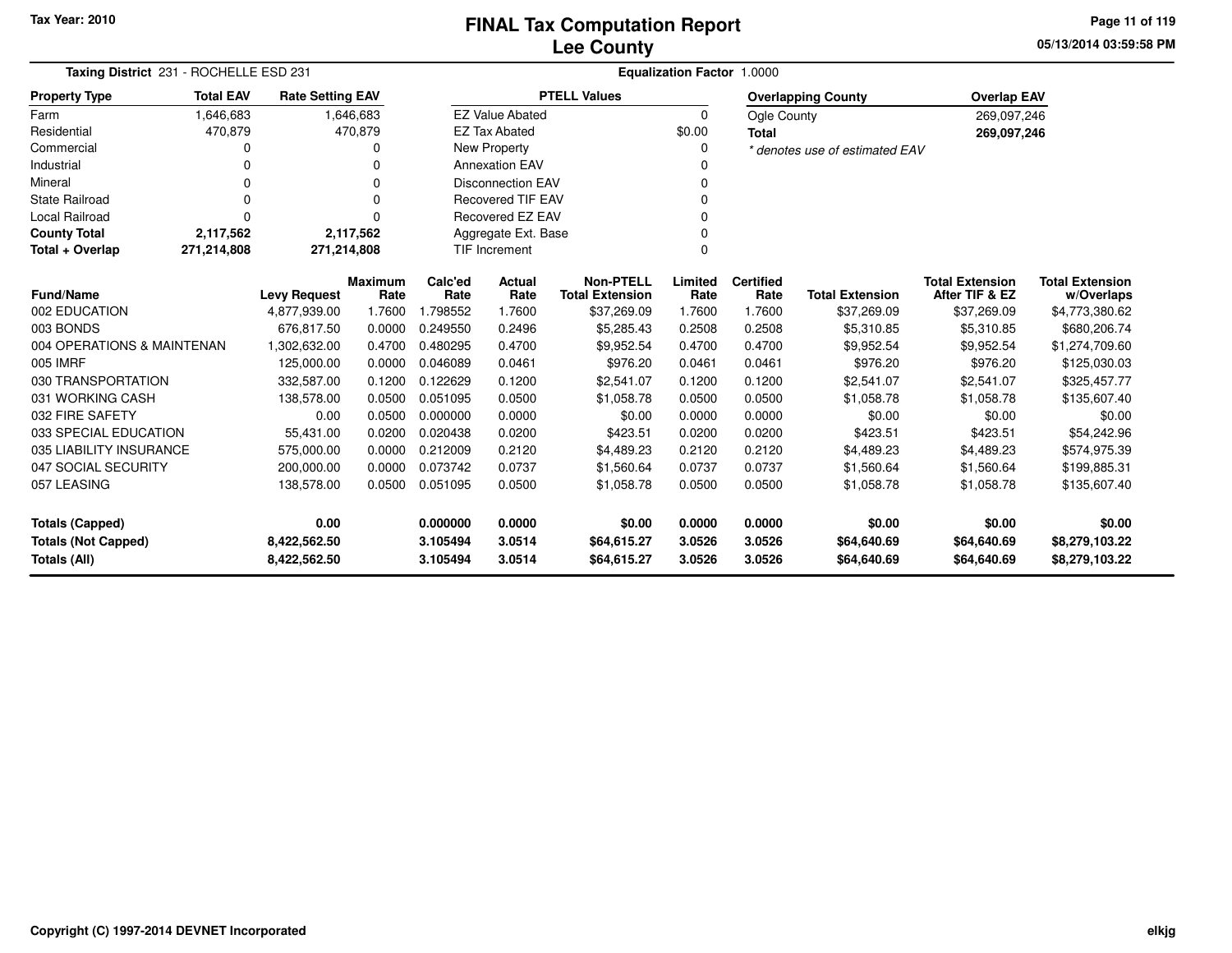### **Lee CountyFINAL Tax Computation Report**

**05/13/2014 03:59:58 PMPage 12 of 119**

| Taxing District 271 - PAW PAW CUSD 271 |                                                                                       |                     |                        |                 | Equalization Factor 1.0000 |                                            |                 |                          |                                |                                          |                                      |
|----------------------------------------|---------------------------------------------------------------------------------------|---------------------|------------------------|-----------------|----------------------------|--------------------------------------------|-----------------|--------------------------|--------------------------------|------------------------------------------|--------------------------------------|
| <b>Property Type</b>                   | <b>Total EAV</b><br><b>Rate Setting EAV</b><br>17,045,191<br>17,044,084<br>17,507,719 |                     |                        |                 |                            | <b>PTELL Values</b>                        |                 |                          | <b>Overlapping County</b>      | <b>Overlap EAV</b>                       |                                      |
| Farm                                   |                                                                                       |                     |                        |                 | <b>EZ Value Abated</b>     |                                            | 0               | DeKalb County            |                                | 943,081                                  |                                      |
| Residential                            | 20,325,399                                                                            |                     |                        |                 | <b>EZ Tax Abated</b>       |                                            | \$0.00          | <b>Total</b>             |                                | 943,081                                  |                                      |
| Commercial                             | 1,609,873                                                                             |                     | 1,360,771              |                 | New Property               |                                            | 263,151         |                          | * denotes use of estimated EAV |                                          |                                      |
| Industrial                             | 0                                                                                     |                     | $\mathbf 0$            |                 | <b>Annexation EAV</b>      |                                            | 63,819          |                          |                                |                                          |                                      |
| Mineral                                | 5,257,077                                                                             |                     | 5,257,077              |                 | <b>Disconnection EAV</b>   |                                            | <sup>0</sup>    |                          |                                |                                          |                                      |
| <b>State Railroad</b>                  | 0                                                                                     |                     | 0                      |                 | <b>Recovered TIF EAV</b>   |                                            | n               |                          |                                |                                          |                                      |
| Local Railroad                         | $\Omega$                                                                              |                     | 0                      |                 | Recovered EZ EAV           |                                            | $\Omega$        |                          |                                |                                          |                                      |
| <b>County Total</b>                    | 44,237,540                                                                            | 41,169,651          |                        |                 | Aggregate Ext. Base        |                                            | 1,828,314       |                          |                                |                                          |                                      |
| Total + Overlap                        | 45,180,621                                                                            | 42,112,732          |                        |                 | <b>TIF Increment</b>       |                                            | 3,067,889       |                          |                                |                                          |                                      |
| <b>Fund/Name</b>                       |                                                                                       | <b>Levy Request</b> | <b>Maximum</b><br>Rate | Calc'ed<br>Rate | Actual<br>Rate             | <b>Non-PTELL</b><br><b>Total Extension</b> | Limited<br>Rate | <b>Certified</b><br>Rate | <b>Total Extension</b>         | <b>Total Extension</b><br>After TIF & EZ | <b>Total Extension</b><br>w/Overlaps |
| 002 EDUCATION                          |                                                                                       | 1,300,000.00        | 4.0000                 | 3.086952        | 3.0870                     | \$1,270,907.13                             | 3.0870          | 3.0870                   | \$1,365,612.86                 | \$1,270,907.13                           | \$1,300,020.04                       |
| 003 BONDS                              |                                                                                       | 514,956.26          | 0.0000                 | .222804         | 1.2228                     | \$503,422.49                               | 1.2289          | 1.2289                   | \$543,635.13                   | \$505,933.84                             | \$517,523.36                         |
| 004 OPERATIONS & MAINTENAN             |                                                                                       | 230,000.00          | 0.7500                 | 0.546153        | 0.5462                     | \$224,868.63                               | 0.5462          | 0.5462                   | \$241,625.44                   | \$224,868.63                             | \$230,019.74                         |
| 005 I.M.R.F.                           |                                                                                       | 55,000.00           | 0.0000                 | 0.130602        | 0.1306                     | \$53,767.56                                | 0.1306          | 0.1306                   | \$57,774.23                    | \$53,767.56                              | \$54,999.23                          |
| 030 TRANSPORTATION                     |                                                                                       | 70,000.00           | 0.0000                 | 0.166221        | 0.1662                     | \$68,423.96                                | 0.1662          | 0.1662                   | \$73,522.79                    | \$68,423.96                              | \$69,991.36                          |
| 031 WORKING CASH                       |                                                                                       | 13,650.00           | 0.0500                 | 0.032413        | 0.0324                     | \$13,338.97                                | 0.0324          | 0.0324                   | \$14,332.96                    | \$13,338.97                              | \$13,644.53                          |
| 032 FIRE SAFETY                        |                                                                                       | 1,100.00            | 0.1000                 | 0.002612        | 0.0026                     | \$1,070.41                                 | 0.0026          | 0.0026                   | \$1,150.18                     | \$1,070.41                               | \$1,094.93                           |
| 033 SPECIAL EDUCATION                  |                                                                                       | 11,030.00           | 0.8000                 | 0.026192        | 0.0262                     | \$10,786.45                                | 0.0262          | 0.0262                   | \$11,590.24                    | \$10,786.45                              | \$11,033.54                          |
| 035 LIABILITY INSURANCE                |                                                                                       | 90,000.00           | 0.0000                 | 0.213712        | 0.2137                     | \$87,979.54                                | 0.2137          | 0.2137                   | \$94,535.62                    | \$87,979.54                              | \$89,994.91                          |
| 047 SOCIAL SECURITY                    |                                                                                       | 60,000.00           | 0.0000                 | 0.142475        | 0.1425                     | \$58,666.75                                | 0.1425          | 0.1425                   | \$63,038.49                    | \$58,666.75                              | \$60,010.64                          |
| 057 LEASING                            |                                                                                       | 15,000.00           | 0.1000                 | 0.035619        | 0.0356                     | \$14,656.40                                | 0.0356          | 0.0356                   | \$15,748.56                    | \$14,656.40                              | \$14,992.13                          |
| <b>Totals (Capped)</b><br>1,845,780.00 |                                                                                       |                     | 4.382951               | 4.3830          | \$1,804,465.80             | 4.3830                                     | 4.3830          | \$1,938,931.37           | \$1,804,465.80                 | \$1,845,801.05                           |                                      |
| <b>Totals (Not Capped)</b>             |                                                                                       | 514,956.26          |                        | 1.222804        | 1.2228                     | \$503,422.49                               | 1.2289          | 1.2289                   | \$543,635.13                   | \$505,933.84                             | \$517,523.36                         |
| Totals (All)                           |                                                                                       | 2,360,736.26        |                        | 5.605755        | 5.6058                     | \$2,307,888.29                             | 5.6119          | 5.6119                   | \$2,482,566.50                 | \$2,310,399.64                           | \$2,363,324.41                       |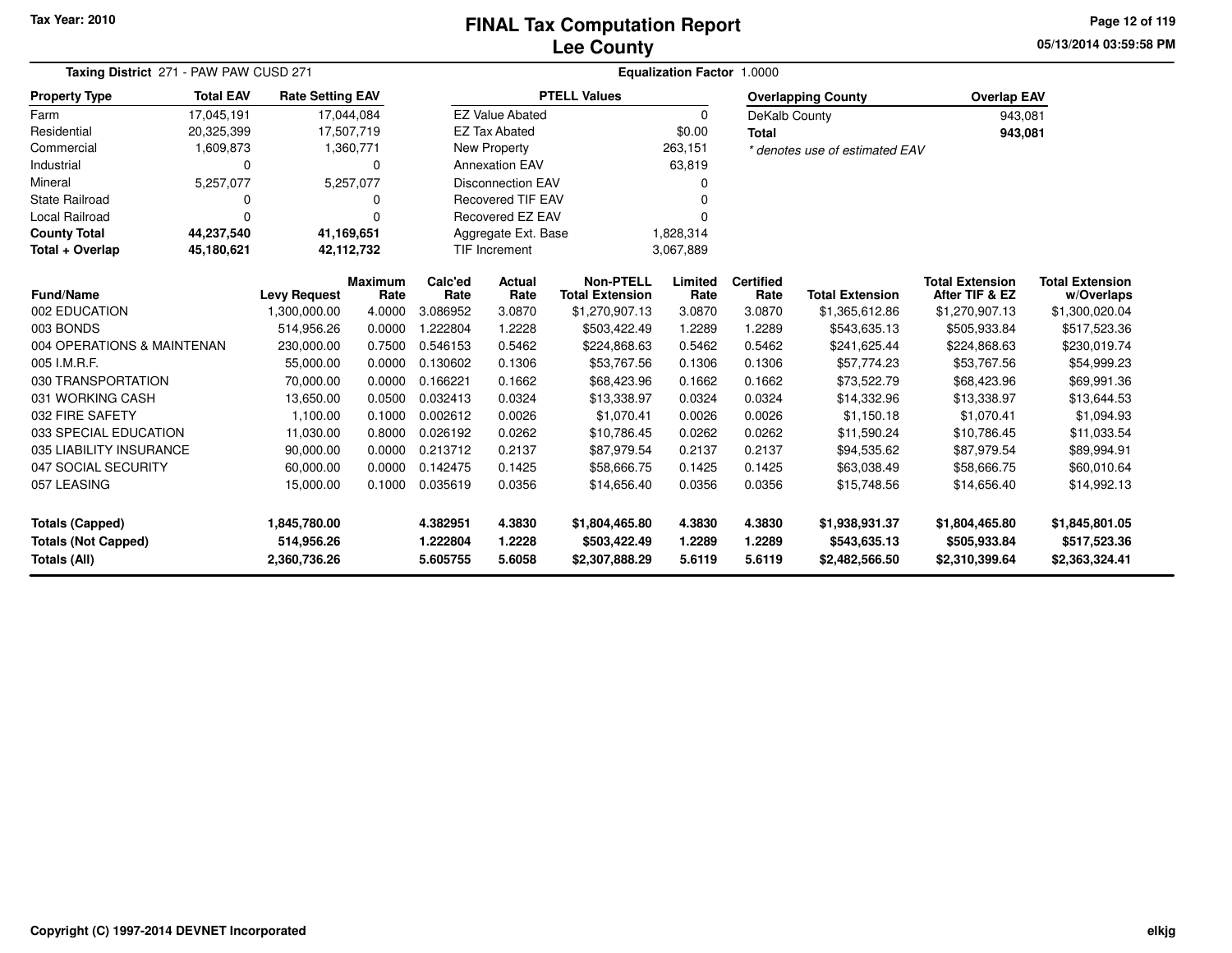# **Lee CountyFINAL Tax Computation Report**

**05/13/2014 03:59:58 PM Page 13 of 119**

|                            | Taxing District 272 - AMBOY CUSD 272                                                                |                     |                 |                 |                          | <b>Equalization Factor 1.0000</b>          |                 |                          |                        |                                          |                                      |
|----------------------------|-----------------------------------------------------------------------------------------------------|---------------------|-----------------|-----------------|--------------------------|--------------------------------------------|-----------------|--------------------------|------------------------|------------------------------------------|--------------------------------------|
| <b>Property Type</b>       | <b>Total EAV</b><br><b>Rate Setting EAV</b><br>38,874,950<br>38,872,508<br>59,147,143<br>59,147,143 |                     |                 |                 |                          | <b>PTELL Values</b>                        |                 |                          |                        |                                          |                                      |
| Farm                       |                                                                                                     |                     |                 |                 | <b>EZ Value Abated</b>   |                                            | 211,867         |                          |                        |                                          |                                      |
| Residential                |                                                                                                     |                     |                 |                 | <b>EZ Tax Abated</b>     |                                            | \$9.569.61      |                          |                        |                                          |                                      |
| Commercial                 | 12,214,860                                                                                          | 12,085,340          |                 |                 | New Property             |                                            | 1,077,427       |                          |                        |                                          |                                      |
| Industrial                 | 7,893,476                                                                                           |                     | 7,811,129       |                 | <b>Annexation EAV</b>    |                                            | 53,184          |                          |                        |                                          |                                      |
| Mineral                    | 3,071,342                                                                                           |                     | 3,071,342       |                 | <b>Disconnection EAV</b> |                                            | 44,741          |                          |                        |                                          |                                      |
| State Railroad             | 7,284                                                                                               |                     | 7,284           |                 | <b>Recovered TIF EAV</b> |                                            | 0               |                          |                        |                                          |                                      |
| <b>Local Railroad</b>      | 3,610                                                                                               |                     | 3,610           |                 | Recovered EZ EAV         |                                            | 66,195          |                          |                        |                                          |                                      |
| <b>County Total</b>        | 121,212,665<br>120,998,356                                                                          |                     |                 |                 | Aggregate Ext. Base      |                                            | 5,119,551       |                          |                        |                                          |                                      |
| Total + Overlap            | 121,212,665<br>120,998,356                                                                          |                     |                 |                 | <b>TIF Increment</b>     |                                            | 2,442           |                          |                        |                                          |                                      |
| <b>Fund/Name</b>           |                                                                                                     | <b>Levy Request</b> | Maximum<br>Rate | Calc'ed<br>Rate | Actual<br>Rate           | <b>Non-PTELL</b><br><b>Total Extension</b> | Limited<br>Rate | <b>Certified</b><br>Rate | <b>Total Extension</b> | <b>Total Extension</b><br>After TIF & EZ | <b>Total Extension</b><br>w/Overlaps |
| 002 EDUCATION              |                                                                                                     | 3,536,285.00        | 4.0000          | 2.922589        | 2.9226                   | \$3,536,297.95                             | 2.7962          | 2.7962                   | \$3,389,348.54         | \$3,383,356.03                           | \$3,383,356.03                       |
| 003 BONDS                  |                                                                                                     | 156,191.90          | 0.0000          | 0.129086        | 0.1291                   | \$156,208.88                               | 0.1297          | 0.1297                   | \$157,212.83           | \$156,934.87                             | \$156,934.87                         |
| 004 OPERATIONS & MAINTENAN |                                                                                                     | 927,101.00          | 0.7500          | 0.766210        | 0.7500                   | \$907,487.67                               | 0.7176          | 0.7176                   | \$869,822.08           | \$868,284.20                             | \$868,284.20                         |
| 005 I.M.R.F.               |                                                                                                     | 133,090.00          | 0.0000          | 0.109993        | 0.1100                   | \$133,098.19                               | 0.1052          | 0.1052                   | \$127,515.72           | \$127,290.27                             | \$127,290.27                         |
| 030 TRANSPORTATION         |                                                                                                     | 294,495.00          | 0.0000          | 0.243388        | 0.2434                   | \$294,510.00                               | 0.2329          | 0.2329                   | \$282,304.30           | \$281,805.17                             | \$281,805.17                         |
| 031 WORKING CASH           |                                                                                                     | 62,500.00           | 0.0500          | 0.051654        | 0.0500                   | \$60,499.18                                | 0.0478          | 0.0478                   | \$57,939.65            | \$57,837.21                              | \$57,837.21                          |
| 032 FIRE SAFETY            |                                                                                                     | 61,195.00           | 0.1000          | 0.050575        | 0.0506                   | \$61,225.17                                | 0.0484          | 0.0484                   | \$58,666.93            | \$58,563.20                              | \$58,563.20                          |
| 033 SPECIAL EDUCATION      |                                                                                                     | 50,000.00           | 0.8000          | 0.041323        | 0.0413                   | \$49,972.32                                | 0.0395          | 0.0395                   | \$47,879.00            | \$47,794.35                              | \$47,794.35                          |
| 035 LIABILITY INSURANCE    |                                                                                                     | 320,000.00          | 0.0000          | 0.264466        | 0.2645                   | \$320,040.65                               | 0.2531          | 0.2531                   | \$306,789.26           | \$306,246.84                             | \$306,246.84                         |
| 047 SOCIAL SECURITY        |                                                                                                     | 124,466.00          | 0.1024          | 0.102866        | 0.1024                   | \$123,902.32                               | 0.0980          | 0.0980                   | \$118,788.41           | \$118,578.39                             | \$118,578.39                         |
| 057 LEASING                |                                                                                                     | 61,195.00           | 0.1000          | 0.050575        | 0.0506                   | \$61,225.17                                | 0.0484          | 0.0484                   | \$58,666.93            | \$58,563.20                              | \$58,563.20                          |
| <b>Totals (Capped)</b>     |                                                                                                     | 5,570,327.00        |                 | 4.603639        | 4.5854                   | \$5,548,258.62                             | 4.3871          | 4.3871                   | \$5,317,720.82         | \$5,308,318.86                           | \$5,308,318.86                       |
| <b>Totals (Not Capped)</b> |                                                                                                     | 156,191.90          |                 | 0.129086        | 0.1291                   | \$156,208.88                               | 0.1297          | 0.1297                   | \$157,212.83           | \$156,934.87                             | \$156,934.87                         |
| <b>Totals (All)</b>        |                                                                                                     | 5,726,518.90        |                 | 4.732725        | 4.7145                   | \$5,704,467.50                             | 4.5168          | 4.5168                   | \$5,474,933.65         | \$5,465,253.73                           | \$5,465,253.73                       |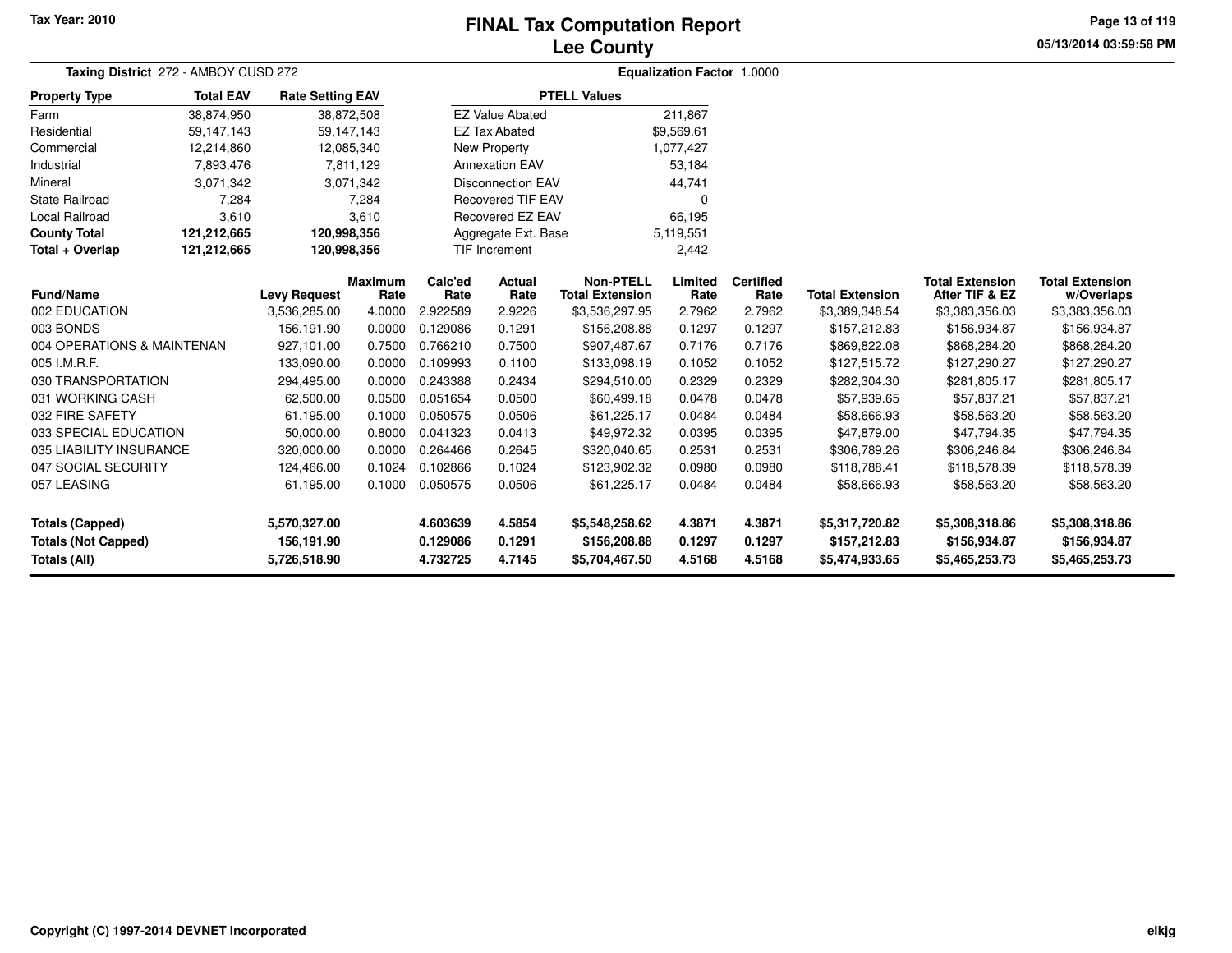**05/13/2014 03:59:58 PM Page 14 of 119**

|                            | Taxing District 275 - ASHTON-FRNKLIN CNTR CUSD 275<br><b>Total EAV</b><br><b>Rate Setting EAV</b> |                     |                        |                 |                          |                                            | Equalization Factor 1.0000 |                          |                                |                                          |                                      |
|----------------------------|---------------------------------------------------------------------------------------------------|---------------------|------------------------|-----------------|--------------------------|--------------------------------------------|----------------------------|--------------------------|--------------------------------|------------------------------------------|--------------------------------------|
| <b>Property Type</b>       |                                                                                                   |                     |                        |                 |                          | <b>PTELL Values</b>                        |                            |                          | <b>Overlapping County</b>      | <b>Overlap EAV</b>                       |                                      |
| Farm                       | 31,156,591                                                                                        | 31,156,591          |                        |                 | <b>EZ Value Abated</b>   |                                            | 594,414                    | Ogle County              |                                | 8,670,787                                |                                      |
| Residential                | 29,814,552                                                                                        | 29,798,447          |                        |                 | <b>EZ Tax Abated</b>     |                                            | \$32,283.22                | <b>Total</b>             |                                | 8,670,787                                |                                      |
| Commercial                 | 7,431,360                                                                                         |                     | 7,375,554              |                 | New Property             |                                            | 213,956                    |                          | * denotes use of estimated EAV |                                          |                                      |
| Industrial                 | 5,739,860                                                                                         |                     | 5,217,357              |                 | <b>Annexation EAV</b>    |                                            | O                          |                          |                                |                                          |                                      |
| Mineral                    | $\Omega$                                                                                          |                     | 0                      |                 | <b>Disconnection EAV</b> |                                            |                            |                          |                                |                                          |                                      |
| State Railroad             | 1,653,275                                                                                         |                     | 1,653,275              |                 | <b>Recovered TIF EAV</b> |                                            | ŋ                          |                          |                                |                                          |                                      |
| <b>Local Railroad</b>      | $\Omega$                                                                                          |                     | 0                      |                 | <b>Recovered EZ EAV</b>  |                                            | 82,576                     |                          |                                |                                          |                                      |
| <b>County Total</b>        | 75,795,638                                                                                        | 75,201,224          |                        |                 | Aggregate Ext. Base      |                                            |                            |                          |                                |                                          |                                      |
| Total + Overlap            | 84,466,425<br>83,872,011                                                                          |                     |                        |                 | TIF Increment            |                                            | 0                          |                          |                                |                                          |                                      |
| <b>Fund/Name</b>           |                                                                                                   | <b>Levy Request</b> | <b>Maximum</b><br>Rate | Calc'ed<br>Rate | Actual<br>Rate           | <b>Non-PTELL</b><br><b>Total Extension</b> | Limited<br>Rate            | <b>Certified</b><br>Rate | <b>Total Extension</b>         | <b>Total Extension</b><br>After TIF & EZ | <b>Total Extension</b><br>w/Overlaps |
| 002 EDUCATION              |                                                                                                   | 2,606,400.00        | 3.0000                 | 3.107592        | 3.0000                   | \$2,256,036.72                             | 3.0000                     | 3.0000                   | \$2,273,869.14                 | \$2,256,036.72                           | \$2,516,160.33                       |
| 003 BONDS                  |                                                                                                   | 555,080.00          | 0.0000                 | 0.661818        | 0.6618                   | \$497,681.70                               | 0.6651                     | 0.6651                   | \$504,116.79                   | \$500,163.34                             | \$557,832.75                         |
| 004 OPERATIONS & MAINTENAN |                                                                                                   | 651,600.00          | 0.7500                 | 0.776898        | 0.7500                   | \$564,009.18                               | 0.7500                     | 0.7500                   | \$568,467.29                   | \$564,009.18                             | \$629,040.08                         |
| 005 I.M.R.F.               |                                                                                                   | 15,000.00           | 0.0000                 | 0.017884        | 0.0179                   | \$13,461.02                                | 0.0179                     | 0.0179                   | \$13,567.42                    | \$13,461.02                              | \$15,013.09                          |
| 030 TRANSPORTATION         |                                                                                                   | 173,760.00          | 0.2000                 | 0.207173        | 0.2000                   | \$150,402.45                               | 0.2000                     | 0.2000                   | \$151,591.28                   | \$150,402.45                             | \$167,744.02                         |
| 031 WORKING CASH           |                                                                                                   | 43,440.00           | 0.0500                 | 0.051793        | 0.0500                   | \$37,600.61                                | 0.0500                     | 0.0500                   | \$37,897.82                    | \$37,600.61                              | \$41,936.01                          |
| 032 FIRE SAFETY            |                                                                                                   | 43,440.00           | 0.0500                 | 0.051793        | 0.0500                   | \$37,600.61                                | 0.0500                     | 0.0500                   | \$37,897.82                    | \$37,600.61                              | \$41,936.01                          |
| 033 SPECIAL EDUCATION      |                                                                                                   | 34,752.00           | 0.0400                 | 0.041435        | 0.0400                   | \$30,080.49                                | 0.0400                     | 0.0400                   | \$30,318.26                    | \$30,080.49                              | \$33,548.80                          |
| 035 LIABILITY INSURANCE    |                                                                                                   | 375,000.00          | 0.0000                 | 0.447110        | 0.4471                   | \$336,224.67                               | 0.4471                     | 0.4471                   | \$338,882.30                   | \$336,224.67                             | \$374,991.76                         |
| 047 SOCIAL SECURITY        |                                                                                                   | 135,000.00          | 0.0000                 | 0.160960        | 0.1610                   | \$121,073.97                               | 0.1610                     | 0.1610                   | \$122,030.98                   | \$121,073.97                             | \$135,033.94                         |
| 057 LEASING                |                                                                                                   | 43,440.00           | 0.0500                 | 0.051793        | 0.0500                   | \$37,600.61                                | 0.0500                     | 0.0500                   | \$37,897.82                    | \$37,600.61                              | \$41,936.01                          |
| <b>Totals (Capped)</b>     |                                                                                                   | 0.00                |                        | 0.000000        | 0.0000                   | \$0.00                                     | 0.0000                     | 0.0000                   | \$0.00                         | \$0.00                                   | \$0.00                               |
| <b>Totals (Not Capped)</b> |                                                                                                   | 4,676,912.00        |                        | 5.576249        | 5.4278                   | \$4,081,772.03                             | 5.4311                     | 5.4311                   | \$4,116,536.92                 | \$4,084,253.67                           | \$4,555,172.80                       |
| <b>Totals (All)</b>        |                                                                                                   | 4,676,912.00        |                        | 5.576249        | 5.4278                   | \$4,081,772.03                             | 5.4311                     | 5.4311                   | \$4,116,536.92                 | \$4,084,253.67                           | \$4,555,172.80                       |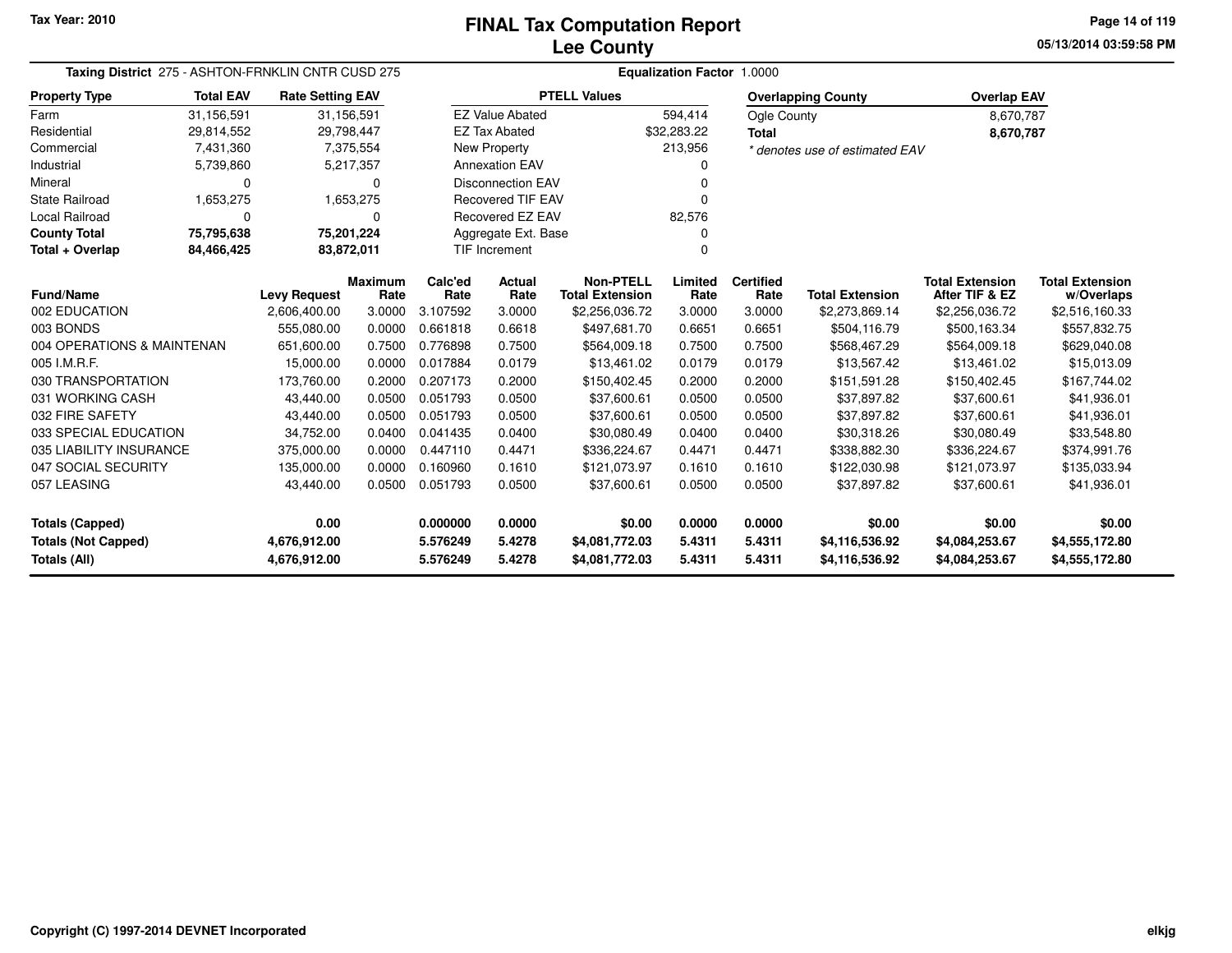### **Lee CountyFINAL Tax Computation Report**

**05/13/2014 03:59:58 PMPage 15 of 119**

| Taxing District 280 - MENDOTA THSD 280                                                                                 |                                                                                     |                     |                        | Equalization Factor 1.0000 |                          |                                            |                  |                          |                                |                                          |                                      |  |  |
|------------------------------------------------------------------------------------------------------------------------|-------------------------------------------------------------------------------------|---------------------|------------------------|----------------------------|--------------------------|--------------------------------------------|------------------|--------------------------|--------------------------------|------------------------------------------|--------------------------------------|--|--|
| <b>Property Type</b>                                                                                                   | <b>Total EAV</b><br><b>Rate Setting EAV</b><br>17,299,375<br>9,788,207<br>1,119,710 |                     |                        |                            |                          | <b>PTELL Values</b>                        |                  |                          | <b>Overlapping County</b>      | <b>Overlap EAV</b>                       |                                      |  |  |
| Farm                                                                                                                   |                                                                                     | 17,299,375          |                        |                            | <b>EZ Value Abated</b>   |                                            | $\Omega$         | <b>Bureau County</b>     |                                | 6,055,420                                |                                      |  |  |
| Residential                                                                                                            |                                                                                     |                     | 9,788,207              |                            | <b>EZ Tax Abated</b>     |                                            | \$0.00           | LaSalle County           |                                | 150,043,904                              |                                      |  |  |
| Commercial                                                                                                             |                                                                                     |                     | 1,119,710              |                            | <b>New Property</b>      |                                            | 102,168          | <b>Total</b>             |                                | 156,099,324                              |                                      |  |  |
| Industrial                                                                                                             | 119,017                                                                             |                     | 119,017                |                            | <b>Annexation EAV</b>    |                                            | $\mathbf 0$      |                          | * denotes use of estimated EAV |                                          |                                      |  |  |
| Mineral<br>1,583,436                                                                                                   |                                                                                     |                     | 1,583,436              |                            | <b>Disconnection EAV</b> |                                            | 73,425           |                          |                                |                                          |                                      |  |  |
| <b>State Railroad</b>                                                                                                  | 0                                                                                   |                     | 0                      |                            | <b>Recovered TIF EAV</b> |                                            |                  |                          |                                |                                          |                                      |  |  |
| Local Railroad                                                                                                         | 9,445                                                                               |                     | 9,445                  |                            | <b>Recovered EZ EAV</b>  |                                            |                  |                          |                                |                                          |                                      |  |  |
| <b>County Total</b><br>29,919,190                                                                                      |                                                                                     | 29,919,190          |                        |                            | Aggregate Ext. Base      |                                            |                  |                          |                                |                                          |                                      |  |  |
| Total + Overlap<br>186,018,514                                                                                         |                                                                                     | 186,018,514         |                        |                            | <b>TIF Increment</b>     |                                            | $\Omega$         |                          |                                |                                          |                                      |  |  |
| Fund/Name                                                                                                              |                                                                                     | <b>Levy Request</b> | <b>Maximum</b><br>Rate | Calc'ed<br>Rate            | Actual<br>Rate           | <b>Non-PTELL</b><br><b>Total Extension</b> | Limited<br>Rate  | <b>Certified</b><br>Rate | <b>Total Extension</b>         | <b>Total Extension</b><br>After TIF & EZ | <b>Total Extension</b><br>w/Overlaps |  |  |
| 002 EDUCATION                                                                                                          |                                                                                     | 2,564,824.00        | 1.3700                 | 1.378800                   | 1.3700                   | \$409,892.90                               | 1.3700           | 1.3700                   | \$409,892.90                   | \$409,892.90                             | \$2,548,453.64                       |  |  |
| 003 BONDS                                                                                                              |                                                                                     | 1,224,794.75        | 0.0000                 | 0.658426                   | 0.6584                   | \$196,987.95                               | 0.6617           | 0.6617                   | \$197,975.28                   | \$197,975.28                             | \$1,230,884.51                       |  |  |
| 004 OPERATIONS & MAINTENAN                                                                                             |                                                                                     | 468,034.00          | 0.2500                 | 0.251606                   | 0.2500                   | \$74,797.98                                | 0.2500           | 0.2500                   | \$74,797.98                    | \$74,797.98                              | \$465,046.29                         |  |  |
| 005 I.M.R.F.                                                                                                           |                                                                                     | 138,000.00          | 0.0000                 | 0.074186                   | 0.0742                   | \$22,200.04                                | 0.0742           | 0.0742                   | \$22,200.04                    | \$22,200.04                              | \$138,025.74                         |  |  |
| 030 TRANSPORTATION                                                                                                     |                                                                                     | 224,656.00          | 0.1200                 | 0.120771                   | 0.1200                   | \$35,903.03                                | 0.1200           | 0.1200                   | \$35,903.03                    | \$35,903.03                              | \$223,222.22                         |  |  |
| 031 WORKING CASH                                                                                                       |                                                                                     | 93,600.00           | 0.0500                 | 0.050318                   | 0.0500                   | \$14,959.60                                | 0.0500           | 0.0500                   | \$14,959.60                    | \$14,959.60                              | \$93,009.26                          |  |  |
| 032 FIRE SAFETY                                                                                                        |                                                                                     | 0.00                | 0.0500                 | 0.000000                   | 0.0000                   | \$0.00                                     | 0.0000           | 0.0000                   | \$0.00                         | \$0.00                                   | \$0.00                               |  |  |
| 033 SPECIAL EDUCATION                                                                                                  |                                                                                     | 37,443.00           | 0.0200                 | 0.020129                   | 0.0200                   | \$5,983.84                                 | 0.0200           | 0.0200                   | \$5,983.84                     | \$5,983.84                               | \$37,203.70                          |  |  |
| 035 LIABILITY INSURANCE                                                                                                |                                                                                     | 120,000.00          | 0.0000                 | 0.064510                   | 0.0645                   | \$19,297.88                                | 0.0645           | 0.0645                   | \$19,297.88                    | \$19,297.88                              | \$119,981.94                         |  |  |
| 047 SOCIAL SECURITY                                                                                                    |                                                                                     | 148,000.00          | 0.0000                 | 0.079562                   | 0.0796                   | \$23,815.68                                | 0.0796           | 0.0796                   | \$23,815.68                    | \$23,815.68                              | \$148,070.74                         |  |  |
| 0.0500<br>057 LEASING<br>37,443.00<br>0.020129<br>0.0201<br>0.0201<br>0.0201<br>\$6,013.76<br>\$6,013.76<br>\$6,013.76 |                                                                                     |                     |                        | \$37,389.72                |                          |                                            |                  |                          |                                |                                          |                                      |  |  |
| 0.00<br><b>Totals (Capped)</b>                                                                                         |                                                                                     |                     |                        | 0.000000                   | 0.0000                   | \$0.00                                     | 0.0000           | 0.0000                   | \$0.00                         | \$0.00                                   | \$0.00                               |  |  |
| <b>Totals (Not Capped)</b><br>5,056,794.75<br>Totals (All)<br>5,056,794.75                                             |                                                                                     |                     |                        | 2.718437<br>2.718437       | 2.7068<br>2.7068         | \$809,852.66<br>\$809,852.66               | 2.7101<br>2.7101 | 2.7101<br>2.7101         | \$810,839.99<br>\$810,839.99   | \$810,839.99<br>\$810,839.99             | \$5,041,287.76<br>\$5,041,287.76     |  |  |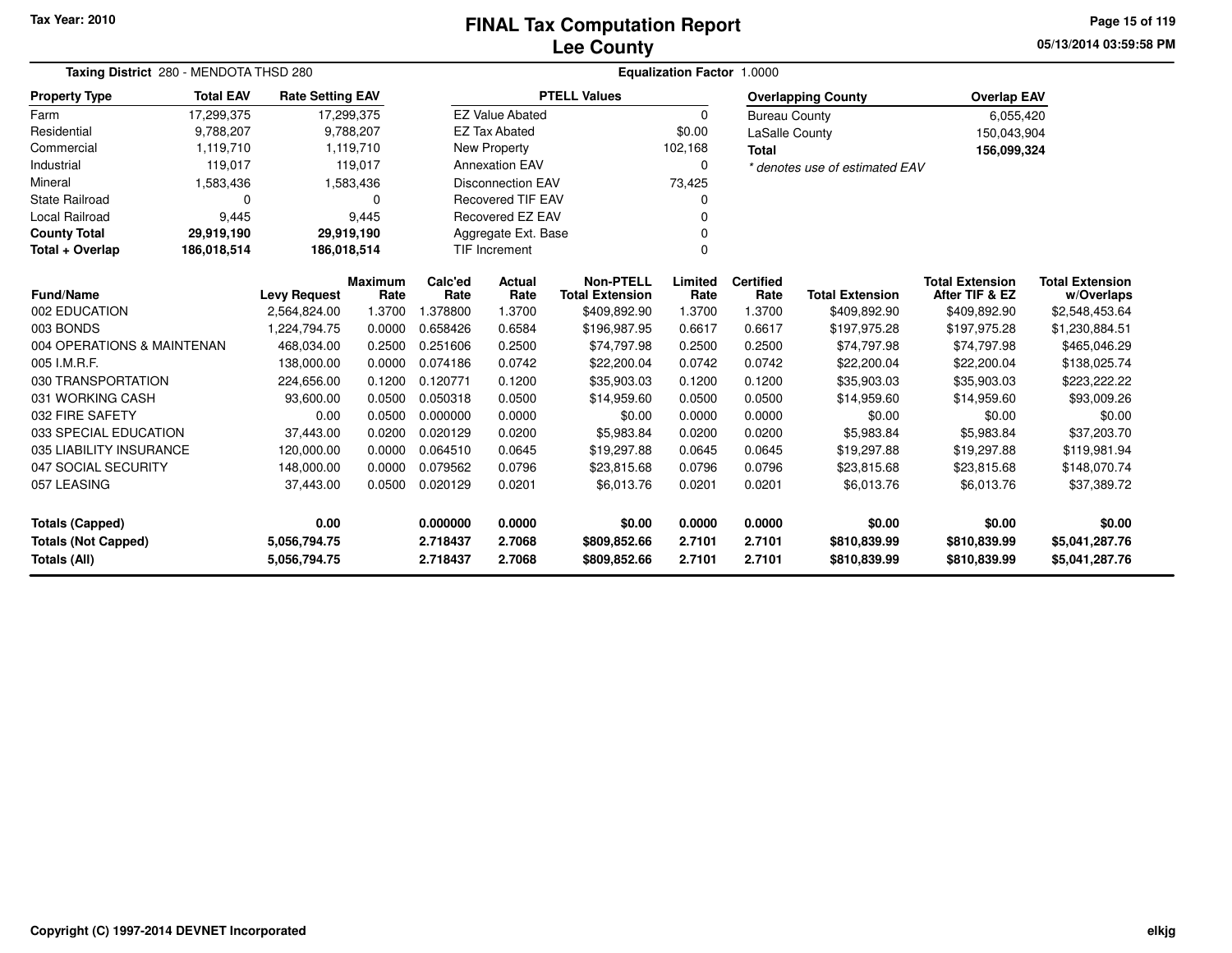### **Lee CountyFINAL Tax Computation Report**

**05/13/2014 03:59:58 PMPage 16 of 119**

| Taxing District 289 - MENDOTA CCGSD 289    |                                                                                     |                                     |                        | <b>Equalization Factor 1.0000</b> |                          |                                        |                 |                          |                                |                                          |                                      |  |  |
|--------------------------------------------|-------------------------------------------------------------------------------------|-------------------------------------|------------------------|-----------------------------------|--------------------------|----------------------------------------|-----------------|--------------------------|--------------------------------|------------------------------------------|--------------------------------------|--|--|
| <b>Property Type</b>                       | <b>Total EAV</b><br><b>Rate Setting EAV</b><br>17,299,375<br>9,788,207<br>1,119,710 |                                     |                        |                                   |                          | <b>PTELL Values</b>                    |                 |                          | <b>Overlapping County</b>      | <b>Overlap EAV</b>                       |                                      |  |  |
| Farm                                       |                                                                                     | 17,299,375                          |                        |                                   | <b>EZ Value Abated</b>   |                                        | $\Omega$        | <b>Bureau County</b>     |                                | 6,055,420                                |                                      |  |  |
| Residential                                |                                                                                     |                                     | 9,788,207              |                                   | <b>EZ Tax Abated</b>     |                                        | \$0.00          | LaSalle County           |                                | 148,776,341                              |                                      |  |  |
| Commercial                                 |                                                                                     |                                     | 1,119,710              |                                   | New Property             |                                        | 102,168         | <b>Total</b>             |                                | 154,831,761                              |                                      |  |  |
| Industrial                                 | 119,017                                                                             |                                     | 119,017                |                                   | <b>Annexation EAV</b>    |                                        | 0               |                          | * denotes use of estimated EAV |                                          |                                      |  |  |
| Mineral                                    | 1,583,436                                                                           |                                     | 1,583,436              |                                   | <b>Disconnection EAV</b> |                                        | 73,425          |                          |                                |                                          |                                      |  |  |
| <b>State Railroad</b>                      | 0                                                                                   |                                     | $\Omega$               |                                   | <b>Recovered TIF EAV</b> |                                        | 0               |                          |                                |                                          |                                      |  |  |
| Local Railroad                             | 9,445                                                                               |                                     | 9,445                  |                                   | <b>Recovered EZ EAV</b>  |                                        | n               |                          |                                |                                          |                                      |  |  |
| <b>County Total</b>                        | 29,919,190                                                                          | 29,919,190                          |                        |                                   | Aggregate Ext. Base      |                                        |                 |                          |                                |                                          |                                      |  |  |
| Total + Overlap                            | <b>TIF Increment</b><br>184,750,951<br>184,750,951<br>$\Omega$                      |                                     |                        |                                   |                          |                                        |                 |                          |                                |                                          |                                      |  |  |
| Fund/Name                                  |                                                                                     |                                     | <b>Maximum</b><br>Rate | Calc'ed<br>Rate                   | Actual<br>Rate           | <b>Non-PTELL</b>                       | Limited<br>Rate | <b>Certified</b><br>Rate | <b>Total Extension</b>         | <b>Total Extension</b><br>After TIF & EZ | <b>Total Extension</b><br>w/Overlaps |  |  |
| 002 EDUCATION                              |                                                                                     | <b>Levy Request</b><br>2,678,400.00 | 1.4400                 | 1.449735                          | 1.4400                   | <b>Total Extension</b><br>\$430,836.34 | 1.4400          | 1.4400                   | \$430,836.34                   | \$430,836.34                             | \$2,660,413.69                       |  |  |
| 003 BONDS                                  |                                                                                     | 466,640.00                          | 0.0000                 | 0.252578                          | 0.2526                   | \$75,575.87                            | 0.2539          | 0.2539                   | \$75,964.82                    | \$75,964.82                              | \$469,082.66                         |  |  |
| 004 OPERATIONS & MAINTENAN                 |                                                                                     | 465,000.00                          | 0.2500                 | 0.251690                          | 0.2500                   | \$74,797.98                            | 0.2500          | 0.2500                   | \$74,797.98                    | \$74,797.98                              | \$461,877.38                         |  |  |
| 005 I.M.R.F.                               |                                                                                     | 135,000.00                          | 0.0000                 | 0.073071                          | 0.0731                   | \$21,870.93                            | 0.0731          | 0.0731                   | \$21,870.93                    | \$21,870.93                              | \$135,052.95                         |  |  |
| 030 TRANSPORTATION                         |                                                                                     | 223,200.00                          | 0.1200                 | 0.120811                          | 0.1200                   | \$35,903.03                            | 0.1200          | 0.1200                   | \$35,903.03                    | \$35,903.03                              | \$221,701.14                         |  |  |
| 031 WORKING CASH                           |                                                                                     | 93,000.00                           | 0.0500                 | 0.050338                          | 0.0500                   | \$14,959.60                            | 0.0500          | 0.0500                   | \$14,959.60                    | \$14,959.60                              | \$92,375.48                          |  |  |
| 032 FIRE SAFETY                            |                                                                                     | 93,000.00                           | 0.0500                 | 0.050338                          | 0.0500                   | \$14,959.60                            | 0.0500          | 0.0500                   | \$14,959.60                    | \$14,959.60                              | \$92,375.48                          |  |  |
| 033 SPECIAL EDUCATION                      |                                                                                     | 37,200.00                           | 0.0200                 | 0.020135                          | 0.0200                   | \$5,983.84                             | 0.0200          | 0.0200                   | \$5,983.84                     | \$5,983.84                               | \$36,950.19                          |  |  |
| 035 LIABILITY INSURANCE                    |                                                                                     | 160,000.00                          | 0.0000                 | 0.086603                          | 0.0866                   | \$25,910.02                            | 0.0866          | 0.0866                   | \$25,910.02                    | \$25,910.02                              | \$159,994.32                         |  |  |
| 047 SOCIAL SECURITY                        |                                                                                     | 175,000.00                          | 0.0000                 | 0.094722                          | 0.0947                   | \$28,333.47                            | 0.0947          | 0.0947                   | \$28,333.47                    | \$28,333.47                              | \$174,959.15                         |  |  |
| 057 LEASING<br>93,000.00                   |                                                                                     | 0.0500                              | 0.050338               | 0.0500                            | \$14,959.60              | 0.0500                                 | 0.0500          | \$14,959.60              | \$14,959.60                    | \$92,375.48                              |                                      |  |  |
| 0.00<br><b>Totals (Capped)</b>             |                                                                                     |                                     |                        | 0.000000                          | 0.0000                   | \$0.00                                 | 0.0000          | 0.0000                   | \$0.00                         | \$0.00                                   | \$0.00                               |  |  |
| <b>Totals (Not Capped)</b><br>4,619,440.00 |                                                                                     |                                     |                        | 2.500359                          | 2.4870                   | \$744,090.28                           | 2.4883          | 2.4883                   | \$744,479.23                   | \$744,479.23                             | \$4,597,157.92                       |  |  |
| Totals (All)                               | 4,619,440.00                                                                        |                                     | 2.500359               | 2.4870                            | \$744,090.28             | 2.4883                                 | 2.4883          | \$744,479.23             | \$744,479.23                   | \$4,597,157.92                           |                                      |  |  |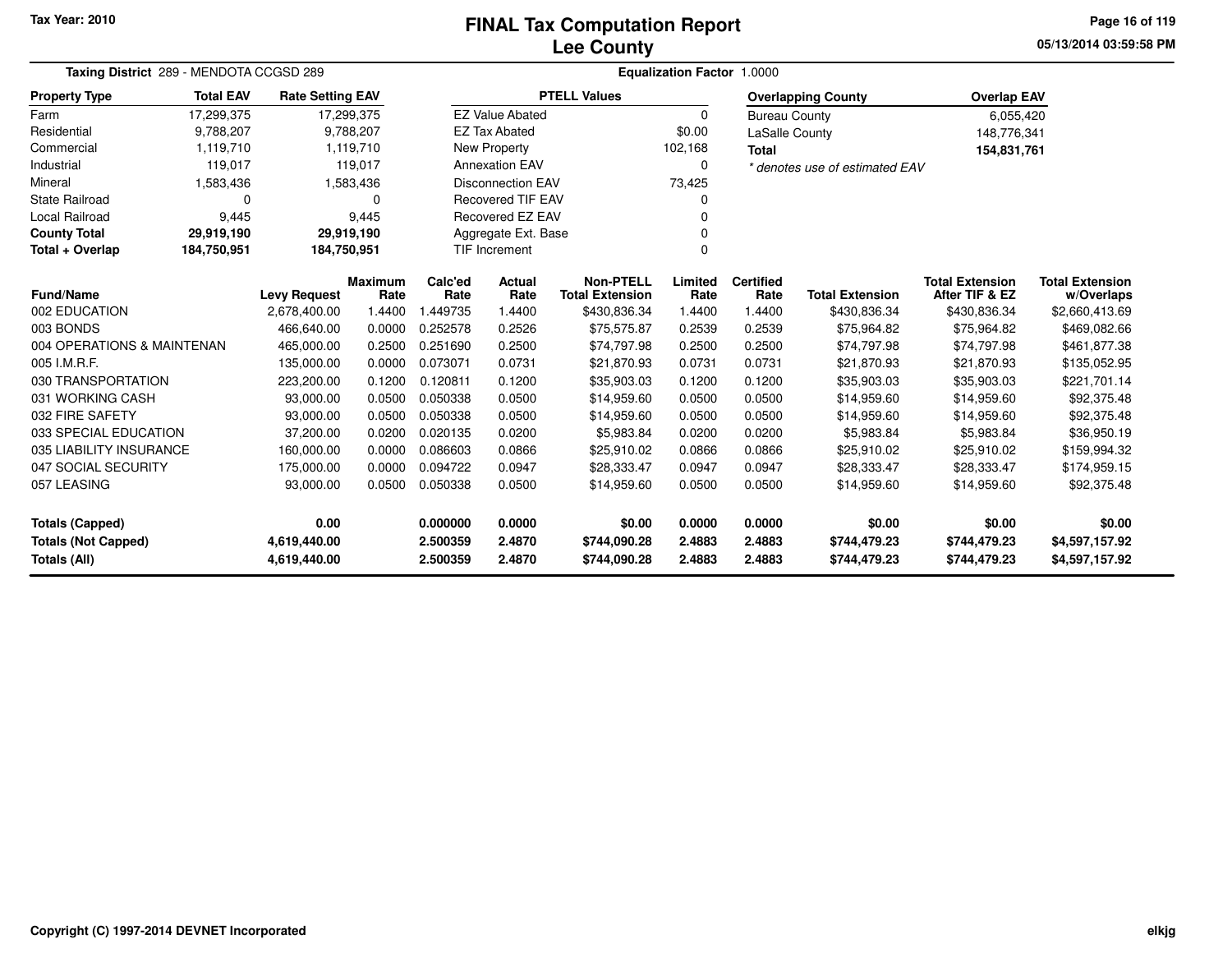**05/13/2014 03:59:58 PMPage 17 of 119**

|                                            | Taxing District 301 - ROCK FALLS THSD 301 |                              |                        |                      | <b>Equalization Factor 1.0000</b> |                                            |                  |                          |                                |                                          |                                      |  |  |  |
|--------------------------------------------|-------------------------------------------|------------------------------|------------------------|----------------------|-----------------------------------|--------------------------------------------|------------------|--------------------------|--------------------------------|------------------------------------------|--------------------------------------|--|--|--|
| <b>Property Type</b>                       | <b>Total EAV</b>                          | <b>Rate Setting EAV</b>      |                        |                      |                                   | <b>PTELL Values</b>                        |                  |                          | <b>Overlapping County</b>      | <b>Overlap EAV</b>                       |                                      |  |  |  |
| Farm                                       | 2,529,826                                 |                              | 2,529,826              |                      | <b>EZ Value Abated</b>            |                                            | $\Omega$         |                          | <b>Whiteside County</b>        | 144,793,403                              |                                      |  |  |  |
| Residential                                | 3,982,971                                 |                              | 3,982,971              |                      | <b>EZ Tax Abated</b>              |                                            | \$0.00           | <b>Total</b>             |                                | 144,793,403                              |                                      |  |  |  |
| Commercial                                 | 465,578                                   |                              | 465,578                |                      | New Property                      |                                            | 124,705          |                          | * denotes use of estimated EAV |                                          |                                      |  |  |  |
| Industrial                                 | 3,844,153                                 |                              | 3,844,153              |                      | <b>Annexation EAV</b>             |                                            |                  |                          |                                |                                          |                                      |  |  |  |
| Mineral                                    | $\Omega$                                  |                              | $\Omega$               |                      | <b>Disconnection EAV</b>          |                                            | 0                |                          |                                |                                          |                                      |  |  |  |
| <b>State Railroad</b>                      | 1,942,256                                 |                              | 1,942,256              |                      | <b>Recovered TIF EAV</b>          |                                            |                  |                          |                                |                                          |                                      |  |  |  |
| <b>Local Railroad</b>                      | $\Omega$                                  |                              | $\Omega$               |                      | <b>Recovered EZ EAV</b>           |                                            |                  |                          |                                |                                          |                                      |  |  |  |
| <b>County Total</b>                        | 12,764,784                                | 12,764,784                   |                        |                      | Aggregate Ext. Base               |                                            |                  |                          |                                |                                          |                                      |  |  |  |
| Total + Overlap                            | 157,558,187                               | 157,558,187                  |                        |                      | <b>TIF Increment</b>              |                                            | O                |                          |                                |                                          |                                      |  |  |  |
| <b>Fund/Name</b>                           |                                           | <b>Levy Request</b>          | <b>Maximum</b><br>Rate | Calc'ed<br>Rate      | Actual<br>Rate                    | <b>Non-PTELL</b><br><b>Total Extension</b> | Limited<br>Rate  | <b>Certified</b><br>Rate | <b>Total Extension</b>         | <b>Total Extension</b><br>After TIF & EZ | <b>Total Extension</b><br>w/Overlaps |  |  |  |
| 002 EDUCATION                              |                                           | 2,875,339.00                 | 1.8600                 | .824938              | 1.8249                            | \$232,944.54                               | 1.8249           | 1.8249                   | \$232,944.54                   | \$232,944.54                             | \$2,875,279.35                       |  |  |  |
| 003 BONDS                                  |                                           | 712,187.50                   | 0.0000                 | 0.452016             | 0.4520                            | \$57,696.82                                | 0.4543           | 0.4543                   | \$57,990.41                    | \$57,990.41                              | \$715,786.84                         |  |  |  |
| 004 OPERATIONS & MAINTENAN                 |                                           | 386,470.00                   | 0.2500                 | 0.245287             | 0.2453                            | \$31,312.02                                | 0.2453           | 0.2453                   | \$31,312.02                    | \$31,312.02                              | \$386,490.23                         |  |  |  |
| 005 I.M.R.F.                               |                                           | 115,941.00                   | 0.0000                 | 0.073586             | 0.0736                            | \$9,394.88                                 | 0.0736           | 0.0736                   | \$9,394.88                     | \$9,394.88                               | \$115,962.83                         |  |  |  |
| 030 TRANSPORTATION                         |                                           | 185,505.00                   | 0.1200                 | 0.117738             | 0.1177                            | \$15,024.15                                | 0.1177           | 0.1177                   | \$15,024.15                    | \$15,024.15                              | \$185,445.99                         |  |  |  |
| 031 WORKING CASH                           |                                           | 77,294.00                    | 0.0500                 | 0.049057             | 0.0491                            | \$6,267.51                                 | 0.0491           | 0.0491                   | \$6,267.51                     | \$6,267.51                               | \$77,361.07                          |  |  |  |
| 032 FIRE SAFETY                            |                                           | 77,294.00                    | 0.0500                 | 0.049057             | 0.0491                            | \$6,267.51                                 | 0.0491           | 0.0491                   | \$6,267.51                     | \$6,267.51                               | \$77,361.07                          |  |  |  |
| 033 SPECIAL EDUCATION                      |                                           | 30,917.00                    | 0.0200                 | 0.019623             | 0.0196                            | \$2,501.90                                 | 0.0196           | 0.0196                   | \$2,501.90                     | \$2,501.90                               | \$30,881.40                          |  |  |  |
| 035 LIABILITY INSURANCE                    |                                           | 523,744.00                   | 0.0000                 | 0.332413             | 0.3324                            | \$42,430.14                                | 0.3324           | 0.3324                   | \$42,430.14                    | \$42,430.14                              | \$523,723.41                         |  |  |  |
| 047 SOCIAL SECURITY                        |                                           | 38,647.00                    | 0.0000                 | 0.024529             | 0.0245                            | \$3,127.37                                 | 0.0245           | 0.0245                   | \$3,127.37                     | \$3,127.37                               | \$38,601.76                          |  |  |  |
| 057 LEASING                                |                                           | 77,294.00                    | 0.0500                 | 0.049057             | 0.0491                            | \$6,267.51                                 | 0.0491           | 0.0491                   | \$6,267.51                     | \$6,267.51                               | \$77,361.07                          |  |  |  |
| <b>Totals (Capped)</b>                     |                                           | 0.00                         |                        | 0.000000             | 0.0000                            | \$0.00                                     | 0.0000           | 0.0000                   | \$0.00                         | \$0.00                                   | \$0.00                               |  |  |  |
| <b>Totals (Not Capped)</b><br>Totals (All) |                                           | 5,100,632.50<br>5,100,632.50 |                        | 3.237301<br>3.237301 | 3.2373<br>3.2373                  | \$413,234.35<br>\$413,234.35               | 3.2396<br>3.2396 | 3.2396<br>3.2396         | \$413,527.94<br>\$413,527.94   | \$413,527.94<br>\$413,527.94             | \$5,104,255.02<br>\$5,104,255.02     |  |  |  |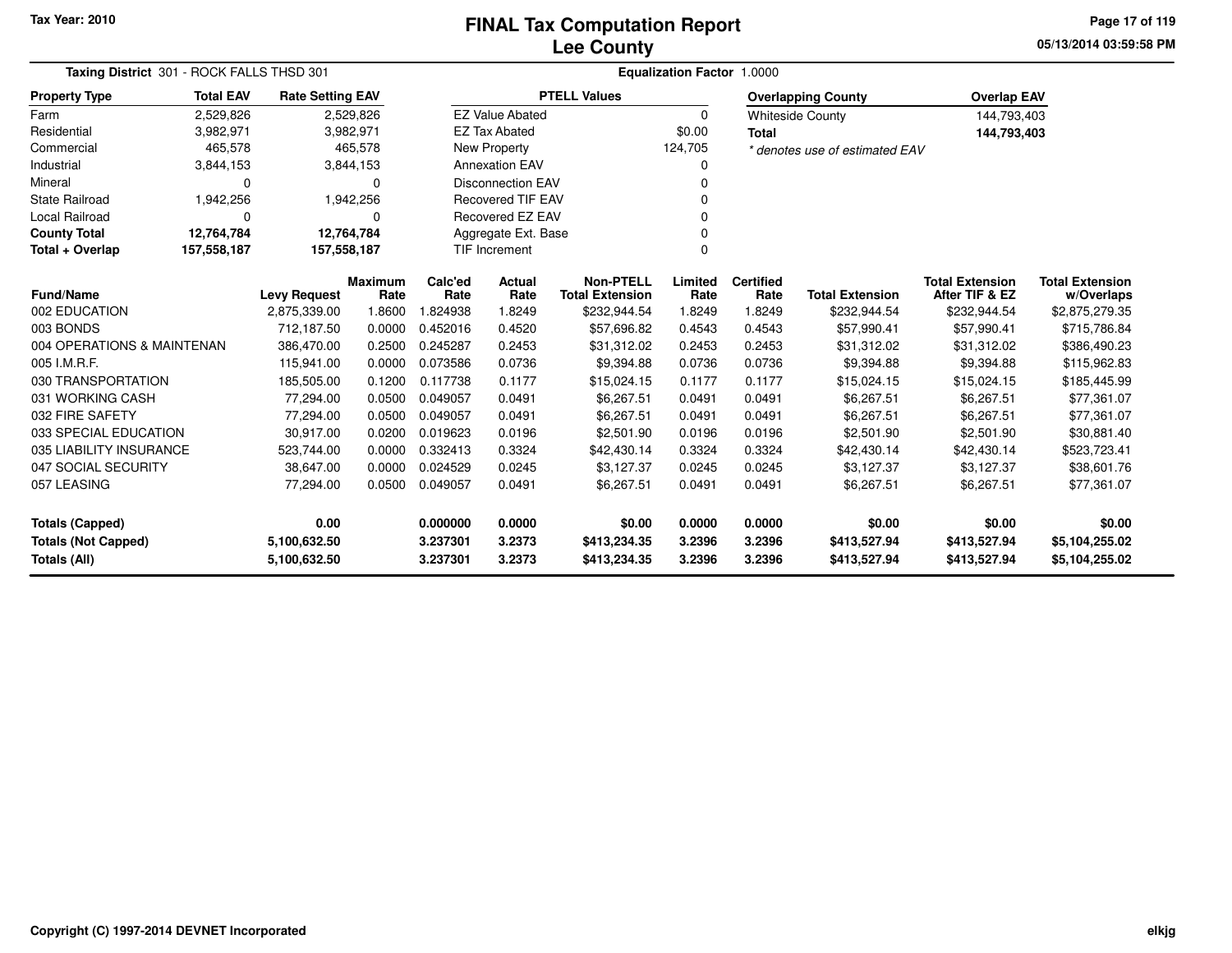**05/13/2014 03:59:58 PMPage 18 of 119**

| Taxing District 303 - LAMOILLE CUSD 303 |                                                                                       |                     |                        | Equalization Factor 1.0000 |                          |                                            |                 |                          |                                |                                          |                                      |
|-----------------------------------------|---------------------------------------------------------------------------------------|---------------------|------------------------|----------------------------|--------------------------|--------------------------------------------|-----------------|--------------------------|--------------------------------|------------------------------------------|--------------------------------------|
| <b>Property Type</b>                    | <b>Total EAV</b><br><b>Rate Setting EAV</b><br>669,510<br>669,510<br>59,364<br>59,364 |                     |                        |                            |                          | <b>PTELL Values</b>                        |                 |                          | <b>Overlapping County</b>      | <b>Overlap EAV</b>                       |                                      |
| Farm                                    |                                                                                       |                     |                        |                            | <b>EZ Value Abated</b>   |                                            | $\Omega$        | <b>Bureau County</b>     |                                | 35,026,753                               |                                      |
| Residential                             |                                                                                       |                     |                        |                            | <b>EZ Tax Abated</b>     |                                            | \$0.00          | <b>Total</b>             |                                | 35,026,753                               |                                      |
| Commercial                              | ი                                                                                     |                     | 0                      |                            | New Property             |                                            | 25,284          |                          | * denotes use of estimated EAV |                                          |                                      |
| Industrial                              | n                                                                                     |                     | 0                      |                            | <b>Annexation EAV</b>    |                                            |                 |                          |                                |                                          |                                      |
| Mineral                                 | 0                                                                                     |                     | 0                      |                            | <b>Disconnection EAV</b> |                                            |                 |                          |                                |                                          |                                      |
| <b>State Railroad</b>                   | $\Omega$                                                                              |                     | 0                      |                            | <b>Recovered TIF EAV</b> |                                            |                 |                          |                                |                                          |                                      |
| Local Railroad                          | $\Omega$                                                                              |                     | 0                      |                            | Recovered EZ EAV         |                                            | n               |                          |                                |                                          |                                      |
| <b>County Total</b>                     | 728,874                                                                               |                     | 728,874                |                            | Aggregate Ext. Base      |                                            |                 |                          |                                |                                          |                                      |
| Total + Overlap                         | $\Omega$<br>35,755,627<br>35,755,627<br><b>TIF Increment</b>                          |                     |                        |                            |                          |                                            |                 |                          |                                |                                          |                                      |
| <b>Fund/Name</b>                        |                                                                                       | <b>Levy Request</b> | <b>Maximum</b><br>Rate | Calc'ed<br>Rate            | Actual<br>Rate           | <b>Non-PTELL</b><br><b>Total Extension</b> | Limited<br>Rate | <b>Certified</b><br>Rate | <b>Total Extension</b>         | <b>Total Extension</b><br>After TIF & EZ | <b>Total Extension</b><br>w/Overlaps |
| 002 EDUCATION                           |                                                                                       | 1,221,000.00        | 3.3000                 | 3.414847                   | 3.3000                   | \$24,052.84                                | 3.3000          | 3.3000                   | \$24,052.84                    | \$24,052.84                              | \$1,179,935.69                       |
| 003 BONDS                               |                                                                                       | 199,028.15          | 0.0000                 | 0.556635                   | 0.5566                   | \$4,056.91                                 | 0.5594          | 0.5594                   | \$4,077.32                     | \$4,077.32                               | \$200,016.98                         |
| 004 OPERATIONS & MAINTENAN              |                                                                                       | 259,000.00          | 0.7000                 | 0.724362                   | 0.7000                   | \$5,102.12                                 | 0.7000          | 0.7000                   | \$5,102.12                     | \$5,102.12                               | \$250,289.39                         |
| 005 I.M.R.F.                            |                                                                                       | 90,000.00           | 0.0000                 | 0.251709                   | 0.2517                   | \$1,834.58                                 | 0.2517          | 0.2517                   | \$1,834.58                     | \$1,834.58                               | \$89,996.91                          |
| 030 TRANSPORTATION                      |                                                                                       | 74,000.00           | 0.2000                 | 0.206960                   | 0.2000                   | \$1,457.75                                 | 0.2000          | 0.2000                   | \$1,457.75                     | \$1,457.75                               | \$71,511.25                          |
| 031 WORKING CASH                        |                                                                                       | 18,500.00           | 0.0500                 | 0.051740                   | 0.0500                   | \$364.44                                   | 0.0500          | 0.0500                   | \$364.44                       | \$364.44                                 | \$17,877.81                          |
| 032 FIRE SAFETY                         |                                                                                       | 18,500.00           | 0.0500                 | 0.051740                   | 0.0500                   | \$364.44                                   | 0.0500          | 0.0500                   | \$364.44                       | \$364.44                                 | \$17,877.81                          |
| 033 SPECIAL EDUCATION                   |                                                                                       | 14,800.00           | 0.0400                 | 0.041392                   | 0.0400                   | \$291.55                                   | 0.0400          | 0.0400                   | \$291.55                       | \$291.55                                 | \$14,302.25                          |
| 035 LIABILITY INSURANCE                 |                                                                                       | 100,000.00          | 0.0000                 | 0.279676                   | 0.2797                   | \$2,038.66                                 | 0.2797          | 0.2797                   | \$2,038.66                     | \$2,038.66                               | \$100,008.49                         |
| 047 SOCIAL SECURITY                     |                                                                                       | 55,000.00           | 0.0000                 | 0.153822                   | 0.1538                   | \$1,121.01                                 | 0.1538          | 0.1538                   | \$1,121.01                     | \$1,121.01                               | \$54,992.15                          |
| 057 LEASING                             |                                                                                       | 18,500.00           | 0.0500                 | 0.051740                   | 0.0500                   | \$364.44                                   | 0.0500          | 0.0500                   | \$364.44                       | \$364.44                                 | \$17,877.81                          |
| <b>Totals (Capped)</b>                  |                                                                                       | 0.00                |                        | 0.000000                   | 0.0000                   | \$0.00                                     | 0.0000          | 0.0000                   | \$0.00                         | \$0.00                                   | \$0.00                               |
| <b>Totals (Not Capped)</b>              |                                                                                       | 2,068,328.15        |                        | 5.784623                   | 5.6318                   | \$41,048.74                                | 5.6346          | 5.6346                   | \$41,069.15                    | \$41,069.15                              | \$2,014,686.54                       |
| Totals (All)                            |                                                                                       | 2,068,328.15        |                        | 5.784623                   | 5.6318                   | \$41,048.74                                | 5.6346          | 5.6346                   | \$41,069.15                    | \$41,069.15                              | \$2,014,686.54                       |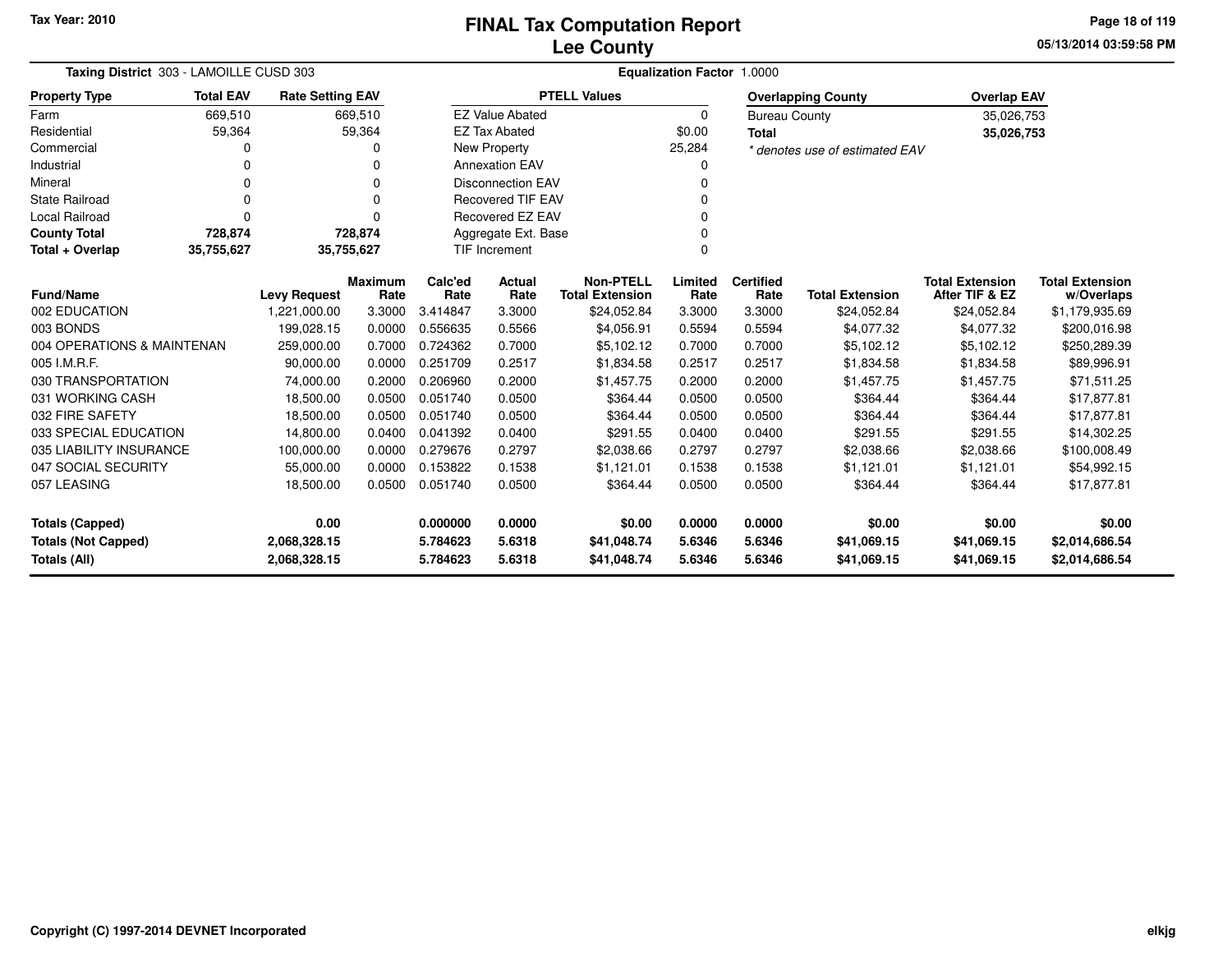**05/13/2014 03:59:58 PMPage 19 of 119**

| Taxing District 340 - BUREAU VALLEY CUSD 340 |                  |                         |                        | Equalization Factor 1.0000 |                          |                                            |                 |                          |                                |                                          |                                      |
|----------------------------------------------|------------------|-------------------------|------------------------|----------------------------|--------------------------|--------------------------------------------|-----------------|--------------------------|--------------------------------|------------------------------------------|--------------------------------------|
| <b>Property Type</b>                         | <b>Total EAV</b> | <b>Rate Setting EAV</b> |                        |                            |                          | <b>PTELL Values</b>                        |                 |                          | <b>Overlapping County</b>      | <b>Overlap EAV</b>                       |                                      |
| Farm                                         | 5,556,038        |                         | 5,556,038              |                            | <b>EZ Value Abated</b>   |                                            | $\Omega$        | <b>Bureau County</b>     |                                | 107,099,400                              |                                      |
| Residential                                  | 867,748          |                         | 867,748                |                            | <b>EZ Tax Abated</b>     |                                            | \$0.00          |                          | <b>Whiteside County</b>        | 775,910                                  |                                      |
| Commercial                                   | <sup>0</sup>     |                         | 0                      |                            | New Property             |                                            | 49,794          | <b>Total</b>             |                                | 107,875,310                              |                                      |
| Industrial                                   | 984              |                         | 984                    |                            | <b>Annexation EAV</b>    |                                            | 0               |                          | * denotes use of estimated EAV |                                          |                                      |
| Mineral                                      | n                |                         | 0                      |                            | <b>Disconnection EAV</b> |                                            | 0               |                          |                                |                                          |                                      |
| <b>State Railroad</b>                        | 142,626          |                         | 142,626                |                            | <b>Recovered TIF EAV</b> |                                            |                 |                          |                                |                                          |                                      |
| Local Railroad                               | $\Omega$         |                         | 0                      |                            | <b>Recovered EZ EAV</b>  |                                            | 0               |                          |                                |                                          |                                      |
| <b>County Total</b>                          | 6,567,396        |                         | 6,567,396              |                            | Aggregate Ext. Base      |                                            |                 |                          |                                |                                          |                                      |
| Total + Overlap                              | 114,442,706      | 114,442,706             |                        |                            | <b>TIF Increment</b>     |                                            | $\Omega$        |                          |                                |                                          |                                      |
| Fund/Name                                    |                  | <b>Levy Request</b>     | <b>Maximum</b><br>Rate | Calc'ed<br>Rate            | <b>Actual</b><br>Rate    | <b>Non-PTELL</b><br><b>Total Extension</b> | Limited<br>Rate | <b>Certified</b><br>Rate | <b>Total Extension</b>         | <b>Total Extension</b><br>After TIF & EZ | <b>Total Extension</b><br>w/Overlaps |
| 002 EDUCATION                                |                  | 3,218,433.00            | 2.7500                 | 2.812266                   | 2.7500                   | \$180,603.39                               | 2.7500          | 2.7500                   | \$180,603.39                   | \$180,603.39                             | \$3,147,174.42                       |
| 003 BONDS                                    |                  | 1,093,628.75            | 0.0000                 | 0.955613                   | 0.9556                   | \$62,758.04                                | 0.9604          | 0.9604                   | \$63,073.27                    | \$63,073.27                              | \$1,099,107.75                       |
| 004 OPERATIONS & MAINTENAN                   |                  | 585,170.00              | 0.5000                 | 0.511321                   | 0.5000                   | \$32,836.98                                | 0.5000          | 0.5000                   | \$32,836.98                    | \$32,836.98                              | \$572,213.53                         |
| 005 I.M.R.F.                                 |                  | 292,281.00              | 0.0000                 | 0.255395                   | 0.2554                   | \$16,773.13                                | 0.2554          | 0.2554                   | \$16,773.13                    | \$16,773.13                              | \$292,286.67                         |
| 030 TRANSPORTATION                           |                  | 292,585.00              | 0.2500                 | 0.255661                   | 0.2500                   | \$16,418.49                                | 0.2500          | 0.2500                   | \$16,418.49                    | \$16,418.49                              | \$286,106.77                         |
| 031 WORKING CASH                             |                  | 58,517.00               | 0.0500                 | 0.051132                   | 0.0500                   | \$3,283.70                                 | 0.0500          | 0.0500                   | \$3,283.70                     | \$3,283.70                               | \$57,221.35                          |
| 032 FIRE SAFETY                              |                  | 58,517.00               | 0.0500                 | 0.051132                   | 0.0500                   | \$3,283.70                                 | 0.0500          | 0.0500                   | \$3,283.70                     | \$3,283.70                               | \$57,221.35                          |
| 033 SPECIAL EDUCATION                        |                  | 46,814.00               | 0.0400                 | 0.040906                   | 0.0400                   | \$2,626.96                                 | 0.0400          | 0.0400                   | \$2,626.96                     | \$2,626.96                               | \$45,777.08                          |
| 035 LIABILITY INSURANCE                      |                  | 298,437.00              | 0.0000                 | 0.260774                   | 0.2608                   | \$17,127.77                                | 0.2608          | 0.2608                   | \$17,127.77                    | \$17,127.77                              | \$298,466.58                         |
| 047 SOCIAL SECURITY                          |                  | 172,262.00              | 0.0000                 | 0.150523                   | 0.1505                   | \$9,883.93                                 | 0.1505          | 0.1505                   | \$9,883.93                     | \$9,883.93                               | \$172,236.27                         |
| 057 LEASING                                  |                  | 58,517.00               | 0.0500                 | 0.051132                   | 0.0500                   | \$3,283.70                                 | 0.0500          | 0.0500                   | \$3,283.70                     | \$3,283.70                               | \$57,221.35                          |
| 0.00<br><b>Totals (Capped)</b>               |                  |                         | 0.000000               | 0.0000                     | \$0.00                   | 0.0000                                     | 0.0000          | \$0.00                   | \$0.00                         | \$0.00                                   |                                      |
| <b>Totals (Not Capped)</b><br>6,175,161.75   |                  |                         | 5.395855               | 5.3123                     | \$348,879.79             | 5.3171                                     | 5.3171          | \$349,195.02             | \$349,195.02                   | \$6,085,033.12                           |                                      |
| Totals (All)                                 |                  | 6,175,161.75            |                        | 5.395855                   | 5.3123                   | \$348,879.79                               | 5.3171          | 5.3171                   | \$349,195.02                   | \$349,195.02                             | \$6,085,033.12                       |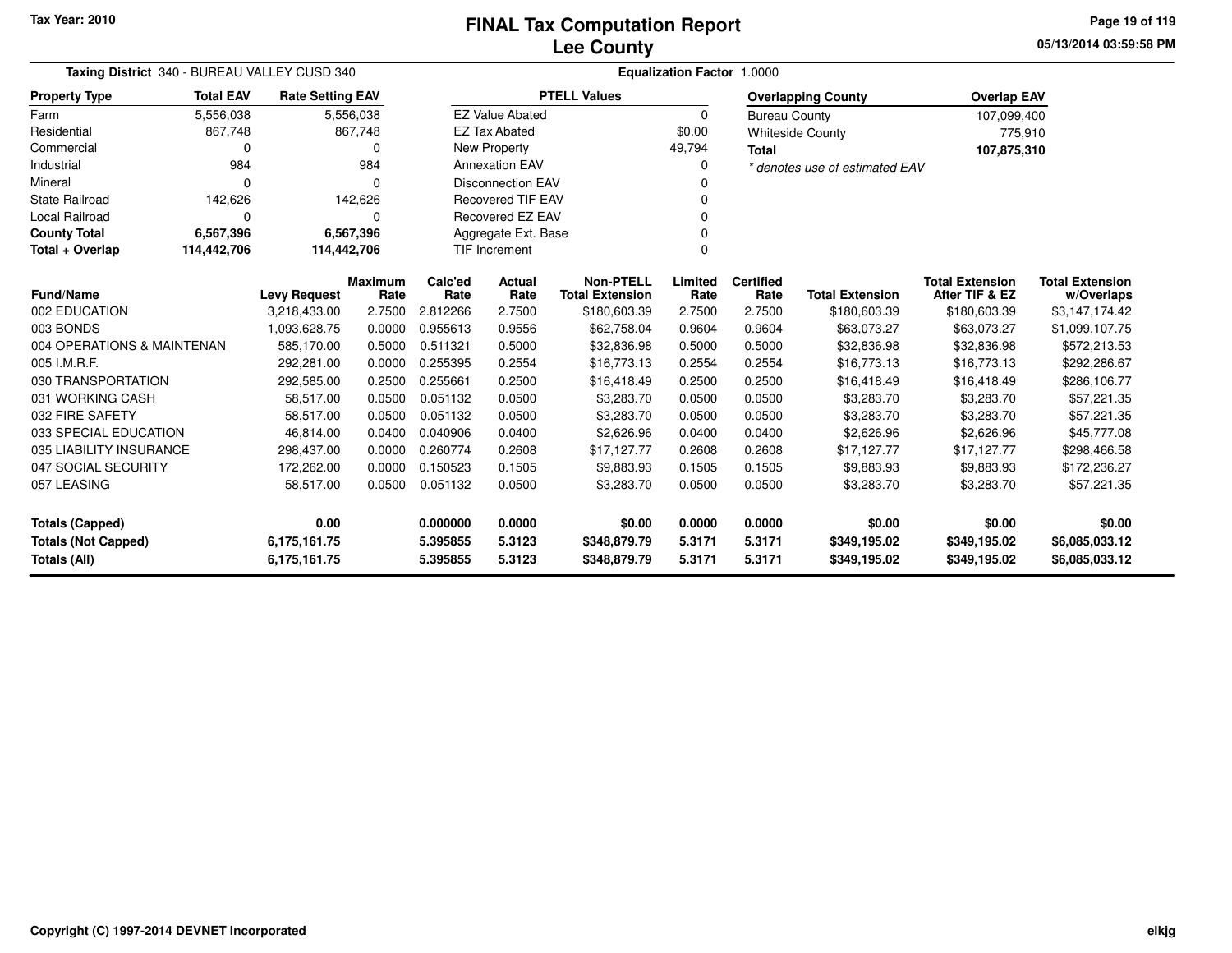### **Lee CountyFINAL Tax Computation Report**

**05/13/2014 03:59:58 PMPage 20 of 119**

| Taxing District 425 - INDIAN CREEK CUSD 425 |                  |                         |                        | <b>Equalization Factor 1.0000</b> |                          |                                            |                  |                          |                                |                                          |                                      |  |
|---------------------------------------------|------------------|-------------------------|------------------------|-----------------------------------|--------------------------|--------------------------------------------|------------------|--------------------------|--------------------------------|------------------------------------------|--------------------------------------|--|
| <b>Property Type</b>                        | <b>Total EAV</b> | <b>Rate Setting EAV</b> |                        |                                   |                          | <b>PTELL Values</b>                        |                  |                          | <b>Overlapping County</b>      | <b>Overlap EAV</b>                       |                                      |  |
| Farm                                        | 6,908,266        |                         | 6,908,266              |                                   | <b>EZ Value Abated</b>   |                                            | $\Omega$         | DeKalb County            |                                | 146,272,935                              |                                      |  |
| Residential                                 | 7,232,993        |                         | 7,232,993              |                                   | <b>EZ Tax Abated</b>     |                                            | \$0.00           | LaSalle County           |                                | 12,088                                   |                                      |  |
| Commercial                                  | 834,585          |                         | 834,585                |                                   | New Property             |                                            | 2,089,665        | <b>Total</b>             |                                | 146,285,023                              |                                      |  |
| Industrial                                  | 781              |                         | 781                    |                                   | <b>Annexation EAV</b>    |                                            | 0                |                          | * denotes use of estimated EAV |                                          |                                      |  |
| Mineral                                     | 2,118,612        |                         | 2,118,612              |                                   | <b>Disconnection EAV</b> |                                            |                  |                          |                                |                                          |                                      |  |
| <b>State Railroad</b>                       | 239,138          |                         | 239,138                |                                   | Recovered TIF EAV        |                                            |                  |                          |                                |                                          |                                      |  |
| <b>Local Railroad</b>                       | 0                |                         | 0                      |                                   | Recovered EZ EAV         |                                            |                  |                          |                                |                                          |                                      |  |
| <b>County Total</b>                         | 17,334,375       | 17,334,375              |                        |                                   | Aggregate Ext. Base      |                                            | 11,418,406       |                          |                                |                                          |                                      |  |
| Total + Overlap                             | 163,619,398      | 163,619,398             |                        | <b>TIF Increment</b>              |                          |                                            | $\Omega$         |                          |                                |                                          |                                      |  |
| Fund/Name                                   |                  | <b>Levy Request</b>     | <b>Maximum</b><br>Rate | Calc'ed<br>Rate                   | Actual<br>Rate           | <b>Non-PTELL</b><br><b>Total Extension</b> | Limited<br>Rate  | <b>Certified</b><br>Rate | <b>Total Extension</b>         | <b>Total Extension</b><br>After TIF & EZ | <b>Total Extension</b><br>w/Overlaps |  |
| 002 EDUCATION                               |                  | 5,463,514.00            | 4.0000                 | 3.339160                          | 3.3392                   | \$578,829.45                               | 3.3392           | 3.3392                   | \$578,829.45                   | \$578,829.45                             | \$5,463,578.94                       |  |
| 003 BONDS                                   |                  | 0.00                    | 0.0000                 | 0.000000                          | 0.0000                   | \$0.00                                     | 0.0000           | 0.0000                   | \$0.00                         | \$0.00                                   | \$0.00                               |  |
| 004 OPERATIONS & MAINTENAN                  |                  | 1,239,270.00            | 0.7500                 | 0.757410                          | 0.7500                   | \$130,007.81                               | 0.7500           | 0.7500                   | \$130,007.81                   | \$130,007.81                             | \$1,227,145.49                       |  |
| 005 I.M.R.F.                                |                  | 92,920.00               | 0.0000                 | 0.056790                          | 0.0568                   | \$9,845.93                                 | 0.0568           | 0.0568                   | \$9,845.93                     | \$9,845.93                               | \$92,935.82                          |  |
| 030 TRANSPORTATION                          |                  | 330,270.00              | 0.0000                 | 0.201853                          | 0.2019                   | \$34,998.10                                | 0.2019           | 0.2019                   | \$34,998.10                    | \$34,998.10                              | \$330,347.56                         |  |
| 031 WORKING CASH                            |                  | 0.00                    | 0.0500                 | 0.000000                          | 0.0000                   | \$0.00                                     | 0.0000           | 0.0000                   | \$0.00                         | \$0.00                                   | \$0.00                               |  |
| 032 FIRE SAFETY                             |                  | 164,630.00              | 0.1000                 | 0.100618                          | 0.1000                   | \$17,334.38                                | 0.1000           | 0.1000                   | \$17,334.38                    | \$17,334.38                              | \$163,619.40                         |  |
| 033 SPECIAL EDUCATION                       |                  | 0.00                    | 0.8000                 | 0.000000                          | 0.0000                   | \$0.00                                     | 0.0000           | 0.0000                   | \$0.00                         | \$0.00                                   | \$0.00                               |  |
| 035 LIABILITY INSURANCE                     |                  | 119,180.00              | 0.0000                 | 0.072840                          | 0.0728                   | \$12,619.43                                | 0.0728           | 0.0728                   | \$12,619.43                    | \$12,619.43                              | \$119,114.92                         |  |
| 047 SOCIAL SECURITY                         |                  | 134,330.00              | 0.0000                 | 0.082099                          | 0.0821                   | \$14,231.52                                | 0.0821           | 0.0821                   | \$14,231.52                    | \$14,231.52                              | \$134,331.53                         |  |
| 057 LEASING                                 |                  | 0.00                    | 0.1000                 | 0.000000                          | 0.0000                   | \$0.00                                     | 0.0000           | 0.0000                   | \$0.00                         | \$0.00                                   | \$0.00                               |  |
| <b>Totals (Capped)</b>                      |                  | 7,544,114.00            |                        | 4.610770                          | 4.6028                   | \$797,866.62                               | 4.6028           | 4.6028                   | \$797,866.62                   | \$797,866.62                             | \$7,531,073.66                       |  |
| <b>Totals (Not Capped)</b><br>Totals (All)  |                  | 0.00<br>7,544,114.00    |                        | 0.000000<br>4.610770              | 0.0000<br>4.6028         | \$0.00<br>\$797,866.62                     | 0.0000<br>4.6028 | 0.0000<br>4.6028         | \$0.00<br>\$797,866.62         | \$0.00<br>\$797,866.62                   | \$0.00<br>\$7,531,073.66             |  |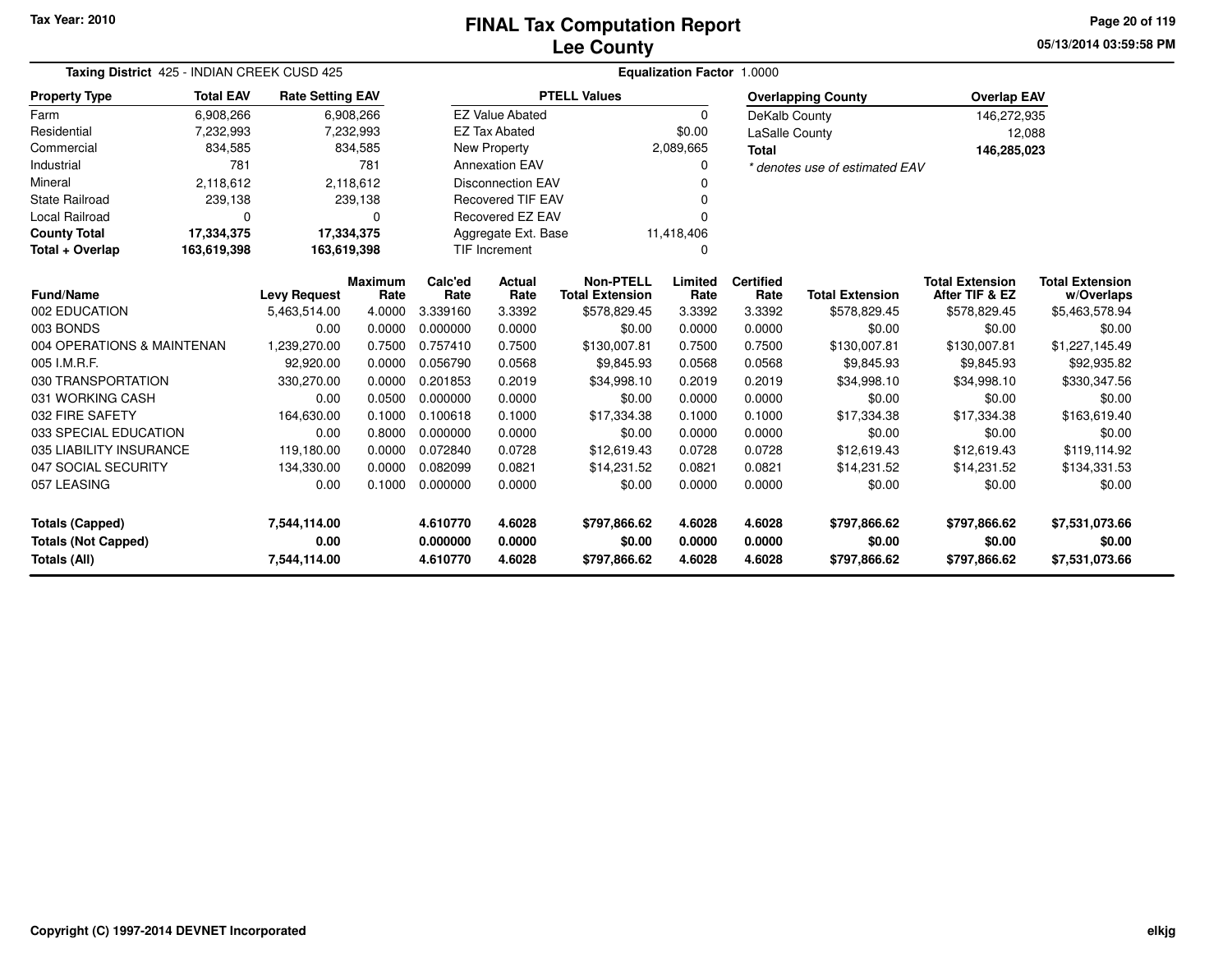**05/13/2014 03:59:58 PMPage 21 of 119**

| Taxing District 505 - OHIO HIGH CHSD 505 |                          |                         |                        |                 |                          |                                            |                 | Equalization Factor 1.0000 |                                |                                          |                                      |
|------------------------------------------|--------------------------|-------------------------|------------------------|-----------------|--------------------------|--------------------------------------------|-----------------|----------------------------|--------------------------------|------------------------------------------|--------------------------------------|
| <b>Property Type</b>                     | <b>Total EAV</b>         | <b>Rate Setting EAV</b> |                        |                 |                          | <b>PTELL Values</b>                        |                 |                            | <b>Overlapping County</b>      | <b>Overlap EAV</b>                       |                                      |
| Farm                                     | 2,706,971                | 2,706,971               |                        |                 | <b>EZ Value Abated</b>   |                                            | 0               | <b>Bureau County</b>       |                                | 12,108,231                               |                                      |
| Residential                              | 441,406                  |                         | 441,406                |                 | <b>EZ Tax Abated</b>     |                                            | \$0.00          | <b>Total</b>               |                                | 12,108,231                               |                                      |
| Commercial                               | 0                        |                         | $\Omega$               |                 | New Property             |                                            | 52,364          |                            | * denotes use of estimated EAV |                                          |                                      |
| Industrial                               | 120,507                  |                         | 120,507                |                 | <b>Annexation EAV</b>    |                                            | 0               |                            |                                |                                          |                                      |
| Mineral                                  | 0                        |                         | O                      |                 | <b>Disconnection EAV</b> |                                            | 0               |                            |                                |                                          |                                      |
| <b>State Railroad</b>                    | 0                        |                         | 0                      |                 | <b>Recovered TIF EAV</b> |                                            | $\Omega$        |                            |                                |                                          |                                      |
| Local Railroad                           | $\Omega$                 |                         | $\Omega$               |                 | Recovered EZ EAV         |                                            | $\Omega$        |                            |                                |                                          |                                      |
| <b>County Total</b>                      | 3,268,884                | 3,268,884               |                        |                 | Aggregate Ext. Base      |                                            | $\Omega$        |                            |                                |                                          |                                      |
| Total + Overlap                          | 15,377,115<br>15,377,115 |                         |                        |                 | <b>TIF Increment</b>     |                                            | $\Omega$        |                            |                                |                                          |                                      |
| Fund/Name                                |                          | <b>Levy Request</b>     | <b>Maximum</b><br>Rate | Calc'ed<br>Rate | Actual<br>Rate           | <b>Non-PTELL</b><br><b>Total Extension</b> | Limited<br>Rate | <b>Certified</b><br>Rate   | <b>Total Extension</b>         | <b>Total Extension</b><br>After TIF & EZ | <b>Total Extension</b><br>w/Overlaps |
| 002 EDUCATION                            |                          | 474,950.00              | 2.9500                 | 3.088681        | 2.9500                   | \$96,432.08                                | 2.9500          | 2.9500                     | \$96,432.08                    | \$96,432.08                              | \$453,624.89                         |
| 003 BONDS                                |                          | 0.00                    | 0.0000                 | 0.000000        | 0.0000                   | \$0.00                                     | 0.0000          | 0.0000                     | \$0.00                         | \$0.00                                   | \$0.00                               |
| 004 OPERATIONS & MAINTENAN               |                          | 59,570.00               | 0.3700                 | 0.387394        | 0.3700                   | \$12,094.87                                | 0.3700          | 0.3700                     | \$12,094.87                    | \$12,094.87                              | \$56,895.33                          |
| 005 I.M.R.F.                             |                          | 9,635.00                | 0.0000                 | 0.062658        | 0.0627                   | \$2,049.59                                 | 0.0627          | 0.0627                     | \$2,049.59                     | \$2,049.59                               | \$9,641.45                           |
| 030 TRANSPORTATION                       |                          | 19,320.00               | 0.1200                 | 0.125641        | 0.1200                   | \$3,922.66                                 | 0.1200          | 0.1200                     | \$3,922.66                     | \$3,922.66                               | \$18,452.54                          |
| 031 WORKING CASH                         |                          | 8,050.00                | 0.0500                 | 0.052351        | 0.0500                   | \$1,634.44                                 | 0.0500          | 0.0500                     | \$1,634.44                     | \$1,634.44                               | \$7,688.56                           |
| 032 FIRE SAFETY                          |                          | 8,050.00                | 0.0500                 | 0.052351        | 0.0500                   | \$1,634.44                                 | 0.0500          | 0.0500                     | \$1,634.44                     | \$1,634.44                               | \$7,688.56                           |
| 033 SPECIAL EDUCATION                    |                          | 2,620.00                | 0.0200                 | 0.017038        | 0.0170                   | \$555.71                                   | 0.0170          | 0.0170                     | \$555.71                       | \$555.71                                 | \$2,614.11                           |
| 035 LIABILITY INSURANCE                  |                          | 41,925.00               | 0.0000                 | 0.272645        | 0.2726                   | \$8,910.98                                 | 0.2726          | 0.2726                     | \$8,910.98                     | \$8,910.98                               | \$41,918.02                          |
| 047 SOCIAL SECURITY                      |                          | 14,890.00               | 0.0000                 | 0.096832        | 0.0968                   | \$3,164.28                                 | 0.0968          | 0.0968                     | \$3,164.28                     | \$3,164.28                               | \$14,885.05                          |
| 057 LEASING                              |                          | 6,550.00                | 0.0500                 | 0.042596        | 0.0426                   | \$1,392.54                                 | 0.0426          | 0.0426                     | \$1,392.54                     | \$1,392.54                               | \$6,550.65                           |
| <b>Totals (Capped)</b>                   |                          | 0.00                    |                        | 0.000000        | 0.0000                   | \$0.00                                     | 0.0000          | 0.0000                     | \$0.00                         | \$0.00                                   | \$0.00                               |
| <b>Totals (Not Capped)</b>               |                          | 645,560.00              |                        | 4.198187        | 4.0317                   | \$131,791.59                               | 4.0317          | 4.0317                     | \$131,791.59                   | \$131,791.59                             | \$619,959.16                         |
| Totals (All)                             |                          | 645,560.00              |                        | 4.198187        | 4.0317                   | \$131,791.59                               | 4.0317          | 4.0317                     | \$131,791.59                   | \$131,791.59                             | \$619,959.16                         |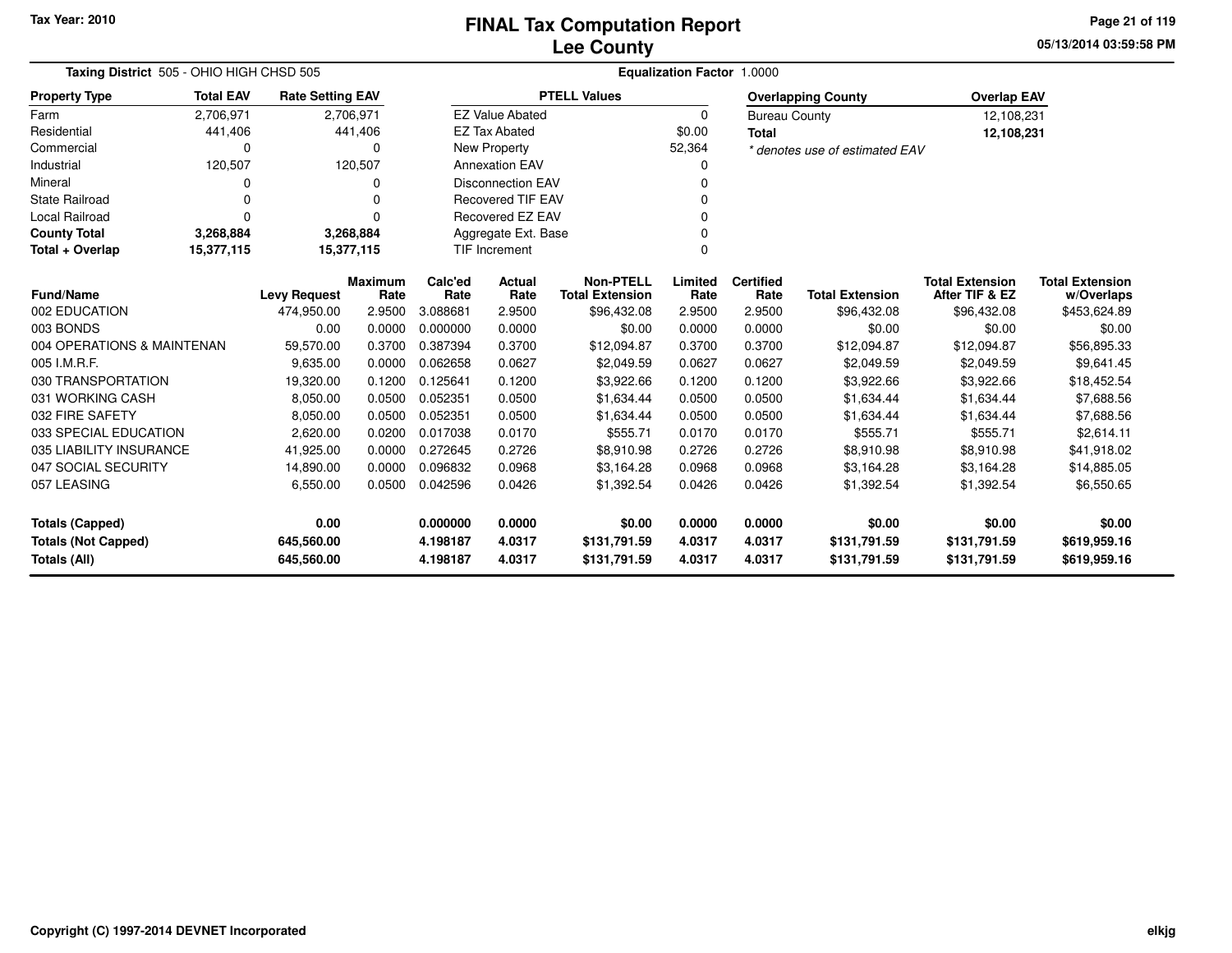# **Lee CountyFINAL Tax Computation Report**

**05/13/2014 03:59:58 PM Page 22 of 119**

| Taxing District 506 - SVCC SCHOOL DIST 506 |                                                      |                         |                 | <b>Equalization Factor 1.0000</b> |                                            |                     |                          |                        |                                          |                                      |                |  |
|--------------------------------------------|------------------------------------------------------|-------------------------|-----------------|-----------------------------------|--------------------------------------------|---------------------|--------------------------|------------------------|------------------------------------------|--------------------------------------|----------------|--|
| <b>Property Type</b>                       | <b>Total EAV</b>                                     | <b>Rate Setting EAV</b> |                 |                                   |                                            | <b>PTELL Values</b> |                          |                        | <b>Overlapping County</b>                | <b>Overlap EAV</b>                   |                |  |
| Farm                                       | 111,034,931                                          |                         | 111,032,462     |                                   | <b>EZ Value Abated</b>                     |                     | $\Omega$                 | <b>Bureau County</b>   |                                          | 72,495,141                           |                |  |
| Residential                                | 316,218,462                                          | 315,594,886             |                 |                                   | <b>EZ Tax Abated</b>                       |                     | \$0.00                   | Carroll County         |                                          | *71,069,018                          |                |  |
| Commercial                                 | 77,291,260                                           |                         | 72,580,987      |                                   | New Property                               |                     | 3,924,304                | <b>Henry County</b>    |                                          | 2,505,501                            |                |  |
| Industrial                                 | 56,889,488                                           |                         | 56,889,488      |                                   | <b>Annexation EAV</b>                      |                     | 9,606                    | Ogle County            |                                          | 116,376,659                          |                |  |
| Mineral                                    | 3,071,342                                            |                         | 3,071,342       |                                   | <b>Disconnection EAV</b>                   |                     | 0                        |                        | <b>Whiteside County</b>                  | 719,290,905                          |                |  |
| <b>State Railroad</b>                      | 5,762,441                                            |                         | 5,762,441       |                                   | <b>Recovered TIF EAV</b>                   |                     | ი                        | <b>Total</b>           |                                          | 981,737,224                          |                |  |
| <b>Local Railroad</b>                      | 4,700                                                |                         | 4,700           |                                   | Recovered EZ EAV                           |                     | O                        |                        | * denotes use of estimated EAV           |                                      |                |  |
| <b>County Total</b>                        | 570,272,624                                          | 564,936,306             |                 |                                   | Aggregate Ext. Base                        |                     |                          |                        |                                          |                                      |                |  |
| Total + Overlap                            | 1,552,009,848                                        |                         |                 |                                   | TIF Increment                              |                     | 5,336,318                |                        |                                          |                                      |                |  |
| <b>Fund/Name</b>                           | 1,546,673,530<br><b>Levy Request</b><br>1,759,085.56 | <b>Maximum</b><br>Rate  | Calc'ed<br>Rate | <b>Actual</b><br>Rate             | <b>Non-PTELL</b><br><b>Total Extension</b> | Limited<br>Rate     | <b>Certified</b><br>Rate | <b>Total Extension</b> | <b>Total Extension</b><br>After TIF & EZ | <b>Total Extension</b><br>w/Overlaps |                |  |
| 003 BONDS                                  |                                                      |                         | 0.0000          | 0.113734                          | 0.1137                                     | \$642,332.58        | 0.1143                   | 0.1143                 | \$651,821.61                             | \$645,722.20                         | \$1,767,847.84 |  |
| 027 AUDIT                                  |                                                      | 65,000.00               | 0.0050          | 0.004203                          | 0.0042                                     | \$23,727.32         | 0.0042                   | 0.0042                 | \$23,951.45                              | \$23,727.32                          | \$64,960.29    |  |
| 035 LIABILITY INS                          |                                                      | 0.00                    | 0.0000          | 0.000000                          | 0.0000                                     | \$0.00              | 0.0000                   | 0.0000                 | \$0.00                                   | \$0.00                               | \$0.00         |  |
| 047 SOCIAL SECURITY                        |                                                      | 0.00                    | 0.0000          | 0.000000                          | 0.0000                                     | \$0.00              | 0.0000                   | 0.0000                 | \$0.00                                   | \$0.00                               | \$0.00         |  |
| 136 OPERATIONS & MAINTENAN                 |                                                      | 500,000.00              | 0.0300          | 0.032327                          | 0.0300                                     | \$169,480.89        | 0.0300                   | 0.0300                 | \$171,081.79                             | \$169,480.89                         | \$464,002.06   |  |
| <b>141 FIRE SAFETY</b>                     |                                                      | 803,651.00              | 0.0500          | 0.051960                          | 0.0500                                     | \$282,468.15        | 0.0500                   | 0.0500                 | \$285,136.31                             | \$282,468.15                         | \$773,336.77   |  |
| <b>159 EDUCATION</b>                       |                                                      | 4,025,000.00            | 0.2450          | 0.260236                          | 0.2450                                     | \$1,384,093.95      | 0.2450                   | 0.2450                 | \$1,397,167.93                           | \$1,384,093.95<br>\$3,789,350.15     |                |  |
| 0.00<br>0.000000<br><b>Totals (Capped)</b> |                                                      |                         | 0.0000          | \$0.00                            | 0.0000                                     | 0.0000              | \$0.00                   | \$0.00                 | \$0.00                                   |                                      |                |  |
| <b>Totals (Not Capped)</b>                 |                                                      | 7,152,736.56            |                 | 0.462460                          | 0.4429                                     | \$2,502,102.89      | 0.4435                   | 0.4435                 | \$2,529,159.09                           | \$2,505,492.51<br>\$6,859,497.11     |                |  |
| <b>Totals (All)</b><br>7,152,736.56        |                                                      |                         |                 | 0.462460                          | 0.4429                                     | \$2,502,102.89      | 0.4435                   | 0.4435                 | \$2,529,159.09                           | \$2,505,492.51                       | \$6,859,497.11 |  |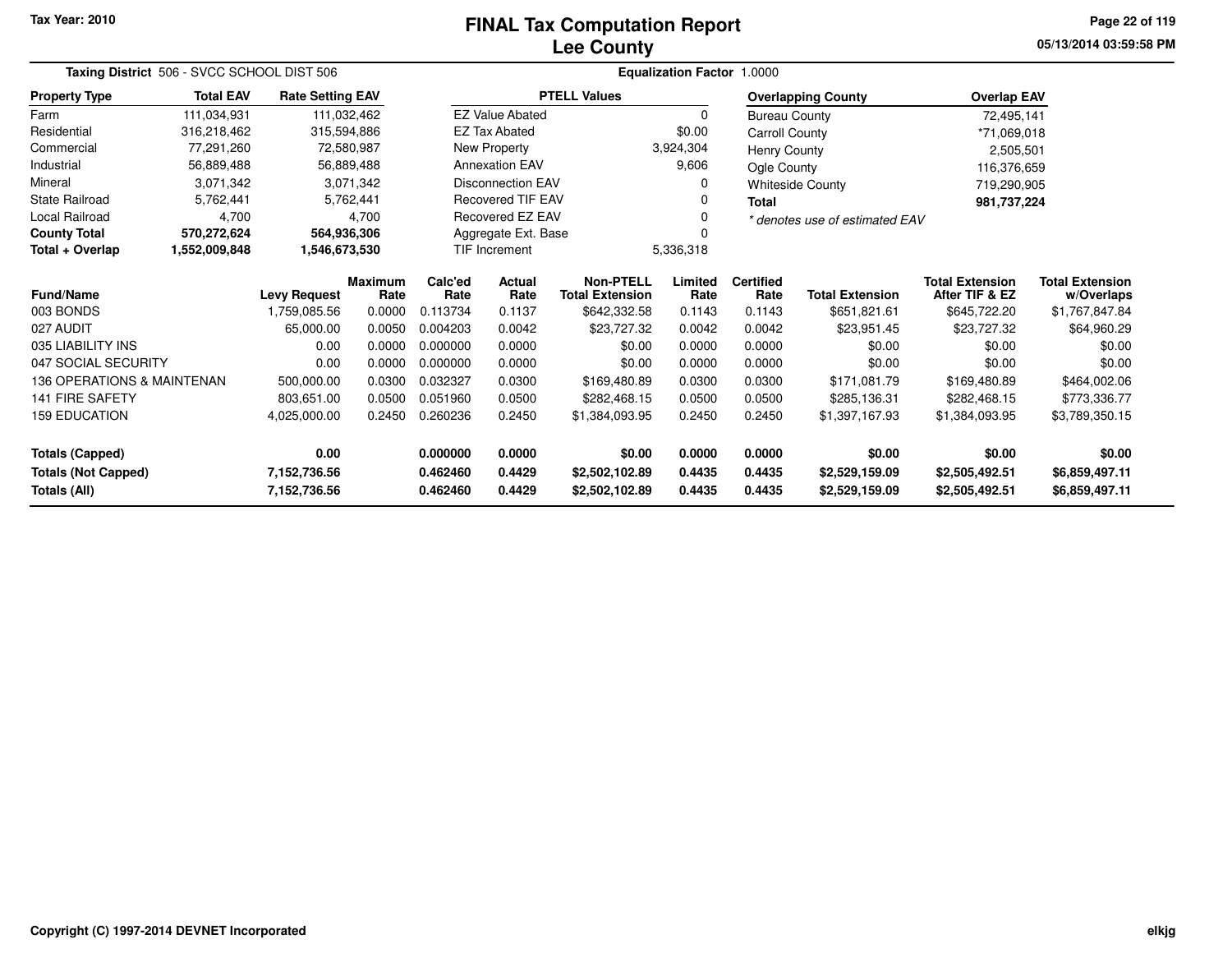# **Lee CountyFINAL Tax Computation Report**

**05/13/2014 03:59:58 PM Page 23 of 119**

| Taxing District 513 - IVCC SCHOOL DIST 513                                                           |                  |                         |                        | Equalization Factor 1.0000   |                          |                                                                                                                                                                                                                                  |                              |                              |                                    |                                      |                |
|------------------------------------------------------------------------------------------------------|------------------|-------------------------|------------------------|------------------------------|--------------------------|----------------------------------------------------------------------------------------------------------------------------------------------------------------------------------------------------------------------------------|------------------------------|------------------------------|------------------------------------|--------------------------------------|----------------|
| <b>Property Type</b>                                                                                 | <b>Total EAV</b> | <b>Rate Setting EAV</b> |                        |                              |                          | <b>PTELL Values</b>                                                                                                                                                                                                              |                              |                              | <b>Overlapping County</b>          | <b>Overlap EAV</b>                   |                |
| Farm                                                                                                 | 18,375,052       |                         | 18,375,052             |                              | <b>EZ Value Abated</b>   |                                                                                                                                                                                                                                  | 0                            | <b>Bureau County</b>         |                                    | 478,549,781                          |                |
| Residential                                                                                          | 9,937,321        |                         | 9,937,321              |                              | <b>EZ Tax Abated</b>     |                                                                                                                                                                                                                                  | \$0.00                       | DeKalb County                |                                    | 1,560,414                            |                |
| Commercial                                                                                           | 1,119,710        |                         | 1,119,710              |                              | New Property             |                                                                                                                                                                                                                                  | 127,452                      | <b>Grundy County</b>         |                                    | 19,194,049                           |                |
| Industrial                                                                                           | 119,017          |                         | 119,017                |                              | <b>Annexation EAV</b>    |                                                                                                                                                                                                                                  | 53,698                       | <b>LaSalle County</b>        |                                    | 2,359,868,025                        |                |
| Mineral                                                                                              | 1,583,436        |                         | 1,583,436              |                              | <b>Disconnection EAV</b> |                                                                                                                                                                                                                                  | 137,245                      |                              | Livingston County                  | 53,968,718                           |                |
| <b>State Railroad</b>                                                                                | $\Omega$         |                         | 0                      |                              | <b>Recovered TIF EAV</b> |                                                                                                                                                                                                                                  | 0                            | <b>Marshall County</b>       |                                    | 77,798,325                           |                |
| Local Railroad                                                                                       | 9,445            |                         | 9.445                  |                              | <b>Recovered EZ EAV</b>  |                                                                                                                                                                                                                                  | 0                            | <b>Putnam County</b>         |                                    | *155,192,421                         |                |
| <b>County Total</b>                                                                                  | 31,143,981       |                         | 31,143,981             |                              | Aggregate Ext. Base      |                                                                                                                                                                                                                                  | 0                            | <b>Total</b>                 |                                    | 3,146,131,733                        |                |
| Total + Overlap                                                                                      | 3,177,275,714    | 3,177,275,714           |                        |                              | TIF Increment            |                                                                                                                                                                                                                                  | 0                            |                              | * denotes use of estimated EAV     |                                      |                |
| Fund/Name                                                                                            |                  | <b>Levy Request</b>     | <b>Maximum</b><br>Rate | Calc'ed<br>Rate              | Actual<br>Rate           | <b>Non-PTELL</b><br>Limited<br><b>Certified</b><br><b>Total Extension</b><br>After TIF & EZ<br><b>Total Extension</b><br><b>Total Extension</b><br>Rate<br>Rate<br>0.0400<br>\$12,395.30<br>0.0400<br>\$12,457.59<br>\$12,457.59 |                              |                              |                                    | <b>Total Extension</b><br>w/Overlaps |                |
| 003 BONDS                                                                                            |                  | 1,265,000.00            | 0.0000                 | 0.039814                     | 0.0398                   |                                                                                                                                                                                                                                  |                              |                              |                                    |                                      | \$1,270,910.29 |
| 027 AUDIT                                                                                            |                  | 32,500.00               | 0.0050                 | 0.001023                     | 0.0010                   | \$311.44                                                                                                                                                                                                                         | 0.0010                       | 0.0010                       | \$311.44                           | \$311.44                             | \$31,772.76    |
| 035 LIABILITY INS                                                                                    |                  | 0.00                    | 0.0000                 | 0.000000                     | 0.0000                   | \$0.00                                                                                                                                                                                                                           | 0.0000                       | 0.0000                       | \$0.00                             | \$0.00                               | \$0.00         |
| 047 SOCIAL SECURITY                                                                                  |                  | 275,000.00              | 0.0000                 | 0.008655                     | 0.0087                   | \$2,709.53                                                                                                                                                                                                                       | 0.0087                       | 0.0087                       | \$2,709.53                         | \$2,709.53                           | \$276,422.99   |
| 136 OPERATIONS & MAINTENAN                                                                           |                  | 1,343,300.00            | 0.0400                 | 0.042278                     | 0.0400                   | \$12,457.59                                                                                                                                                                                                                      | 0.0400                       | 0.0400                       | \$12,457.59                        | \$12,457.59                          | \$1,270,910.29 |
| <b>141 FIRE SAFETY</b>                                                                               |                  | 1.600.000.00            | 0.0500                 | 0.050358                     | 0.0500                   | \$15,571.99                                                                                                                                                                                                                      | 0.0500                       | 0.0500                       | \$15,571.99                        | \$15,571.99                          | \$1,588,637.86 |
| <b>149 ADDITIONAL TAX</b>                                                                            |                  | 2,737,000.00            | 0.0813                 | 0.086143                     | 0.0813                   | \$25,320.06                                                                                                                                                                                                                      | 0.0813                       | 0.0813                       | \$25,320.06                        | \$25,320.06                          | \$2,583,125.16 |
| <b>159 EDUCATION</b>                                                                                 |                  | 4,365,700.00            | 0.1300                 | 0.137404                     | 0.1300                   | \$40,487.18                                                                                                                                                                                                                      | 0.1300                       | 0.1300                       | \$40,487.18<br>\$40,487.18         |                                      | \$4,130,458.43 |
| <b>Totals (Capped)</b>                                                                               |                  | 0.00                    |                        | 0.000000                     | 0.0000                   | \$0.00                                                                                                                                                                                                                           | 0.0000                       | 0.0000                       | \$0.00                             | \$0.00                               | \$0.00         |
| <b>Totals (Not Capped)</b><br>11,618,500.00<br>0.365675<br>Totals (All)<br>11,618,500.00<br>0.365675 |                  |                         | 0.3508<br>0.3508       | \$109,253.09<br>\$109,253.09 | 0.3510<br>0.3510         | 0.3510<br>0.3510                                                                                                                                                                                                                 | \$109,315.38<br>\$109,315.38 | \$109,315.38<br>\$109,315.38 | \$11,152,237.78<br>\$11,152,237.78 |                                      |                |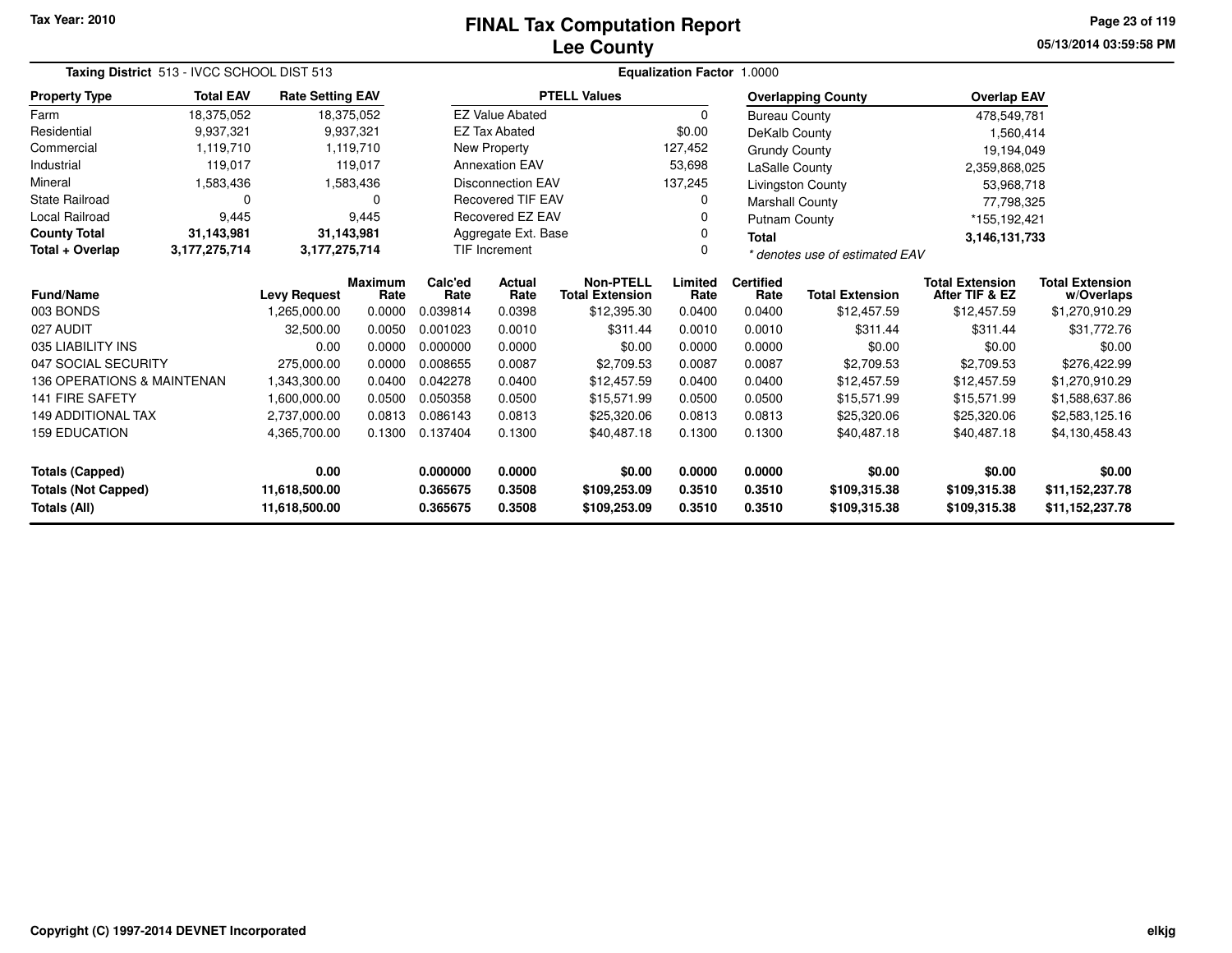# **Lee CountyFINAL Tax Computation Report**

**05/13/2014 03:59:58 PM Page 24 of 119**

| Taxing District 523 - KISHWAUKEE CC SD 523<br><b>Total EAV</b><br><b>Rate Setting EAV</b><br>37,308,562 |                                                                                 |                     |                        |                 |                          |                                            | Equalization Factor 1.0000 |                          |                                |                                          |                                      |
|---------------------------------------------------------------------------------------------------------|---------------------------------------------------------------------------------|---------------------|------------------------|-----------------|--------------------------|--------------------------------------------|----------------------------|--------------------------|--------------------------------|------------------------------------------|--------------------------------------|
| <b>Property Type</b>                                                                                    |                                                                                 |                     |                        |                 |                          | <b>PTELL Values</b>                        |                            |                          | <b>Overlapping County</b>      | <b>Overlap EAV</b>                       |                                      |
| Farm                                                                                                    | 37,309,669                                                                      |                     |                        |                 | <b>EZ Value Abated</b>   |                                            | 0                          | <b>Boone County</b>      |                                | 5,755,194                                |                                      |
| Residential                                                                                             | 37,204,244                                                                      |                     | 34,386,564             |                 | <b>EZ Tax Abated</b>     |                                            | \$0.00                     | DeKalb County            |                                | 1,781,092,087                            |                                      |
| Commercial                                                                                              | 3,900,594<br>64,213<br>8,723,897<br>818,628<br>0<br>88,021,245<br>2,260,049,305 |                     | 3,651,492              |                 | New Property             |                                            | 3,724,210                  | Kane County              |                                | 8,390,882                                |                                      |
| Industrial                                                                                              |                                                                                 |                     | 64,213                 |                 | <b>Annexation EAV</b>    |                                            | 127,639                    | LaSalle County           |                                | 12,088                                   |                                      |
| Mineral                                                                                                 |                                                                                 |                     | 8,723,897              |                 | <b>Disconnection EAV</b> |                                            | 53,698                     | Ogle County              |                                | 376,185,882                              |                                      |
| <b>State Railroad</b>                                                                                   |                                                                                 |                     | 818,628                |                 | <b>Recovered TIF EAV</b> |                                            | 0                          |                          | <b>Winnebago County</b>        | 591,927                                  |                                      |
| Local Railroad                                                                                          |                                                                                 |                     | O                      |                 | <b>Recovered EZ EAV</b>  |                                            | 0                          | Total                    |                                | 2,172,028,060                            |                                      |
| <b>County Total</b>                                                                                     |                                                                                 |                     | 84,953,356             |                 | Aggregate Ext. Base      |                                            |                            |                          | * denotes use of estimated EAV |                                          |                                      |
| Total + Overlap                                                                                         |                                                                                 | 2,256,981,416       |                        |                 | <b>TIF Increment</b>     |                                            | 3,067,889                  |                          |                                |                                          |                                      |
| <b>Fund/Name</b>                                                                                        |                                                                                 | <b>Levy Request</b> | <b>Maximum</b><br>Rate | Calc'ed<br>Rate | <b>Actual</b><br>Rate    | <b>Non-PTELL</b><br><b>Total Extension</b> | Limited<br>Rate            | <b>Certified</b><br>Rate | <b>Total Extension</b>         | <b>Total Extension</b><br>After TIF & EZ | <b>Total Extension</b><br>w/Overlaps |
| 003 BONDS                                                                                               |                                                                                 | 3,492,159.80        | 0.0000                 | 0.154727        | 0.1547                   | \$131,422.84                               | 0.1555                     | 0.1555                   | \$136,873.04                   | \$132,102.47                             | \$3,509,606.10                       |
| 027 AUDIT                                                                                               |                                                                                 | 26,012.00           | 0.0050                 | 0.001153        | 0.0012                   | \$1,019.44                                 | 0.0012                     | 0.0012                   | \$1,056.25                     | \$1,019.44                               | \$27,083.78                          |
| 035 LIABILITY INSURANCE                                                                                 |                                                                                 | 936,000.00          | 0.0000                 | 0.041471        | 0.0415                   | \$35,255.64                                | 0.0415                     | 0.0415                   | \$36,528.82                    | \$35,255.64                              | \$936,647.29                         |
| 047 SOCIAL SECURITY                                                                                     |                                                                                 | 240,000.00          | 0.0000                 | 0.010634        | 0.0106                   | \$9,005.06                                 | 0.0106                     | 0.0106                   | \$9,330.25                     | \$9,005.06                               | \$239,240.03                         |
| <b>136 OPERATIONS &amp; MAINTENAN</b>                                                                   |                                                                                 | 1,774,381.00        | 0.0750                 | 0.078617        | 0.0750                   | \$63,715.02                                | 0.0750                     | 0.0750                   | \$66,015.93                    | \$63,715.02                              | \$1,692,736.06                       |
| <b>141 FIRE SAFETY</b>                                                                                  |                                                                                 | 0.00                | 0.0500                 | 0.000000        | 0.0000                   | \$0.00                                     | 0.0000                     | 0.0000                   | \$0.00                         | \$0.00                                   | \$0.00                               |
| <b>159 EDUCATION</b>                                                                                    |                                                                                 | 6,506,922.00        | 0.2750                 | 0.288302        | 0.2750                   | \$233,621.73                               | 0.2750                     | 0.2750                   | \$242,058.42                   | \$233,621.73<br>\$6,206,698.89           |                                      |
| <b>Totals (Capped)</b>                                                                                  |                                                                                 | 0.00                |                        | 0.000000        | 0.0000                   | \$0.00                                     | 0.0000                     | 0.0000                   | \$0.00                         | \$0.00                                   | \$0.00                               |
| <b>Totals (Not Capped)</b>                                                                              |                                                                                 | 12,975,474.80       |                        | 0.574904        | 0.5580                   | \$474,039.73                               | 0.5588                     | 0.5588                   | \$491,862.71                   | \$474,719.36                             | \$12,612,012.15                      |
| Totals (All)                                                                                            |                                                                                 | 12,975,474.80       |                        | 0.574904        | 0.5580                   | \$474,039.73                               | 0.5588                     | 0.5588                   | \$491,862.71                   | \$474,719.36                             | \$12,612,012.15                      |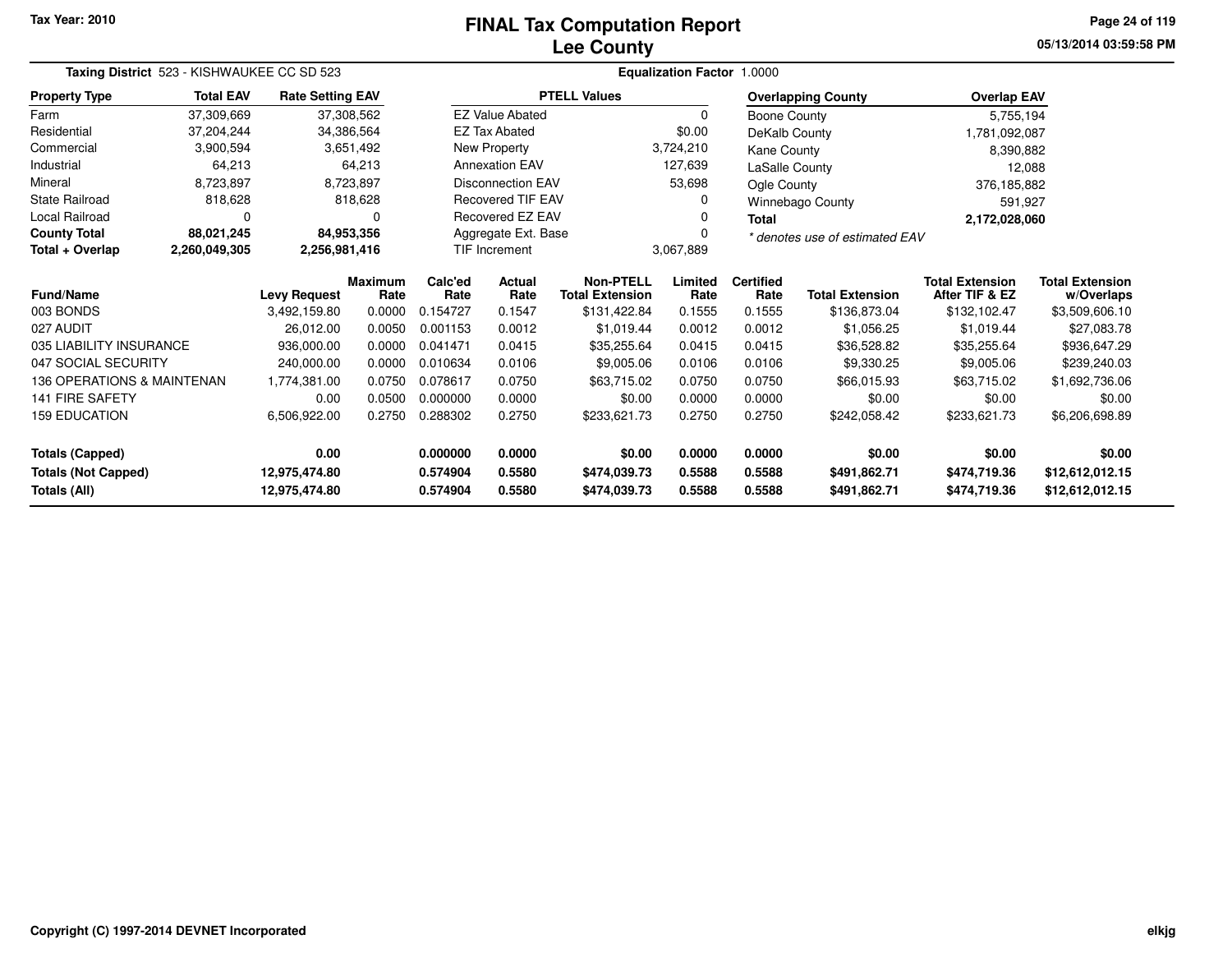# **Lee CountyFINAL Tax Computation Report**

**05/13/2014 03:59:58 PMPage 25 of 119**

| Taxing District 600 - LEE COUNTY                     |                  |                         |                        | Equalization Factor 1.0000 |                          |                                            |                  |                          |                          |                                          |                                      |  |
|------------------------------------------------------|------------------|-------------------------|------------------------|----------------------------|--------------------------|--------------------------------------------|------------------|--------------------------|--------------------------|------------------------------------------|--------------------------------------|--|
| <b>Property Type</b>                                 | <b>Total EAV</b> | <b>Rate Setting EAV</b> |                        |                            |                          | <b>PTELL Values</b>                        |                  |                          |                          |                                          |                                      |  |
| Farm                                                 | 166,719,652      | 166,644,705             |                        |                            | <b>EZ Value Abated</b>   |                                            | 6,015,806        |                          |                          |                                          |                                      |  |
| Residential                                          | 363,360,027      | 359,902,666             |                        |                            | <b>EZ Tax Abated</b>     |                                            | \$46,520.23      |                          |                          |                                          |                                      |  |
| Commercial                                           | 82,311,564       | 76, 153, 407            |                        |                            | <b>New Property</b>      |                                            | 7,775,966        |                          |                          |                                          |                                      |  |
| Industrial                                           | 57,072,718       | 52,343,170              |                        |                            | <b>Annexation EAV</b>    |                                            | 0                |                          |                          |                                          |                                      |  |
| Mineral                                              | 13,378,675       | 13,378,675              |                        |                            | <b>Disconnection EAV</b> |                                            | 0                |                          |                          |                                          |                                      |  |
| <b>State Railroad</b>                                | 6,581,069        |                         | 6,581,069              |                            | <b>Recovered TIF EAV</b> |                                            | 0                |                          |                          |                                          |                                      |  |
| <b>Local Railroad</b>                                | 14,145           |                         | 14.145                 |                            | Recovered EZ EAV         |                                            | 1,264,044        |                          |                          |                                          |                                      |  |
| <b>County Total</b>                                  | 689,437,850      | 675,017,837             |                        |                            | Aggregate Ext. Base      |                                            | 5,014,355        |                          |                          |                                          |                                      |  |
| Total + Overlap                                      | 689,437,850      | 675,017,837             |                        |                            | <b>TIF Increment</b>     |                                            | 8,404,207        |                          |                          |                                          |                                      |  |
| <b>Fund/Name</b>                                     |                  | <b>Levy Request</b>     | <b>Maximum</b><br>Rate | Calc'ed<br>Rate            | <b>Actual</b><br>Rate    | <b>Non-PTELL</b><br><b>Total Extension</b> | Limited<br>Rate  | <b>Certified</b><br>Rate | <b>Total Extension</b>   | <b>Total Extension</b><br>After TIF & EZ | <b>Total Extension</b><br>w/Overlaps |  |
| 001 CORPORATE                                        |                  | 1,732,213.00            | 0.0000                 | 0.256617                   | 0.2566                   | \$1,732,095.77                             | 0.2498           | 0.2498                   | \$1,722,215.75           | \$1,686,194.56                           | \$1,686,194.56                       |  |
| 005 I.M.R.F.                                         |                  | 600,000.00              | 0.0000                 | 0.088887                   | 0.0889                   | \$600,090.86                               | 0.0889           | 0.0889                   | \$612,910.25             | \$600,090.86                             | \$600,090.86                         |  |
| 006 HIGHWAY                                          |                  | 610,000.00              | 0.2000                 | 0.090368                   | 0.0904                   | \$610,216.12                               | 0.0904           | 0.0904                   | \$623,251.82             | \$610,216.12                             | \$610,216.12                         |  |
| 008 BRIDGE                                           |                  | 230,000.00              | 0.2500                 | 0.034073                   | 0.0341                   | \$230,181.08                               | 0.0341           | 0.0341                   | \$235,098.31             | \$230,181.08                             | \$230,181.08                         |  |
| 020 TUBERCULOSIS SANATARIU                           |                  | 25,000.00               | 0.0750                 | 0.003704                   | 0.0037                   | \$24,975.66                                | 0.0037           | 0.0037                   | \$25,509.20              | \$24,975.66                              | \$24,975.66                          |  |
| 021 FEDERAL AID HIGHWAY MAT                          |                  | 290,000.00              | 0.0500                 | 0.042962                   | 0.0430                   | \$290,257.67                               | 0.0430           | 0.0430                   | \$296,458.28             | \$290,257.67                             | \$290,257.67                         |  |
| 022 COUNTY HEALTH DEPARTMI                           |                  | 556,000.00              | 0.1000                 | 0.082368                   | 0.0824                   | \$556,214.70                               | 0.0824           | 0.0824                   | \$568,096.79             | \$556,214.70                             | \$556,214.70                         |  |
| 035 LIABILITY INSURANCE                              |                  | 280,000.00              | 0.0000                 | 0.041480                   | 0.0415                   | \$280,132.40                               | 0.0415           | 0.0415                   | \$286,116.71             | \$280,132.40                             | \$280,132.40                         |  |
| 047 SOCIAL SECURITY                                  |                  | 630,000.00              | 0.0000                 | 0.093331                   | 0.0933                   | \$629,791.64                               | 0.0933           | 0.0933                   | \$643,245.51             | \$629,791.64                             | \$629,791.64                         |  |
| 053 EXTENSION EDUCATION                              |                  | 136,860.00              | 0.0500                 | 0.020275                   | 0.0203                   | \$137,028.62                               | 0.0203           | 0.0203                   | \$139,955.88             | \$137,028.62                             | \$137,028.62                         |  |
| 055 VETERANS ASSISTANCE                              |                  | 75.000.00               | 0.0400                 | 0.011111                   | 0.0111                   | \$74,926.98                                | 0.0111           | 0.0111                   | \$76,527.60              | \$74,926.98                              | \$74,926.98                          |  |
| 142 SENIOR CITIZENS SOCIAL S                         |                  | 100,000.00              | 0.0250                 | 0.014814                   | 0.0148                   | \$99,902.64                                | 0.0148           | 0.0148                   | \$102,036.80             | \$99,902.64                              | \$99,902.64                          |  |
| <b>Totals (Capped)</b><br><b>Totals (Not Capped)</b> |                  | 5,265,073.00<br>0.00    |                        | 0.779990<br>0.000000       | 0.7801<br>0.0000         | \$5,265,814.14<br>\$0.00                   | 0.7733<br>0.0000 | 0.7733<br>0.0000         | \$5,331,422.90<br>\$0.00 | \$5,219,912.93<br>\$0.00                 | \$5,219,912.93<br>\$0.00             |  |
| Totals (All)                                         |                  | 5,265,073.00            |                        | 0.779990                   | 0.7801                   | \$5,265,814.14                             | 0.7733           | 0.7733                   | \$5,331,422.90           | \$5,219,912.93                           | \$5,219,912.93                       |  |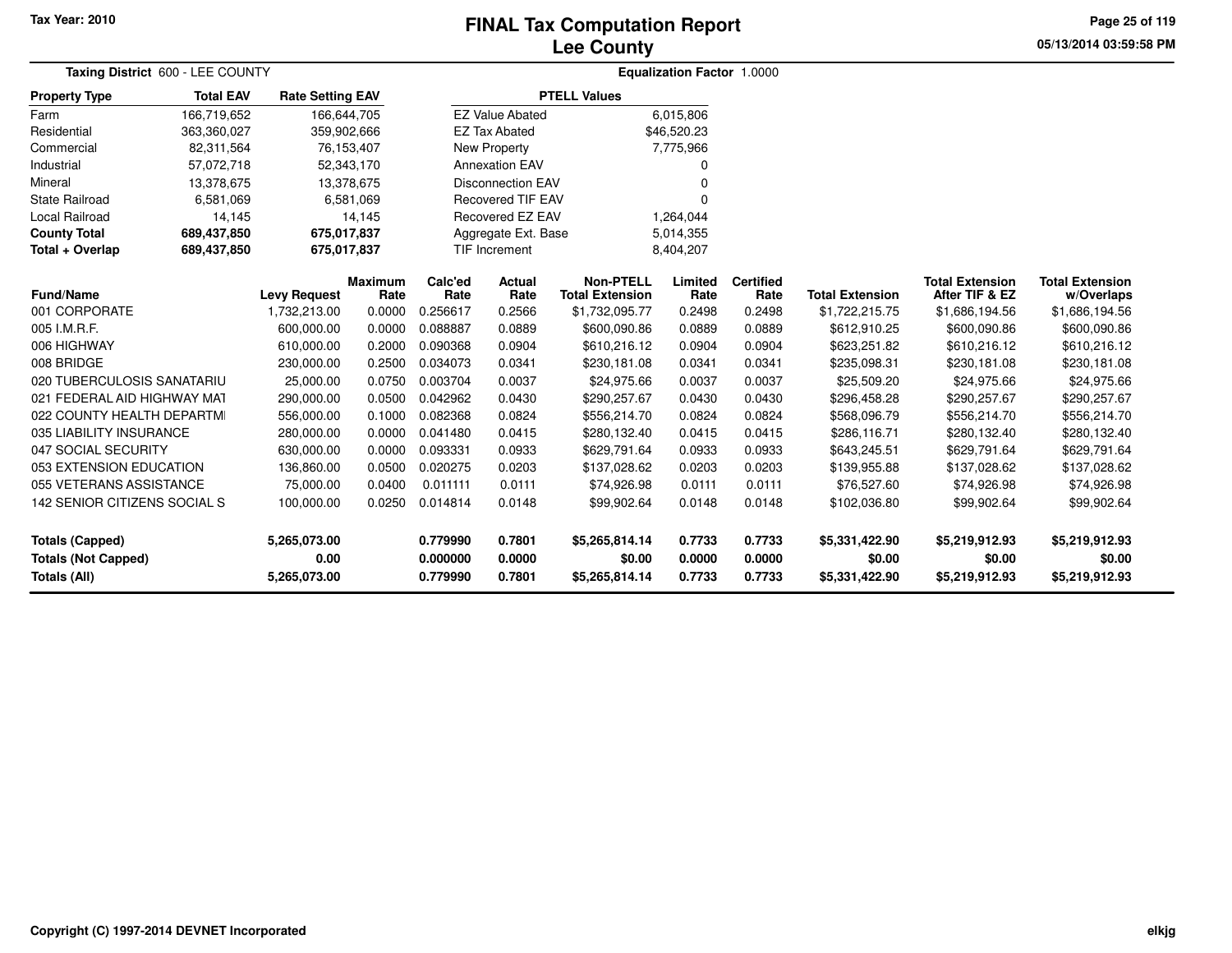# **Lee CountyFINAL Tax Computation Report**

**05/13/2014 03:59:58 PM Page 26 of 119**

| Taxing District 601 - ALTO TOWNSHIP                           |                  |                                  |                                  |                                  |                            |                                                           |                            |                                    |                                       |                                                         |                                                     |
|---------------------------------------------------------------|------------------|----------------------------------|----------------------------------|----------------------------------|----------------------------|-----------------------------------------------------------|----------------------------|------------------------------------|---------------------------------------|---------------------------------------------------------|-----------------------------------------------------|
| <b>Property Type</b>                                          | <b>Total EAV</b> | <b>Rate Setting EAV</b>          |                                  |                                  |                            | <b>PTELL Values</b>                                       |                            |                                    |                                       |                                                         |                                                     |
| Farm                                                          | 7,670,617        |                                  | 7,670,617                        |                                  | <b>EZ Value Abated</b>     |                                                           |                            |                                    |                                       |                                                         |                                                     |
| Residential                                                   | 8,285,908        |                                  | 8,285,908                        |                                  | EZ Tax Abated              |                                                           | \$0.00                     |                                    |                                       |                                                         |                                                     |
| Commercial                                                    | 1,228,530        |                                  | 1,228,530                        |                                  | New Property               |                                                           | 1,348,933                  |                                    |                                       |                                                         |                                                     |
| Industrial                                                    | 63,357           |                                  | 63,357                           |                                  | <b>Annexation EAV</b>      |                                                           | 0                          |                                    |                                       |                                                         |                                                     |
| Mineral                                                       | 1,348,208        |                                  | 1,348,208                        |                                  | <b>Disconnection EAV</b>   |                                                           |                            |                                    |                                       |                                                         |                                                     |
| <b>State Railroad</b>                                         | 779,459          |                                  | 779,459                          |                                  | <b>Recovered TIF EAV</b>   |                                                           |                            |                                    |                                       |                                                         |                                                     |
| Local Railroad                                                | $\mathbf 0$      |                                  |                                  |                                  | Recovered EZ EAV           |                                                           | $\Omega$                   |                                    |                                       |                                                         |                                                     |
| <b>County Total</b>                                           | 19,376,079       |                                  | 19,376,079                       | Aggregate Ext. Base              |                            |                                                           | 50,550                     |                                    |                                       |                                                         |                                                     |
| Total + Overlap                                               | 19,376,079       |                                  | 19,376,079                       |                                  | <b>TIF Increment</b>       |                                                           | 0                          |                                    |                                       |                                                         |                                                     |
| <b>Fund/Name</b><br>001 CORPORATE                             |                  | <b>Levy Request</b><br>56,616.00 | <b>Maximum</b><br>Rate<br>0.4300 | Calc'ed<br>Rate<br>0.292195      | Actual<br>Rate<br>0.2922   | <b>Non-PTELL</b><br><b>Total Extension</b><br>\$56,616.90 | Limited<br>Rate<br>0.2880  | <b>Certified</b><br>Rate<br>0.2880 | <b>Total Extension</b><br>\$55,803.11 | <b>Total Extension</b><br>After TIF & EZ<br>\$55,803.11 | <b>Total Extension</b><br>w/Overlaps<br>\$55,803.11 |
| Totals (Capped)<br><b>Totals (Not Capped)</b><br>Totals (All) |                  | 56,616.00<br>0.00<br>56,616.00   |                                  | 0.292195<br>0.000000<br>0.292195 | 0.2922<br>0.0000<br>0.2922 | \$56,616.90<br>\$0.00<br>\$56,616.90                      | 0.2880<br>0.0000<br>0.2880 | 0.2880<br>0.0000<br>0.2880         | \$55,803.11<br>\$0.00<br>\$55,803.11  | \$55,803.11<br>\$0.00<br>\$55,803.11                    | \$55,803.11<br>\$0.00<br>\$55,803.11                |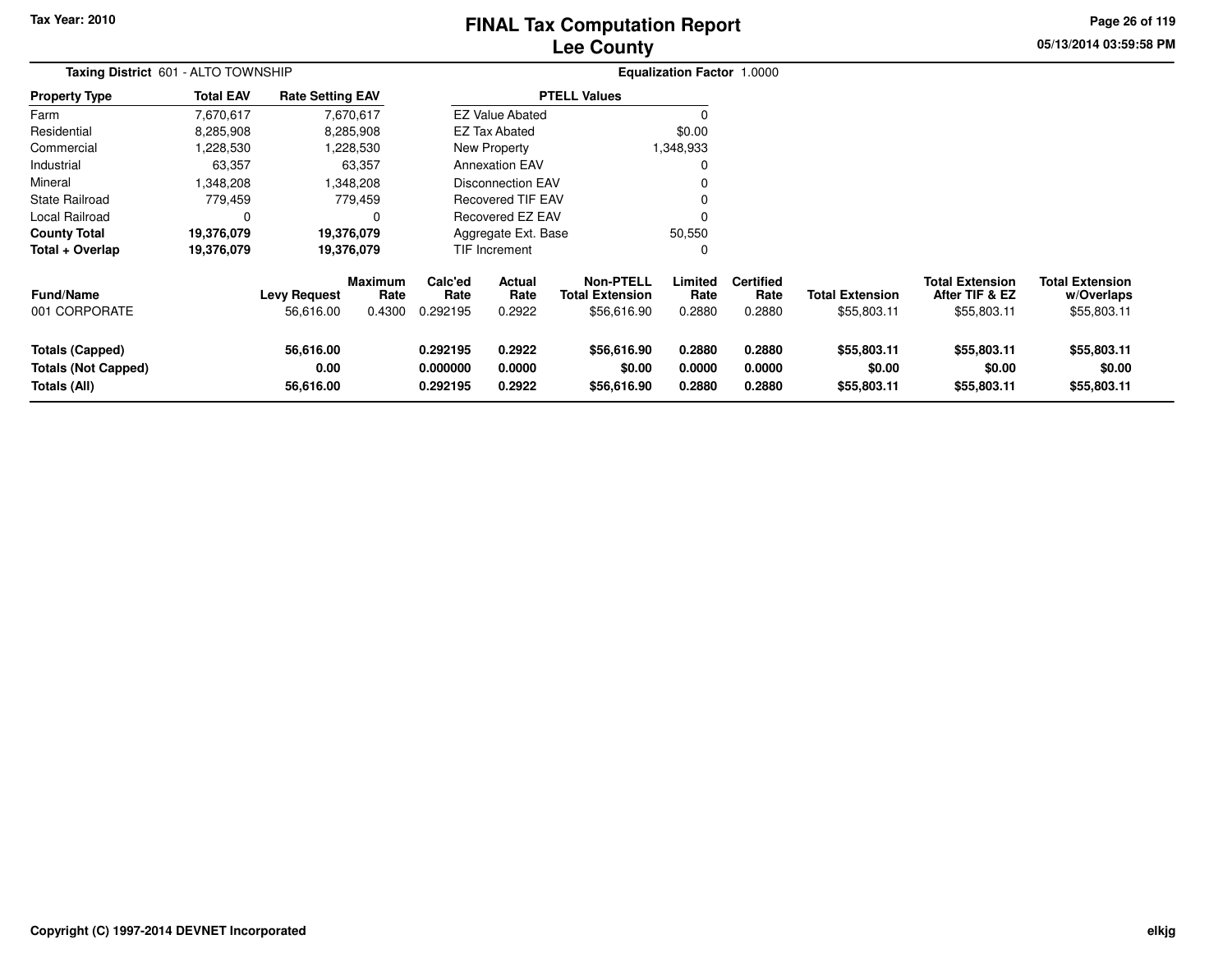## **Lee CountyFINAL Tax Computation Report**

**05/13/2014 03:59:58 PM Page 27 of 119**

| Taxing District 601RB - ALTO TWP ROAD/BRIDGE |                  |                         |                        |                         |                               | <b>Equalization Factor 1.0000</b>   |                 |                          |                                 |                                          |                                      |
|----------------------------------------------|------------------|-------------------------|------------------------|-------------------------|-------------------------------|-------------------------------------|-----------------|--------------------------|---------------------------------|------------------------------------------|--------------------------------------|
| <b>Property Type</b>                         | <b>Total EAV</b> | <b>Rate Setting EAV</b> |                        |                         |                               | <b>PTELL Values</b>                 |                 |                          | <b>Road and Bridge Transfer</b> |                                          |                                      |
| Farm                                         | 7,670,617        |                         | 7,670,617              |                         | <b>EZ Value Abated</b>        |                                     | $\Omega$        | <b>Municipality</b>      |                                 | Fund                                     | <b>Amount Extended</b>               |
| Residential                                  | 8,285,908        |                         | 8,285,908              |                         | <b>EZ Tax Abated</b>          |                                     | \$0.00          |                          |                                 |                                          |                                      |
| Commercial                                   | ,228,530         |                         | 1,228,530              |                         | New Property                  |                                     | 1,348,933       |                          | 711 - VILLAGE OF STEWARD        | 007                                      | \$2,749.48                           |
| Industrial                                   | 63,357           |                         | 63,357                 |                         | <b>Annexation EAV</b>         |                                     | $\Omega$        | <b>Total</b>             |                                 |                                          | \$2,749.48                           |
| Mineral                                      | .348,208         |                         | 1,348,208              |                         | <b>Disconnection EAV</b><br>0 |                                     |                 |                          |                                 |                                          |                                      |
| <b>State Railroad</b>                        | 779,459          |                         | 779,459                | Recovered TIF EAV       |                               |                                     | 0               |                          |                                 |                                          |                                      |
| Local Railroad                               | $\Omega$         |                         | $\Omega$               | <b>Recovered EZ EAV</b> |                               |                                     |                 |                          |                                 |                                          |                                      |
| <b>County Total</b>                          | 19,376,079       | 19,376,079              |                        |                         | Aggregate Ext. Base           |                                     | 57,541          |                          |                                 |                                          |                                      |
| Total + Overlap                              | 19,376,079       | 19,376,079              |                        | TIF Increment           |                               |                                     | 0               |                          |                                 |                                          |                                      |
| Fund/Name                                    |                  | <b>Levy Request</b>     | <b>Maximum</b><br>Rate | Calc'ed<br>Rate         | Actual<br>Rate                | Non-PTELL<br><b>Total Extension</b> | Limited<br>Rate | <b>Certified</b><br>Rate | <b>Total Extension</b>          | <b>Total Extension</b><br>After TIF & EZ | <b>Total Extension</b><br>w/Overlaps |
| 007 ROAD & BRIDGE                            |                  | 29,610.00               | 0.9400                 | 0.152817                | 0.1528                        | \$29,606.65                         | 0.1506          | 0.1506                   | \$29,180.37                     | \$29,180.37                              | \$29,180.37                          |
| 009 PERMANENT ROAD                           |                  | 28,541.00               | 0.2500                 | 0.147300                | 0.1473                        | \$28,540.96                         | 0.1452          | 0.1452                   | \$28,134.07                     | \$28,134.07                              | \$28,134.07                          |
| 010 EQUIPMENT & BUILDING                     |                  | 6,294.00                | 0.1000                 | 0.032483                | 0.0325                        | \$6,297.23                          | 0.0320          | 0.0320                   | \$6,200.35                      | \$6,200.35                               | \$6,200.35                           |
| <b>Totals (Capped)</b>                       |                  | 64,445.00               |                        | 0.332600                | 0.3326                        | \$64,444.84                         | 0.3278          | 0.3278                   | \$63,514.79                     | \$63,514.79                              | \$63,514.79                          |
| <b>Totals (Not Capped)</b>                   |                  | 0.00                    |                        | 0.000000                | 0.0000                        | \$0.00                              | 0.0000          | 0.0000                   | \$0.00                          | \$0.00                                   | \$0.00                               |
| Totals (All)                                 |                  | 64,445.00               |                        | 0.332600                | 0.3326                        | \$64,444.84                         | 0.3278          | 0.3278                   | \$63,514.79                     | \$63,514.79                              | \$63,514.79                          |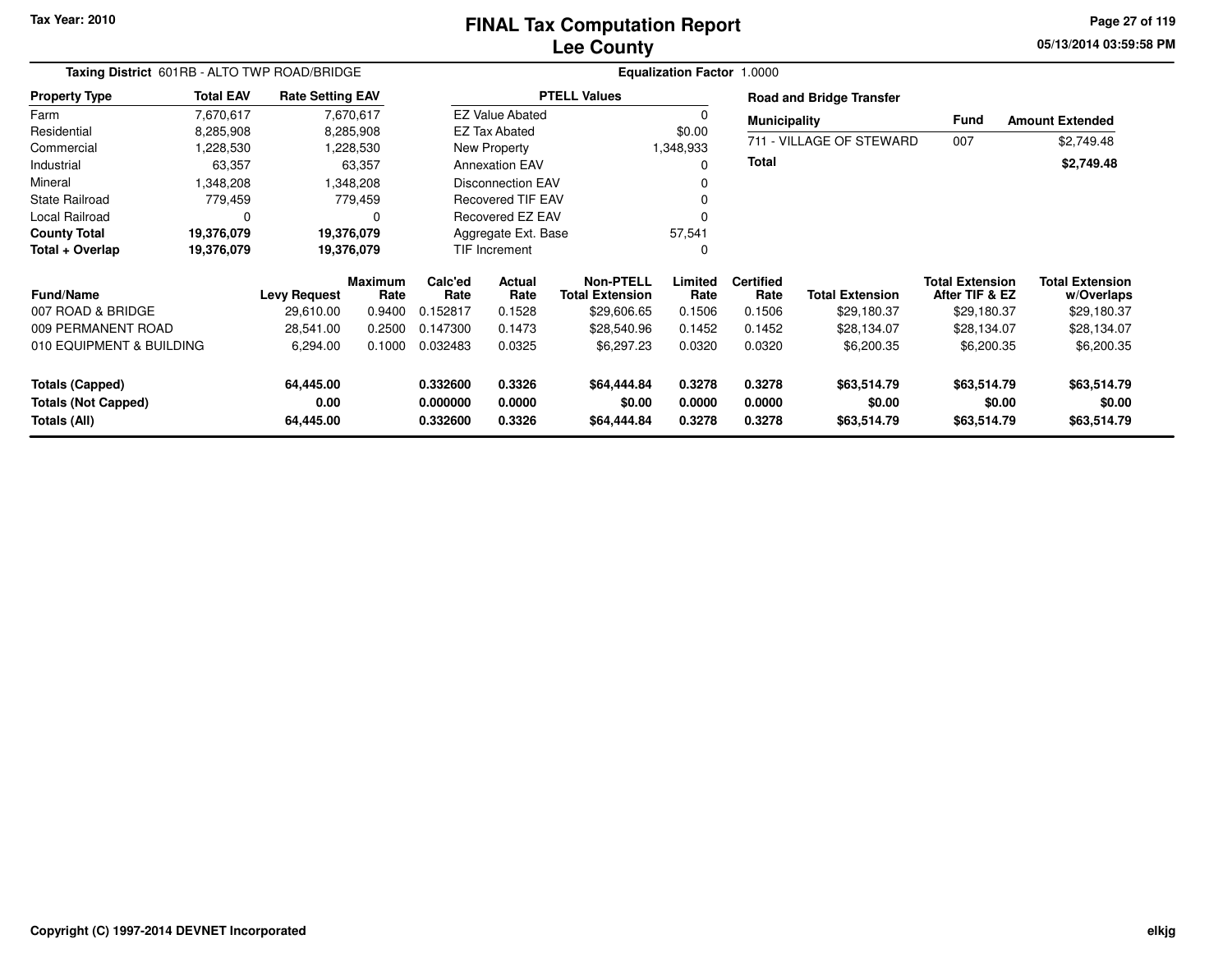# **Lee CountyFINAL Tax Computation Report**

**05/13/2014 03:59:58 PM Page 28 of 119**

| Taxing District 602 - AMBOY TOWNSHIP                                        |                  |                                  |                                  | Equalization Factor 1.0000       |                            |                                                           |                            |                                    |                                       |                                                         |                                                     |  |
|-----------------------------------------------------------------------------|------------------|----------------------------------|----------------------------------|----------------------------------|----------------------------|-----------------------------------------------------------|----------------------------|------------------------------------|---------------------------------------|---------------------------------------------------------|-----------------------------------------------------|--|
| <b>Property Type</b>                                                        | <b>Total EAV</b> | <b>Rate Setting EAV</b>          |                                  |                                  |                            | <b>PTELL Values</b>                                       |                            |                                    |                                       |                                                         |                                                     |  |
| Farm                                                                        | 6,634,647        |                                  | 6,632,205                        |                                  | <b>EZ Value Abated</b>     |                                                           |                            |                                    |                                       |                                                         |                                                     |  |
| Residential                                                                 | 26,053,905       |                                  | 26,053,905                       |                                  | <b>EZ Tax Abated</b>       |                                                           | \$0.00                     |                                    |                                       |                                                         |                                                     |  |
| Commercial                                                                  | 5,282,916        |                                  | 5,282,916                        |                                  | New Property               |                                                           | 62,110                     |                                    |                                       |                                                         |                                                     |  |
| Industrial                                                                  | 7,369,773        |                                  | 7,369,773                        |                                  | <b>Annexation EAV</b>      |                                                           |                            |                                    |                                       |                                                         |                                                     |  |
| Mineral                                                                     | 0                |                                  |                                  |                                  | <b>Disconnection EAV</b>   |                                                           |                            |                                    |                                       |                                                         |                                                     |  |
| State Railroad                                                              | 0                |                                  |                                  | <b>Recovered TIF EAV</b>         |                            |                                                           |                            |                                    |                                       |                                                         |                                                     |  |
| Local Railroad                                                              | 1,800            |                                  | 1,800                            |                                  | <b>Recovered EZ EAV</b>    |                                                           |                            |                                    |                                       |                                                         |                                                     |  |
| <b>County Total</b>                                                         | 45,343,041       |                                  | 45,340,599                       | Aggregate Ext. Base              |                            |                                                           | 92,289                     |                                    |                                       |                                                         |                                                     |  |
| Total + Overlap                                                             | 45,343,041       |                                  | 45,340,599                       |                                  | TIF Increment<br>2,442     |                                                           |                            |                                    |                                       |                                                         |                                                     |  |
| <b>Fund/Name</b><br>001 CORPORATE                                           |                  | <b>Levy Request</b><br>68,270.00 | <b>Maximum</b><br>Rate<br>0.2500 | Calc'ed<br>Rate<br>0.150572      | Actual<br>Rate<br>0.1506   | <b>Non-PTELL</b><br><b>Total Extension</b><br>\$68,282.94 | Limited<br>Rate<br>0.1447  | <b>Certified</b><br>Rate<br>0.1447 | <b>Total Extension</b><br>\$65,611.38 | <b>Total Extension</b><br>After TIF & EZ<br>\$65,607.85 | <b>Total Extension</b><br>w/Overlaps<br>\$65,607.85 |  |
| 054 GENERAL ASSISTANCE                                                      |                  | 30,530.00                        | 0.1000                           | 0.067335                         | 0.0673                     | \$30,514.22                                               | 0.0646                     | 0.0646                             | \$29,291.60                           | \$29,290.03                                             | \$29,290.03                                         |  |
| <b>Totals (Capped)</b><br><b>Totals (Not Capped)</b><br><b>Totals (All)</b> |                  | 98,800.00<br>0.00<br>98,800.00   |                                  | 0.217907<br>0.000000<br>0.217907 | 0.2179<br>0.0000<br>0.2179 | \$98,797.16<br>\$0.00<br>\$98,797.16                      | 0.2093<br>0.0000<br>0.2093 | 0.2093<br>0.0000<br>0.2093         | \$94,902.98<br>\$0.00<br>\$94,902.98  | \$94,897.88<br>\$0.00<br>\$94,897.88                    | \$94,897.88<br>\$0.00<br>\$94,897.88                |  |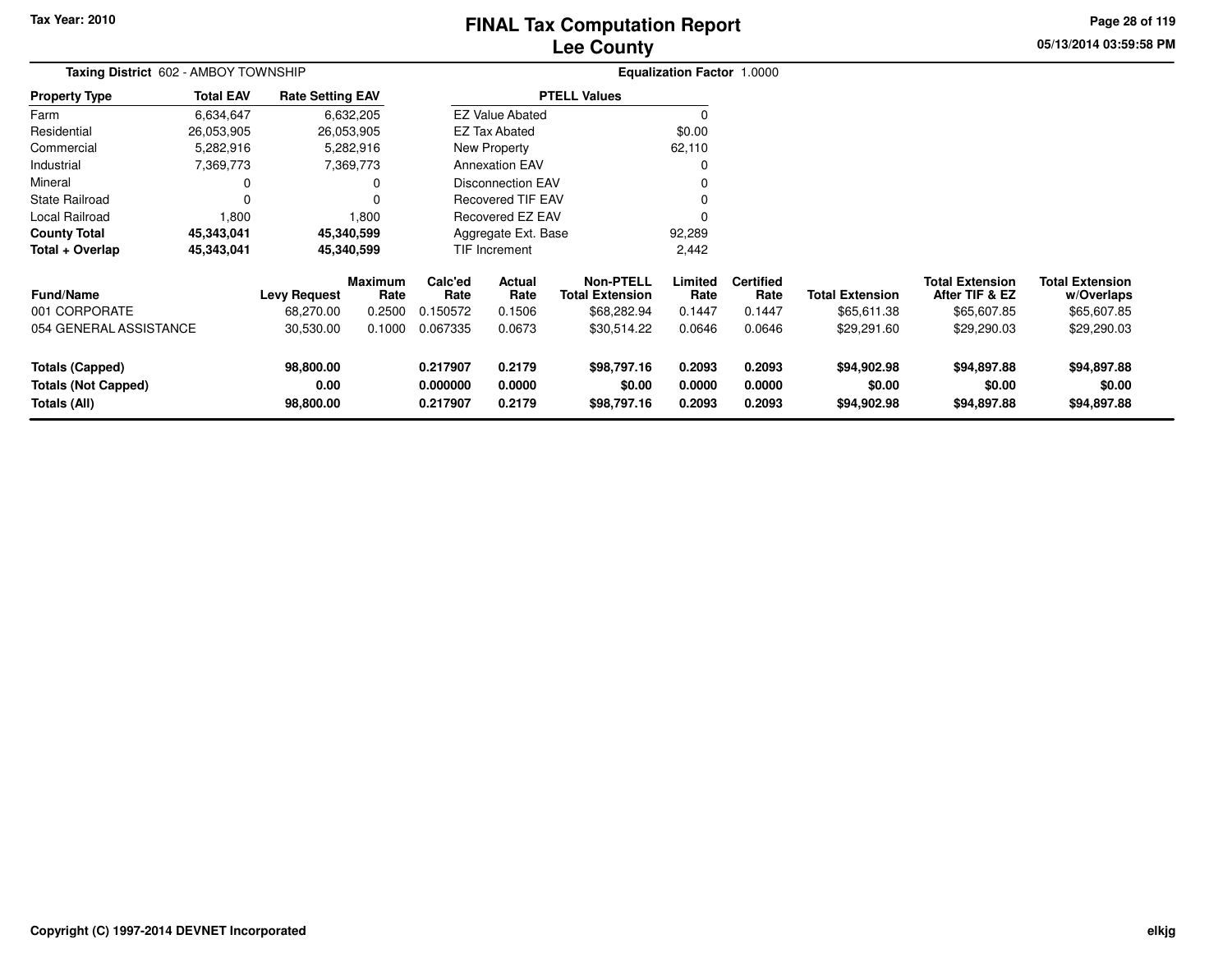### **Lee CountyFINAL Tax Computation Report**

**05/13/2014 03:59:58 PM Page 29 of 119**

|                            | Taxing District 602RB - AMBOY TWP ROAD/BRIDGE |                         |                        |                      | <b>Equalization Factor 1.0000</b> |                                            |                 |                          |                                 |                                          |                                      |  |  |  |
|----------------------------|-----------------------------------------------|-------------------------|------------------------|----------------------|-----------------------------------|--------------------------------------------|-----------------|--------------------------|---------------------------------|------------------------------------------|--------------------------------------|--|--|--|
| <b>Property Type</b>       | <b>Total EAV</b>                              | <b>Rate Setting EAV</b> |                        |                      |                                   | <b>PTELL Values</b>                        |                 |                          | <b>Road and Bridge Transfer</b> |                                          |                                      |  |  |  |
| Farm                       | 6,634,647                                     |                         | 6,632,205              |                      | <b>EZ Value Abated</b>            |                                            | 0               | <b>Municipality</b>      |                                 | Fund                                     | <b>Amount Extended</b>               |  |  |  |
| Residential                | 26,053,905                                    | 26,053,905              |                        |                      | <b>EZ Tax Abated</b>              |                                            | \$0.00          |                          |                                 |                                          |                                      |  |  |  |
| Commercial                 | 5,282,916                                     |                         | 5,282,916              |                      | New Property                      |                                            | 62,110          |                          | 701 - CITY OF AMBOY             | 007                                      | \$14,873.05                          |  |  |  |
| Industrial                 | 7,369,773                                     |                         | 7,369,773              |                      | <b>Annexation EAV</b>             |                                            | $\Omega$        | Total                    |                                 |                                          | \$14,873.05                          |  |  |  |
| Mineral                    | 0                                             |                         | 0                      |                      | <b>Disconnection EAV</b>          |                                            | 0               |                          |                                 |                                          |                                      |  |  |  |
| <b>State Railroad</b>      | $\Omega$                                      |                         | 0                      |                      | <b>Recovered TIF EAV</b>          |                                            | 0               |                          |                                 |                                          |                                      |  |  |  |
| Local Railroad             | 1,800                                         |                         | 1,800                  |                      | Recovered EZ EAV                  |                                            | 0               |                          |                                 |                                          |                                      |  |  |  |
| <b>County Total</b>        | 45,343,041                                    | 45,340,599              |                        |                      | Aggregate Ext. Base               |                                            | 146,152         |                          |                                 |                                          |                                      |  |  |  |
| Total + Overlap            | 45,343,041                                    | 45,340,599              |                        | <b>TIF Increment</b> |                                   |                                            | 2,442           |                          |                                 |                                          |                                      |  |  |  |
| <b>Fund/Name</b>           |                                               | <b>Levy Request</b>     | <b>Maximum</b><br>Rate | Calc'ed<br>Rate      | <b>Actual</b><br>Rate             | <b>Non-PTELL</b><br><b>Total Extension</b> | Limited<br>Rate | <b>Certified</b><br>Rate | <b>Total Extension</b>          | <b>Total Extension</b><br>After TIF & EZ | <b>Total Extension</b><br>w/Overlaps |  |  |  |
| 007 ROAD & BRIDGE          |                                               | 55,000.00               | 0.6600                 | 0.121304             | 0.1213                            | \$54,998.15                                | 0.1152          | 0.1152                   | \$52,235.18                     | \$52,232.37                              | \$52,232.37                          |  |  |  |
| 008 BRIDGE JOINT W/COUNTY  |                                               | 11,000.00               | 0.2500                 | 0.024261             | 0.0243                            | \$11,017.77                                | 0.0231          | 0.0231                   | \$10,474.24                     | \$10,473.68                              | \$10,473.68                          |  |  |  |
| 009 PERMANENT ROAD         |                                               | 75,000.00               | 0.2500                 | 0.165415             | 0.1654                            | \$74,993.35                                | 0.1570          | 0.1570                   | \$71,188.57                     | \$71,184.74                              | \$71,184.74                          |  |  |  |
| 010 EQUIPMENT & BUILDING   |                                               | 10,500.00               | 0.1000                 | 0.023158             | 0.0232                            | \$10,519.02                                | 0.0220          | 0.0220                   | \$9,975.47                      | \$9,974.93                               | \$9,974.93                           |  |  |  |
| 035 LIABILITY INSURANCE    |                                               | 6,800.00                | 0.0000                 | 0.014998             | 0.0150                            | \$6,801.09                                 | 0.0142          | 0.0142                   | \$6,438.71                      | \$6,438.37                               | \$6,438.37                           |  |  |  |
| <b>Totals (Capped)</b>     |                                               | 158,300.00              |                        | 0.349136             | 0.3492                            | \$158,329.38                               | 0.3315          | 0.3315                   | \$150,312.17                    | \$150,304.09                             | \$150,304.09                         |  |  |  |
| <b>Totals (Not Capped)</b> |                                               | 0.00                    |                        | 0.000000             | 0.0000                            | \$0.00                                     | 0.0000          | 0.0000                   | \$0.00                          | \$0.00                                   | \$0.00                               |  |  |  |
| Totals (All)               |                                               | 158,300.00              |                        | 0.349136             | 0.3492                            | \$158,329.38                               | 0.3315          | 0.3315                   | \$150,312.17                    | \$150,304.09                             | \$150,304.09                         |  |  |  |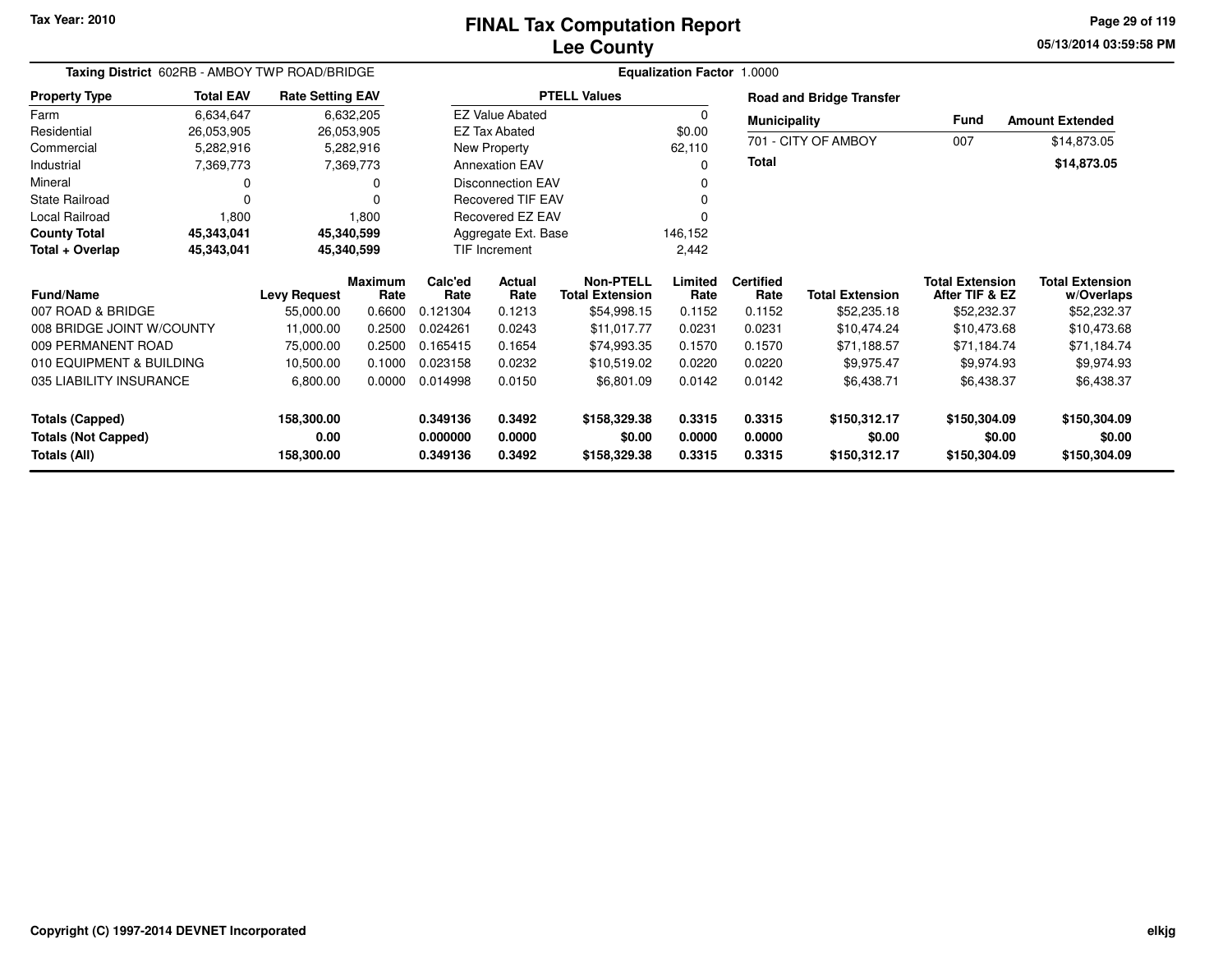# **Lee CountyFINAL Tax Computation Report**

**05/13/2014 03:59:58 PM Page 30 of 119**

| Taxing District 603 - ASHTON TOWNSHIP                                |                  |                                |                        |                                  |                                                      |                                      | <b>Equalization Factor 1.0000</b> |                            |                                      |                                          |                                      |
|----------------------------------------------------------------------|------------------|--------------------------------|------------------------|----------------------------------|------------------------------------------------------|--------------------------------------|-----------------------------------|----------------------------|--------------------------------------|------------------------------------------|--------------------------------------|
| <b>Property Type</b>                                                 | <b>Total EAV</b> | <b>Rate Setting EAV</b>        |                        |                                  |                                                      | <b>PTELL Values</b>                  |                                   |                            |                                      |                                          |                                      |
| Farm                                                                 | 3,905,740        |                                | 3,905,740              |                                  | <b>EZ Value Abated</b>                               |                                      | $\Omega$                          |                            |                                      |                                          |                                      |
| Residential                                                          | 11,283,587       |                                | 11,283,587             |                                  | <b>EZ Tax Abated</b>                                 |                                      | \$0.00                            |                            |                                      |                                          |                                      |
| Commercial                                                           | 3,764,145        |                                | 3,764,145              |                                  | New Property                                         |                                      | 15,496                            |                            |                                      |                                          |                                      |
| Industrial                                                           | 5,739,461        |                                | 5,739,461              |                                  | <b>Annexation EAV</b>                                |                                      | 0                                 |                            |                                      |                                          |                                      |
| Mineral                                                              | 0                |                                | $\Omega$               |                                  | <b>Disconnection EAV</b><br><b>Recovered TIF EAV</b> |                                      |                                   |                            |                                      |                                          |                                      |
| <b>State Railroad</b>                                                | 837,575          |                                | 837,575                |                                  |                                                      |                                      |                                   |                            |                                      |                                          |                                      |
| Local Railroad                                                       | 0                |                                |                        |                                  | <b>Recovered EZ EAV</b>                              |                                      |                                   |                            |                                      |                                          |                                      |
| <b>County Total</b>                                                  | 25,530,508       |                                | 25,530,508             |                                  | Aggregate Ext. Base                                  |                                      | 42,290                            |                            |                                      |                                          |                                      |
| Total + Overlap                                                      | 25,530,508       |                                | 25,530,508             |                                  | <b>TIF Increment</b><br>0                            |                                      |                                   |                            |                                      |                                          |                                      |
| <b>Fund/Name</b>                                                     |                  | <b>Levy Request</b>            | <b>Maximum</b><br>Rate | Calc'ed<br>Rate                  | Actual<br>Rate                                       | Non-PTELL<br><b>Total Extension</b>  | Limited<br>Rate                   | <b>Certified</b><br>Rate   | <b>Total Extension</b>               | <b>Total Extension</b><br>After TIF & EZ | <b>Total Extension</b><br>w/Overlaps |
| 001 CORPORATE                                                        |                  | 37,175.00                      | 0.3400                 | 0.145610                         | 0.1456                                               | \$37,172.42                          | 0.1425                            | 0.1425                     | \$36,380.97                          | \$36,380.97                              | \$36,380.97                          |
| 054 GENERAL ASSISTANCE                                               |                  | 7,229.00                       | 0.1000                 | 0.028315                         | 0.0283                                               | \$7,225.13                           | 0.0277                            | 0.0277                     | \$7,071.95                           | \$7,071.95                               | \$7,071.95                           |
| <b>Totals (Capped)</b><br><b>Totals (Not Capped)</b><br>Totals (All) |                  | 44,404.00<br>0.00<br>44,404.00 |                        | 0.173925<br>0.000000<br>0.173925 | 0.1739<br>0.0000<br>0.1739                           | \$44,397.55<br>\$0.00<br>\$44,397.55 | 0.1702<br>0.0000<br>0.1702        | 0.1702<br>0.0000<br>0.1702 | \$43,452.92<br>\$0.00<br>\$43,452.92 | \$43,452.92<br>\$0.00<br>\$43,452.92     | \$43,452.92<br>\$0.00<br>\$43,452.92 |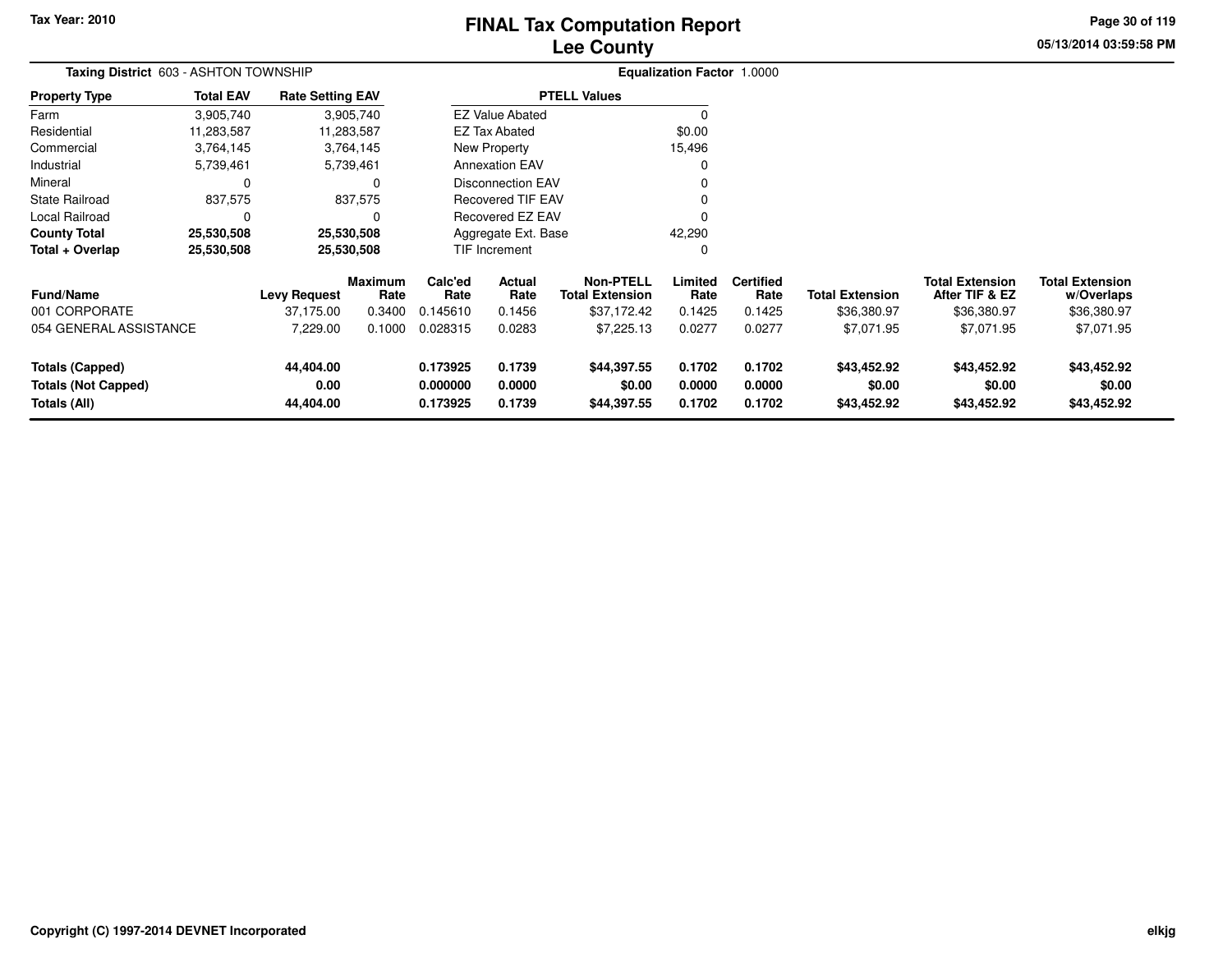**05/13/2014 03:59:58 PMPage 31 of 119**

| Taxing District 603RB - ASHTON TWP ROAD/BRIDGE                       |                  |                                |                        | <b>Equalization Factor 1.0000</b> |                            |                                            |                            |                            |                                      |                                          |                                      |  |
|----------------------------------------------------------------------|------------------|--------------------------------|------------------------|-----------------------------------|----------------------------|--------------------------------------------|----------------------------|----------------------------|--------------------------------------|------------------------------------------|--------------------------------------|--|
| <b>Property Type</b>                                                 | <b>Total EAV</b> | <b>Rate Setting EAV</b>        |                        |                                   |                            | <b>PTELL Values</b>                        |                            |                            | <b>Road and Bridge Transfer</b>      |                                          |                                      |  |
| Farm                                                                 | 3,905,740        |                                | 3,905,740              |                                   | <b>EZ Value Abated</b>     |                                            | $\Omega$                   | <b>Municipality</b>        |                                      | <b>Fund</b>                              | <b>Amount Extended</b>               |  |
| Residential                                                          | 11,283,587       | 11,283,587                     |                        |                                   | <b>EZ Tax Abated</b>       |                                            | \$0.00                     |                            |                                      |                                          |                                      |  |
| Commercial                                                           | 3,764,145        |                                | 3,764,145              |                                   | <b>New Property</b>        |                                            | 15,496                     |                            | 702 - VILLAGE OF ASHTON              | 007                                      | \$9,607.20                           |  |
| Industrial                                                           | 5,739,461        |                                | 5,739,461              |                                   | <b>Annexation EAV</b>      |                                            | 0                          | <b>Total</b>               |                                      |                                          | \$9,607.20                           |  |
| Mineral                                                              | $\Omega$         |                                | 0                      |                                   | <b>Disconnection EAV</b>   |                                            |                            |                            |                                      |                                          |                                      |  |
| <b>State Railroad</b>                                                | 837,575          |                                | 837,575                |                                   | <b>Recovered TIF EAV</b>   |                                            | $\Omega$                   |                            |                                      |                                          |                                      |  |
| Local Railroad                                                       | $\Omega$         |                                | 0                      |                                   | Recovered EZ EAV           |                                            |                            |                            |                                      |                                          |                                      |  |
| <b>County Total</b>                                                  | 25,530,508       | 25,530,508                     |                        |                                   | Aggregate Ext. Base        |                                            | 87,499                     |                            |                                      |                                          |                                      |  |
| Total + Overlap                                                      | 25,530,508       | 25,530,508                     |                        | TIF Increment                     |                            |                                            | 0                          |                            |                                      |                                          |                                      |  |
| <b>Fund/Name</b>                                                     |                  | <b>Levy Request</b>            | <b>Maximum</b><br>Rate | Calc'ed<br>Rate                   | Actual<br>Rate             | <b>Non-PTELL</b><br><b>Total Extension</b> | Limited<br>Rate            | <b>Certified</b><br>Rate   | <b>Total Extension</b>               | <b>Total Extension</b><br>After TIF & EZ | <b>Total Extension</b><br>w/Overlaps |  |
| 007 ROAD & BRIDGE                                                    |                  | 43,000.00                      | 0.6600                 | 0.168426                          | 0.1684                     | \$42,993.38                                | 0.1648                     | 0.1648                     | \$42,074.28                          | \$42,074.28                              | \$42,074.28                          |  |
| 008 BRIDGE JOINT W/COUNTY                                            |                  | 7,180.00                       | 0.2500                 | 0.028123                          | 0.0281                     | \$7,174.07                                 | 0.0275                     | 0.0275                     | \$7,020.89                           | \$7,020.89                               | \$7,020.89                           |  |
| 009 PERMANENT ROAD                                                   |                  | 34,500.00                      | 0.2500                 | 0.135132                          | 0.1351                     | \$34,491.72                                | 0.1322                     | 0.1322                     | \$33,751.33                          | \$33,751.33                              | \$33,751.33                          |  |
| 010 EQUIPMENT & BUILDING                                             |                  | 7,194.00                       | 0.1000                 | 0.028178                          | 0.0282                     | \$7,199.60                                 | 0.0276                     | 0.0276                     | \$7,046.42                           | \$7,046.42                               | \$7,046.42                           |  |
| <b>Totals (Capped)</b><br><b>Totals (Not Capped)</b><br>Totals (All) |                  | 91,874.00<br>0.00<br>91,874.00 |                        | 0.359859<br>0.000000<br>0.359859  | 0.3598<br>0.0000<br>0.3598 | \$91,858.77<br>\$0.00<br>\$91,858.77       | 0.3521<br>0.0000<br>0.3521 | 0.3521<br>0.0000<br>0.3521 | \$89,892.92<br>\$0.00<br>\$89,892.92 | \$89,892.92<br>\$0.00<br>\$89,892.92     | \$89,892.92<br>\$0.00<br>\$89,892.92 |  |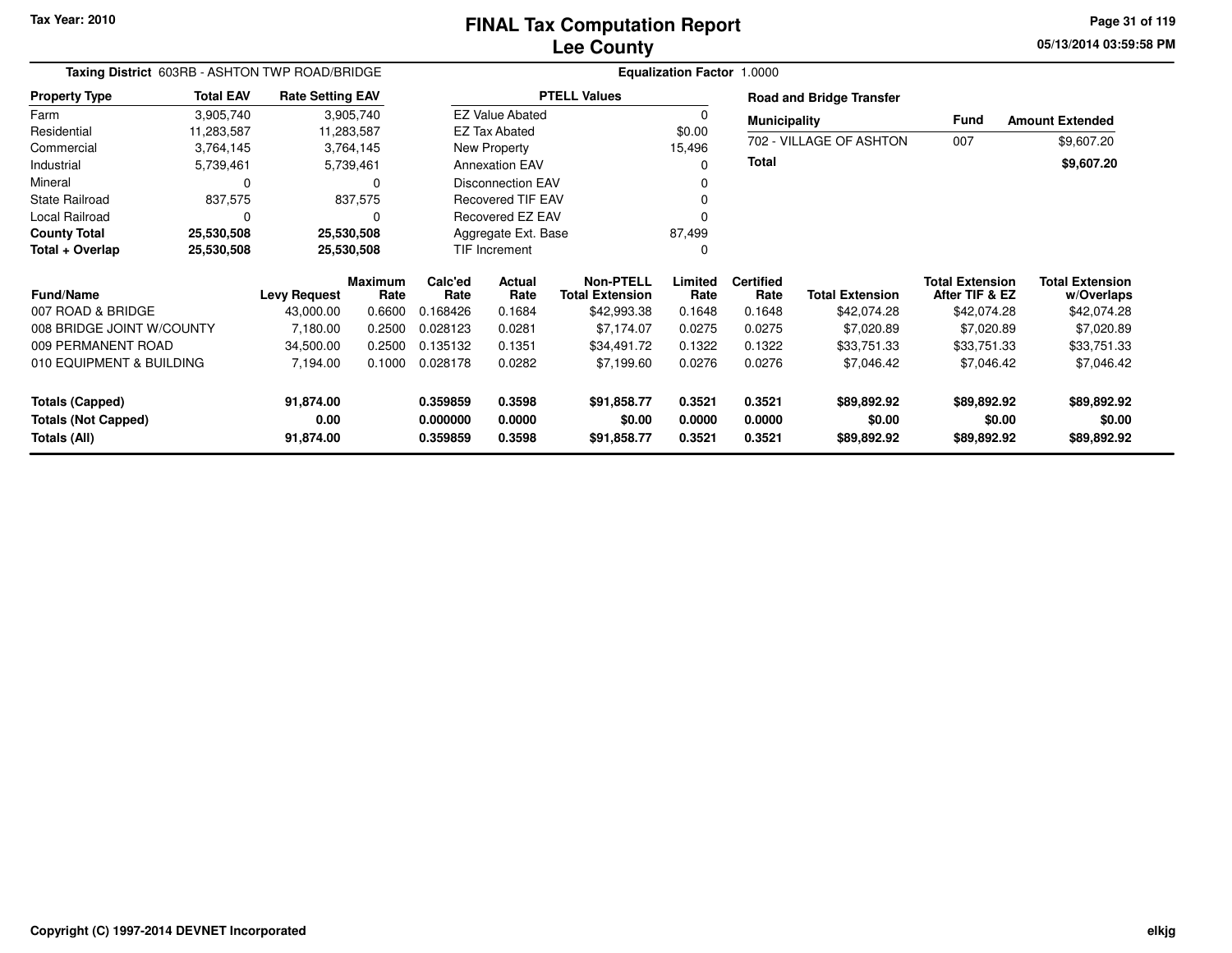# **Lee CountyFINAL Tax Computation Report**

**05/13/2014 03:59:58 PM Page 32 of 119**

|                            | Taxing District 604 - BRADFORD TOWNSHIP |                         |                        |                                   |                          |                                            | <b>Equalization Factor 1.0000</b> |                          |                        |                                          |                                      |  |
|----------------------------|-----------------------------------------|-------------------------|------------------------|-----------------------------------|--------------------------|--------------------------------------------|-----------------------------------|--------------------------|------------------------|------------------------------------------|--------------------------------------|--|
| <b>Property Type</b>       | <b>Total EAV</b>                        | <b>Rate Setting EAV</b> |                        |                                   |                          | <b>PTELL Values</b>                        |                                   |                          |                        |                                          |                                      |  |
| Farm                       | 9,855,198                               |                         | 9,855,198              |                                   | <b>EZ Value Abated</b>   |                                            | $\Omega$                          |                          |                        |                                          |                                      |  |
| Residential                | 2,008,331                               |                         | 2,008,331              |                                   | <b>EZ Tax Abated</b>     |                                            | \$0.00                            |                          |                        |                                          |                                      |  |
| Commercial                 | 2,460                                   |                         | 2,460                  |                                   | New Property             |                                            | 76,102                            |                          |                        |                                          |                                      |  |
| Industrial                 | 0                                       |                         |                        |                                   | <b>Annexation EAV</b>    |                                            | $\Omega$                          |                          |                        |                                          |                                      |  |
| Mineral                    | 0                                       |                         | 0                      |                                   | <b>Disconnection EAV</b> |                                            | 0                                 |                          |                        |                                          |                                      |  |
| <b>State Railroad</b>      | 0                                       |                         | $\Omega$               |                                   | <b>Recovered TIF EAV</b> |                                            | 0                                 |                          |                        |                                          |                                      |  |
| Local Railroad             | 0                                       |                         |                        |                                   | <b>Recovered EZ EAV</b>  |                                            | $\Omega$                          |                          |                        |                                          |                                      |  |
| <b>County Total</b>        | 11,865,989                              | 11,865,989              |                        |                                   | Aggregate Ext. Base      |                                            | 28,176                            |                          |                        |                                          |                                      |  |
| Total + Overlap            | 11,865,989                              | 11,865,989              |                        |                                   | TIF Increment            |                                            | $\Omega$                          |                          |                        |                                          |                                      |  |
| Fund/Name                  |                                         | <b>Levy Request</b>     | <b>Maximum</b><br>Rate | Calc'ed<br>Rate                   | Actual<br>Rate           | <b>Non-PTELL</b><br><b>Total Extension</b> | Limited<br>Rate                   | <b>Certified</b><br>Rate | <b>Total Extension</b> | <b>Total Extension</b><br>After TIF & EZ | <b>Total Extension</b><br>w/Overlaps |  |
| 001 CORPORATE              |                                         | 28,984.00               | 0.4500                 | 0.244261                          | 0.2443                   | \$28,988.61                                | 0.2405                            | 0.2405                   | \$28,537.70            | \$28,537.70                              | \$28,537.70                          |  |
| 027 AUDIT                  |                                         | 600.00                  | 0.0050                 | 0.005057                          | 0.0050                   | \$593.30                                   | 0.0049                            | 0.0049                   | \$581.43               | \$581.43                                 | \$581.43                             |  |
| <b>Totals (Capped)</b>     |                                         | 29,584.00               |                        | 0.249318<br>0.2493                |                          | \$29,581.91                                | 0.2454                            | 0.2454                   | \$29,119.13            | \$29,119.13                              | \$29,119.13                          |  |
| <b>Totals (Not Capped)</b> |                                         | 0.00                    |                        | 0.000000<br>0.0000                |                          | \$0.00                                     | 0.0000                            | 0.0000                   | \$0.00                 | \$0.00                                   | \$0.00                               |  |
| Totals (All)               |                                         | 29,584.00               |                        | 0.249318<br>0.2493<br>\$29,581.91 |                          |                                            | 0.2454                            | 0.2454                   | \$29,119.13            | \$29,119.13                              | \$29,119.13                          |  |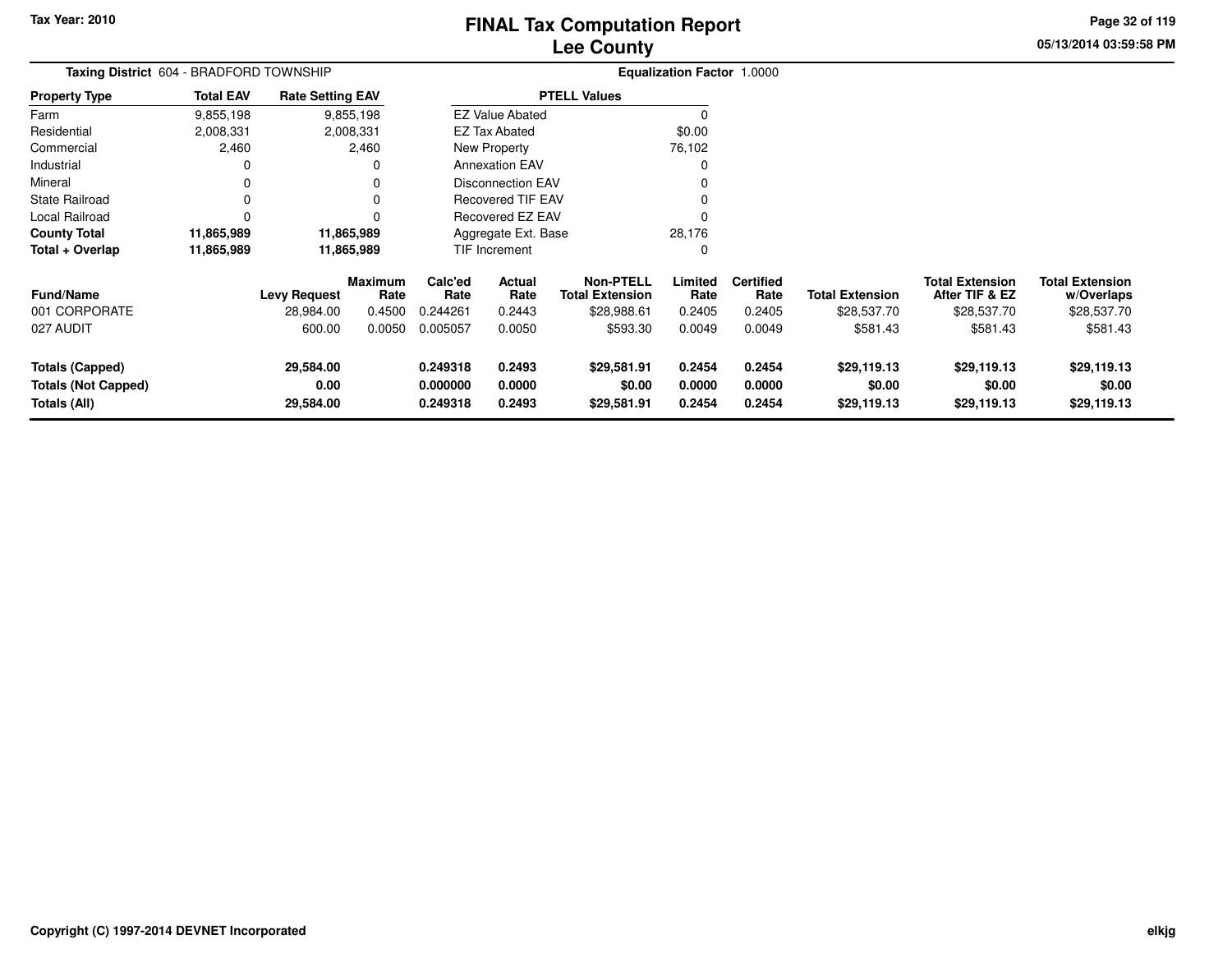**05/13/2014 03:59:58 PM Page 33 of 119**

| Taxing District 604RB - BRADFORD TWP ROAD/BRIDGE |                  |                         |                 |                     |                          |                                            | <b>Equalization Factor 1.0000</b> |                          |                        |                                          |                                      |
|--------------------------------------------------|------------------|-------------------------|-----------------|---------------------|--------------------------|--------------------------------------------|-----------------------------------|--------------------------|------------------------|------------------------------------------|--------------------------------------|
| <b>Property Type</b>                             | <b>Total EAV</b> | <b>Rate Setting EAV</b> |                 |                     |                          | <b>PTELL Values</b>                        |                                   |                          |                        |                                          |                                      |
| Farm                                             | 9,855,198        |                         | 9,855,198       |                     | <b>EZ Value Abated</b>   |                                            | $\Omega$                          |                          |                        |                                          |                                      |
| Residential                                      | 2,008,331        |                         | 2,008,331       |                     | <b>EZ Tax Abated</b>     |                                            | \$0.00                            |                          |                        |                                          |                                      |
| Commercial                                       | 2,460            |                         | 2,460           |                     | New Property             |                                            | 76,102                            |                          |                        |                                          |                                      |
| Industrial                                       |                  |                         |                 |                     | <b>Annexation EAV</b>    |                                            |                                   |                          |                        |                                          |                                      |
| Mineral                                          |                  |                         |                 |                     | <b>Disconnection EAV</b> |                                            |                                   |                          |                        |                                          |                                      |
| <b>State Railroad</b>                            |                  |                         |                 |                     | <b>Recovered TIF EAV</b> |                                            |                                   |                          |                        |                                          |                                      |
| Local Railroad                                   | $\Omega$         |                         |                 |                     | Recovered EZ EAV         |                                            |                                   |                          |                        |                                          |                                      |
| <b>County Total</b>                              | 11,865,989       | 11,865,989              |                 | Aggregate Ext. Base |                          |                                            | 43,660                            |                          |                        |                                          |                                      |
| Total + Overlap                                  | 11,865,989       | 11,865,989              |                 |                     | <b>TIF Increment</b>     |                                            | O                                 |                          |                        |                                          |                                      |
| Fund/Name                                        |                  | <b>Levy Request</b>     | Maximum<br>Rate | Calc'ed<br>Rate     | Actual<br>Rate           | <b>Non-PTELL</b><br><b>Total Extension</b> | Limited<br>Rate                   | <b>Certified</b><br>Rate | <b>Total Extension</b> | <b>Total Extension</b><br>After TIF & EZ | <b>Total Extension</b><br>w/Overlaps |
| 007 ROAD & BRIDGE                                |                  | 13,100.00               | 0.6600          | 0.110400            | 0.1104                   | \$13,100.05                                | 0.1086                            | 0.1086                   | \$12,886.46            | \$12,886.46                              | \$12,886.46                          |
| 008 BRIDGE JOINT W/ COUNTY                       |                  | 8,743.00                | 0.2500          | 0.073681            | 0.0737                   | \$8,745.23                                 | 0.0725                            | 0.0725                   | \$8,602.84             | \$8,602.84                               | \$8,602.84                           |
| 009 PERMANENT ROAD                               |                  | 12,300.00               | 0.2500          | 0.103658            | 0.1037                   | \$12,305.03                                | 0.1021                            | 0.1021                   | \$12,115.17            | \$12,115.17                              | \$12,115.17                          |
| 010 EQUIPMENT & BUILDING                         |                  | 10,700.00               | 0.1000          | 0.090174            | 0.0902                   | \$10,703.12                                | 0.0888                            | 0.0888                   | \$10,537.00            | \$10,537.00                              | \$10,537.00                          |
| 090 ROAD DAMAGE                                  |                  | 1,000.00                | 0.0330          | 0.008427            | 0.0084                   | \$996.74                                   | 0.0083                            | 0.0083                   | \$984.88               | \$984.88                                 | \$984.88                             |
| <b>Totals (Capped)</b>                           |                  | 45,843.00               |                 | 0.386340            | 0.3864                   | \$45,850.17                                | 0.3803                            | 0.3803                   | \$45,126.35            | \$45,126.35                              | \$45,126.35                          |
| <b>Totals (Not Capped)</b>                       |                  | 0.00                    |                 | 0.000000            | 0.0000                   | \$0.00                                     | 0.0000                            | 0.0000                   | \$0.00                 | \$0.00                                   | \$0.00                               |
| <b>Totals (All)</b>                              |                  | 45,843.00               |                 | 0.386340            | 0.3864                   | \$45,850.17                                | 0.3803                            | 0.3803                   | \$45,126.35            | \$45,126.35                              | \$45,126.35                          |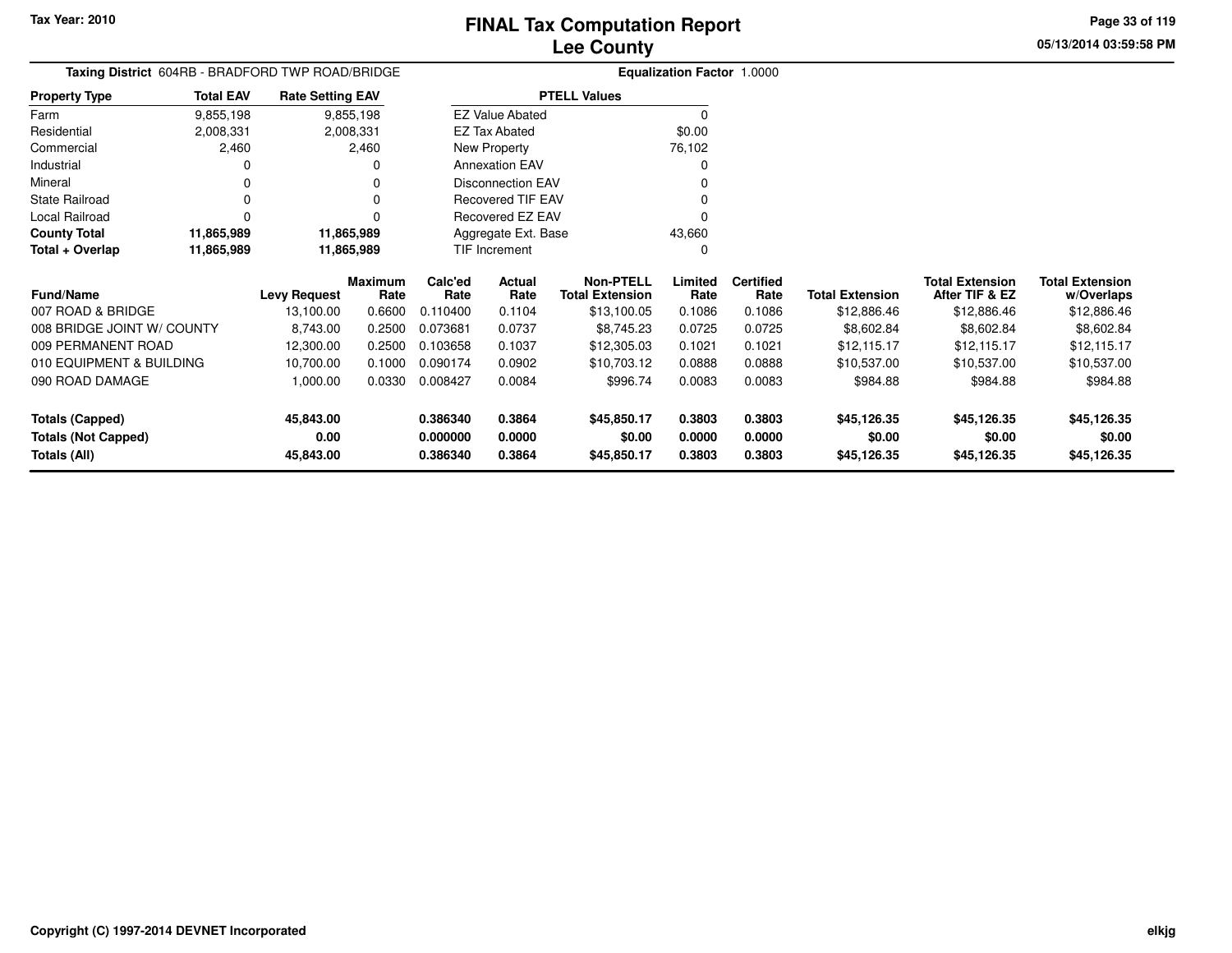# **Lee CountyFINAL Tax Computation Report**

**05/13/2014 03:59:58 PM Page 34 of 119**

|                                                      | Taxing District 605 - BROOKLYN TOWNSHIP |                         |                 |                      |                          |                                            | <b>Equalization Factor 1.0000</b> |                          |                        |                                          |                                      |
|------------------------------------------------------|-----------------------------------------|-------------------------|-----------------|----------------------|--------------------------|--------------------------------------------|-----------------------------------|--------------------------|------------------------|------------------------------------------|--------------------------------------|
| <b>Property Type</b>                                 | <b>Total EAV</b>                        | <b>Rate Setting EAV</b> |                 |                      |                          | <b>PTELL Values</b>                        |                                   |                          |                        |                                          |                                      |
| Farm                                                 | 10,115,972                              |                         | 10,115,972      |                      | <b>EZ Value Abated</b>   |                                            | 0                                 |                          |                        |                                          |                                      |
| Residential                                          | 7,765,217                               |                         | 7,765,217       |                      | <b>EZ Tax Abated</b>     |                                            | \$0.00                            |                          |                        |                                          |                                      |
| Commercial                                           | 595,220                                 |                         | 595,220         |                      | New Property             |                                            | 89,239                            |                          |                        |                                          |                                      |
| Industrial                                           | 119,017                                 |                         | 119,017         |                      | <b>Annexation EAV</b>    |                                            |                                   |                          |                        |                                          |                                      |
| Mineral                                              | 1,749,330                               |                         | 1,749,330       |                      | <b>Disconnection EAV</b> |                                            |                                   |                          |                        |                                          |                                      |
| <b>State Railroad</b>                                | 0                                       |                         | 0               |                      | Recovered TIF EAV        |                                            |                                   |                          |                        |                                          |                                      |
| Local Railroad                                       | 1,355                                   |                         | 1,355           |                      | Recovered EZ EAV         |                                            |                                   |                          |                        |                                          |                                      |
| <b>County Total</b>                                  | 20,346,111                              |                         | 20,346,111      |                      | Aggregate Ext. Base      |                                            | 54,191                            |                          |                        |                                          |                                      |
| Total + Overlap                                      | 20,346,111                              |                         | 20,346,111      | TIF Increment        |                          |                                            | 0                                 |                          |                        |                                          |                                      |
| <b>Fund/Name</b>                                     |                                         | <b>Levy Request</b>     | Maximum<br>Rate | Calc'ed<br>Rate      | Actual<br>Rate           | <b>Non-PTELL</b><br><b>Total Extension</b> | Limited<br>Rate                   | <b>Certified</b><br>Rate | <b>Total Extension</b> | <b>Total Extension</b><br>After TIF & EZ | <b>Total Extension</b><br>w/Overlaps |
| 001 CORPORATE                                        |                                         | 56,601.00               | 0.4300          | 0.278191             | 0.2782                   | \$56,602.88                                | 0.2732                            | 0.2732                   | \$55,585.58            | \$55,585.58                              | \$55,585.58                          |
| 035 LIABILITY INSURANCE                              |                                         | 300.00                  | 0.0000          | 0.001475             | 0.0015                   | \$305.19                                   | 0.0015                            | 0.0015                   | \$305.19               | \$305.19                                 | \$305.19                             |
| <b>Totals (Capped)</b><br><b>Totals (Not Capped)</b> |                                         | 56,901.00<br>0.00       |                 | 0.279666<br>0.000000 | 0.2797<br>0.0000         | \$56,908.07<br>\$0.00                      | 0.2747<br>0.0000                  | 0.2747<br>0.0000         | \$55,890.77<br>\$0.00  | \$55,890.77<br>\$0.00                    | \$55,890.77<br>\$0.00                |
| Totals (All)                                         |                                         | 56,901.00               |                 | 0.279666             | 0.2797                   | \$56,908.07                                | 0.2747                            | 0.2747                   | \$55,890.77            | \$55,890.77                              | \$55,890.77                          |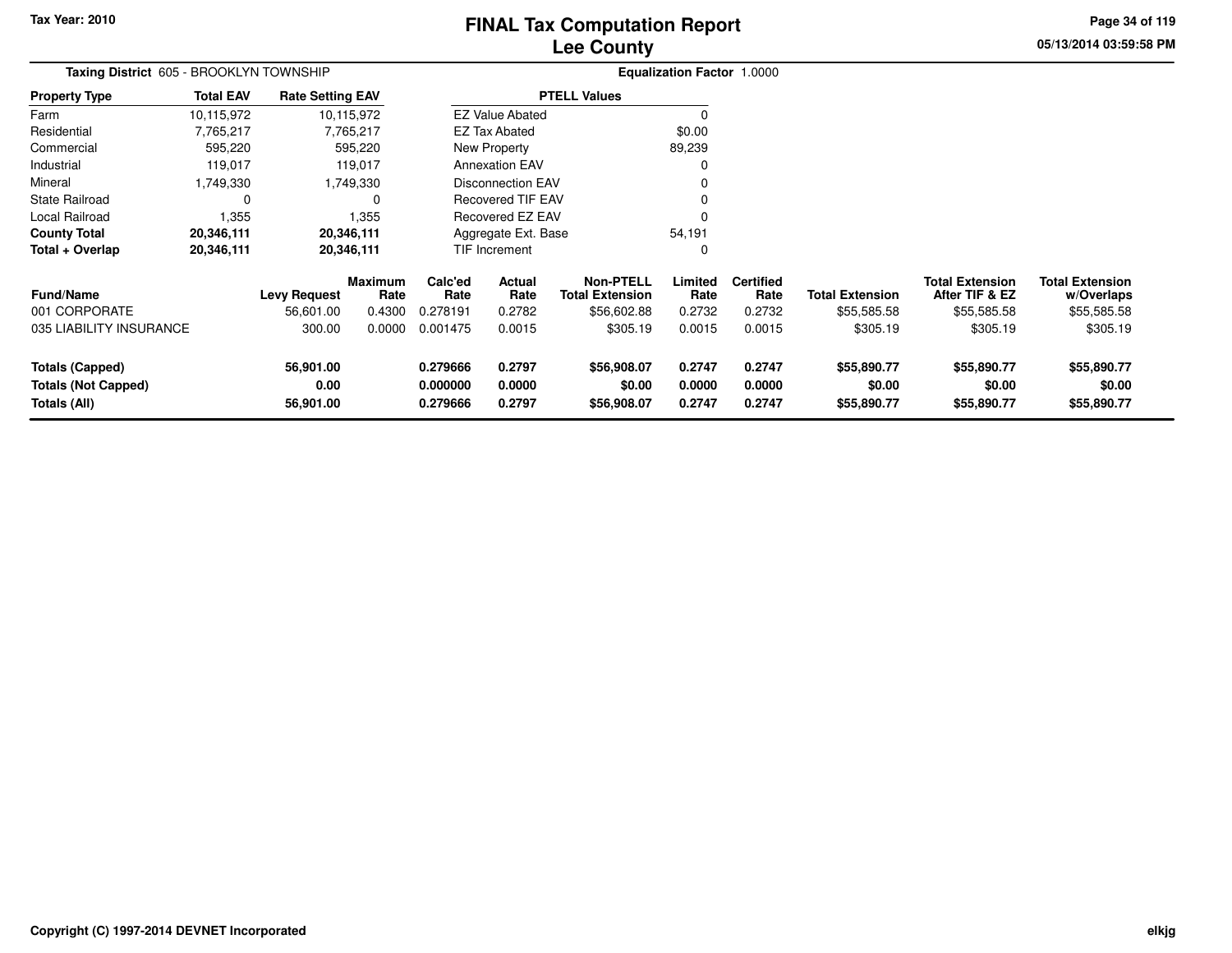**05/13/2014 03:59:58 PM Page 35 of 119**

|                            | Taxing District 605RB - BROOKLYN TWP ROAD/BRIDGE |                         |                        |                 |                          | Equalization Factor 1.0000                 |                 |                          |                                  |                                          |                                      |
|----------------------------|--------------------------------------------------|-------------------------|------------------------|-----------------|--------------------------|--------------------------------------------|-----------------|--------------------------|----------------------------------|------------------------------------------|--------------------------------------|
| <b>Property Type</b>       | <b>Total EAV</b>                                 | <b>Rate Setting EAV</b> |                        |                 |                          | <b>PTELL Values</b>                        |                 |                          | <b>Road and Bridge Transfer</b>  |                                          |                                      |
| Farm                       | 10,115,972                                       |                         | 10,115,972             |                 | <b>EZ Value Abated</b>   |                                            |                 | <b>Municipality</b>      |                                  | <b>Fund</b>                              | <b>Amount Extended</b>               |
| Residential                | 7,765,217                                        |                         | 7,765,217              |                 | <b>EZ Tax Abated</b>     |                                            | \$0.00          |                          | 703 - VILLAGE OF COMPTON         |                                          |                                      |
| Commercial                 | 595,220                                          |                         | 595,220                |                 | New Property             |                                            | 89,239          |                          |                                  | 007                                      | \$2,627.23                           |
| Industrial                 | 119,017                                          |                         | 119,017                |                 | <b>Annexation EAV</b>    |                                            |                 |                          | 713 - VILLAGE OF WEST BROOKL'007 |                                          | \$1,355.99                           |
| Mineral                    | 1,749,330                                        |                         | 1,749,330              |                 | Disconnection EAV        |                                            |                 | <b>Total</b>             |                                  |                                          | \$3,983.22                           |
| <b>State Railroad</b>      |                                                  |                         | 0                      |                 | <b>Recovered TIF EAV</b> |                                            |                 |                          |                                  |                                          |                                      |
| Local Railroad             | 1,355                                            |                         | 1,355                  |                 | Recovered EZ EAV         |                                            |                 |                          |                                  |                                          |                                      |
| <b>County Total</b>        | 20,346,111                                       | 20,346,111              |                        |                 | Aggregate Ext. Base      |                                            | 92,385          |                          |                                  |                                          |                                      |
| Total + Overlap            | 20,346,111                                       | 20,346,111              |                        |                 | <b>TIF Increment</b>     |                                            |                 |                          |                                  |                                          |                                      |
| <b>Fund/Name</b>           |                                                  | <b>Levy Request</b>     | <b>Maximum</b><br>Rate | Calc'ed<br>Rate | Actual<br>Rate           | <b>Non-PTELL</b><br><b>Total Extension</b> | Limited<br>Rate | <b>Certified</b><br>Rate | <b>Total Extension</b>           | <b>Total Extension</b><br>After TIF & EZ | <b>Total Extension</b><br>w/Overlaps |
| 007 ROAD & BRIDGE          |                                                  | 31,500.00               | 0.6600                 | 0.154821        | 0.1548                   | \$31,495.78                                | 0.1521          | 0.1521                   | \$30,946.43                      | \$30,946.43                              | \$30,946.43                          |
| 008 BRIDGE JOINT W/ COUNTY |                                                  | 6,715.00                | 0.2500                 | 0.033004        | 0.0330                   | \$6,714.22                                 | 0.0324          | 0.0324                   | \$6,592.14                       | \$6,592.14                               | \$6,592.14                           |
| 009 PERMANENT ROAD         |                                                  | 43,285.00               | 0.2500                 | 0.212743        | 0.2127                   | \$43,276.18                                | 0.2090          | 0.2090                   | \$42,523.37                      | \$42,523.37                              | \$42,523.37                          |
| 010 EQUIPMENT & BUILDING   |                                                  | 15,004.00               | 0.1000                 | 0.073744        | 0.0737                   | \$14,995.08                                | 0.0724          | 0.0724                   | \$14,730.58                      | \$14,730.58                              | \$14,730.58                          |
| 035 LIABILITY INS          |                                                  | 500.00                  | 0.0000                 | 0.002458        | 0.0025                   | \$508.65                                   | 0.0025          | 0.0025                   | \$508.65                         | \$508.65                                 | \$508.65                             |
| <b>Totals (Capped)</b>     |                                                  | 97,004.00               |                        | 0.476770        | 0.4767                   | \$96,989.91                                | 0.4684          | 0.4684                   | \$95,301.17                      | \$95,301.17                              | \$95,301.17                          |
| <b>Totals (Not Capped)</b> |                                                  | 0.00                    |                        | 0.000000        | 0.0000                   | \$0.00                                     | 0.0000          | 0.0000                   | \$0.00                           | \$0.00                                   | \$0.00                               |
| Totals (All)               |                                                  | 97,004.00               |                        | 0.476770        | 0.4767                   | \$96,989.91                                | 0.4684          | 0.4684                   | \$95,301.17                      | \$95,301.17                              | \$95,301.17                          |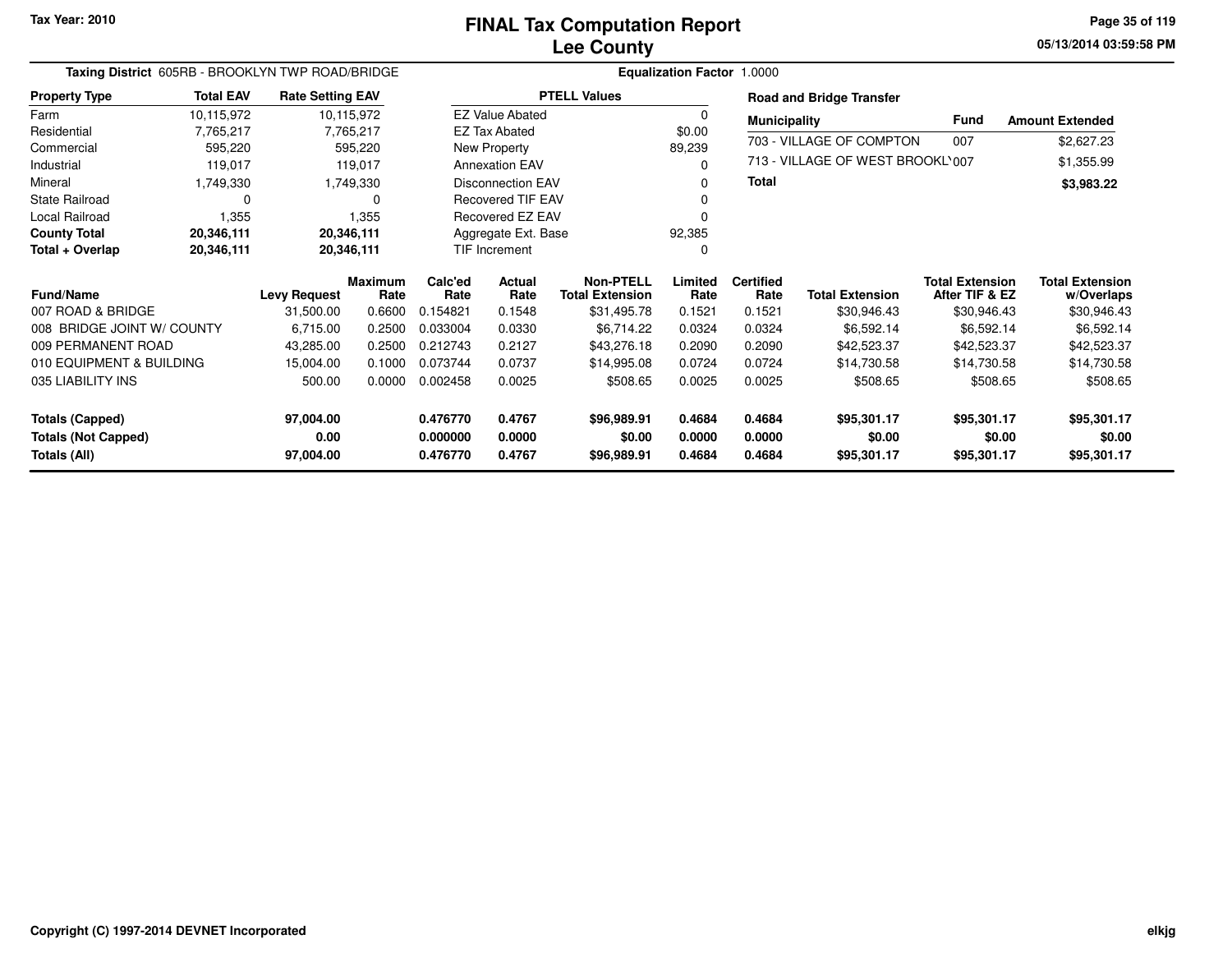**Totals (Capped)**

**Totals (All)**

**Totals (Not Capped)**

054 GENERAL ASSISTANCE

**35,948.00**

**35,948.00**

**0.00**

## **Lee CountyFINAL Tax Computation Report**

**05/13/2014 03:59:58 PMPage 36 of 119**

|                         | Taxing District 606 - FRANKLIN GROVE TOWNSHIP |                         |                        |                 |                          |                                            | Equalization Factor 1.0000 |                          |                        |                                          |                                      |
|-------------------------|-----------------------------------------------|-------------------------|------------------------|-----------------|--------------------------|--------------------------------------------|----------------------------|--------------------------|------------------------|------------------------------------------|--------------------------------------|
| <b>Property Type</b>    | <b>Total EAV</b>                              | <b>Rate Setting EAV</b> |                        |                 |                          | <b>PTELL Values</b>                        |                            |                          |                        |                                          |                                      |
| Farm                    | 7,395,933                                     |                         | 7,395,933              |                 | <b>EZ Value Abated</b>   |                                            |                            |                          |                        |                                          |                                      |
| Residential             | 11,429,719                                    |                         | 11,429,719             |                 | EZ Tax Abated            |                                            | \$0.00                     |                          |                        |                                          |                                      |
| Commercial              | 2,597,290                                     |                         | 2,597,290              |                 | New Property             |                                            | 48,254                     |                          |                        |                                          |                                      |
| Industrial              | 0                                             |                         | 0                      |                 | <b>Annexation EAV</b>    |                                            | $\Omega$                   |                          |                        |                                          |                                      |
| Mineral                 |                                               |                         |                        |                 | <b>Disconnection EAV</b> |                                            |                            |                          |                        |                                          |                                      |
| State Railroad          | 471,679                                       |                         | 471,679                |                 | Recovered TIF EAV        |                                            |                            |                          |                        |                                          |                                      |
| Local Railroad          | 0                                             |                         | 0                      |                 | Recovered EZ EAV         |                                            |                            |                          |                        |                                          |                                      |
| <b>County Total</b>     | 21,894,621                                    |                         | 21,894,621             |                 | Aggregate Ext. Base      |                                            | 34,242                     |                          |                        |                                          |                                      |
| Total + Overlap         | 21,894,621                                    |                         | 21,894,621             |                 | TIF Increment            |                                            | 0                          |                          |                        |                                          |                                      |
| <b>Fund/Name</b>        |                                               | <b>Levy Request</b>     | <b>Maximum</b><br>Rate | Calc'ed<br>Rate | <b>Actual</b><br>Rate    | <b>Non-PTELL</b><br><b>Total Extension</b> | Limited<br>Rate            | <b>Certified</b><br>Rate | <b>Total Extension</b> | <b>Total Extension</b><br>After TIF & EZ | <b>Total Extension</b><br>w/Overlaps |
| 001 CORPORATE           |                                               | 24,207.00               | 0.4000                 | 0.110561        | 0.1106                   | \$24,215.45                                | 0.1084                     | 0.1084                   | \$23,733.77            | \$23,733.77                              | \$23,733.77                          |
| 027 AUDIT               |                                               | 827.00                  | 0.0050                 | 0.003777        | 0.0038                   | \$832.00                                   | 0.0037                     | 0.0037                   | \$810.10               | \$810.10                                 | \$810.10                             |
| 035 LIABILITY INSURANCE |                                               | 1,005.00                | 0.0000                 | 0.004590        | 0.0046                   | \$1,007.15                                 | 0.0045                     | 0.0045                   | \$985.26               | \$985.26                                 | \$985.26                             |
| 047 SOCIAL SECURITY     |                                               | 715.00                  | 0.0000                 | 0.003266        | 0.0033                   | \$722.52                                   | 0.0032                     | 0.0032                   | \$700.63               | \$700.63                                 | \$700.63                             |
|                         |                                               |                         |                        |                 |                          |                                            |                            |                          |                        |                                          |                                      |

9,194.00 0.1000 0.041992 0.0420 \$9,195.74 0.0412 0.0412 \$9,020.58 \$9,020.58 \$9,020.58

**0.164186 0.1643 \$35,972.86 0.1610 0.1610 \$35,250.34 \$35,250.34 \$35,250.34**

**0.000000 0.0000 \$0.00 0.0000 0.0000 \$0.00 \$0.00 \$0.00**

**0.164186 0.1643 \$35,972.86 0.1610 0.1610 \$35,250.34 \$35,250.34 \$35,250.34**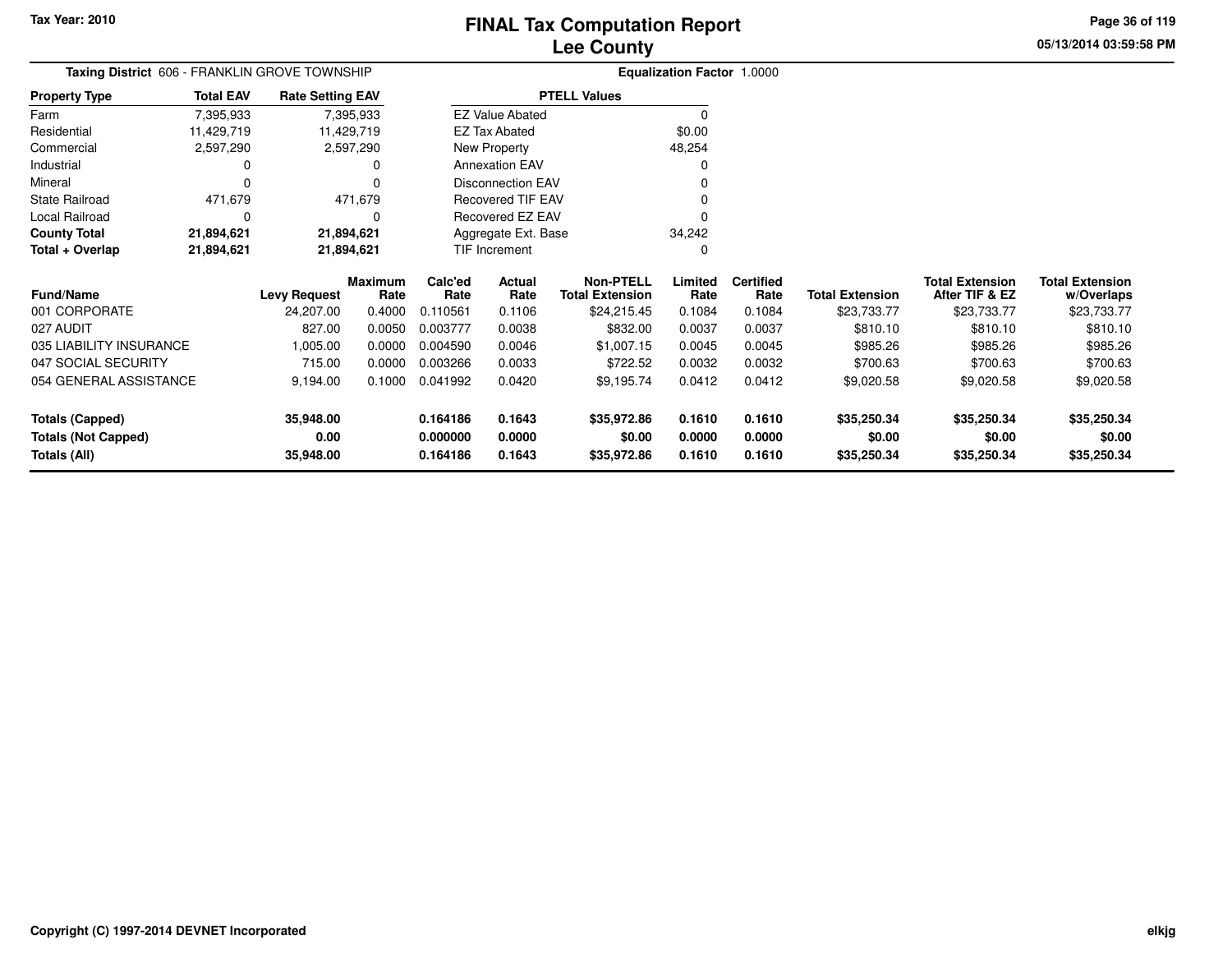**05/13/2014 03:59:58 PM Page 37 of 119**

| Taxing District 606RB - FRANKLIN GROVE ROAD/BRIDGE |                  |                         |                |          | Equalization Factor 1.0000 |                        |          |                     |                                   |                        |                        |  |  |
|----------------------------------------------------|------------------|-------------------------|----------------|----------|----------------------------|------------------------|----------|---------------------|-----------------------------------|------------------------|------------------------|--|--|
| <b>Property Type</b>                               | <b>Total EAV</b> | <b>Rate Setting EAV</b> |                |          |                            | <b>PTELL Values</b>    |          |                     | <b>Road and Bridge Transfer</b>   |                        |                        |  |  |
| Farm                                               | 7,395,933        | 7,395,933               |                |          | <b>EZ Value Abated</b>     |                        | $\Omega$ | <b>Municipality</b> |                                   | <b>Fund</b>            | <b>Amount Extended</b> |  |  |
| Residential                                        | 11,429,719       | 11,429,719              |                |          | <b>EZ Tax Abated</b>       |                        | \$0.00   |                     | 706 - VILLAGE OF FRANKLIN GRO 007 |                        |                        |  |  |
| Commercial                                         | 2,597,290        | 2,597,290               |                |          | New Property               |                        | 48,254   |                     |                                   |                        | \$5,973.57             |  |  |
| Industrial                                         |                  |                         | 0              |          | <b>Annexation EAV</b>      |                        | $\Omega$ | <b>Total</b>        |                                   |                        | \$5,973.57             |  |  |
| Mineral                                            |                  |                         | <sup>0</sup>   |          | <b>Disconnection EAV</b>   |                        |          |                     |                                   |                        |                        |  |  |
| <b>State Railroad</b>                              | 471,679          |                         | 471,679        |          | <b>Recovered TIF EAV</b>   |                        |          |                     |                                   |                        |                        |  |  |
| Local Railroad                                     | O                |                         | $\Omega$       |          | Recovered EZ EAV           |                        |          |                     |                                   |                        |                        |  |  |
| <b>County Total</b>                                | 21,894,621       | 21,894,621              |                |          | Aggregate Ext. Base        |                        | 70,913   |                     |                                   |                        |                        |  |  |
| Total + Overlap                                    | 21,894,621       | 21,894,621              |                |          | TIF Increment              |                        | $\Omega$ |                     |                                   |                        |                        |  |  |
| <b>Fund/Name</b>                                   |                  |                         | <b>Maximum</b> | Calc'ed  | <b>Actual</b>              | <b>Non-PTELL</b>       | Limited  | <b>Certified</b>    |                                   | <b>Total Extension</b> | <b>Total Extension</b> |  |  |
|                                                    |                  | <b>Levy Request</b>     | Rate           | Rate     | Rate                       | <b>Total Extension</b> | Rate     | Rate                | <b>Total Extension</b>            | After TIF & EZ         | w/Overlaps             |  |  |
| 007 ROAD & BRIDGE                                  |                  | 26.064.00               | 0.6600         | 0.119043 | 0.1190                     | \$26,054.60            | 0.1167   | 0.1167              | \$25,551.02                       | \$25,551.02            | \$25,551.02            |  |  |
| 008 BRIDGE JOINT W/ COUNTY                         |                  | 223.00                  | 0.2500         | 0.001019 | 0.0010                     | \$218.95               | 0.0010   | 0.0010              | \$218.95                          | \$218.95               | \$218.95               |  |  |
| 009 PERMANENT ROAD                                 |                  | 39.622.00               | 0.2500         | 0.180967 | 0.1810                     | \$39,629.26            | 0.1775   | 0.1775              | \$38,862.95                       | \$38,862.95            | \$38,862.95            |  |  |
| 010 EQUIPMENT & BUILDING                           |                  | 6,286.00                | 0.1000         | 0.028710 | 0.0287                     | \$6,283.76             | 0.0281   | 0.0281              | \$6,152.39                        | \$6,152.39             | \$6,152.39             |  |  |
| 027 AUDIT                                          |                  | 536.00                  | 0.0025         | 0.002448 | 0.0024                     | \$525.47               | 0.0024   | 0.0024              | \$525.47                          | \$525.47               | \$525.47               |  |  |
| 035 LIABILITY INSURANCE                            |                  | 1.005.00                | 0.0000         | 0.004590 | 0.0046                     | \$1,007.15             | 0.0045   | 0.0045              | \$985.26                          | \$985.26               | \$985.26               |  |  |
| 047 SOCIAL SECURITY                                |                  | 715.00                  | 0.0000         | 0.003266 | 0.0033                     | \$722.52               | 0.0032   | 0.0032              | \$700.63                          | \$700.63               | \$700.63               |  |  |
| <b>Totals (Capped)</b>                             |                  | 74,451.00               |                | 0.340043 | 0.3400                     | \$74,441.71            | 0.3334   | 0.3334              | \$72,996.67                       | \$72,996.67            | \$72,996.67            |  |  |
| <b>Totals (Not Capped)</b>                         |                  | 0.00                    |                | 0.000000 | 0.0000                     | \$0.00                 | 0.0000   | 0.0000              | \$0.00                            | \$0.00                 | \$0.00                 |  |  |
| <b>Totals (All)</b>                                |                  | 74,451.00               |                | 0.340043 | 0.3400                     | \$74,441.71            | 0.3334   | 0.3334              | \$72,996.67                       | \$72,996.67            | \$72,996.67            |  |  |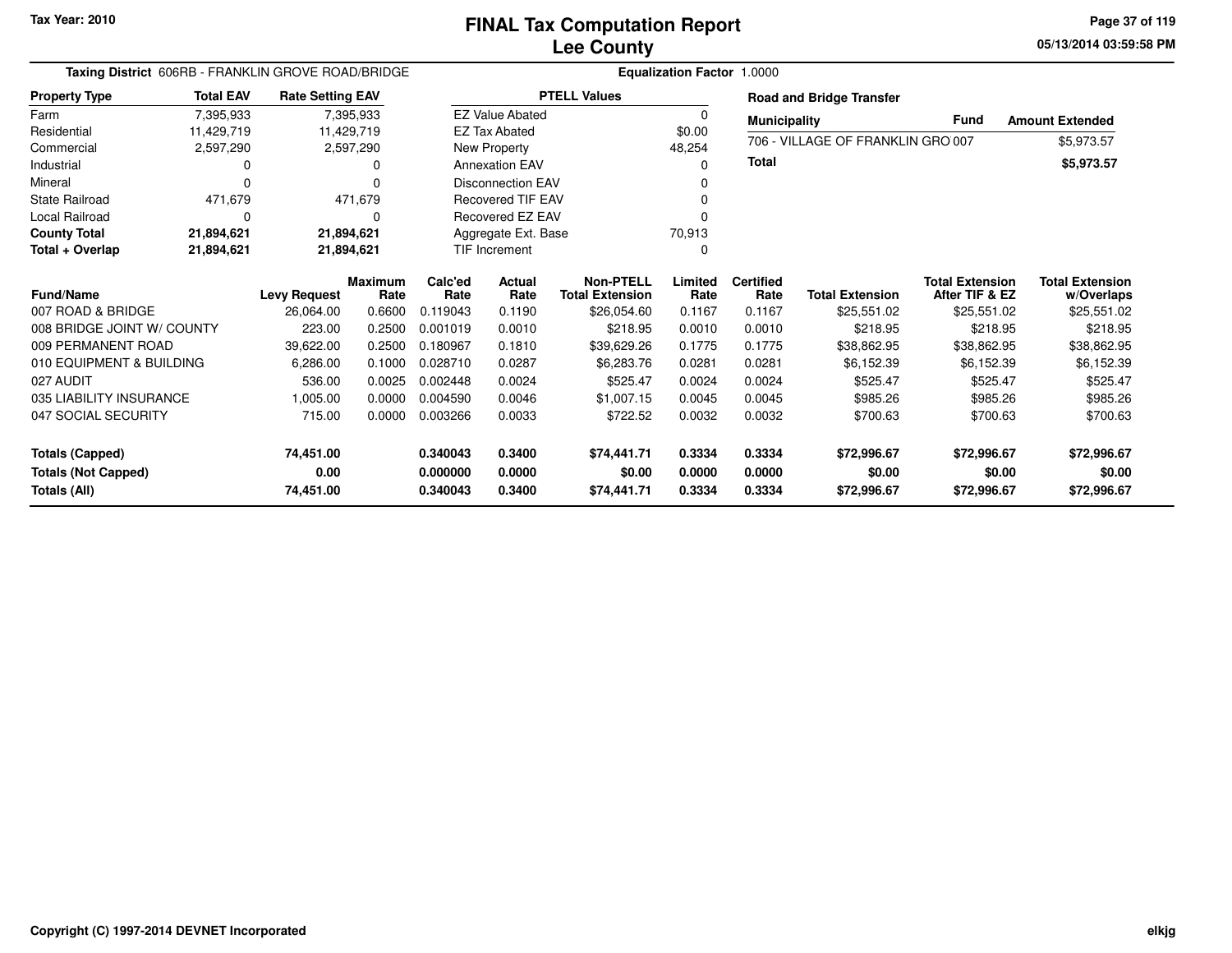# **Lee CountyFINAL Tax Computation Report**

**05/13/2014 03:59:58 PM Page 38 of 119**

|                                                      | Taxing District 607 - DIXON TOWNSHIP |                         |                        |                      |                          |                                            | <b>Equalization Factor 1.0000</b> |                          |                        |                                          |                                      |  |
|------------------------------------------------------|--------------------------------------|-------------------------|------------------------|----------------------|--------------------------|--------------------------------------------|-----------------------------------|--------------------------|------------------------|------------------------------------------|--------------------------------------|--|
| <b>Property Type</b>                                 | <b>Total EAV</b>                     | <b>Rate Setting EAV</b> |                        |                      |                          | <b>PTELL Values</b>                        |                                   |                          |                        |                                          |                                      |  |
| Farm                                                 | 8,238,062                            |                         | 8,238,035              |                      | <b>EZ Value Abated</b>   |                                            | 413,118                           |                          |                        |                                          |                                      |  |
| Residential                                          | 156,521,745                          |                         | 155,898,169            |                      | EZ Tax Abated            |                                            | \$683.32                          |                          |                        |                                          |                                      |  |
| Commercial                                           | 42,510,338                           |                         | 37,411,947             |                      | New Property             |                                            | 1,187,305                         |                          |                        |                                          |                                      |  |
| Industrial                                           | 10,112,281                           |                         | 10,087,281             |                      | <b>Annexation EAV</b>    |                                            | 0                                 |                          |                        |                                          |                                      |  |
| Mineral                                              | $\Omega$                             |                         | 0                      |                      | <b>Disconnection EAV</b> |                                            |                                   |                          |                        |                                          |                                      |  |
| <b>State Railroad</b>                                | 768,313                              |                         | 768,313                |                      | <b>Recovered TIF EAV</b> |                                            | $\Omega$                          |                          |                        |                                          |                                      |  |
| Local Railroad                                       | 0                                    |                         | 0                      |                      | <b>Recovered EZ EAV</b>  |                                            | 354,158                           |                          |                        |                                          |                                      |  |
| <b>County Total</b>                                  | 218,150,739<br>212,403,745           |                         |                        |                      | Aggregate Ext. Base      |                                            | 339,615                           |                          |                        |                                          |                                      |  |
| Total + Overlap                                      | 218,150,739                          | 212,403,745             |                        | <b>TIF Increment</b> |                          |                                            | 5,333,876                         |                          |                        |                                          |                                      |  |
| <b>Fund/Name</b>                                     |                                      | <b>Levy Request</b>     | <b>Maximum</b><br>Rate | Calc'ed<br>Rate      | Actual<br>Rate           | <b>Non-PTELL</b><br><b>Total Extension</b> | Limited<br>Rate                   | <b>Certified</b><br>Rate | <b>Total Extension</b> | <b>Total Extension</b><br>After TIF & EZ | <b>Total Extension</b><br>w/Overlaps |  |
| 001 CORPORATE                                        |                                      | 230,600.00              | 0.2500                 | 0.108567             | 0.1086                   | \$230,670.47                               | 0.1070                            | 0.1070                   | \$233,421.29           | \$227,272.01                             | \$227,272.01                         |  |
| 005 I.M.R.F.                                         |                                      | 30,000.00               | 0.0000                 | 0.014124             | 0.0141                   | \$29,948.93                                | 0.0139                            | 0.0139                   | \$30,322.95            | \$29,524.12                              | \$29,524.12                          |  |
| 035 LIABILITY INSURANCE                              |                                      | 10,000.00               | 0.0000                 | 0.004708             | 0.0047                   | \$9,982.98                                 | 0.0046                            | 0.0046                   | \$10,034.93            | \$9,770.57                               | \$9,770.57                           |  |
| 047 SOCIAL SECURITY                                  |                                      | 16,000.00               | 0.0000                 | 0.007533             | 0.0075                   | \$15,930.28                                | 0.0074                            | 0.0074                   | \$16,143.15            | \$15,717.88                              | \$15,717.88                          |  |
| 054 GENERAL ASSISTANCE                               |                                      | 70,000.00               | 0.1000                 | 0.032956             | 0.0330                   | \$70,093.24                                | 0.0325                            | 0.0325                   | \$70,898.99            | \$69,031.22                              | \$69,031.22                          |  |
| <b>Totals (Capped)</b><br><b>Totals (Not Capped)</b> |                                      | 356,600.00<br>0.00      |                        | 0.167888<br>0.000000 | 0.1679<br>0.0000         | \$356,625.90<br>\$0.00                     | 0.1654<br>0.0000                  | 0.1654<br>0.0000         | \$360,821.31<br>\$0.00 | \$351,315.80<br>\$0.00                   | \$351,315.80<br>\$0.00               |  |
| Totals (All)                                         |                                      | 356,600.00              |                        | 0.167888             | 0.1679                   | \$356,625.90                               | 0.1654                            | 0.1654                   | \$360,821.31           | \$351,315.80                             | \$351,315.80                         |  |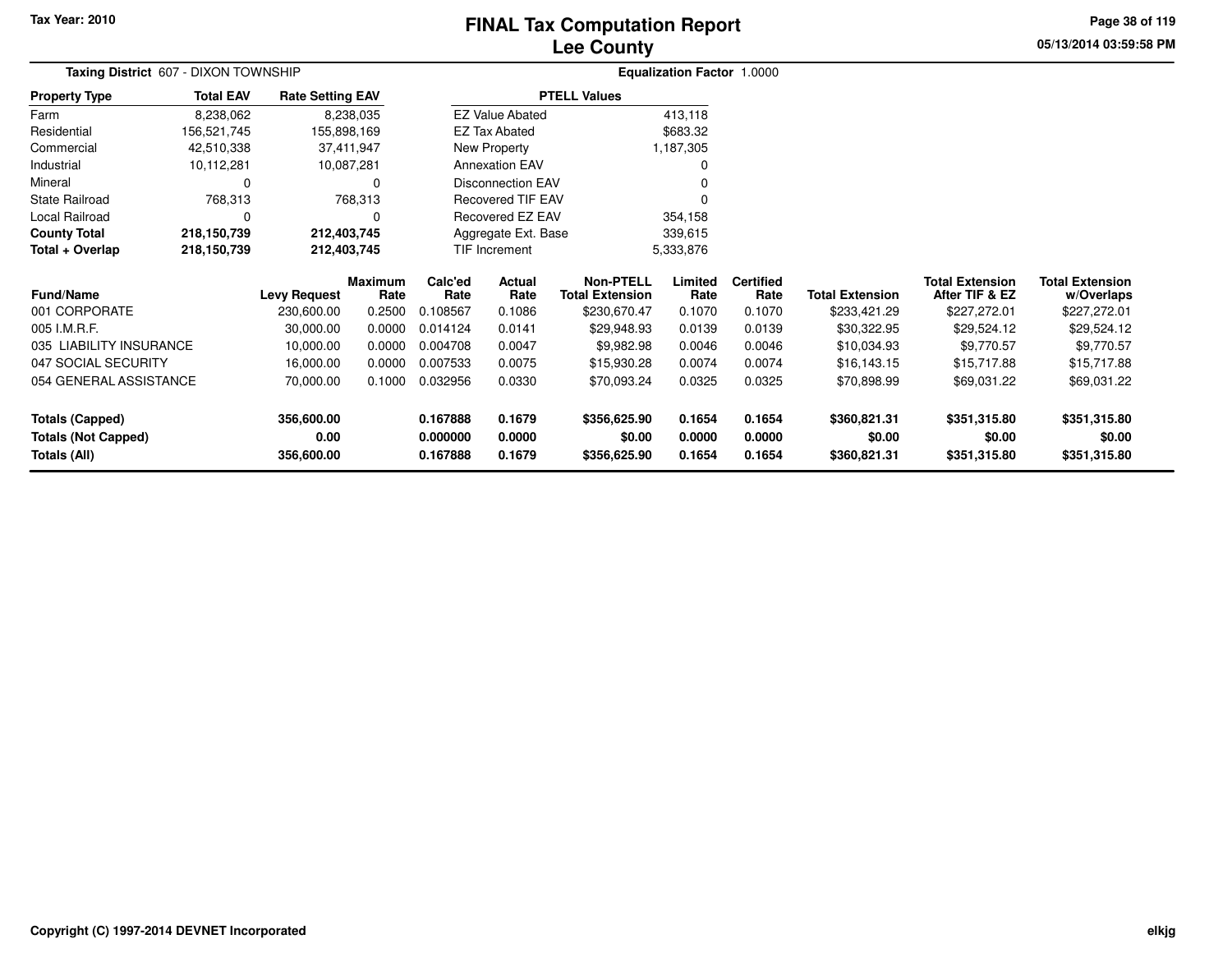#### **Lee CountyFINAL Tax Computation Report**

**05/13/2014 03:59:58 PM Page 39 of 119**

| Taxing District 607RB - DIXON TWP ROAD/BRIDGE                        |                  |                                  |                        | Equalization Factor 1.0000       |                                |                                        |                            |                            |                                        |                                          |                                        |  |
|----------------------------------------------------------------------|------------------|----------------------------------|------------------------|----------------------------------|--------------------------------|----------------------------------------|----------------------------|----------------------------|----------------------------------------|------------------------------------------|----------------------------------------|--|
| <b>Property Type</b>                                                 | <b>Total EAV</b> | <b>Rate Setting EAV</b>          |                        |                                  |                                | <b>PTELL Values</b>                    |                            |                            | <b>Road and Bridge Transfer</b>        |                                          |                                        |  |
| Farm                                                                 | 8,238,062        |                                  | 8,238,035              |                                  | <b>EZ Value Abated</b>         |                                        | 413,118                    | <b>Municipality</b>        |                                        | <b>Fund</b>                              | <b>Amount Extended</b>                 |  |
| Residential                                                          | 156,521,745      | 155,898,169                      |                        |                                  | <b>EZ Tax Abated</b>           |                                        | \$820.44                   |                            |                                        |                                          |                                        |  |
| Commercial                                                           | 42,510,338       |                                  | 37,411,947             |                                  | New Property                   |                                        | 1,187,305                  |                            | 705 - CITY OF DIXON                    | 007                                      | \$68,130.24                            |  |
| Industrial                                                           | 10,112,281       |                                  | 10,087,281             |                                  | <b>Annexation EAV</b>          |                                        | ი                          | <b>Total</b>               |                                        |                                          | \$68,130.24                            |  |
| Mineral                                                              | 0                |                                  | 0                      |                                  | <b>Disconnection EAV</b>       |                                        |                            |                            |                                        |                                          |                                        |  |
| <b>State Railroad</b>                                                | 768,313          |                                  | 768,313                |                                  | <b>Recovered TIF EAV</b>       |                                        |                            |                            |                                        |                                          |                                        |  |
| Local Railroad                                                       | 0                |                                  | 0                      |                                  | Recovered EZ EAV<br>354,158    |                                        |                            |                            |                                        |                                          |                                        |  |
| <b>County Total</b>                                                  | 218,150,739      | 212,403,745                      |                        |                                  | Aggregate Ext. Base<br>407.767 |                                        |                            |                            |                                        |                                          |                                        |  |
| Total + Overlap                                                      | 218,150,739      | 212,403,745                      |                        |                                  | TIF Increment                  |                                        | 5,333,876                  |                            |                                        |                                          |                                        |  |
| <b>Fund/Name</b>                                                     |                  | <b>Levy Request</b>              | <b>Maximum</b><br>Rate | Calc'ed<br>Rate                  | Actual<br>Rate                 | Non-PTELL<br><b>Total Extension</b>    | Limited<br>Rate            | <b>Certified</b><br>Rate   | <b>Total Extension</b>                 | <b>Total Extension</b><br>After TIF & EZ | <b>Total Extension</b><br>w/Overlaps   |  |
| 007 ROAD & BRIDGE                                                    |                  | 190,700.00                       | 0.6600                 | 0.089782                         | 0.0898                         | \$190,738.56                           | 0.0885                     | 0.0885                     | \$193,063.40                           | \$187,977.31                             | \$187,977.31                           |  |
| 009 PERMANENT ROAD                                                   |                  | 237,385.00                       | 0.2500                 | 0.111761                         | 0.1118                         | \$237,467.39                           | 0.1101                     | 0.1101                     | \$240,183.96                           | \$233,856.52                             | \$233,856.52                           |  |
| <b>Totals (Capped)</b><br><b>Totals (Not Capped)</b><br>Totals (All) |                  | 428,085.00<br>0.00<br>428,085.00 |                        | 0.201543<br>0.000000<br>0.201543 | 0.2016<br>0.0000<br>0.2016     | \$428,205.95<br>\$0.00<br>\$428,205.95 | 0.1986<br>0.0000<br>0.1986 | 0.1986<br>0.0000<br>0.1986 | \$433,247.36<br>\$0.00<br>\$433,247.36 | \$421,833.83<br>\$0.00<br>\$421,833.83   | \$421,833.83<br>\$0.00<br>\$421,833.83 |  |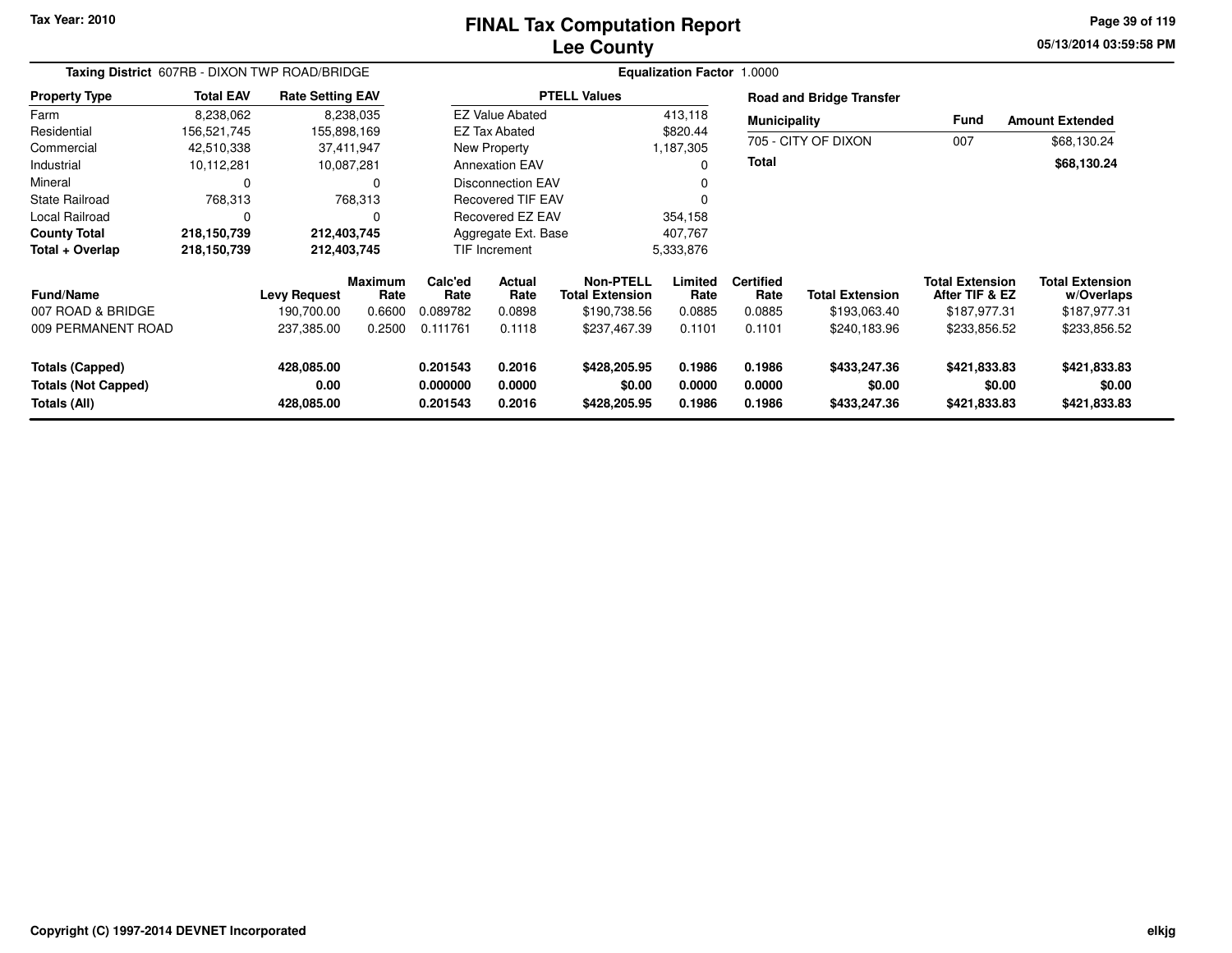**05/13/2014 03:59:58 PM Page 40 of 119**

| Taxing District 608 - EAST GROVE TOWNSHIP            |                  |                         |                 |                      | <b>Equalization Factor 1.0000</b> |                                            |                  |                          |                        |                                          |                                      |
|------------------------------------------------------|------------------|-------------------------|-----------------|----------------------|-----------------------------------|--------------------------------------------|------------------|--------------------------|------------------------|------------------------------------------|--------------------------------------|
| Property Type                                        | <b>Total EAV</b> | <b>Rate Setting EAV</b> |                 |                      |                                   | <b>PTELL Values</b>                        |                  |                          |                        |                                          |                                      |
| Farm                                                 | 5,363,217        |                         | 5,363,217       |                      | <b>EZ Value Abated</b>            |                                            | 0                |                          |                        |                                          |                                      |
| Residential                                          | 1,647,168        |                         | 1,647,168       |                      | <b>EZ Tax Abated</b>              |                                            | \$0.00           |                          |                        |                                          |                                      |
| Commercial                                           | 0                |                         | 0               |                      | <b>New Property</b>               |                                            | 213,255          |                          |                        |                                          |                                      |
| Industrial                                           | 120,507          |                         | 120,507         |                      | <b>Annexation EAV</b>             |                                            | 0                |                          |                        |                                          |                                      |
| Mineral                                              |                  |                         |                 |                      | Disconnection EAV                 |                                            |                  |                          |                        |                                          |                                      |
| State Railroad                                       |                  |                         | 0               |                      | Recovered TIF EAV                 |                                            |                  |                          |                        |                                          |                                      |
| Local Railroad                                       | 0                |                         |                 |                      | Recovered EZ EAV                  |                                            |                  |                          |                        |                                          |                                      |
| County Total                                         | 7,130,892        |                         | 7,130,892       |                      | Aggregate Ext. Base               |                                            | 28,835           |                          |                        |                                          |                                      |
| Total + Overlap                                      | 7,130,892        |                         | 7,130,892       |                      | <b>TIF Increment</b>              |                                            | 0                |                          |                        |                                          |                                      |
| <b>Fund/Name</b>                                     |                  | <b>Levy Request</b>     | Maximum<br>Rate | Calc'ed<br>Rate      | Actual<br>Rate                    | <b>Non-PTELL</b><br><b>Total Extension</b> | Limited<br>Rate  | <b>Certified</b><br>Rate | <b>Total Extension</b> | <b>Total Extension</b><br>After TIF & EZ | <b>Total Extension</b><br>w/Overlaps |
| 001 CORPORATE                                        |                  | 29,372.00               | 0.6500          | 0.411898             | 0.4119                            | \$29,372.14                                | 0.4119           | 0.4119                   | \$29,372.14            | \$29,372.14                              | \$29,372.14                          |
| 054 GENERAL ASSISTANCE                               |                  | 897.00                  | 0.1000          | 0.012579             | 0.0126                            | \$898.49                                   | 0.0126           | 0.0126                   | \$898.49               | \$898.49                                 | \$898.49                             |
| <b>Totals (Capped)</b><br><b>Totals (Not Capped)</b> |                  | 30,269.00<br>0.00       |                 | 0.424477<br>0.000000 | 0.4245<br>0.0000                  | \$30,270.63<br>\$0.00                      | 0.4245<br>0.0000 | 0.4245<br>0.0000         | \$30,270.63<br>\$0.00  | \$30,270.63<br>\$0.00                    | \$30,270.63<br>\$0.00                |
| Totals (All)                                         |                  | 30,269.00               |                 | 0.424477             | 0.4245                            | \$30,270.63                                | 0.4245           | 0.4245                   | \$30,270.63            | \$30,270.63                              | \$30,270.63                          |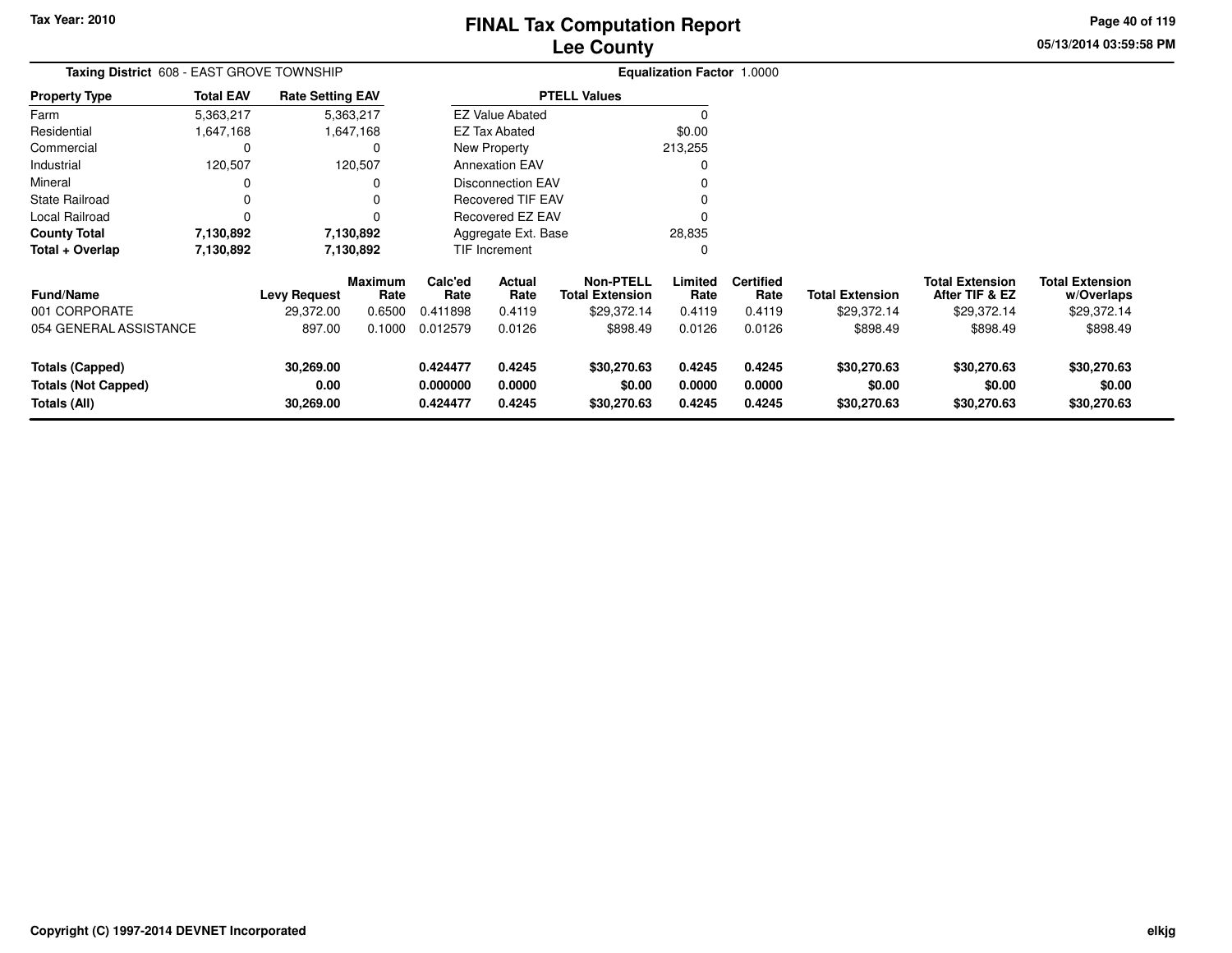**Totals (Capped)**

**Totals (All)**

**Totals (Not Capped)**

**59,439.00**

**59,439.00**

**0.00**

# **Lee CountyFINAL Tax Computation Report**

**05/13/2014 03:59:58 PMPage 41 of 119**

| Taxing District 608RB - EAST GROVE TWP RD/BRIDGE |                  |                         |                        | <b>Equalization Factor 1.0000</b> |                                   |                                            |                 |                          |                        |                                          |                                      |
|--------------------------------------------------|------------------|-------------------------|------------------------|-----------------------------------|-----------------------------------|--------------------------------------------|-----------------|--------------------------|------------------------|------------------------------------------|--------------------------------------|
| <b>Property Type</b>                             | <b>Total EAV</b> | <b>Rate Setting EAV</b> |                        |                                   |                                   | <b>PTELL Values</b>                        |                 |                          |                        |                                          |                                      |
| Farm                                             | 5,363,217        |                         | 5,363,217              |                                   | <b>EZ Value Abated</b>            |                                            |                 |                          |                        |                                          |                                      |
| Residential                                      | 647,168          |                         | 1,647,168              |                                   | EZ Tax Abated                     |                                            | \$0.00          |                          |                        |                                          |                                      |
| Commercial                                       | 0                |                         | 0                      |                                   | New Property                      |                                            | 213,255         |                          |                        |                                          |                                      |
| Industrial                                       | 120,507          |                         | 120,507                |                                   | <b>Annexation EAV</b><br>$\Omega$ |                                            |                 |                          |                        |                                          |                                      |
| Mineral                                          | 0                |                         | 0                      |                                   | <b>Disconnection EAV</b>          |                                            |                 |                          |                        |                                          |                                      |
| State Railroad                                   | 0                |                         |                        |                                   | <b>Recovered TIF EAV</b>          |                                            |                 |                          |                        |                                          |                                      |
| Local Railroad                                   | $\Omega$         |                         | 0                      |                                   | Recovered EZ EAV                  |                                            | $\Omega$        |                          |                        |                                          |                                      |
| <b>County Total</b>                              | 7,130,892        |                         | 7,130,892              |                                   | Aggregate Ext. Base               |                                            | 56,611          |                          |                        |                                          |                                      |
| Total + Overlap                                  | 7,130,892        |                         | 7,130,892              |                                   | TIF Increment                     |                                            | 0               |                          |                        |                                          |                                      |
| <b>Fund/Name</b>                                 |                  | <b>Levy Request</b>     | <b>Maximum</b><br>Rate | Calc'ed<br>Rate                   | Actual<br>Rate                    | <b>Non-PTELL</b><br><b>Total Extension</b> | Limited<br>Rate | <b>Certified</b><br>Rate | <b>Total Extension</b> | <b>Total Extension</b><br>After TIF & EZ | <b>Total Extension</b><br>w/Overlaps |
| 007 ROAD & BRIDGE                                |                  | 44,260.00               | 0.6600                 | 0.620680                          | 0.6207                            | \$44,261.45                                | 0.6207          | 0.6207                   | \$44,261.45            | \$44,261.45                              | \$44,261.45                          |
| 008 BRIDGE JOINT W/ COUNTY                       |                  | 3,824.00                | 0.2500                 | 0.053626                          | 0.0536                            | \$3,822.16                                 | 0.0536          | 0.0536                   | \$3,822.16             | \$3,822.16                               | \$3,822.16                           |
| 009 PERMANENT ROAD                               |                  | 11,355.00               | 0.2500                 | 0.159237                          | 0.1592                            | \$11,352.38                                | 0.1592          | 0.1592                   | \$11,352.38            | \$11,352.38                              | \$11,352.38                          |

**0.833543 0.8335 \$59,435.99 0.8335 0.8335 \$59,435.99 \$59,435.99 \$59,435.99**

**0.000000 0.0000 \$0.00 0.0000 0.0000 \$0.00 \$0.00 \$0.00**

**0.833543 0.8335 \$59,435.99 0.8335 0.8335 \$59,435.99 \$59,435.99 \$59,435.99**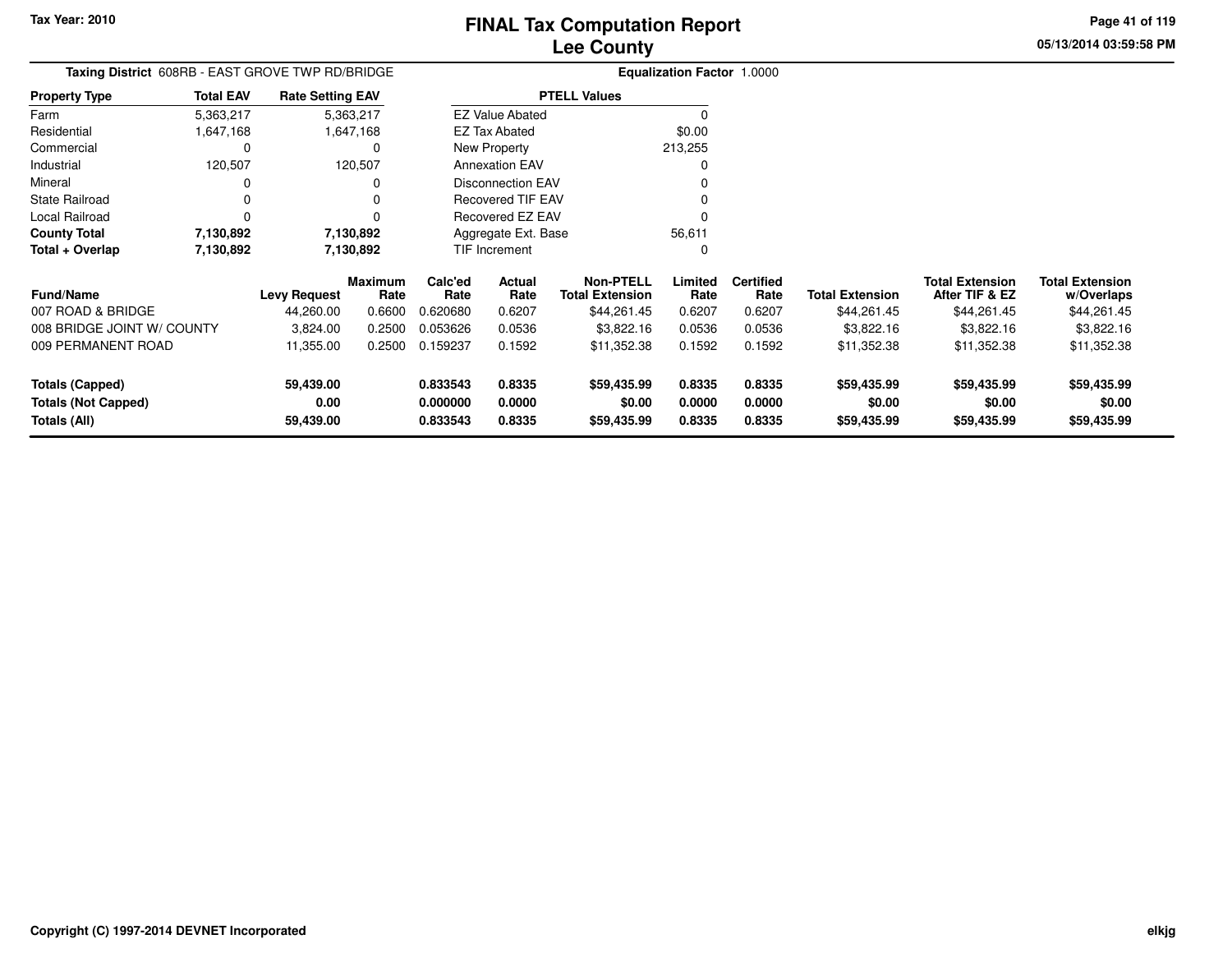**05/13/2014 03:59:58 PM Page 42 of 119**

| Taxing District 609 - HAMILTON TOWNSHIP                              |                  |                                |                        |                                  |                            |                                            | <b>Equalization Factor 1.0000</b> |                            |                                      |                                          |                                      |
|----------------------------------------------------------------------|------------------|--------------------------------|------------------------|----------------------------------|----------------------------|--------------------------------------------|-----------------------------------|----------------------------|--------------------------------------|------------------------------------------|--------------------------------------|
| <b>Property Type</b>                                                 | <b>Total EAV</b> | <b>Rate Setting EAV</b>        |                        |                                  |                            | <b>PTELL Values</b>                        |                                   |                            |                                      |                                          |                                      |
| Farm                                                                 | 5,053,170        |                                | 5,053,170              |                                  | <b>EZ Value Abated</b>     |                                            | $\Omega$                          |                            |                                      |                                          |                                      |
| Residential                                                          | 695,171          |                                | 695,171                |                                  | <b>EZ Tax Abated</b>       |                                            | \$0.00                            |                            |                                      |                                          |                                      |
| Commercial                                                           | 0                |                                | 0                      |                                  | New Property               |                                            | 49,794                            |                            |                                      |                                          |                                      |
| Industrial                                                           | 984              |                                | 984                    |                                  | <b>Annexation EAV</b>      |                                            | 0                                 |                            |                                      |                                          |                                      |
| Mineral                                                              | 0                |                                | $\Omega$               |                                  | <b>Disconnection EAV</b>   |                                            |                                   |                            |                                      |                                          |                                      |
| State Railroad                                                       | 106,790          |                                | 106,790                |                                  | <b>Recovered TIF EAV</b>   |                                            |                                   |                            |                                      |                                          |                                      |
| Local Railroad                                                       | 0                |                                |                        |                                  | Recovered EZ EAV           |                                            | O                                 |                            |                                      |                                          |                                      |
| <b>County Total</b>                                                  | 5,856,115        |                                | 5,856,115              | 27,696<br>Aggregate Ext. Base    |                            |                                            |                                   |                            |                                      |                                          |                                      |
| Total + Overlap                                                      | 5,856,115        |                                | 5,856,115              |                                  | TIF Increment              |                                            | 0                                 |                            |                                      |                                          |                                      |
| Fund/Name                                                            |                  | <b>Levy Request</b>            | <b>Maximum</b><br>Rate | Calc'ed<br>Rate                  | <b>Actual</b><br>Rate      | <b>Non-PTELL</b><br><b>Total Extension</b> | Limited<br>Rate                   | <b>Certified</b><br>Rate   | <b>Total Extension</b>               | <b>Total Extension</b><br>After TIF & EZ | <b>Total Extension</b><br>w/Overlaps |
| 001 CORPORATE                                                        |                  | 26,981.00                      | 0.6500                 | 0.460732                         | 0.4607                     | \$26,979.12                                | 0.4545                            | 0.4545                     | \$26,616.04                          | \$26,616.04                              | \$26,616.04                          |
| 054 GENERAL ASSISTANCE                                               |                  | 2,100.00                       | 0.1000                 | 0.035860                         | 0.0359                     | \$2,102.35                                 | 0.0354                            | 0.0354                     | \$2,073.06                           | \$2,073.06                               | \$2,073.06                           |
| <b>Totals (Capped)</b><br><b>Totals (Not Capped)</b><br>Totals (All) |                  | 29,081.00<br>0.00<br>29,081.00 |                        | 0.496592<br>0.000000<br>0.496592 | 0.4966<br>0.0000<br>0.4966 | \$29,081.47<br>\$0.00<br>\$29,081.47       | 0.4899<br>0.0000<br>0.4899        | 0.4899<br>0.0000<br>0.4899 | \$28,689.10<br>\$0.00<br>\$28,689.10 | \$28,689.10<br>\$0.00<br>\$28,689.10     | \$28,689.10<br>\$0.00<br>\$28,689.10 |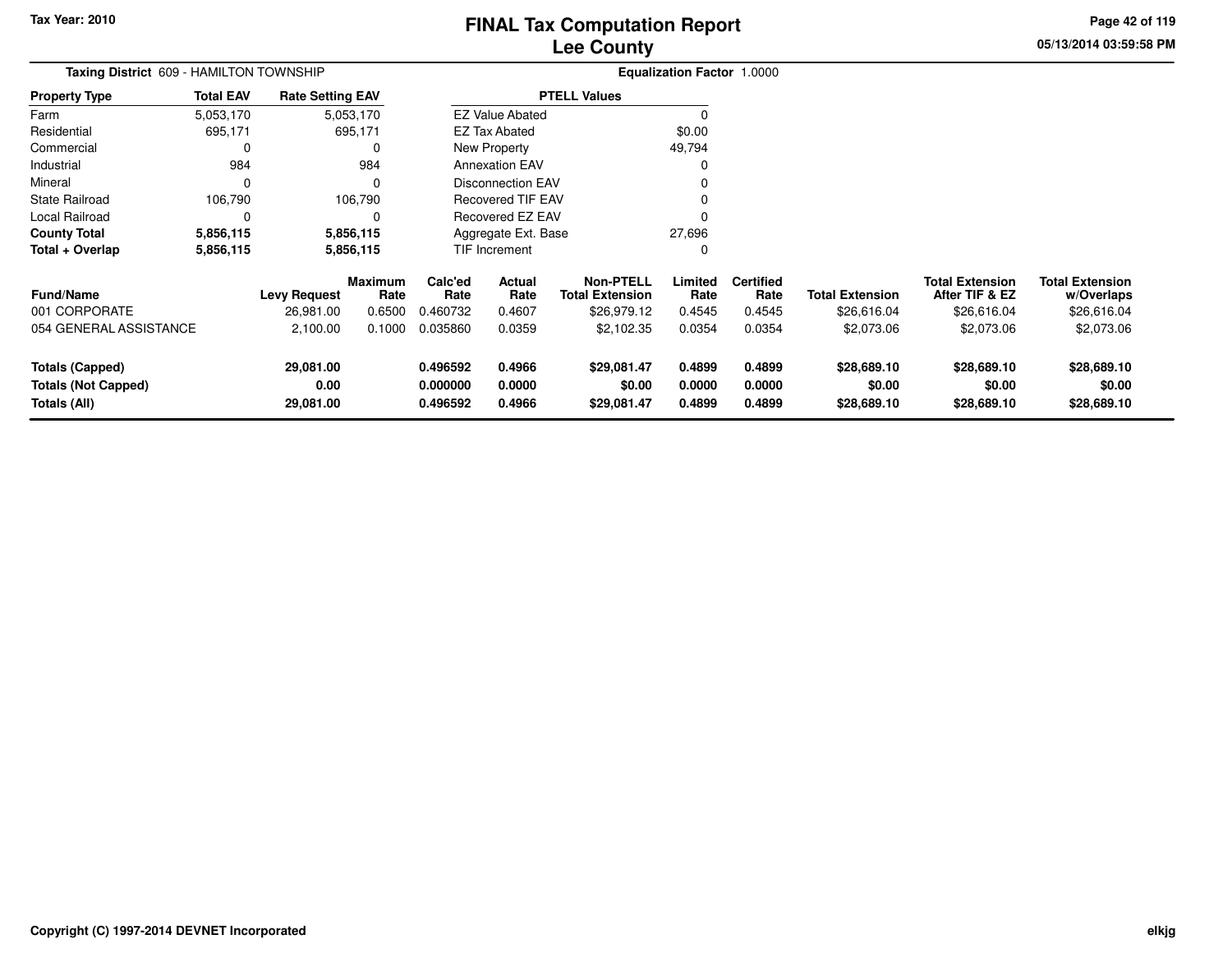**Totals (All)**

# **Lee CountyFINAL Tax Computation Report**

**0.000000 0.0000 \$0.00 0.0000 0.0000 \$0.00 \$0.00 \$0.00**

**0.571898 0.5719 \$33,491.12 0.5642 0.5642 \$33,040.19 \$33,040.19 \$33,040.19**

**05/13/2014 03:59:58 PMPage 43 of 119**

| Taxing District 609RB - HAMILTON TWP ROAD/BRIDGE |                  |                         |                        |                 |                        |                                            | Equalization Factor 1.0000 |                          |                        |                                          |                                      |
|--------------------------------------------------|------------------|-------------------------|------------------------|-----------------|------------------------|--------------------------------------------|----------------------------|--------------------------|------------------------|------------------------------------------|--------------------------------------|
| <b>Property Type</b>                             | <b>Total EAV</b> | <b>Rate Setting EAV</b> |                        |                 |                        | <b>PTELL Values</b>                        |                            |                          |                        |                                          |                                      |
| Farm                                             | 5,053,170        |                         | 5,053,170              |                 | <b>EZ Value Abated</b> |                                            |                            |                          |                        |                                          |                                      |
| Residential                                      | 695,171          |                         | 695,171                |                 | <b>EZ Tax Abated</b>   |                                            | \$0.00                     |                          |                        |                                          |                                      |
| Commercial                                       |                  |                         | 0                      |                 | New Property           |                                            | 49,794                     |                          |                        |                                          |                                      |
| Industrial                                       | 984              |                         | 984                    |                 | <b>Annexation EAV</b>  |                                            |                            |                          |                        |                                          |                                      |
| Mineral                                          |                  |                         | $\Omega$               |                 | Disconnection EAV      |                                            |                            |                          |                        |                                          |                                      |
| <b>State Railroad</b>                            | 106,790          |                         | 106,790                |                 | Recovered TIF EAV      |                                            |                            |                          |                        |                                          |                                      |
| Local Railroad                                   | ∩                |                         |                        |                 | Recovered EZ EAV       |                                            |                            |                          |                        |                                          |                                      |
| <b>County Total</b><br>5,856,115                 |                  |                         | 5,856,115              |                 | Aggregate Ext. Base    |                                            | 31,897                     |                          |                        |                                          |                                      |
| Total + Overlap                                  | 5,856,115        | 5,856,115               |                        |                 | TIF Increment          |                                            |                            |                          |                        |                                          |                                      |
| <b>Fund/Name</b>                                 |                  | <b>Levy Request</b>     | <b>Maximum</b><br>Rate | Calc'ed<br>Rate | Actual<br>Rate         | <b>Non-PTELL</b><br><b>Total Extension</b> | Limited<br>Rate            | <b>Certified</b><br>Rate | <b>Total Extension</b> | <b>Total Extension</b><br>After TIF & EZ | <b>Total Extension</b><br>w/Overlaps |
| 007 ROAD & BRIDGE                                |                  | 26,000.00               | 0.6600                 | 0.443980        | 0.4440                 | \$26,001.15                                | 0.4380                     | 0.4380                   | \$25,649.78            | \$25,649.78                              | \$25,649.78                          |
| 008 BRIDGE JOINT W/ COUNTY                       |                  | 1,000.00                | 0.2500                 | 0.017076        | 0.0171                 | \$1,001.40                                 | 0.0169                     | 0.0169                   | \$989.68               | \$989.68                                 | \$989.68                             |
| 009 PERMANENT ROAD                               |                  | 5,500.00                | 0.2500                 | 0.093919        | 0.0939                 | \$5,498.89                                 | 0.0926                     | 0.0926                   | \$5,422.76             | \$5,422.76                               | \$5,422.76                           |
| 010 EQUIPMENT & BUILDING                         |                  | 991.00                  | 0.1000                 | 0.016923        | 0.0169                 | \$989.68                                   | 0.0167                     | 0.0167                   | \$977.97               | \$977.97                                 | \$977.97                             |
| <b>Totals (Capped)</b>                           |                  | 33,491.00               |                        | 0.571898        | 0.5719                 | \$33,491.12                                | 0.5642                     | 0.5642                   | \$33,040.19            | \$33,040.19                              | \$33,040.19                          |
| <b>Totals (Not Capped)</b>                       |                  | 0.00                    |                        | 0.000000        | 0.0000                 | \$0.00                                     | 0.0000                     | 0.0000                   | \$0.00                 | \$0.00                                   | \$0.00                               |

**33,491.00**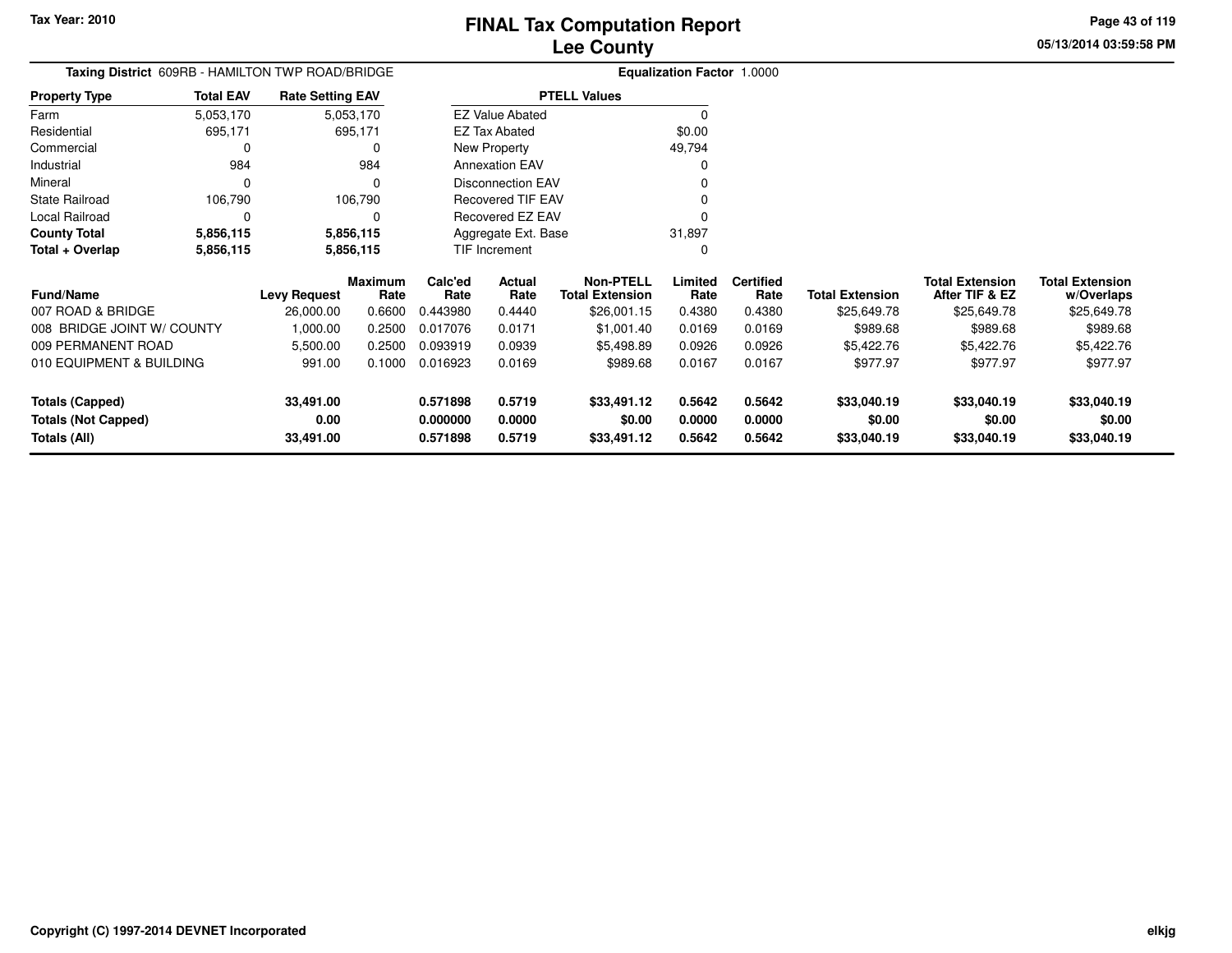# **Lee CountyFINAL Tax Computation Report**

**05/13/2014 03:59:58 PMPage 44 of 119**

| <b>Rate Setting EAV</b>                                                                                                                          |                                     |                                                                                              | <b>EZ Value Abated</b><br><b>EZ Tax Abated</b> | <b>PTELL Values</b>                        |                                                                                         |                          |                        |                                          |                                      |
|--------------------------------------------------------------------------------------------------------------------------------------------------|-------------------------------------|----------------------------------------------------------------------------------------------|------------------------------------------------|--------------------------------------------|-----------------------------------------------------------------------------------------|--------------------------|------------------------|------------------------------------------|--------------------------------------|
| <b>Total EAV</b><br><b>Property Type</b><br>4,317,554<br>4,317,554<br>2,374,251<br>2,374,251<br>1,406,282<br>1,406,282<br>2,705,521<br>2,705,521 |                                     |                                                                                              |                                                |                                            |                                                                                         |                          |                        |                                          |                                      |
|                                                                                                                                                  |                                     |                                                                                              |                                                |                                            |                                                                                         |                          |                        |                                          |                                      |
|                                                                                                                                                  |                                     |                                                                                              |                                                |                                            | \$0.00                                                                                  |                          |                        |                                          |                                      |
|                                                                                                                                                  |                                     |                                                                                              | New Property                                   |                                            | 24,873                                                                                  |                          |                        |                                          |                                      |
|                                                                                                                                                  |                                     |                                                                                              | <b>Annexation EAV</b>                          |                                            |                                                                                         |                          |                        |                                          |                                      |
| $\Omega$                                                                                                                                         |                                     |                                                                                              |                                                |                                            |                                                                                         |                          |                        |                                          |                                      |
|                                                                                                                                                  |                                     |                                                                                              |                                                |                                            |                                                                                         |                          |                        |                                          |                                      |
| $\Omega$                                                                                                                                         |                                     |                                                                                              |                                                |                                            |                                                                                         |                          |                        |                                          |                                      |
|                                                                                                                                                  |                                     |                                                                                              | Aggregate Ext. Base                            |                                            |                                                                                         |                          |                        |                                          |                                      |
|                                                                                                                                                  |                                     | <b>TIF Increment</b>                                                                         |                                                |                                            | 0                                                                                       |                          |                        |                                          |                                      |
|                                                                                                                                                  | Maximum                             | Calc'ed<br>Rate                                                                              | Actual<br>Rate                                 | <b>Non-PTELL</b><br><b>Total Extension</b> | Limited<br>Rate                                                                         | <b>Certified</b><br>Rate | <b>Total Extension</b> | <b>Total Extension</b><br>After TIF & EZ | <b>Total Extension</b><br>w/Overlaps |
| 49,240.00                                                                                                                                        | 0.4500                              | 0.438124                                                                                     | 0.4381                                         | \$49,237.25                                | 0.4295                                                                                  | 0.4295                   | \$48,270.71            | \$48,270.71                              | \$48,270.71                          |
| 6,275.00                                                                                                                                         | 0.1000                              | 0.055833                                                                                     | 0.0558                                         | \$6,271.26                                 | 0.0547                                                                                  | 0.0547                   | \$6,147.63             | \$6,147.63                               | \$6,147.63                           |
| 2,767.00                                                                                                                                         | 0.1000                              | 0.024620                                                                                     | 0.0246                                         | \$2,764.75                                 | 0.0241                                                                                  | 0.0241                   | \$2,708.55             | \$2,708.55                               | \$2,708.55                           |
| 0.00                                                                                                                                             |                                     | 0.518577<br>0.000000                                                                         | 0.5185<br>0.0000                               | \$58,273.26<br>\$0.00                      | 0.5083<br>0.0000                                                                        | 0.5083<br>0.0000         | \$57,126.89<br>\$0.00  | \$57,126.89<br>\$0.00                    | \$57,126.89<br>\$0.00<br>\$57,126.89 |
|                                                                                                                                                  | 435,208<br>11,238,816<br>11,238,816 | 435,208<br>11,238,816<br>11,238,816<br>Rate<br><b>Levy Request</b><br>58,282.00<br>58,282.00 | 0.518577                                       | 0.5185                                     | <b>Disconnection EAV</b><br><b>Recovered TIF EAV</b><br>Recovered EZ EAV<br>\$58,273.26 | 55,507<br>0.5083         | 0.5083                 | \$57,126.89                              | \$57,126.89                          |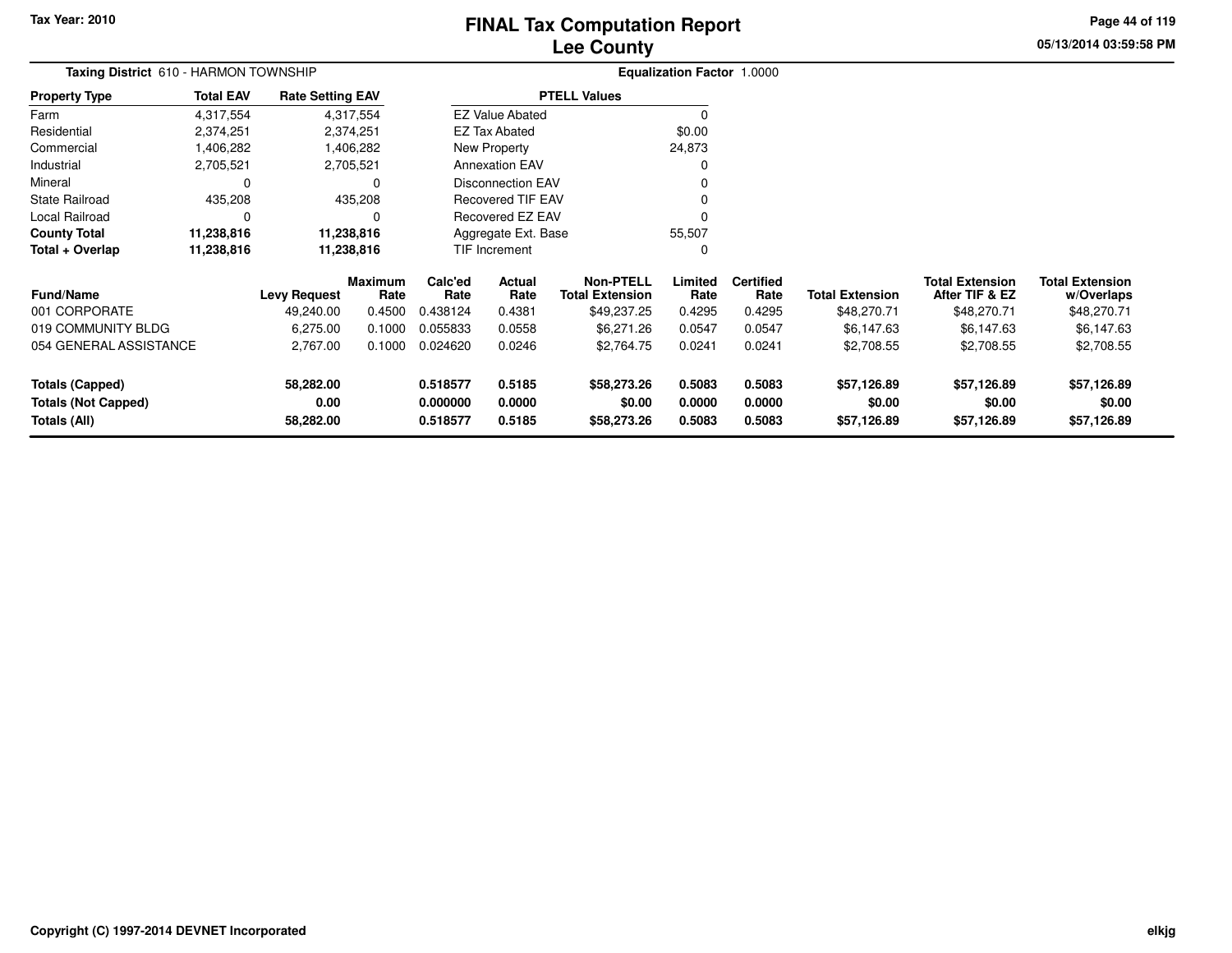**05/13/2014 03:59:58 PMPage 45 of 119**

| Taxing District 610RB - HARMON TWP ROAD/BRIDGE |                  |                         |                 | <b>Equalization Factor 1.0000</b> |                          |                                     |                 |                          |                                 |                                          |                                      |  |
|------------------------------------------------|------------------|-------------------------|-----------------|-----------------------------------|--------------------------|-------------------------------------|-----------------|--------------------------|---------------------------------|------------------------------------------|--------------------------------------|--|
| <b>Property Type</b>                           | <b>Total EAV</b> | <b>Rate Setting EAV</b> |                 |                                   |                          | <b>PTELL Values</b>                 |                 |                          | <b>Road and Bridge Transfer</b> |                                          |                                      |  |
| Farm                                           | 4,317,554        |                         | 4,317,554       |                                   | <b>EZ Value Abated</b>   |                                     | 0               | <b>Municipality</b>      |                                 | Fund                                     | <b>Amount Extended</b>               |  |
| Residential                                    | 2,374,251        |                         | 2,374,251       |                                   | <b>EZ Tax Abated</b>     |                                     | \$0.00          |                          |                                 |                                          |                                      |  |
| Commercial                                     | 1,406,282        |                         | 1,406,282       |                                   | New Property             |                                     | 24,873          |                          | 707 - VILLAGE OF HARMON         | 007                                      | \$1,819.84                           |  |
| Industrial                                     | 2,705,521        |                         | 2,705,521       |                                   | <b>Annexation EAV</b>    |                                     | 0               | Total                    |                                 |                                          | \$1,819.84                           |  |
| Mineral                                        | $\Omega$         |                         | $\Omega$        |                                   | <b>Disconnection EAV</b> |                                     | O               |                          |                                 |                                          |                                      |  |
| <b>State Railroad</b>                          | 435,208          |                         | 435,208         |                                   | <b>Recovered TIF EAV</b> |                                     |                 |                          |                                 |                                          |                                      |  |
| Local Railroad                                 | $\Omega$         |                         | 0               |                                   | Recovered EZ EAV         |                                     |                 |                          |                                 |                                          |                                      |  |
| <b>County Total</b>                            | 11,238,816       |                         | 11,238,816      |                                   | Aggregate Ext. Base      |                                     | 32,189          |                          |                                 |                                          |                                      |  |
| Total + Overlap                                | 11,238,816       |                         | 11,238,816      |                                   | TIF Increment<br>0       |                                     |                 |                          |                                 |                                          |                                      |  |
| <b>Fund/Name</b>                               |                  | <b>Levy Request</b>     | Maximum<br>Rate | Calc'ed<br>Rate                   | <b>Actual</b><br>Rate    | Non-PTELL<br><b>Total Extension</b> | Limited<br>Rate | <b>Certified</b><br>Rate | <b>Total Extension</b>          | <b>Total Extension</b><br>After TIF & EZ | <b>Total Extension</b><br>w/Overlaps |  |
| 007 ROAD & BRIDGE                              |                  | 23,173.00               | 0.6600          | 0.206187                          | 0.2062                   | \$23,174.44                         | 0.2021          | 0.2021                   | \$22,713.65                     | \$22,713.65                              | \$22,713.65                          |  |
| 008 BRIDGE JOINT W/ COUNTY                     |                  | 7,026.00                | 0.2500          | 0.062516                          | 0.0625                   | \$7,024.26                          | 0.0613          | 0.0613                   | \$6,889.39                      | \$6,889.39                               | \$6,889.39                           |  |
| 090 ROAD DAMAGE                                |                  | 3,599.00                | 0.0330          | 0.032023                          | 0.0320                   | \$3,596.42                          | 0.0314          | 0.0314                   | \$3,528.99                      | \$3,528.99                               | \$3,528.99                           |  |
| <b>Totals (Capped)</b>                         |                  | 33,798.00               |                 | 0.300726                          | 0.3007                   | \$33,795.12                         | 0.2948          | 0.2948                   | \$33,132.03                     | \$33,132.03                              | \$33,132.03                          |  |
| <b>Totals (Not Capped)</b>                     |                  | 0.00                    |                 | 0.000000                          | 0.0000                   | \$0.00                              | 0.0000          | 0.0000                   | \$0.00                          | \$0.00                                   | \$0.00                               |  |
| Totals (All)                                   |                  | 33,798.00               |                 | 0.300726                          | 0.3007                   | \$33,795.12                         | 0.2948          | 0.2948                   | \$33,132.03                     | \$33,132.03                              | \$33,132.03                          |  |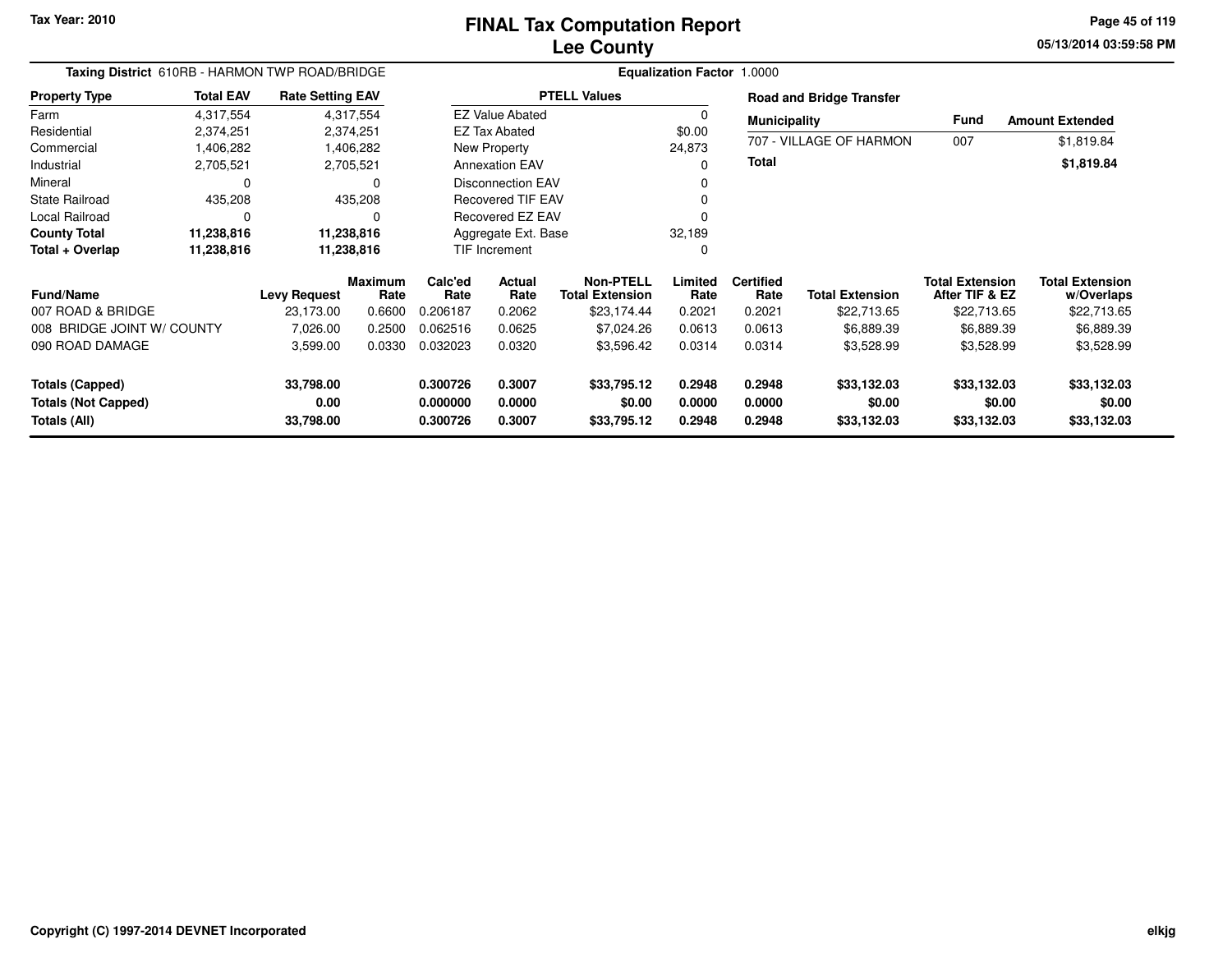# **Lee CountyFINAL Tax Computation Report**

**05/13/2014 03:59:58 PM Page 46 of 119**

| Taxing District 611 - LEE CENTER TOWNSHIP |                  |                         |                        |                     |                          |                                            | Equalization Factor 1.0000 |                          |                        |                                          |                                      |
|-------------------------------------------|------------------|-------------------------|------------------------|---------------------|--------------------------|--------------------------------------------|----------------------------|--------------------------|------------------------|------------------------------------------|--------------------------------------|
| <b>Property Type</b>                      | <b>Total EAV</b> | <b>Rate Setting EAV</b> |                        |                     |                          | <b>PTELL Values</b>                        |                            |                          |                        |                                          |                                      |
| Farm                                      | 6,969,162        |                         | 6,969,162              |                     | <b>EZ Value Abated</b>   |                                            | $\Omega$                   |                          |                        |                                          |                                      |
| Residential                               | 4,936,953        |                         | 4,936,953              |                     | EZ Tax Abated            |                                            | \$0.00                     |                          |                        |                                          |                                      |
| Commercial                                | 1,531,477        |                         | 1,531,477              |                     | New Property             |                                            | 19,025                     |                          |                        |                                          |                                      |
| Industrial                                | 399              |                         | 399                    |                     | <b>Annexation EAV</b>    |                                            |                            |                          |                        |                                          |                                      |
| Mineral                                   | 2,126,314        |                         | 2,126,314              |                     | <b>Disconnection EAV</b> |                                            |                            |                          |                        |                                          |                                      |
| <b>State Railroad</b>                     | 7,283            |                         | 7,283                  |                     | <b>Recovered TIF EAV</b> |                                            |                            |                          |                        |                                          |                                      |
| Local Railroad                            | 0                |                         |                        |                     | <b>Recovered EZ EAV</b>  |                                            |                            |                          |                        |                                          |                                      |
| <b>County Total</b>                       | 15,571,588       | 15,571,588              |                        | Aggregate Ext. Base |                          |                                            | 55,515                     |                          |                        |                                          |                                      |
| Total + Overlap                           | 15,571,588       | 15,571,588              |                        |                     | TIF Increment            |                                            | 0                          |                          |                        |                                          |                                      |
| <b>Fund/Name</b>                          |                  | <b>Levy Request</b>     | <b>Maximum</b><br>Rate | Calc'ed<br>Rate     | Actual<br>Rate           | <b>Non-PTELL</b><br><b>Total Extension</b> | Limited<br>Rate            | <b>Certified</b><br>Rate | <b>Total Extension</b> | <b>Total Extension</b><br>After TIF & EZ | <b>Total Extension</b><br>w/Overlaps |
| 001 CORPORATE                             |                  | 56,695.00               | 0.4500                 | 0.364093            | 0.3641                   | \$56,696.15                                | 0.3445                     | 0.3445                   | \$53,644.12            | \$53,644.12                              | \$53,644.12                          |
| 054 GENERAL ASSISTANCE                    |                  | 3,650.00                | 0.1000                 | 0.023440            | 0.0234                   | \$3,643.75                                 | 0.0221                     | 0.0221                   | \$3,441.32             | \$3,441.32                               | \$3,441.32                           |
| <b>Totals (Capped)</b>                    |                  | 60,345.00               |                        | 0.387533            | 0.3875                   | \$60,339.90                                | 0.3666                     | 0.3666                   | \$57,085.44            | \$57,085.44                              | \$57,085.44                          |
| <b>Totals (Not Capped)</b>                |                  | 0.00                    |                        | 0.000000            | 0.0000                   | \$0.00                                     | 0.0000                     | 0.0000                   | \$0.00                 | \$0.00                                   | \$0.00                               |
| Totals (All)                              |                  | 60,345.00               |                        | 0.387533            | 0.3875                   | \$60,339.90                                | 0.3666                     | 0.3666                   | \$57,085.44            | \$57,085.44                              | \$57,085.44                          |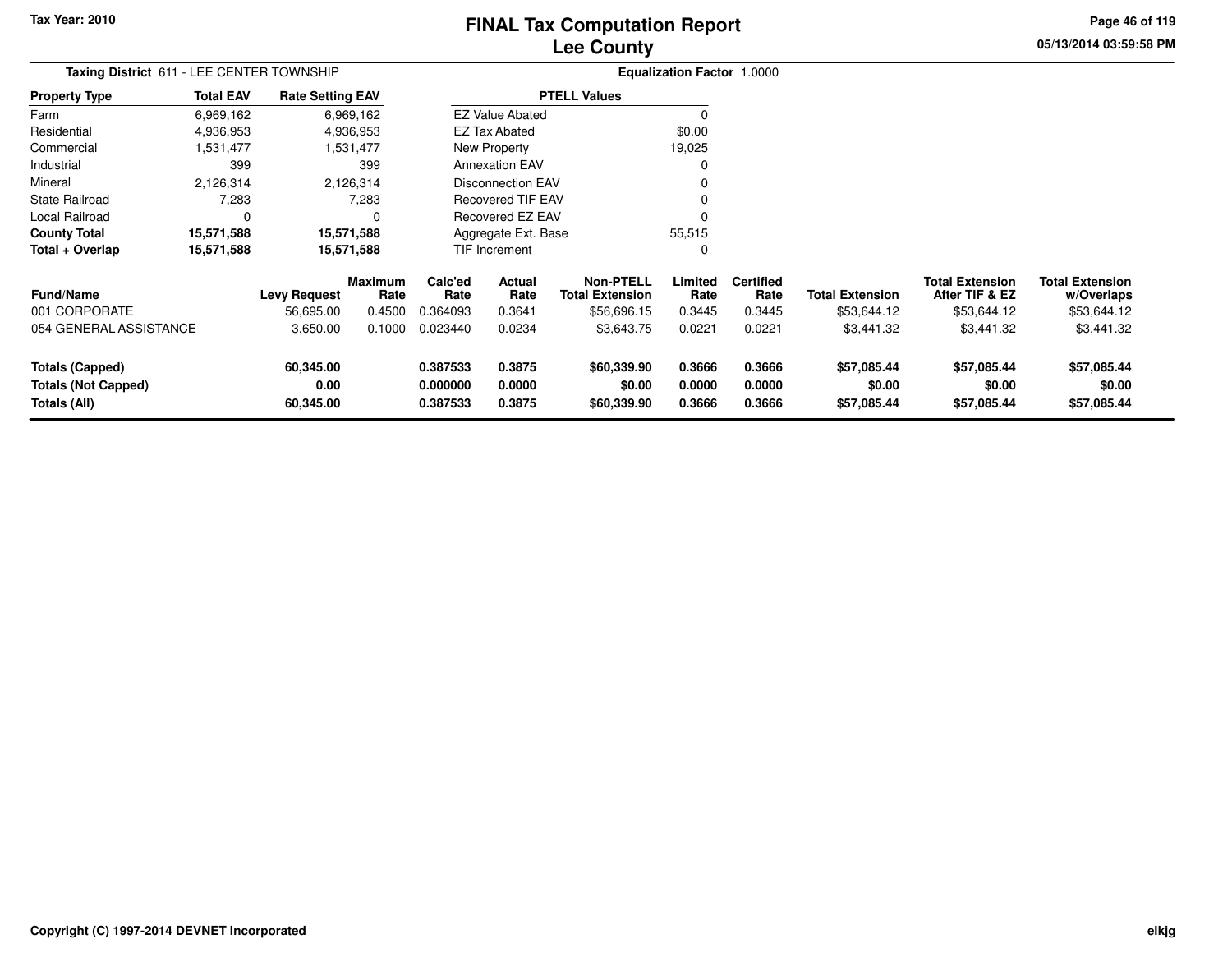**Totals (Not Capped)**

**Totals (All)**

# **Lee CountyFINAL Tax Computation Report**

**0.428042 0.4280 \$66,646.40 0.4027 0.4027 \$62,706.79 \$62,706.79 \$62,706.79**

**0.000000 0.0000 \$0.00 0.0000 0.0000 \$0.00 \$0.00 \$0.00**

**0.428042 0.4280 \$66,646.40 0.4027 0.4027 \$62,706.79 \$62,706.79 \$62,706.79**

**05/13/2014 03:59:58 PMPage 47 of 119**

> **w/Overlaps** \$36,063.80

| Taxing District 611RB - LEE CENTER TWP RD/BRIDGE |                  |                         |                        |                 | Equalization Factor 1.0000 |                                            |                 |                          |                        |                                          |                                      |
|--------------------------------------------------|------------------|-------------------------|------------------------|-----------------|----------------------------|--------------------------------------------|-----------------|--------------------------|------------------------|------------------------------------------|--------------------------------------|
| <b>Property Type</b>                             | <b>Total EAV</b> | <b>Rate Setting EAV</b> |                        |                 |                            | <b>PTELL Values</b>                        |                 |                          |                        |                                          |                                      |
| Farm                                             | 6,969,162        |                         | 6,969,162              |                 | <b>EZ Value Abated</b>     |                                            | 0               |                          |                        |                                          |                                      |
| Residential                                      | 4,936,953        |                         | 4,936,953              |                 | EZ Tax Abated              |                                            | \$0.00          |                          |                        |                                          |                                      |
| Commercial                                       | 1,531,477        |                         | 1,531,477              |                 | New Property               |                                            | 19,025          |                          |                        |                                          |                                      |
| Industrial                                       | 399              |                         | 399                    |                 | <b>Annexation EAV</b>      |                                            | 0               |                          |                        |                                          |                                      |
| Mineral                                          | 2,126,314        |                         | 2,126,314              |                 | Disconnection EAV          |                                            | 0               |                          |                        |                                          |                                      |
| <b>State Railroad</b>                            | 7,283            |                         | 7,283                  |                 | Recovered TIF EAV          |                                            | 0               |                          |                        |                                          |                                      |
| Local Railroad                                   | 0                |                         | 0                      |                 | Recovered EZ EAV           |                                            | 0               |                          |                        |                                          |                                      |
| <b>County Total</b>                              | 15,571,588       |                         | 15,571,588             |                 | Aggregate Ext. Base        |                                            | 60,985          |                          |                        |                                          |                                      |
| Total + Overlap                                  | 15,571,588       | 15,571,588              |                        |                 | <b>TIF Increment</b>       |                                            | 0               |                          |                        |                                          |                                      |
| <b>Fund/Name</b>                                 |                  | <b>Levy Request</b>     | <b>Maximum</b><br>Rate | Calc'ed<br>Rate | Actual<br>Rate             | <b>Non-PTELL</b><br><b>Total Extension</b> | Limited<br>Rate | <b>Certified</b><br>Rate | <b>Total Extension</b> | <b>Total Extension</b><br>After TIF & EZ | <b>Total Extension</b><br>w/Overlaps |
| 007 ROAD & BRIDGE                                |                  | 38,329.00               | 0.6600                 | 0.246147        | 0.2461                     | \$38,321.68                                | 0.2316          | 0.2316                   | \$36,063.80            | \$36,063.80                              | \$36,063.80                          |
| 008 BRIDGE JOINT W/ COUNTY                       |                  | 0.00                    | 0.2500                 | 0.000000        | 0.0000                     | \$0.00                                     | 0.0000          | 0.0000                   | \$0.00                 | \$0.00                                   | \$0.00                               |
| 009 PERMANENT ROAD                               |                  | 23,408.00               | 0.2500                 | 0.150325        | 0.1503                     | \$23,404.10                                | 0.1414          | 0.1414                   | \$22,018.23            | \$22,018.23                              | \$22,018.23                          |
| 010 EQUIPMENT & BUILDING                         |                  | 4,916.00                | 0.1000                 | 0.031570        | 0.0316                     | \$4,920.62                                 | 0.0297          | 0.0297                   | \$4,624.76             | \$4,624.76                               | \$4,624.76                           |
| 035 LIABILITY INSURANCE                          |                  | 0.00                    | 0.0000                 | 0.000000        | 0.0000                     | \$0.00                                     | 0.0000          | 0.0000                   | \$0.00                 | \$0.00                                   | \$0.00                               |
| <b>Totals (Capped)</b>                           |                  | 66,653.00               |                        | 0.428042        | 0.4280                     | \$66,646.40                                | 0.4027          | 0.4027                   | \$62,706.79            | \$62,706.79                              | \$62,706.79                          |

**0.00**

**66,653.00**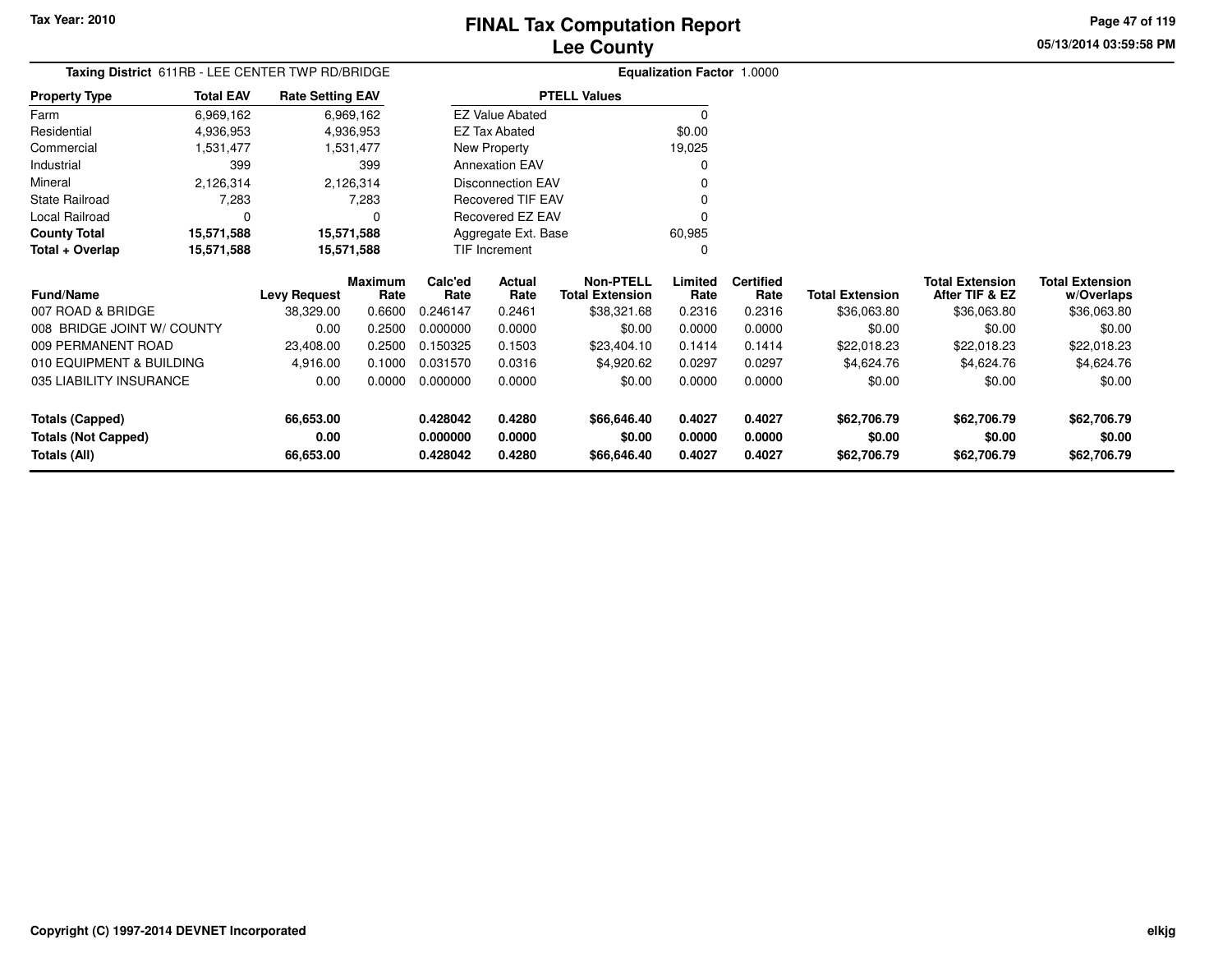# **Lee CountyFINAL Tax Computation Report**

**05/13/2014 03:59:58 PM Page 48 of 119**

| Taxing District 612 - MARION TOWNSHIP                                |                  |                                |                        |                                  | <b>Equalization Factor 1.0000</b> |                                      |                            |                            |                                      |                                          |                                      |
|----------------------------------------------------------------------|------------------|--------------------------------|------------------------|----------------------------------|-----------------------------------|--------------------------------------|----------------------------|----------------------------|--------------------------------------|------------------------------------------|--------------------------------------|
| <b>Property Type</b>                                                 | <b>Total EAV</b> | <b>Rate Setting EAV</b>        |                        |                                  |                                   | <b>PTELL Values</b>                  |                            |                            |                                      |                                          |                                      |
| Farm                                                                 | 5,639,260        |                                | 5,639,260              |                                  | <b>EZ Value Abated</b>            |                                      | $\Omega$                   |                            |                                      |                                          |                                      |
| Residential                                                          | 632,087,         |                                | 1,632,087              |                                  | <b>EZ Tax Abated</b>              |                                      | \$0.00                     |                            |                                      |                                          |                                      |
| Commercial                                                           | 702,395          |                                | 702,395                |                                  | New Property                      |                                      | 62,859                     |                            |                                      |                                          |                                      |
| Industrial                                                           | 67,190           |                                | 67,190                 |                                  | <b>Annexation EAV</b>             |                                      | 0                          |                            |                                      |                                          |                                      |
| Mineral                                                              | 0                |                                |                        |                                  | <b>Disconnection EAV</b>          |                                      |                            |                            |                                      |                                          |                                      |
| <b>State Railroad</b>                                                | 0                |                                |                        |                                  | Recovered TIF EAV                 |                                      |                            |                            |                                      |                                          |                                      |
| Local Railroad                                                       | $\Omega$         |                                |                        | <b>Recovered EZ EAV</b>          |                                   |                                      |                            |                            |                                      |                                          |                                      |
| <b>County Total</b>                                                  | 8,040,932        |                                | 8,040,932              | 34,577<br>Aggregate Ext. Base    |                                   |                                      |                            |                            |                                      |                                          |                                      |
| Total + Overlap                                                      | 8,040,932        |                                | 8,040,932              |                                  | TIF Increment                     |                                      | 0                          |                            |                                      |                                          |                                      |
| <b>Fund/Name</b>                                                     |                  | <b>Levy Request</b>            | <b>Maximum</b><br>Rate | Calc'ed<br>Rate                  | Actual<br>Rate                    | Non-PTELL<br><b>Total Extension</b>  | Limited<br>Rate            | <b>Certified</b><br>Rate   | <b>Total Extension</b>               | <b>Total Extension</b><br>After TIF & EZ | <b>Total Extension</b><br>w/Overlaps |
| 001 CORPORATE                                                        |                  | 36,000.00                      | 0.6500                 | 0.447709                         | 0.4477                            | \$35,999.25                          | 0.4420                     | 0.4420                     | \$35,540.92                          | \$35,540.92                              | \$35,540.92                          |
| 035 LIABILITY INSURANCE                                              |                  | 250.00                         | 0.0000                 | 0.003109                         | 0.0031                            | \$249.27                             | 0.0031                     | 0.0031                     | \$249.27                             | \$249.27                                 | \$249.27                             |
| <b>Totals (Capped)</b><br><b>Totals (Not Capped)</b><br>Totals (All) |                  | 36,250.00<br>0.00<br>36,250.00 |                        | 0.450818<br>0.000000<br>0.450818 | 0.4508<br>0.0000<br>0.4508        | \$36,248.52<br>\$0.00<br>\$36,248.52 | 0.4451<br>0.0000<br>0.4451 | 0.4451<br>0.0000<br>0.4451 | \$35,790.19<br>\$0.00<br>\$35,790.19 | \$35,790.19<br>\$0.00<br>\$35,790.19     | \$35,790.19<br>\$0.00<br>\$35,790.19 |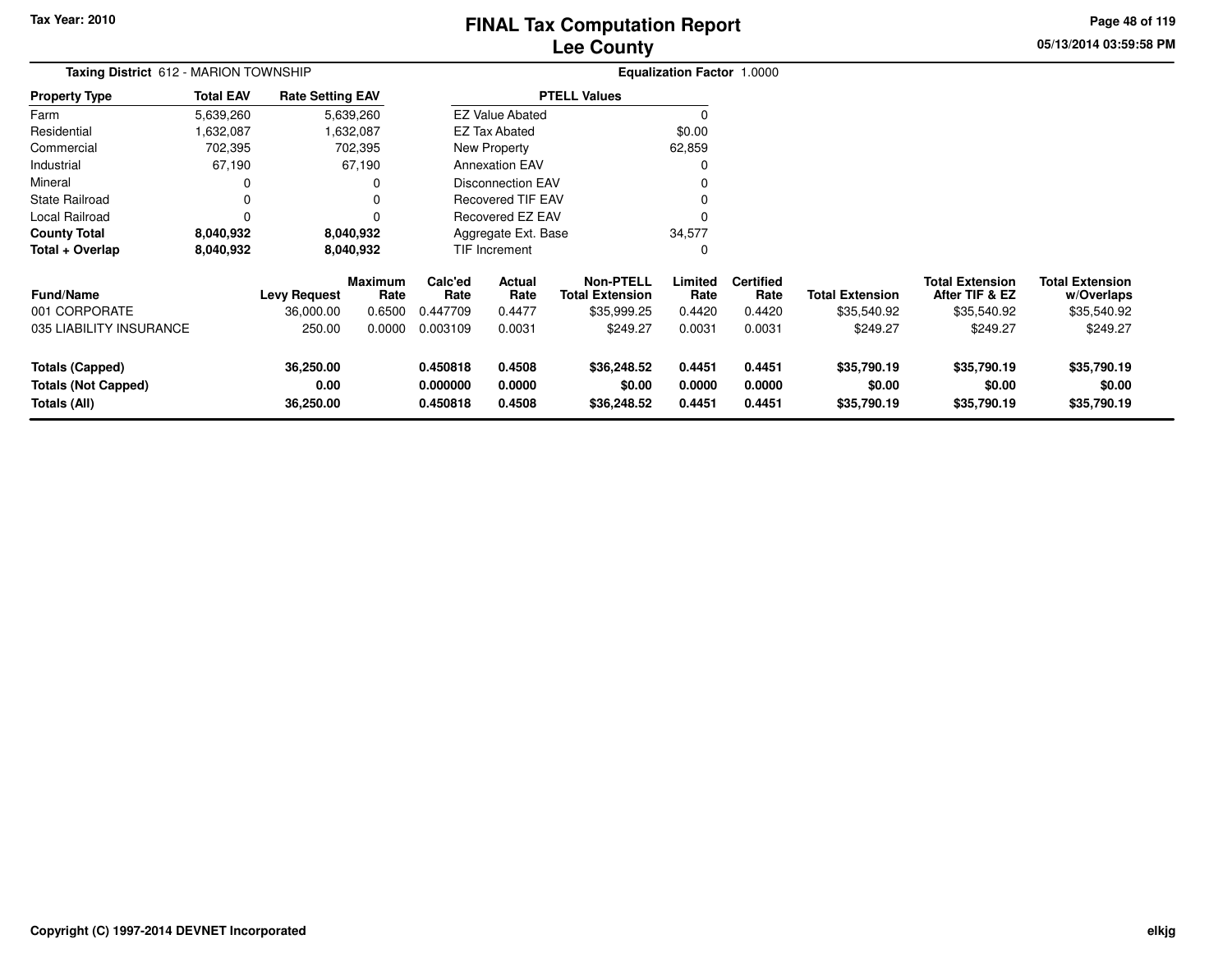**05/13/2014 03:59:58 PMPage 49 of 119**

| <b>Taxing District</b> 612RB - MARION TWP ROAD/BRIDGE |                  |                         |                 |                 |                          |                                            | <b>Equalization Factor 1.0000</b> |                          |                        |                                          |                                      |
|-------------------------------------------------------|------------------|-------------------------|-----------------|-----------------|--------------------------|--------------------------------------------|-----------------------------------|--------------------------|------------------------|------------------------------------------|--------------------------------------|
| <b>Property Type</b>                                  | <b>Total EAV</b> | <b>Rate Setting EAV</b> |                 |                 |                          | <b>PTELL Values</b>                        |                                   |                          |                        |                                          |                                      |
| Farm                                                  | 5,639,260        |                         | 5,639,260       |                 | <b>EZ Value Abated</b>   |                                            | $\Omega$                          |                          |                        |                                          |                                      |
| Residential                                           | 1,632,087        |                         | 1,632,087       |                 | <b>EZ Tax Abated</b>     |                                            | \$0.00                            |                          |                        |                                          |                                      |
| Commercial                                            | 702,395          |                         | 702,395         |                 | New Property             |                                            | 62,859                            |                          |                        |                                          |                                      |
| Industrial                                            | 67,190           |                         | 67,190          |                 | <b>Annexation EAV</b>    |                                            |                                   |                          |                        |                                          |                                      |
| Mineral                                               |                  |                         |                 |                 | <b>Disconnection EAV</b> |                                            |                                   |                          |                        |                                          |                                      |
| <b>State Railroad</b>                                 |                  |                         |                 |                 | <b>Recovered TIF EAV</b> |                                            |                                   |                          |                        |                                          |                                      |
| Local Railroad                                        | $\Omega$         |                         |                 |                 | Recovered EZ EAV         |                                            |                                   |                          |                        |                                          |                                      |
| <b>County Total</b>                                   | 8,040,932        |                         | 8,040,932       |                 | Aggregate Ext. Base      |                                            | 51,467                            |                          |                        |                                          |                                      |
| Total + Overlap                                       | 8,040,932        |                         | 8,040,932       |                 | TIF Increment            |                                            | O                                 |                          |                        |                                          |                                      |
| Fund/Name                                             |                  | <b>Levy Request</b>     | Maximum<br>Rate | Calc'ed<br>Rate | Actual<br>Rate           | <b>Non-PTELL</b><br><b>Total Extension</b> | Limited<br>Rate                   | <b>Certified</b><br>Rate | <b>Total Extension</b> | <b>Total Extension</b><br>After TIF & EZ | <b>Total Extension</b><br>w/Overlaps |
| 007 ROAD & BRIDGE                                     |                  | 30,500.00               | 0.6600          | 0.379309        | 0.3793                   | \$30,499.26                                | 0.3742                            | 0.3742                   | \$30,089.17            | \$30,089.17                              | \$30,089.17                          |
| 008 BRIDGE JOINT W/ COUNTY                            |                  | 4,000.00                | 0.2500          | 0.049746        | 0.0497                   | \$3,996.34                                 | 0.0490                            | 0.0490                   | \$3,940.06             | \$3,940.06                               | \$3,940.06                           |
| 009 PERMANENT ROAD                                    |                  | 14,200.00               | 0.2500          | 0.176596        | 0.1766                   | \$14,200.29                                | 0.1742                            | 0.1742                   | \$14,007.30            | \$14,007.30                              | \$14,007.30                          |
| 010 EQUIPMENT & BUILDING                              |                  | 3,100.00                | 0.1000          | 0.038553        | 0.0386                   | \$3,103.80                                 | 0.0381                            | 0.0381                   | \$3,063.60             | \$3,063.60                               | \$3,063.60                           |
| 035 LIABILITY INSURANCE                               |                  | 2,200.00                | 0.0000          | 0.027360        | 0.0274                   | \$2,203.22                                 | 0.0270                            | 0.0270                   | \$2,171.05             | \$2,171.05                               | \$2,171.05                           |
| <b>Totals (Capped)</b>                                |                  | 54,000.00               |                 | 0.671564        | 0.6716                   | \$54,002.91                                | 0.6625                            | 0.6625                   | \$53,271.18            | \$53,271.18                              | \$53,271.18                          |
| <b>Totals (Not Capped)</b>                            |                  | 0.00                    |                 | 0.000000        | 0.0000                   | \$0.00                                     | 0.0000                            | 0.0000                   | \$0.00                 | \$0.00                                   | \$0.00                               |
| Totals (All)                                          |                  | 54,000.00               |                 | 0.671564        | 0.6716                   | \$54,002.91                                | 0.6625                            | 0.6625                   | \$53,271.18            | \$53,271.18                              | \$53,271.18                          |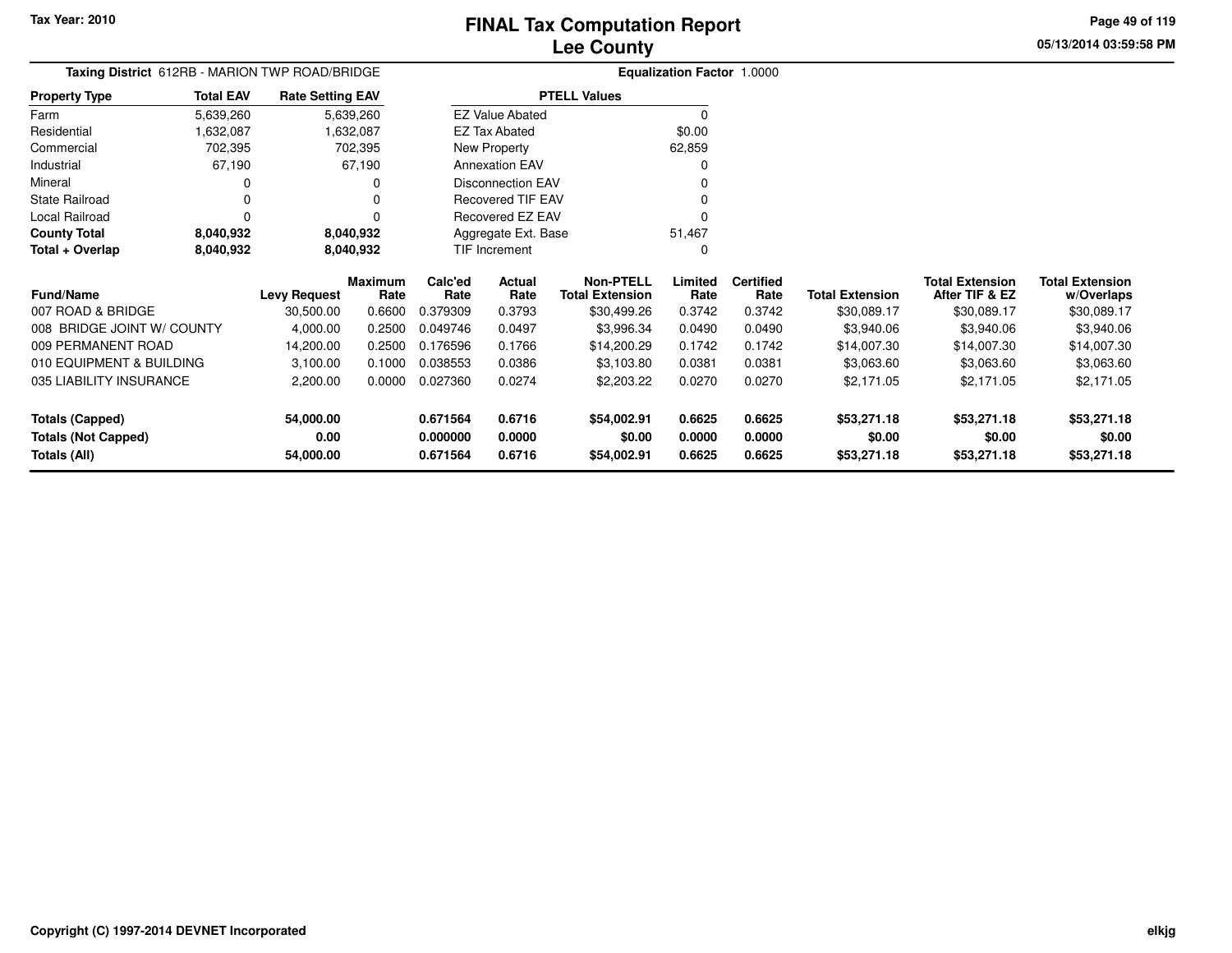# **Lee CountyFINAL Tax Computation Report**

**05/13/2014 03:59:58 PM Page 50 of 119**

| Taxing District 613 - MAY TOWNSHIP                                   |                  |                                  |                                  |                                  |                            |                                                           | <b>Equalization Factor 1.0000</b> |                                    |                                       |                                                         |                                                     |
|----------------------------------------------------------------------|------------------|----------------------------------|----------------------------------|----------------------------------|----------------------------|-----------------------------------------------------------|-----------------------------------|------------------------------------|---------------------------------------|---------------------------------------------------------|-----------------------------------------------------|
| <b>Property Type</b>                                                 | <b>Total EAV</b> | <b>Rate Setting EAV</b>          |                                  |                                  |                            | <b>PTELL Values</b>                                       |                                   |                                    |                                       |                                                         |                                                     |
| Farm                                                                 | 7,281,432        |                                  | 7,281,432                        |                                  | <b>EZ Value Abated</b>     |                                                           |                                   |                                    |                                       |                                                         |                                                     |
| Residential                                                          | 13,862,330       |                                  | 13,862,330                       |                                  | <b>EZ Tax Abated</b>       |                                                           | \$0.00                            |                                    |                                       |                                                         |                                                     |
| Commercial                                                           | 984,400          |                                  | 984,400                          |                                  | New Property               |                                                           | 374,385                           |                                    |                                       |                                                         |                                                     |
| Industrial                                                           | 0                |                                  | 0                                |                                  | <b>Annexation EAV</b>      |                                                           |                                   |                                    |                                       |                                                         |                                                     |
| Mineral                                                              | 0                |                                  |                                  |                                  | Disconnection EAV          |                                                           |                                   |                                    |                                       |                                                         |                                                     |
| <b>State Railroad</b>                                                | $\Omega$         |                                  | 0                                |                                  | <b>Recovered TIF EAV</b>   |                                                           |                                   |                                    |                                       |                                                         |                                                     |
| Local Railroad                                                       | $\Omega$         |                                  |                                  |                                  | Recovered EZ EAV           |                                                           |                                   |                                    |                                       |                                                         |                                                     |
| <b>County Total</b>                                                  | 22,128,162       |                                  | 22,128,162                       |                                  | Aggregate Ext. Base        |                                                           | 34,832                            |                                    |                                       |                                                         |                                                     |
| Total + Overlap                                                      | 22,128,162       |                                  | 22,128,162                       |                                  | TIF Increment              |                                                           | C                                 |                                    |                                       |                                                         |                                                     |
| <b>Fund/Name</b><br>001 CORPORATE                                    |                  | <b>Levy Request</b><br>37,097.00 | <b>Maximum</b><br>Rate<br>0.4100 | Calc'ed<br>Rate<br>0.167646      | Actual<br>Rate<br>0.1676   | <b>Non-PTELL</b><br><b>Total Extension</b><br>\$37,086.80 | Limited<br>Rate<br>0.1644         | <b>Certified</b><br>Rate<br>0.1644 | <b>Total Extension</b><br>\$36,378.70 | <b>Total Extension</b><br>After TIF & EZ<br>\$36,378.70 | <b>Total Extension</b><br>w/Overlaps<br>\$36,378.70 |
| <b>Totals (Capped)</b><br><b>Totals (Not Capped)</b><br>Totals (All) |                  | 37,097.00<br>0.00<br>37,097.00   |                                  | 0.167646<br>0.000000<br>0.167646 | 0.1676<br>0.0000<br>0.1676 | \$37,086.80<br>\$0.00<br>\$37,086.80                      | 0.1644<br>0.0000<br>0.1644        | 0.1644<br>0.0000<br>0.1644         | \$36,378.70<br>\$0.00<br>\$36,378.70  | \$36,378.70<br>\$0.00<br>\$36,378.70                    | \$36,378.70<br>\$0.00<br>\$36,378.70                |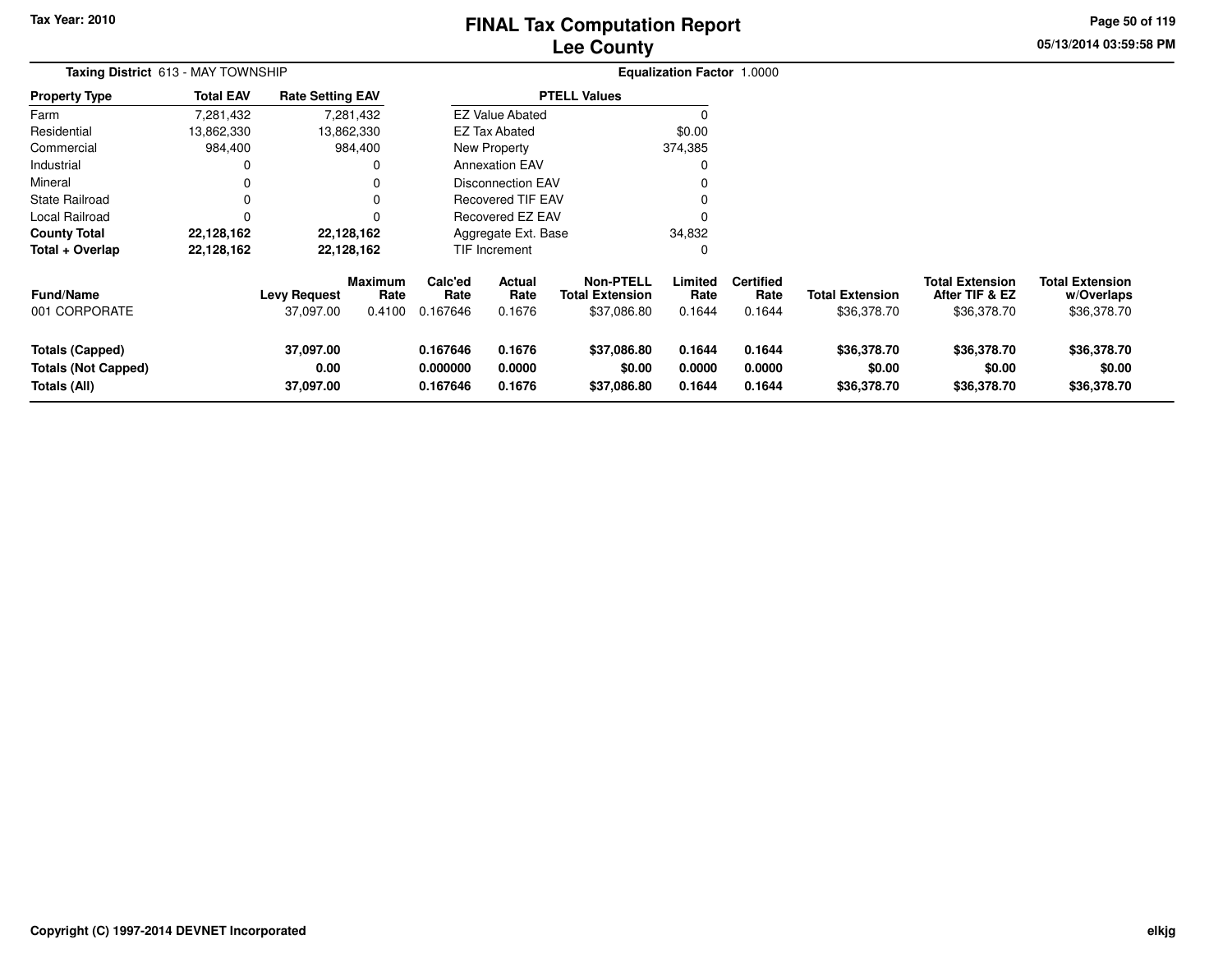# **Lee CountyFINAL Tax Computation Report**

**05/13/2014 03:59:58 PM Page 51 of 119**

| Taxing District 613RB - MAY TWP ROAD/BRIDGE                          |                  |                                  |                                  |                                  |                                 |                                                           | Equalization Factor 1.0000 |                                    |                                       |                                                         |                                                     |
|----------------------------------------------------------------------|------------------|----------------------------------|----------------------------------|----------------------------------|---------------------------------|-----------------------------------------------------------|----------------------------|------------------------------------|---------------------------------------|---------------------------------------------------------|-----------------------------------------------------|
| <b>Property Type</b>                                                 | <b>Total EAV</b> | <b>Rate Setting EAV</b>          |                                  |                                  |                                 | <b>PTELL Values</b>                                       |                            |                                    |                                       |                                                         |                                                     |
| Farm                                                                 | 7,281,432        |                                  | 7,281,432                        |                                  | <b>EZ Value Abated</b>          |                                                           | $\Omega$                   |                                    |                                       |                                                         |                                                     |
| Residential                                                          | 13,862,330       |                                  | 13,862,330                       |                                  | <b>EZ Tax Abated</b>            |                                                           | \$0.00                     |                                    |                                       |                                                         |                                                     |
| Commercial                                                           | 984,400          |                                  | 984,400                          |                                  | New Property                    |                                                           | 374,385                    |                                    |                                       |                                                         |                                                     |
| Industrial                                                           | 0                |                                  | 0                                |                                  | <b>Annexation EAV</b>           |                                                           | 0                          |                                    |                                       |                                                         |                                                     |
| Mineral                                                              | 0                |                                  | 0                                |                                  | <b>Disconnection EAV</b>        |                                                           |                            |                                    |                                       |                                                         |                                                     |
| State Railroad                                                       | 0                |                                  |                                  |                                  | <b>Recovered TIF EAV</b>        |                                                           |                            |                                    |                                       |                                                         |                                                     |
| Local Railroad                                                       | 0                |                                  |                                  |                                  | Recovered EZ EAV                |                                                           |                            |                                    |                                       |                                                         |                                                     |
| <b>County Total</b>                                                  | 22,128,162       |                                  | 22,128,162                       |                                  | Aggregate Ext. Base             |                                                           | 59,391                     |                                    |                                       |                                                         |                                                     |
| Total + Overlap                                                      | 22,128,162       |                                  | 22,128,162                       |                                  | TIF Increment                   |                                                           | 0                          |                                    |                                       |                                                         |                                                     |
| <b>Fund/Name</b><br>007 ROAD & BRIDGE                                |                  | <b>Levy Request</b><br>61,000.00 | <b>Maximum</b><br>Rate<br>0.6600 | Calc'ed<br>Rate<br>0.275667      | <b>Actual</b><br>Rate<br>0.2757 | <b>Non-PTELL</b><br><b>Total Extension</b><br>\$61,007.34 | Limited<br>Rate<br>0.2757  | <b>Certified</b><br>Rate<br>0.2757 | <b>Total Extension</b><br>\$61,007.34 | <b>Total Extension</b><br>After TIF & EZ<br>\$61,007.34 | <b>Total Extension</b><br>w/Overlaps<br>\$61,007.34 |
| <b>Totals (Capped)</b><br><b>Totals (Not Capped)</b><br>Totals (All) |                  | 61,000.00<br>0.00<br>61,000.00   |                                  | 0.275667<br>0.000000<br>0.275667 | 0.2757<br>0.0000<br>0.2757      | \$61,007.34<br>\$0.00<br>\$61,007.34                      | 0.2757<br>0.0000<br>0.2757 | 0.2757<br>0.0000<br>0.2757         | \$61,007.34<br>\$0.00<br>\$61,007.34  | \$61,007.34<br>\$0.00<br>\$61,007.34                    | \$61,007.34<br>\$0.00<br>\$61,007.34                |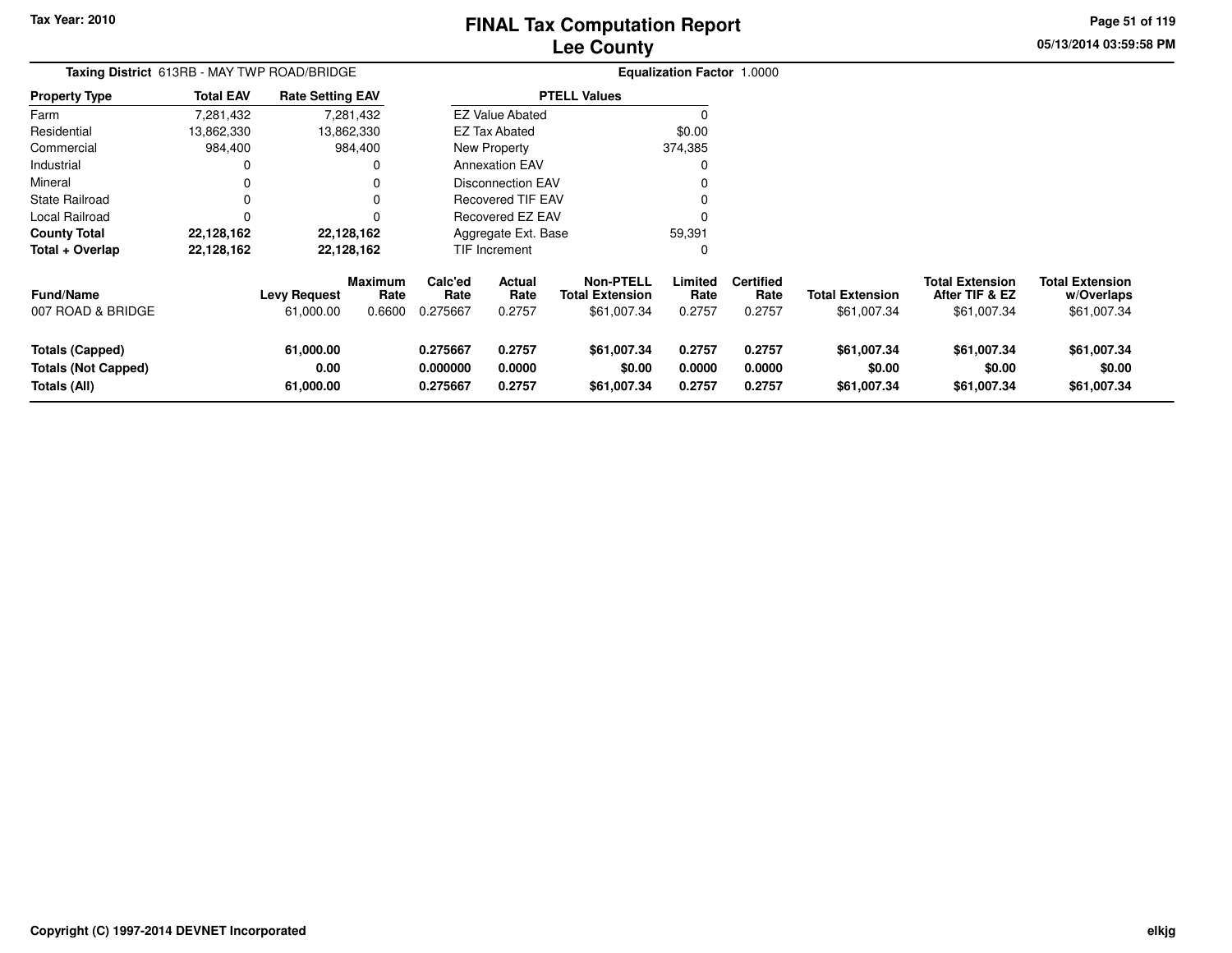# **Lee CountyFINAL Tax Computation Report**

**05/13/2014 03:59:58 PM Page 52 of 119**

| <b>Total EAV</b>       |           |                                                                       |                                                                                                                                 |                |                                                                                                 |                                                                                                                                                            |                          |                                             |                                          |                                      |
|------------------------|-----------|-----------------------------------------------------------------------|---------------------------------------------------------------------------------------------------------------------------------|----------------|-------------------------------------------------------------------------------------------------|------------------------------------------------------------------------------------------------------------------------------------------------------------|--------------------------|---------------------------------------------|------------------------------------------|--------------------------------------|
| 7,606,286              |           |                                                                       |                                                                                                                                 |                |                                                                                                 | 0                                                                                                                                                          |                          |                                             |                                          |                                      |
| 4,010,704              |           |                                                                       |                                                                                                                                 |                |                                                                                                 | \$0.00                                                                                                                                                     |                          |                                             |                                          |                                      |
| 558,294                |           |                                                                       |                                                                                                                                 |                |                                                                                                 | 75,046                                                                                                                                                     |                          |                                             |                                          |                                      |
| 14,803                 |           |                                                                       |                                                                                                                                 |                |                                                                                                 | 0                                                                                                                                                          |                          |                                             |                                          |                                      |
| 0                      |           | 0                                                                     |                                                                                                                                 |                |                                                                                                 | 0                                                                                                                                                          |                          |                                             |                                          |                                      |
| 444,539                |           |                                                                       |                                                                                                                                 |                |                                                                                                 | 0                                                                                                                                                          |                          |                                             |                                          |                                      |
| 1,630                  |           | 1,630                                                                 |                                                                                                                                 |                |                                                                                                 | 0                                                                                                                                                          |                          |                                             |                                          |                                      |
| 12,636,256             |           |                                                                       |                                                                                                                                 |                |                                                                                                 | 26,271                                                                                                                                                     |                          |                                             |                                          |                                      |
| 12,636,256             |           |                                                                       |                                                                                                                                 |                |                                                                                                 | 0                                                                                                                                                          |                          |                                             |                                          |                                      |
|                        |           | Rate                                                                  | Calc'ed<br>Rate                                                                                                                 | Actual<br>Rate | <b>Non-PTELL</b><br><b>Total Extension</b>                                                      | Limited<br>Rate                                                                                                                                            | <b>Certified</b><br>Rate | <b>Total Extension</b>                      | <b>Total Extension</b><br>After TIF & EZ | <b>Total Extension</b><br>w/Overlaps |
|                        | 25,758.00 | 0.4500                                                                | 0.203842                                                                                                                        | 0.2038         | \$25,752.69                                                                                     | 0.1923                                                                                                                                                     | 0.1923                   | \$24,299.52                                 | \$24,299.52                              | \$24,299.52                          |
|                        | 2,331.00  | 0.0000                                                                | 0.018447                                                                                                                        | 0.0184         | \$2,325.07                                                                                      | 0.0174                                                                                                                                                     | 0.0174                   | \$2,198.71                                  | \$2,198.71                               | \$2,198.71                           |
| 054 GENERAL ASSISTANCE | 679.00    | 0.1000                                                                | 0.005373                                                                                                                        | 0.0054         | \$682.36                                                                                        | 0.0051                                                                                                                                                     | 0.0051                   | \$644.45                                    | \$644.45                                 | \$644.45                             |
|                        | 28,768.00 |                                                                       | 0.227662                                                                                                                        | 0.2276         | \$28,760.12                                                                                     | 0.2148                                                                                                                                                     | 0.2148                   | \$27,142.68                                 | \$27,142.68                              | \$27,142.68                          |
|                        | 28,768.00 |                                                                       | 0.227662                                                                                                                        | 0.2276         | \$28,760.12                                                                                     | 0.2148                                                                                                                                                     | 0.2148                   | \$27,142.68                                 | \$27,142.68                              | \$0.00<br>\$27,142.68                |
|                        |           | Taxing District 614 - NACHUSA TOWNSHIP<br><b>Levy Request</b><br>0.00 | <b>Rate Setting EAV</b><br>7,606,286<br>4,010,704<br>558,294<br>14,803<br>444,539<br>12,636,256<br>12,636,256<br><b>Maximum</b> | 0.000000       | <b>EZ Tax Abated</b><br>New Property<br><b>Annexation EAV</b><br><b>TIF Increment</b><br>0.0000 | <b>PTELL Values</b><br><b>EZ Value Abated</b><br><b>Disconnection EAV</b><br><b>Recovered TIF EAV</b><br>Recovered EZ EAV<br>Aggregate Ext. Base<br>\$0.00 | 0.0000                   | <b>Equalization Factor 1.0000</b><br>0.0000 | \$0.00                                   | \$0.00                               |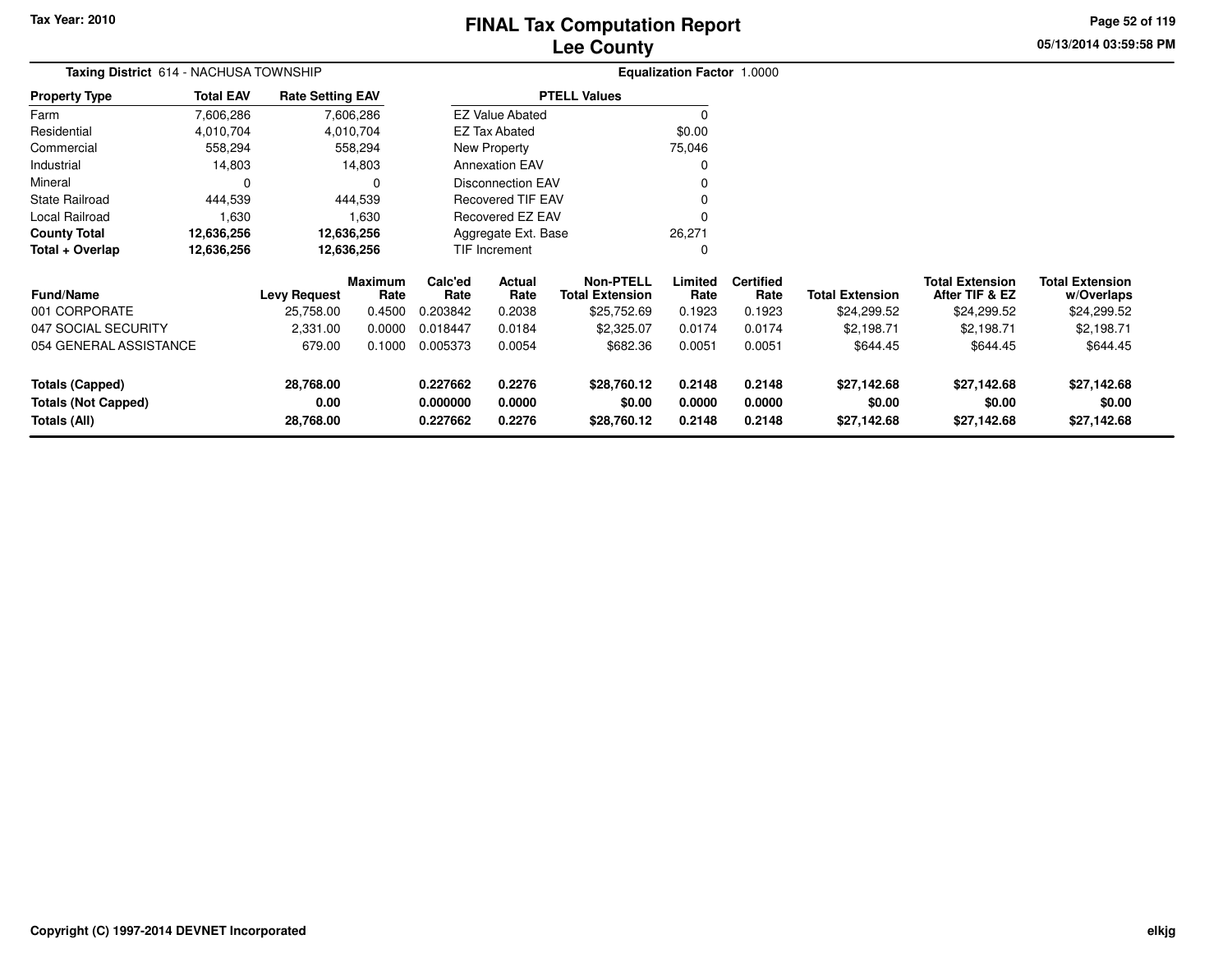**05/13/2014 03:59:58 PMPage 53 of 119**

|                            | Taxing District 614RB - NACHUSA TWP ROAD/BRIDGE |                         |            |                 |                          |                        | Equalization Factor 1.0000 |                  |                        |                        |                        |
|----------------------------|-------------------------------------------------|-------------------------|------------|-----------------|--------------------------|------------------------|----------------------------|------------------|------------------------|------------------------|------------------------|
| <b>Property Type</b>       | <b>Total EAV</b>                                | <b>Rate Setting EAV</b> |            |                 |                          | <b>PTELL Values</b>    |                            |                  |                        |                        |                        |
| Farm                       | 7,606,286                                       |                         | 7,606,286  |                 | <b>EZ Value Abated</b>   |                        |                            |                  |                        |                        |                        |
| Residential                | 4.010.704                                       |                         | 4.010.704  |                 | EZ Tax Abated            |                        | \$0.00                     |                  |                        |                        |                        |
| Commercial                 | 558,294                                         |                         | 558,294    |                 | New Property             |                        | 75,046                     |                  |                        |                        |                        |
| Industrial                 | 14,803                                          |                         | 14,803     |                 | <b>Annexation EAV</b>    |                        | 0                          |                  |                        |                        |                        |
| Mineral                    | 0                                               |                         | 0          |                 | <b>Disconnection EAV</b> |                        | 0                          |                  |                        |                        |                        |
| <b>State Railroad</b>      | 444,539                                         |                         | 444,539    |                 | <b>Recovered TIF EAV</b> |                        |                            |                  |                        |                        |                        |
| Local Railroad             | 1.630                                           |                         | 1,630      |                 | <b>Recovered EZ EAV</b>  |                        |                            |                  |                        |                        |                        |
| <b>County Total</b>        | 12,636,256                                      |                         | 12,636,256 |                 | Aggregate Ext. Base      |                        | 45,863                     |                  |                        |                        |                        |
| Total + Overlap            | 12,636,256                                      |                         | 12,636,256 |                 | TIF Increment            |                        | 0                          |                  |                        |                        |                        |
|                            |                                                 |                         | Maximum    | Calc'ed         | Actual                   | <b>Non-PTELL</b>       | Limited                    | <b>Certified</b> |                        | <b>Total Extension</b> | <b>Total Extension</b> |
| <b>Fund/Name</b>           |                                                 | <b>Levy Request</b>     | Rate       | Rate            | Rate                     | <b>Total Extension</b> | Rate                       | Rate             | <b>Total Extension</b> | After TIF & EZ         | w/Overlaps             |
| 007 ROAD & BRIDGE          |                                                 | 26,423.00               | 0.6600     | 0.209105        | 0.2091                   | \$26,422.41            | 0.1973                     | 0.1973           | \$24,931.33            | \$24,931.33            | \$24,931.33            |
| 008 BRIDGE JOINT W/ COUNTY |                                                 | 1,218.00                | 0.2500     | 0.009639        | 0.0096                   | \$1,213.08             | 0.0091                     | 0.0091           | \$1,149.90             | \$1.149.90             | \$1,149.90             |
| 009 PERMANENT ROAD         |                                                 | 18 048 00               |            | 0.2500 0.142827 | 0.1428                   | \$18,044,57            | 0.1347                     | 0.1347           | \$17.021.04            | 41702104               | \$17.021.04            |

| 008 BRIDGE JOINT W/COUNTY  | .218.00   | 0.2500 | 0.009639 | 0.0096 | \$1.213.08  | 0.0091 | 0.0091 | \$1.149.90  | \$1.149.90  | \$1.149.90  |
|----------------------------|-----------|--------|----------|--------|-------------|--------|--------|-------------|-------------|-------------|
| 009 PERMANENT ROAD         | 18.048.00 | 0.2500 | .142827  | 0.1428 | \$18.044.57 | 0.1347 | 0.1347 | \$17.021.04 | \$17,021.04 | \$17,021.04 |
| 010 EQUIPMENT & BUILDING   | 4.533.00  | 0.1000 | 0.035873 | 0.0359 | \$4.536.42  | 0.0339 | 0.0339 | \$4,283.69  | \$4,283.69  | \$4,283.69  |
|                            |           |        |          |        |             |        |        |             |             |             |
| Totals (Capped)            | 50.222.00 |        | 0.397444 | 0.3974 | \$50,216.48 | 0.3750 | 0.3750 | \$47,385,96 | \$47.385.96 | \$47,385.96 |
| <b>Totals (Not Capped)</b> | 0.00      |        | 0.000000 | 0.0000 | \$0.00      | 0.0000 | 0.0000 | \$0.00      | \$0.00      | \$0.00      |
| Totals (All)               | 50.222.00 |        | 0.397444 | 0.3974 | \$50,216.48 | 0.3750 | 0.3750 | \$47,385,96 | \$47.385.96 | \$47,385.96 |
|                            |           |        |          |        |             |        |        |             |             |             |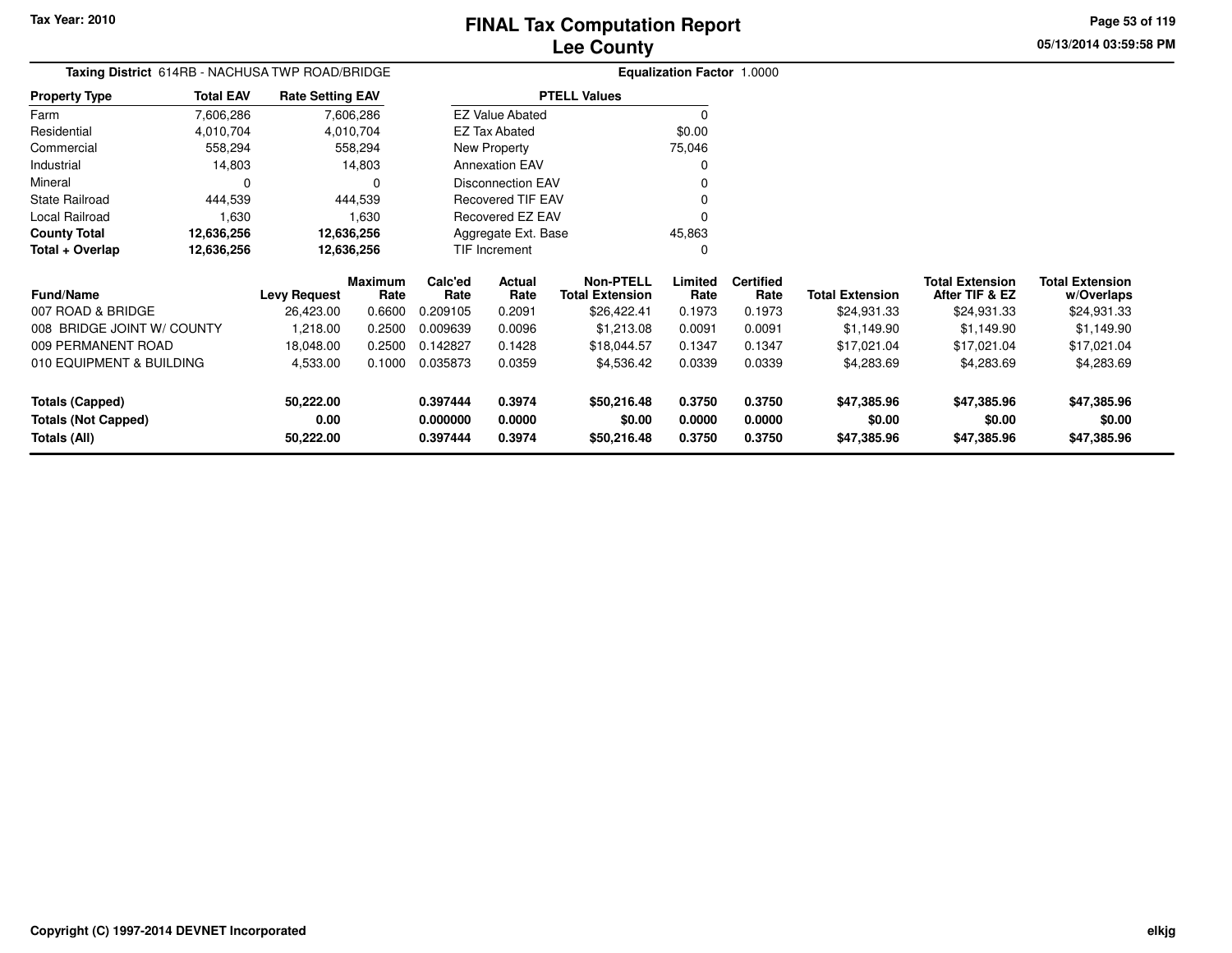# **Lee CountyFINAL Tax Computation Report**

**05/13/2014 03:59:58 PMPage 54 of 119**

| Taxing District 615 - NELSON TOWNSHIP |                  |                         |                 | <b>Equalization Factor 1.0000</b> |                          |                                            |                 |                          |                        |                                          |                                      |
|---------------------------------------|------------------|-------------------------|-----------------|-----------------------------------|--------------------------|--------------------------------------------|-----------------|--------------------------|------------------------|------------------------------------------|--------------------------------------|
| <b>Property Type</b>                  | <b>Total EAV</b> | <b>Rate Setting EAV</b> |                 |                                   |                          | <b>PTELL Values</b>                        |                 |                          |                        |                                          |                                      |
| Farm                                  | 4,154,552        |                         | 4,154,552       |                                   | <b>EZ Value Abated</b>   |                                            | $\Omega$        |                          |                        |                                          |                                      |
| Residential                           | 9,986,309        |                         | 9,986,309       |                                   | EZ Tax Abated            |                                            | \$0.00          |                          |                        |                                          |                                      |
| Commercial                            | 417,341          |                         | 417,341         |                                   | New Property             |                                            | 290,643         |                          |                        |                                          |                                      |
| Industrial                            | 1,259,414        |                         | 1,259,414       |                                   | <b>Annexation EAV</b>    |                                            | $\Omega$        |                          |                        |                                          |                                      |
| Mineral                               | 0                |                         | 0               |                                   | <b>Disconnection EAV</b> |                                            | n               |                          |                        |                                          |                                      |
| <b>State Railroad</b>                 | 2,123,419        |                         | 2,123,419       |                                   | <b>Recovered TIF EAV</b> |                                            |                 |                          |                        |                                          |                                      |
| Local Railroad                        | $\Omega$         |                         | $\Omega$        |                                   | Recovered EZ EAV         |                                            |                 |                          |                        |                                          |                                      |
| <b>County Total</b>                   | 17,941,035       | 17,941,035              |                 |                                   | Aggregate Ext. Base      |                                            | 23,380          |                          |                        |                                          |                                      |
| Total + Overlap                       | 17,941,035       | 17,941,035              |                 |                                   | TIF Increment            |                                            | 0               |                          |                        |                                          |                                      |
| <b>Fund/Name</b>                      |                  | <b>Levy Request</b>     | Maximum<br>Rate | Calc'ed<br>Rate                   | Actual<br>Rate           | <b>Non-PTELL</b><br><b>Total Extension</b> | Limited<br>Rate | <b>Certified</b><br>Rate | <b>Total Extension</b> | <b>Total Extension</b><br>After TIF & EZ | <b>Total Extension</b><br>w/Overlaps |
| 001 CORPORATE                         |                  | 17,129.00               | 0.4500          | 0.095474                          | 0.0955                   | \$17,133.69                                | 0.0955          | 0.0955                   | \$17,133.69            | \$17,133.69                              | \$17,133.69                          |
| 035 LIABILITY INSURANCE               |                  | 3,846.00                | 0.0000          | 0.021437                          | 0.0214                   | \$3,839.38                                 | 0.0214          | 0.0214                   | \$3,839.38             | \$3,839.38                               | \$3,839.38                           |
| 047 SOCIAL SECURITY                   |                  | 2,182.00                | 0.0000          | 0.012162                          | 0.0122                   | \$2,188.81                                 | 0.0122          | 0.0122                   | \$2,188.81             | \$2,188.81                               | \$2,188.81                           |
| 054 GENERAL ASSISTANCE                |                  | 866.00                  | 0.1000          | 0.004827                          | 0.0048                   | \$861.17                                   | 0.0048          | 0.0048                   | \$861.17               | \$861.17                                 | \$861.17                             |
| <b>Totals (Capped)</b>                |                  | 24,023.00               |                 | 0.133900                          | 0.1339                   | \$24,023.05                                | 0.1339          | 0.1339                   | \$24,023.05            | \$24,023.05                              | \$24,023.05                          |
| <b>Totals (Not Capped)</b>            |                  | 0.00                    |                 | 0.000000                          | 0.0000                   | \$0.00                                     | 0.0000          | 0.0000                   | \$0.00                 | \$0.00                                   | \$0.00                               |
| Totals (All)                          |                  | 24,023.00               |                 | 0.133900                          | 0.1339                   | \$24,023.05                                | 0.1339          | 0.1339                   | \$24,023.05            | \$24,023.05                              | \$24,023.05                          |

**0.133900 0.1339 \$24,023.05 0.1339 0.1339 \$24,023.05 \$24,023.05 \$24,023.05**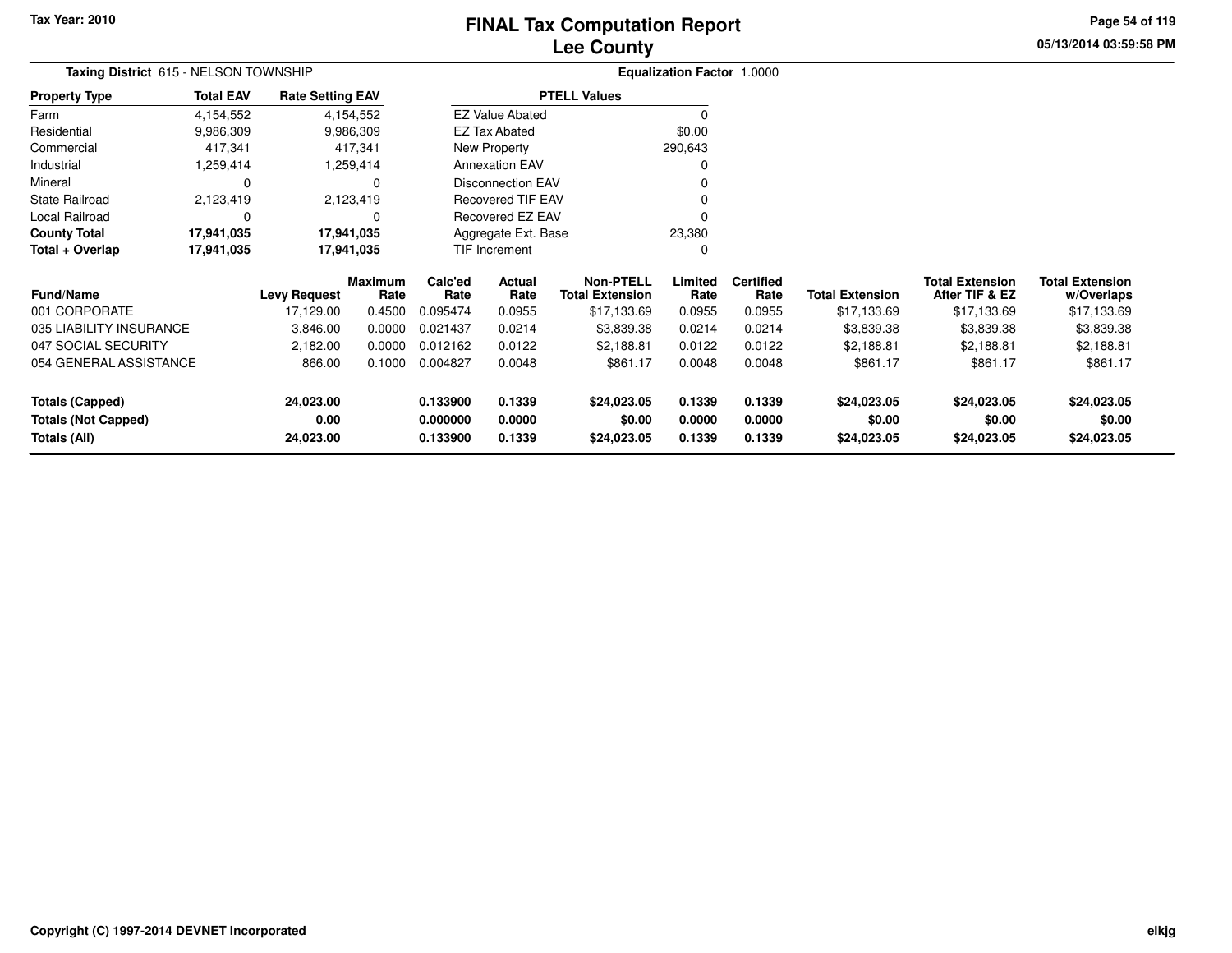### **Lee CountyFINAL Tax Computation Report**

**05/13/2014 03:59:58 PM Page 55 of 119**

| Taxing District 615RB - NELSON TWP ROAD/BRIDGE                |                  |                                |                        |                                  |                            |                                            | <b>Equalization Factor 1.0000</b> |                            |                                      |                                          |                                      |
|---------------------------------------------------------------|------------------|--------------------------------|------------------------|----------------------------------|----------------------------|--------------------------------------------|-----------------------------------|----------------------------|--------------------------------------|------------------------------------------|--------------------------------------|
| <b>Property Type</b>                                          | <b>Total EAV</b> | <b>Rate Setting EAV</b>        |                        |                                  |                            | <b>PTELL Values</b>                        |                                   |                            | <b>Road and Bridge Transfer</b>      |                                          |                                      |
| Farm                                                          | 4,154,552        |                                | 4,154,552              |                                  | <b>EZ Value Abated</b>     |                                            |                                   | <b>Municipality</b>        |                                      | <b>Fund</b>                              | <b>Amount Extended</b>               |
| Residential                                                   | 9,986,309        |                                | 9,986,309              |                                  | <b>EZ Tax Abated</b>       |                                            | \$0.00                            |                            |                                      |                                          |                                      |
| Commercial                                                    | 417,341          |                                | 417,341                |                                  | New Property               |                                            | 290,643                           |                            | 709 - VILLAGE OF NELSON              | 007                                      | \$1,102.19                           |
| Industrial                                                    | 1,259,414        |                                | 1,259,414              |                                  | <b>Annexation EAV</b>      |                                            |                                   | <b>Total</b>               |                                      |                                          | \$1,102.19                           |
| Mineral                                                       | 0                |                                | 0                      |                                  | <b>Disconnection EAV</b>   |                                            |                                   |                            |                                      |                                          |                                      |
| <b>State Railroad</b>                                         | 2,123,419        |                                | 2,123,419              |                                  | <b>Recovered TIF EAV</b>   |                                            |                                   |                            |                                      |                                          |                                      |
| Local Railroad                                                | $\Omega$         |                                | $\Omega$               |                                  | Recovered EZ EAV           |                                            |                                   |                            |                                      |                                          |                                      |
| <b>County Total</b>                                           | 17,941,035       |                                | 17,941,035             |                                  | Aggregate Ext. Base        |                                            | 48,657                            |                            |                                      |                                          |                                      |
| Total + Overlap                                               | 17,941,035       |                                | 17,941,035             |                                  | TIF Increment              |                                            |                                   |                            |                                      |                                          |                                      |
| <b>Fund/Name</b>                                              |                  | <b>Levy Request</b>            | <b>Maximum</b><br>Rate | Calc'ed<br>Rate                  | <b>Actual</b><br>Rate      | <b>Non-PTELL</b><br><b>Total Extension</b> | Limited<br>Rate                   | <b>Certified</b><br>Rate   | <b>Total Extension</b>               | <b>Total Extension</b><br>After TIF & EZ | <b>Total Extension</b><br>w/Overlaps |
| 007 ROAD & BRIDGE                                             |                  | 26,606.00                      | 0.6600                 | 0.148297                         | 0.1483                     | \$26,606.55                                | 0.1483                            | 0.1483                     | \$26,606.55                          | \$26,606.55                              | \$26,606.55                          |
| 009 PERMANENT ROAD                                            |                  | 23,816.00                      | 0.2500                 | 0.132746                         | 0.1327                     | \$23,807.75                                | 0.1327                            | 0.1327                     | \$23,807.75                          | \$23,807.75                              | \$23,807.75                          |
| Totals (Capped)<br><b>Totals (Not Capped)</b><br>Totals (All) |                  | 50,422.00<br>0.00<br>50,422.00 |                        | 0.281043<br>0.000000<br>0.281043 | 0.2810<br>0.0000<br>0.2810 | \$50,414.30<br>\$0.00<br>\$50,414.30       | 0.2810<br>0.0000<br>0.2810        | 0.2810<br>0.0000<br>0.2810 | \$50,414.30<br>\$0.00<br>\$50,414.30 | \$50,414.30<br>\$0.00<br>\$50,414.30     | \$50,414.30<br>\$0.00<br>\$50,414.30 |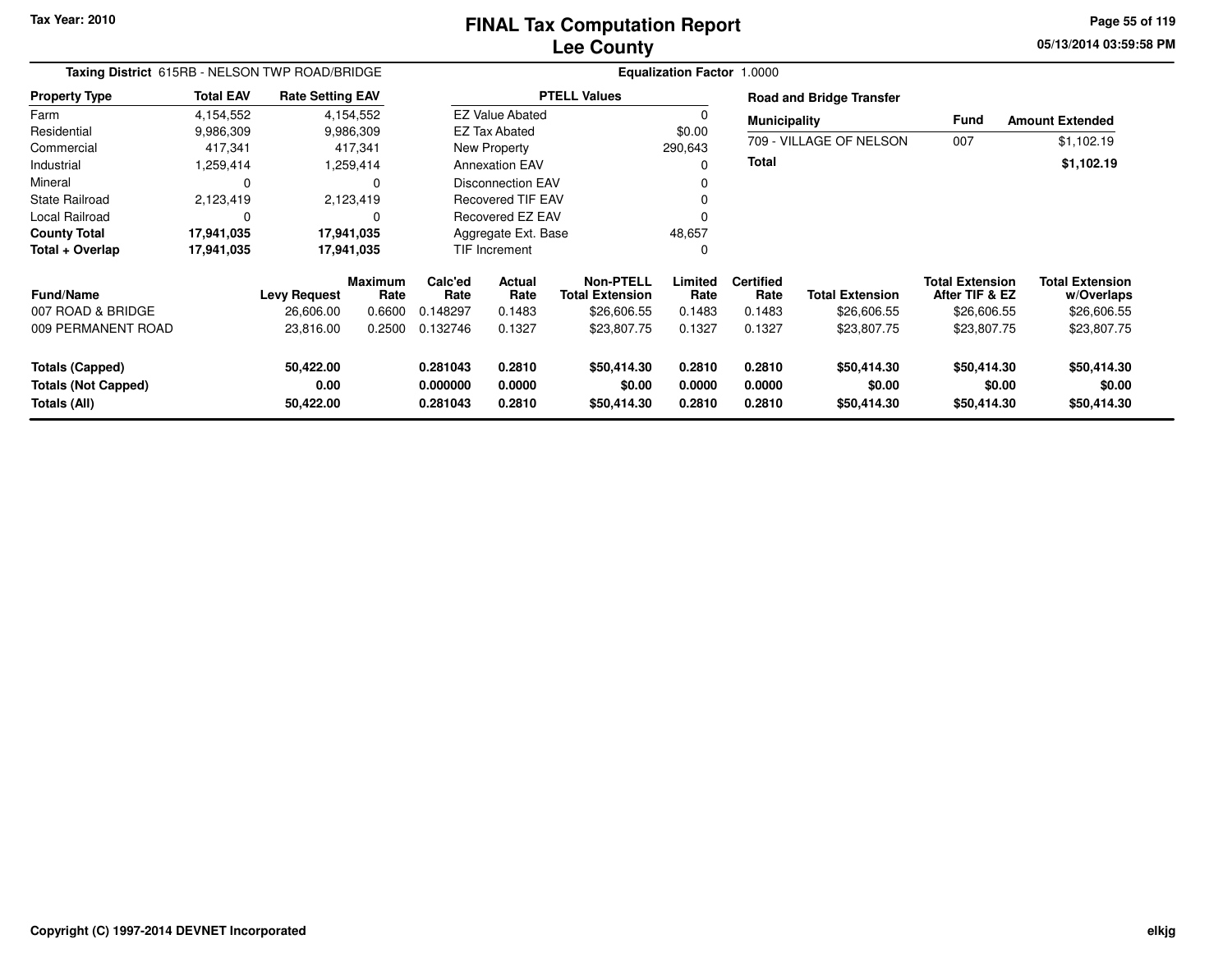# **Lee CountyFINAL Tax Computation Report**

**05/13/2014 03:59:58 PM Page 56 of 119**

| <b>Taxing District</b> 616 - PALMYRA TOWNSHIP                 |                  |                                |                 |                                  |                            |                                            | Equalization Factor 1.0000 |                            |                                      |                                          |                                      |
|---------------------------------------------------------------|------------------|--------------------------------|-----------------|----------------------------------|----------------------------|--------------------------------------------|----------------------------|----------------------------|--------------------------------------|------------------------------------------|--------------------------------------|
| <b>Property Type</b>                                          | <b>Total EAV</b> | <b>Rate Setting EAV</b>        |                 |                                  |                            | <b>PTELL Values</b>                        |                            |                            |                                      |                                          |                                      |
| Farm                                                          | 10,056,546       |                                | 10,056,546      |                                  | <b>EZ Value Abated</b>     |                                            |                            |                            |                                      |                                          |                                      |
| Residential                                                   | 47,907,022       |                                | 47,907,022      |                                  | <b>EZ Tax Abated</b>       |                                            | \$0.00                     |                            |                                      |                                          |                                      |
| Commercial                                                    | 4,164,036        |                                | 4,164,036       |                                  | New Property               |                                            | 705,494                    |                            |                                      |                                          |                                      |
| Industrial                                                    | 1,678            |                                | 1,678           |                                  | <b>Annexation EAV</b>      |                                            | O                          |                            |                                      |                                          |                                      |
| Mineral                                                       |                  |                                | 0               |                                  | <b>Disconnection EAV</b>   |                                            |                            |                            |                                      |                                          |                                      |
| <b>State Railroad</b>                                         |                  |                                | 0               |                                  | <b>Recovered TIF EAV</b>   |                                            |                            |                            |                                      |                                          |                                      |
| Local Railroad                                                | $\Omega$         |                                | 0               |                                  | Recovered EZ EAV           |                                            |                            |                            |                                      |                                          |                                      |
| <b>County Total</b>                                           | 62,129,282       |                                | 62,129,282      |                                  | Aggregate Ext. Base        |                                            | 83,284                     |                            |                                      |                                          |                                      |
| Total + Overlap                                               | 62,129,282       |                                | 62,129,282      |                                  | TIF Increment              |                                            | 0                          |                            |                                      |                                          |                                      |
| <b>Fund/Name</b>                                              |                  | <b>Levy Request</b>            | Maximum<br>Rate | Calc'ed<br>Rate                  | Actual<br>Rate             | <b>Non-PTELL</b><br><b>Total Extension</b> | Limited<br>Rate            | <b>Certified</b><br>Rate   | <b>Total Extension</b>               | <b>Total Extension</b><br>After TIF & EZ | <b>Total Extension</b><br>w/Overlaps |
| 001 CORPORATE                                                 |                  | 76,155.00                      | 0.2500          | 0.122575                         | 0.1226                     | \$76,170.50                                | 0.1204                     | 0.1204                     | \$74,803.66                          | \$74,803.66                              | \$74,803.66                          |
| 047 SOCIAL SECURITY                                           |                  | 5,055.00                       | 0.0000          | 0.008136                         | 0.0081                     | \$5,032.47                                 | 0.0080                     | 0.0080                     | \$4,970.34                           | \$4,970.34                               | \$4,970.34                           |
| 054 GENERAL ASSISTANCE                                        |                  | 6,900.00                       | 0.1000          | 0.011106                         | 0.0111                     | \$6,896.35                                 | 0.0109                     | 0.0109                     | \$6,772.09                           | \$6,772.09                               | \$6,772.09                           |
| Totals (Capped)<br><b>Totals (Not Capped)</b><br>Totals (All) |                  | 88,110.00<br>0.00<br>88,110.00 |                 | 0.141817<br>0.000000<br>0.141817 | 0.1418<br>0.0000<br>0.1418 | \$88,099.32<br>\$0.00<br>\$88,099.32       | 0.1393<br>0.0000<br>0.1393 | 0.1393<br>0.0000<br>0.1393 | \$86,546.09<br>\$0.00<br>\$86,546.09 | \$86,546.09<br>\$0.00<br>\$86,546.09     | \$86,546.09<br>\$0.00<br>\$86,546.09 |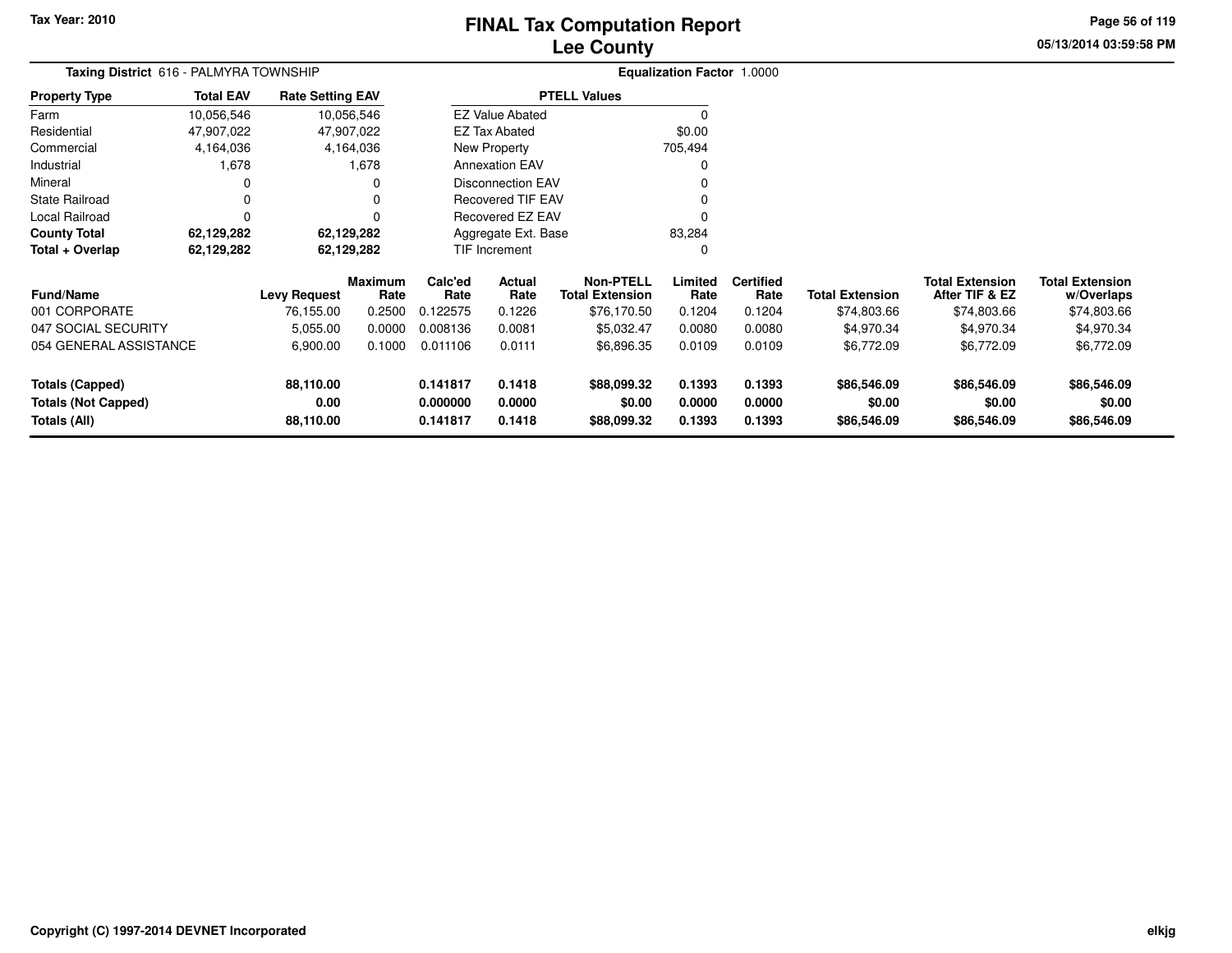**05/13/2014 03:59:58 PMPage 57 of 119**

| <b>Taxing District</b> 616RB - PALMYRA TWP ROAD/BRIDGE |                  |                         |                 |                 |                          |                                            | <b>Equalization Factor 1.0000</b> |                          |                        |                                          |                                      |
|--------------------------------------------------------|------------------|-------------------------|-----------------|-----------------|--------------------------|--------------------------------------------|-----------------------------------|--------------------------|------------------------|------------------------------------------|--------------------------------------|
| <b>Property Type</b>                                   | <b>Total EAV</b> | <b>Rate Setting EAV</b> |                 |                 |                          | <b>PTELL Values</b>                        |                                   |                          |                        |                                          |                                      |
| Farm                                                   | 10,056,546       | 10,056,546              |                 |                 | <b>EZ Value Abated</b>   |                                            |                                   |                          |                        |                                          |                                      |
| Residential                                            | 47,907,022       | 47,907,022              |                 |                 | <b>EZ Tax Abated</b>     |                                            | \$0.00                            |                          |                        |                                          |                                      |
| Commercial                                             | 4,164,036        |                         | 4,164,036       |                 | New Property             |                                            | 705,494                           |                          |                        |                                          |                                      |
| Industrial                                             | 1,678            |                         | 1,678           |                 | <b>Annexation EAV</b>    |                                            |                                   |                          |                        |                                          |                                      |
| Mineral                                                |                  |                         | 0               |                 | <b>Disconnection EAV</b> |                                            |                                   |                          |                        |                                          |                                      |
| <b>State Railroad</b>                                  |                  |                         |                 |                 | Recovered TIF EAV        |                                            |                                   |                          |                        |                                          |                                      |
| Local Railroad                                         | O                |                         | $\Omega$        |                 | Recovered EZ EAV         |                                            |                                   |                          |                        |                                          |                                      |
| <b>County Total</b>                                    | 62,129,282       | 62,129,282              |                 |                 | Aggregate Ext. Base      |                                            | 113,537                           |                          |                        |                                          |                                      |
| Total + Overlap                                        | 62,129,282       | 62,129,282              |                 |                 | TIF Increment            |                                            | 0                                 |                          |                        |                                          |                                      |
| <b>Fund/Name</b>                                       |                  | <b>Levy Request</b>     | Maximum<br>Rate | Calc'ed<br>Rate | Actual<br>Rate           | <b>Non-PTELL</b><br><b>Total Extension</b> | Limited<br>Rate                   | <b>Certified</b><br>Rate | <b>Total Extension</b> | <b>Total Extension</b><br>After TIF & EZ | <b>Total Extension</b><br>w/Overlaps |
| 007 ROAD & BRIDGE                                      |                  | 92,500.00               | 0.6600          | 0.148883        | 0.1489                   | \$92,510.50                                | 0.1438                            | 0.1438                   | \$89,341.91            | \$89,341.91                              | \$89,341.91                          |
| 008 BRIDGE JOINT W/ COUNTY                             |                  | 6,150.00                | 0.2500          | 0.009899        | 0.0099                   | \$6,150.80                                 | 0.0096                            | 0.0096                   | \$5,964.41             | \$5,964.41                               | \$5,964.41                           |
| 010 EQUIPMENT & BUILDING                               |                  | 19,250.00               | 0.1000          | 0.030984        | 0.0310                   | \$19,260.08                                | 0.0300                            | 0.0300                   | \$18,638.78            | \$18,638.78                              | \$18,638.78                          |
| 047 SOCIAL SECURITY                                    |                  | 4,000.00                | 0.0000          | 0.006438        | 0.0064                   | \$3,976.27                                 | 0.0062                            | 0.0062                   | \$3,852.02             | \$3,852.02                               | \$3,852.02                           |
| 090 ROAD DAMAGE                                        |                  | 125.00                  | 0.0330          | 0.000201        | 0.0002                   | \$124.26                                   | 0.0002                            | 0.0002                   | \$124.26               | \$124.26                                 | \$124.26                             |
| <b>Totals (Capped)</b>                                 |                  | 122,025.00              |                 | 0.196405        | 0.1964                   | \$122,021.91                               | 0.1898                            | 0.1898                   | \$117,921.38           | \$117,921.38                             | \$117,921.38                         |
| <b>Totals (Not Capped)</b>                             |                  | 0.00                    |                 | 0.000000        | 0.0000                   | \$0.00                                     | 0.0000                            | 0.0000                   | \$0.00                 | \$0.00                                   | \$0.00                               |
| Totals (All)                                           |                  | 122,025.00              |                 | 0.196405        | 0.1964                   | \$122,021.91                               | 0.1898                            | 0.1898                   | \$117,921.38           | \$117,921.38                             | \$117,921.38                         |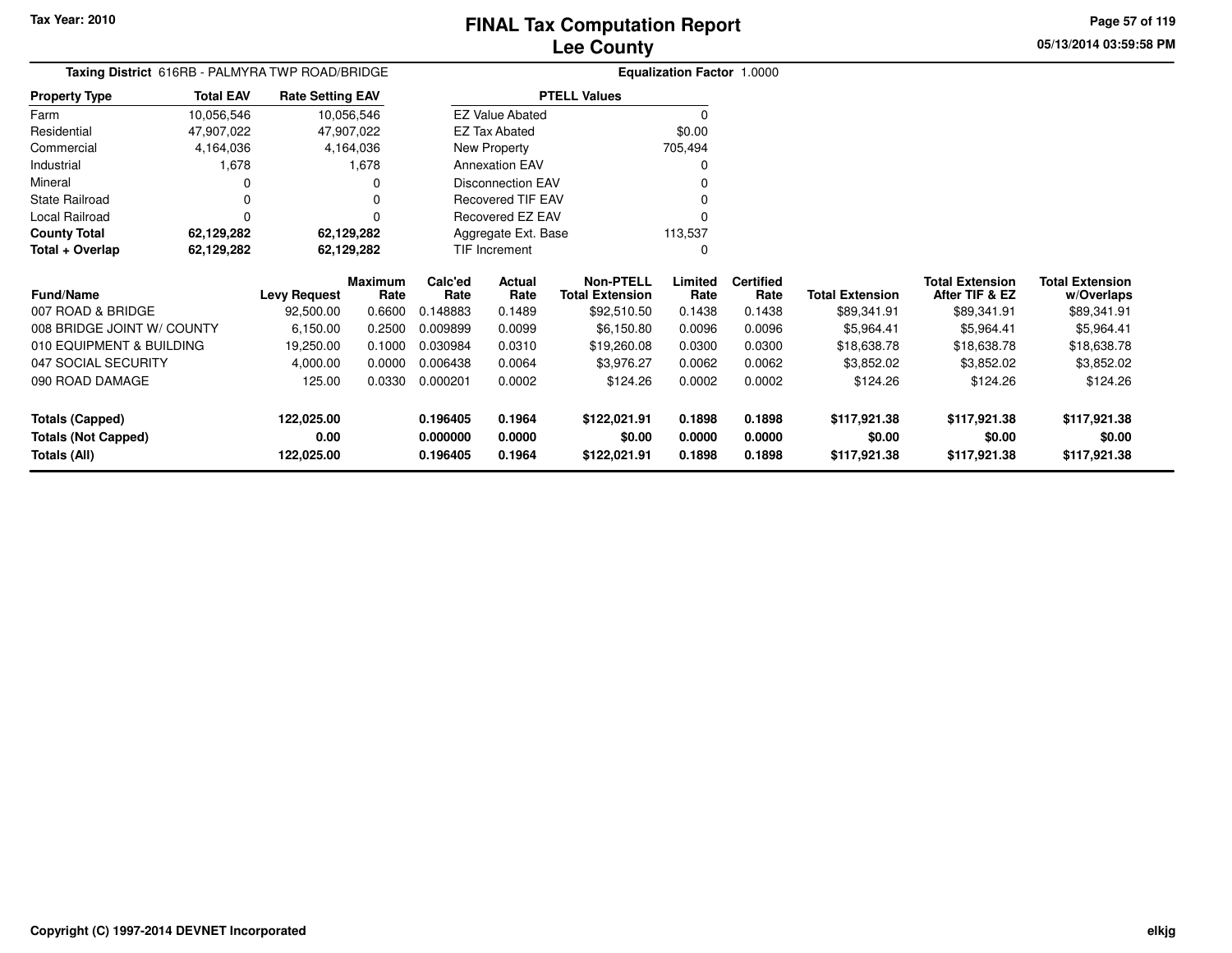# **Lee CountyFINAL Tax Computation Report**

**05/13/2014 03:59:58 PM Page 58 of 119**

| Taxing District 617 - REYNOLDS TOWNSHIP                       |                  |                                  |                           |                                  |                                 |                                                           | <b>Equalization Factor 1.0000</b> |                                    |                                       |                                                         |                                                     |
|---------------------------------------------------------------|------------------|----------------------------------|---------------------------|----------------------------------|---------------------------------|-----------------------------------------------------------|-----------------------------------|------------------------------------|---------------------------------------|---------------------------------------------------------|-----------------------------------------------------|
| <b>Property Type</b>                                          | <b>Total EAV</b> | <b>Rate Setting EAV</b>          |                           |                                  |                                 | <b>PTELL Values</b>                                       |                                   |                                    |                                       |                                                         |                                                     |
| Farm                                                          | 9,215,415        |                                  | 9,215,415                 |                                  | <b>EZ Value Abated</b>          |                                                           |                                   |                                    |                                       |                                                         |                                                     |
| Residential                                                   | 2,895,769        |                                  | 2,895,769                 |                                  | EZ Tax Abated                   |                                                           | \$0.00                            |                                    |                                       |                                                         |                                                     |
| Commercial                                                    | 166,407          |                                  | 166,407                   |                                  | New Property                    |                                                           | 84,322                            |                                    |                                       |                                                         |                                                     |
| Industrial                                                    | 75               |                                  | 75                        |                                  | <b>Annexation EAV</b>           |                                                           | 0                                 |                                    |                                       |                                                         |                                                     |
| Mineral                                                       | $\Omega$         |                                  | 0                         |                                  | <b>Disconnection EAV</b>        |                                                           | 0                                 |                                    |                                       |                                                         |                                                     |
| State Railroad                                                | 129,008          |                                  | 129,008                   |                                  | <b>Recovered TIF EAV</b>        |                                                           | 0                                 |                                    |                                       |                                                         |                                                     |
| Local Railroad                                                | 0                |                                  | 0                         |                                  | Recovered EZ EAV                |                                                           | 0                                 |                                    |                                       |                                                         |                                                     |
| <b>County Total</b>                                           | 12,406,674       |                                  | 12,406,674                |                                  | Aggregate Ext. Base             |                                                           | 40,398                            |                                    |                                       |                                                         |                                                     |
| Total + Overlap                                               | 12,406,674       |                                  | 12,406,674                |                                  | <b>TIF Increment</b>            |                                                           | 0                                 |                                    |                                       |                                                         |                                                     |
| <b>Fund/Name</b><br>001 CORPORATE                             |                  | <b>Levy Request</b><br>42,091.00 | Maximum<br>Rate<br>0.4500 | Calc'ed<br>Rate<br>0.339261      | <b>Actual</b><br>Rate<br>0.3393 | <b>Non-PTELL</b><br><b>Total Extension</b><br>\$42,095.84 | Limited<br>Rate<br>0.3367         | <b>Certified</b><br>Rate<br>0.3367 | <b>Total Extension</b><br>\$41,773.27 | <b>Total Extension</b><br>After TIF & EZ<br>\$41,773.27 | <b>Total Extension</b><br>w/Overlaps<br>\$41,773.27 |
| Totals (Capped)<br><b>Totals (Not Capped)</b><br>Totals (All) |                  | 42,091.00<br>0.00<br>42,091.00   |                           | 0.339261<br>0.000000<br>0.339261 | 0.3393<br>0.0000<br>0.3393      | \$42,095.84<br>\$0.00<br>\$42,095.84                      | 0.3367<br>0.0000<br>0.3367        | 0.3367<br>0.0000<br>0.3367         | \$41,773.27<br>\$0.00<br>\$41,773.27  | \$41,773.27<br>\$0.00<br>\$41,773.27                    | \$41,773.27<br>\$0.00<br>\$41,773.27                |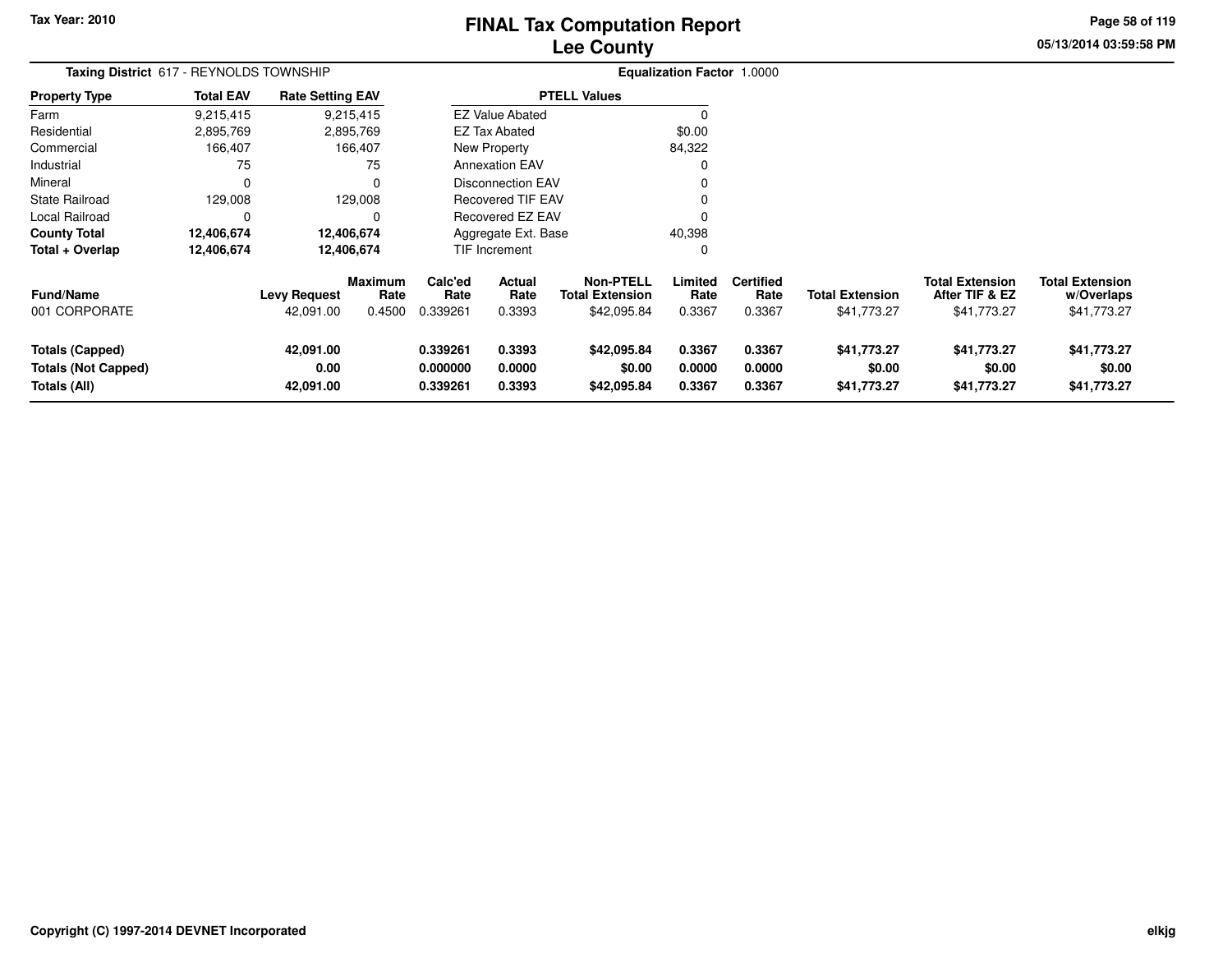**Property Type**

FarmResidential

Industrial Mineral

State Railroad Local Railroad

**Total + Overlap**

**County Total 12,406,674 12,406,674**

**12,406,674 12,406,674**

# **Lee CountyFINAL Tax Computation Report**

**05/13/2014 03:59:58 PMPage 59 of 119**

|                |                  |                                                | Lee County            |                                   |  |
|----------------|------------------|------------------------------------------------|-----------------------|-----------------------------------|--|
|                |                  | Taxing District 617RB - REYNOLDS TWP RD/BRIDGE |                       | <b>Equalization Factor 1.0000</b> |  |
| Property Type  | <b>Total EAV</b> | <b>Rate Setting EAV</b>                        | <b>PTELL Values</b>   |                                   |  |
| Farm           | 9,215,415        | 9,215,415                                      | EZ Value Abated       |                                   |  |
| Residential    | 2,895,769        | 2,895,769                                      | EZ Tax Abated         | \$0.00                            |  |
| Commercial     | 166.407          | 166.407                                        | New Property          | 84.322                            |  |
| Industrial     | 75               | 75                                             | <b>Annexation EAV</b> |                                   |  |
| Mineral        |                  |                                                | Disconnection EAV     |                                   |  |
| State Railroad | 129.008          | 129.008                                        | Recovered TIF EAV     |                                   |  |
| Local Railroad |                  |                                                | Recovered EZ EAV      |                                   |  |
| - - - -        |                  |                                                |                       |                                   |  |

0

Aggregate Ext. BaseTIF Increment

42,878 $\pmb{0}$ 

| <b>Fund/Name</b>                                              | Levy Request                   | <b>Maximum</b><br>Rate | Calc'ed<br>Rate                  | <b>Actual</b><br>Rate      | <b>Non-PTELL</b><br><b>Total Extension</b> | Limited<br>Rate            | <b>Certified</b><br>Rate   | <b>Total Extension</b>               | <b>Total Extension</b><br>After TIF & EZ | <b>Total Extension</b><br>w/Overlaps |
|---------------------------------------------------------------|--------------------------------|------------------------|----------------------------------|----------------------------|--------------------------------------------|----------------------------|----------------------------|--------------------------------------|------------------------------------------|--------------------------------------|
| 007 ROAD & BRIDGE                                             | 19,173.00                      | 0.6600                 | 154538.                          | 0.1545                     | \$19.168.31                                | 0.1522                     | 0.1522                     | \$18,882.96                          | \$18,882.96                              | \$18,882.96                          |
| 008 BRIDGE JOINT W/ COUNTY                                    | 2,372.00                       | 0.2500                 | 0.019119                         | 0.0191                     | \$2,369.67                                 | 0.0188                     | 0.0188                     | \$2,332.45                           | \$2,332.45                               | \$2,332.45                           |
| 009 PERMANENT ROAD                                            | 19.405.00                      | 0.2500                 | 0.156408                         | 0.1564                     | \$19.404.04                                | 0.1541                     | 0.1541                     | \$19,118.68                          | \$19.118.68                              | \$19,118.68                          |
| 010 EQUIPMENT & BUILDING                                      | 4.072.00                       | 0.1000                 | 0.032821                         | 0.0328                     | \$4.069.39                                 | 0.0323                     | 0.0323                     | \$4,007.36                           | \$4,007.36                               | \$4,007.36                           |
| Totals (Capped)<br><b>Totals (Not Capped)</b><br>Totals (All) | 45.022.00<br>0.00<br>45.022.00 |                        | 0.362886<br>0.000000<br>0.362886 | 0.3628<br>0.0000<br>0.3628 | \$45,011.41<br>\$0.00<br>\$45,011.41       | 0.3574<br>0.0000<br>0.3574 | 0.3574<br>0.0000<br>0.3574 | \$44,341,45<br>\$0.00<br>\$44,341.45 | \$44.341.45<br>\$0.00<br>\$44,341.45     | \$44,341.45<br>\$0.00<br>\$44,341.45 |

12,406,674

12,406,674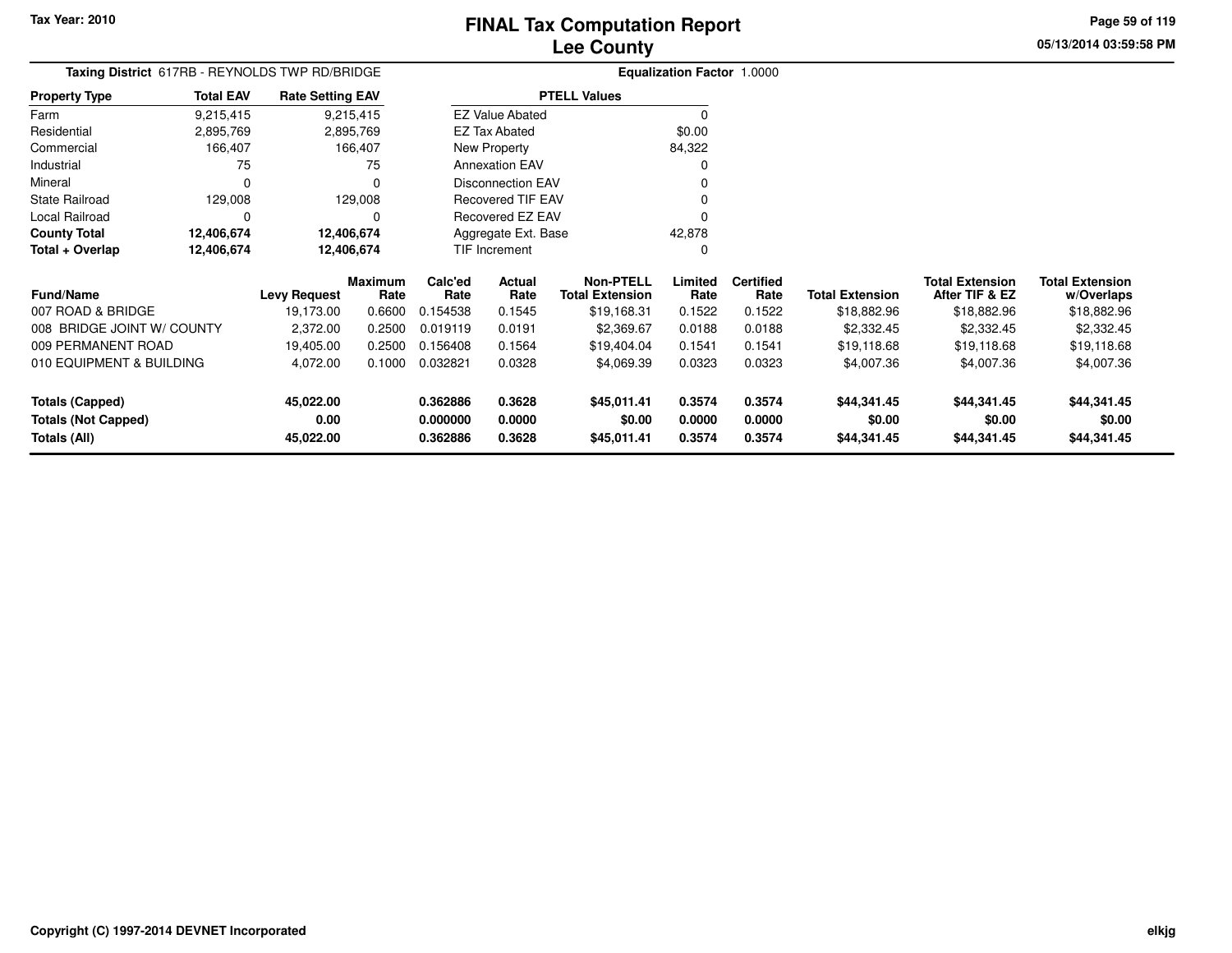# **Lee CountyFINAL Tax Computation Report**

**05/13/2014 03:59:58 PM Page 60 of 119**

| Taxing District 618 - SOUTH DIXON TOWNSHIP |                  |                         |                        |                          |                        |                                            | <b>Equalization Factor 1.0000</b> |                          |                        |                                          |                                      |
|--------------------------------------------|------------------|-------------------------|------------------------|--------------------------|------------------------|--------------------------------------------|-----------------------------------|--------------------------|------------------------|------------------------------------------|--------------------------------------|
| <b>Property Type</b>                       | <b>Total EAV</b> | <b>Rate Setting EAV</b> |                        |                          |                        | <b>PTELL Values</b>                        |                                   |                          |                        |                                          |                                      |
| Farm                                       | 6,855,587        |                         | 6,806,853              |                          | <b>EZ Value Abated</b> |                                            | 4,773,770                         |                          |                        |                                          |                                      |
| Residential                                | 10,904,507       |                         | 10,904,507             |                          | EZ Tax Abated          |                                            | \$5,403.90                        |                          |                        |                                          |                                      |
| Commercial                                 | 10,370,834       |                         | 9,745,496              |                          | New Property           |                                            | 423,748                           |                          |                        |                                          |                                      |
| Industrial                                 | 29,196,250       |                         | 25,096,552             | <b>Annexation EAV</b>    |                        |                                            |                                   |                          |                        |                                          |                                      |
| Mineral                                    | 0                |                         | 0                      | <b>Disconnection EAV</b> |                        |                                            |                                   |                          |                        |                                          |                                      |
| <b>State Railroad</b>                      | 438,627          |                         | 438,627                |                          | Recovered TIF EAV      |                                            |                                   |                          |                        |                                          |                                      |
| Local Railroad                             | 1,270            |                         | 1,270                  |                          | Recovered EZ EAV       |                                            | 745,111                           |                          |                        |                                          |                                      |
| <b>County Total</b>                        | 57,767,075       |                         | 52,993,305             |                          | Aggregate Ext. Base    |                                            | 57,151                            |                          |                        |                                          |                                      |
| Total + Overlap                            | 57,767,075       |                         | 52,993,305             |                          | TIF Increment          |                                            | 0                                 |                          |                        |                                          |                                      |
| <b>Fund/Name</b>                           |                  | <b>Levy Request</b>     | <b>Maximum</b><br>Rate | Calc'ed<br>Rate          | Actual<br>Rate         | <b>Non-PTELL</b><br><b>Total Extension</b> | Limited<br>Rate                   | <b>Certified</b><br>Rate | <b>Total Extension</b> | <b>Total Extension</b><br>After TIF & EZ | <b>Total Extension</b><br>w/Overlaps |
| 001 CORPORATE                              |                  | 45,000.00               | 0.2500                 | 0.084916                 | 0.0849                 | \$44,991.32                                | 0.0849                            | 0.0849                   | \$49,044.25            | \$44,991.32                              | \$44,991.32                          |
| 027 AUDIT                                  |                  | 1,970.00                | 0.0050                 | 0.003718                 | 0.0037                 | \$1,960.75                                 | 0.0037                            | 0.0037                   | \$2,137.38             | \$1,960.75                               | \$1,960.75                           |
| 035 LIABILITY INSURANCE                    |                  | 4,250.00                | 0.0000                 | 0.008020                 | 0.0080                 | \$4,239.46                                 | 0.0080                            | 0.0080                   | \$4,621.37             | \$4,239.46                               | \$4,239.46                           |
| 047 SOCIAL SECURITY                        |                  | 4,800.00                | 0.0000                 | 0.009058                 | 0.0091                 | \$4,822.39                                 | 0.0091                            | 0.0091                   | \$5,256.80             | \$4,822.39                               | \$4,822.39                           |
| 054 GENERAL ASSISTANCE                     |                  | 3,956.00                | 0.1000                 | 0.007465                 | 0.0075                 | \$3,974.50                                 | 0.0075                            | 0.0075                   | \$4,332.53             | \$3,974.50                               | \$3,974.50                           |
| <b>Totals (Capped)</b>                     |                  | 59,976.00               |                        | 0.113177                 | 0.1132                 | \$59,988.42                                | 0.1132                            | 0.1132                   | \$65,392.33            | \$59,988.42                              | \$59,988.42                          |
| <b>Totals (Not Capped)</b>                 |                  | 0.00                    |                        | 0.000000                 | 0.0000                 | \$0.00                                     | 0.0000                            | 0.0000                   | \$0.00                 | \$0.00                                   | \$0.00                               |
| Totals (All)                               |                  | 59,976.00               |                        | 0.113177                 | 0.1132                 | \$59,988.42                                | 0.1132                            | 0.1132                   | \$65,392.33            | \$59,988.42                              | \$59,988.42                          |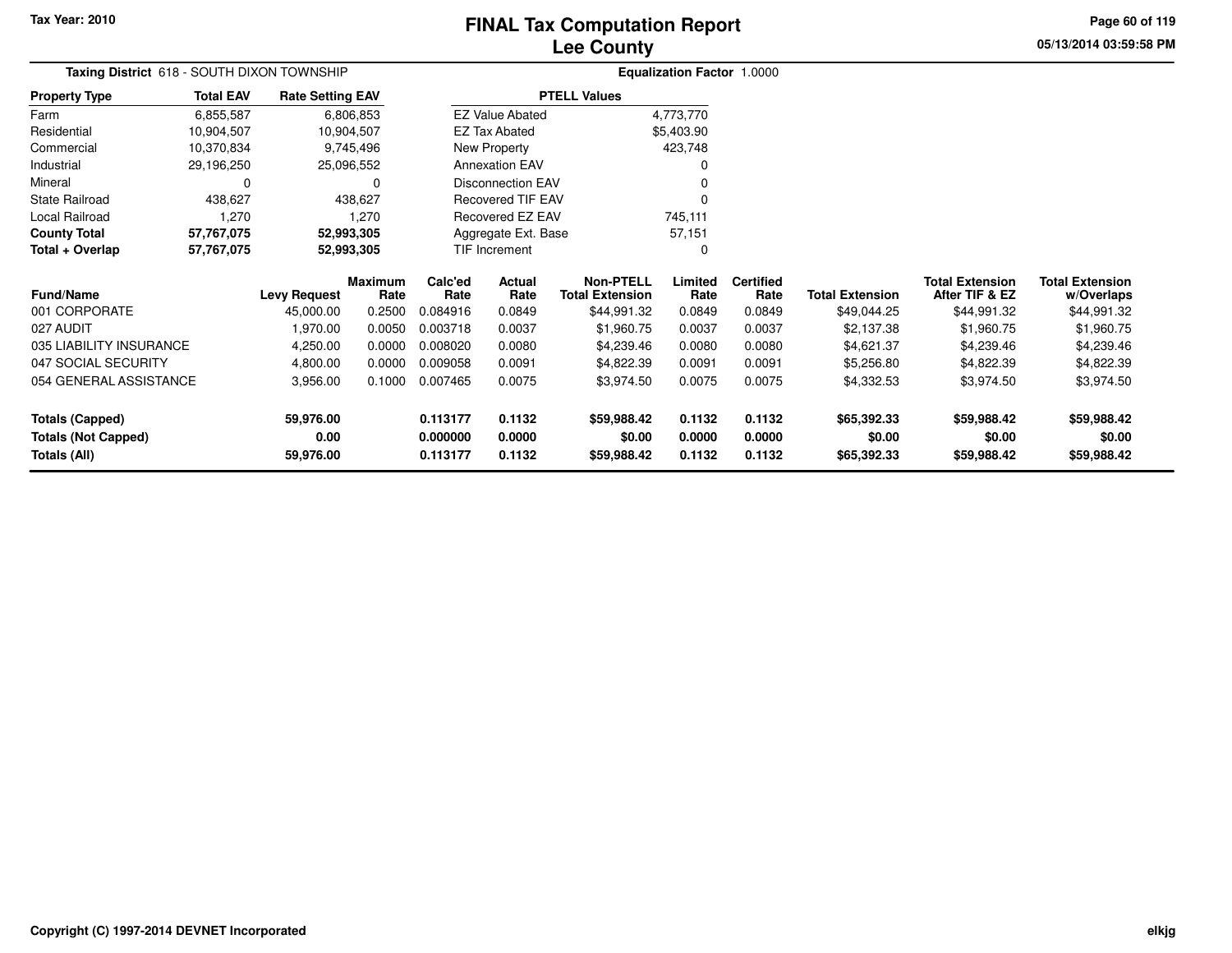**05/13/2014 03:59:58 PM Page 61 of 119**

| Taxing District 618RB - SOUTH DIXON TWP RD/BRIDGE |                  |                         |                        |                 |                          | Equalization Factor 1.0000                 |                 |                          |                                 |                                          |                                      |
|---------------------------------------------------|------------------|-------------------------|------------------------|-----------------|--------------------------|--------------------------------------------|-----------------|--------------------------|---------------------------------|------------------------------------------|--------------------------------------|
| <b>Property Type</b>                              | <b>Total EAV</b> | <b>Rate Setting EAV</b> |                        |                 |                          | <b>PTELL Values</b>                        |                 |                          | <b>Road and Bridge Transfer</b> |                                          |                                      |
| Farm                                              | 6,855,587        |                         | 6,806,853              |                 | <b>EZ Value Abated</b>   |                                            | 4,773,770       | <b>Municipality</b>      |                                 | <b>Fund</b>                              | <b>Amount Extended</b>               |
| Residential                                       | 10,904,507       |                         | 10,904,507             |                 | <b>EZ Tax Abated</b>     |                                            | \$9,179.95      |                          |                                 |                                          |                                      |
| Commercial                                        | 10,370,834       |                         | 9,745,496              |                 | New Property             |                                            | 423,748         |                          | 705 - CITY OF DIXON             | 007                                      | \$1,183.07                           |
| Industrial                                        | 29,196,250       |                         | 25,096,552             |                 | <b>Annexation EAV</b>    |                                            | $\Omega$        | <b>Total</b>             |                                 |                                          | \$1,183.07                           |
| Mineral                                           | 0                |                         | 0                      |                 | <b>Disconnection EAV</b> |                                            |                 |                          |                                 |                                          |                                      |
| <b>State Railroad</b>                             | 438,627          |                         | 438,627                |                 | <b>Recovered TIF EAV</b> |                                            |                 |                          |                                 |                                          |                                      |
| Local Railroad                                    | 1,270            |                         | 1,270                  |                 | Recovered EZ EAV         |                                            | 745,111         |                          |                                 |                                          |                                      |
| <b>County Total</b>                               | 57,767,075       |                         | 52,993,305             |                 | Aggregate Ext. Base      |                                            | 97,086          |                          |                                 |                                          |                                      |
| Total + Overlap                                   | 57,767,075       |                         | 52,993,305             |                 | TIF Increment<br>0       |                                            |                 |                          |                                 |                                          |                                      |
| <b>Fund/Name</b>                                  |                  | <b>Levy Request</b>     | <b>Maximum</b><br>Rate | Calc'ed<br>Rate | Actual<br>Rate           | <b>Non-PTELL</b><br><b>Total Extension</b> | Limited<br>Rate | <b>Certified</b><br>Rate | <b>Total Extension</b>          | <b>Total Extension</b><br>After TIF & EZ | <b>Total Extension</b><br>w/Overlaps |
| 007 ROAD & BRIDGE                                 |                  | 5,250.00                | 0.6600                 | 0.009907        | 0.0099                   | \$5,246.34                                 | 0.0099          | 0.0099                   | \$5,718.94                      | \$5,246.34                               | \$5,246.34                           |
| 009 PERMANENT ROAD                                |                  | 74,250.00               | 0.2500                 | 0.140112        | 0.1401                   | \$74,243.62                                | 0.1401          | 0.1401                   | \$80,931.67                     | \$74,243.62                              | \$74,243.62                          |
| 010 EQUIPMENT & BUILDING                          |                  | 22,440.00               | 0.1000                 | 0.042345        | 0.0423                   | \$22,416.17                                | 0.0423          | 0.0423                   | \$24,435.47                     | \$22,416.17                              | \$22,416.17                          |
| Totals (Capped)                                   |                  | 101,940.00              |                        | 0.192364        | 0.1923                   | \$101,906.13                               | 0.1923          | 0.1923                   | \$111,086.08                    | \$101,906.13                             | \$101,906.13                         |
| <b>Totals (Not Capped)</b>                        |                  | 0.00                    |                        | 0.000000        | 0.0000                   | \$0.00                                     | 0.0000          | 0.0000                   | \$0.00                          | \$0.00                                   | \$0.00                               |
| Totals (All)                                      |                  | 101,940.00              |                        | 0.192364        | 0.1923                   | \$101,906.13                               | 0.1923          | 0.1923                   | \$111,086.08                    | \$101,906.13                             | \$101,906.13                         |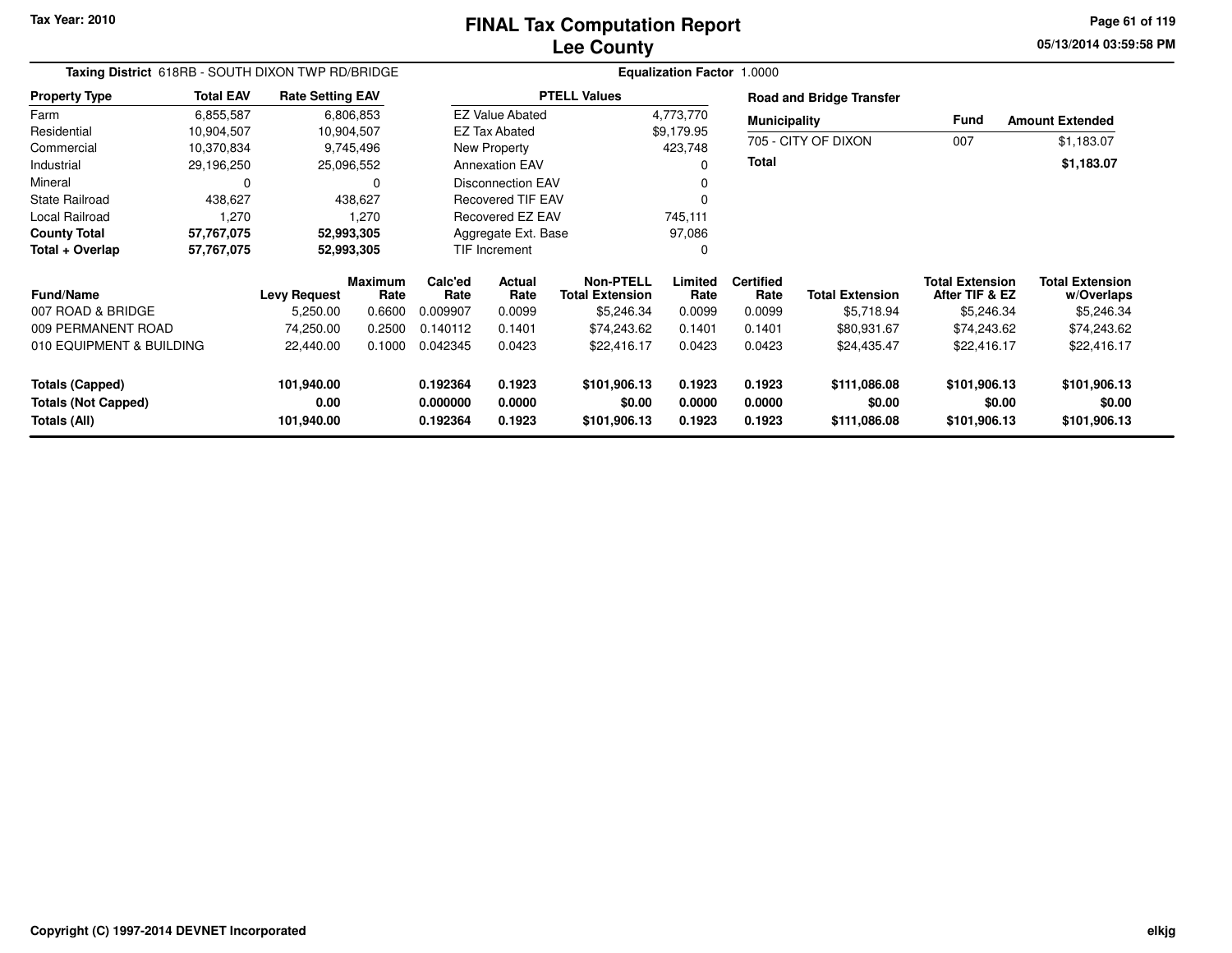# **Lee CountyFINAL Tax Computation Report**

**05/13/2014 03:59:58 PM Page 62 of 119**

| Taxing District 619 - SUBLETTE TOWNSHIP              |                          |                         |                        |                               |                          |                                            | <b>Equalization Factor 1.0000</b> |                          |                        |                                          |                                      |
|------------------------------------------------------|--------------------------|-------------------------|------------------------|-------------------------------|--------------------------|--------------------------------------------|-----------------------------------|--------------------------|------------------------|------------------------------------------|--------------------------------------|
| <b>Property Type</b>                                 | <b>Total EAV</b>         | <b>Rate Setting EAV</b> |                        |                               |                          | <b>PTELL Values</b>                        |                                   |                          |                        |                                          |                                      |
| Farm                                                 | 10,282,835               |                         | 10,282,835             |                               | <b>EZ Value Abated</b>   |                                            | 0                                 |                          |                        |                                          |                                      |
| Residential                                          | 9,687,665                |                         | 9,687,665              |                               | <b>EZ Tax Abated</b>     |                                            | \$0.00                            |                          |                        |                                          |                                      |
| Commercial                                           | 3,141,330                |                         | 3,141,330              |                               | New Property             |                                            | 266,894                           |                          |                        |                                          |                                      |
| Industrial                                           | 301,227                  |                         | 301,227                |                               | <b>Annexation EAV</b>    |                                            | 0                                 |                          |                        |                                          |                                      |
| Mineral                                              | 945,028                  |                         | 945,028                | Disconnection EAV             |                          |                                            |                                   |                          |                        |                                          |                                      |
| <b>State Railroad</b>                                | 0                        |                         |                        |                               | <b>Recovered TIF EAV</b> |                                            |                                   |                          |                        |                                          |                                      |
| Local Railroad                                       | 8,090                    |                         | 8,090                  |                               | Recovered EZ EAV         |                                            |                                   |                          |                        |                                          |                                      |
| <b>County Total</b>                                  | 24,366,175               |                         | 24,366,175             | 39,785<br>Aggregate Ext. Base |                          |                                            |                                   |                          |                        |                                          |                                      |
| Total + Overlap                                      | 24,366,175<br>24,366,175 |                         |                        |                               | TIF Increment            |                                            | 0                                 |                          |                        |                                          |                                      |
| <b>Fund/Name</b>                                     |                          | <b>Levy Request</b>     | <b>Maximum</b><br>Rate | Calc'ed<br>Rate               | Actual<br>Rate           | <b>Non-PTELL</b><br><b>Total Extension</b> | Limited<br>Rate                   | <b>Certified</b><br>Rate | <b>Total Extension</b> | <b>Total Extension</b><br>After TIF & EZ | <b>Total Extension</b><br>w/Overlaps |
| 001 CORPORATE                                        |                          | 34,553.00               | 0.3900                 | 0.141807                      | 0.1418                   | \$34,551.24                                | 0.1362                            | 0.1362                   | \$33,186.73            | \$33,186.73                              | \$33,186.73                          |
| 019 COMMUNITY BLDG                                   |                          | 7,622.00                | 0.1000                 | 0.031281                      | 0.0313                   | \$7,626.61                                 | 0.0301                            | 0.0301                   | \$7,334.22             | \$7,334.22                               | \$7,334.22                           |
| 054 GENERAL ASSISTANCE                               |                          | 800.00                  | 0.0000                 | 0.003283                      | 0.0033                   | \$804.08                                   | 0.0032                            | 0.0032                   | \$779.72               | \$779.72                                 | \$779.72                             |
| <b>Totals (Capped)</b><br><b>Totals (Not Capped)</b> |                          | 42,975.00<br>0.00       |                        | 0.176371<br>0.000000          | 0.1764<br>0.0000         | \$42,981.93<br>\$0.00                      | 0.1695<br>0.0000                  | 0.1695<br>0.0000         | \$41,300.67<br>\$0.00  | \$41,300.67<br>\$0.00                    | \$41,300.67<br>\$0.00                |
| <b>Totals (All)</b>                                  |                          | 42,975.00               |                        | 0.176371                      | 0.1764                   | \$42,981.93                                | 0.1695                            | 0.1695                   | \$41,300.67            | \$41,300.67                              | \$41,300.67                          |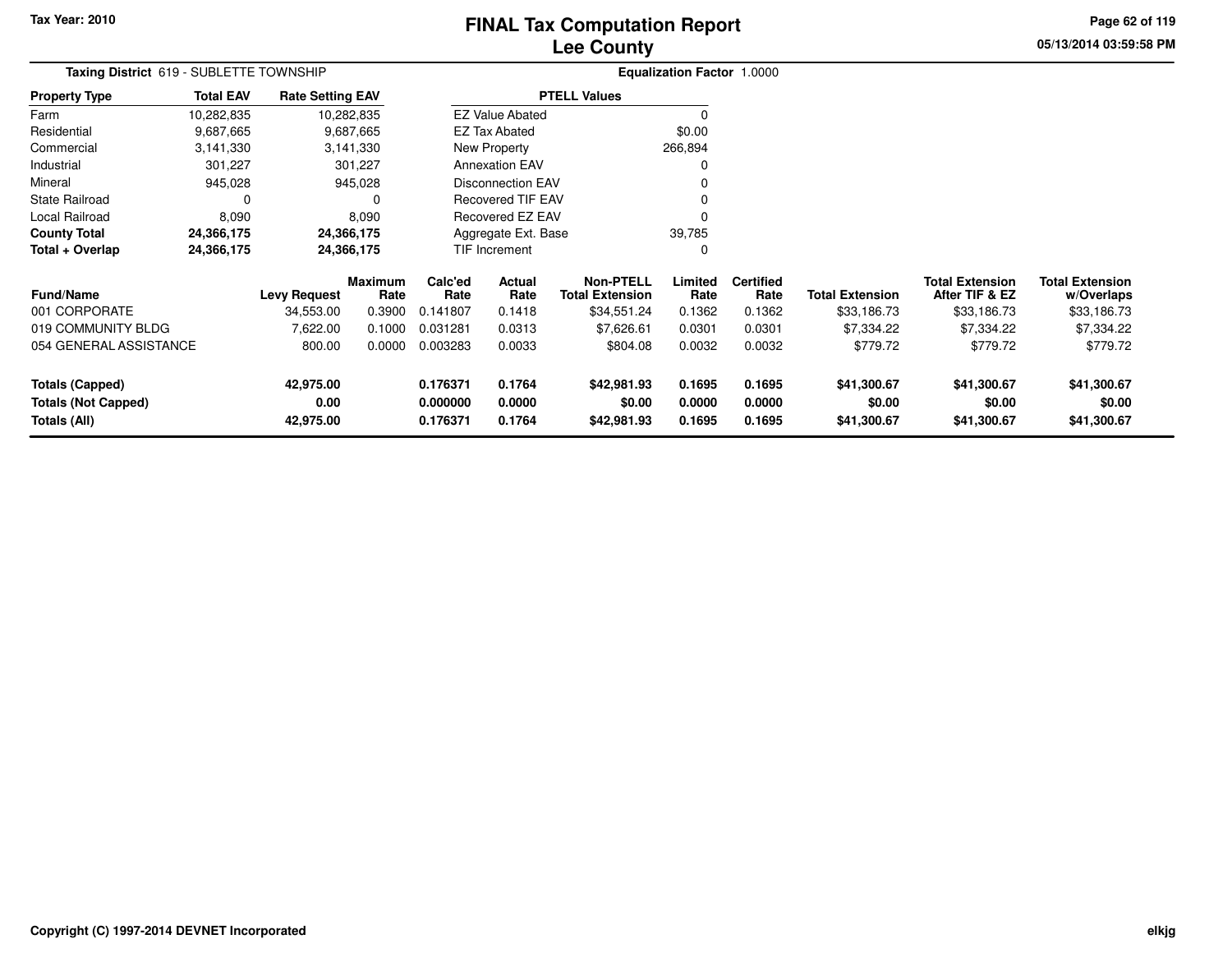**05/13/2014 03:59:58 PM Page 63 of 119**

| Taxing District 619RB - SUBLETTE TWP ROAD/BRIDGE |                  |                         |                        |                     | Equalization Factor 1.0000 |                                            |                 |                          |                                 |                                          |                                      |
|--------------------------------------------------|------------------|-------------------------|------------------------|---------------------|----------------------------|--------------------------------------------|-----------------|--------------------------|---------------------------------|------------------------------------------|--------------------------------------|
| <b>Property Type</b>                             | <b>Total EAV</b> | <b>Rate Setting EAV</b> |                        |                     |                            | <b>PTELL Values</b>                        |                 |                          | <b>Road and Bridge Transfer</b> |                                          |                                      |
| Farm                                             | 10,282,835       |                         | 10,282,835             |                     | <b>EZ Value Abated</b>     |                                            | 0               | <b>Municipality</b>      |                                 | Fund                                     | <b>Amount Extended</b>               |
| Residential                                      | 9,687,665        |                         | 9,687,665              |                     | <b>EZ Tax Abated</b>       |                                            | \$0.00          |                          |                                 |                                          |                                      |
| Commercial                                       | 3,141,330        |                         | 3,141,330              |                     | New Property               |                                            | 266,894         |                          | 712 - VILLAGE OF SUBLETTE       | 007                                      | \$10,795.20                          |
| Industrial                                       | 301,227          |                         | 301,227                |                     | <b>Annexation EAV</b>      |                                            | 0               | Total                    |                                 |                                          | \$10,795.20                          |
| Mineral                                          | 945,028          |                         | 945,028                |                     | <b>Disconnection EAV</b>   |                                            | 0               |                          |                                 |                                          |                                      |
| State Railroad                                   | 0                |                         | 0                      |                     | <b>Recovered TIF EAV</b>   |                                            | 0               |                          |                                 |                                          |                                      |
| Local Railroad                                   | 8,090            |                         | 8,090                  |                     | Recovered EZ EAV           |                                            | 0               |                          |                                 |                                          |                                      |
| <b>County Total</b>                              | 24,366,175       |                         | 24,366,175             | Aggregate Ext. Base |                            |                                            | 84,589          |                          |                                 |                                          |                                      |
| Total + Overlap                                  | 24,366,175       |                         | 24,366,175             |                     | TIF Increment              |                                            | 0               |                          |                                 |                                          |                                      |
| <b>Fund/Name</b>                                 |                  | <b>Levy Request</b>     | <b>Maximum</b><br>Rate | Calc'ed<br>Rate     | Actual<br>Rate             | <b>Non-PTELL</b><br><b>Total Extension</b> | Limited<br>Rate | <b>Certified</b><br>Rate | <b>Total Extension</b>          | <b>Total Extension</b><br>After TIF & EZ | <b>Total Extension</b><br>w/Overlaps |
| 007 ROAD & BRIDGE                                |                  | 82,800.00               | 0.6600                 | 0.339815            | 0.3398                     | \$82,796.26                                | 0.3237          | 0.3237                   | \$78,873.31                     | \$78,873.31                              | \$78,873.31                          |
| 008 BRIDGE JOINT W/ COUNTY                       |                  | 0.00                    | 0.2500                 | 0.000000            | 0.0000                     | \$0.00                                     | 0.0000          | 0.0000                   | \$0.00                          | \$0.00                                   | \$0.00                               |
| 010 EQUIPMENT & BUILDING                         |                  | 9,400.00                | 0.1000                 | 0.038578            | 0.0386                     | \$9,405.34                                 | 0.0368          | 0.0368                   | \$8,966.75                      | \$8,966.75                               | \$8,966.75                           |
| <b>Totals (Capped)</b>                           |                  | 92,200.00               |                        | 0.378393            | 0.3784                     | \$92,201.60                                | 0.3605          | 0.3605                   | \$87,840.06                     | \$87,840.06                              | \$87,840.06                          |
| <b>Totals (Not Capped)</b>                       |                  | 0.00                    |                        | 0.000000            | 0.0000                     | \$0.00                                     | 0.0000          | 0.0000                   | \$0.00                          | \$0.00                                   | \$0.00                               |
| Totals (All)                                     |                  | 92,200.00               |                        | 0.378393            | 0.3784                     | \$92,201.60                                | 0.3605          | 0.3605                   | \$87,840.06                     | \$87,840.06                              | \$87,840.06                          |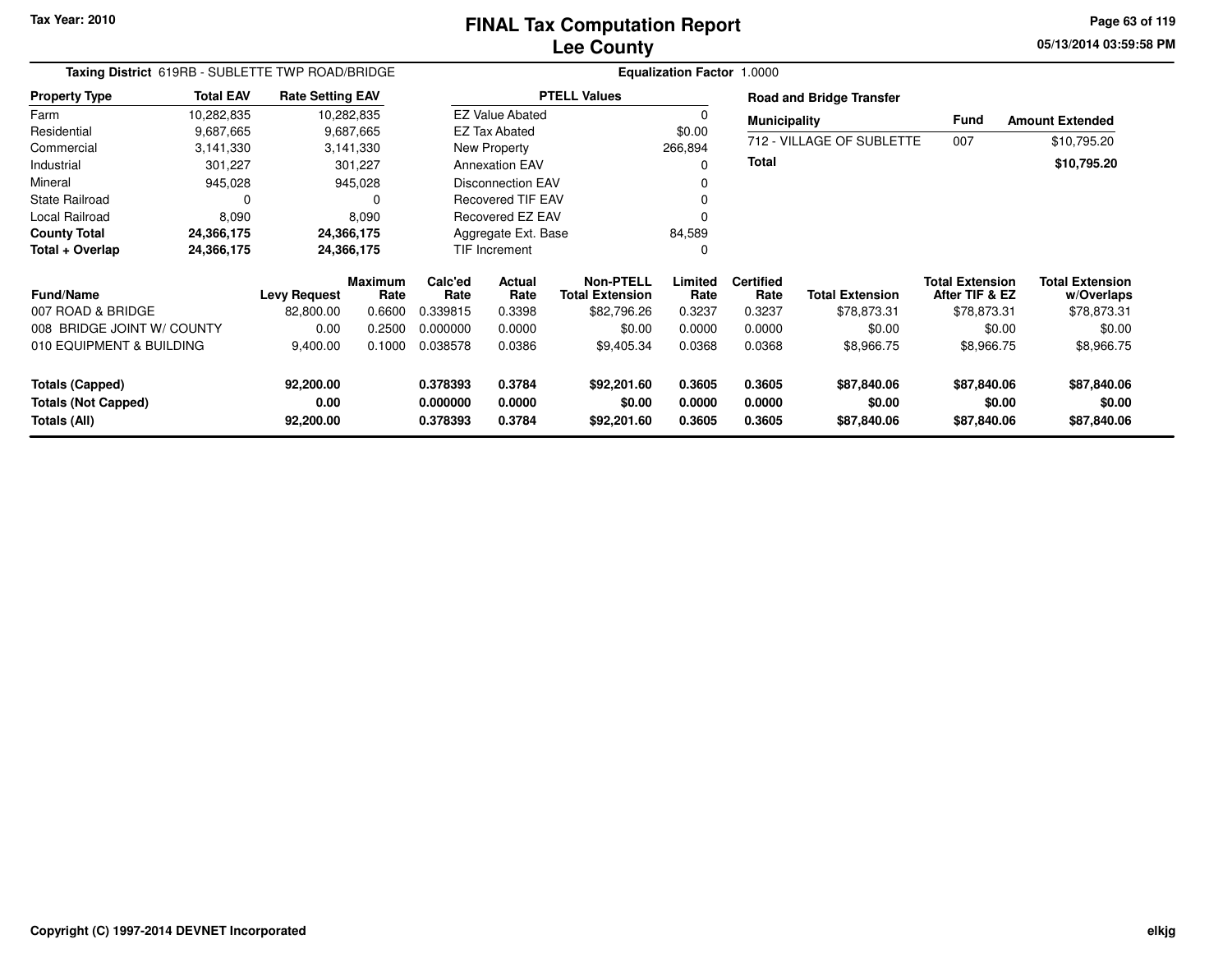# **Lee CountyFINAL Tax Computation Report**

**05/13/2014 03:59:58 PMPage 64 of 119**

| Taxing District 620 - VIOLA TOWNSHIP                                 |                  |                                |                 | <b>Equalization Factor 1.0000</b> |                            |                                            |                            |                            |                                      |                                          |                                      |
|----------------------------------------------------------------------|------------------|--------------------------------|-----------------|-----------------------------------|----------------------------|--------------------------------------------|----------------------------|----------------------------|--------------------------------------|------------------------------------------|--------------------------------------|
| <b>Property Type</b>                                                 | <b>Total EAV</b> | <b>Rate Setting EAV</b>        |                 |                                   |                            | <b>PTELL Values</b>                        |                            |                            |                                      |                                          |                                      |
| Farm                                                                 | 9,114,357        |                                | 9,114,357       |                                   | <b>EZ Value Abated</b>     |                                            | $\Omega$                   |                            |                                      |                                          |                                      |
| Residential                                                          | 2,590,951        |                                | 2,590,951       |                                   | <b>EZ Tax Abated</b>       |                                            | \$0.00                     |                            |                                      |                                          |                                      |
| Commercial                                                           | 371,487          |                                | 371,487         |                                   | New Property               |                                            | 5,713                      |                            |                                      |                                          |                                      |
| Industrial                                                           | 0                |                                | 0               |                                   | <b>Annexation EAV</b>      |                                            | 0                          |                            |                                      |                                          |                                      |
| Mineral                                                              | 663,576          |                                | 663,576         |                                   | <b>Disconnection EAV</b>   |                                            |                            |                            |                                      |                                          |                                      |
| <b>State Railroad</b>                                                | 0                |                                |                 |                                   | <b>Recovered TIF EAV</b>   |                                            |                            |                            |                                      |                                          |                                      |
| Local Railroad                                                       | $\Omega$         |                                |                 | Recovered EZ EAV                  |                            |                                            |                            |                            |                                      |                                          |                                      |
| <b>County Total</b>                                                  | 12,740,371       |                                | 12,740,371      | 36,780<br>Aggregate Ext. Base     |                            |                                            |                            |                            |                                      |                                          |                                      |
| Total + Overlap                                                      | 12,740,371       | 12,740,371                     |                 |                                   | TIF Increment              |                                            | 0                          |                            |                                      |                                          |                                      |
| <b>Fund/Name</b>                                                     |                  | <b>Levy Request</b>            | Maximum<br>Rate | Calc'ed<br>Rate                   | Actual<br>Rate             | <b>Non-PTELL</b><br><b>Total Extension</b> | Limited<br>Rate            | <b>Certified</b><br>Rate   | <b>Total Extension</b>               | <b>Total Extension</b><br>After TIF & EZ | <b>Total Extension</b><br>w/Overlaps |
| 001 CORPORATE                                                        |                  | 35,020.00                      | 0.4500          | 0.274874                          | 0.2749                     | \$35,023.28                                | 0.2690                     | 0.2690                     | \$34,271.60                          | \$34,271.60                              | \$34,271.60                          |
| 054 GENERAL ASSISTANCE                                               |                  | 3,590.00                       | 0.1000          | 0.028178                          | 0.0282                     | \$3,592.78                                 | 0.0276                     | 0.0276                     | \$3,516.34                           | \$3,516.34                               | \$3,516.34                           |
| <b>Totals (Capped)</b><br><b>Totals (Not Capped)</b><br>Totals (All) |                  | 38,610.00<br>0.00<br>38,610.00 |                 | 0.303052<br>0.000000<br>0.303052  | 0.3031<br>0.0000<br>0.3031 | \$38,616.06<br>\$0.00<br>\$38,616.06       | 0.2966<br>0.0000<br>0.2966 | 0.2966<br>0.0000<br>0.2966 | \$37,787.94<br>\$0.00<br>\$37,787.94 | \$37,787.94<br>\$0.00<br>\$37,787.94     | \$37,787.94<br>\$0.00<br>\$37,787.94 |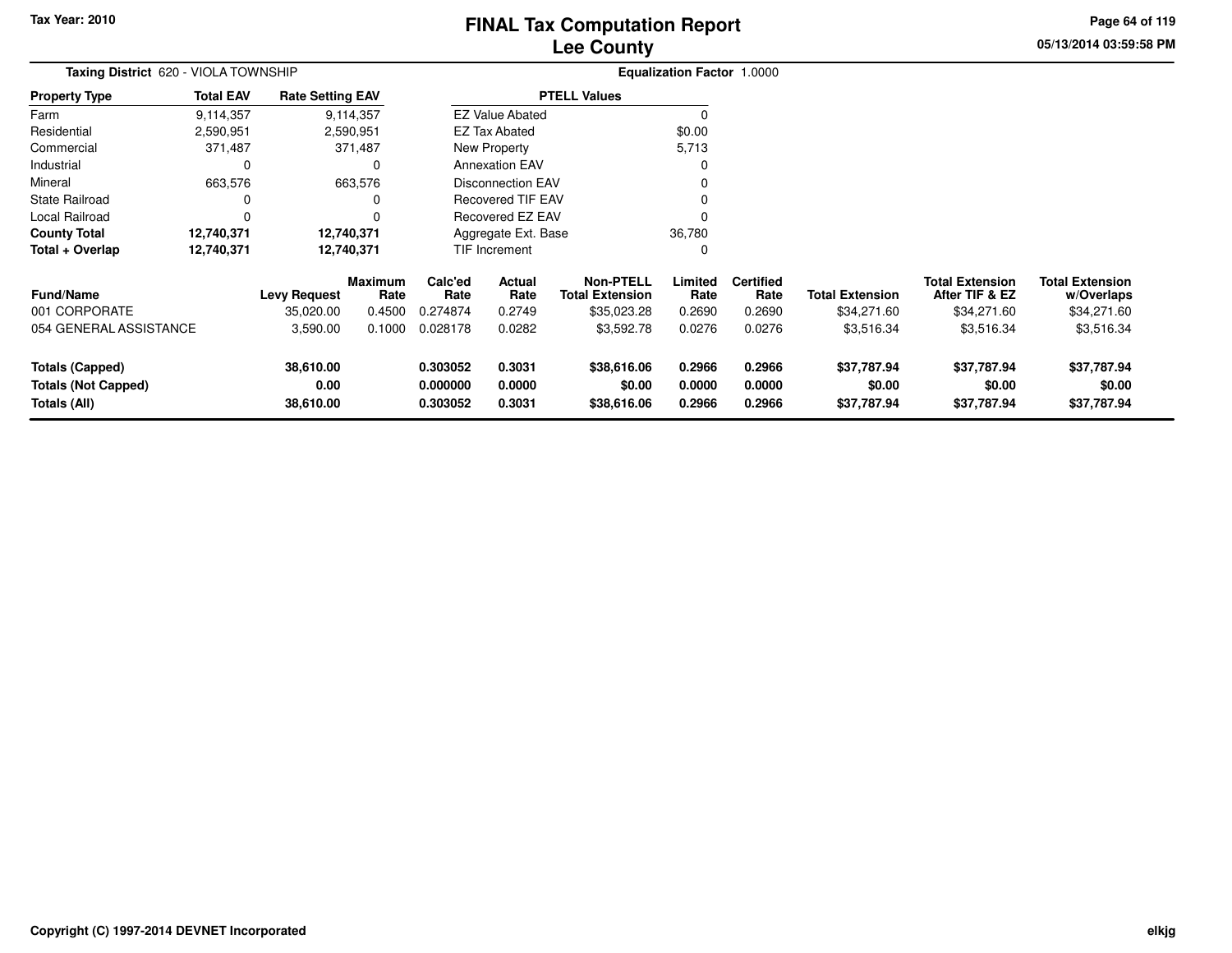**Totals (Capped)**

**Totals (All)**

**Totals (Not Capped)**

#### **Lee CountyFINAL Tax Computation Report**

**0.466894 0.4669 \$59,484.79 0.4570 0.4570 \$58,223.50 \$58,223.50 \$58,223.50**

**0.000000 0.0000 \$0.00 0.0000 0.0000 \$0.00 \$0.00 \$0.00**

**0.466894 0.4669 \$59,484.79 0.4570 0.4570 \$58,223.50 \$58,223.50 \$58,223.50**

**05/13/2014 03:59:58 PMPage 65 of 119**

> **w/Overlaps** \$26,143.24

| Taxing District 620RB - VIOLA TWP ROAD/BRIDGE                        |                  |                         |                        |                                   | <b>Equalization Factor 1.0000</b> |                                            |                 |                          |                        |                                          |                                      |
|----------------------------------------------------------------------|------------------|-------------------------|------------------------|-----------------------------------|-----------------------------------|--------------------------------------------|-----------------|--------------------------|------------------------|------------------------------------------|--------------------------------------|
| <b>Property Type</b>                                                 | <b>Total EAV</b> | <b>Rate Setting EAV</b> |                        |                                   |                                   | <b>PTELL Values</b>                        |                 |                          |                        |                                          |                                      |
| Farm                                                                 | 9,114,357        |                         | 9,114,357              |                                   | <b>EZ Value Abated</b>            |                                            | 0               |                          |                        |                                          |                                      |
| Residential                                                          | 2,590,951        |                         | 2,590,951              |                                   | EZ Tax Abated                     |                                            | \$0.00          |                          |                        |                                          |                                      |
| Commercial                                                           | 371,487          |                         | 371,487                | 5,713<br>New Property             |                                   |                                            |                 |                          |                        |                                          |                                      |
| Industrial                                                           | 0                |                         | 0                      |                                   | <b>Annexation EAV</b>             |                                            |                 |                          |                        |                                          |                                      |
| Mineral                                                              | 663,576          |                         | 663,576                | <b>Disconnection EAV</b>          |                                   |                                            |                 |                          |                        |                                          |                                      |
| <b>State Railroad</b>                                                | 0                |                         |                        | <b>Recovered TIF EAV</b><br>0     |                                   |                                            |                 |                          |                        |                                          |                                      |
| Local Railroad                                                       |                  |                         |                        |                                   | Recovered EZ EAV                  |                                            | 0               |                          |                        |                                          |                                      |
| <b>County Total</b>                                                  | 12,740,371       |                         | 12,740,371             | Aggregate Ext. Base               |                                   |                                            | 56,664          |                          |                        |                                          |                                      |
| Total + Overlap                                                      | 12,740,371       |                         | 12,740,371             |                                   | TIF Increment                     |                                            | 0               |                          |                        |                                          |                                      |
| <b>Fund/Name</b>                                                     |                  | <b>Levy Request</b>     | <b>Maximum</b><br>Rate | Calc'ed<br>Rate                   | Actual<br>Rate                    | <b>Non-PTELL</b><br><b>Total Extension</b> | Limited<br>Rate | <b>Certified</b><br>Rate | <b>Total Extension</b> | <b>Total Extension</b><br>After TIF & EZ | <b>Total Extension</b><br>w/Overlaps |
| 007 ROAD & BRIDGE                                                    |                  | 26,710.00               | 0.6600                 | 0.209649                          | 0.2096                            | \$26,703.82                                | 0.2052          | 0.2052                   | \$26,143.24            | \$26,143.24                              | \$26,143.24                          |
| 008 BRIDGE JOINT W/ COUNTY                                           |                  | 6,495.00                | 0.2500                 | 0.050980                          | 0.0510                            | \$6,497.59                                 | 0.0499          | 0.0499                   | \$6,357.45             | \$6,357.45                               | \$6,357.45                           |
| 009 PERMANENT ROAD                                                   |                  | 21,735.00               | 0.2500                 | 0.170599<br>0.1706<br>\$21,735.07 |                                   |                                            | 0.1670          | 0.1670                   | \$21,276.42            | \$21,276.42                              | \$21,276.42                          |
| 010 EQUIPMENT & BUILDING<br>4,544.00<br>0.1000<br>0.035666<br>0.0357 |                  |                         | \$4,548.31             | 0.0349                            | 0.0349                            | \$4,446.39                                 | \$4,446.39      | \$4,446.39               |                        |                                          |                                      |

**59,484.00**

**59,484.00**

**0.00**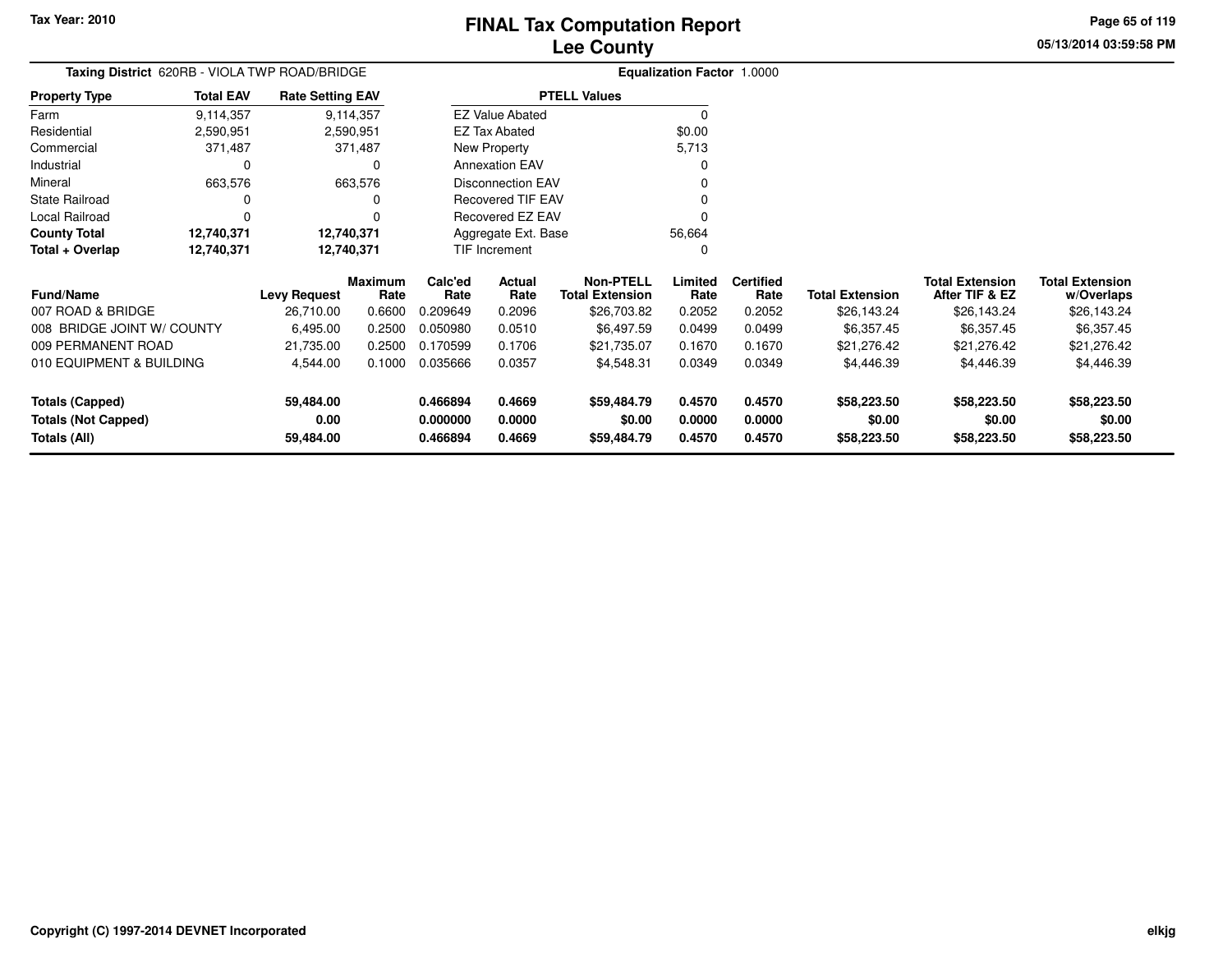# **Lee CountyFINAL Tax Computation Report**

**05/13/2014 03:59:58 PM Page 66 of 119**

| Taxing District 621 - WILLOW CREEK TOWNSHIP                   |                  |                                  |                                  |                                  |                            |                                                           |                            |                                    |                                       |                                                         |                                                     |
|---------------------------------------------------------------|------------------|----------------------------------|----------------------------------|----------------------------------|----------------------------|-----------------------------------------------------------|----------------------------|------------------------------------|---------------------------------------|---------------------------------------------------------|-----------------------------------------------------|
| <b>Property Type</b>                                          | <b>Total EAV</b> | <b>Rate Setting EAV</b>          |                                  |                                  |                            | <b>PTELL Values</b>                                       |                            |                                    |                                       |                                                         |                                                     |
| Farm                                                          | 10,409,773       |                                  | 10,409,773                       |                                  | <b>EZ Value Abated</b>     |                                                           | <sup>0</sup>               |                                    |                                       |                                                         |                                                     |
| Residential                                                   | 9,839,623        |                                  | 9,839,623                        |                                  | EZ Tax Abated              |                                                           | \$0.00                     |                                    |                                       |                                                         |                                                     |
| Commercial                                                    | 961,555          |                                  | 961,555                          |                                  | New Property               |                                                           | 2,294,056                  |                                    |                                       |                                                         |                                                     |
| Industrial                                                    | 781              |                                  | 781                              |                                  | <b>Annexation EAV</b>      |                                                           | 0                          |                                    |                                       |                                                         |                                                     |
| Mineral                                                       | 5,301,295        |                                  | 5,301,295                        |                                  | <b>Disconnection EAV</b>   |                                                           |                            |                                    |                                       |                                                         |                                                     |
| State Railroad                                                | 39,169           |                                  | 39,169                           |                                  | <b>Recovered TIF EAV</b>   |                                                           |                            |                                    |                                       |                                                         |                                                     |
| Local Railroad                                                | 0                |                                  | 0                                | <b>Recovered EZ EAV</b>          |                            |                                                           | 0                          |                                    |                                       |                                                         |                                                     |
| <b>County Total</b>                                           | 26,552,196       |                                  | 26,552,196                       | Aggregate Ext. Base<br>39,906    |                            |                                                           |                            |                                    |                                       |                                                         |                                                     |
| Total + Overlap                                               | 26,552,196       |                                  | 26,552,196                       |                                  | TIF Increment              |                                                           | 0                          |                                    |                                       |                                                         |                                                     |
| <b>Fund/Name</b><br>001 CORPORATE                             |                  | <b>Levy Request</b><br>41,895.00 | <b>Maximum</b><br>Rate<br>0.3800 | Calc'ed<br>Rate<br>0.157784      | Actual<br>Rate<br>0.1578   | <b>Non-PTELL</b><br><b>Total Extension</b><br>\$41,899.37 | Limited<br>Rate<br>0.1578  | <b>Certified</b><br>Rate<br>0.1578 | <b>Total Extension</b><br>\$41,899.37 | <b>Total Extension</b><br>After TIF & EZ<br>\$41,899.37 | <b>Total Extension</b><br>w/Overlaps<br>\$41,899.37 |
| Totals (Capped)<br><b>Totals (Not Capped)</b><br>Totals (All) |                  | 41,895.00<br>0.00<br>41,895.00   |                                  | 0.157784<br>0.000000<br>0.157784 | 0.1578<br>0.0000<br>0.1578 | \$41,899.37<br>\$0.00<br>\$41,899.37                      | 0.1578<br>0.0000<br>0.1578 | 0.1578<br>0.0000<br>0.1578         | \$41,899.37<br>\$0.00<br>\$41,899.37  | \$41,899.37<br>\$0.00<br>\$41,899.37                    | \$41,899.37<br>\$0.00<br>\$41,899.37                |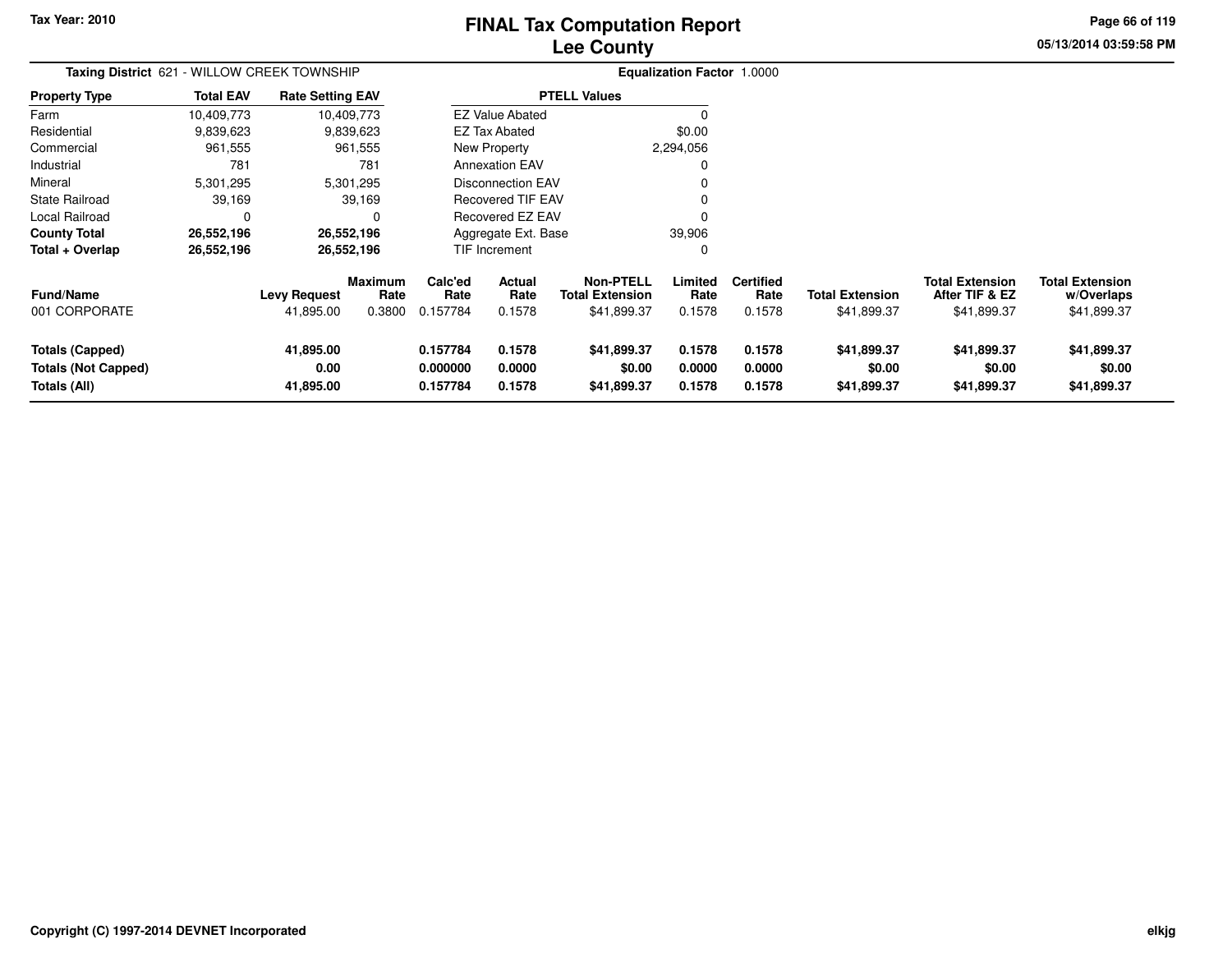**05/13/2014 03:59:58 PM Page 67 of 119**

| Taxing District 621RB - WILLOW CRK TWP RD/BRIDGE |                  |                         |                        |                      | <b>Equalization Factor 1.0000</b> |                                            |                  |                          |                                 |                                          |                                      |  |  |
|--------------------------------------------------|------------------|-------------------------|------------------------|----------------------|-----------------------------------|--------------------------------------------|------------------|--------------------------|---------------------------------|------------------------------------------|--------------------------------------|--|--|
| <b>Property Type</b>                             | <b>Total EAV</b> | <b>Rate Setting EAV</b> |                        |                      |                                   | <b>PTELL Values</b>                        |                  |                          | <b>Road and Bridge Transfer</b> |                                          |                                      |  |  |
| Farm                                             | 10,409,773       | 10,409,773              |                        |                      | <b>EZ Value Abated</b>            |                                            |                  | <b>Municipality</b>      |                                 | Fund                                     | <b>Amount Extended</b>               |  |  |
| Residential                                      | 9,839,623        |                         | 9,839,623              |                      | <b>EZ Tax Abated</b>              |                                            | \$0.00           |                          |                                 |                                          |                                      |  |  |
| Commercial                                       | 961,555          |                         | 961,555                |                      | New Property                      |                                            | 2,294,056        |                          | 708 - VILLAGE OF LEE            | 007                                      | \$3,860.15                           |  |  |
| Industrial                                       | 781              |                         | 781                    |                      | <b>Annexation EAV</b>             |                                            | $\Omega$         | Total                    |                                 |                                          | \$3,860.15                           |  |  |
| Mineral                                          | 5,301,295        |                         | 5,301,295              |                      | <b>Disconnection EAV</b>          |                                            |                  |                          |                                 |                                          |                                      |  |  |
| <b>State Railroad</b>                            | 39,169           |                         | 39,169                 |                      | <b>Recovered TIF EAV</b>          |                                            |                  |                          |                                 |                                          |                                      |  |  |
| <b>Local Railroad</b>                            |                  |                         | O                      |                      | Recovered EZ EAV                  |                                            | $\Omega$         |                          |                                 |                                          |                                      |  |  |
| <b>County Total</b>                              | 26,552,196       | 26,552,196              |                        |                      | Aggregate Ext. Base               |                                            | 104,308          |                          |                                 |                                          |                                      |  |  |
| Total + Overlap                                  | 26,552,196       | 26,552,196              |                        |                      | TIF Increment                     |                                            | $\Omega$         |                          |                                 |                                          |                                      |  |  |
| <b>Fund/Name</b>                                 |                  | <b>Levy Request</b>     | <b>Maximum</b><br>Rate | Calc'ed<br>Rate      | <b>Actual</b><br>Rate             | <b>Non-PTELL</b><br><b>Total Extension</b> | Limited<br>Rate  | <b>Certified</b><br>Rate | <b>Total Extension</b>          | <b>Total Extension</b><br>After TIF & EZ | <b>Total Extension</b><br>w/Overlaps |  |  |
| 007 ROAD & BRIDGE                                |                  | 61,343.00               | 0.6600                 | 0.231028             | 0.2310                            | \$61,335.57                                | 0.2310           | 0.2310                   | \$61,335.57                     | \$61,335.57                              | \$61,335.57                          |  |  |
| 008 BRIDGE JOINT W/ COUNTY                       |                  | 9,223.00                | 0.2500                 | 0.034735             | 0.0347                            | \$9,213.61                                 | 0.0347           | 0.0347                   | \$9,213.61                      | \$9,213.61                               | \$9,213.61                           |  |  |
| 009 PERMANENT ROAD                               |                  | 36,713.00               | 0.2500                 | 0.138267             | 0.1383                            | \$36,721.69                                | 0.1383           | 0.1383                   | \$36,721.69                     | \$36,721.69                              | \$36,721.69                          |  |  |
| 010 EQUIPMENT & BUILDING                         |                  | 6,465.00                | 0.1000                 | 0.024348             | 0.0243                            | \$6,452.18                                 | 0.0243           | 0.0243                   | \$6,452.18                      | \$6,452.18                               | \$6,452.18                           |  |  |
| <b>Totals (Capped)</b>                           |                  | 113,744.00              |                        | 0.428378             | 0.4283                            | \$113,723.05                               | 0.4283           | 0.4283                   | \$113,723.05                    | \$113,723.05                             | \$113,723.05                         |  |  |
| <b>Totals (Not Capped)</b><br>Totals (All)       |                  | 0.00<br>113,744.00      |                        | 0.000000<br>0.428378 | 0.0000<br>0.4283                  | \$0.00<br>\$113,723.05                     | 0.0000<br>0.4283 | 0.0000<br>0.4283         | \$0.00<br>\$113,723.05          | \$0.00<br>\$113,723.05                   | \$0.00<br>\$113,723.05               |  |  |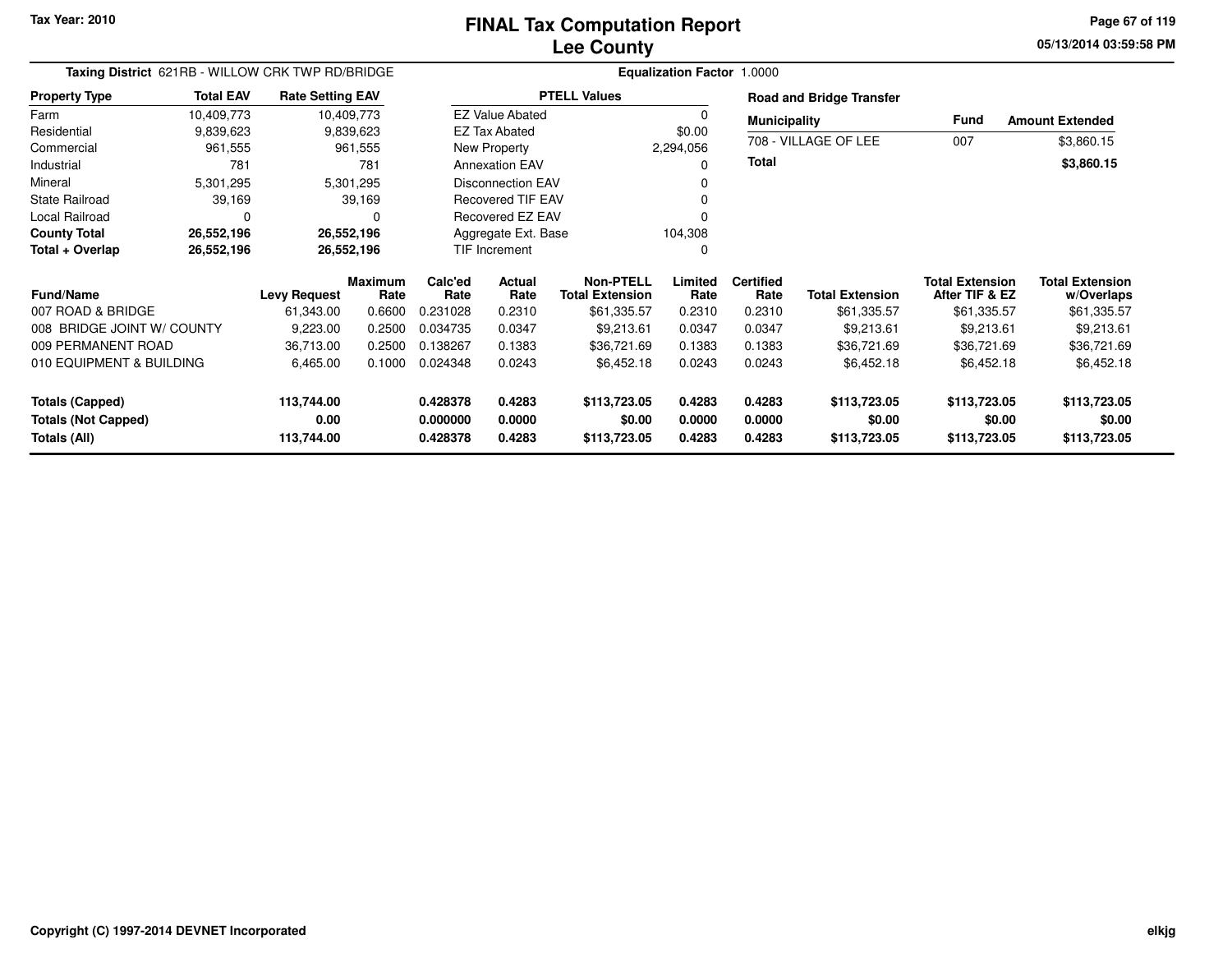# **Lee CountyFINAL Tax Computation Report**

**05/13/2014 03:59:58 PMPage 68 of 119**

| Taxing District 622 - WYOMING TOWNSHIP |                  |                         |                        | Equalization Factor 1.0000        |                        |                                            |                 |                          |                        |                                          |                                      |
|----------------------------------------|------------------|-------------------------|------------------------|-----------------------------------|------------------------|--------------------------------------------|-----------------|--------------------------|------------------------|------------------------------------------|--------------------------------------|
| <b>Property Type</b>                   | <b>Total EAV</b> | <b>Rate Setting EAV</b> |                        |                                   |                        | <b>PTELL Values</b>                        |                 |                          |                        |                                          |                                      |
| Farm                                   | 10,584,337       |                         | 10,583,230             |                                   | <b>EZ Value Abated</b> |                                            | 0               |                          |                        |                                          |                                      |
| Residential                            | 17,041,105       | 14,223,425              |                        |                                   | <b>EZ Tax Abated</b>   |                                            | \$0.00          |                          |                        |                                          |                                      |
| Commercial                             | 1,554,827        |                         | 1,305,725              |                                   | New Property           |                                            | 58,420          |                          |                        |                                          |                                      |
| Industrial                             | 0                |                         | 0                      |                                   | <b>Annexation EAV</b>  |                                            | 0               |                          |                        |                                          |                                      |
| Mineral                                | 1,244,924        |                         | 1,244,924              |                                   | Disconnection EAV      |                                            |                 |                          |                        |                                          |                                      |
| State Railroad                         | 0                |                         | 0                      |                                   | Recovered TIF EAV      |                                            |                 |                          |                        |                                          |                                      |
| Local Railroad                         | 0                |                         |                        |                                   | Recovered EZ EAV       |                                            |                 |                          |                        |                                          |                                      |
| <b>County Total</b>                    | 30,425,193       | 27,357,304              |                        |                                   | Aggregate Ext. Base    |                                            | 128,856         |                          |                        |                                          |                                      |
| Total + Overlap                        | 30,425,193       | 27,357,304              |                        | <b>TIF Increment</b><br>3,067,889 |                        |                                            |                 |                          |                        |                                          |                                      |
| Fund/Name                              |                  | <b>Levy Request</b>     | <b>Maximum</b><br>Rate | Calc'ed<br>Rate                   | Actual<br>Rate         | <b>Non-PTELL</b><br><b>Total Extension</b> | Limited<br>Rate | <b>Certified</b><br>Rate | <b>Total Extension</b> | <b>Total Extension</b><br>After TIF & EZ | <b>Total Extension</b><br>w/Overlaps |
| 001 CORPORATE                          |                  | 79,000.00               | 0.4000                 | 0.288771                          | 0.2888                 | \$79,007.89                                | 0.2888          | 0.2888                   | \$87,867.96            | \$79,007.89                              | \$79,007.89                          |
| 005 IMRF                               |                  | 2,700.00                | 0.0000                 | 0.009869                          | 0.0099                 | \$2,708.37                                 | 0.0099          | 0.0099                   | \$3,012.09             | \$2,708.37                               | \$2,708.37                           |
| 017 CEMETERY                           |                  | 37,500.00               | 0.2000                 | 0.137075                          | 0.1371                 | \$37,506.86                                | 0.1284          | 0.1284                   | \$39,065.95            | \$35,126.78                              | \$35,126.78                          |
| 035 LIABILITY INS                      |                  | 2,800.00                | 0.0000                 | 0.010235                          | 0.0102                 | \$2,790.45                                 | 0.0102          | 0.0102                   | \$3,103.37             | \$2,790.45                               | \$2,790.45                           |
| 047 SOCIAL SECURITY                    |                  | 11,000.00               | 0.0000                 | 0.040209                          | 0.0402                 | \$10,997.64                                | 0.0402          | 0.0402                   | \$12,230.93            | \$10,997.64                              | \$10,997.64                          |
| 054 GENERAL ASSISTANCE                 |                  | 2,000.00                | 0.1000                 | 0.007311                          | 0.0073                 | \$1,997.08                                 | 0.0073          | 0.0073                   | \$2,221.04             | \$1,997.08                               | \$1,997.08                           |
| <b>Totals (Capped)</b>                 |                  | 135,000.00              |                        | 0.493470                          | 0.4935                 | \$135,008.29                               | 0.4848          | 0.4848                   | \$147,501.34           | \$132,628.21                             | \$132,628.21                         |
| <b>Totals (Not Capped)</b>             |                  | 0.00                    |                        | 0.000000                          | 0.0000                 | \$0.00                                     | 0.0000          | 0.0000                   | \$0.00                 | \$0.00                                   | \$0.00                               |
| Totals (All)                           |                  | 135,000.00              |                        | 0.493470                          | 0.4935                 | \$135,008.29                               | 0.4848          | 0.4848                   | \$147,501.34           | \$132,628.21                             | \$132,628.21                         |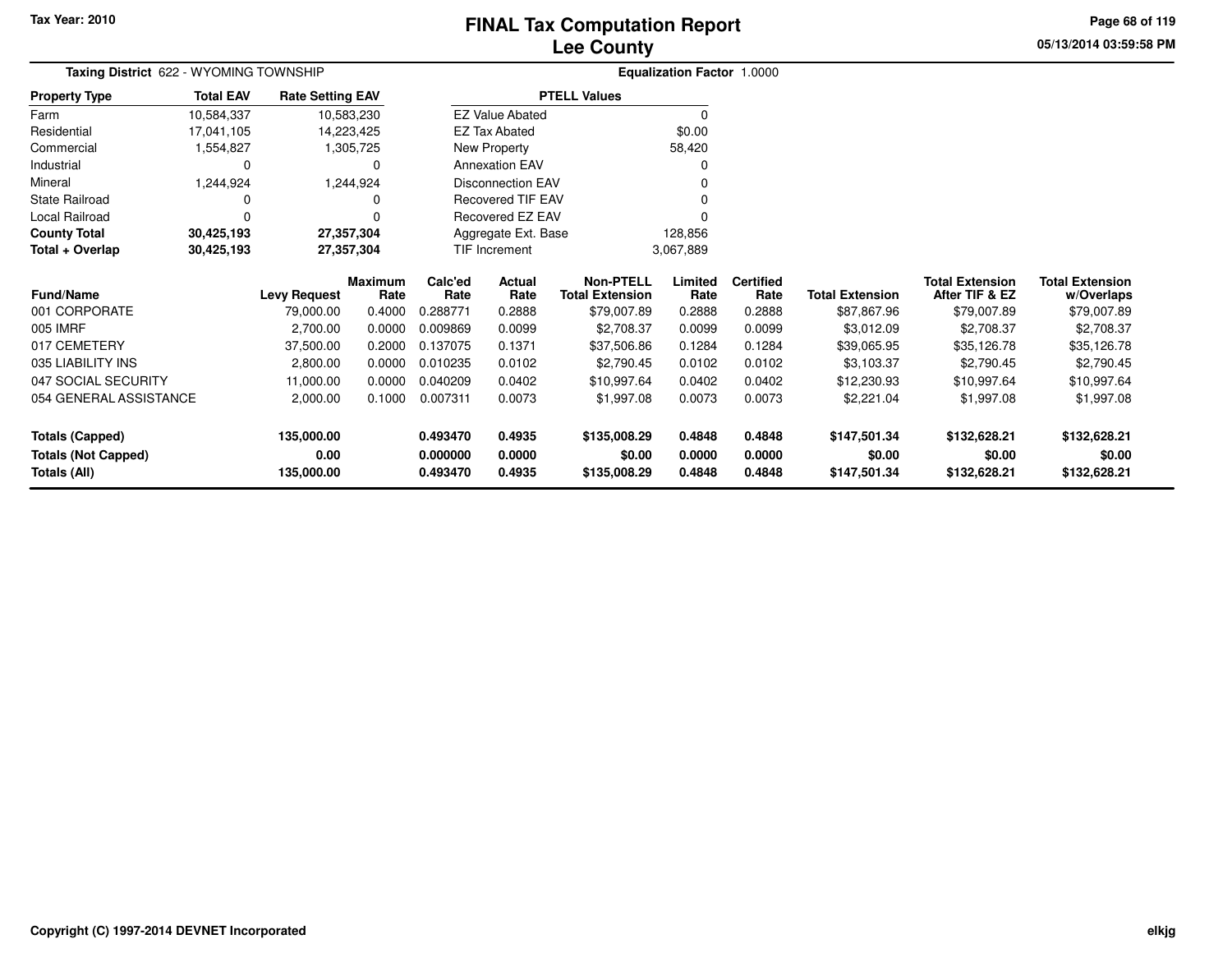**05/13/2014 03:59:58 PM Page 69 of 119**

| Taxing District 622RB - WYOMING TWP ROAD/BRIDGE |                  |                         |                        |                            |                          |                                            |                  |                          |                                 |                                          |                                      |
|-------------------------------------------------|------------------|-------------------------|------------------------|----------------------------|--------------------------|--------------------------------------------|------------------|--------------------------|---------------------------------|------------------------------------------|--------------------------------------|
| <b>Property Type</b>                            | <b>Total EAV</b> | <b>Rate Setting EAV</b> |                        |                            |                          | <b>PTELL Values</b>                        |                  |                          | <b>Road and Bridge Transfer</b> |                                          |                                      |
| Farm                                            | 10,584,337       | 10,583,230              |                        |                            | <b>EZ Value Abated</b>   |                                            | 0                | <b>Municipality</b>      |                                 | <b>Fund</b>                              | <b>Amount Extended</b>               |
| Residential                                     | 17,041,105       | 14,223,425              |                        |                            | <b>EZ Tax Abated</b>     |                                            | \$0.00           |                          |                                 |                                          |                                      |
| Commercial                                      | 1,554,827        |                         | 1,305,725              |                            | New Property             |                                            | 58,420           |                          | 710 - VILLAGE OF PAW PAW        | 007                                      | \$4,949.81                           |
| Industrial                                      | 0                |                         | 0                      |                            | <b>Annexation EAV</b>    |                                            | O                | <b>Total</b>             |                                 |                                          | \$4,949.81                           |
| Mineral                                         | 1,244,924        |                         | 1,244,924              |                            | <b>Disconnection EAV</b> |                                            |                  |                          |                                 |                                          |                                      |
| <b>State Railroad</b>                           |                  |                         |                        |                            | <b>Recovered TIF EAV</b> |                                            |                  |                          |                                 |                                          |                                      |
| Local Railroad                                  |                  |                         |                        |                            | <b>Recovered EZ EAV</b>  |                                            |                  |                          |                                 |                                          |                                      |
| <b>County Total</b>                             | 30,425,193       | 27,357,304              |                        |                            | Aggregate Ext. Base      |                                            | 120,097          |                          |                                 |                                          |                                      |
| Total + Overlap                                 | 30,425,193       | 27,357,304              |                        | TIF Increment<br>3,067,889 |                          |                                            |                  |                          |                                 |                                          |                                      |
| <b>Fund/Name</b>                                |                  | <b>Levy Request</b>     | <b>Maximum</b><br>Rate | Calc'ed<br>Rate            | Actual<br>Rate           | <b>Non-PTELL</b><br><b>Total Extension</b> | Limited<br>Rate  | <b>Certified</b><br>Rate | <b>Total Extension</b>          | <b>Total Extension</b><br>After TIF & EZ | <b>Total Extension</b><br>w/Overlaps |
| 007 ROAD & BRIDGE                               |                  | 27,500.00               | 0.6600                 | 0.100522                   | 0.1005                   | \$27,494.09                                | 0.1004           | 0.1004                   | \$30,546.89                     | \$27,466.73                              | \$27,466.73                          |
| 008 BRIDGE JOINT W/COUNTY                       |                  | 500.00                  | 0.2500                 | 0.001828                   | 0.0018                   | \$492.43                                   | 0.0018           | 0.0018                   | \$547.65                        | \$492.43                                 | \$492.43                             |
| 009 PERMANENT ROAD                              |                  | 70,100.00               | 0.2500                 | 0.256239                   | 0.2500                   | \$68,393.26                                | 0.2497           | 0.2497                   | \$75,971.71                     | \$68,311.19                              | \$68,311.19                          |
| 010 EQUIPMENT & BUILDING                        |                  | 28,000.00               | 0.1000                 | 0.102349                   | 0.1000                   | \$27,357.30                                | 0.0999           | 0.0999                   | \$30,394.77                     | \$27,329.95                              | \$27,329.95                          |
| <b>Totals (Capped)</b>                          |                  | 126,100.00              |                        | 0.460938                   | 0.4523                   | \$123,737.08                               | 0.4518           | 0.4518                   | \$137,461.02                    | \$123,600.30                             | \$123,600.30                         |
| <b>Totals (Not Capped)</b><br>Totals (All)      |                  | 0.00<br>126,100.00      |                        | 0.000000<br>0.460938       | 0.0000<br>0.4523         | \$0.00<br>\$123,737.08                     | 0.0000<br>0.4518 | 0.0000<br>0.4518         | \$0.00<br>\$137,461.02          | \$0.00<br>\$123,600.30                   | \$0.00<br>\$123,600.30               |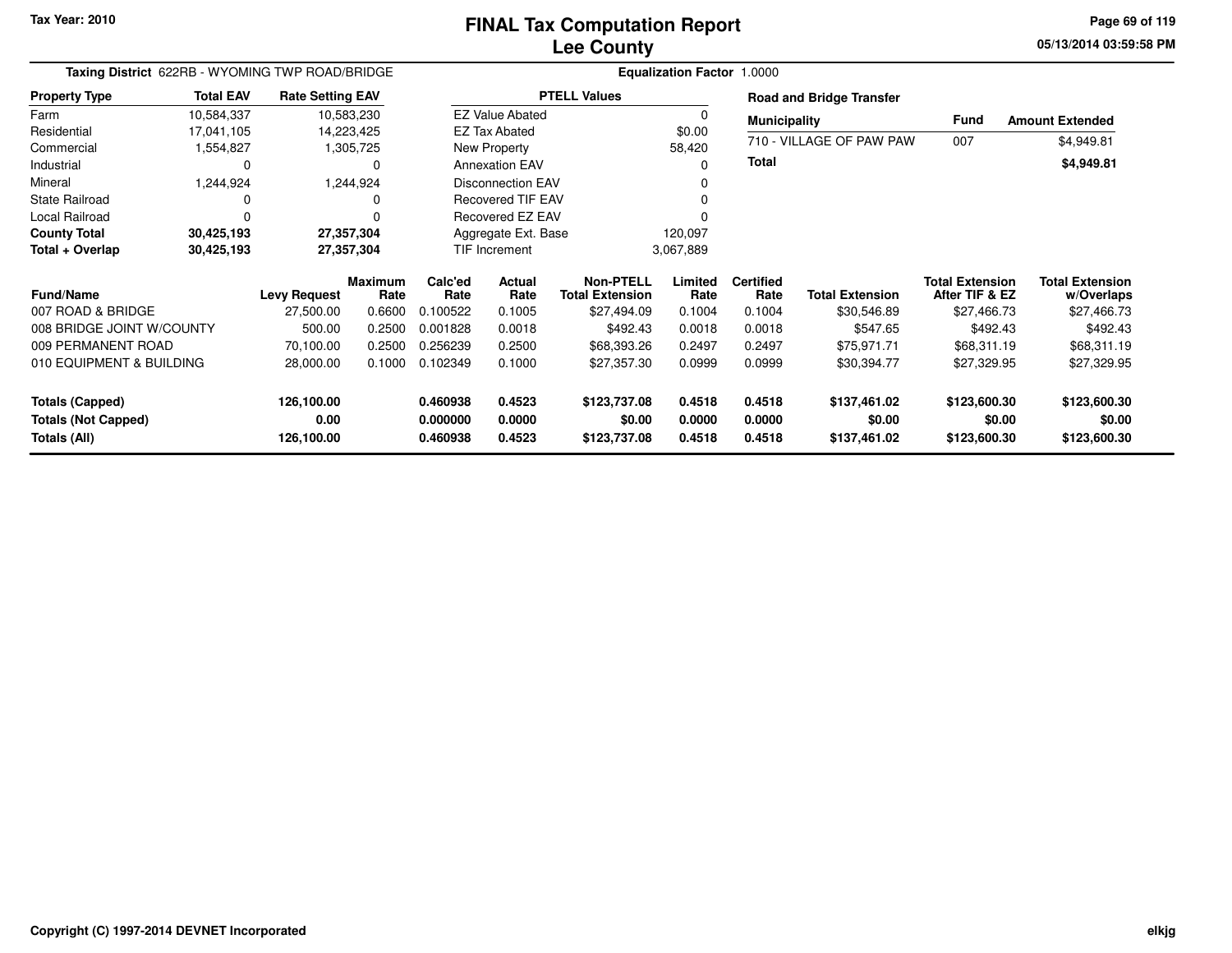#### **Lee CountyFINAL Tax Computation Report**

**05/13/2014 03:59:58 PM Page 70 of 119**

| Taxing District 701 - CITY OF AMBOY<br>Equalization Factor 1.0000    |                  |                                  |                        |                                  |                            |                                            |                            |                            |                                        |                                          |                                        |
|----------------------------------------------------------------------|------------------|----------------------------------|------------------------|----------------------------------|----------------------------|--------------------------------------------|----------------------------|----------------------------|----------------------------------------|------------------------------------------|----------------------------------------|
| <b>Property Type</b>                                                 | <b>Total EAV</b> | <b>Rate Setting EAV</b>          |                        |                                  |                            | <b>PTELL Values</b>                        |                            |                            | <b>Road and Bridge Transfer</b>        |                                          |                                        |
| Farm                                                                 | 744,563          |                                  | 742,121                |                                  | <b>EZ Value Abated</b>     |                                            | 64,890                     | <b>Road District</b>       |                                        | <b>Fund</b>                              | <b>Amount Extended</b>                 |
| Residential                                                          | 20,499,391       |                                  | 20,499,391             |                                  | <b>EZ Tax Abated</b>       |                                            | \$671.94                   |                            |                                        |                                          |                                        |
| Commercial                                                           | 4,513,808        |                                  | 4,448,918              | New Property                     |                            |                                            | 0                          |                            | 602RB - AMBOY TWP ROAD/BRID 007        |                                          | \$14,873.05                            |
| Industrial                                                           | 713,052          |                                  | 713,052                |                                  | <b>Annexation EAV</b>      |                                            | 0                          | <b>Total</b>               |                                        |                                          | \$14,873.05                            |
| Mineral                                                              | 0                |                                  | 0                      |                                  | <b>Disconnection EAV</b>   |                                            | 7,980                      |                            |                                        |                                          |                                        |
| <b>State Railroad</b>                                                | $\Omega$         |                                  | $\Omega$               |                                  | <b>Recovered TIF EAV</b>   |                                            | 0                          |                            |                                        |                                          |                                        |
| <b>Local Railroad</b>                                                | $\Omega$         |                                  | $\Omega$               |                                  | Recovered EZ EAV           |                                            | 12,278                     |                            |                                        |                                          |                                        |
| <b>County Total</b>                                                  | 26,470,814       |                                  | 26,403,482             |                                  | Aggregate Ext. Base        |                                            | 266,163                    |                            |                                        |                                          |                                        |
| Total + Overlap                                                      | 26,470,814       |                                  | 26,403,482             |                                  | <b>TIF Increment</b>       |                                            | 2,442                      |                            |                                        |                                          |                                        |
| <b>Fund/Name</b>                                                     |                  | <b>Levy Request</b>              | <b>Maximum</b><br>Rate | Calc'ed<br>Rate                  | <b>Actual</b><br>Rate      | <b>Non-PTELL</b><br><b>Total Extension</b> | Limited<br>Rate            | <b>Certified</b><br>Rate   | <b>Total Extension</b>                 | <b>Total Extension</b><br>After TIF & EZ | <b>Total Extension</b><br>w/Overlaps   |
| 001 CORPORATE                                                        |                  | 58,900.00                        | 0.4375                 | 0.223077                         | 0.2231                     | \$58,906.17                                | 0.2182                     | 0.2182                     | \$57,759.32                            | \$57,612.40                              | \$57,612.40                            |
| 005 I.M.R.F.                                                         |                  | 50,000.00                        | 0.0000                 | 0.189369                         | 0.1894                     | \$50,008.19                                | 0.1853                     | 0.1853                     | \$49,050.42                            | \$48,925.65                              | \$48,925.65                            |
| 007 CITY SHARE OF TWNSHP R                                           |                  | 0.00                             | 0.0000                 | 0.000000                         | 0.0000                     | \$0.00                                     | 0.0000                     | 0.0000                     | \$0.00                                 | \$0.00                                   | \$0.00                                 |
| 014 POLICE PROTECTION                                                |                  | 18,800.00                        | 0.6000                 | 0.071203                         | 0.0712                     | \$18,799.28                                | 0.0696                     | 0.0696                     | \$18,423.69                            | \$18,376.82                              | \$18,376.82                            |
| 016 LIBRARY                                                          |                  | 33,000.00                        | 0.1500                 | 0.124984                         | 0.1250                     | \$33,004.35                                | 0.1223                     | 0.1223                     | \$32,373.81                            | \$32,291.46                              | \$32,291.46                            |
| 027 AUDIT                                                            |                  | 6,000.00                         | 0.0000                 | 0.022724                         | 0.0227                     | \$5,993.59                                 | 0.0222                     | 0.0222                     | \$5,876.52                             | \$5,861.57                               | \$5,861.57                             |
| 035 LIABILITY INS                                                    |                  | 40,131.00                        | 0.0000                 | 0.151991                         | 0.1520                     | \$40,133.29                                | 0.1487                     | 0.1487                     | \$39,362.10                            | \$39,261.98                              | \$39,261.98                            |
| 041 STREET LIGHTING                                                  |                  | 12,000.00                        | 0.0500                 | 0.045449                         | 0.0454                     | \$11,987.18                                | 0.0444                     | 0.0444                     | \$11,753.04                            | \$11,723.15                              | \$11,723.15                            |
| 042 CITY PARK                                                        |                  | 3,200.00                         | 0.0750                 | 0.012120                         | 0.0121                     | \$3,194.82                                 | 0.0118                     | 0.0118                     | \$3,123.56                             | \$3,115.61                               | \$3,115.61                             |
| 044 BAND                                                             |                  | 1,000.00                         | 0.0400                 | 0.003787                         | 0.0038                     | \$1,003.33                                 | 0.0037                     | 0.0037                     | \$979.42                               | \$976.93                                 | \$976.93                               |
| 046 EMERGENCY & DISASTER                                             |                  | 3,000.00                         | 0.0500                 | 0.011362                         | 0.0114                     | \$3,010.00                                 | 0.0112                     | 0.0112                     | \$2,964.73                             | \$2,957.19                               | \$2,957.19                             |
| 047 SOCIAL SECURITY                                                  |                  | 34,790.00                        | 0.0000                 | 0.131763                         | 0.1318                     | \$34,799.79                                | 0.1289                     | 0.1289                     | \$34,120.88                            | \$34,034.09                              | \$34,034.09                            |
| 048 SCHOOL CROSSING GUARD                                            |                  | 4,800.00                         | 0.0200                 | 0.018179                         | 0.0182                     | \$4,805.43                                 | 0.0178                     | 0.0178                     | \$4,711.80                             | \$4,699.82                               | \$4,699.82                             |
| 062 WORKMENS COMP                                                    |                  | 13,850.00                        | 0.0000                 | 0.052455                         | 0.0525                     | \$13,861.83                                | 0.0514                     | 0.0514                     | \$13,606.00                            | \$13,571.39                              | \$13,571.39                            |
| <b>Totals (Capped)</b><br><b>Totals (Not Capped)</b><br>Totals (All) |                  | 279,471.00<br>0.00<br>279,471.00 |                        | 1.058463<br>0.000000<br>1.058463 | 1.0586<br>0.0000<br>1.0586 | \$279,507.25<br>\$0.00<br>\$279,507.25     | 1.0355<br>0.0000<br>1.0355 | 1.0355<br>0.0000<br>1.0355 | \$274,105.29<br>\$0.00<br>\$274,105.29 | \$273,408.06<br>\$0.00<br>\$273,408.06   | \$273,408.06<br>\$0.00<br>\$273,408.06 |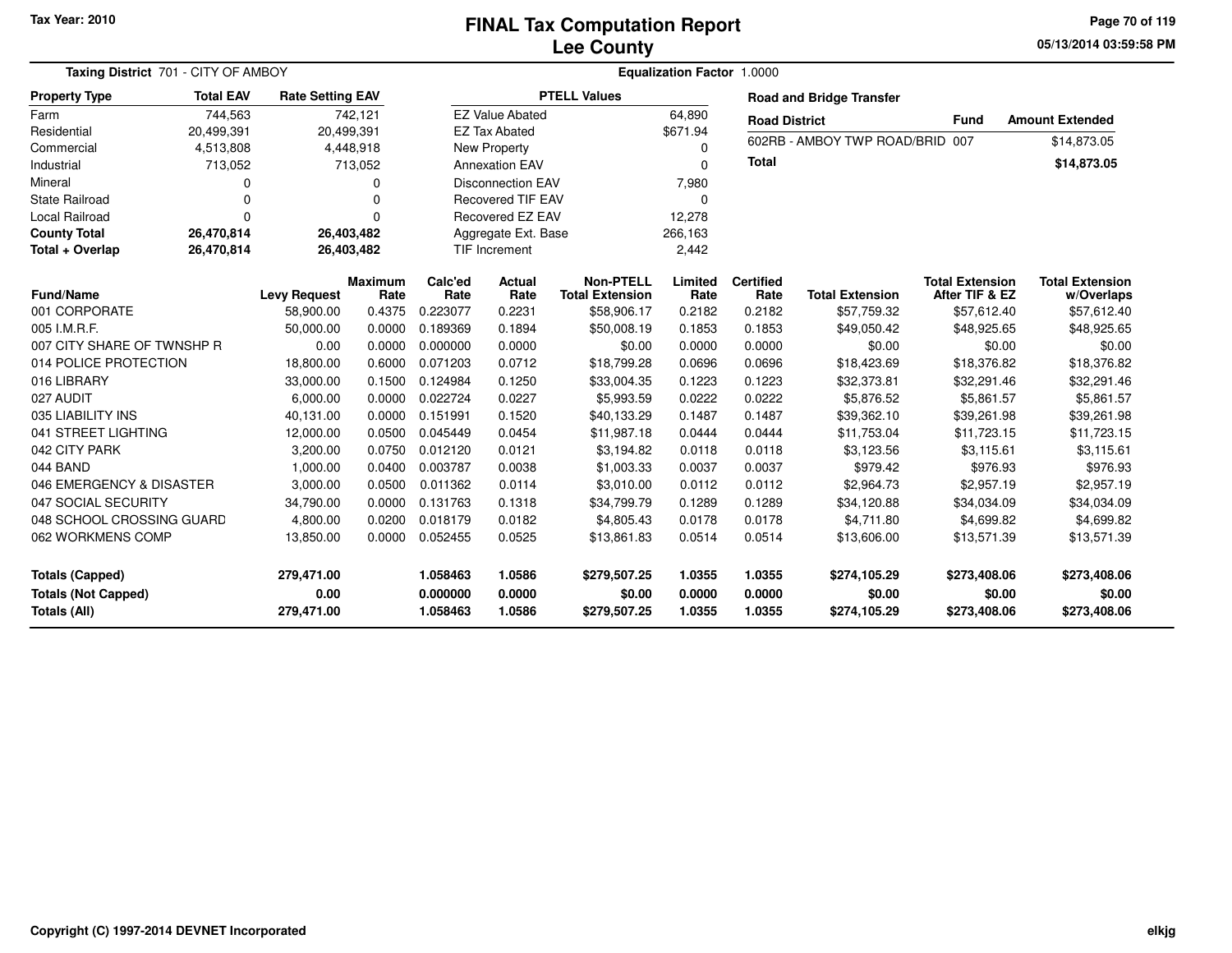**05/13/2014 03:59:58 PM Page 71 of 119**

| Taxing District 702 - VILLAGE OF ASHTON                             |            |                     |                        | Equalization Factor 1.0000 |                          |                                            |                  |                              |                                  |                                          |                                      |  |  |
|---------------------------------------------------------------------|------------|---------------------|------------------------|----------------------------|--------------------------|--------------------------------------------|------------------|------------------------------|----------------------------------|------------------------------------------|--------------------------------------|--|--|
| <b>Total EAV</b><br><b>Rate Setting EAV</b><br><b>Property Type</b> |            |                     |                        | <b>PTELL Values</b>        |                          |                                            |                  |                              | <b>Road and Bridge Transfer</b>  |                                          |                                      |  |  |
| Farm                                                                | 51,865     | 51,865              |                        | <b>EZ Value Abated</b>     |                          |                                            | 97,018           | <b>Road District</b><br>Fund |                                  |                                          | <b>Amount Extended</b>               |  |  |
| Residential<br>9,442,011                                            |            | 9,442,011           |                        |                            | <b>EZ Tax Abated</b>     |                                            | \$894.89         |                              |                                  |                                          |                                      |  |  |
| Commercial                                                          | 2,292,017  |                     | 2,236,211              |                            | New Property             |                                            | 6,365            |                              | 603RB - ASHTON TWP ROAD/BRII 007 |                                          | \$9,607.20                           |  |  |
| Industrial                                                          | 1,139,174  |                     | 1,097,962              |                            | <b>Annexation EAV</b>    |                                            | 0                | <b>Total</b>                 |                                  |                                          | \$9,607.20                           |  |  |
| Mineral                                                             | $\Omega$   |                     | 0                      |                            | <b>Disconnection EAV</b> |                                            | 0                |                              |                                  |                                          |                                      |  |  |
| <b>State Railroad</b>                                               | 114,674    |                     | 114,674                |                            | <b>Recovered TIF EAV</b> |                                            | 0                |                              |                                  |                                          |                                      |  |  |
| <b>Local Railroad</b><br>$\Omega$                                   |            | $\Omega$            |                        | Recovered EZ EAV           |                          |                                            | 49,062           |                              |                                  |                                          |                                      |  |  |
| <b>County Total</b>                                                 | 13,039,741 | 12,942,723          |                        | Aggregate Ext. Base        |                          |                                            | 115,790          |                              |                                  |                                          |                                      |  |  |
| Total + Overlap                                                     | 13,039,741 |                     | 12,942,723             |                            | TIF Increment            |                                            |                  |                              |                                  |                                          |                                      |  |  |
| <b>Fund/Name</b>                                                    |            | <b>Levy Request</b> | <b>Maximum</b><br>Rate | Calc'ed<br>Rate            | Actual<br>Rate           | <b>Non-PTELL</b><br><b>Total Extension</b> | Limited<br>Rate  | <b>Certified</b><br>Rate     | <b>Total Extension</b>           | <b>Total Extension</b><br>After TIF & EZ | <b>Total Extension</b><br>w/Overlaps |  |  |
| 001 CORPORATE                                                       |            | 35,000.00           | 0.4375                 | 0.270422                   | 0.2704                   | \$34,997.12                                | 0.2704           | 0.2704                       | \$35,259.46                      | \$34,997.12                              | \$34,997.12                          |  |  |
| 005 I.M.R.F.                                                        |            | 8,000.00            | 0.0000                 | 0.061811                   | 0.0618                   | \$7,998.60                                 | 0.0618           | 0.0618                       | \$8,058.56                       | \$7,998.60                               | \$7,998.60                           |  |  |
| 007 CITY SHARE OF TWNSHP R                                          |            | 0.00                | 0.0000                 | 0.000000                   | 0.0000                   | \$0.00                                     | 0.0000           | 0.0000                       | \$0.00                           | \$0.00                                   | \$0.00                               |  |  |
| 014 POLICE PROTECTION                                               |            | 11,000.00           | 0.6000                 | 0.084990                   | 0.0850                   | \$11,001.31                                | 0.0834           | 0.0834                       | \$10.875.14                      | \$10.794.23                              | \$10,794.23                          |  |  |
| 016 LIBRARY                                                         |            | 19,400.00           | 0.1500                 | 0.149891                   | 0.1499                   | \$19,401.14                                | 0.1472           | 0.1472                       | \$19,194.50                      | \$19,051.69                              | \$19,051.69                          |  |  |
| 017 CEMETERY                                                        |            | 500.00              | 0.0250                 | 0.003863                   | 0.0039                   | \$504.77                                   | 0.0039           | 0.0039                       | \$508.55                         | \$504.77                                 | \$504.77                             |  |  |
| 025 GARBAGE                                                         |            | 200.00              | 0.2000                 | 0.001545                   | 0.0015                   | \$194.14                                   | 0.0015           | 0.0015                       | \$195.60                         | \$194.14                                 | \$194.14                             |  |  |
| 027 AUDIT                                                           |            | 7,000.00            | 0.0000                 | 0.054084                   | 0.0541                   | \$7,002.01                                 | 0.0541           | 0.0541                       | \$7,054.50                       | \$7,002.01                               | \$7,002.01                           |  |  |
| 035 LIABILITY INSURANCE                                             |            | 16,525.00           | 0.0000                 | 0.127678                   | 0.1277                   | \$16,527.86                                | 0.1236           | 0.1236                       | \$16,117.12                      | \$15,997.21                              | \$15,997.21                          |  |  |
| 047 SOCIAL SECURITY                                                 |            | 9,100.00            | 0.0000                 | 0.070310                   | 0.0703                   | \$9,098.73                                 | 0.0703           | 0.0703                       | \$9,166.94                       | \$9,098.73                               | \$9,098.73                           |  |  |
| 060 UNEMPLOYMENT INSURANC                                           |            | 3,480.00            | 0.0000                 | 0.026888                   | 0.0269                   | \$3,481.59                                 | 0.0212           | 0.0212                       | \$2,764.43                       | \$2,743.86                               | \$2,743.86                           |  |  |
| 062 WORKMENS COMP                                                   |            | 11,369.00           | 0.0000                 | 0.087841                   | 0.0878                   | \$11,363.71                                | 0.0850           | 0.0850                       | \$11,083.78                      | \$11,001.31                              | \$11,001.31                          |  |  |
| <b>Totals (Capped)</b>                                              |            | 121,574.00          |                        | 0.939323                   | 0.9393                   | \$121,570.98                               | 0.9224           | 0.9224                       | \$120,278.58                     | \$119,383.67                             | \$119,383.67                         |  |  |
| <b>Totals (Not Capped)</b><br>Totals (All)                          |            | 0.00<br>121,574.00  |                        | 0.000000<br>0.939323       | 0.0000<br>0.9393         | \$0.00<br>\$121,570.98                     | 0.0000<br>0.9224 | 0.0000<br>0.9224             | \$0.00<br>\$120,278.58           | \$0.00<br>\$119,383.67                   | \$0.00<br>\$119,383.67               |  |  |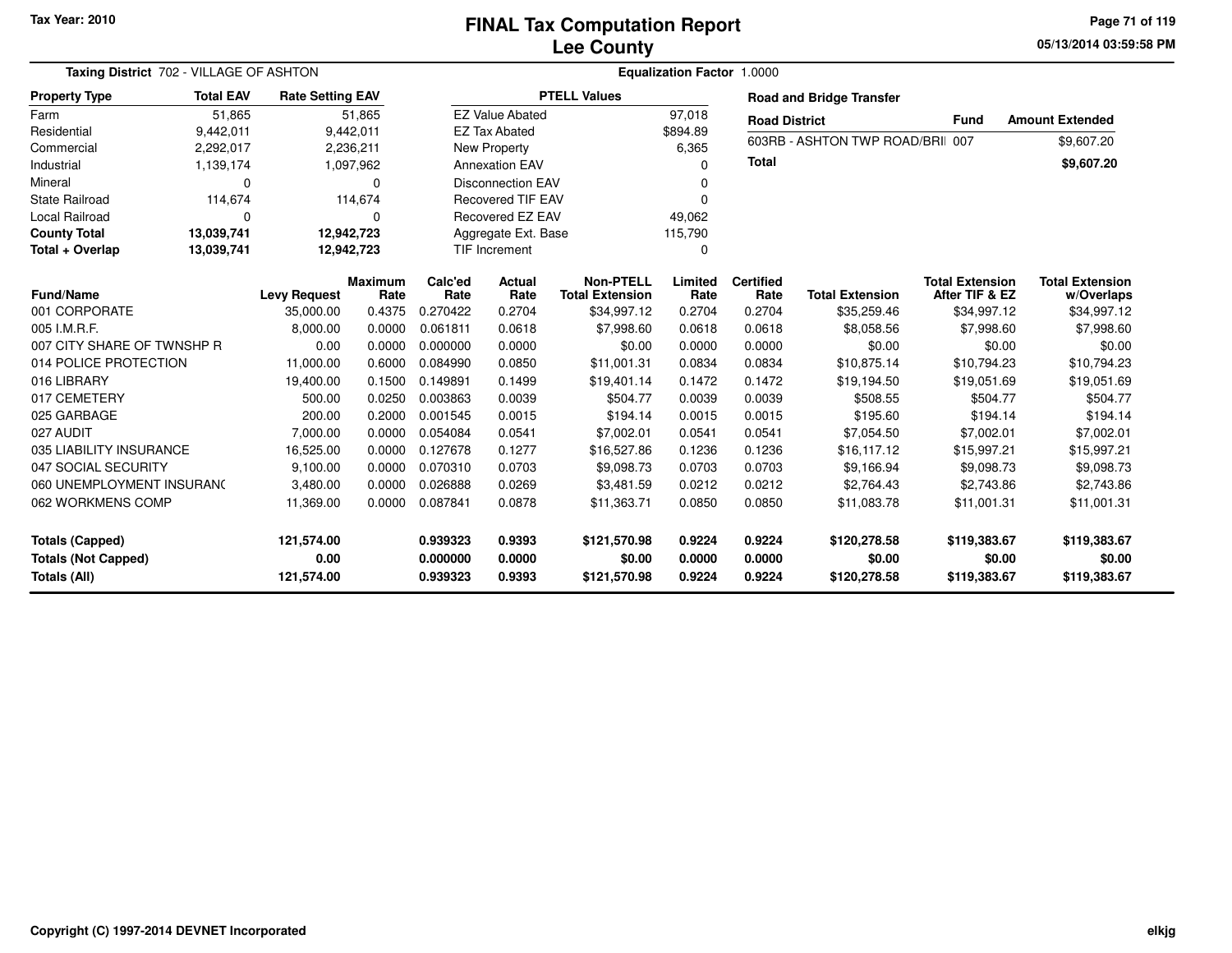#### **Lee CountyFINAL Tax Computation Report**

**05/13/2014 03:59:58 PM Page 72 of 119**

| Taxing District 703 - VILLAGE OF COMPTON                             |                  |                              |                        | Equalization Factor 1.0000       |                            |                                     |                            |                            |                                    |                                          |                                      |  |
|----------------------------------------------------------------------|------------------|------------------------------|------------------------|----------------------------------|----------------------------|-------------------------------------|----------------------------|----------------------------|------------------------------------|------------------------------------------|--------------------------------------|--|
| <b>Property Type</b>                                                 | <b>Total EAV</b> | <b>Rate Setting EAV</b>      |                        | <b>PTELL Values</b>              |                            |                                     |                            |                            | <b>Road and Bridge Transfer</b>    |                                          |                                      |  |
| Farm                                                                 | 3,539            |                              | 3,539                  |                                  | <b>EZ Value Abated</b>     |                                     | 0                          | <b>Road District</b>       |                                    | <b>Fund</b>                              | <b>Amount Extended</b>               |  |
| Residential                                                          | 3,199,381        |                              | 3,199,381              | <b>EZ Tax Abated</b>             |                            |                                     | \$0.00                     |                            |                                    |                                          |                                      |  |
| Commercial                                                           | 248,060          |                              | 248,060                | <b>New Property</b>              |                            |                                     | 1,491                      |                            | 605RB - BROOKLYN TWP ROAD/E 007    |                                          | \$2,627.23                           |  |
| Industrial                                                           | 0                |                              | 0                      |                                  | <b>Annexation EAV</b>      |                                     | 0                          | <b>Total</b>               |                                    |                                          | \$2,627.23                           |  |
| Mineral                                                              | 0                |                              | $\Omega$               |                                  | <b>Disconnection EAV</b>   |                                     |                            |                            |                                    |                                          |                                      |  |
| <b>State Railroad</b>                                                | 0                |                              |                        |                                  | <b>Recovered TIF EAV</b>   |                                     |                            |                            |                                    |                                          |                                      |  |
| Local Railroad                                                       | 1,355            |                              | 1,355                  |                                  | Recovered EZ EAV           |                                     |                            |                            |                                    |                                          |                                      |  |
| <b>County Total</b>                                                  | 3,452,335        |                              | 3,452,335              |                                  | Aggregate Ext. Base        |                                     | 2,771                      |                            |                                    |                                          |                                      |  |
| Total + Overlap                                                      | 3,452,335        |                              | 3,452,335              |                                  | <b>TIF Increment</b>       |                                     | 0                          |                            |                                    |                                          |                                      |  |
| <b>Fund/Name</b>                                                     |                  | Levy Request                 | <b>Maximum</b><br>Rate | Calc'ed<br>Rate                  | Actual<br>Rate             | Non-PTELL<br><b>Total Extension</b> | Limited<br>Rate            | <b>Certified</b><br>Rate   | <b>Total Extension</b>             | <b>Total Extension</b><br>After TIF & EZ | <b>Total Extension</b><br>w/Overlaps |  |
| 001 CORPORATE                                                        |                  | 3,175.00                     | 0.4375                 | 0.091967                         | 0.0920                     | \$3,176.15                          | 0.0825                     | 0.0825                     | \$2,848.18                         | \$2,848.18                               | \$2,848.18                           |  |
| 007 CITY SHARE OF TWNSHP R                                           |                  | 0.00                         | 0.0000                 | 0.000000                         | 0.0000                     | \$0.00                              | 0.0000                     | 0.0000                     | \$0.00                             | \$0.00                                   | \$0.00                               |  |
| <b>Totals (Capped)</b><br><b>Totals (Not Capped)</b><br>Totals (All) |                  | 3,175.00<br>0.00<br>3,175.00 |                        | 0.091967<br>0.000000<br>0.091967 | 0.0920<br>0.0000<br>0.0920 | \$3,176.15<br>\$0.00<br>\$3,176.15  | 0.0825<br>0.0000<br>0.0825 | 0.0825<br>0.0000<br>0.0825 | \$2,848.18<br>\$0.00<br>\$2,848.18 | \$2,848.18<br>\$0.00<br>\$2,848.18       | \$2,848.18<br>\$0.00<br>\$2,848.18   |  |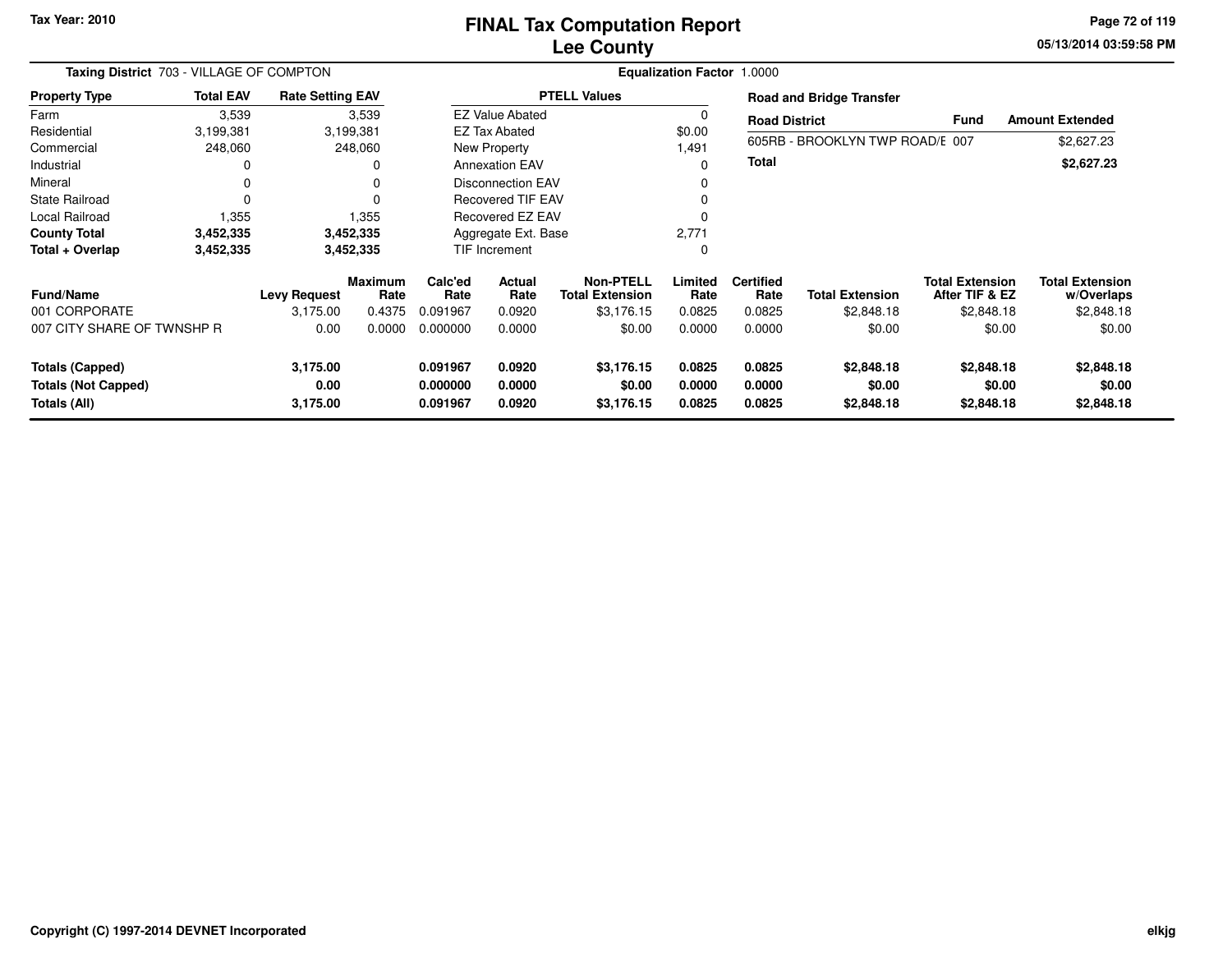#### **Lee CountyFINAL Tax Computation Report**

**05/13/2014 03:59:58 PM Page 73 of 119**

|                            | Taxing District 705 - CITY OF DIXON |                         |                 | Equalization Factor 1.0000 |                          |                                            |                 |                          |                                  |                                          |                                      |  |
|----------------------------|-------------------------------------|-------------------------|-----------------|----------------------------|--------------------------|--------------------------------------------|-----------------|--------------------------|----------------------------------|------------------------------------------|--------------------------------------|--|
| <b>Property Type</b>       | <b>Total EAV</b>                    | <b>Rate Setting EAV</b> |                 |                            |                          | <b>PTELL Values</b>                        |                 |                          | <b>Road and Bridge Transfer</b>  |                                          |                                      |  |
| Farm                       | 119,715                             |                         | 119,688         |                            | <b>EZ Value Abated</b>   |                                            | 5,676,587       | <b>Road District</b>     |                                  | <b>Fund</b>                              | <b>Amount Extended</b>               |  |
| Residential                | 115,728,910                         | 114,482,633             |                 |                            | <b>EZ Tax Abated</b>     |                                            | \$92,318.46     |                          |                                  |                                          |                                      |  |
| Commercial                 | 47,560,045                          |                         | 41,920,584      |                            | New Property             |                                            | 676,157         |                          | 607RB - DIXON TWP ROAD/BRID(007  |                                          | \$68,130.24                          |  |
| Industrial                 | 25,997,823                          |                         | 21,873,125      |                            | <b>Annexation EAV</b>    |                                            | 26,126          |                          | 618RB - SOUTH DIXON TWP RD/E 007 |                                          | \$1,183.07                           |  |
| Mineral                    | $\Omega$                            |                         | $\Omega$        |                            | <b>Disconnection EAV</b> |                                            | 7,668           | <b>Total</b>             |                                  |                                          | \$69,313.31                          |  |
| <b>State Railroad</b>      | 1,038,512                           |                         | 1,038,512       |                            | <b>Recovered TIF EAV</b> |                                            | $\Omega$        |                          |                                  |                                          |                                      |  |
| Local Railroad             | $\mathbf 0$                         |                         | $\Omega$        |                            | Recovered EZ EAV         |                                            | 965,391         |                          |                                  |                                          |                                      |  |
| <b>County Total</b>        | 190,445,005                         | 179,434,542             |                 |                            | Aggregate Ext. Base      |                                            | 2,815,179       |                          |                                  |                                          |                                      |  |
| Total + Overlap            | 190,445,005                         | 179,434,542             |                 |                            | <b>TIF Increment</b>     |                                            | 5,333,876       |                          |                                  |                                          |                                      |  |
| <b>Fund/Name</b>           |                                     | <b>Levy Request</b>     | Maximum<br>Rate | Calc'ed<br>Rate            | Actual<br>Rate           | <b>Non-PTELL</b><br><b>Total Extension</b> | Limited<br>Rate | <b>Certified</b><br>Rate | <b>Total Extension</b>           | <b>Total Extension</b><br>After TIF & EZ | <b>Total Extension</b><br>w/Overlaps |  |
| 001 CORPORATE              |                                     | 472,500.00              | 0.4375          | 0.263327                   | 0.2633                   | \$472,451.15                               | 0.2598          | 0.2598                   | \$494,776.12                     | \$466,170.94                             | \$466,170.94                         |  |
| 005 I.M.R.F.               |                                     | 473,801.00              | 0.0000          | 0.264052                   | 0.2641                   | \$473,886.63                               | 0.2607          | 0.2607                   | \$496,490.13                     | \$467,785.85                             | \$467,785.85                         |  |
| 007 CITY SHARE OF TWNSHP R |                                     | 0.00                    | 0.0000          | 0.000000                   | 0.0000                   | \$0.00                                     | 0.0000          | 0.0000                   | \$0.00                           | \$0.00                                   | \$0.00                               |  |
| 014 POLICE PROTECTION      |                                     | 267,890.00              | 0.6000          | 0.149297                   | 0.1493                   | \$267,895.77                               | 0.1474          | 0.1474                   | \$280,715.94                     | \$264,486.51                             | \$264,486.51                         |  |
| 015 POLICE PENSION         |                                     | 438,331.00              | 0.0000          | 0.244285                   | 0.2443                   | \$438,358.59                               | 0.2412          | 0.2412                   | \$459,353.35                     | \$432,796.12                             | \$432,796.12                         |  |
| 016 LIBRARY                |                                     | 260,609.00              | 0.6000          | 0.145239                   | 0.1452                   | \$260,538.95                               | 0.1433          | 0.1433                   | \$272,907.69                     | \$257,129.70                             | \$257,129.70                         |  |
| 017 CEMETERY               |                                     | 43,497.00               | 0.0250          | 0.024241                   | 0.0242                   | \$43,423.16                                | 0.0239          | 0.0239                   | \$45,516.36                      | \$42,884.86                              | \$42,884.86                          |  |
| 027 AUDIT                  |                                     | 52,084.00               | 0.0000          | 0.029027                   | 0.0290                   | \$52,036.02                                | 0.0286          | 0.0286                   | \$54,467.27                      | \$51,318.28                              | \$51,318.28                          |  |
| 028 LIBRARY MAINTENANCE    |                                     | 34,909.00               | 0.0000          | 0.019455                   | 0.0195                   | \$34,989.74                                | 0.0193          | 0.0193                   | \$36,755.89                      | \$34,630.87                              | \$34,630.87                          |  |
| 035 LIABILITY INSURANCE    |                                     | 343,310.00              | 0.0000          | 0.191329                   | 0.1913                   | \$343,258.28                               | 0.1889          | 0.1889                   | \$359,750.61                     | \$338,951.85                             | \$338,951.85                         |  |
| 040 STREET & BRIDGE        |                                     | 0.00                    | 0.1000          | 0.000000                   | 0.0000                   | \$0.00                                     | 0.0000          | 0.0000                   | \$0.00                           | \$0.00                                   | \$0.00                               |  |
| 044 BAND                   |                                     | 69,446.00               | 0.0400          | 0.038703                   | 0.0387                   | \$69,441.17                                | 0.0382          | 0.0382                   | \$72,749.99                      | \$68,544.00                              | \$68,544.00                          |  |
| 045 PUBLIC BENEFIT         |                                     | 86,807.00               | 0.0500          | 0.048378                   | 0.0484                   | \$86,846.32                                | 0.0478          | 0.0478                   | \$91,032.71                      | \$85,769.71                              | \$85,769.71                          |  |
| 046 EMERGENCY & DISASTER   |                                     | 16,801.00               | 0.0500          | 0.009363                   | 0.0094                   | \$16,866.85                                | 0.0093          | 0.0093                   | \$17,711.39                      | \$16,687.41                              | \$16,687.41                          |  |
| 047 SOCIAL SECURITY        |                                     | 395,954.00              | 0.0000          | 0.220668                   | 0.2207                   | \$396,012.03                               | 0.2179          | 0.2179                   | \$414,979.67                     | \$390,987.87                             | \$390,987.87                         |  |
| <b>Totals (Capped)</b>     |                                     | 2,955,939.00            |                 | 1.647364                   | 1.6474                   | \$2,956,004.66                             | 1.6263          | 1.6263                   | \$3,097,207.12                   | \$2,918,143.97                           | \$2,918,143.97                       |  |
| <b>Totals (Not Capped)</b> |                                     | 0.00                    |                 | 0.000000                   | 0.0000                   | \$0.00                                     | 0.0000          | 0.0000                   | \$0.00                           | \$0.00                                   | \$0.00                               |  |
| <b>Totals (All)</b>        |                                     | 2,955,939.00            |                 | 1.647364                   | 1.6474                   | \$2,956,004.66                             | 1.6263          | 1.6263                   | \$3,097,207.12                   | \$2,918,143.97                           | \$2,918,143.97                       |  |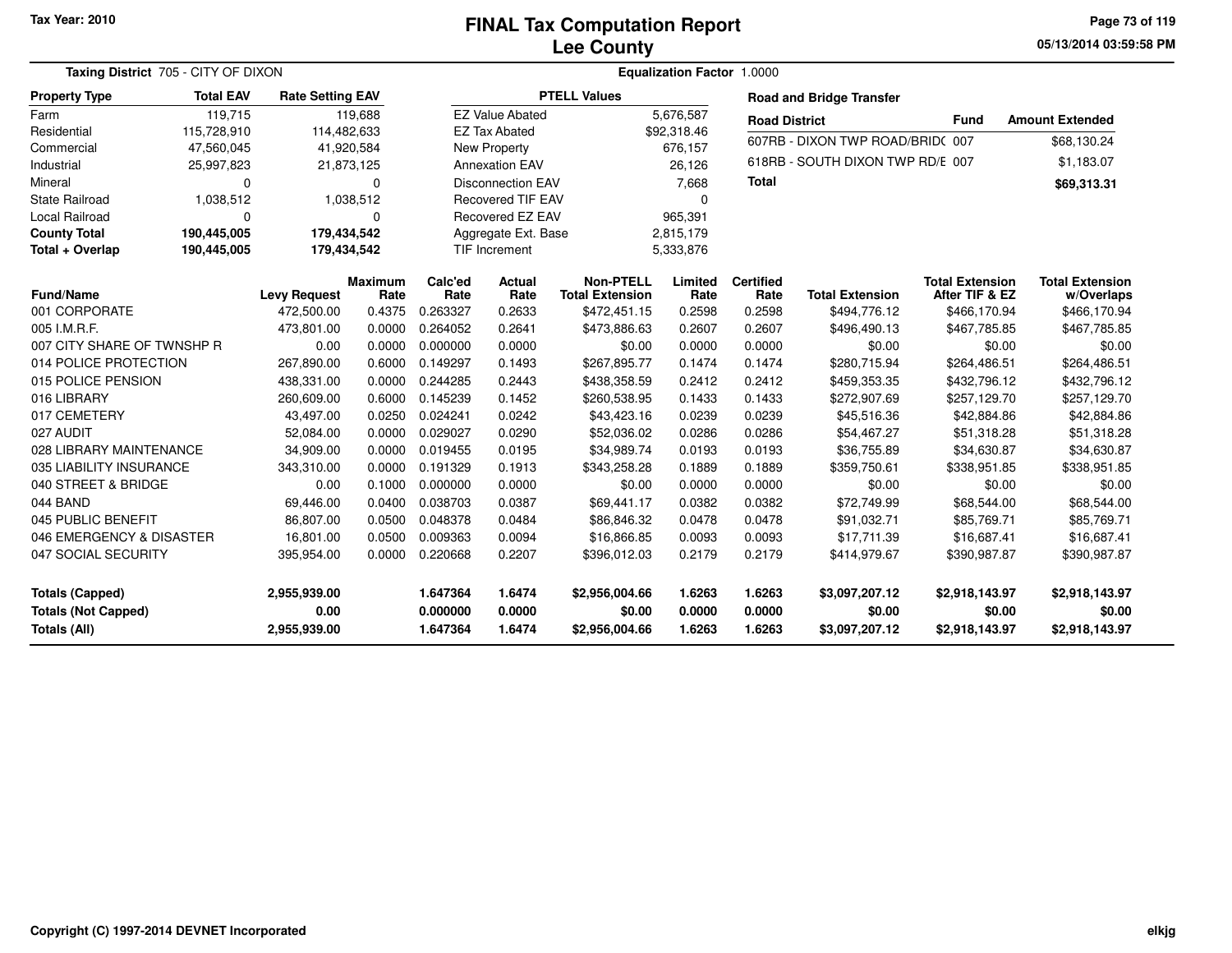**05/13/2014 03:59:58 PM Page 74 of 119**

| <b>Taxing District</b> 706 - VILLAGE OF FRANKLIN GROVE                                |                                                                                                        |                                               |                                                                                                           |                              |                                                                                                                                             |                                                                                                                                                                                |                                              |                                                                        |                                                                                                                 |                                                                                                                                                                                                                                                                |  |  |  |
|---------------------------------------------------------------------------------------|--------------------------------------------------------------------------------------------------------|-----------------------------------------------|-----------------------------------------------------------------------------------------------------------|------------------------------|---------------------------------------------------------------------------------------------------------------------------------------------|--------------------------------------------------------------------------------------------------------------------------------------------------------------------------------|----------------------------------------------|------------------------------------------------------------------------|-----------------------------------------------------------------------------------------------------------------|----------------------------------------------------------------------------------------------------------------------------------------------------------------------------------------------------------------------------------------------------------------|--|--|--|
| <b>Total EAV</b><br><b>Property Type</b><br>9,236<br>Farm<br>Residential<br>7,829,788 |                                                                                                        |                                               |                                                                                                           |                              |                                                                                                                                             |                                                                                                                                                                                |                                              |                                                                        |                                                                                                                 |                                                                                                                                                                                                                                                                |  |  |  |
|                                                                                       |                                                                                                        | 9,236                                         |                                                                                                           |                              |                                                                                                                                             | 16,105                                                                                                                                                                         |                                              |                                                                        |                                                                                                                 | <b>Amount Extended</b>                                                                                                                                                                                                                                         |  |  |  |
|                                                                                       |                                                                                                        |                                               |                                                                                                           |                              |                                                                                                                                             | \$91.35                                                                                                                                                                        |                                              |                                                                        |                                                                                                                 | \$5,973.57                                                                                                                                                                                                                                                     |  |  |  |
| 2,341,494                                                                             |                                                                                                        |                                               |                                                                                                           |                              |                                                                                                                                             |                                                                                                                                                                                |                                              |                                                                        |                                                                                                                 |                                                                                                                                                                                                                                                                |  |  |  |
| 0                                                                                     |                                                                                                        |                                               |                                                                                                           |                              |                                                                                                                                             | 0                                                                                                                                                                              |                                              |                                                                        |                                                                                                                 | \$5,973.57                                                                                                                                                                                                                                                     |  |  |  |
| $\Omega$                                                                              |                                                                                                        | ŋ                                             |                                                                                                           |                              |                                                                                                                                             |                                                                                                                                                                                |                                              |                                                                        |                                                                                                                 |                                                                                                                                                                                                                                                                |  |  |  |
|                                                                                       |                                                                                                        |                                               |                                                                                                           |                              |                                                                                                                                             |                                                                                                                                                                                |                                              |                                                                        |                                                                                                                 |                                                                                                                                                                                                                                                                |  |  |  |
| $\Omega$                                                                              |                                                                                                        |                                               |                                                                                                           |                              |                                                                                                                                             | $\Omega$                                                                                                                                                                       |                                              |                                                                        |                                                                                                                 |                                                                                                                                                                                                                                                                |  |  |  |
| <b>County Total</b>                                                                   |                                                                                                        |                                               |                                                                                                           |                              |                                                                                                                                             |                                                                                                                                                                                |                                              |                                                                        |                                                                                                                 |                                                                                                                                                                                                                                                                |  |  |  |
| Total + Overlap<br>10,262,307                                                         |                                                                                                        |                                               |                                                                                                           |                              |                                                                                                                                             | $\Omega$                                                                                                                                                                       |                                              |                                                                        |                                                                                                                 |                                                                                                                                                                                                                                                                |  |  |  |
|                                                                                       |                                                                                                        | <b>Maximum</b>                                | Calc'ed                                                                                                   | <b>Actual</b>                | <b>Non-PTELL</b>                                                                                                                            | Limited                                                                                                                                                                        | <b>Certified</b>                             |                                                                        |                                                                                                                 | <b>Total Extension</b><br>w/Overlaps                                                                                                                                                                                                                           |  |  |  |
|                                                                                       |                                                                                                        |                                               |                                                                                                           |                              |                                                                                                                                             |                                                                                                                                                                                |                                              |                                                                        |                                                                                                                 | \$21,424.81                                                                                                                                                                                                                                                    |  |  |  |
|                                                                                       | 0.00                                                                                                   | 0.0000                                        | 0.000000                                                                                                  | 0.0000                       | \$0.00                                                                                                                                      | 0.0000                                                                                                                                                                         | 0.0000                                       | \$0.00                                                                 |                                                                                                                 | \$0.00                                                                                                                                                                                                                                                         |  |  |  |
|                                                                                       | 7,175.00                                                                                               | 0.6000                                        | 0.070026                                                                                                  | 0.0700                       | \$7,172.34                                                                                                                                  | 0.0686                                                                                                                                                                         | 0.0686                                       | \$7,039.94                                                             |                                                                                                                 | \$7,028.89                                                                                                                                                                                                                                                     |  |  |  |
|                                                                                       | 22,000.00                                                                                              | 0.3000                                        | 0.214714                                                                                                  | 0.2147                       | \$21,998.60                                                                                                                                 | 0.2105                                                                                                                                                                         | 0.2105                                       | \$21,602.16                                                            |                                                                                                                 | \$21,568.26                                                                                                                                                                                                                                                    |  |  |  |
|                                                                                       | 1,650.00                                                                                               | 0.0000                                        | 0.016104                                                                                                  | 0.0161                       | \$1,649.64                                                                                                                                  | 0.0158                                                                                                                                                                         | 0.0158                                       | \$1,621.44                                                             |                                                                                                                 | \$1,618.90                                                                                                                                                                                                                                                     |  |  |  |
|                                                                                       | 1,650.00                                                                                               | 0.0000                                        | 0.016104                                                                                                  | 0.0161                       | \$1,649.64                                                                                                                                  | 0.0158                                                                                                                                                                         | 0.0158                                       | \$1,621.44                                                             |                                                                                                                 | \$1,618.90                                                                                                                                                                                                                                                     |  |  |  |
|                                                                                       | 1,650.00                                                                                               | 0.0500                                        | 0.016104                                                                                                  | 0.0161                       | \$1,649.64                                                                                                                                  | 0.0158                                                                                                                                                                         | 0.0158                                       | \$1,621.44                                                             |                                                                                                                 | \$1,618.90                                                                                                                                                                                                                                                     |  |  |  |
|                                                                                       | 1,650.00                                                                                               | 0.0000                                        | 0.016104                                                                                                  | 0.0161                       | \$1,649.64                                                                                                                                  | 0.0158                                                                                                                                                                         | 0.0158                                       | \$1,621.44                                                             |                                                                                                                 | \$1,618.90                                                                                                                                                                                                                                                     |  |  |  |
|                                                                                       | 1,650.00                                                                                               | 0.0000                                        | 0.016104                                                                                                  | 0.0161                       | \$1,649.64                                                                                                                                  | 0.0158                                                                                                                                                                         | 0.0158                                       | \$1,621.44                                                             |                                                                                                                 | \$1,618.90                                                                                                                                                                                                                                                     |  |  |  |
|                                                                                       | 59,275.00                                                                                              |                                               | 0.578510                                                                                                  | 0.5784                       | \$59,264.04                                                                                                                                 | 0.5672                                                                                                                                                                         | 0.5672                                       | \$58,207.78                                                            |                                                                                                                 | \$58,116.46                                                                                                                                                                                                                                                    |  |  |  |
|                                                                                       | 0.00                                                                                                   |                                               | 0.000000                                                                                                  | 0.0000                       | \$0.00                                                                                                                                      | 0.0000                                                                                                                                                                         | 0.0000                                       | \$0.00                                                                 |                                                                                                                 | \$0.00<br>\$58,116.46                                                                                                                                                                                                                                          |  |  |  |
| 062 WORKMENS COMP                                                                     | 81,789<br>10,262,307<br>007 CITY SHARE OF TWNSHP R<br>014 POLICE PROTECTION<br>035 LIABILITY INSURANCE | <b>Levy Request</b><br>21,850.00<br>59,275.00 | <b>Rate Setting EAV</b><br>7,813,683<br>2,341,494<br>81,789<br>10,246,202<br>10,246,202<br>Rate<br>0.4375 | Rate<br>0.213250<br>0.578510 | <b>EZ Value Abated</b><br><b>EZ Tax Abated</b><br>New Property<br><b>Annexation EAV</b><br><b>TIF Increment</b><br>Rate<br>0.2132<br>0.5784 | <b>PTELL Values</b><br><b>Disconnection EAV</b><br><b>Recovered TIF EAV</b><br>Recovered EZ EAV<br>Aggregate Ext. Base<br><b>Total Extension</b><br>\$21,844.90<br>\$59,264.04 | 24,502<br>56,456<br>Rate<br>0.2091<br>0.5672 | <b>Equalization Factor 1.0000</b><br>Total<br>Rate<br>0.2091<br>0.5672 | <b>Road and Bridge Transfer</b><br><b>Road District</b><br><b>Total Extension</b><br>\$21,458.48<br>\$58,207.78 | <b>Fund</b><br>606RB - FRANKLIN GROVE ROAD 007<br><b>Total Extension</b><br>After TIF & EZ<br>\$21,424.81<br>\$0.00<br>\$7,028.89<br>\$21,568.26<br>\$1,618.90<br>\$1,618.90<br>\$1,618.90<br>\$1,618.90<br>\$1,618.90<br>\$58,116.46<br>\$0.00<br>\$58,116.46 |  |  |  |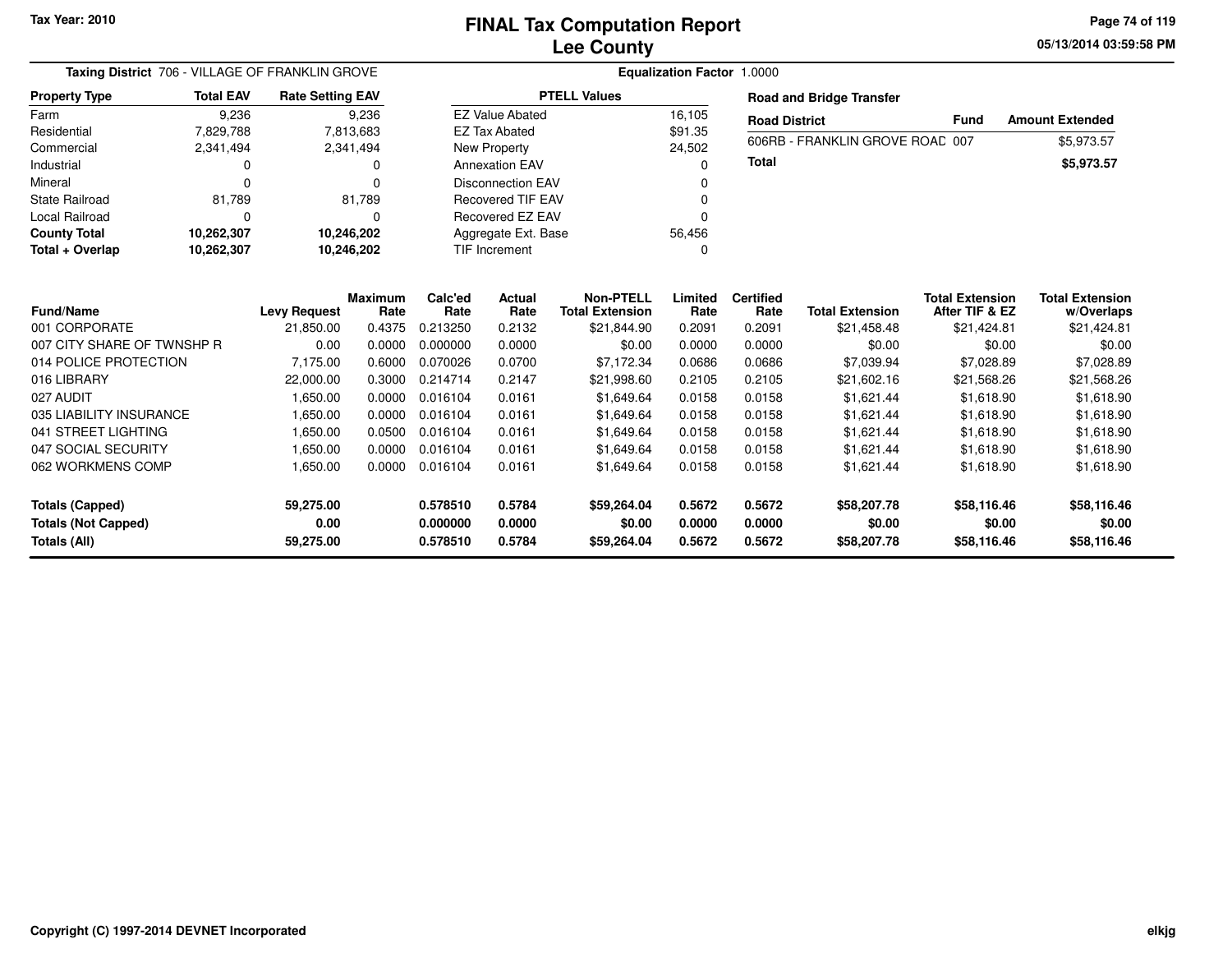# **Lee CountyFINAL Tax Computation Report**

**05/13/2014 03:59:58 PM Page 75 of 119**

| Taxing District 707 - VILLAGE OF HARMON |                  |                         |                        |                           |                          | Equalization Factor 1.0000                 |                 |                          |                                 |                                          |                                      |
|-----------------------------------------|------------------|-------------------------|------------------------|---------------------------|--------------------------|--------------------------------------------|-----------------|--------------------------|---------------------------------|------------------------------------------|--------------------------------------|
| <b>Property Type</b>                    | <b>Total EAV</b> | <b>Rate Setting EAV</b> |                        |                           |                          | <b>PTELL Values</b>                        |                 |                          | <b>Road and Bridge Transfer</b> |                                          |                                      |
| Farm                                    | 5,635            |                         | 5,635                  |                           | <b>EZ Value Abated</b>   |                                            | $\Omega$        | <b>Road District</b>     |                                 | <b>Fund</b>                              | <b>Amount Extended</b>               |
| Residential                             | 1,023,011        |                         | 1,023,011              |                           | EZ Tax Abated            |                                            | \$0.00          |                          |                                 |                                          |                                      |
| Commercial                              | 650,611          |                         | 650,611                |                           | New Property             |                                            |                 |                          | 610RB - HARMON TWP ROAD/BR 007  |                                          | \$1,819.84                           |
| Industrial                              | 120,782          |                         | 120,782                |                           | <b>Annexation EAV</b>    |                                            | 0               | <b>Total</b>             |                                 |                                          | \$1,819.84                           |
| Mineral                                 | 0                |                         | O                      |                           | <b>Disconnection EAV</b> |                                            | 0               |                          |                                 |                                          |                                      |
| <b>State Railroad</b>                   | 0                |                         | 0                      |                           | <b>Recovered TIF EAV</b> |                                            |                 |                          |                                 |                                          |                                      |
| Local Railroad                          | 0                |                         |                        |                           | <b>Recovered EZ EAV</b>  |                                            | $\Omega$        |                          |                                 |                                          |                                      |
| <b>County Total</b>                     | 1,800,039        |                         | 1,800,039              | Aggregate Ext. Base       |                          |                                            | 2,027           |                          |                                 |                                          |                                      |
| Total + Overlap                         | 1,800,039        |                         | 1,800,039              | <b>TIF Increment</b><br>0 |                          |                                            |                 |                          |                                 |                                          |                                      |
| <b>Fund/Name</b>                        |                  | <b>Levy Request</b>     | <b>Maximum</b><br>Rate | Calc'ed<br>Rate           | <b>Actual</b><br>Rate    | <b>Non-PTELL</b><br><b>Total Extension</b> | Limited<br>Rate | <b>Certified</b><br>Rate | <b>Total Extension</b>          | <b>Total Extension</b><br>After TIF & EZ | <b>Total Extension</b><br>w/Overlaps |
| 001 CORPORATE                           |                  | 2,113.00                | 0.4375                 | 0.117386                  | 0.1174                   | \$2,113.25                                 | 0.1156          | 0.1156                   | \$2,080.85                      | \$2,080.85                               | \$2,080.85                           |
| 003 BONDS & INTEREST                    |                  | 0.00                    | 0.0000                 | 0.000000                  | 0.0000                   | \$0.00                                     | 0.0000          | 0.0000                   | \$0.00                          | \$0.00                                   | \$0.00                               |
| 007 CITY SHARE OF TWNSHP R              |                  | 0.00                    | 0.0000                 | 0.000000                  | 0.0000                   | \$0.00                                     | 0.0000          | 0.0000                   | \$0.00                          | \$0.00                                   | \$0.00                               |
| <b>Totals (Capped)</b>                  |                  | 2,113.00                |                        | 0.117386                  | 0.1174                   | \$2,113.25                                 | 0.1156          | 0.1156                   | \$2,080.85                      | \$2,080.85                               | \$2,080.85                           |
| <b>Totals (Not Capped)</b>              |                  | 0.00                    |                        | 0.000000                  | 0.0000                   | \$0.00                                     | 0.0000          | 0.0000                   | \$0.00                          | \$0.00                                   | \$0.00                               |
| Totals (All)                            |                  | 2,113.00                |                        | 0.117386                  | 0.1174                   | \$2,113.25                                 | 0.1156          | 0.1156                   | \$2,080.85                      | \$2,080.85                               | \$2,080.85                           |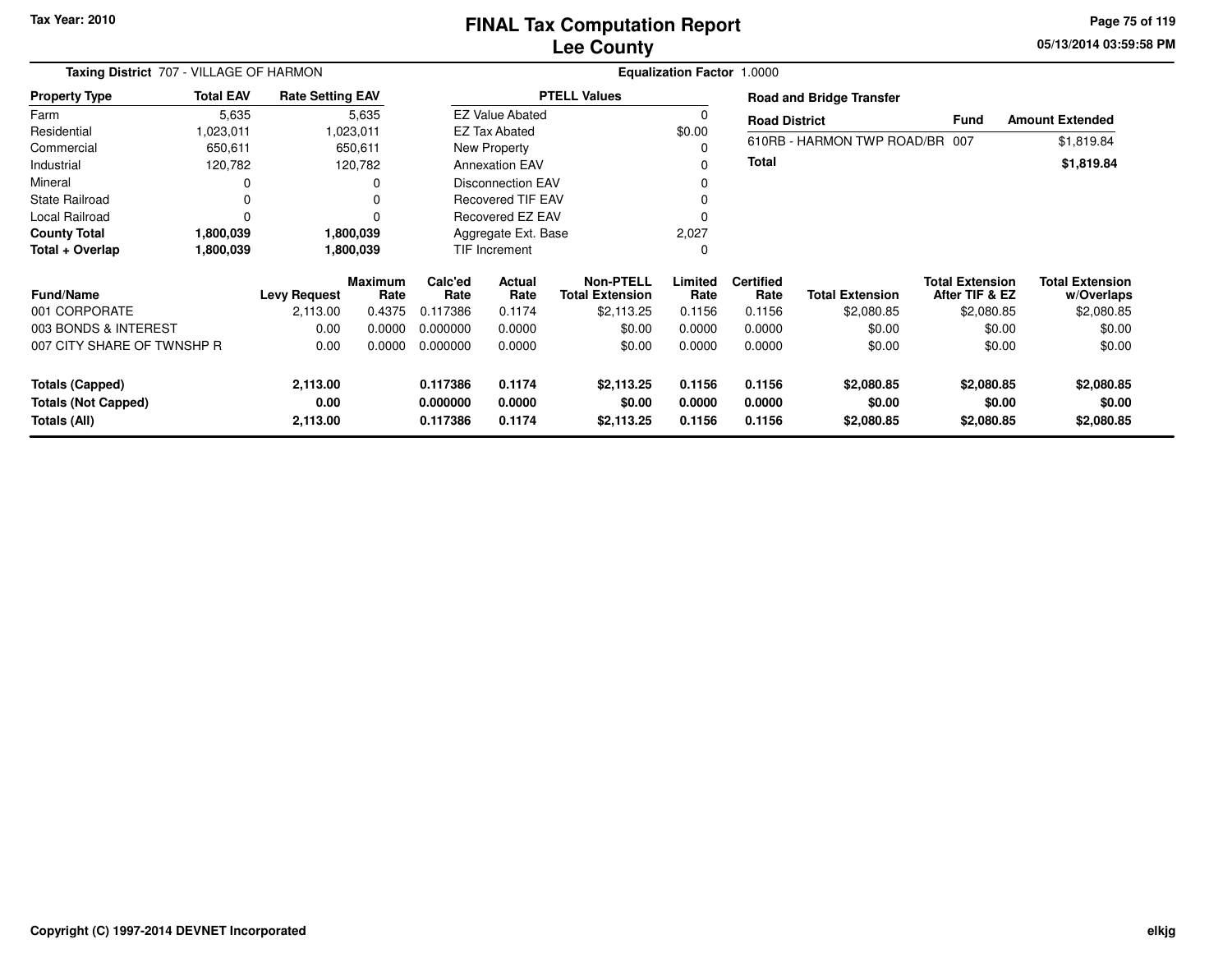**05/13/2014 03:59:58 PMPage 76 of 119**

| Taxing District 708 - VILLAGE OF LEE    |                  |                         |                 | <b>Equalization Factor 1.0000</b>             |                                            |                     |                              |                        |                                          |                                      |                        |  |
|-----------------------------------------|------------------|-------------------------|-----------------|-----------------------------------------------|--------------------------------------------|---------------------|------------------------------|------------------------|------------------------------------------|--------------------------------------|------------------------|--|
| <b>Property Type</b>                    | <b>Total EAV</b> | <b>Rate Setting EAV</b> |                 |                                               |                                            | <b>PTELL Values</b> |                              |                        | <b>Overlapping County</b>                | <b>Overlap EAV</b>                   |                        |  |
| Farm                                    | 1,747            |                         | 1,747           |                                               | <b>EZ Value Abated</b>                     |                     | $\Omega$                     | DeKalb County          |                                          |                                      | 2,615,588              |  |
| Residential                             | 3,161,004        |                         | 3,161,004       |                                               | <b>EZ Tax Abated</b>                       |                     | \$0.00                       | <b>Total</b>           |                                          |                                      | 2,615,588              |  |
| Commercial                              | 140,201          |                         | 140,201         |                                               | New Property                               |                     | 0                            |                        | * denotes use of estimated EAV           |                                      |                        |  |
| Industrial                              | 0                |                         |                 |                                               | <b>Annexation EAV</b>                      |                     | 0                            |                        | <b>Road and Bridge Transfer</b>          |                                      |                        |  |
| Mineral                                 | $\Omega$         |                         |                 |                                               | <b>Disconnection EAV</b>                   |                     |                              |                        |                                          |                                      |                        |  |
| State Railroad                          | 39,169           |                         | 39,169          |                                               | <b>Recovered TIF EAV</b>                   |                     | 0                            | <b>Road District</b>   |                                          | <b>Fund</b>                          | <b>Amount Extended</b> |  |
| Local Railroad                          | $\Omega$         |                         |                 |                                               | Recovered EZ EAV                           |                     | 0                            |                        | 621RB - WILLOW CRK TWP RD/B 007          |                                      | \$3,860.15             |  |
| <b>County Total</b>                     | 3,342,121        |                         | 3,342,121       | Aggregate Ext. Base<br>19,261<br><b>Total</b> |                                            |                     |                              |                        | \$3,860.15                               |                                      |                        |  |
| Total + Overlap                         | 5,957,709        |                         | 5,957,709       |                                               | <b>TIF Increment</b><br>0                  |                     |                              |                        |                                          |                                      |                        |  |
| <b>Fund/Name</b><br><b>Levy Request</b> |                  | <b>Maximum</b><br>Rate  | Calc'ed<br>Rate | Actual<br>Rate                                | <b>Non-PTELL</b><br><b>Total Extension</b> | Limited<br>Rate     | <b>Certified</b><br>Rate     | <b>Total Extension</b> | <b>Total Extension</b><br>After TIF & EZ | <b>Total Extension</b><br>w/Overlaps |                        |  |
| 001 CORPORATE                           |                  | 8,047.00                | 0.4375          | 0.135069                                      | 0.1351                                     | \$4,515.21          | 0.1351                       | 0.1351                 | \$4,515.21                               | \$4,515.21                           | \$8,048.86             |  |
| 007 CITY SHARE OF TWNSHP R              |                  | 0.00                    | 0.0000          | 0.000000                                      | 0.0000                                     | \$0.00              | 0.0000                       | 0.0000                 | \$0.00                                   | \$0.00                               | \$0.00                 |  |
| 025 GARBAGE DISPOSAL                    |                  | 2,829.00                | 0.2000          | 0.047485                                      | 0.0475                                     | \$1,587.51          | 0.0475                       | 0.0475                 | \$1,587.51                               | \$1,587.51                           | \$2,829.91             |  |
| 027 AUDIT                               |                  | 2,040.00                | 0.0000          | 0.034241                                      | 0.0342                                     | \$1,143.01          | 0.0342                       | 0.0342                 | \$1,143.01                               | \$1,143.01                           | \$2,037.54             |  |
| 035 LIABILITY INSURANCE                 |                  | 5,862.00                | 0.0000          | 0.098394                                      | 0.0984                                     | \$3,288.65          | 0.0984                       | 0.0984                 | \$3,288.65                               | \$3,288.65                           | \$5,862.39             |  |
| 072 WATERWORKS AND SEWAG                |                  | 999.00                  | 0.1666          | 0.016768                                      | 0.0168                                     | \$561.48            | 0.0168<br>\$561.48<br>0.0168 |                        |                                          | \$561.48                             | \$1,000.90             |  |
| <b>Totals (Capped)</b><br>19,777.00     |                  |                         |                 | 0.331957                                      | 0.3320                                     | \$11,095.86         | 0.3320                       | 0.3320                 | \$11,095.86                              | \$11,095.86                          | \$19,779.60            |  |
| <b>Totals (Not Capped)</b><br>0.00      |                  |                         |                 | 0.000000                                      | 0.0000                                     | \$0.00              | 0.0000                       | 0.0000                 | \$0.00                                   | \$0.00                               | \$0.00                 |  |
| Totals (All)<br>19,777.00               |                  |                         |                 | 0.331957                                      | 0.3320                                     | \$11,095.86         | 0.3320                       | 0.3320                 | \$11,095.86                              | \$11,095.86                          | \$19,779.60            |  |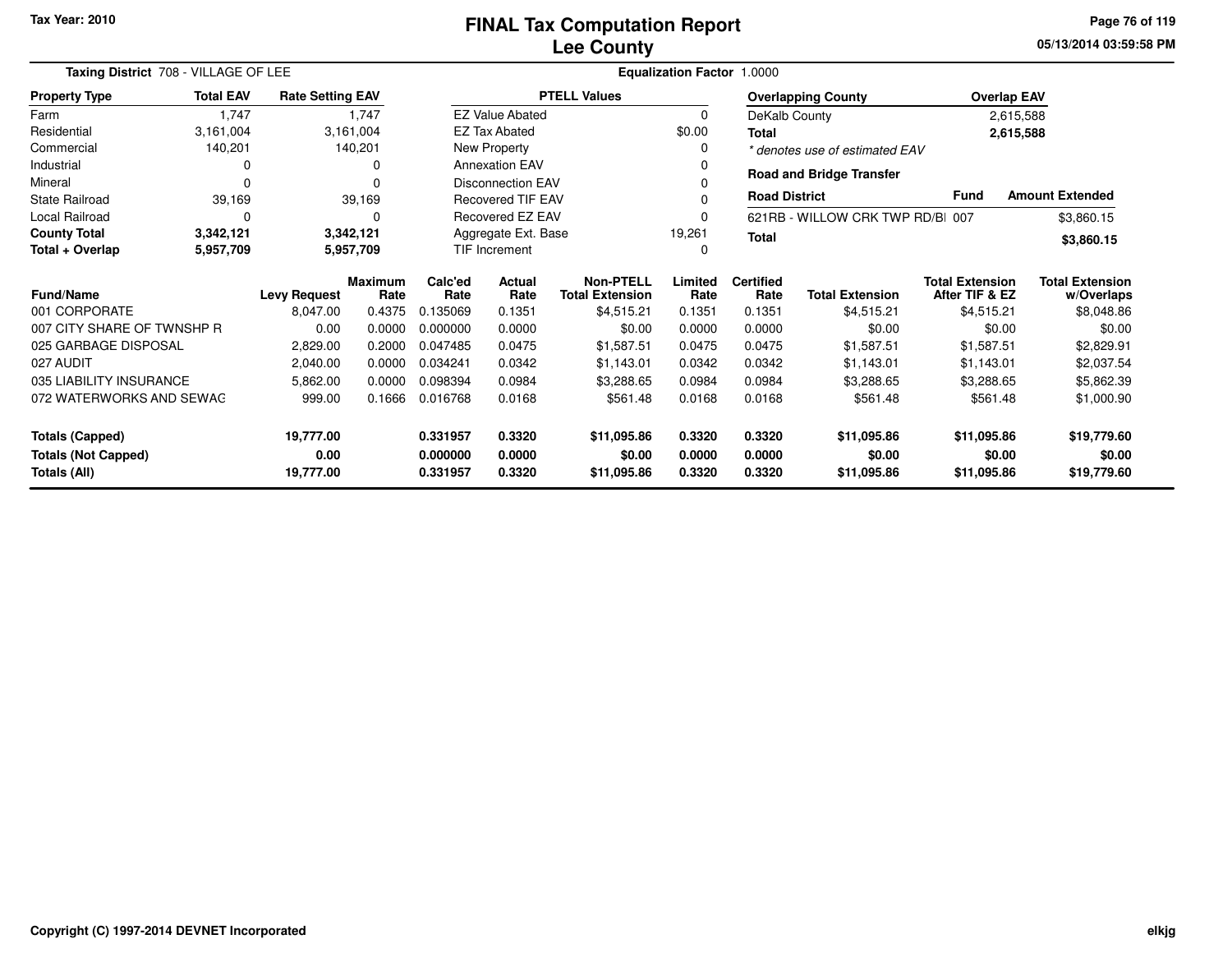# **Lee CountyFINAL Tax Computation Report**

**05/13/2014 03:59:58 PM Page 77 of 119**

| Taxing District 709 - VILLAGE OF NELSON    |                  |                         |                        |                      |                          |                                            | Equalization Factor 1.0000 |                          |                                 |                                          |                                      |  |
|--------------------------------------------|------------------|-------------------------|------------------------|----------------------|--------------------------|--------------------------------------------|----------------------------|--------------------------|---------------------------------|------------------------------------------|--------------------------------------|--|
| <b>Property Type</b>                       | <b>Total EAV</b> | <b>Rate Setting EAV</b> |                        |                      |                          | <b>PTELL Values</b>                        |                            |                          | <b>Road and Bridge Transfer</b> |                                          |                                      |  |
| Farm                                       | 81,432           |                         | 81,432                 |                      | <b>EZ Value Abated</b>   |                                            |                            | <b>Road District</b>     |                                 | Fund                                     | <b>Amount Extended</b>               |  |
| Residential                                | 1,057,664        |                         | 1,057,664              |                      | <b>EZ Tax Abated</b>     |                                            | \$0.00                     |                          |                                 |                                          |                                      |  |
| Commercial                                 | 104,724          |                         | 104,724                |                      | New Property             |                                            |                            |                          | 615RB - NELSON TWP ROAD/BRI 007 |                                          | \$1,102.19                           |  |
| Industrial                                 | 0                |                         | 0                      |                      | <b>Annexation EAV</b>    |                                            | 0                          | <b>Total</b>             |                                 |                                          | \$1,102.19                           |  |
| Mineral                                    | $\Omega$         |                         | $\Omega$               |                      | <b>Disconnection EAV</b> |                                            |                            |                          |                                 |                                          |                                      |  |
| <b>State Railroad</b>                      | 241,619          |                         | 241,619                |                      | <b>Recovered TIF EAV</b> |                                            |                            |                          |                                 |                                          |                                      |  |
| Local Railroad                             | 0                |                         | $\Omega$               |                      | Recovered EZ EAV         |                                            |                            |                          |                                 |                                          |                                      |  |
| <b>County Total</b>                        | 1,485,439        |                         | 1,485,439              |                      | Aggregate Ext. Base      |                                            | 3,100                      |                          |                                 |                                          |                                      |  |
| Total + Overlap                            | 1,485,439        |                         | 1,485,439              |                      | <b>TIF Increment</b>     |                                            | 0                          |                          |                                 |                                          |                                      |  |
| <b>Fund/Name</b>                           |                  | <b>Levy Request</b>     | <b>Maximum</b><br>Rate | Calc'ed<br>Rate      | Actual<br>Rate           | <b>Non-PTELL</b><br><b>Total Extension</b> | Limited<br>Rate            | <b>Certified</b><br>Rate | <b>Total Extension</b>          | <b>Total Extension</b><br>After TIF & EZ | <b>Total Extension</b><br>w/Overlaps |  |
| 001 CORPORATE                              |                  | 1,250.00                | 0.4375                 | 0.084150             | 0.0842                   | \$1,250.74                                 | 0.0842                     | 0.0842                   | \$1,250.74                      | \$1,250.74                               | \$1,250.74                           |  |
| 007 CITY SHARE OF TWNSHP R                 |                  | 0.00                    | 0.0000                 | 0.000000             | 0.0000                   | \$0.00                                     | 0.0000                     | 0.0000                   | \$0.00                          | \$0.00                                   | \$0.00                               |  |
| 025 GARBAGE DISPOSAL                       |                  | 950.00                  | 0.2000                 | 0.063954             | 0.0640                   | \$950.68                                   | 0.0640                     | 0.0640                   | \$950.68                        | \$950.68                                 | \$950.68                             |  |
| 035 LIABILITY INSURANCE                    |                  | 900.00                  | 0.0000                 | 0.060588             | 0.0606                   | \$900.18                                   | 0.0606                     | 0.0606                   | \$900.18                        | \$900.18                                 | \$900.18                             |  |
| <b>Totals (Capped)</b>                     |                  | 3,100.00                |                        | 0.208692             | 0.2088                   | \$3,101.60                                 | 0.2088                     | 0.2088                   | \$3,101.60                      | \$3,101.60                               | \$3,101.60                           |  |
| <b>Totals (Not Capped)</b><br>Totals (All) |                  | 0.00<br>3,100.00        |                        | 0.000000<br>0.208692 | 0.0000<br>0.2088         | \$0.00<br>\$3,101.60                       | 0.0000<br>0.2088           | 0.0000<br>0.2088         | \$0.00<br>\$3,101.60            | \$0.00<br>\$3,101.60                     | \$0.00<br>\$3,101.60                 |  |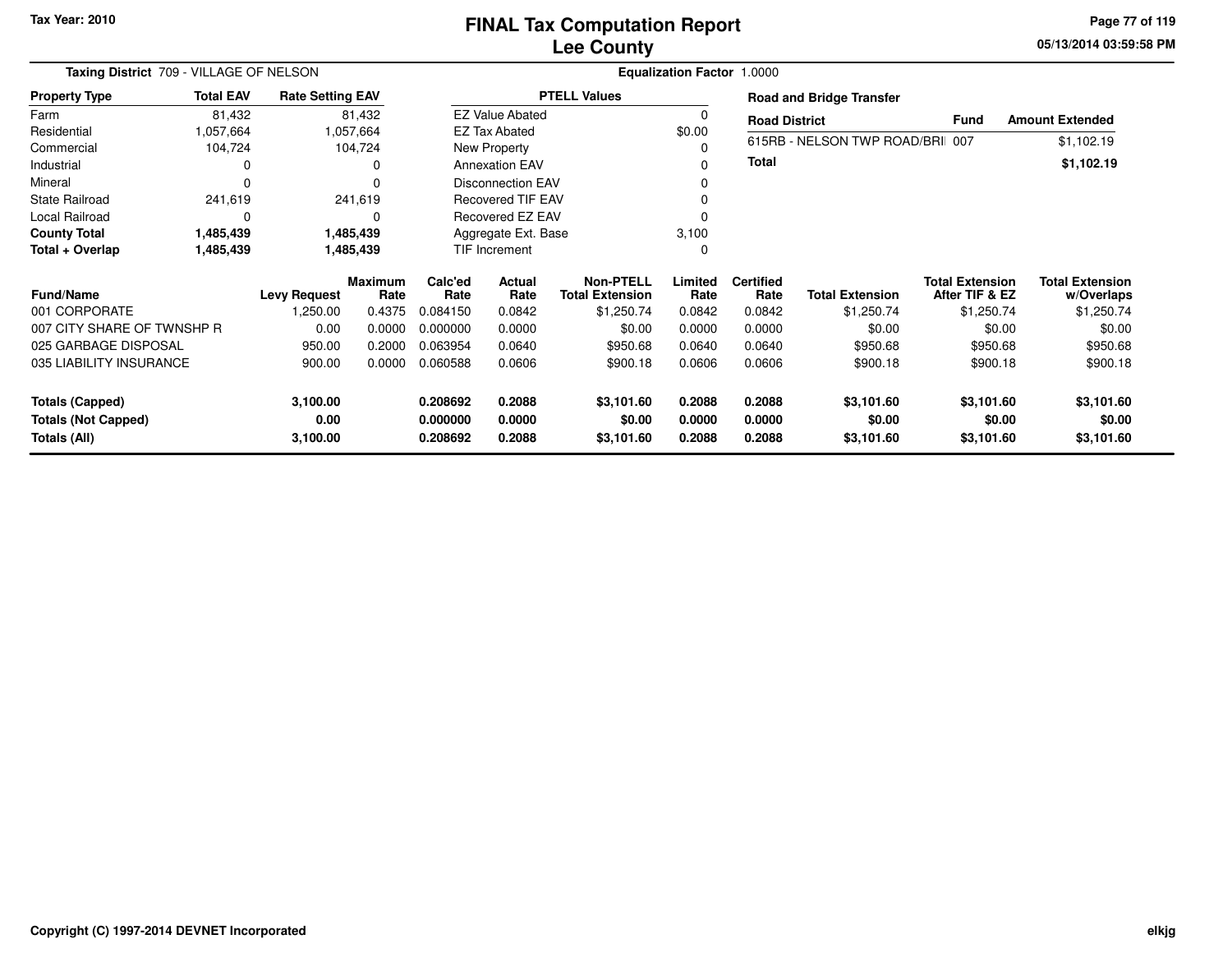**05/13/2014 03:59:58 PM Page 78 of 119**

| Taxing District 710 - VILLAGE OF PAW PAW                             |                  |                                |                        | <b>Equalization Factor 1.0000</b> |                            |                                            |                            |                            |                                      |                                          |                                      |  |  |
|----------------------------------------------------------------------|------------------|--------------------------------|------------------------|-----------------------------------|----------------------------|--------------------------------------------|----------------------------|----------------------------|--------------------------------------|------------------------------------------|--------------------------------------|--|--|
| <b>Property Type</b>                                                 | <b>Total EAV</b> | <b>Rate Setting EAV</b>        |                        |                                   |                            | <b>PTELL Values</b>                        |                            |                            | <b>Road and Bridge Transfer</b>      |                                          |                                      |  |  |
| Farm                                                                 | 48,412           |                                | 47,305                 |                                   | <b>EZ Value Abated</b>     |                                            | $\Omega$                   | <b>Road District</b>       |                                      | Fund                                     | <b>Amount Extended</b>               |  |  |
| Residential                                                          | 11,780,574       |                                | 8,962,894              |                                   | <b>EZ Tax Abated</b>       |                                            | \$0.00                     |                            |                                      |                                          |                                      |  |  |
| Commercial                                                           | 1,099,079        |                                | 849,977                |                                   | New Property               |                                            | 15,263                     |                            | 622RB - WYOMING TWP ROAD/BI 007      |                                          | \$4,949.81                           |  |  |
| Industrial                                                           |                  |                                | O                      |                                   | <b>Annexation EAV</b>      |                                            | n                          | Total                      |                                      |                                          | \$4,949.81                           |  |  |
| Mineral                                                              |                  |                                | 0                      |                                   | <b>Disconnection EAV</b>   |                                            |                            |                            |                                      |                                          |                                      |  |  |
| <b>State Railroad</b>                                                |                  |                                | O                      |                                   | <b>Recovered TIF EAV</b>   |                                            |                            |                            |                                      |                                          |                                      |  |  |
| Local Railroad                                                       |                  |                                | ŋ                      |                                   | Recovered EZ EAV           |                                            |                            |                            |                                      |                                          |                                      |  |  |
| <b>County Total</b>                                                  | 12,928,065       |                                | 9,860,176              |                                   | Aggregate Ext. Base        |                                            | 62,306                     |                            |                                      |                                          |                                      |  |  |
| Total + Overlap                                                      | 12,928,065       |                                | 9,860,176              |                                   | TIF Increment              |                                            | 3,067,889                  |                            |                                      |                                          |                                      |  |  |
| <b>Fund/Name</b>                                                     |                  | <b>Levy Request</b>            | <b>Maximum</b><br>Rate | Calc'ed<br>Rate                   | <b>Actual</b><br>Rate      | <b>Non-PTELL</b><br><b>Total Extension</b> | Limited<br>Rate            | <b>Certified</b><br>Rate   | <b>Total Extension</b>               | <b>Total Extension</b><br>After TIF & EZ | <b>Total Extension</b><br>w/Overlaps |  |  |
| 001 CORPORATE                                                        |                  | 29,403.00                      | 0.4375                 | 0.298200                          | 0.2982                     | \$29,403.04                                | 0.2924                     | 0.2924                     | \$37,801.66                          | \$28,831.15                              | \$28,831.15                          |  |  |
| 005 I.M.R.F.                                                         |                  | 3,519.00                       | 0.0000                 | 0.035689                          | 0.0357                     | \$3,520.08                                 | 0.0350                     | 0.0350                     | \$4,524.82                           | \$3,451.06                               | \$3,451.06                           |  |  |
| 007 CITY SHARE OF TWNSHP R                                           |                  | 0.00                           | 0.0000                 | 0.000000                          | 0.0000                     | \$0.00                                     | 0.0000                     | 0.0000                     | \$0.00                               | \$0.00                                   | \$0.00                               |  |  |
| 014 POLICE PROTECTION                                                |                  | 8,825.00                       | 0.6000                 | 0.089501                          | 0.0895                     | \$8,824.86                                 | 0.0878                     | 0.0878                     | \$11,350.84                          | \$8,657.23                               | \$8,657.23                           |  |  |
| 027 AUDIT                                                            |                  | 3,291.00                       | 0.0000                 | 0.033377                          | 0.0334                     | \$3,293.30                                 | 0.0328                     | 0.0328                     | \$4,240.41                           | \$3,234.14                               | \$3,234.14                           |  |  |
| 035 LIABILITY INSURANCE                                              |                  | 3,831.00                       | 0.0000                 | 0.038853                          | 0.0389                     | \$3,835.61                                 | 0.0381                     | 0.0381                     | \$4,925.59                           | \$3,756.73                               | \$3,756.73                           |  |  |
| 041 STREET LIGHTING                                                  |                  | 5,004.00                       | 0.0500                 | 0.050750                          | 0.0500                     | \$4,930.09                                 | 0.0490                     | 0.0490                     | \$6,334.75                           | \$4,831.49                               | \$4,831.49                           |  |  |
| 047 SOCIAL SECURITY                                                  |                  | 4,630.00                       | 0.0000                 | 0.046957                          | 0.0470                     | \$4,634.28                                 | 0.0461                     | 0.0461                     | \$5,959.84                           | \$4,545.54                               | \$4,545.54                           |  |  |
| 062 WORKMENS COMP                                                    |                  | 5,274.00                       | 0.0000                 | 0.053488                          | 0.0535                     | \$5,275.19                                 | 0.0525                     | 0.0525                     | \$6,787.23                           | \$5,176.59                               | \$5,176.59                           |  |  |
| <b>143 MEDICARE</b>                                                  |                  | 1,640.00                       | 0.0000                 | 0.016633                          | 0.0166                     | \$1,636.79                                 | 0.0163                     | 0.0163                     | \$2,107.27                           | \$1,607.21                               | \$1,607.21                           |  |  |
| <b>Totals (Capped)</b><br><b>Totals (Not Capped)</b><br>Totals (All) |                  | 65,417.00<br>0.00<br>65,417.00 |                        | 0.663448<br>0.000000<br>0.663448  | 0.6628<br>0.0000<br>0.6628 | \$65,353.24<br>\$0.00<br>\$65,353.24       | 0.6500<br>0.0000<br>0.6500 | 0.6500<br>0.0000<br>0.6500 | \$84,032.41<br>\$0.00<br>\$84,032.41 | \$64,091.14<br>\$0.00<br>\$64,091.14     | \$64,091.14<br>\$0.00<br>\$64,091.14 |  |  |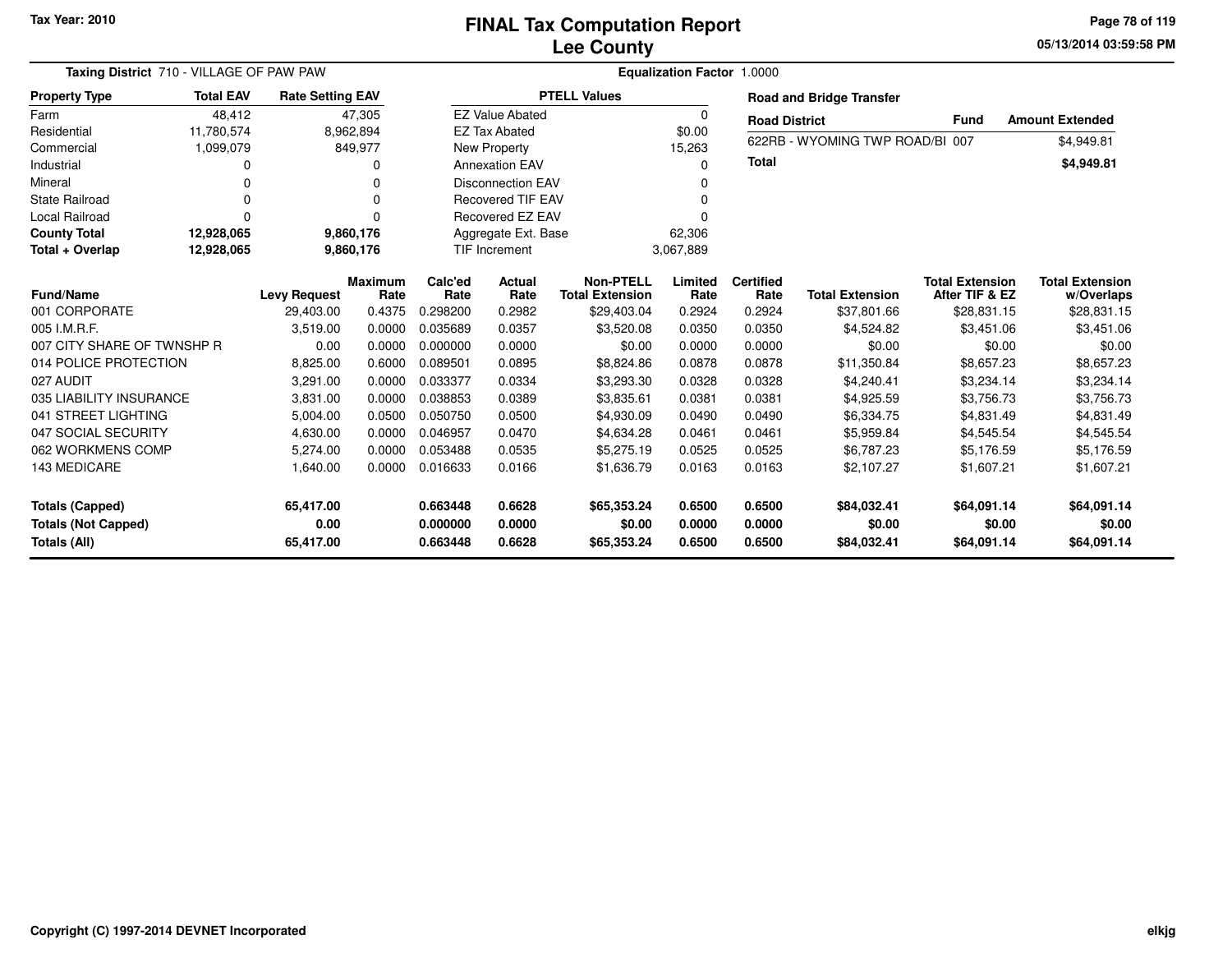**05/13/2014 03:59:58 PM Page 79 of 119**

| Taxing District 711 - VILLAGE OF STEWARD<br><b>Rate Setting EAV</b> |                  |                     |                        | Equalization Factor 1.0000 |                          |                                            |                  |                          |                                  |                                          |                                      |  |
|---------------------------------------------------------------------|------------------|---------------------|------------------------|----------------------------|--------------------------|--------------------------------------------|------------------|--------------------------|----------------------------------|------------------------------------------|--------------------------------------|--|
| <b>Property Type</b>                                                | <b>Total EAV</b> |                     |                        |                            |                          | <b>PTELL Values</b>                        |                  |                          | <b>Road and Bridge Transfer</b>  |                                          |                                      |  |
| Farm                                                                | $\Omega$         |                     |                        |                            | <b>EZ Value Abated</b>   |                                            | 0                | <b>Road District</b>     |                                  | <b>Fund</b>                              | <b>Amount Extended</b>               |  |
| Residential                                                         | 3,438,200        |                     | 3,438,200              |                            | EZ Tax Abated            |                                            | \$0.00           |                          |                                  |                                          |                                      |  |
| Commercial                                                          | 106,457          |                     | 106,457                |                            | New Property             |                                            | 1,837            |                          | 601RB - ALTO TWP ROAD/BRIDGI 007 |                                          | \$2,749.48                           |  |
| Industrial                                                          |                  |                     | 0                      |                            | <b>Annexation EAV</b>    |                                            | ი                | Total                    |                                  |                                          | \$2,749.48                           |  |
| Mineral                                                             | 0                |                     | 0                      |                            | <b>Disconnection EAV</b> |                                            |                  |                          |                                  |                                          |                                      |  |
| <b>State Railroad</b>                                               | 106,709          |                     | 106,709                |                            | <b>Recovered TIF EAV</b> |                                            |                  |                          |                                  |                                          |                                      |  |
| Local Railroad                                                      | $\Omega$<br>0    |                     |                        |                            | Recovered EZ EAV         |                                            | 0                |                          |                                  |                                          |                                      |  |
| <b>County Total</b>                                                 | 3,651,366        |                     | 3,651,366              | Aggregate Ext. Base        |                          | 3,592                                      |                  |                          |                                  |                                          |                                      |  |
| Total + Overlap                                                     | 3,651,366        |                     | 3,651,366              |                            | <b>TIF Increment</b>     |                                            | 0                |                          |                                  |                                          |                                      |  |
| <b>Fund/Name</b>                                                    |                  | <b>Levy Request</b> | <b>Maximum</b><br>Rate | Calc'ed<br>Rate            | <b>Actual</b><br>Rate    | <b>Non-PTELL</b><br><b>Total Extension</b> | Limited<br>Rate  | <b>Certified</b><br>Rate | <b>Total Extension</b>           | <b>Total Extension</b><br>After TIF & EZ | <b>Total Extension</b><br>w/Overlaps |  |
| 001 CORPORATE                                                       |                  | 3,905.00            | 0.4375                 | 0.106946                   | 0.1069                   | \$3,903.31                                 | 0.1011           | 0.1011                   | \$3,691.53                       | \$3,691.53                               | \$3,691.53                           |  |
| 003 BONDS & INTEREST                                                |                  | 0.00                | 0.0000                 | 0.000000                   | 0.0000                   | \$0.00                                     | 0.0000           | 0.0000                   | \$0.00                           | \$0.00                                   | \$0.00                               |  |
| 007 CITY SHARE OF TWNSHP R                                          |                  | 0.00                | 0.0000                 | 0.000000                   | 0.0000                   | \$0.00                                     | 0.0000           | 0.0000                   | \$0.00                           | \$0.00                                   | \$0.00                               |  |
| <b>Totals (Capped)</b>                                              |                  | 3,905.00            |                        | 0.106946                   | 0.1069                   | \$3,903.31                                 | 0.1011           | 0.1011                   | \$3,691.53                       | \$3,691.53                               | \$3,691.53                           |  |
| <b>Totals (Not Capped)</b><br>Totals (All)                          |                  | 0.00<br>3,905.00    |                        | 0.000000<br>0.106946       | 0.0000<br>0.1069         | \$0.00<br>\$3,903.31                       | 0.0000<br>0.1011 | 0.0000<br>0.1011         | \$0.00<br>\$3,691.53             | \$0.00<br>\$3,691.53                     | \$0.00<br>\$3,691.53                 |  |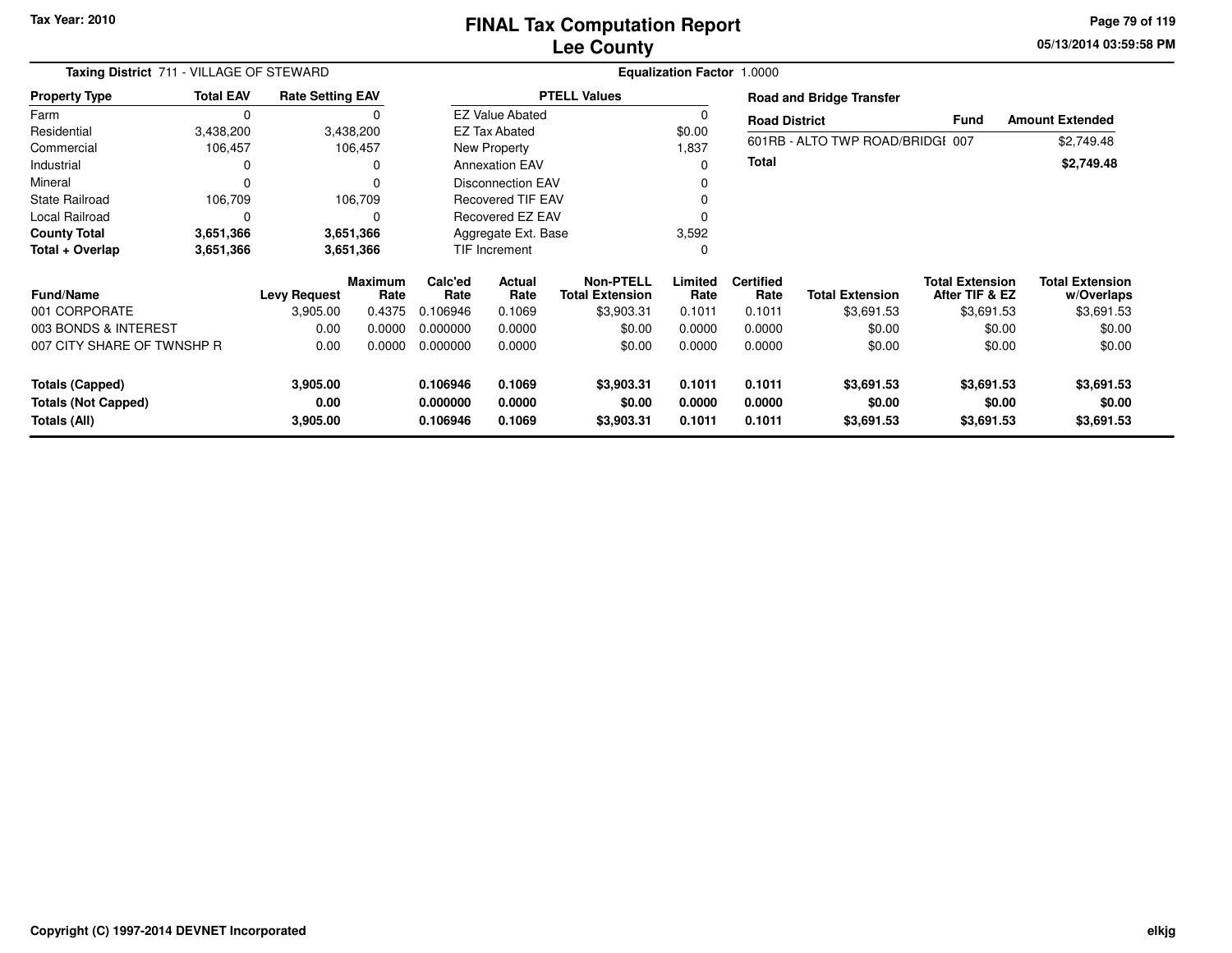### **Lee CountyFINAL Tax Computation Report**

**05/13/2014 03:59:58 PM Page 80 of 119**

| Taxing District 712 - VILLAGE OF SUBLETTE                            |                  |                                |                        |                                  | Equalization Factor 1.0000 |                                            |                            |                            |                                      |                                          |                                      |
|----------------------------------------------------------------------|------------------|--------------------------------|------------------------|----------------------------------|----------------------------|--------------------------------------------|----------------------------|----------------------------|--------------------------------------|------------------------------------------|--------------------------------------|
| <b>Property Type</b>                                                 | <b>Total EAV</b> | <b>Rate Setting EAV</b>        |                        |                                  |                            | <b>PTELL Values</b>                        |                            |                            | <b>Road and Bridge Transfer</b>      |                                          |                                      |
| Farm                                                                 | 127,982          |                                | 127,982                |                                  | <b>EZ Value Abated</b>     |                                            | 0                          | <b>Road District</b>       |                                      | <b>Fund</b>                              | <b>Amount Extended</b>               |
| Residential                                                          | 4,775,889        |                                | 4,775,889              |                                  | EZ Tax Abated              |                                            | \$0.00                     |                            |                                      |                                          |                                      |
| Commercial                                                           | 1,763,950        |                                | 1,763,950              |                                  | New Property               |                                            | 29,223                     |                            | 619RB - SUBLETTE TWP ROAD/B 007      |                                          | \$10,795.20                          |
| Industrial                                                           | 0                |                                | 0                      |                                  | <b>Annexation EAV</b>      |                                            | 0                          | Total                      |                                      |                                          | \$10,795.20                          |
| Mineral                                                              | 0                |                                | 0                      |                                  | <b>Disconnection EAV</b>   |                                            |                            |                            |                                      |                                          |                                      |
| State Railroad                                                       | 0                |                                | 0                      |                                  | <b>Recovered TIF EAV</b>   |                                            | $\Omega$                   |                            |                                      |                                          |                                      |
| Local Railroad                                                       | 0                |                                | $\Omega$               |                                  | <b>Recovered EZ EAV</b>    |                                            | $\Omega$                   |                            |                                      |                                          |                                      |
| <b>County Total</b>                                                  | 6,667,821        |                                | 6,667,821              |                                  | Aggregate Ext. Base        |                                            |                            |                            |                                      |                                          |                                      |
| Total + Overlap                                                      | 6,667,821        | TIF Increment<br>6,667,821     |                        |                                  | 0                          |                                            |                            |                            |                                      |                                          |                                      |
| <b>Fund/Name</b>                                                     |                  | <b>Levy Request</b>            | <b>Maximum</b><br>Rate | Calc'ed<br>Rate                  | <b>Actual</b><br>Rate      | <b>Non-PTELL</b><br><b>Total Extension</b> | Limited<br>Rate            | <b>Certified</b><br>Rate   | <b>Total Extension</b>               | <b>Total Extension</b><br>After TIF & EZ | <b>Total Extension</b><br>w/Overlaps |
| 001 CORPORATE                                                        |                  | 15,363.00                      | 0.4375                 | 0.230405                         | 0.2304                     | \$15,362.66                                | 0.2304                     | 0.2304                     | \$15,362.66                          | \$15,362.66                              | \$15,362.66                          |
| 007 CITY SHARE OF TWNSHP R                                           |                  | 0.00                           | 0.0000                 | 0.000000                         | 0.0000                     | \$0.00                                     | 0.0000                     | 0.0000                     | \$0.00                               | \$0.00                                   | \$0.00                               |
| <b>Totals (Capped)</b><br><b>Totals (Not Capped)</b><br>Totals (All) |                  | 15,363.00<br>0.00<br>15,363.00 |                        | 0.230405<br>0.000000<br>0.230405 | 0.2304<br>0.0000<br>0.2304 | \$15,362.66<br>\$0.00<br>\$15,362.66       | 0.2304<br>0.0000<br>0.2304 | 0.2304<br>0.0000<br>0.2304 | \$15,362.66<br>\$0.00<br>\$15,362.66 | \$15,362.66<br>\$0.00<br>\$15,362.66     | \$15,362.66<br>\$0.00<br>\$15,362.66 |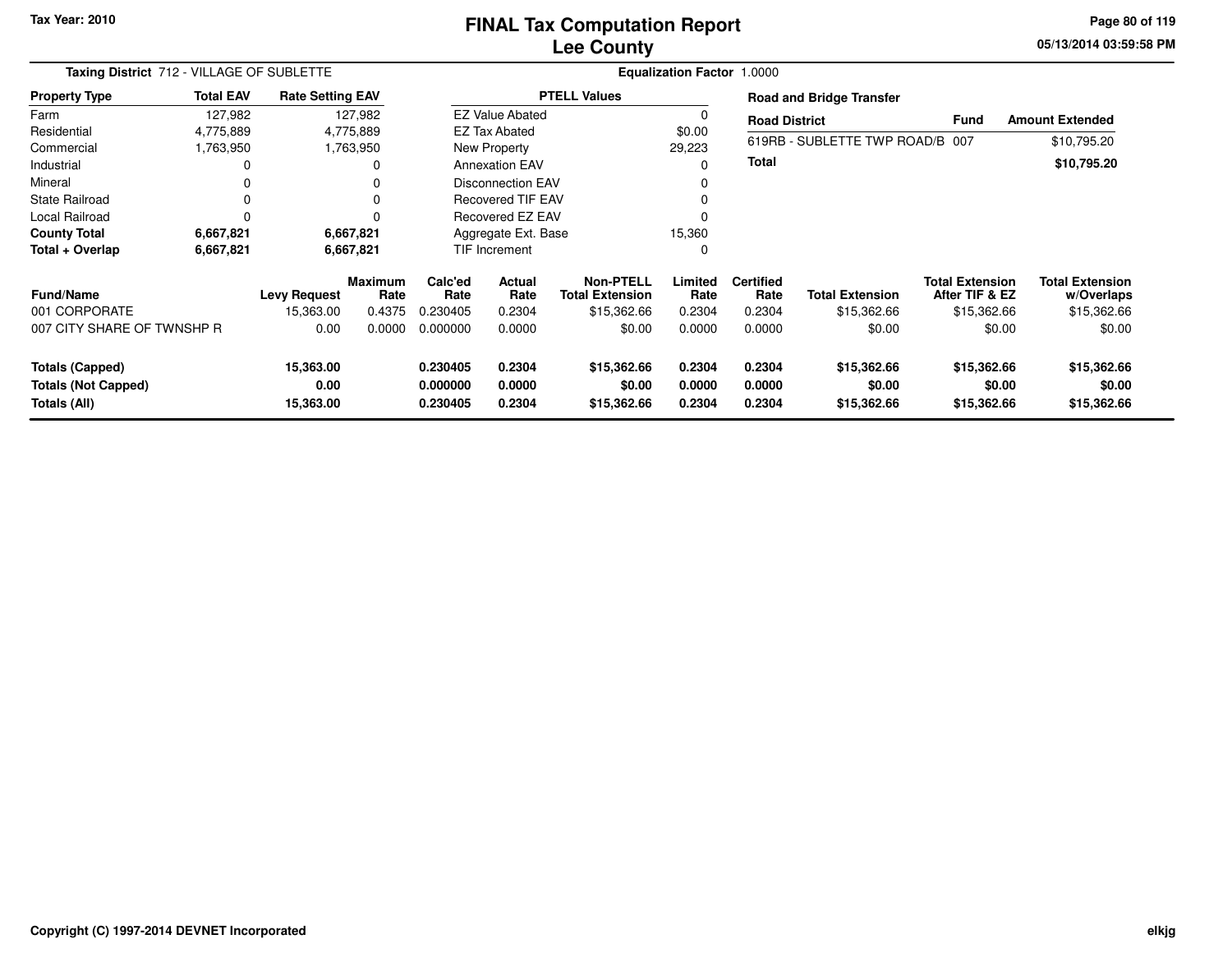**05/13/2014 03:59:58 PM Page 81 of 119**

| Taxing District 713 - VILLAGE OF WEST BROOKLYN |                  | <b>Equalization Factor 1.0000</b> |                        |                    |                          |                                     |                 |                          |                                 |                                          |                                      |
|------------------------------------------------|------------------|-----------------------------------|------------------------|--------------------|--------------------------|-------------------------------------|-----------------|--------------------------|---------------------------------|------------------------------------------|--------------------------------------|
| <b>Property Type</b>                           | <b>Total EAV</b> | <b>Rate Setting EAV</b>           |                        |                    |                          | <b>PTELL Values</b>                 |                 |                          | <b>Road and Bridge Transfer</b> |                                          |                                      |
| Farm                                           | $\Omega$         |                                   | 0                      |                    | <b>EZ Value Abated</b>   |                                     | 0               | <b>Road District</b>     |                                 | <b>Fund</b>                              | <b>Amount Extended</b>               |
| Residential                                    | 1,669,010        |                                   | 1,669,010              |                    | <b>EZ Tax Abated</b>     |                                     | \$0.00          |                          | 605RB - BROOKLYN TWP ROAD/E 007 |                                          |                                      |
| Commercial                                     | 112,838          |                                   | 112,838                |                    | New Property             |                                     | 0               |                          |                                 |                                          | \$1,355.99                           |
| Industrial                                     |                  |                                   | 0                      |                    | <b>Annexation EAV</b>    |                                     | n               | <b>Total</b>             |                                 |                                          | \$1,355.99                           |
| Mineral                                        |                  |                                   | U                      |                    | <b>Disconnection EAV</b> |                                     |                 |                          |                                 |                                          |                                      |
| <b>State Railroad</b>                          |                  |                                   | U                      |                    | <b>Recovered TIF EAV</b> |                                     |                 |                          |                                 |                                          |                                      |
| <b>Local Railroad</b>                          |                  |                                   | O                      |                    | Recovered EZ EAV         |                                     | 0               |                          |                                 |                                          |                                      |
| <b>County Total</b>                            | 1,781,848        |                                   | 1,781,848              |                    | Aggregate Ext. Base      |                                     | 9,797           |                          |                                 |                                          |                                      |
| Total + Overlap                                | 1,781,848        |                                   | 1,781,848              | TIF Increment<br>0 |                          |                                     |                 |                          |                                 |                                          |                                      |
| <b>Fund/Name</b>                               |                  | <b>Levy Request</b>               | <b>Maximum</b><br>Rate | Calc'ed<br>Rate    | Actual<br>Rate           | Non-PTELL<br><b>Total Extension</b> | Limited<br>Rate | <b>Certified</b><br>Rate | <b>Total Extension</b>          | <b>Total Extension</b><br>After TIF & EZ | <b>Total Extension</b><br>w/Overlaps |
| 001 CORPORATE                                  |                  | 4,120.00                          | 0.4375                 | 0.231221           | 0.2312                   | \$4,119.63                          | 0.2262          | 0.2262                   | \$4,030.54                      | \$4,030.54                               | \$4,030.54                           |
| 007 CITY SHARE OF TWNSHP R                     |                  | 0.00                              | 0.0000                 | 0.000000           | 0.0000                   | \$0.00                              | 0.0000          | 0.0000                   | \$0.00                          | \$0.00                                   | \$0.00                               |
| 027 AUDIT                                      |                  | 2,500.00                          | 0.0000                 | 0.140304           | 0.1403                   | \$2,499.93                          | 0.1373          | 0.1373                   | \$2,446.48                      | \$2,446.48                               | \$2,446.48                           |
| 035 LIABILITY INSURANCE                        |                  | 2,100.00                          | 0.0000                 | 0.117855           | 0.1179                   | \$2,100.80                          | 0.1154          | 0.1154                   | \$2,056.25                      | \$2,056.25                               | \$2,056.25                           |
| 041 STREET LIGHTING                            |                  | 400.00                            | 0.0500                 | 0.022449           | 0.0224                   | \$399.13                            | 0.0219          | 0.0219                   | \$390.22                        | \$390.22                                 | \$390.22                             |
| 047 SOCIAL SECURITY                            |                  | 400.00                            | 0.0000                 | 0.022449           | 0.0224                   | \$399.13                            | 0.0219          | 0.0219                   | \$390.22                        | \$390.22                                 | \$390.22                             |
| 062 WORKMANS COMP                              |                  | 765.00                            | 0.0000                 | 0.042933           | 0.0429                   | \$764.41                            | 0.0420          | 0.0420                   | \$748.38                        | \$748.38                                 | \$748.38                             |
| <b>Totals (Capped)</b>                         |                  | 10,285.00                         |                        | 0.577211           | 0.5771                   | \$10,283.03                         | 0.5647          | 0.5647                   | \$10,062.09                     | \$10,062.09                              | \$10,062.09                          |
| <b>Totals (Not Capped)</b>                     |                  | 0.00                              |                        | 0.000000           | 0.0000                   | \$0.00                              | 0.0000          | 0.0000                   | \$0.00                          | \$0.00                                   | \$0.00                               |
| Totals (All)                                   |                  | 10,285.00                         |                        | 0.577211           | 0.5771                   | \$10,283.03                         | 0.5647          | 0.5647                   | \$10,062.09                     | \$10,062.09                              | \$10,062.09                          |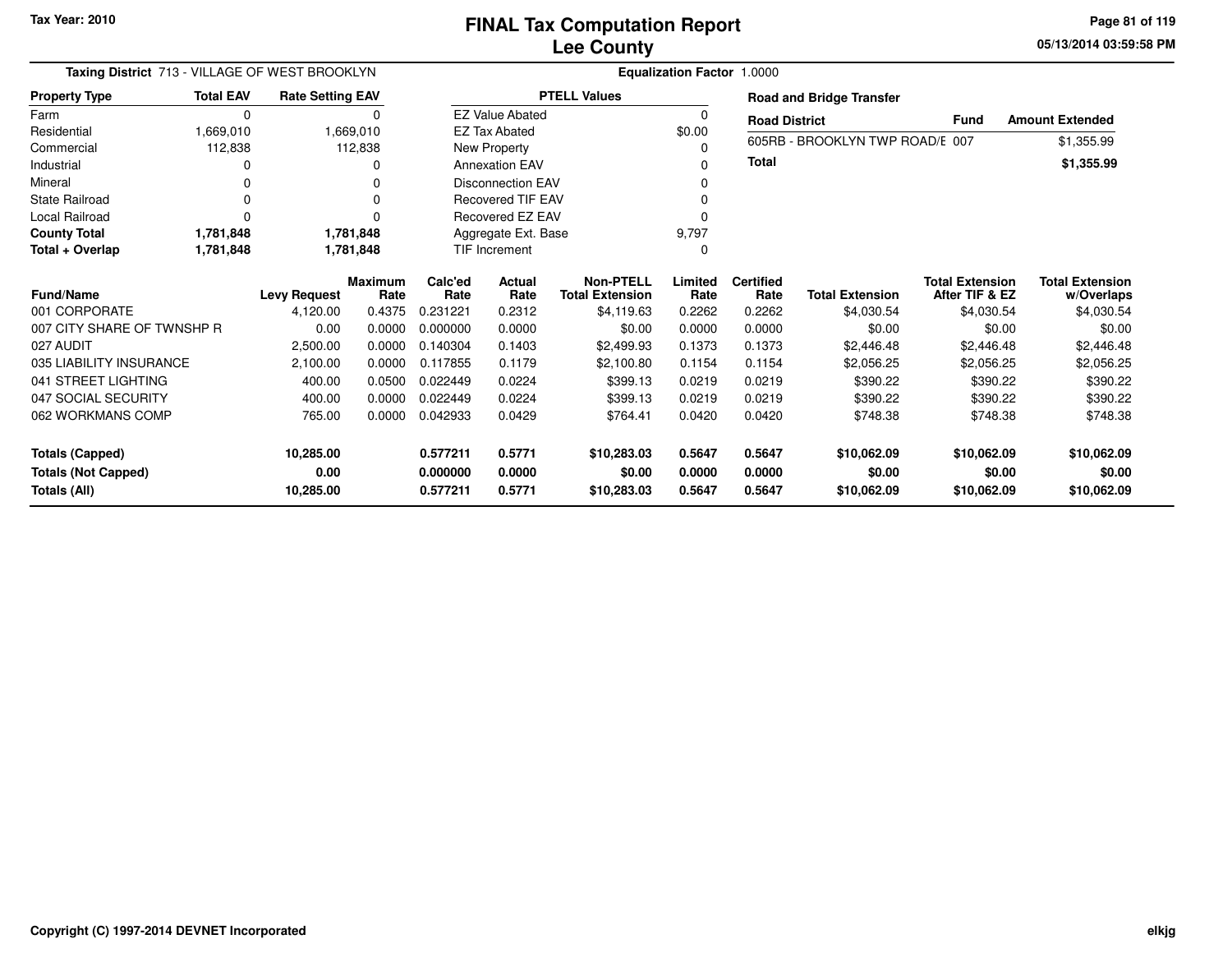**05/13/2014 03:59:58 PM Page 82 of 119**

| Taxing District 714 - CITY OF ROCHELLE<br><b>Rate Setting EAV</b> |                                                  |                     |                        |                  |                          |                                            | <b>Equalization Factor 1.0000</b> |                           |                                |                                          |                                      |
|-------------------------------------------------------------------|--------------------------------------------------|---------------------|------------------------|------------------|--------------------------|--------------------------------------------|-----------------------------------|---------------------------|--------------------------------|------------------------------------------|--------------------------------------|
| <b>Property Type</b>                                              | <b>Total EAV</b>                                 |                     |                        |                  | <b>PTELL Values</b>      |                                            |                                   | <b>Overlapping County</b> | <b>Overlap EAV</b>             |                                          |                                      |
| Farm                                                              | 3,373                                            |                     | 3,373                  |                  | <b>EZ Value Abated</b>   |                                            | 0                                 | Ogle County               |                                | 201,881,725                              |                                      |
| Residential                                                       | 0                                                |                     | 0                      |                  | <b>EZ Tax Abated</b>     |                                            | \$0.00                            | <b>Total</b>              |                                | 201,881,725                              |                                      |
| Commercial                                                        | 1,898                                            |                     | 1,898                  |                  | New Property             |                                            | 0                                 |                           | * denotes use of estimated EAV |                                          |                                      |
| Industrial                                                        | ∩                                                |                     | 0                      |                  | <b>Annexation EAV</b>    |                                            | ი                                 |                           |                                |                                          |                                      |
| Mineral                                                           |                                                  |                     | ŋ                      |                  | <b>Disconnection EAV</b> |                                            | 0                                 |                           |                                |                                          |                                      |
| <b>State Railroad</b>                                             | $\Omega$                                         |                     | $\Omega$               |                  | <b>Recovered TIF EAV</b> |                                            | 0                                 |                           |                                |                                          |                                      |
| Local Railroad                                                    | $\Omega$                                         |                     | $\Omega$               |                  | Recovered EZ EAV         |                                            | $\Omega$                          |                           |                                |                                          |                                      |
| <b>County Total</b>                                               | 5,271                                            |                     | 5,271                  |                  | Aggregate Ext. Base      |                                            | 0                                 |                           |                                |                                          |                                      |
| Total + Overlap                                                   | 201,886,996                                      | 201,886,996         |                        |                  | <b>TIF Increment</b>     |                                            | $\Omega$                          |                           |                                |                                          |                                      |
| <b>Fund/Name</b>                                                  |                                                  | <b>Levy Request</b> | <b>Maximum</b><br>Rate | Calc'ed<br>Rate  | <b>Actual</b><br>Rate    | <b>Non-PTELL</b><br><b>Total Extension</b> | Limited<br>Rate                   | <b>Certified</b><br>Rate  | <b>Total Extension</b>         | <b>Total Extension</b><br>After TIF & EZ | <b>Total Extension</b><br>w/Overlaps |
| 001 CORPORATE                                                     |                                                  | 507,500.00          | 0.2500                 | 0.251378         | 0.2500                   | \$13.18                                    | 0.2500                            | 0.2500                    | \$13.18                        | \$13.18                                  | \$504,717.49                         |
| 003 BONDS & INTEREST                                              |                                                  | 64,257.50           | 0.0000                 | 0.031828         | 0.0318                   | \$1.68                                     | 0.0320                            | 0.0320                    | \$1.69                         | \$1.69                                   | \$64,603.84                          |
| 005 I.M.R.F.                                                      |                                                  | 183,082.00          | 0.0000                 | 0.090685         | 0.0907                   | \$4.78                                     | 0.0907                            | 0.0907                    | \$4.78                         | \$4.78                                   | \$183,111.51                         |
| 012 FIRE PROTECTION                                               |                                                  | 152,250.00          | 0.0000                 | 0.075414         | 0.0754                   | \$3.97                                     | 0.0754                            | 0.0754                    | \$3.97                         | \$3.97                                   | \$152,222.79                         |
| 013 FIRE PENSION                                                  |                                                  | 76,978.00           | 0.0000                 | 0.038129         | 0.0381                   | \$2.01                                     | 0.0381                            | 0.0381                    | \$2.01                         | \$2.01                                   | \$76,918.95                          |
| 014 POLICE PROTECTION                                             |                                                  | 150,220.00          | 0.0750                 | 0.074408         | 0.0744                   | \$3.92                                     | 0.0744                            | 0.0744                    | \$3.92                         | \$3.92                                   | \$150,203.93                         |
| 015 POLICE PENSION                                                |                                                  | 101,212.00          | 0.0000                 | 0.050133         | 0.0501                   | \$2.64                                     | 0.0501                            | 0.0501                    | \$2.64                         | \$2.64                                   | \$101,145.38                         |
| 027 AUDIT                                                         |                                                  | 31,000.00           | 0.0050                 | 0.015355         | 0.0050                   | \$0.26                                     | 0.0050                            | 0.0050                    | \$0.26                         | \$0.26                                   | \$10,094.35                          |
| 035 LIABILITY INSURANCE                                           |                                                  | 151,285.00          | 0.0000                 | 0.074936         | 0.0749                   | \$3.95                                     | 0.0749                            | 0.0749                    | \$3.95                         | \$3.95                                   | \$151,213.36                         |
| 041 STREET LIGHTING                                               |                                                  | 101,500.00          | 0.1016                 | 0.050276         | 0.0503                   | \$2.65                                     | 0.0503                            | 0.0503                    | \$2.65                         | \$2.65                                   | \$101,549.16                         |
| 047 SOCIAL SECURITY                                               |                                                  | 181,420.00          | 0.0000                 | 0.089862         | 0.0899                   | \$4.74                                     | 0.0899                            | 0.0899                    | \$4.74                         | \$4.74                                   | \$181,496.41                         |
|                                                                   | 048 SCHOOL CROSSING GUARD<br>0.0200<br>40,600.00 |                     |                        | 0.020110         | 0.0200                   | \$1.05                                     | 0.0200                            | 0.0200                    | \$1.05                         | \$1.05                                   | \$40,377.40                          |
| <b>Totals (Capped)</b><br>64,257.50                               |                                                  |                     | 0.031828<br>0.830686   | 0.0318<br>0.8188 | \$1.68<br>\$43.15        | 0.0320<br>0.8188                           | 0.0320<br>0.8188                  | \$1.69<br>\$43.15         | \$1.69<br>\$43.15              | \$64,603.84<br>\$1,653,050.73            |                                      |
| 1,677,047.00<br><b>Totals (Not Capped)</b><br>Totals (All)        |                                                  | 1,741,304.50        |                        | 0.862514         | 0.8506                   | \$44.83                                    | 0.8508                            | 0.8508                    | \$44.84                        | \$44.84                                  | \$1,717,654.57                       |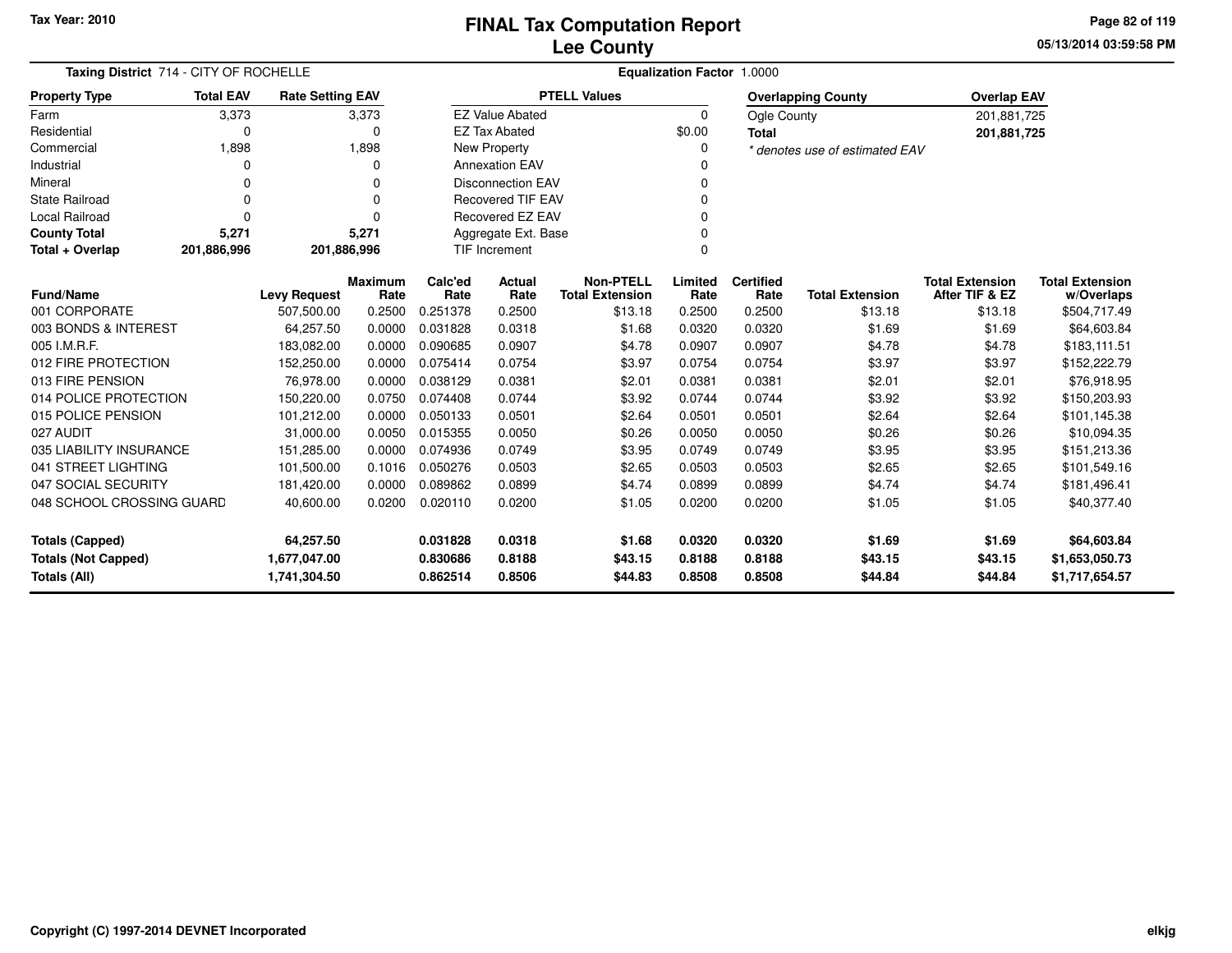# **Lee CountyFINAL Tax Computation Report**

**05/13/2014 03:59:58 PM Page 83 of 119**

| Taxing District 801 - AMBOY FIRE                                     |                  |                                  |                        | Equalization Factor 1.0000       |                            |                                        |                            |                            |                                        |                                          |                                        |  |
|----------------------------------------------------------------------|------------------|----------------------------------|------------------------|----------------------------------|----------------------------|----------------------------------------|----------------------------|----------------------------|----------------------------------------|------------------------------------------|----------------------------------------|--|
| <b>Property Type</b>                                                 | <b>Total EAV</b> | <b>Rate Setting EAV</b>          |                        |                                  |                            | <b>PTELL Values</b>                    |                            |                            |                                        |                                          |                                        |  |
| Farm                                                                 | 15,879,541       |                                  | 15,877,099             |                                  | <b>EZ Value Abated</b>     |                                        | 211,867                    |                            |                                        |                                          |                                        |  |
| Residential                                                          | 34,267,556       |                                  | 34,267,556             |                                  | <b>EZ Tax Abated</b>       |                                        | \$1,162.95                 |                            |                                        |                                          |                                        |  |
| Commercial                                                           | 7,886,775        |                                  | 7,757,255              |                                  | New Property               |                                        | 301,605                    |                            |                                        |                                          |                                        |  |
| Industrial                                                           | 7,435,347        |                                  | 7,353,000              |                                  | <b>Annexation EAV</b>      |                                        | 55,560                     |                            |                                        |                                          |                                        |  |
| Mineral                                                              |                  |                                  |                        |                                  | Disconnection EAV          |                                        | 55,560                     |                            |                                        |                                          |                                        |  |
| <b>State Railroad</b>                                                |                  |                                  |                        |                                  | <b>Recovered TIF EAV</b>   |                                        | 0                          |                            |                                        |                                          |                                        |  |
| Local Railroad                                                       | 1,800            |                                  | 1,800                  |                                  | Recovered EZ EAV           |                                        | 66,195                     |                            |                                        |                                          |                                        |  |
| <b>County Total</b>                                                  | 65,471,019       |                                  | 65,256,710             | Aggregate Ext. Base              |                            |                                        | 346,804                    |                            |                                        |                                          |                                        |  |
| Total + Overlap                                                      | 65,471,019       |                                  | 65,256,710             |                                  | <b>TIF Increment</b>       |                                        | 2,442                      |                            |                                        |                                          |                                        |  |
| <b>Fund/Name</b>                                                     |                  | <b>Levy Request</b>              | <b>Maximum</b><br>Rate | Calc'ed<br>Rate                  | <b>Actual</b><br>Rate      | Non-PTELL<br><b>Total Extension</b>    | Limited<br>Rate            | <b>Certified</b><br>Rate   | <b>Total Extension</b>                 | <b>Total Extension</b><br>After TIF & EZ | <b>Total Extension</b><br>w/Overlaps   |  |
| 001 CORPORATE                                                        |                  | 220,767.00                       | 0.4000                 | 0.338305                         | 0.3383                     | \$220,763.45                           | 0.3209                     | 0.3209                     | \$210,096.50                           | \$209,408.78                             | \$209,408.78                           |  |
| 064 AMBULANCE                                                        |                  | 156,894.00                       | 0.3000                 | 0.240426                         | 0.2404                     | \$156,877.13                           | 0.2280                     | 0.2280                     | \$149,273.92                           | \$148,785.30                             | \$148,785.30                           |  |
| <b>Totals (Capped)</b><br><b>Totals (Not Capped)</b><br>Totals (All) |                  | 377,661.00<br>0.00<br>377,661.00 |                        | 0.578731<br>0.000000<br>0.578731 | 0.5787<br>0.0000<br>0.5787 | \$377,640.58<br>\$0.00<br>\$377,640.58 | 0.5489<br>0.0000<br>0.5489 | 0.5489<br>0.0000<br>0.5489 | \$359,370.42<br>\$0.00<br>\$359,370.42 | \$358,194.08<br>\$0.00<br>\$358,194.08   | \$358,194.08<br>\$0.00<br>\$358,194.08 |  |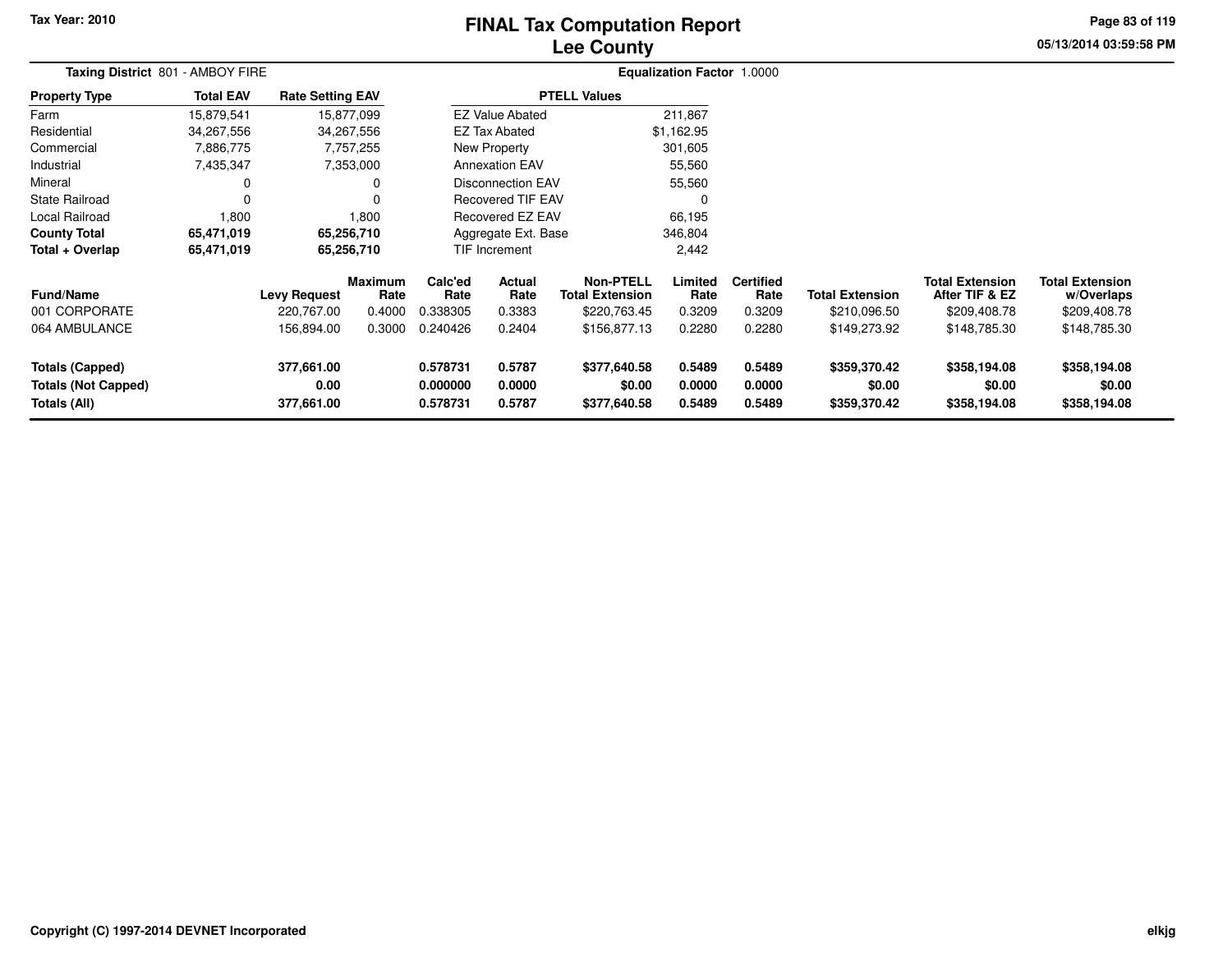### **Lee CountyFINAL Tax Computation Report**

**05/13/2014 03:59:58 PMPage 84 of 119**

| Taxing District 802 - ASHTON FIRE           |                          |                         |                        | <b>Equalization Factor 1.0000</b> |                          |                                     |                 |                          |                                |                                          |                                      |
|---------------------------------------------|--------------------------|-------------------------|------------------------|-----------------------------------|--------------------------|-------------------------------------|-----------------|--------------------------|--------------------------------|------------------------------------------|--------------------------------------|
| <b>Property Type</b>                        | <b>Total EAV</b>         | <b>Rate Setting EAV</b> |                        |                                   |                          | <b>PTELL Values</b>                 |                 |                          | <b>Overlapping County</b>      | <b>Overlap EAV</b>                       |                                      |
| Farm                                        | 13,621,902               |                         | 13,621,902             |                                   | <b>EZ Value Abated</b>   |                                     | 0               | Ogle County              |                                | 7,372,538                                |                                      |
| Residential                                 | 13,815,937               |                         | 13,815,937             |                                   | EZ Tax Abated            |                                     | \$0.00          | Total                    |                                | 7,372,538                                |                                      |
| Commercial                                  | 3,733,232                |                         | 3,733,232              |                                   | New Property             |                                     | 136,377         |                          | * denotes use of estimated EAV |                                          |                                      |
| Industrial                                  | 3,282,340                |                         | 3,282,340              |                                   | <b>Annexation EAV</b>    |                                     |                 |                          |                                |                                          |                                      |
| Mineral                                     | 0                        |                         | 0                      |                                   | <b>Disconnection EAV</b> |                                     |                 |                          |                                |                                          |                                      |
| State Railroad                              | 811,316                  |                         | 811,316                |                                   | <b>Recovered TIF EAV</b> |                                     |                 |                          |                                |                                          |                                      |
| Local Railroad                              | 0                        |                         | 0                      |                                   | Recovered EZ EAV         |                                     |                 |                          |                                |                                          |                                      |
| <b>County Total</b>                         | 35,264,727<br>35,264,727 |                         |                        |                                   | Aggregate Ext. Base      |                                     |                 |                          |                                |                                          |                                      |
| Total + Overlap<br>42,637,265<br>42,637,265 |                          |                         |                        | TIF Increment                     |                          |                                     |                 |                          |                                |                                          |                                      |
| <b>Fund/Name</b>                            |                          | <b>Levy Request</b>     | <b>Maximum</b><br>Rate | Calc'ed<br>Rate                   | <b>Actual</b><br>Rate    | Non-PTELL<br><b>Total Extension</b> | Limited<br>Rate | <b>Certified</b><br>Rate | <b>Total Extension</b>         | <b>Total Extension</b><br>After TIF & EZ | <b>Total Extension</b><br>w/Overlaps |
| 001 CORPORATE                               |                          | 128,015.00              | 0.3000                 | 0.300242                          | 0.3000                   | \$105,794.18                        | 0.3000          | 0.3000                   | \$105,794.18                   | \$105,794.18                             | \$127,911.80                         |
| 027 AUDIT                                   |                          | 2,184.00                | 0.0050                 | 0.005122                          | 0.0050                   | \$1,763.24                          | 0.0050          | 0.0050                   | \$1,763.24                     | \$1,763.24                               | \$2,131.86                           |
| 035 LIABILITY INSURANCE                     |                          | 14,653.00               | 0.0000                 | 0.034367                          | 0.0344                   | \$12,131.07                         | 0.0344          | 0.0344                   | \$12,131.07                    | \$12,131.07                              | \$14,667.22                          |
| 062 WORKMANS COMP                           |                          | 2,184.00                | 0.0000                 | 0.005122                          | 0.0051                   | \$1,798.50                          | 0.0051          | 0.0051                   | \$1,798.50                     | \$1,798.50                               | \$2,174.50                           |
| 064 AMBULANCE                               |                          | 66,533.00               | 0.3000                 | 0.156044                          | 0.1560                   | \$55,012.97                         | 0.1560          | 0.1560                   | \$55,012.97                    | \$55,012.97                              | \$66,514.13                          |
| <b>Totals (Capped)</b>                      |                          | 0.00                    |                        | 0.000000                          | 0.0000                   | \$0.00                              | 0.0000          | 0.0000                   | \$0.00                         | \$0.00                                   | \$0.00                               |
| <b>Totals (Not Capped)</b>                  |                          | 213,569.00              |                        | 0.500897                          | 0.5005                   | \$176,499.96                        | 0.5005          | 0.5005                   | \$176,499.96                   | \$176,499.96                             | \$213,399.51                         |
| Totals (All)                                |                          | 213,569.00              |                        | 0.500897                          | 0.5005                   | \$176,499.96                        | 0.5005          | 0.5005                   | \$176,499.96                   | \$176,499.96                             | \$213,399.51                         |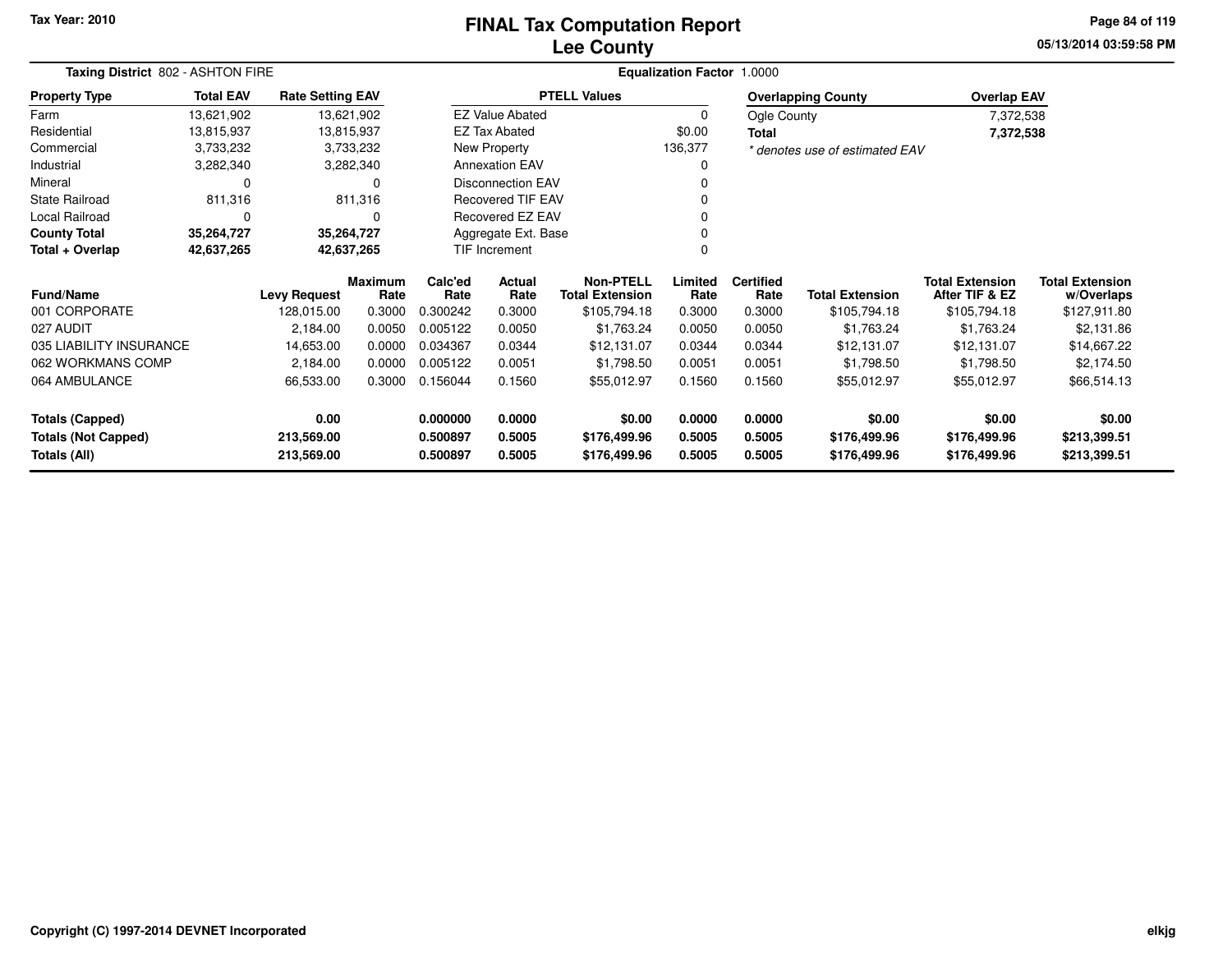# **Lee CountyFINAL Tax Computation Report**

**05/13/2014 03:59:58 PM Page 85 of 119**

|                                            | Taxing District 803 - COMPTON FIRE |                         |                        |                      |                                          |                       | Equalization Factor 1.0000 |                          |                        |                                          |                               |
|--------------------------------------------|------------------------------------|-------------------------|------------------------|----------------------|------------------------------------------|-----------------------|----------------------------|--------------------------|------------------------|------------------------------------------|-------------------------------|
| Property Type                              | <b>Total EAV</b>                   | <b>Rate Setting EAV</b> |                        |                      |                                          | <b>PTELL Values</b>   |                            |                          |                        |                                          |                               |
| Farm                                       | 11,228,574                         |                         | 11,228,574             |                      | <b>EZ Value Abated</b>                   |                       |                            |                          |                        |                                          |                               |
| Residential                                | 8,212,887                          |                         | 8,212,887              |                      | <b>EZ Tax Abated</b>                     |                       | \$0.00                     |                          |                        |                                          |                               |
| Commercial                                 | 1,291,661                          |                         | 1,291,661              |                      | New Property                             |                       | 35,354                     |                          |                        |                                          |                               |
| Industrial                                 | 318                                |                         | 318                    |                      | <b>Annexation EAV</b>                    |                       |                            |                          |                        |                                          |                               |
| Mineral                                    | 1,161,258                          |                         | 1,161,258              |                      | <b>Disconnection EAV</b>                 |                       |                            |                          |                        |                                          |                               |
| State Railroad                             | 0                                  |                         | O                      |                      | <b>Recovered TIF EAV</b>                 |                       |                            |                          |                        |                                          |                               |
| Local Railroad                             | 1,355                              |                         | 1,355                  |                      | Recovered EZ EAV                         |                       |                            |                          |                        |                                          |                               |
| <b>County Total</b>                        | 21,896,053                         |                         | 21,896,053             |                      | Aggregate Ext. Base                      |                       | 80,123                     |                          |                        |                                          |                               |
| Total + Overlap                            | 21,896,053                         |                         | 21,896,053             |                      | TIF Increment                            |                       |                            |                          |                        |                                          |                               |
| Fund/Name                                  |                                    | <b>Levy Request</b>     | <b>Maximum</b><br>Rate | Calc'ed<br>Rate      | Actual<br>Rate<br><b>Total Extension</b> |                       | Limited<br>Rate            | <b>Certified</b><br>Rate | <b>Total Extension</b> | <b>Total Extension</b><br>After TIF & EZ | Total Extension<br>w/Overlaps |
| 001 CORPORATE                              |                                    | 72,250.00               | 0.4000                 | 0.329968             | 0.3300                                   | \$72,256.97           | 0.3259                     | 0.3259                   | \$71,359.24            | \$71,359.24                              | \$71,359.24                   |
| 035 LIABILITY INSURANCE                    |                                    | 3,200.00                | 0.0000                 | 0.014615             | 0.0146                                   | \$3,196.82            | 0.0144                     | 0.0144                   | \$3,153.03             | \$3,153.03                               | \$3,153.03                    |
| 064 AMBULANCE                              |                                    | 8,000.00                | 0.3000                 | 0.036536             | 0.0365                                   | \$7,992.06            | 0.0361                     | 0.0361                   | \$7,904.48             | \$7,904.48                               | \$7,904.48                    |
| <b>Totals (Capped)</b>                     |                                    | 83,450.00               |                        | 0.381119             | 0.3811                                   | \$83,445.85           | 0.3764                     | 0.3764                   | \$82,416.75            | \$82,416.75                              | \$82,416.75                   |
| <b>Totals (Not Capped)</b><br>Totals (All) |                                    | 0.00<br>83,450.00       |                        | 0.000000<br>0.381119 | 0.0000<br>0.3811                         | \$0.00<br>\$83,445.85 | 0.0000<br>0.3764           | 0.0000<br>0.3764         | \$0.00<br>\$82,416.75  | \$0.00<br>\$82,416.75                    | \$0.00<br>\$82,416.75         |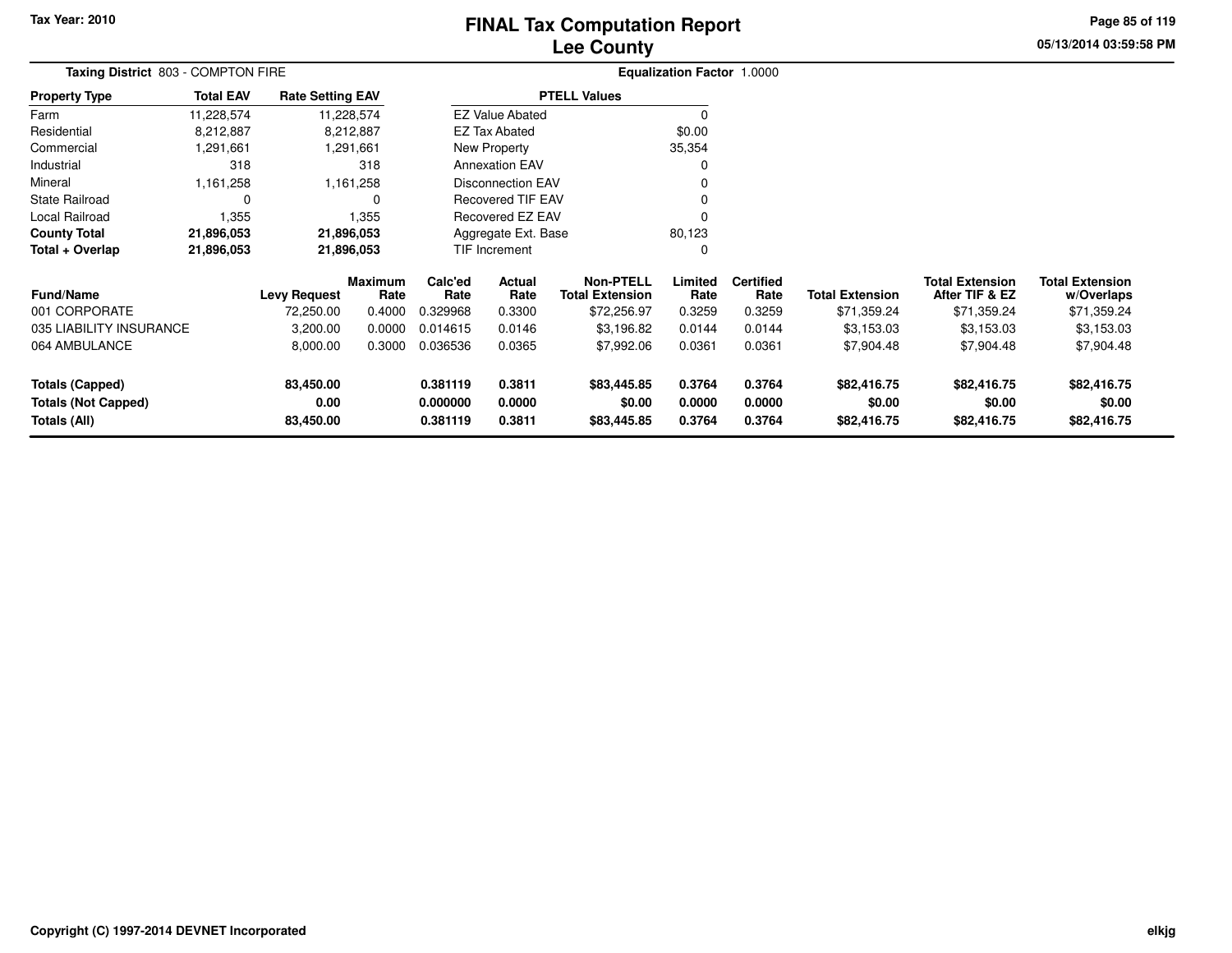#### **Lee CountyFINAL Tax Computation Report**

**05/13/2014 03:59:58 PM Page 86 of 119**

|                            | Taxing District 804 - DIXON FIRE-RURAL |                         |                        |                 |                          |                                            | Equalization Factor 1.0000 |                          |                                |                                          |                                      |
|----------------------------|----------------------------------------|-------------------------|------------------------|-----------------|--------------------------|--------------------------------------------|----------------------------|--------------------------|--------------------------------|------------------------------------------|--------------------------------------|
| <b>Property Type</b>       | <b>Total EAV</b>                       | <b>Rate Setting EAV</b> |                        |                 |                          | <b>PTELL Values</b>                        |                            |                          | <b>Overlapping County</b>      | <b>Overlap EAV</b>                       |                                      |
| Farm                       | 28,102,263                             | 28,030,892              |                        |                 | <b>EZ Value Abated</b>   |                                            | 5,016,717                  | Ogle County              |                                | 37,536,900                               |                                      |
| Residential                | 131,899,076                            | 131,899,076             |                        |                 | <b>EZ Tax Abated</b>     |                                            | \$31,951.44                | <b>Total</b>             |                                | 37,536,900                               |                                      |
| Commercial                 | 35,795,181                             | 34,901,122              |                        |                 | New Property             |                                            | 2,318,628                  |                          | * denotes use of estimated EAV |                                          |                                      |
| Industrial                 | 37,406,040                             | 33,306,342              |                        |                 | <b>Annexation EAV</b>    |                                            | 72,834                     |                          |                                |                                          |                                      |
| Mineral                    | ი                                      |                         | $\Omega$               |                 | <b>Disconnection EAV</b> |                                            | 55,560                     |                          |                                |                                          |                                      |
| <b>State Railroad</b>      | 1,753,252                              |                         | 1,753,252              |                 | <b>Recovered TIF EAV</b> |                                            |                            |                          |                                |                                          |                                      |
| Local Railroad             | 2,900                                  |                         | 2,900                  |                 | Recovered EZ EAV         |                                            | 1,086,846                  |                          |                                |                                          |                                      |
| <b>County Total</b>        | 234,958,712                            | 229,893,584             |                        |                 | Aggregate Ext. Base      |                                            |                            |                          |                                |                                          |                                      |
| Total + Overlap            | 272,495,612                            | 267,430,484             |                        |                 | <b>TIF Increment</b>     |                                            | 48,411                     |                          |                                |                                          |                                      |
| <b>Fund/Name</b>           |                                        | <b>Levy Request</b>     | <b>Maximum</b><br>Rate | Calc'ed<br>Rate | <b>Actual</b><br>Rate    | <b>Non-PTELL</b><br><b>Total Extension</b> | Limited<br>Rate            | <b>Certified</b><br>Rate | <b>Total Extension</b>         | <b>Total Extension</b><br>After TIF & EZ | <b>Total Extension</b><br>w/Overlaps |
| 001 CORPORATE              |                                        | 784.202.00              | 0.3000                 | 0.293236        | 0.2932                   | \$674,047.99                               | 0.2932                     | 0.2932                   | \$688,898.94                   | \$674,047.99                             | \$784,106.18                         |
| 013 FIREFIGHTERS PENSION   |                                        | 160.000.00              | 0.0000                 | 0.059829        | 0.0598                   | \$137,476.36                               | 0.0598                     | 0.0598                   | \$140,505.31                   | \$137,476.36                             | \$159,923.43                         |
| 027 AUDIT                  |                                        | 13,070.00               | 0.0050                 | 0.004887        | 0.0049                   | \$11,264.79                                | 0.0049                     | 0.0049                   | \$11,512.98                    | \$11,264.79                              | \$13,104.09                          |
| 035 LIABILITY INSURANCE    |                                        | 18,363.00               | 0.0000                 | 0.006867        | 0.0069                   | \$15,862.66                                | 0.0069                     | 0.0069                   | \$16,212.15                    | \$15,862.66                              | \$18,452.70                          |
| 060 UNEMPLOYMENT INSURANC  |                                        | 3,500.00                | 0.0000                 | 0.001309        | 0.0013                   | \$2,988.62                                 | 0.0013                     | 0.0013                   | \$3,054.46                     | \$2,988.62                               | \$3,476.60                           |
| 062 WORKMENS COMP          |                                        | 83,231.00               | 0.0000                 | 0.031123        | 0.0311                   | \$71,496.90                                | 0.0311                     | 0.0311                   | \$73,072.16                    | \$71.496.90                              | \$83,170.88                          |
| 064 AMBULANCE              |                                        | 641,074.00              | 0.3000                 | 0.239716        | 0.2397                   | \$551,054.92                               | 0.2397                     | 0.2397                   | \$563,196.03                   | \$551,054.92                             | \$641,030.87                         |
| <b>Totals (Capped)</b>     |                                        | 0.00                    |                        | 0.000000        | 0.0000                   | \$0.00                                     | 0.0000                     | 0.0000                   | \$0.00                         | \$0.00                                   | \$0.00                               |
| <b>Totals (Not Capped)</b> |                                        | 1,703,440.00            |                        | 0.636967        | 0.6369                   | \$1,464,192.24                             | 0.6369                     | 0.6369                   | \$1,496,452.03                 | \$1,464,192.24                           | \$1,703,264.75                       |
| <b>Totals (All)</b>        |                                        | 1,703,440.00            |                        | 0.636967        | 0.6369                   | \$1,464,192.24                             | 0.6369                     | 0.6369                   | \$1,496,452.03                 | \$1,464,192.24                           | \$1,703,264.75                       |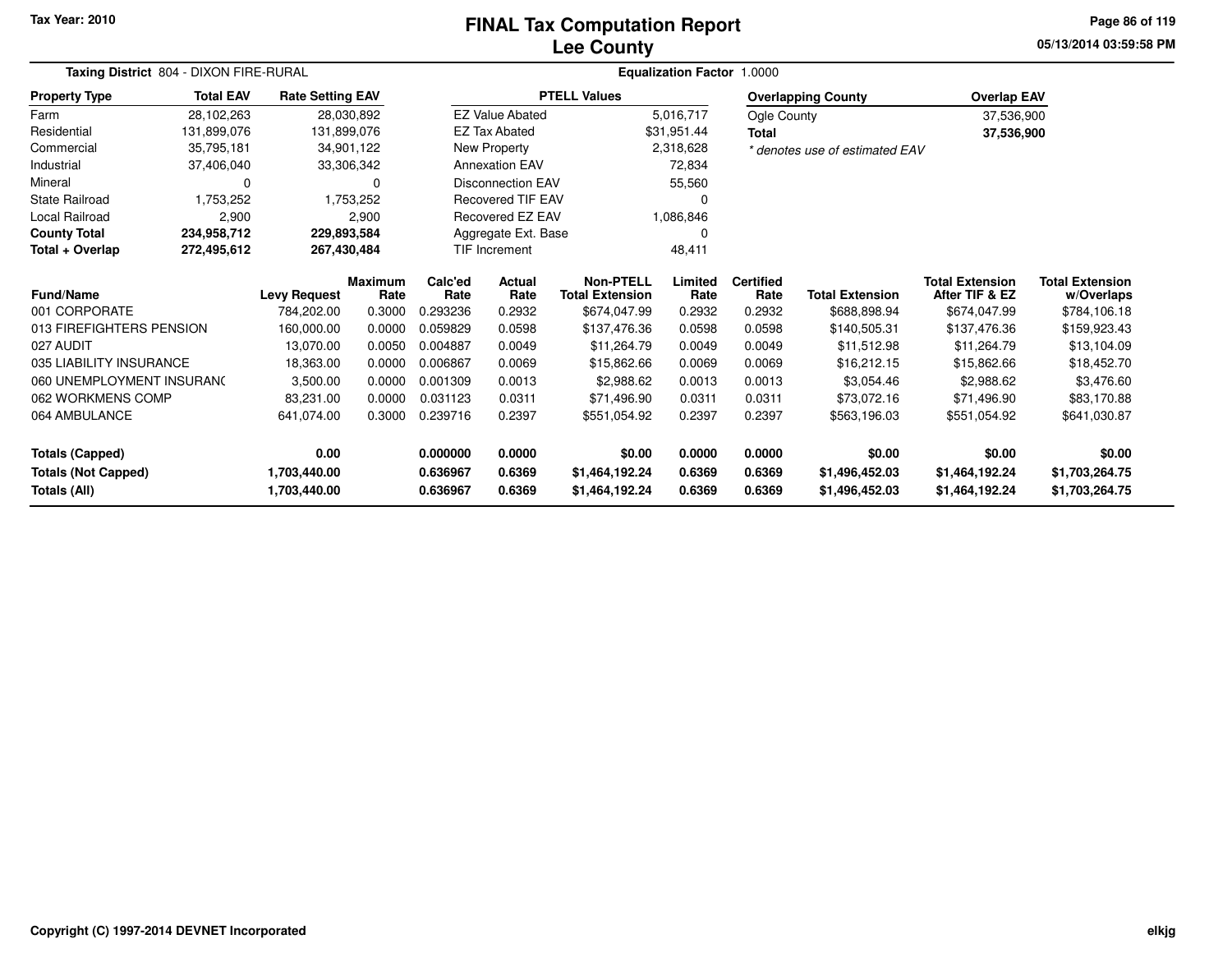### **Lee CountyFINAL Tax Computation Report**

**05/13/2014 03:59:58 PM Page 87 of 119**

|                                                                      | Taxing District 805 - EARLVILLE FIRE |                                  |                 |                                                                                                      |                        |                                            | <b>Equalization Factor 1.0000</b> |                            |                                    |                                          |                                        |  |
|----------------------------------------------------------------------|--------------------------------------|----------------------------------|-----------------|------------------------------------------------------------------------------------------------------|------------------------|--------------------------------------------|-----------------------------------|----------------------------|------------------------------------|------------------------------------------|----------------------------------------|--|
| <b>Property Type</b>                                                 | <b>Total EAV</b>                     | <b>Rate Setting EAV</b>          |                 |                                                                                                      |                        | <b>PTELL Values</b>                        |                                   |                            | <b>Overlapping County</b>          | <b>Overlap EAV</b>                       |                                        |  |
| Farm                                                                 | 845,550                              |                                  | 845,550         |                                                                                                      | <b>EZ Value Abated</b> |                                            | $\Omega$                          | DeKalb County              |                                    | 1,313,038                                |                                        |  |
| Residential                                                          | 115,210                              |                                  | 115,210         |                                                                                                      | <b>EZ Tax Abated</b>   |                                            | \$0.00                            | LaSalle County             |                                    | 61,012,554                               |                                        |  |
| Commercial                                                           |                                      |                                  | 0               |                                                                                                      | New Property           |                                            | 0                                 | <b>Total</b>               |                                    | 62,325,592                               |                                        |  |
| Industrial                                                           |                                      |                                  | 0               |                                                                                                      | <b>Annexation EAV</b>  |                                            | 0                                 |                            | * denotes use of estimated EAV     |                                          |                                        |  |
| Mineral                                                              |                                      |                                  |                 | <b>Disconnection EAV</b>                                                                             |                        |                                            |                                   |                            |                                    |                                          |                                        |  |
| <b>State Railroad</b>                                                |                                      |                                  | 0               | <b>Recovered TIF EAV</b>                                                                             |                        |                                            |                                   |                            |                                    |                                          |                                        |  |
| Local Railroad                                                       | 0                                    |                                  | O               | Recovered EZ EAV                                                                                     |                        |                                            |                                   |                            |                                    |                                          |                                        |  |
| <b>County Total</b>                                                  | 960,760                              |                                  | 960,760         | Aggregate Ext. Base                                                                                  |                        |                                            |                                   |                            |                                    |                                          |                                        |  |
| Total + Overlap                                                      | 63,286,352                           |                                  | 63,286,352      |                                                                                                      | TIF Increment          |                                            | 0                                 |                            |                                    |                                          |                                        |  |
| <b>Fund/Name</b>                                                     |                                      | <b>Levy Request</b>              | Maximum<br>Rate | Calc'ed<br>Rate                                                                                      | Actual<br>Rate         | <b>Non-PTELL</b><br><b>Total Extension</b> | Limited<br>Rate                   | <b>Certified</b><br>Rate   | <b>Total Extension</b>             | <b>Total Extension</b><br>After TIF & EZ | <b>Total Extension</b><br>w/Overlaps   |  |
| 001 CORPORATE                                                        |                                      | 57,300.00                        | 0.3000          | 0.090541                                                                                             | 0.0905                 | \$869.49                                   | 0.0905                            | 0.0905                     | \$869.49                           | \$869.49                                 | \$57,274.15                            |  |
| 064 AMBULANCE                                                        |                                      | 61,150.00                        | 0.2500          | 0.096624                                                                                             | 0.0966                 | \$928.09                                   | 0.0966                            | 0.0966                     | \$928.09                           | \$928.09                                 | \$61,134.62                            |  |
| <b>Totals (Capped)</b><br><b>Totals (Not Capped)</b><br>Totals (All) |                                      | 0.00<br>118,450.00<br>118,450.00 |                 | 0.000000<br>0.0000<br>\$0.00<br>0.1871<br>0.187165<br>\$1,797.58<br>0.1871<br>0.187165<br>\$1,797.58 |                        |                                            | 0.0000<br>0.1871<br>0.1871        | 0.0000<br>0.1871<br>0.1871 | \$0.00<br>\$1,797.58<br>\$1,797.58 | \$0.00<br>\$1,797.58<br>\$1,797.58       | \$0.00<br>\$118,408.77<br>\$118,408.77 |  |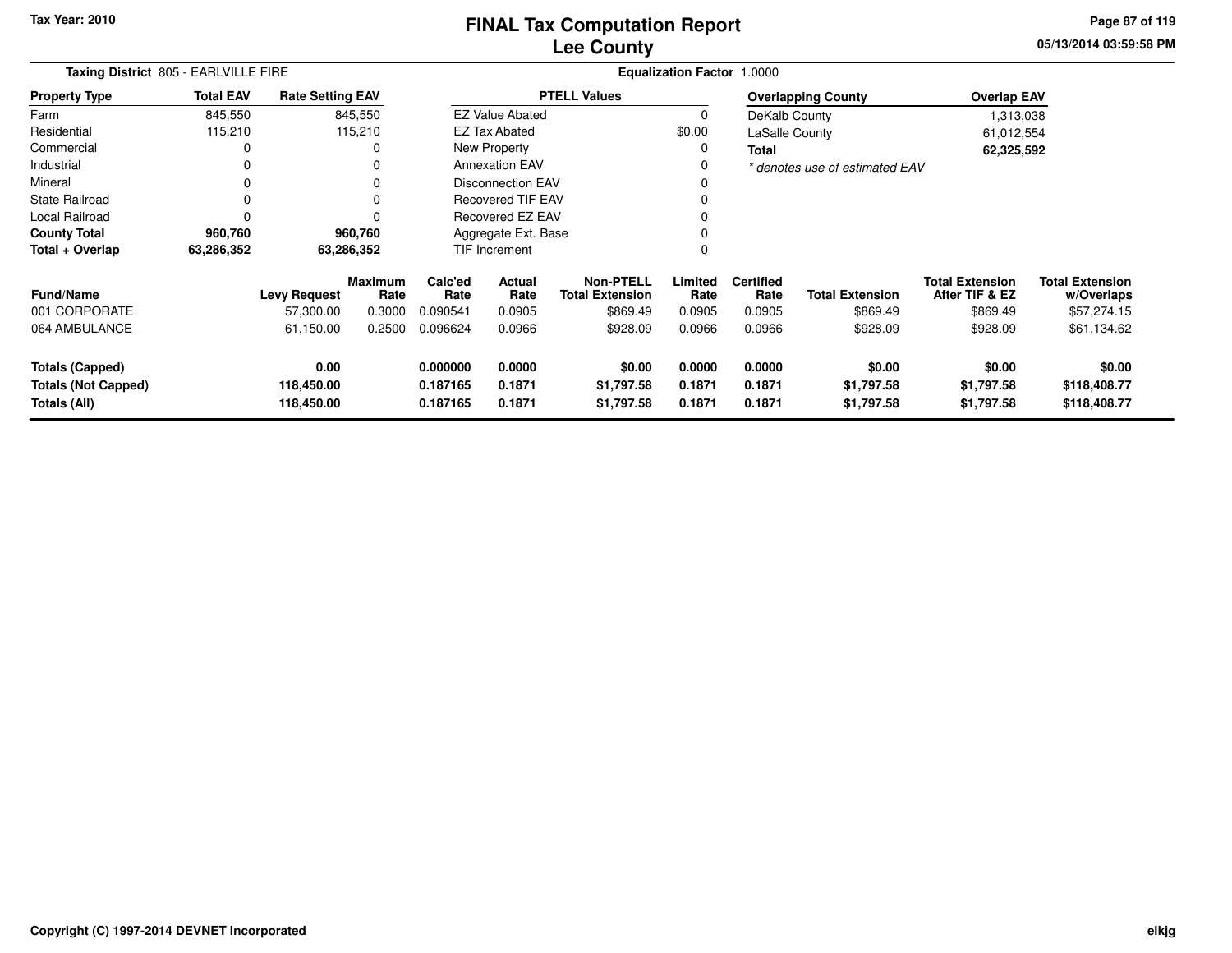### **Lee CountyFINAL Tax Computation Report**

**05/13/2014 03:59:58 PM Page 88 of 119**

|                            | Taxing District 806 - FRANKLIN GROVE FIRE |                         |                        |                 |                          |                                            | <b>Equalization Factor 1.0000</b> |                          |                                |                                          |                                      |
|----------------------------|-------------------------------------------|-------------------------|------------------------|-----------------|--------------------------|--------------------------------------------|-----------------------------------|--------------------------|--------------------------------|------------------------------------------|--------------------------------------|
| <b>Property Type</b>       | <b>Total EAV</b>                          | <b>Rate Setting EAV</b> |                        |                 |                          | <b>PTELL Values</b>                        |                                   |                          | <b>Overlapping County</b>      | <b>Overlap EAV</b>                       |                                      |
| Farm                       | 12,096,797                                | 12,096,797              |                        |                 | <b>EZ Value Abated</b>   |                                            | 0                                 | Ogle County              |                                | 7,513,119                                |                                      |
| Residential                | 13,332,219                                | 13,332,219              |                        |                 | <b>EZ Tax Abated</b>     |                                            | \$0.00                            | <b>Total</b>             |                                | 7,513,119                                |                                      |
| Commercial                 | 2,643,606                                 |                         | 2,643,606              |                 | New Property             |                                            | 72,899                            |                          | * denotes use of estimated EAV |                                          |                                      |
| Industrial                 | 2,457,121                                 |                         | 2,457,121              |                 | <b>Annexation EAV</b>    |                                            | 0                                 |                          |                                |                                          |                                      |
| Mineral                    | 0                                         |                         | 0                      |                 | <b>Disconnection EAV</b> |                                            | O                                 |                          |                                |                                          |                                      |
| <b>State Railroad</b>      | 913,630                                   |                         | 913,630                |                 | <b>Recovered TIF EAV</b> |                                            | O                                 |                          |                                |                                          |                                      |
| Local Railroad             | $\Omega$                                  |                         | O                      |                 | Recovered EZ EAV         |                                            | ŋ                                 |                          |                                |                                          |                                      |
| <b>County Total</b>        | 31,443,373                                | 31,443,373              |                        |                 | Aggregate Ext. Base      |                                            | 0                                 |                          |                                |                                          |                                      |
| Total + Overlap            | 38,956,492                                | 38,956,492              |                        |                 | TIF Increment            |                                            | $\Omega$                          |                          |                                |                                          |                                      |
| <b>Fund/Name</b>           | <b>Levy Request</b>                       |                         | <b>Maximum</b><br>Rate | Calc'ed<br>Rate | Actual<br>Rate           | <b>Non-PTELL</b><br><b>Total Extension</b> | Limited<br>Rate                   | <b>Certified</b><br>Rate | <b>Total Extension</b>         | <b>Total Extension</b><br>After TIF & EZ | <b>Total Extension</b><br>w/Overlaps |
| 001 CORPORATE              |                                           | 115,667.00              | 0.3000                 | 0.296913        | 0.2969                   | \$93,355.37                                | 0.2969                            | 0.2969                   | \$93,355.37                    | \$93,355.37                              | \$115,661.82                         |
| 027 AUDIT                  |                                           | 1,928.00                | 0.0050                 | 0.004949        | 0.0049                   | \$1,540.73                                 | 0.0049                            | 0.0049                   | \$1,540.73                     | \$1,540.73                               | \$1,908.87                           |
| 035 LIABILITY INSURANCE    |                                           | 31,420.00               | 0.0000                 | 0.080654        | 0.0807                   | \$25,374.80                                | 0.0807                            | 0.0807                   | \$25,374.80                    | \$25,374.80                              | \$31,437.89                          |
| 047 SOCIAL SECURITY        |                                           | 3,000.00                | 0.0000                 | 0.007701        | 0.0077                   | \$2,421.14                                 | 0.0077                            | 0.0077                   | \$2,421.14                     | \$2,421.14                               | \$2,999.65                           |
| 064 AMBULANCE              |                                           | 57,833.00               | 0.1500                 | 0.148455        | 0.1485                   | \$46,693.41                                | 0.1485                            | 0.1485                   | \$46,693.41                    | \$46,693.41                              | \$57,850.39                          |
| <b>Totals (Capped)</b>     |                                           | 0.00                    |                        | 0.000000        | 0.0000                   | \$0.00                                     | 0.0000                            | 0.0000                   | \$0.00                         | \$0.00                                   | \$0.00                               |
| <b>Totals (Not Capped)</b> |                                           | 209,848.00              |                        | 0.538672        | 0.5387                   | \$169,385.45                               | 0.5387                            | 0.5387                   | \$169,385.45                   | \$169,385.45                             | \$209,858.62                         |
| Totals (All)               |                                           | 209,848.00              |                        | 0.538672        | 0.5387                   | \$169,385.45                               | 0.5387                            | 0.5387                   | \$169,385.45                   | \$169,385.45                             | \$209,858.62                         |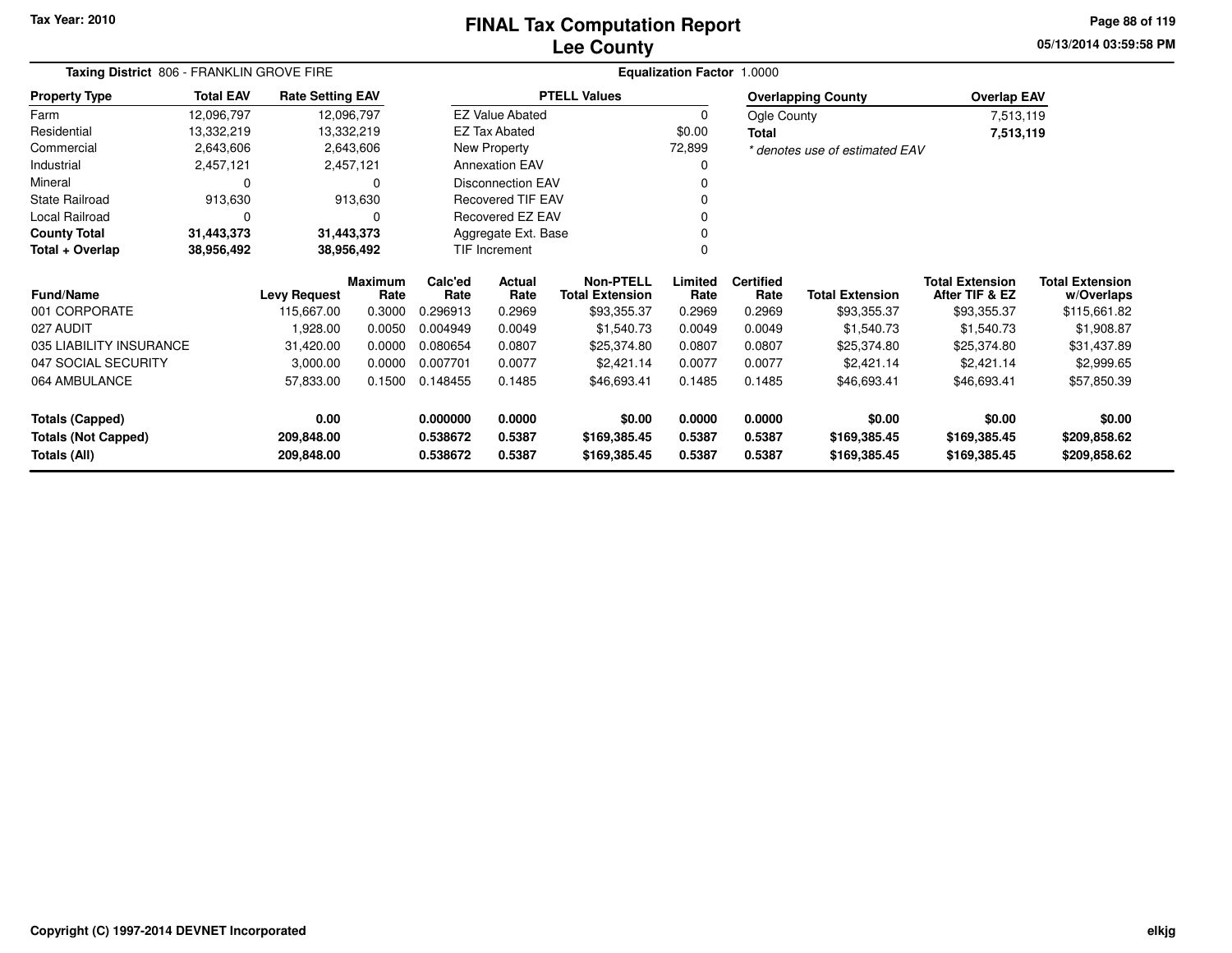### **Lee CountyFINAL Tax Computation Report**

**05/13/2014 03:59:58 PM Page 89 of 119**

| Taxing District 807 - LEE FIRE |                  |                         |                        |                 |                                          |                     | <b>Equalization Factor 1.0000</b>   |                          |                                |                                          |                                      |
|--------------------------------|------------------|-------------------------|------------------------|-----------------|------------------------------------------|---------------------|-------------------------------------|--------------------------|--------------------------------|------------------------------------------|--------------------------------------|
| <b>Property Type</b>           | <b>Total EAV</b> | <b>Rate Setting EAV</b> |                        |                 |                                          | <b>PTELL Values</b> |                                     |                          | <b>Overlapping County</b>      | <b>Overlap EAV</b>                       |                                      |
| Farm                           | 6,087,679        |                         | 6,087,679              |                 | <b>EZ Value Abated</b>                   |                     | $\Omega$                            | DeKalb County            |                                | 9,495,086                                |                                      |
| Residential                    | 6,375,417        |                         | 6,375,417              |                 | <b>EZ Tax Abated</b>                     |                     | \$0.00                              | Total                    |                                | 9,495,086                                |                                      |
| Commercial                     | 306,731          |                         | 306,731                |                 | New Property                             |                     | 2,278,414                           |                          | * denotes use of estimated EAV |                                          |                                      |
| Industrial                     | 463              |                         | 463                    |                 | <b>Annexation EAV</b>                    |                     |                                     |                          |                                |                                          |                                      |
| Mineral                        | 2,311,213        |                         | 2,311,213              |                 | <b>Disconnection EAV</b>                 |                     |                                     |                          |                                |                                          |                                      |
| <b>State Railroad</b>          | 239,138          |                         | 239,138                |                 | <b>Recovered TIF EAV</b>                 |                     |                                     |                          |                                |                                          |                                      |
| Local Railroad                 | 0                |                         | 0                      |                 | Recovered EZ EAV                         |                     |                                     |                          |                                |                                          |                                      |
| <b>County Total</b>            | 15,320,641       |                         | 15,320,641             |                 | Aggregate Ext. Base                      |                     | 81,564                              |                          |                                |                                          |                                      |
| Total + Overlap                | 24,815,727       |                         | 24,815,727             |                 | TIF Increment                            |                     | $\Omega$                            |                          |                                |                                          |                                      |
| <b>Fund/Name</b>               |                  | <b>Levy Request</b>     | <b>Maximum</b><br>Rate | Calc'ed<br>Rate | Actual<br>Rate<br><b>Total Extension</b> |                     | <b>Non-PTELL</b><br>Limited<br>Rate | <b>Certified</b><br>Rate | <b>Total Extension</b>         | <b>Total Extension</b><br>After TIF & EZ | <b>Total Extension</b><br>w/Overlaps |
| 001 CORPORATE                  |                  | 69,014.00               | 0.4000                 | 0.278106        | 0.2781                                   | \$42,606.70         | 0.2746                              | 0.2746                   | \$42,070.48                    | \$42,070.48                              | \$68,143.99                          |
| 035 LIABILITY INSURANCE        |                  | 7,664.00                | 0.0000                 | 0.030884        | 0.0309                                   | \$4,734.08          | 0.0305                              | 0.0305                   | \$4,672.80                     | \$4,672.80                               | \$7,568.80                           |
| 064 AMBULANCE                  |                  | 35,322.00               | 0.3000                 | 0.142337        | 0.1423                                   | \$21,801.27         | 0.1405                              | 0.1405                   | \$21,525.50                    | \$21,525.50                              | \$34,866.10                          |
| <b>Totals (Capped)</b>         |                  | 112,000.00              |                        | 0.451327        | 0.4513                                   | \$69,142.05         | 0.4456                              | 0.4456                   | \$68,268.78                    | \$68,268.78                              | \$110,578.89                         |
| <b>Totals (Not Capped)</b>     |                  | 0.00                    |                        | 0.000000        | 0.0000                                   | \$0.00              | 0.0000                              | 0.0000                   | \$0.00                         | \$0.00                                   | \$0.00                               |
| <b>Totals (All)</b>            |                  | 112,000.00              |                        | 0.451327        | 0.4513                                   | \$69,142.05         | 0.4456                              | 0.4456                   | \$68,268.78                    | \$68,268.78                              | \$110,578.89                         |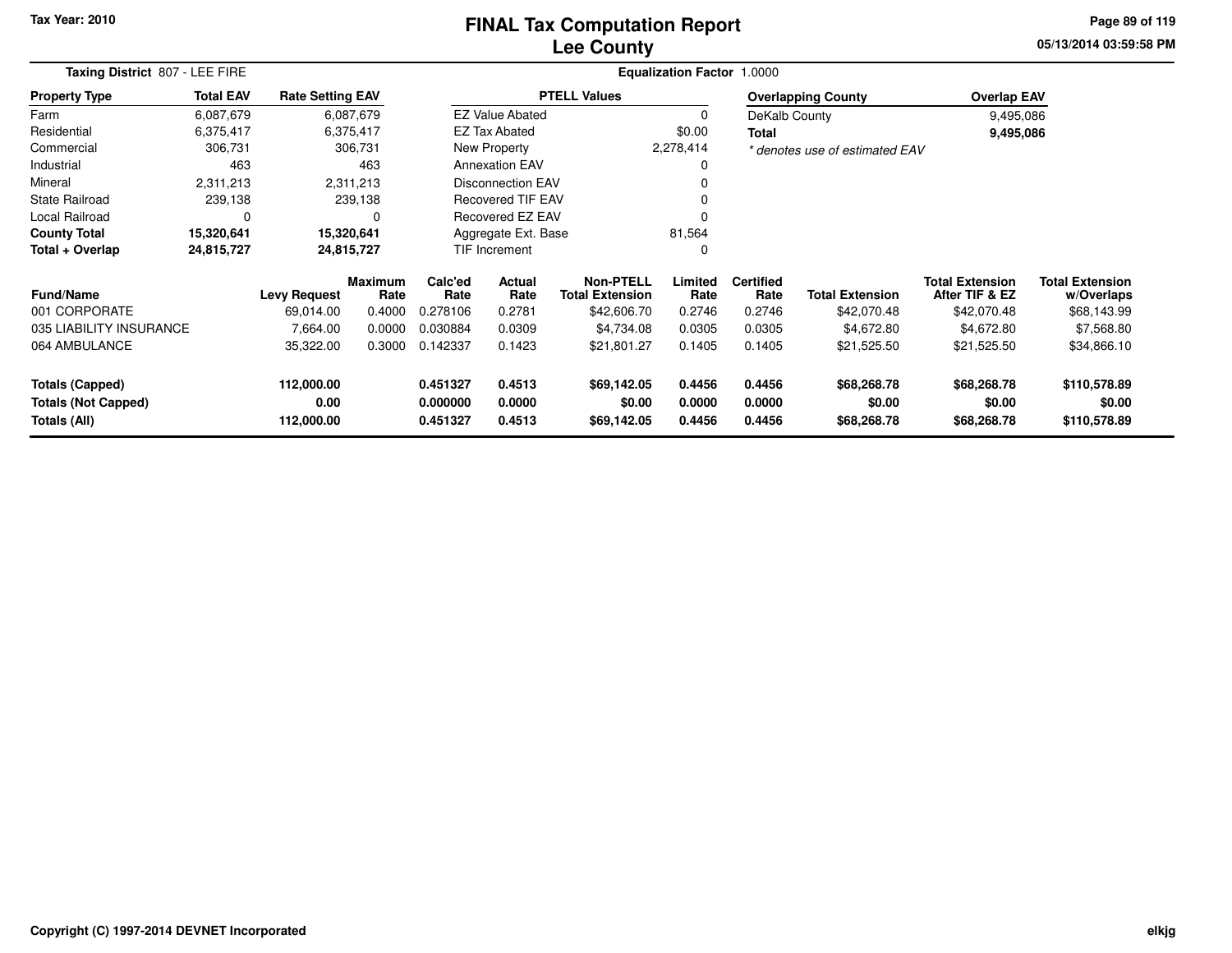### **Lee CountyFINAL Tax Computation Report**

**05/13/2014 03:59:58 PM Page 90 of 119**

|                                                                      | Taxing District 808 - OHIO FIRE |                                |                        |                                  |                            |                                            | Equalization Factor 1.0000 |                            |                                      |                                          |                                      |  |
|----------------------------------------------------------------------|---------------------------------|--------------------------------|------------------------|----------------------------------|----------------------------|--------------------------------------------|----------------------------|----------------------------|--------------------------------------|------------------------------------------|--------------------------------------|--|
| <b>Property Type</b>                                                 | <b>Total EAV</b>                | <b>Rate Setting EAV</b>        |                        |                                  |                            | <b>PTELL Values</b>                        |                            |                            | <b>Overlapping County</b>            | <b>Overlap EAV</b>                       |                                      |  |
| Farm                                                                 | 5,861,406                       |                                | 5,861,406              |                                  | <b>EZ Value Abated</b>     |                                            |                            | <b>Bureau County</b>       |                                      | 15,125,523                               |                                      |  |
| Residential                                                          | 1,788,948                       |                                | 1,788,948              |                                  | <b>EZ Tax Abated</b>       |                                            | \$0.00                     | <b>Total</b>               |                                      | 15,125,523                               |                                      |  |
| Commercial                                                           | 0                               |                                | 0                      |                                  | New Property               |                                            | 249,440                    |                            | * denotes use of estimated EAV       |                                          |                                      |  |
| Industrial                                                           | 120,507                         |                                | 120,507                |                                  | <b>Annexation EAV</b>      |                                            | 0                          |                            |                                      |                                          |                                      |  |
| Mineral                                                              |                                 |                                | 0                      |                                  | <b>Disconnection EAV</b>   |                                            |                            |                            |                                      |                                          |                                      |  |
| <b>State Railroad</b>                                                |                                 |                                | 0                      |                                  | <b>Recovered TIF EAV</b>   |                                            |                            |                            |                                      |                                          |                                      |  |
| Local Railroad                                                       |                                 |                                | $\Omega$               |                                  | <b>Recovered EZ EAV</b>    |                                            |                            |                            |                                      |                                          |                                      |  |
| <b>County Total</b>                                                  | 7,770,861                       | 7,770,861                      |                        |                                  | Aggregate Ext. Base        |                                            |                            |                            |                                      |                                          |                                      |  |
| Total + Overlap                                                      | 22,896,384                      | 22,896,384                     |                        |                                  | <b>TIF Increment</b>       |                                            |                            |                            |                                      |                                          |                                      |  |
| <b>Fund/Name</b>                                                     |                                 | <b>Levy Request</b>            | <b>Maximum</b><br>Rate | Calc'ed<br>Rate                  | <b>Actual</b><br>Rate      | <b>Non-PTELL</b><br><b>Total Extension</b> | Limited<br>Rate            | <b>Certified</b><br>Rate   | <b>Total Extension</b>               | <b>Total Extension</b><br>After TIF & EZ | <b>Total Extension</b><br>w/Overlaps |  |
| 001 CORPORATE                                                        |                                 | 57,000.00                      | 0.3000                 | 0.248948                         | 0.2489                     | \$19,341.67                                | 0.2489                     | 0.2489                     | \$19,341.67                          | \$19,341.67                              | \$56,989.10                          |  |
| 064 AMBULANCE                                                        |                                 | 25,000.00                      | 0.2500                 | 0.109188                         | 0.1092                     | \$8,485.78                                 | 0.1092                     | 0.1092                     | \$8,485.78                           | \$8,485.78                               | \$25,002.85                          |  |
| <b>Totals (Capped)</b><br><b>Totals (Not Capped)</b><br>Totals (All) |                                 | 0.00<br>82,000.00<br>82,000.00 |                        | 0.000000<br>0.358136<br>0.358136 | 0.0000<br>0.3581<br>0.3581 | \$0.00<br>\$27,827.45<br>\$27,827.45       | 0.0000<br>0.3581<br>0.3581 | 0.0000<br>0.3581<br>0.3581 | \$0.00<br>\$27,827.45<br>\$27,827.45 | \$0.00<br>\$27,827.45<br>\$27,827.45     | \$0.00<br>\$81,991.95<br>\$81,991.95 |  |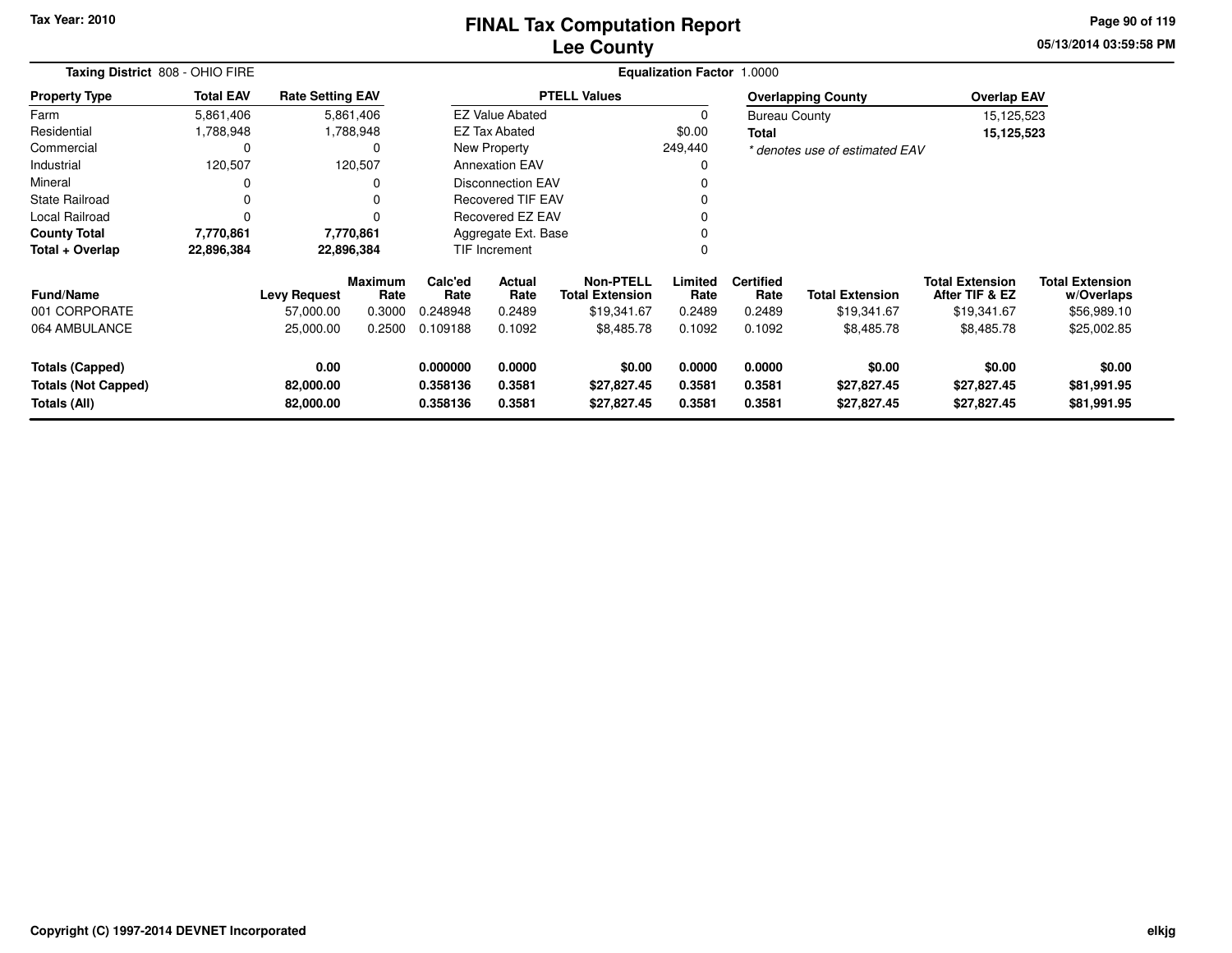### **Lee CountyFINAL Tax Computation Report**

**05/13/2014 03:59:58 PM Page 91 of 119**

|                                            | Taxing District 809 - OGLE LEE FIRE |                          |                 |                      |                                            |                            | Equalization Factor 1.0000 |                        |                                          |                                      |                              |
|--------------------------------------------|-------------------------------------|--------------------------|-----------------|----------------------|--------------------------------------------|----------------------------|----------------------------|------------------------|------------------------------------------|--------------------------------------|------------------------------|
| <b>Property Type</b>                       | <b>Total EAV</b>                    | <b>Rate Setting EAV</b>  |                 |                      |                                            | <b>PTELL Values</b>        |                            |                        | <b>Overlapping County</b>                | <b>Overlap EAV</b>                   |                              |
| Farm                                       | 10,431,347                          |                          | 10,431,347      |                      | <b>EZ Value Abated</b>                     |                            | 0                          | Ogle County            |                                          | 96,703,707                           |                              |
| Residential                                | 9,055,730                           |                          | 9,055,730       |                      | <b>EZ Tax Abated</b>                       |                            | \$0.00                     | Total                  |                                          | 96,703,707                           |                              |
| Commercial                                 | 1,259,510                           |                          | 1,259,510       |                      | New Property                               |                            | 43,686                     |                        | * denotes use of estimated EAV           |                                      |                              |
| Industrial                                 | 63,432                              |                          | 63,432          |                      | <b>Annexation EAV</b>                      |                            |                            |                        |                                          |                                      |                              |
| Mineral                                    | 0                                   |                          | O               |                      | <b>Disconnection EAV</b>                   |                            |                            |                        |                                          |                                      |                              |
| <b>State Railroad</b>                      | 472,780                             |                          | 472,780         |                      | <b>Recovered TIF EAV</b>                   |                            |                            |                        |                                          |                                      |                              |
| Local Railroad                             | 0                                   |                          | $\Omega$        |                      | Recovered EZ EAV                           |                            |                            |                        |                                          |                                      |                              |
| <b>County Total</b>                        | 21,282,799                          |                          | 21,282,799      |                      | Aggregate Ext. Base                        |                            |                            |                        |                                          |                                      |                              |
| Total + Overlap                            | 117,986,506                         | 117,986,506              |                 |                      | TIF Increment                              |                            | ი                          |                        |                                          |                                      |                              |
| <b>Fund/Name</b><br><b>Levy Request</b>    |                                     | <b>Maximum</b><br>Rate   | Calc'ed<br>Rate | Actual<br>Rate       | <b>Non-PTELL</b><br><b>Total Extension</b> | Limited<br>Rate            | <b>Certified</b><br>Rate   | <b>Total Extension</b> | <b>Total Extension</b><br>After TIF & EZ | <b>Total Extension</b><br>w/Overlaps |                              |
| 001 CORPORATE                              |                                     | 310,652.00               | 0.3000          | 0.263295             | 0.2633                                     | \$56,037.61                | 0.2633                     | 0.2633                 | \$56,037.61                              | \$56,037.61                          | \$310,658.47                 |
| 027 AUDIT                                  |                                     | 4,000.00                 | 0.0050          | 0.003390             | 0.0034                                     | \$723.62                   | 0.0034                     | 0.0034                 | \$723.62                                 | \$723.62                             | \$4,011.54                   |
| 035 LIABILITY INSURANCE                    |                                     | 8,500.00                 | 0.0000          | 0.007204             | 0.0072                                     | \$1,532.36                 | 0.0072                     | 0.0072                 | \$1,532.36                               | \$1,532.36                           | \$8,495.03                   |
| 062 WORKMANS COMP                          |                                     | 15,000.00                | 0.0000          | 0.012713             | 0.0127                                     | \$2,702.92                 | 0.0127                     | 0.0127                 | \$2,702.92                               | \$2,702.92                           | \$14,984.29                  |
| <b>Totals (Capped)</b>                     |                                     | 0.00                     |                 | 0.000000             | 0.0000                                     | \$0.00                     | 0.0000                     | 0.0000                 | \$0.00                                   | \$0.00                               | \$0.00                       |
| <b>Totals (Not Capped)</b><br>Totals (All) |                                     | 338,152.00<br>338,152.00 |                 | 0.286602<br>0.286602 | 0.2866<br>0.2866                           | \$60,996.51<br>\$60,996.51 | 0.2866<br>0.2866           | 0.2866<br>0.2866       | \$60,996.51<br>\$60,996.51               | \$60,996.51<br>\$60,996.51           | \$338,149.33<br>\$338,149.33 |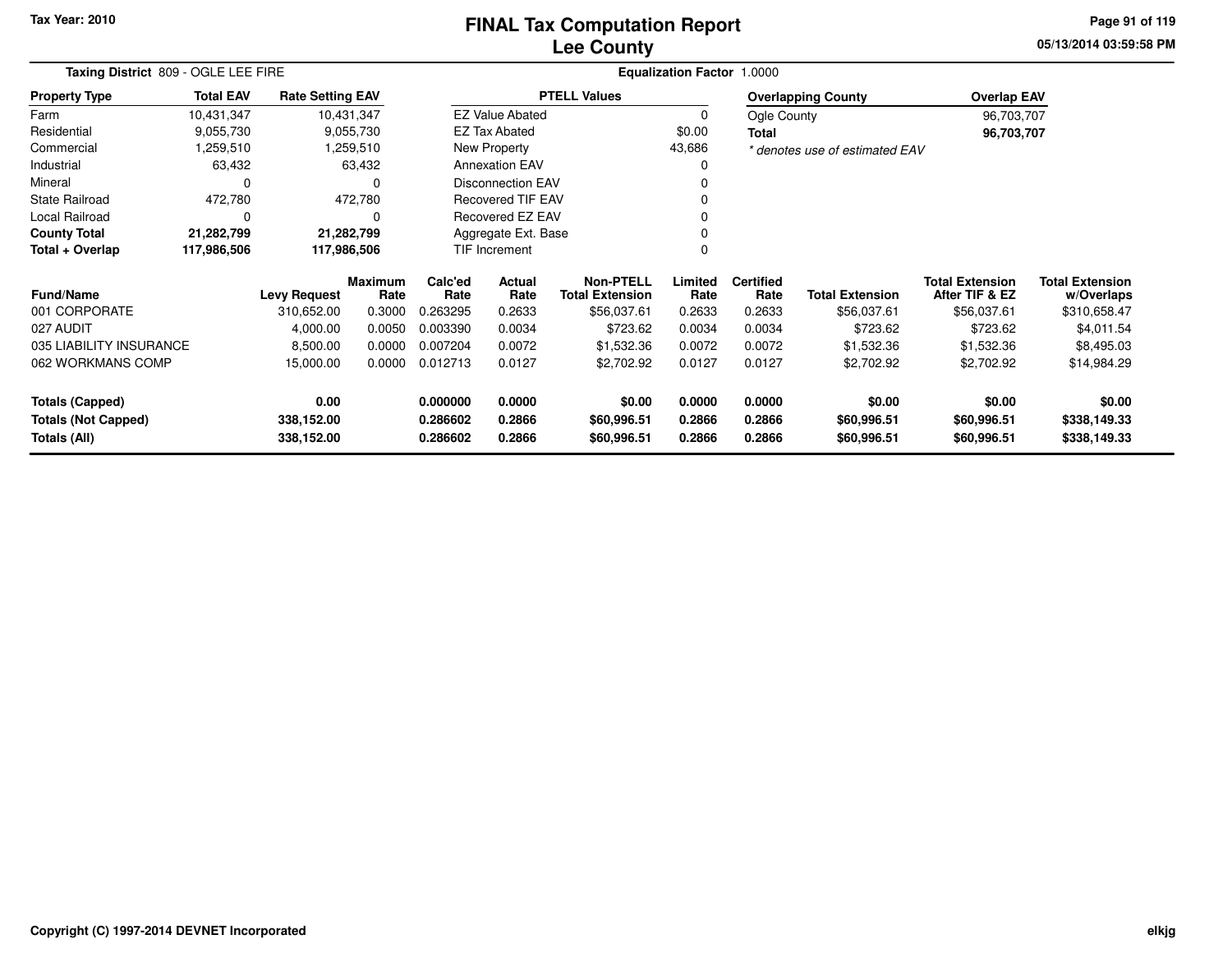### **Lee CountyFINAL Tax Computation Report**

**05/13/2014 03:59:58 PM Page 92 of 119**

| Taxing District 810 - PAW PAW FIRE                                   |                  |                                  |                        |                                  |                            |                                            | <b>Equalization Factor 1.0000</b> |                            |                                        |                                          |                                        |  |
|----------------------------------------------------------------------|------------------|----------------------------------|------------------------|----------------------------------|----------------------------|--------------------------------------------|-----------------------------------|----------------------------|----------------------------------------|------------------------------------------|----------------------------------------|--|
| <b>Property Type</b>                                                 | <b>Total EAV</b> | <b>Rate Setting EAV</b>          |                        |                                  |                            | <b>PTELL Values</b>                        |                                   |                            | <b>Overlapping County</b>              | <b>Overlap EAV</b>                       |                                        |  |
| Farm                                                                 | 15,120,998       |                                  | 15,119,891             |                                  | <b>EZ Value Abated</b>     |                                            |                                   | DeKalb County              |                                        | 10,704,146                               |                                        |  |
| Residential                                                          | 19,522,003       |                                  | 16,704,323             |                                  | <b>EZ Tax Abated</b>       |                                            | \$0.00                            | Total                      |                                        | 10,704,146                               |                                        |  |
| Commercial                                                           | 1,671,948        |                                  | 1,422,846              |                                  | <b>New Property</b>        |                                            | 1,395,306                         |                            | * denotes use of estimated EAV         |                                          |                                        |  |
| Industrial                                                           | $\Omega$         |                                  | 0                      |                                  | <b>Annexation EAV</b>      |                                            | 0                                 |                            |                                        |                                          |                                        |  |
| Mineral                                                              | 5,417,320        |                                  | 5,417,320              | <b>Disconnection EAV</b>         |                            |                                            |                                   |                            |                                        |                                          |                                        |  |
| <b>State Railroad</b>                                                | 0                |                                  | $\Omega$               |                                  | Recovered TIF EAV          |                                            |                                   |                            |                                        |                                          |                                        |  |
| Local Railroad                                                       | $\Omega$         |                                  | $\Omega$               | Recovered EZ EAV                 |                            |                                            |                                   |                            |                                        |                                          |                                        |  |
| <b>County Total</b>                                                  | 41,732,269       |                                  | 38,664,380             | Aggregate Ext. Base              |                            |                                            | 128,262                           |                            |                                        |                                          |                                        |  |
| Total + Overlap                                                      | 52,436,415       |                                  | 49,368,526             |                                  | TIF Increment              |                                            | 3,067,889                         |                            |                                        |                                          |                                        |  |
| <b>Fund/Name</b>                                                     |                  | <b>Levy Request</b>              | <b>Maximum</b><br>Rate | Calc'ed<br>Rate                  | Actual<br>Rate             | <b>Non-PTELL</b><br><b>Total Extension</b> | Limited<br>Rate                   | <b>Certified</b><br>Rate   | <b>Total Extension</b>                 | <b>Total Extension</b><br>After TIF & EZ | <b>Total Extension</b><br>w/Overlaps   |  |
| 001 CORPORATE                                                        |                  | 118,500.00                       | 0.4000                 | 0.240032                         | 0.2400                     | \$92,794.51                                | 0.2400                            | 0.2400                     | \$100,157.45                           | \$92,794.51                              | \$118,484.46                           |  |
| 035 LIABILITY INSURANCE                                              |                  | 13,500.00                        | 0.0000                 | 0.027345                         | 0.0273                     | \$10,555.38                                | 0.0273                            | 0.0273                     | \$11,392.91                            | \$10,555.38                              | \$13,477.61                            |  |
| <b>Totals (Capped)</b><br><b>Totals (Not Capped)</b><br>Totals (All) |                  | 132,000.00<br>0.00<br>132,000.00 |                        | 0.267377<br>0.000000<br>0.267377 | 0.2673<br>0.0000<br>0.2673 | \$103,349.89<br>\$0.00<br>\$103,349.89     | 0.2673<br>0.0000<br>0.2673        | 0.2673<br>0.0000<br>0.2673 | \$111,550.36<br>\$0.00<br>\$111,550.36 | \$103,349.89<br>\$0.00<br>\$103,349.89   | \$131,962.07<br>\$0.00<br>\$131,962.07 |  |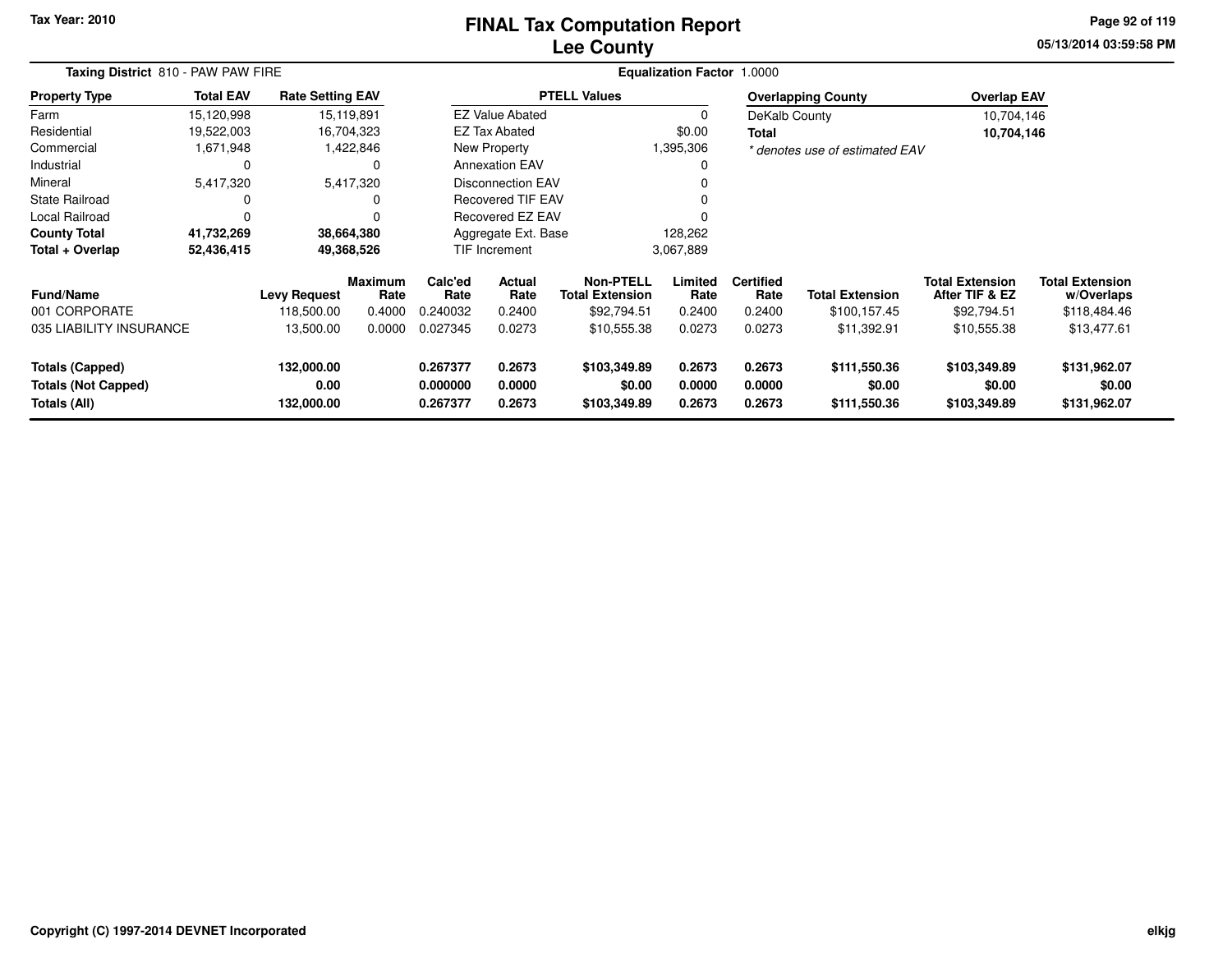# **Lee CountyFINAL Tax Computation Report**

**05/13/2014 03:59:58 PM Page 93 of 119**

|                                            | Taxing District 811 - POLO FIRE |                          |                        |                      |                                                 |                          | <b>Equalization Factor 1.0000</b> |                          |                                |                                          |                                      |
|--------------------------------------------|---------------------------------|--------------------------|------------------------|----------------------|-------------------------------------------------|--------------------------|-----------------------------------|--------------------------|--------------------------------|------------------------------------------|--------------------------------------|
| <b>Property Type</b>                       | <b>Total EAV</b>                | <b>Rate Setting EAV</b>  |                        |                      |                                                 | <b>PTELL Values</b>      |                                   |                          | <b>Overlapping County</b>      | <b>Overlap EAV</b>                       |                                      |
| Farm                                       | 274,688                         |                          | 274,688                |                      | <b>EZ Value Abated</b>                          |                          | $\Omega$                          | Carroll County           |                                | *348,375                                 |                                      |
| Residential                                | 0                               |                          | 0                      |                      | <b>EZ Tax Abated</b>                            |                          | \$0.00                            | Ogle County              |                                | 69,685,548                               |                                      |
| Commercial                                 | 24,220                          |                          | 24,220                 |                      | New Property                                    |                          | 0                                 |                          | <b>Whiteside County</b>        | 450,427                                  |                                      |
| Industrial                                 |                                 |                          |                        |                      | <b>Annexation EAV</b>                           |                          | 146,623                           | <b>Total</b>             |                                | 70,484,350                               |                                      |
| Mineral                                    |                                 |                          |                        |                      | <b>Disconnection EAV</b>                        |                          |                                   |                          | * denotes use of estimated EAV |                                          |                                      |
| <b>State Railroad</b>                      | 0                               |                          |                        |                      | <b>Recovered TIF EAV</b>                        |                          |                                   |                          |                                |                                          |                                      |
| Local Railroad                             |                                 |                          |                        | Recovered EZ EAV     |                                                 |                          |                                   |                          |                                |                                          |                                      |
| <b>County Total</b>                        | 298,908                         |                          | 298,908                | Aggregate Ext. Base  |                                                 |                          |                                   |                          |                                |                                          |                                      |
| Total + Overlap                            | 70,783,258                      |                          | 70,783,258             |                      | <b>TIF Increment</b>                            |                          |                                   |                          |                                |                                          |                                      |
| <b>Fund/Name</b>                           |                                 | <b>Levy Request</b>      | <b>Maximum</b><br>Rate | Calc'ed<br>Rate      | <b>Actual</b><br>Rate<br><b>Total Extension</b> |                          | Limited<br>Rate                   | <b>Certified</b><br>Rate | <b>Total Extension</b>         | <b>Total Extension</b><br>After TIF & EZ | <b>Total Extension</b><br>w/Overlaps |
| 001 CORPORATE                              |                                 | 188,000.00               | 0.3000                 | 0.265600             | 0.2656                                          | \$793.90                 | 0.2656                            | 0.2656                   | \$793.90                       | \$793.90                                 | \$188,000.33                         |
| 035 LIABILITY INSURANCE                    |                                 | 76,000.00                | 0.0000                 | 0.107370             | 0.1074                                          | \$321.03                 | 0.1074                            | 0.1074                   | \$321.03                       | \$321.03                                 | \$76,021.22                          |
| 064 AMBULANCE                              |                                 | 210,000.00               | 0.3000                 | 0.296680             | 0.2967                                          | \$886.86                 | 0.2967                            | 0.2967                   | \$886.86                       | \$886.86                                 | \$210,013.93                         |
| <b>Totals (Capped)</b>                     |                                 | 0.00                     |                        | 0.000000             | 0.0000                                          | \$0.00                   | 0.0000                            | 0.0000                   | \$0.00                         | \$0.00                                   | \$0.00                               |
| <b>Totals (Not Capped)</b><br>Totals (All) |                                 | 474,000.00<br>474,000.00 |                        | 0.669650<br>0.669650 | 0.6697<br>0.6697                                | \$2,001.79<br>\$2,001.79 | 0.6697<br>0.6697                  | 0.6697<br>0.6697         | \$2,001.79<br>\$2,001.79       | \$2,001.79<br>\$2,001.79                 | \$474,035.48<br>\$474,035.48         |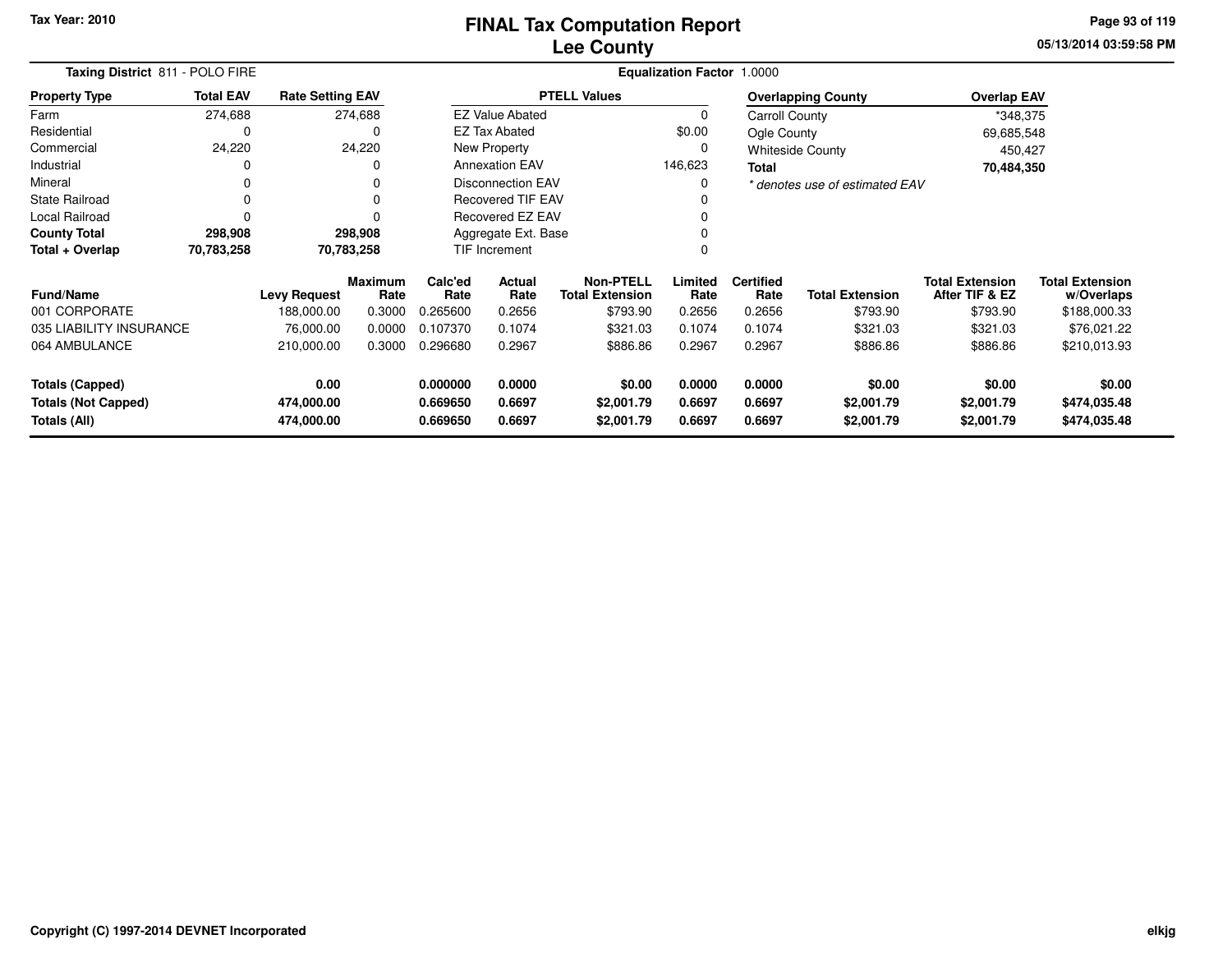### **Lee CountyFINAL Tax Computation Report**

**05/13/2014 03:59:58 PM Page 94 of 119**

|                                                                      | Taxing District 812 - ROCK FALLS FIRE |                                   |                                  |                                                                |                                                    |                                      | <b>Equalization Factor 1.0000</b> |                                    |                                       |                                                         |                                                      |
|----------------------------------------------------------------------|---------------------------------------|-----------------------------------|----------------------------------|----------------------------------------------------------------|----------------------------------------------------|--------------------------------------|-----------------------------------|------------------------------------|---------------------------------------|---------------------------------------------------------|------------------------------------------------------|
| <b>Property Type</b>                                                 | <b>Total EAV</b>                      | <b>Rate Setting EAV</b>           |                                  |                                                                |                                                    | <b>PTELL Values</b>                  |                                   |                                    | <b>Overlapping County</b>             | <b>Overlap EAV</b>                                      |                                                      |
| Farm                                                                 | 2,579,983                             |                                   | 2,579,983                        |                                                                | <b>EZ Value Abated</b>                             |                                      | 0                                 |                                    | <b>Whiteside County</b>               | 61,559,400                                              |                                                      |
| Residential                                                          | 4,027,500                             |                                   | 4,027,500                        |                                                                | <b>EZ Tax Abated</b>                               |                                      | \$0.00                            | <b>Total</b>                       |                                       | 61,559,400                                              |                                                      |
| Commercial                                                           | 465,578                               |                                   | 465,578                          |                                                                | New Property                                       |                                      | 124,705                           |                                    | * denotes use of estimated EAV        |                                                         |                                                      |
| Industrial                                                           | 3,826,114                             |                                   | 3,826,114                        |                                                                | <b>Annexation EAV</b>                              |                                      | <sup>0</sup>                      |                                    |                                       |                                                         |                                                      |
| Mineral                                                              | 0                                     |                                   | 0                                |                                                                | <b>Disconnection EAV</b>                           |                                      |                                   |                                    |                                       |                                                         |                                                      |
| <b>State Railroad</b>                                                | 1,851,234                             |                                   | 1,851,234                        |                                                                | <b>Recovered TIF EAV</b>                           |                                      |                                   |                                    |                                       |                                                         |                                                      |
| Local Railroad                                                       | C                                     |                                   | 0                                |                                                                | Recovered EZ EAV                                   |                                      | 0                                 |                                    |                                       |                                                         |                                                      |
| <b>County Total</b>                                                  | 12,750,409                            |                                   | 12,750,409                       |                                                                | Aggregate Ext. Base                                |                                      | <sup>0</sup>                      |                                    |                                       |                                                         |                                                      |
| Total + Overlap                                                      | 74,309,809                            |                                   | 74,309,809                       |                                                                | TIF Increment                                      |                                      | $\Omega$                          |                                    |                                       |                                                         |                                                      |
| <b>Fund/Name</b><br>001 CORPORATE                                    |                                       | <b>Levy Request</b><br>134,569.00 | <b>Maximum</b><br>Rate<br>0.3000 | Calc'ed<br>Rate<br>0.181092                                    | Actual<br>Rate<br><b>Total Extension</b><br>0.1811 |                                      | Limited<br>Rate<br>0.1811         | <b>Certified</b><br>Rate<br>0.1811 | <b>Total Extension</b><br>\$23,090.99 | <b>Total Extension</b><br>After TIF & EZ<br>\$23,090.99 | <b>Total Extension</b><br>w/Overlaps<br>\$134,575.06 |
| <b>Totals (Capped)</b><br><b>Totals (Not Capped)</b><br>Totals (All) |                                       | 0.00<br>134,569.00<br>134,569.00  |                                  | 0.000000<br>0.0000<br>0.181092<br>0.1811<br>0.1811<br>0.181092 |                                                    | \$0.00<br>\$23,090.99<br>\$23,090.99 | 0.0000<br>0.1811<br>0.1811        | 0.0000<br>0.1811<br>0.1811         | \$0.00<br>\$23,090.99<br>\$23,090.99  | \$0.00<br>\$23,090.99<br>\$23,090.99                    | \$0.00<br>\$134,575.06<br>\$134,575.06               |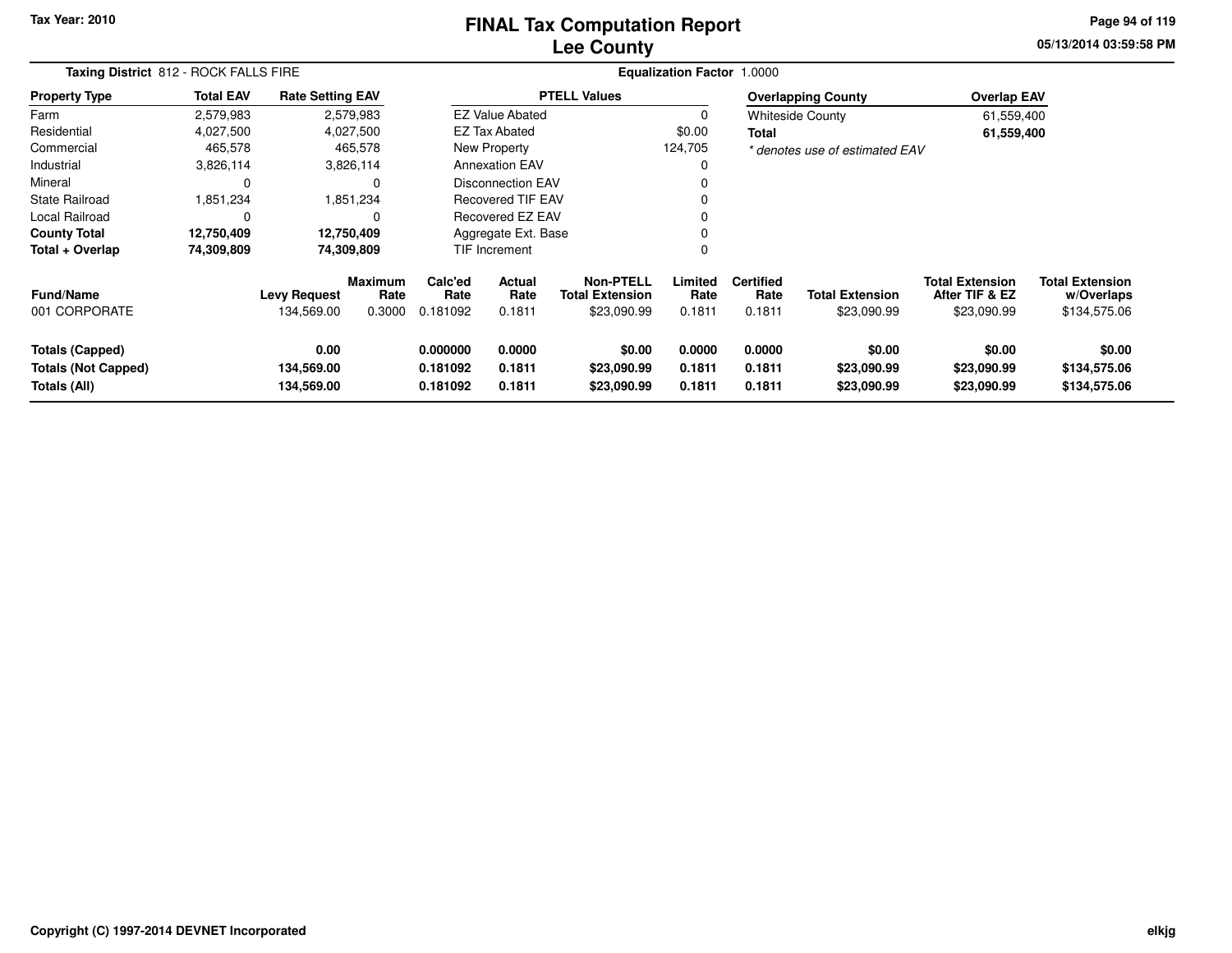### **Lee CountyFINAL Tax Computation Report**

**05/13/2014 03:59:58 PM Page 95 of 119**

| Taxing District 813 - STERLING FIRE                                  |                  |                                   |                           |                                  |                            |                                                           | <b>Equalization Factor 1.0000</b> |                                    |                                       |                                                         |                                                      |  |
|----------------------------------------------------------------------|------------------|-----------------------------------|---------------------------|----------------------------------|----------------------------|-----------------------------------------------------------|-----------------------------------|------------------------------------|---------------------------------------|---------------------------------------------------------|------------------------------------------------------|--|
| <b>Property Type</b>                                                 | <b>Total EAV</b> | <b>Rate Setting EAV</b>           |                           |                                  |                            | <b>PTELL Values</b>                                       |                                   |                                    | <b>Overlapping County</b>             | <b>Overlap EAV</b>                                      |                                                      |  |
| Farm                                                                 | 3,186,834        |                                   | 3,186,834                 |                                  | <b>EZ Value Abated</b>     |                                                           | $\Omega$                          |                                    | Whiteside County                      | 117,003,642                                             |                                                      |  |
| Residential                                                          | 14,844,818       |                                   | 14,844,818                |                                  | EZ Tax Abated              |                                                           | \$0.00                            | Total                              |                                       | 117,003,642                                             |                                                      |  |
| Commercial                                                           | 208,387          |                                   | 208,387                   |                                  | New Property               |                                                           | 106,131                           |                                    | * denotes use of estimated EAV        |                                                         |                                                      |  |
| Industrial                                                           | 0                |                                   |                           |                                  | <b>Annexation EAV</b>      |                                                           |                                   |                                    |                                       |                                                         |                                                      |  |
| Mineral                                                              |                  |                                   |                           |                                  | <b>Disconnection EAV</b>   |                                                           |                                   |                                    |                                       |                                                         |                                                      |  |
| <b>State Railroad</b>                                                | $\Omega$         |                                   |                           |                                  | <b>Recovered TIF EAV</b>   |                                                           |                                   |                                    |                                       |                                                         |                                                      |  |
| Local Railroad                                                       |                  |                                   |                           |                                  | Recovered EZ EAV           |                                                           |                                   |                                    |                                       |                                                         |                                                      |  |
| <b>County Total</b>                                                  | 18,240,039       |                                   | 18,240,039                |                                  | Aggregate Ext. Base        |                                                           |                                   |                                    |                                       |                                                         |                                                      |  |
| Total + Overlap                                                      | 135,243,681      | 135,243,681                       |                           |                                  | TIF Increment              |                                                           | 0                                 |                                    |                                       |                                                         |                                                      |  |
| <b>Fund/Name</b><br>001 CORPORATE                                    |                  | <b>Levy Request</b><br>180,497.00 | Maximum<br>Rate<br>0.3000 | Calc'ed<br>Rate<br>0.133461      | Actual<br>Rate<br>0.1335   | <b>Non-PTELL</b><br><b>Total Extension</b><br>\$24,350.45 | Limited<br>Rate<br>0.1335         | <b>Certified</b><br>Rate<br>0.1335 | <b>Total Extension</b><br>\$24,350.45 | <b>Total Extension</b><br>After TIF & EZ<br>\$24,350.45 | <b>Total Extension</b><br>w/Overlaps<br>\$180,550.31 |  |
| <b>Totals (Capped)</b><br><b>Totals (Not Capped)</b><br>Totals (All) |                  | 0.00<br>180,497.00<br>180,497.00  |                           | 0.000000<br>0.133461<br>0.133461 | 0.0000<br>0.1335<br>0.1335 | \$0.00<br>\$24,350.45<br>\$24,350.45                      | 0.0000<br>0.1335<br>0.1335        | 0.0000<br>0.1335<br>0.1335         | \$0.00<br>\$24,350.45<br>\$24,350.45  | \$0.00<br>\$24,350.45<br>\$24,350.45                    | \$0.00<br>\$180,550.31<br>\$180,550.31               |  |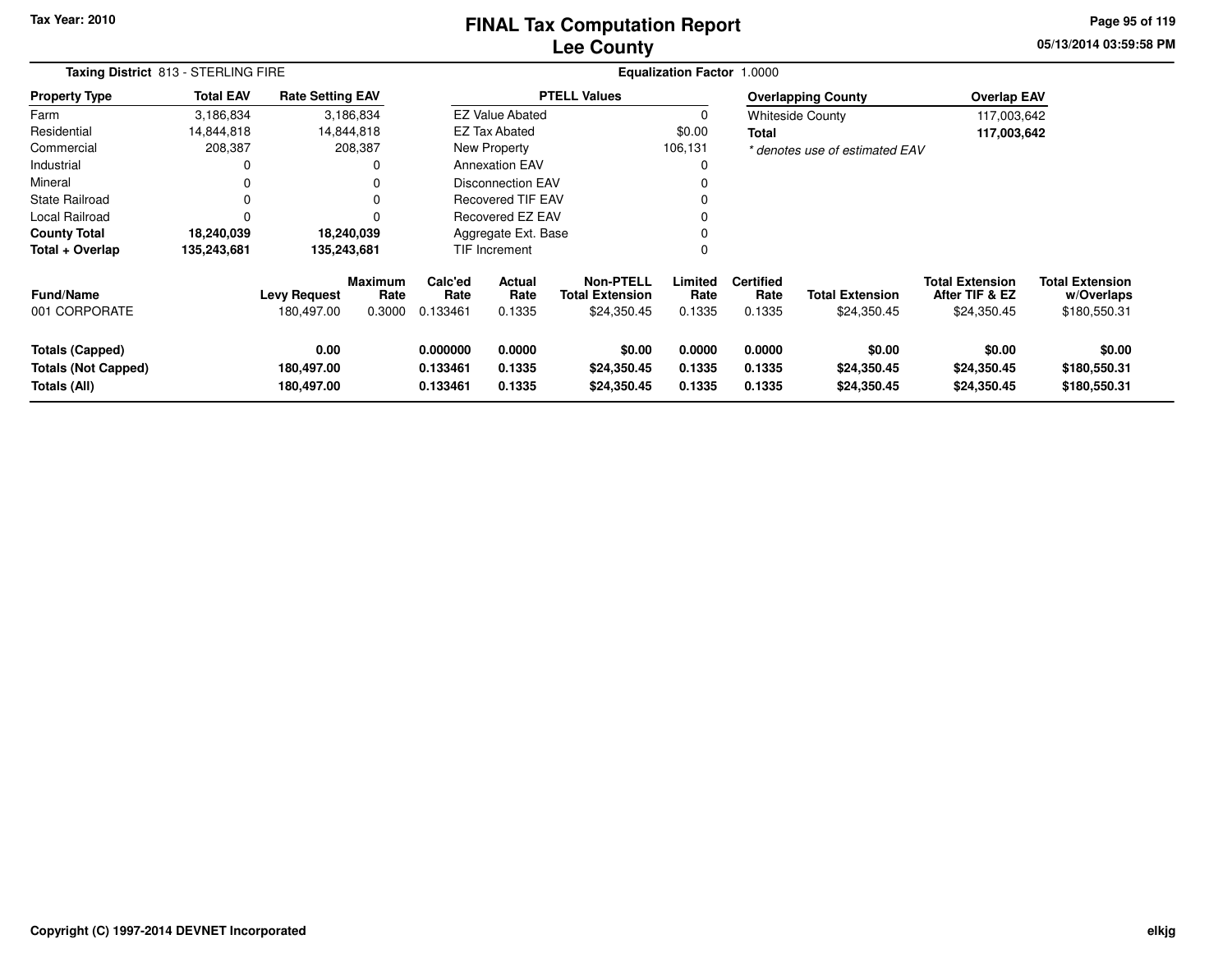# **Lee CountyFINAL Tax Computation Report**

**05/13/2014 03:59:58 PM Page 96 of 119**

| Taxing District 814 - SUBLETTE FIRE                                  |                  |                                  |                        |                                  |                                          |                                        | <b>Equalization Factor 1.0000</b> |                            |                                        |                                          |                                        |  |
|----------------------------------------------------------------------|------------------|----------------------------------|------------------------|----------------------------------|------------------------------------------|----------------------------------------|-----------------------------------|----------------------------|----------------------------------------|------------------------------------------|----------------------------------------|--|
| <b>Property Type</b>                                                 | <b>Total EAV</b> | <b>Rate Setting EAV</b>          |                        |                                  |                                          | <b>PTELL Values</b>                    |                                   |                            |                                        |                                          |                                        |  |
| Farm                                                                 | 16,990,648       |                                  | 16,990,648             |                                  | <b>EZ Value Abated</b>                   |                                        | $\mathbf 0$                       |                            |                                        |                                          |                                        |  |
| Residential                                                          | 21,700,103       |                                  | 21,700,103             |                                  | <b>EZ Tax Abated</b>                     |                                        | \$0.00                            |                            |                                        |                                          |                                        |  |
| Commercial                                                           | 3,778,286        |                                  | 3,778,286              | New Property                     |                                          |                                        | 404,274                           |                            |                                        |                                          |                                        |  |
| Industrial                                                           | 301,227          |                                  | 301,227                | <b>Annexation EAV</b>            |                                          |                                        | 0                                 |                            |                                        |                                          |                                        |  |
| Mineral                                                              | 3,071,342        |                                  | 3,071,342              |                                  | Disconnection EAV                        |                                        | 0                                 |                            |                                        |                                          |                                        |  |
| <b>State Railroad</b>                                                | 7,283            |                                  | 7,283                  |                                  | <b>Recovered TIF EAV</b>                 |                                        | 0                                 |                            |                                        |                                          |                                        |  |
| Local Railroad                                                       | 8,090            |                                  | 8,090                  |                                  | Recovered EZ EAV                         |                                        | $\mathbf 0$                       |                            |                                        |                                          |                                        |  |
| <b>County Total</b>                                                  | 45,856,979       |                                  | 45,856,979             |                                  | Aggregate Ext. Base                      |                                        | 135,328                           |                            |                                        |                                          |                                        |  |
| Total + Overlap                                                      | 45,856,979       |                                  | 45,856,979             |                                  | TIF Increment                            |                                        | $\mathbf 0$                       |                            |                                        |                                          |                                        |  |
| <b>Fund/Name</b>                                                     |                  | <b>Levy Request</b>              | <b>Maximum</b><br>Rate | Calc'ed<br>Rate                  | Actual<br><b>Total Extension</b><br>Rate |                                        | Limited<br>Rate                   | <b>Certified</b><br>Rate   | <b>Total Extension</b>                 | <b>Total Extension</b><br>After TIF & EZ | <b>Total Extension</b><br>w/Overlaps   |  |
| 001 CORPORATE                                                        |                  | 67,300.00                        | 0.4000                 | 0.146761                         | 0.1468                                   | \$67,318.05                            | 0.1468                            | 0.1468                     | \$67,318.05                            | \$67,318.05                              | \$67,318.05                            |  |
| 064 AMBULANCE                                                        |                  | 68,000.00                        | 0.3000                 | 0.148287                         | 0.1483                                   | \$68,005.90                            | 0.1483                            | 0.1483                     | \$68,005.90                            | \$68,005.90                              | \$68,005.90                            |  |
| <b>Totals (Capped)</b><br><b>Totals (Not Capped)</b><br>Totals (All) |                  | 135,300.00<br>0.00<br>135,300.00 |                        | 0.295048<br>0.000000<br>0.295048 | 0.2951<br>0.0000<br>0.2951               | \$135,323.95<br>\$0.00<br>\$135,323.95 | 0.2951<br>0.0000<br>0.2951        | 0.2951<br>0.0000<br>0.2951 | \$135,323.95<br>\$0.00<br>\$135,323.95 | \$135,323.95<br>\$0.00<br>\$135,323.95   | \$135,323.95<br>\$0.00<br>\$135,323.95 |  |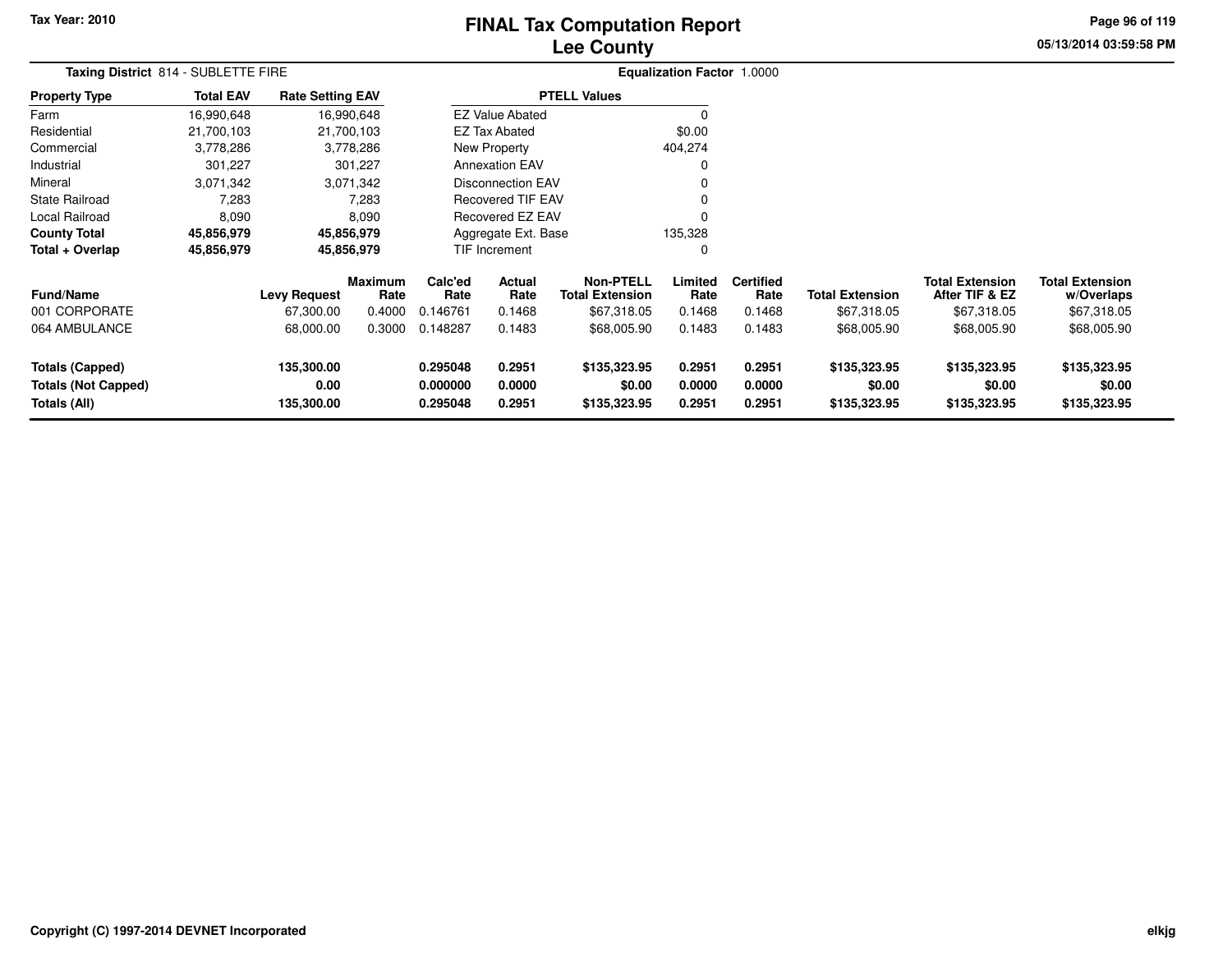# **Lee CountyFINAL Tax Computation Report**

**05/13/2014 03:59:58 PM Page 97 of 119**

| Taxing District 815 - WEST BROOKLYN FIRE                             |                  |                                |                        |                                  |                            |                                            | Equalization Factor 1.0000 |                            |                                      |                                          |                                      |  |
|----------------------------------------------------------------------|------------------|--------------------------------|------------------------|----------------------------------|----------------------------|--------------------------------------------|----------------------------|----------------------------|--------------------------------------|------------------------------------------|--------------------------------------|--|
| <b>Property Type</b>                                                 | <b>Total EAV</b> | <b>Rate Setting EAV</b>        |                        |                                  |                            | <b>PTELL Values</b>                        |                            |                            |                                      |                                          |                                      |  |
| Farm                                                                 | 12,130,357       | 12,130,357                     |                        |                                  | <b>EZ Value Abated</b>     |                                            |                            |                            |                                      |                                          |                                      |  |
| Residential                                                          | 3,854,884        |                                | 3,854,884              |                                  | <b>EZ Tax Abated</b>       |                                            | \$0.00                     |                            |                                      |                                          |                                      |  |
| Commercial                                                           | 354,147          |                                | 354,147                |                                  | <b>New Property</b>        |                                            | 74,013                     |                            |                                      |                                          |                                      |  |
| Industrial                                                           | 119,017          |                                | 119,017                |                                  | <b>Annexation EAV</b>      |                                            | 0                          |                            |                                      |                                          |                                      |  |
| Mineral                                                              | 1,417,542        |                                | 1,417,542              |                                  | <b>Disconnection EAV</b>   |                                            | 9,606                      |                            |                                      |                                          |                                      |  |
| <b>State Railroad</b>                                                | 0                |                                | $\Omega$               |                                  | <b>Recovered TIF EAV</b>   |                                            |                            |                            |                                      |                                          |                                      |  |
| Local Railroad                                                       | $\Omega$         |                                | $\Omega$               |                                  | <b>Recovered EZ EAV</b>    |                                            | $\Omega$                   |                            |                                      |                                          |                                      |  |
| <b>County Total</b>                                                  | 17,875,947       | 17,875,947                     |                        |                                  | Aggregate Ext. Base        |                                            | 76,133                     |                            |                                      |                                          |                                      |  |
| Total + Overlap                                                      | 17,875,947       | 17,875,947                     |                        |                                  | TIF Increment              |                                            | 0                          |                            |                                      |                                          |                                      |  |
| <b>Fund/Name</b>                                                     |                  | <b>Levy Request</b>            | <b>Maximum</b><br>Rate | Calc'ed<br>Rate                  | Actual<br>Rate             | <b>Non-PTELL</b><br><b>Total Extension</b> | Limited<br>Rate            | <b>Certified</b><br>Rate   | <b>Total Extension</b>               | <b>Total Extension</b><br>After TIF & EZ | <b>Total Extension</b><br>w/Overlaps |  |
| 001 CORPORATE                                                        |                  | 41,326.00                      | 0.4000                 | 0.231182                         | 0.2312                     | \$41,329.19                                | 0.2270                     | 0.2270                     | \$40,578.40                          | \$40,578.40                              | \$40,578.40                          |  |
| 064 AMBULANCE                                                        |                  | 38,612.00                      | 0.3000                 | 0.216000                         | 0.2160                     | \$38,612.05                                | 0.2120                     | 0.2120                     | \$37,897.01                          | \$37,897.01                              | \$37,897.01                          |  |
| <b>Totals (Capped)</b><br><b>Totals (Not Capped)</b><br>Totals (All) |                  | 79,938.00<br>0.00<br>79,938.00 |                        | 0.447182<br>0.000000<br>0.447182 | 0.4472<br>0.0000<br>0.4472 | \$79,941.24<br>\$0.00<br>\$79,941.24       | 0.4390<br>0.0000<br>0.4390 | 0.4390<br>0.0000<br>0.4390 | \$78,475.41<br>\$0.00<br>\$78,475.41 | \$78,475.41<br>\$0.00<br>\$78,475.41     | \$78,475.41<br>\$0.00<br>\$78,475.41 |  |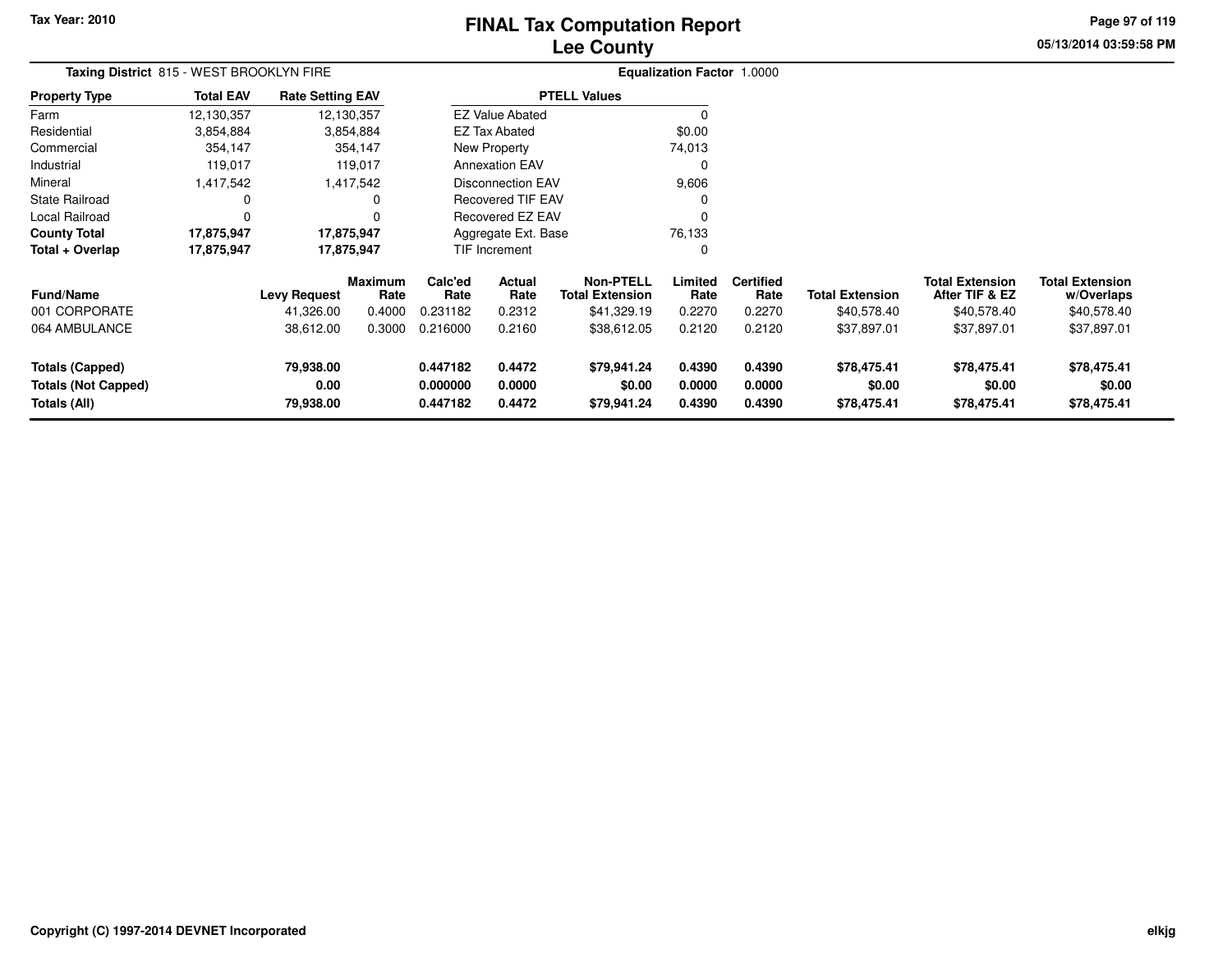# **Lee CountyFINAL Tax Computation Report**

**05/13/2014 03:59:58 PM Page 98 of 119**

|                                                               | Taxing District 816 - DIXON FIRE-CITY |                                  |                        |                                  |                            |                                            | <b>Equalization Factor 1.0000</b> |                            |                                        |                                          |                                        |  |
|---------------------------------------------------------------|---------------------------------------|----------------------------------|------------------------|----------------------------------|----------------------------|--------------------------------------------|-----------------------------------|----------------------------|----------------------------------------|------------------------------------------|----------------------------------------|--|
| <b>Property Type</b>                                          | <b>Total EAV</b>                      | <b>Rate Setting EAV</b>          |                        |                                  |                            | <b>PTELL Values</b>                        |                                   |                            |                                        |                                          |                                        |  |
| Farm                                                          | 3,887                                 |                                  | 3,860                  |                                  | <b>EZ Value Abated</b>     |                                            | 8,180                             |                            |                                        |                                          |                                        |  |
| Residential                                                   | 76,887,624                            |                                  | 76,264,048             |                                  | EZ Tax Abated              |                                            | \$38.10                           |                            |                                        |                                          |                                        |  |
| Commercial                                                    | 21,586,079                            |                                  | 16,916,037             |                                  | <b>New Property</b>        |                                            | 116,238                           |                            |                                        |                                          |                                        |  |
| Industrial                                                    | 1,917,294                             |                                  | 1,917,294              |                                  | <b>Annexation EAV</b>      |                                            |                                   |                            |                                        |                                          |                                        |  |
| Mineral                                                       |                                       |                                  |                        |                                  | <b>Disconnection EAV</b>   |                                            | 7,668                             |                            |                                        |                                          |                                        |  |
| <b>State Railroad</b>                                         |                                       |                                  |                        |                                  | <b>Recovered TIF EAV</b>   |                                            |                                   |                            |                                        |                                          |                                        |  |
| Local Railroad                                                | $\Omega$                              |                                  |                        |                                  | Recovered EZ EAV           |                                            | 11,760                            |                            |                                        |                                          |                                        |  |
| <b>County Total</b>                                           | 100,394,884                           |                                  | 95,101,239             |                                  | Aggregate Ext. Base        |                                            | 430,751                           |                            |                                        |                                          |                                        |  |
| Total + Overlap                                               | 100,394,884                           |                                  | 95,101,239             |                                  | TIF Increment              |                                            | 5,285,465                         |                            |                                        |                                          |                                        |  |
| <b>Fund/Name</b>                                              |                                       | <b>Levy Request</b>              | <b>Maximum</b><br>Rate | Calc'ed<br>Rate                  | Actual<br>Rate             | <b>Non-PTELL</b><br><b>Total Extension</b> | Limited<br>Rate                   | <b>Certified</b><br>Rate   | <b>Total Extension</b>                 | <b>Total Extension</b><br>After TIF & EZ | <b>Total Extension</b><br>w/Overlaps   |  |
| 012 FIRE PROTECTION                                           |                                       | 96,218.00                        | 0.6000                 | 0.101174                         | 0.1012                     | \$96,242.45                                | 0.0991                            | 0.0991                     | \$99,491.33                            | \$94,245.33                              | \$94,245.33                            |  |
| 013 FIRE PENSION                                              |                                       | 356,069.00                       | 0.0000                 | 0.374411                         | 0.3744                     | \$356,059.04                               | 0.3667                            | 0.3667                     | \$368,148.04                           | \$348,736.24                             | \$348,736.24                           |  |
| <b>Totals (Capped)</b><br>Totals (Not Capped)<br>Totals (All) |                                       | 452,287.00<br>0.00<br>452,287.00 |                        | 0.475585<br>0.000000<br>0.475585 | 0.4756<br>0.0000<br>0.4756 | \$452,301.49<br>\$0.00<br>\$452,301.49     | 0.4658<br>0.0000<br>0.4658        | 0.4658<br>0.0000<br>0.4658 | \$467,639.37<br>\$0.00<br>\$467,639.37 | \$442,981.57<br>\$0.00<br>\$442,981.57   | \$442,981.57<br>\$0.00<br>\$442,981.57 |  |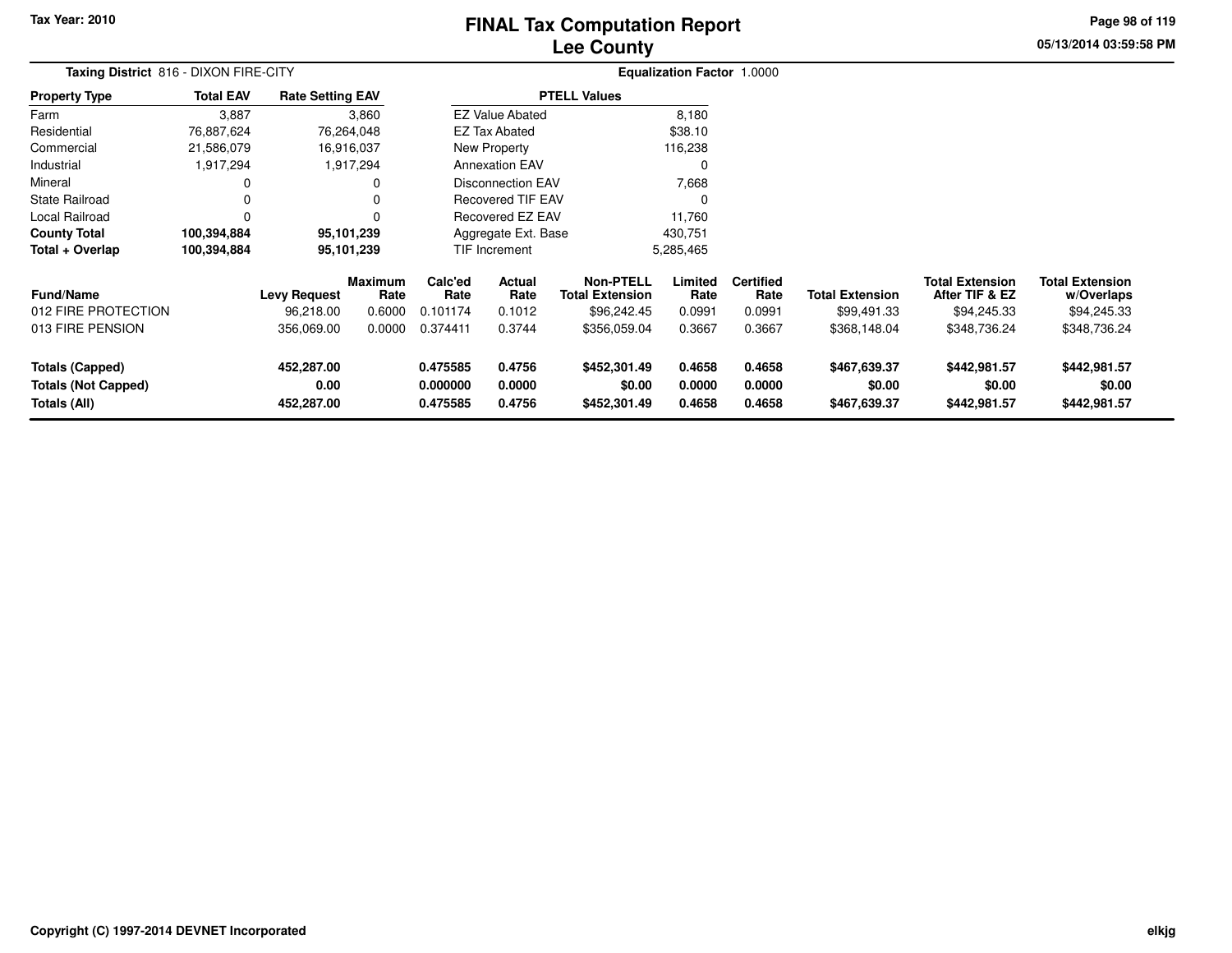**05/13/2014 03:59:58 PM Page 99 of 119**

| Taxing District 817 - WALNUT FIRE PROTECTION DISTRICT |                  |                          |                        |                      |                          |                                            | <b>Equalization Factor 1.0000</b> |                          |                                |                                          |                                      |
|-------------------------------------------------------|------------------|--------------------------|------------------------|----------------------|--------------------------|--------------------------------------------|-----------------------------------|--------------------------|--------------------------------|------------------------------------------|--------------------------------------|
| <b>Property Type</b>                                  | <b>Total EAV</b> | <b>Rate Setting EAV</b>  |                        |                      |                          | <b>PTELL Values</b>                        |                                   |                          | <b>Overlapping County</b>      | <b>Overlap EAV</b>                       |                                      |
| Farm                                                  | 5,053,170        |                          | 5,053,170              |                      | <b>EZ Value Abated</b>   |                                            | 0                                 | <b>Bureau County</b>     |                                | 31,510,865                               |                                      |
| Residential                                           | 695,171          |                          | 695,171                |                      | <b>EZ Tax Abated</b>     |                                            | \$0.00                            |                          | <b>Whiteside County</b>        | 2,787,603                                |                                      |
| Commercial                                            |                  |                          |                        |                      | New Property             |                                            | 49,794                            | Total                    |                                | 34,298,468                               |                                      |
| Industrial                                            | 984              |                          | 984                    |                      | <b>Annexation EAV</b>    |                                            | 0                                 |                          | * denotes use of estimated EAV |                                          |                                      |
| Mineral                                               |                  |                          |                        |                      | <b>Disconnection EAV</b> |                                            |                                   |                          |                                |                                          |                                      |
| <b>State Railroad</b>                                 |                  |                          |                        |                      | <b>Recovered TIF EAV</b> |                                            |                                   |                          |                                |                                          |                                      |
| Local Railroad                                        |                  |                          |                        |                      | Recovered EZ EAV         |                                            |                                   |                          |                                |                                          |                                      |
| <b>County Total</b>                                   | 5,749,325        |                          | 5,749,325              |                      | Aggregate Ext. Base      |                                            |                                   |                          |                                |                                          |                                      |
| Total + Overlap                                       | 40,047,793       |                          | 40,047,793             |                      | <b>TIF Increment</b>     |                                            |                                   |                          |                                |                                          |                                      |
| <b>Fund/Name</b>                                      |                  | <b>Levy Request</b>      | <b>Maximum</b><br>Rate | Calc'ed<br>Rate      | <b>Actual</b><br>Rate    | <b>Non-PTELL</b><br><b>Total Extension</b> | Limited<br>Rate                   | <b>Certified</b><br>Rate | <b>Total Extension</b>         | <b>Total Extension</b><br>After TIF & EZ | <b>Total Extension</b><br>w/Overlaps |
| 001 CORPORATE                                         |                  | 121,200.00               | 0.4000                 | 0.302638             | 0.3026                   | \$17,397.46                                | 0.3026                            | 0.3026                   | \$17,397.46                    | \$17,397.46                              | \$121,184.62                         |
| 035 LIABILITY INSURANCE                               |                  | 0.00                     | 0.0000                 | 0.000000             | 0.0000                   | \$0.00                                     | 0.0000                            | 0.0000                   | \$0.00                         | \$0.00                                   | \$0.00                               |
| 064 AMBULANCE                                         |                  | 40,000.00                | 0.3000                 | 0.099881             | 0.0999                   | \$5,743.58                                 | 0.0999                            | 0.0999                   | \$5,743.58                     | \$5,743.58                               | \$40,007.75                          |
| <b>Totals (Capped)</b>                                |                  | 0.00                     |                        | 0.000000             | 0.0000                   | \$0.00                                     | 0.0000                            | 0.0000                   | \$0.00                         | \$0.00                                   | \$0.00                               |
| <b>Totals (Not Capped)</b><br>Totals (All)            |                  | 161,200.00<br>161,200.00 |                        | 0.402519<br>0.402519 | 0.4025<br>0.4025         | \$23,141.04<br>\$23,141.04                 | 0.4025<br>0.4025                  | 0.4025<br>0.4025         | \$23,141.04<br>\$23,141.04     | \$23,141.04<br>\$23,141.04               | \$161,192.37<br>\$161,192.37         |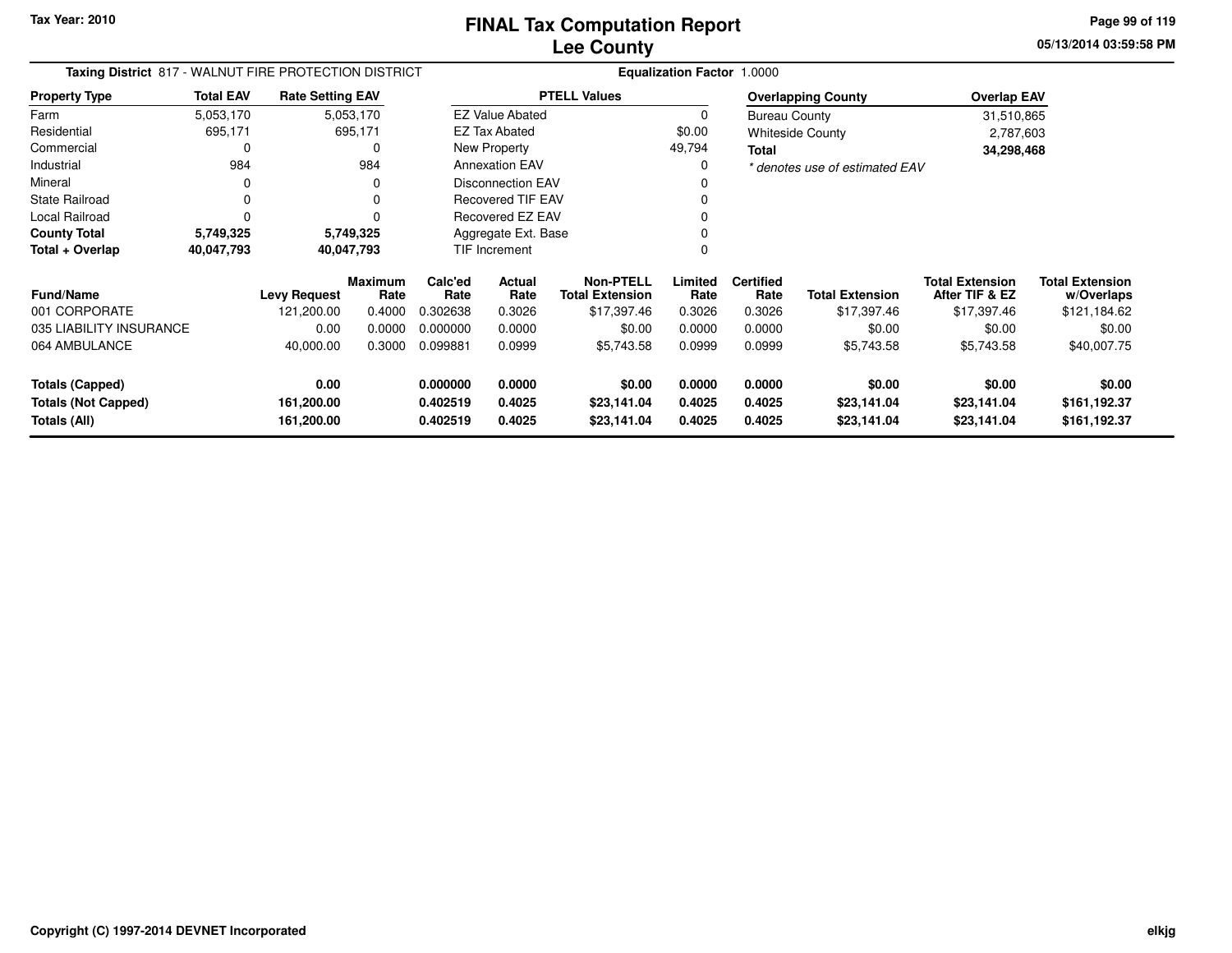**Page 100 of 119**

| Taxing District 821 - NACHUSA-FRANKLIN GROVE MTD              |                  |                                  |                                  |                                  |                            |                                                           | <b>Equalization Factor 1.0000</b> |                                    |                                       |                                                         |                                                     |
|---------------------------------------------------------------|------------------|----------------------------------|----------------------------------|----------------------------------|----------------------------|-----------------------------------------------------------|-----------------------------------|------------------------------------|---------------------------------------|---------------------------------------------------------|-----------------------------------------------------|
| <b>Property Type</b>                                          | <b>Total EAV</b> | <b>Rate Setting EAV</b>          |                                  |                                  |                            | <b>PTELL Values</b>                                       |                                   |                                    |                                       |                                                         |                                                     |
| Farm                                                          | 15,002,219       |                                  | 15,002,219                       |                                  | <b>EZ Value Abated</b>     |                                                           | 0                                 |                                    |                                       |                                                         |                                                     |
| Residential                                                   | 15,440,423       |                                  | 15,440,423                       |                                  | <b>EZ Tax Abated</b>       |                                                           | \$0.00                            |                                    |                                       |                                                         |                                                     |
| Commercial                                                    | 3,155,584        |                                  | 3,155,584                        |                                  | New Property               |                                                           | 123,300                           |                                    |                                       |                                                         |                                                     |
| Industrial                                                    | 14,803           |                                  | 14,803                           |                                  | <b>Annexation EAV</b>      |                                                           | 0                                 |                                    |                                       |                                                         |                                                     |
| Mineral                                                       |                  |                                  | 0                                |                                  | <b>Disconnection EAV</b>   |                                                           |                                   |                                    |                                       |                                                         |                                                     |
| <b>State Railroad</b>                                         | 916,218          |                                  | 916,218                          |                                  | Recovered TIF EAV          |                                                           |                                   |                                    |                                       |                                                         |                                                     |
| Local Railroad                                                | 1,630            |                                  | 1,630                            |                                  | Recovered EZ EAV           |                                                           |                                   |                                    |                                       |                                                         |                                                     |
| <b>County Total</b>                                           | 34,530,877       |                                  | 34,530,877                       |                                  | Aggregate Ext. Base        |                                                           | 11,067                            |                                    |                                       |                                                         |                                                     |
| Total + Overlap                                               | 34,530,877       |                                  | 34,530,877                       |                                  | TIF Increment              |                                                           | 0                                 |                                    |                                       |                                                         |                                                     |
| <b>Fund/Name</b><br><b>147 CORPORATE</b>                      |                  | <b>Levy Request</b><br>11,900.00 | <b>Maximum</b><br>Rate<br>0.0000 | Calc'ed<br>Rate<br>0.034462      | Actual<br>Rate<br>0.0345   | <b>Non-PTELL</b><br><b>Total Extension</b><br>\$11,913.15 | Limited<br>Rate<br>0.0330         | <b>Certified</b><br>Rate<br>0.0330 | <b>Total Extension</b><br>\$11,395.19 | <b>Total Extension</b><br>After TIF & EZ<br>\$11,395.19 | <b>Total Extension</b><br>w/Overlaps<br>\$11,395.19 |
| Totals (Capped)<br><b>Totals (Not Capped)</b><br>Totals (All) |                  | 11,900.00<br>0.00<br>11,900.00   |                                  | 0.034462<br>0.000000<br>0.034462 | 0.0345<br>0.0000<br>0.0345 | \$11,913.15<br>\$0.00<br>\$11,913.15                      | 0.0330<br>0.0000<br>0.0330        | 0.0330<br>0.0000<br>0.0330         | \$11,395.19<br>\$0.00<br>\$11,395.19  | \$11,395.19<br>\$0.00<br>\$11,395.19                    | \$11,395.19<br>\$0.00<br>\$11,395.19                |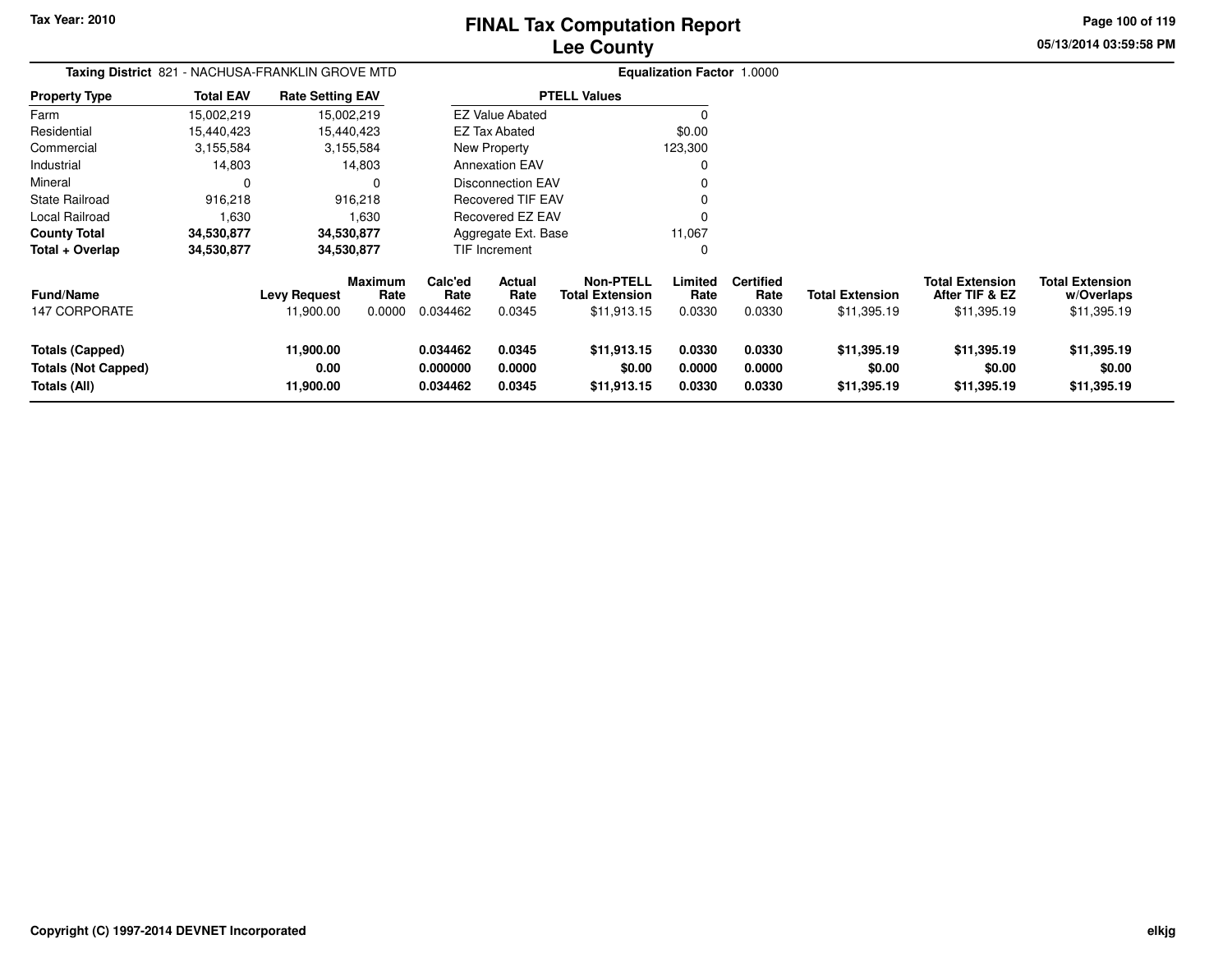# **Lee CountyFINAL Tax Computation Report**

**05/13/2014 03:59:58 PM Page 101 of 119**

| Taxing District 822 - ASHTON-BRADFORD MTD                            |                  |                                  |                                  |                                  |                                 |                                                           | <b>Equalization Factor 1.0000</b> |                                    |                                       |                                                         |                                                     |
|----------------------------------------------------------------------|------------------|----------------------------------|----------------------------------|----------------------------------|---------------------------------|-----------------------------------------------------------|-----------------------------------|------------------------------------|---------------------------------------|---------------------------------------------------------|-----------------------------------------------------|
| <b>Property Type</b>                                                 | <b>Total EAV</b> | <b>Rate Setting EAV</b>          |                                  |                                  |                                 | <b>PTELL Values</b>                                       |                                   |                                    |                                       |                                                         |                                                     |
| Farm                                                                 | 13,760,938       |                                  | 13,760,938                       |                                  | <b>EZ Value Abated</b>          |                                                           |                                   |                                    |                                       |                                                         |                                                     |
| Residential                                                          | 13,291,918       |                                  | 13,291,918                       |                                  | EZ Tax Abated                   |                                                           | \$0.00                            |                                    |                                       |                                                         |                                                     |
| Commercial                                                           | 3,766,605        |                                  | 3,766,605                        |                                  | New Property                    |                                                           | 91,598                            |                                    |                                       |                                                         |                                                     |
| Industrial                                                           | 5,739,461        |                                  | 5,739,461                        |                                  | <b>Annexation EAV</b>           |                                                           |                                   |                                    |                                       |                                                         |                                                     |
| Mineral                                                              | $\Omega$         |                                  | $\Omega$                         |                                  | <b>Disconnection EAV</b>        |                                                           |                                   |                                    |                                       |                                                         |                                                     |
| <b>State Railroad</b>                                                | 837,575          |                                  | 837,575                          |                                  | <b>Recovered TIF EAV</b>        |                                                           |                                   |                                    |                                       |                                                         |                                                     |
| Local Railroad                                                       | O                |                                  | $\Omega$                         |                                  | Recovered EZ EAV                |                                                           |                                   |                                    |                                       |                                                         |                                                     |
| <b>County Total</b>                                                  | 37,396,497       |                                  | 37,396,497                       |                                  | Aggregate Ext. Base             |                                                           | 12,406                            |                                    |                                       |                                                         |                                                     |
| Total + Overlap                                                      | 37,396,497       |                                  | 37,396,497                       |                                  | TIF Increment                   |                                                           | 0                                 |                                    |                                       |                                                         |                                                     |
| <b>Fund/Name</b><br>147 CORPORATE                                    |                  | <b>Levy Request</b><br>13,025.00 | <b>Maximum</b><br>Rate<br>0.0000 | Calc'ed<br>Rate<br>0.034830      | <b>Actual</b><br>Rate<br>0.0348 | <b>Non-PTELL</b><br><b>Total Extension</b><br>\$13,013.98 | Limited<br>Rate<br>0.0342         | <b>Certified</b><br>Rate<br>0.0342 | <b>Total Extension</b><br>\$12,789.60 | <b>Total Extension</b><br>After TIF & EZ<br>\$12,789.60 | <b>Total Extension</b><br>w/Overlaps<br>\$12,789.60 |
|                                                                      |                  |                                  |                                  |                                  |                                 |                                                           |                                   |                                    |                                       |                                                         |                                                     |
| <b>Totals (Capped)</b><br><b>Totals (Not Capped)</b><br>Totals (All) |                  | 13,025.00<br>0.00<br>13,025.00   |                                  | 0.034830<br>0.000000<br>0.034830 | 0.0348<br>0.0000<br>0.0348      | \$13,013.98<br>\$0.00<br>\$13,013.98                      | 0.0342<br>0.0000<br>0.0342        | 0.0342<br>0.0000<br>0.0342         | \$12,789.60<br>\$0.00<br>\$12,789.60  | \$12,789.60<br>\$0.00<br>\$12,789.60                    | \$12,789.60<br>\$0.00<br>\$12,789.60                |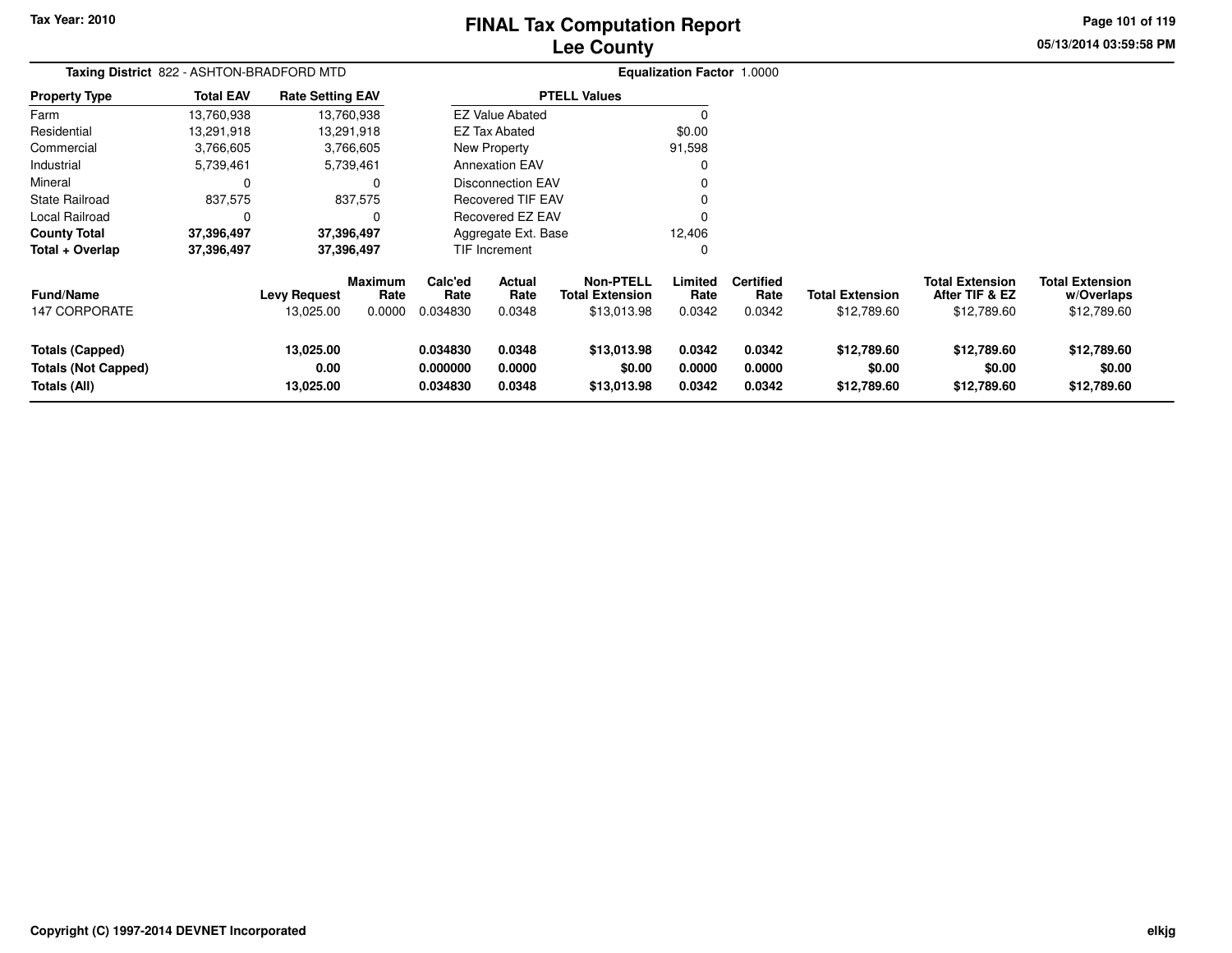# **Lee CountyFINAL Tax Computation Report**

**05/13/2014 03:59:58 PM Page 102 of 119**

|                                                                      | Taxing District 823 - REY-ALTO-VI-WC MTD |                                |                        |                                  |                            |                                            | <b>Equalization Factor 1.0000</b> |                            |                                      |                                          |                                      |  |
|----------------------------------------------------------------------|------------------------------------------|--------------------------------|------------------------|----------------------------------|----------------------------|--------------------------------------------|-----------------------------------|----------------------------|--------------------------------------|------------------------------------------|--------------------------------------|--|
| <b>Property Type</b>                                                 | <b>Total EAV</b>                         | <b>Rate Setting EAV</b>        |                        |                                  |                            | <b>PTELL Values</b>                        |                                   |                            |                                      |                                          |                                      |  |
| Farm                                                                 | 36,410,162                               |                                | 36,410,162             |                                  | <b>EZ Value Abated</b>     |                                            | $\Omega$                          |                            |                                      |                                          |                                      |  |
| Residential                                                          | 23,612,251                               | 23,612,251                     |                        |                                  | EZ Tax Abated              |                                            | \$0.00                            |                            |                                      |                                          |                                      |  |
| Commercial                                                           | 2,727,979                                |                                | 2,727,979              |                                  | New Property               |                                            | 3,733,024                         |                            |                                      |                                          |                                      |  |
| Industrial                                                           | 64,213                                   |                                | 64,213                 |                                  | <b>Annexation EAV</b>      |                                            | 0                                 |                            |                                      |                                          |                                      |  |
| Mineral                                                              | 7,313,079                                |                                | 7,313,079              |                                  | Disconnection EAV          |                                            | 9,606                             |                            |                                      |                                          |                                      |  |
| State Railroad                                                       | 947,636                                  |                                | 947,636                |                                  | <b>Recovered TIF EAV</b>   |                                            | 0                                 |                            |                                      |                                          |                                      |  |
| Local Railroad                                                       | 0                                        |                                | $\Omega$               |                                  | Recovered EZ EAV           |                                            | 0                                 |                            |                                      |                                          |                                      |  |
| <b>County Total</b>                                                  | 71,075,320                               |                                | 71,075,320             |                                  | Aggregate Ext. Base        |                                            | 14,090                            |                            |                                      |                                          |                                      |  |
| Total + Overlap                                                      | 71,075,320                               |                                | 71,075,320             |                                  | TIF Increment              |                                            | 0                                 |                            |                                      |                                          |                                      |  |
| <b>Fund/Name</b>                                                     |                                          | <b>Levy Request</b>            | <b>Maximum</b><br>Rate | Calc'ed<br>Rate                  | Actual<br>Rate             | <b>Non-PTELL</b><br><b>Total Extension</b> | Limited<br>Rate                   | <b>Certified</b><br>Rate   | <b>Total Extension</b>               | <b>Total Extension</b><br>After TIF & EZ | <b>Total Extension</b><br>w/Overlaps |  |
| 147 CORPORATE                                                        |                                          | 15,396.00                      | 0.0000                 | 0.021662                         | 0.0217                     | \$15,423.34                                | 0.0215                            | 0.0215                     | \$15,281.19                          | \$15,281.19                              | \$15,281.19                          |  |
| <b>Totals (Capped)</b><br><b>Totals (Not Capped)</b><br>Totals (All) |                                          | 15,396.00<br>0.00<br>15,396.00 |                        | 0.021662<br>0.000000<br>0.021662 | 0.0217<br>0.0000<br>0.0217 | \$15,423.34<br>\$0.00<br>\$15,423.34       | 0.0215<br>0.0000<br>0.0215        | 0.0215<br>0.0000<br>0.0215 | \$15,281.19<br>\$0.00<br>\$15,281.19 | \$15,281.19<br>\$0.00<br>\$15,281.19     | \$15,281.19<br>\$0.00<br>\$15,281.19 |  |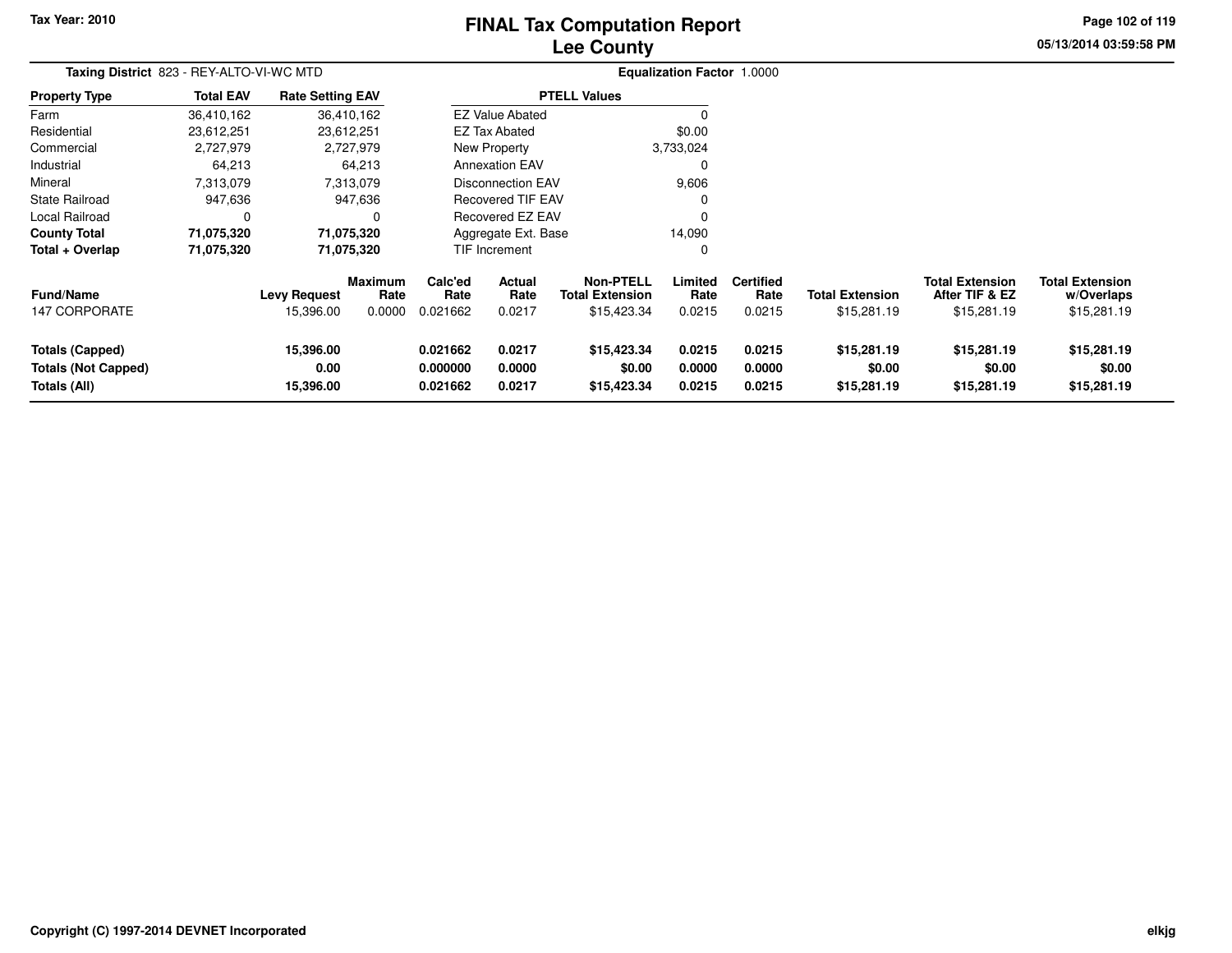# **Lee CountyFINAL Tax Computation Report**

**05/13/2014 03:59:58 PM Page 103 of 119**

|                                                                      | Taxing District 824 - NELSON-HARMON MTD |                                  |                                  |                                  |                            |                                                           | Equalization Factor 1.0000 |                                    |                                       |                                                         |                                                     |
|----------------------------------------------------------------------|-----------------------------------------|----------------------------------|----------------------------------|----------------------------------|----------------------------|-----------------------------------------------------------|----------------------------|------------------------------------|---------------------------------------|---------------------------------------------------------|-----------------------------------------------------|
| <b>Property Type</b>                                                 | <b>Total EAV</b>                        | <b>Rate Setting EAV</b>          |                                  |                                  |                            | <b>PTELL Values</b>                                       |                            |                                    |                                       |                                                         |                                                     |
| Farm                                                                 | 8,472,106                               |                                  | 8,472,106                        |                                  | <b>EZ Value Abated</b>     |                                                           |                            |                                    |                                       |                                                         |                                                     |
| Residential                                                          | 12,360,560                              |                                  | 12,360,560                       |                                  | EZ Tax Abated              |                                                           | \$0.00                     |                                    |                                       |                                                         |                                                     |
| Commercial                                                           | 1,823,623                               |                                  | 1,823,623                        |                                  | New Property               |                                                           | 315,516                    |                                    |                                       |                                                         |                                                     |
| Industrial                                                           | 3,964,935                               |                                  | 3,964,935                        |                                  | <b>Annexation EAV</b>      |                                                           |                            |                                    |                                       |                                                         |                                                     |
| Mineral                                                              | 0                                       |                                  | $\Omega$                         |                                  | <b>Disconnection EAV</b>   |                                                           |                            |                                    |                                       |                                                         |                                                     |
| <b>State Railroad</b>                                                | 2,504,157                               |                                  | 2,504,157                        |                                  | <b>Recovered TIF EAV</b>   |                                                           |                            |                                    |                                       |                                                         |                                                     |
| Local Railroad                                                       | 0                                       |                                  | O                                |                                  | Recovered EZ EAV           |                                                           |                            |                                    |                                       |                                                         |                                                     |
| <b>County Total</b>                                                  | 29,125,381                              |                                  | 29,125,381                       |                                  | Aggregate Ext. Base        |                                                           | 15,259                     |                                    |                                       |                                                         |                                                     |
| Total + Overlap                                                      | 29,125,381                              |                                  | 29,125,381                       |                                  | TIF Increment              |                                                           | 0                          |                                    |                                       |                                                         |                                                     |
| <b>Fund/Name</b><br><b>147 CORPORATE</b>                             |                                         | <b>Levy Request</b><br>15,910.00 | <b>Maximum</b><br>Rate<br>0.0000 | Calc'ed<br>Rate<br>0.054626      | Actual<br>Rate<br>0.0546   | <b>Non-PTELL</b><br><b>Total Extension</b><br>\$15,902.46 | Limited<br>Rate<br>0.0544  | <b>Certified</b><br>Rate<br>0.0544 | <b>Total Extension</b><br>\$15,844.21 | <b>Total Extension</b><br>After TIF & EZ<br>\$15,844.21 | <b>Total Extension</b><br>w/Overlaps<br>\$15,844.21 |
| <b>Totals (Capped)</b><br><b>Totals (Not Capped)</b><br>Totals (All) |                                         | 15,910.00<br>0.00<br>15,910.00   |                                  | 0.054626<br>0.000000<br>0.054626 | 0.0546<br>0.0000<br>0.0546 | \$15,902.46<br>\$0.00<br>\$15,902.46                      | 0.0544<br>0.0000<br>0.0544 | 0.0544<br>0.0000<br>0.0544         | \$15,844.21<br>\$0.00<br>\$15,844.21  | \$15,844.21<br>\$0.00<br>\$15,844.21                    | \$15,844.21<br>\$0.00<br>\$15,844.21                |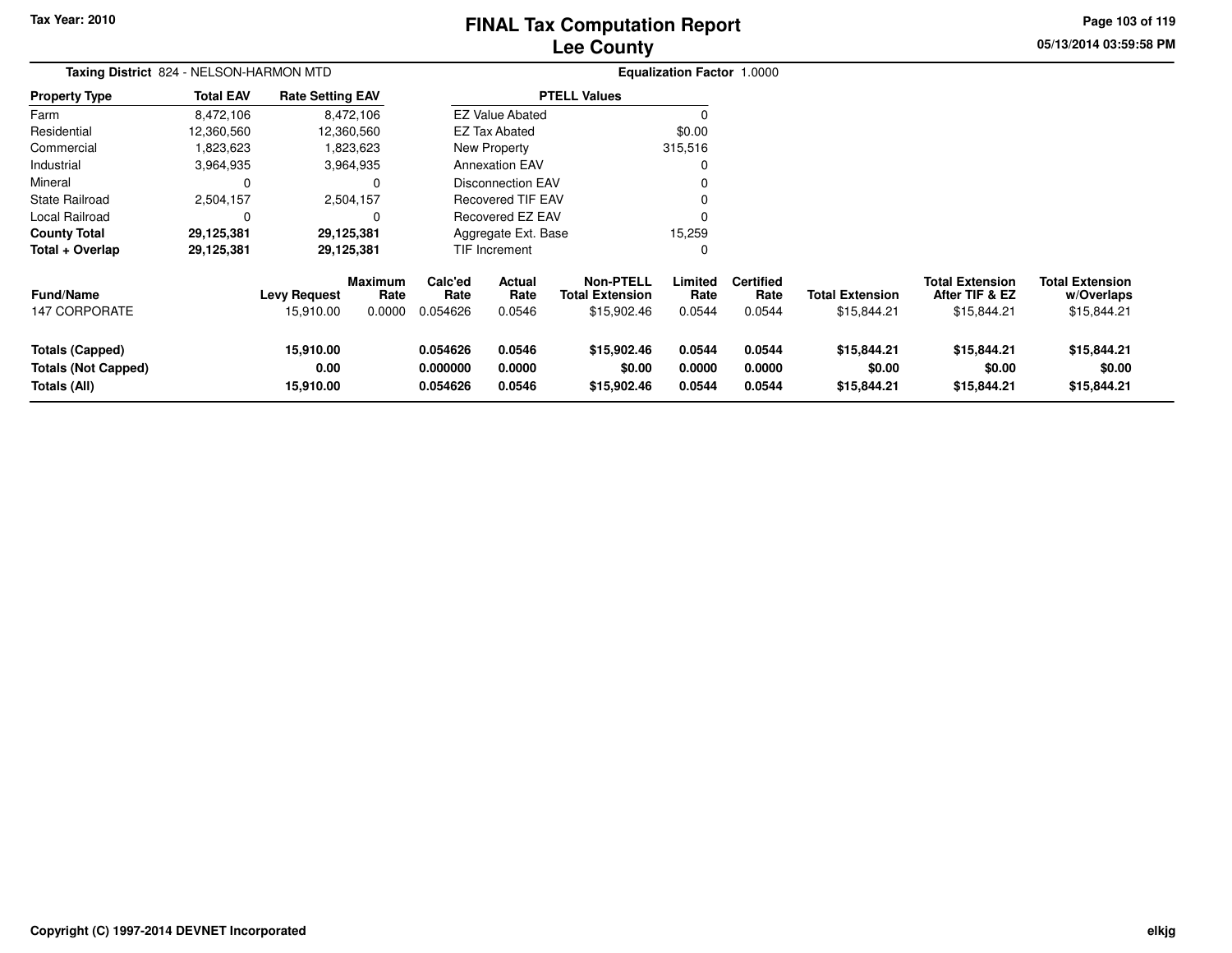# **Lee CountyFINAL Tax Computation Report**

**05/13/2014 03:59:58 PM Page 104 of 119**

| Taxing District 825 - E GR-HAM-MAR-SO DIX MTD                        |                  |                                  |                                  |                                  |                                 |                                                    | <b>Equalization Factor 1.0000</b> |                                    |                                       |                                                         |                                                     |
|----------------------------------------------------------------------|------------------|----------------------------------|----------------------------------|----------------------------------|---------------------------------|----------------------------------------------------|-----------------------------------|------------------------------------|---------------------------------------|---------------------------------------------------------|-----------------------------------------------------|
| <b>Property Type</b>                                                 | <b>Total EAV</b> | <b>Rate Setting EAV</b>          |                                  |                                  |                                 | <b>PTELL Values</b>                                |                                   |                                    |                                       |                                                         |                                                     |
| Farm                                                                 | 22,911,234       |                                  | 22,911,234                       |                                  | <b>EZ Value Abated</b>          |                                                    |                                   |                                    |                                       |                                                         |                                                     |
| Residential                                                          | 14,878,933       |                                  | 14,878,933                       |                                  | <b>EZ Tax Abated</b>            |                                                    | \$0.00                            |                                    |                                       |                                                         |                                                     |
| Commercial                                                           | 11,073,229       |                                  | 11,073,229                       |                                  | New Property                    |                                                    | 749,656                           |                                    |                                       |                                                         |                                                     |
| Industrial                                                           | 29,384,931       |                                  | 29,384,931                       |                                  | <b>Annexation EAV</b>           |                                                    |                                   |                                    |                                       |                                                         |                                                     |
| Mineral                                                              | 0                |                                  |                                  |                                  | Disconnection EAV               |                                                    |                                   |                                    |                                       |                                                         |                                                     |
| <b>State Railroad</b>                                                | 545,416          |                                  | 545,416                          |                                  | <b>Recovered TIF EAV</b>        |                                                    |                                   |                                    |                                       |                                                         |                                                     |
| <b>Local Railroad</b>                                                | 1,270            |                                  | 1,270                            |                                  | Recovered EZ EAV                |                                                    |                                   |                                    |                                       |                                                         |                                                     |
| <b>County Total</b>                                                  | 78,795,013       |                                  | 78,795,013                       |                                  | Aggregate Ext. Base             |                                                    | 15,688                            |                                    |                                       |                                                         |                                                     |
| Total + Overlap                                                      | 78,795,013       |                                  | 78,795,013                       |                                  | TIF Increment                   |                                                    | 0                                 |                                    |                                       |                                                         |                                                     |
| <b>Fund/Name</b><br>147 CORPORATE                                    |                  | <b>Levy Request</b><br>15,688.00 | <b>Maximum</b><br>Rate<br>0.0000 | Calc'ed<br>Rate<br>0.019910      | <b>Actual</b><br>Rate<br>0.0199 | Non-PTELL<br><b>Total Extension</b><br>\$15,680.21 | Limited<br>Rate<br>0.0199         | <b>Certified</b><br>Rate<br>0.0199 | <b>Total Extension</b><br>\$15,680.21 | <b>Total Extension</b><br>After TIF & EZ<br>\$15,680.21 | <b>Total Extension</b><br>w/Overlaps<br>\$15,680.21 |
| <b>Totals (Capped)</b><br><b>Totals (Not Capped)</b><br>Totals (All) |                  | 15,688.00<br>0.00<br>15,688.00   |                                  | 0.019910<br>0.000000<br>0.019910 | 0.0199<br>0.0000<br>0.0199      | \$15,680.21<br>\$0.00<br>\$15,680.21               | 0.0199<br>0.0000<br>0.0199        | 0.0199<br>0.0000<br>0.0199         | \$15,680.21<br>\$0.00<br>\$15,680.21  | \$15,680.21<br>\$0.00<br>\$15,680.21                    | \$15,680.21<br>\$0.00<br>\$15,680.21                |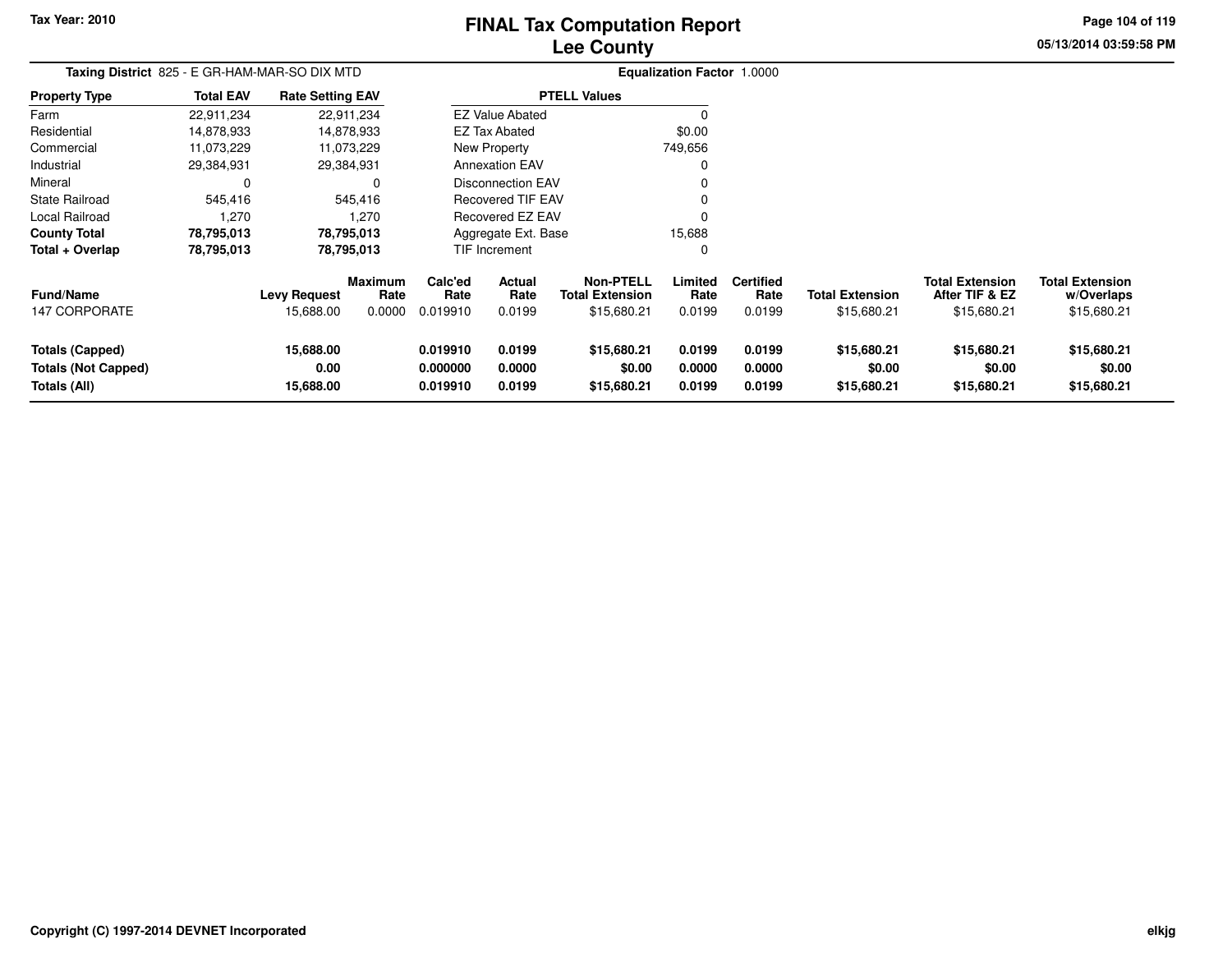# **Lee CountyFINAL Tax Computation Report**

**05/13/2014 03:59:58 PM Page 105 of 119**

|                                                                      | Taxing District 826 - AMBOY-LEE CENTER MTD |                                  |                                  |                                  |                                 |                                                           | Equalization Factor 1.0000 |                                    |                                       |                                                         |                                                     |
|----------------------------------------------------------------------|--------------------------------------------|----------------------------------|----------------------------------|----------------------------------|---------------------------------|-----------------------------------------------------------|----------------------------|------------------------------------|---------------------------------------|---------------------------------------------------------|-----------------------------------------------------|
| <b>Property Type</b>                                                 | <b>Total EAV</b>                           | <b>Rate Setting EAV</b>          |                                  |                                  |                                 | <b>PTELL Values</b>                                       |                            |                                    |                                       |                                                         |                                                     |
| Farm                                                                 | 13,603,809                                 |                                  | 13,601,367                       |                                  | <b>EZ Value Abated</b>          |                                                           |                            |                                    |                                       |                                                         |                                                     |
| Residential                                                          | 30,990,858                                 |                                  | 30,990,858                       |                                  | <b>EZ Tax Abated</b>            |                                                           | \$0.00                     |                                    |                                       |                                                         |                                                     |
| Commercial                                                           | 6,814,393                                  |                                  | 6,814,393                        |                                  | New Property                    |                                                           | 81,135                     |                                    |                                       |                                                         |                                                     |
| Industrial                                                           | 7,370,172                                  |                                  | 7,370,172                        |                                  | <b>Annexation EAV</b>           |                                                           |                            |                                    |                                       |                                                         |                                                     |
| Mineral                                                              | 2,126,314                                  |                                  | 2,126,314                        |                                  | Disconnection EAV               |                                                           |                            |                                    |                                       |                                                         |                                                     |
| State Railroad                                                       | 7,283                                      |                                  | 7,283                            |                                  | <b>Recovered TIF EAV</b>        |                                                           |                            |                                    |                                       |                                                         |                                                     |
| Local Railroad                                                       | 1,800                                      |                                  | 1,800                            |                                  | <b>Recovered EZ EAV</b>         |                                                           |                            |                                    |                                       |                                                         |                                                     |
| <b>County Total</b>                                                  | 60,914,629                                 |                                  | 60,912,187                       |                                  | Aggregate Ext. Base             |                                                           | 27,790                     |                                    |                                       |                                                         |                                                     |
| Total + Overlap                                                      | 60,914,629                                 |                                  | 60,912,187                       |                                  | TIF Increment                   |                                                           | 2,442                      |                                    |                                       |                                                         |                                                     |
| <b>Fund/Name</b><br><b>147 CORPORATE</b>                             |                                            | <b>Levy Request</b><br>27,500.00 | <b>Maximum</b><br>Rate<br>0.0000 | Calc'ed<br>Rate<br>0.045147      | <b>Actual</b><br>Rate<br>0.0451 | <b>Non-PTELL</b><br><b>Total Extension</b><br>\$27,471.40 | Limited<br>Rate<br>0.0451  | <b>Certified</b><br>Rate<br>0.0451 | <b>Total Extension</b><br>\$27,472.50 | <b>Total Extension</b><br>After TIF & EZ<br>\$27,471.40 | <b>Total Extension</b><br>w/Overlaps<br>\$27,471.40 |
| <b>Totals (Capped)</b><br><b>Totals (Not Capped)</b><br>Totals (All) |                                            | 27,500.00<br>0.00<br>27,500.00   |                                  | 0.045147<br>0.000000<br>0.045147 | 0.0451<br>0.0000<br>0.0451      | \$27,471.40<br>\$0.00<br>\$27,471.40                      | 0.0451<br>0.0000<br>0.0451 | 0.0451<br>0.0000<br>0.0451         | \$27,472.50<br>\$0.00<br>\$27,472.50  | \$27,471.40<br>\$0.00<br>\$27,471.40                    | \$27,471.40<br>\$0.00<br>\$27,471.40                |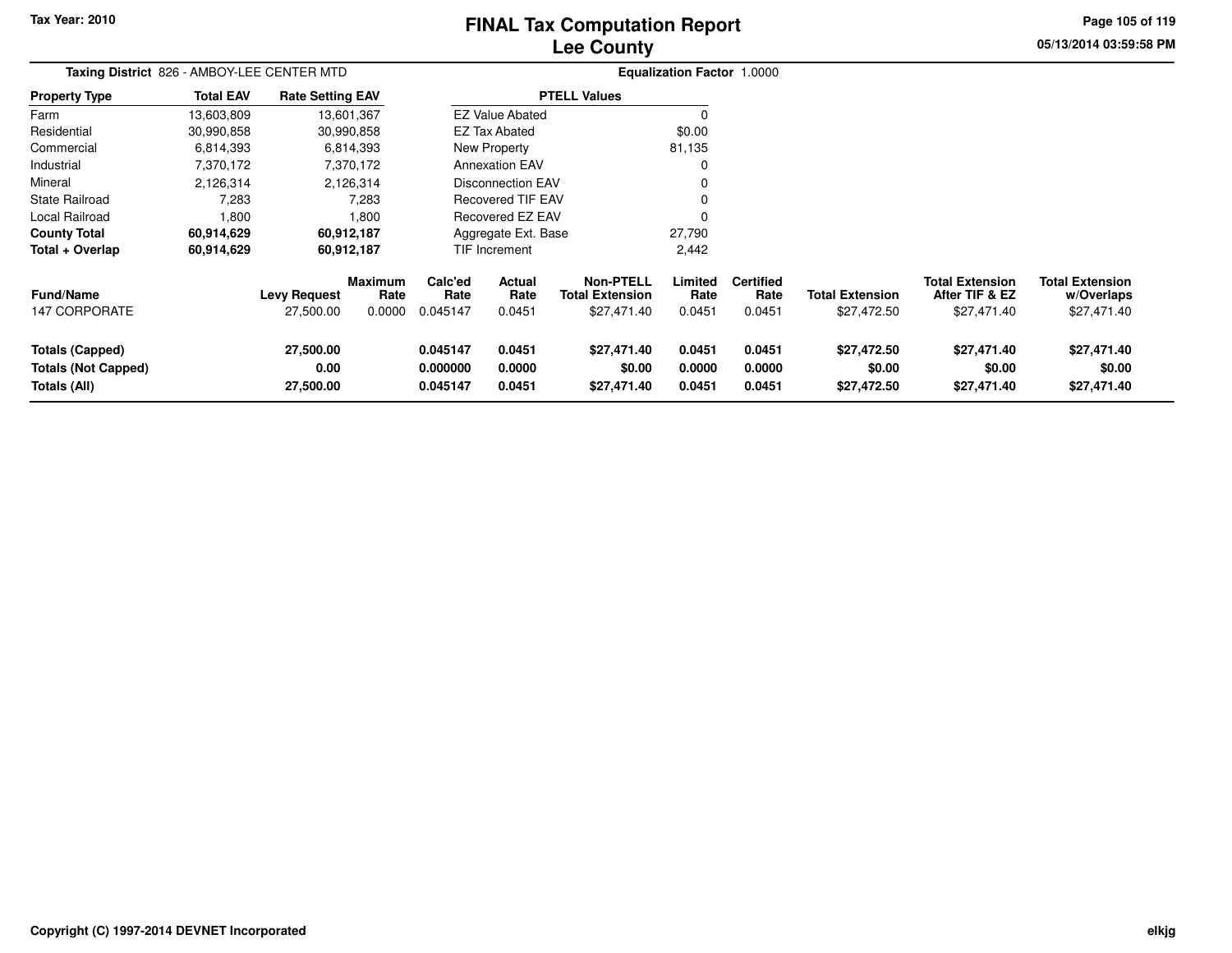# **Lee CountyFINAL Tax Computation Report**

**05/13/2014 03:59:58 PM Page 106 of 119**

| Taxing District 827 - MAY-SUBLETTE MTD                               |                  |                                  |                                  |                                  |                                 |                                                           | Equalization Factor 1.0000 |                                    |                                       |                                                         |                                                     |
|----------------------------------------------------------------------|------------------|----------------------------------|----------------------------------|----------------------------------|---------------------------------|-----------------------------------------------------------|----------------------------|------------------------------------|---------------------------------------|---------------------------------------------------------|-----------------------------------------------------|
| <b>Property Type</b>                                                 | <b>Total EAV</b> | <b>Rate Setting EAV</b>          |                                  |                                  |                                 | <b>PTELL Values</b>                                       |                            |                                    |                                       |                                                         |                                                     |
| Farm                                                                 | 17,564,267       |                                  | 17,564,267                       |                                  | <b>EZ Value Abated</b>          |                                                           | 0                          |                                    |                                       |                                                         |                                                     |
| Residential                                                          | 23,549,995       |                                  | 23,549,995                       |                                  | <b>EZ Tax Abated</b>            |                                                           | \$0.00                     |                                    |                                       |                                                         |                                                     |
| Commercial                                                           | 4,125,730        |                                  | 4,125,730                        |                                  | New Property                    |                                                           | 641,279                    |                                    |                                       |                                                         |                                                     |
| Industrial                                                           | 301,227          |                                  | 301,227                          |                                  | <b>Annexation EAV</b>           |                                                           | 0                          |                                    |                                       |                                                         |                                                     |
| Mineral                                                              | 945,028          |                                  | 945,028                          |                                  | <b>Disconnection EAV</b>        |                                                           | 0                          |                                    |                                       |                                                         |                                                     |
| State Railroad                                                       |                  |                                  | 0                                |                                  | <b>Recovered TIF EAV</b>        |                                                           | 0                          |                                    |                                       |                                                         |                                                     |
| Local Railroad                                                       | 8,090            |                                  | 8.090                            |                                  | <b>Recovered EZ EAV</b>         |                                                           | $\Omega$                   |                                    |                                       |                                                         |                                                     |
| <b>County Total</b>                                                  | 46,494,337       |                                  | 46,494,337                       |                                  | Aggregate Ext. Base             |                                                           | 17,549                     |                                    |                                       |                                                         |                                                     |
| Total + Overlap                                                      | 46,494,337       |                                  | 46,494,337                       |                                  | <b>TIF Increment</b>            |                                                           | 0                          |                                    |                                       |                                                         |                                                     |
| <b>Fund/Name</b><br><b>147 CORPORATE</b>                             |                  | <b>Levy Request</b><br>18,727.00 | <b>Maximum</b><br>Rate<br>0.0000 | Calc'ed<br>Rate<br>0.040278      | <b>Actual</b><br>Rate<br>0.0403 | <b>Non-PTELL</b><br><b>Total Extension</b><br>\$18,737.22 | Limited<br>Rate<br>0.0393  | <b>Certified</b><br>Rate<br>0.0393 | <b>Total Extension</b><br>\$18,272.27 | <b>Total Extension</b><br>After TIF & EZ<br>\$18,272.27 | <b>Total Extension</b><br>w/Overlaps<br>\$18,272.27 |
| <b>Totals (Capped)</b><br><b>Totals (Not Capped)</b><br>Totals (All) |                  | 18,727.00<br>0.00<br>18,727.00   |                                  | 0.040278<br>0.000000<br>0.040278 | 0.0403<br>0.0000<br>0.0403      | \$18,737.22<br>\$0.00<br>\$18,737.22                      | 0.0393<br>0.0000<br>0.0393 | 0.0393<br>0.0000<br>0.0393         | \$18,272.27<br>\$0.00<br>\$18,272.27  | \$18,272.27<br>\$0.00<br>\$18,272.27                    | \$18,272.27<br>\$0.00<br>\$18,272.27                |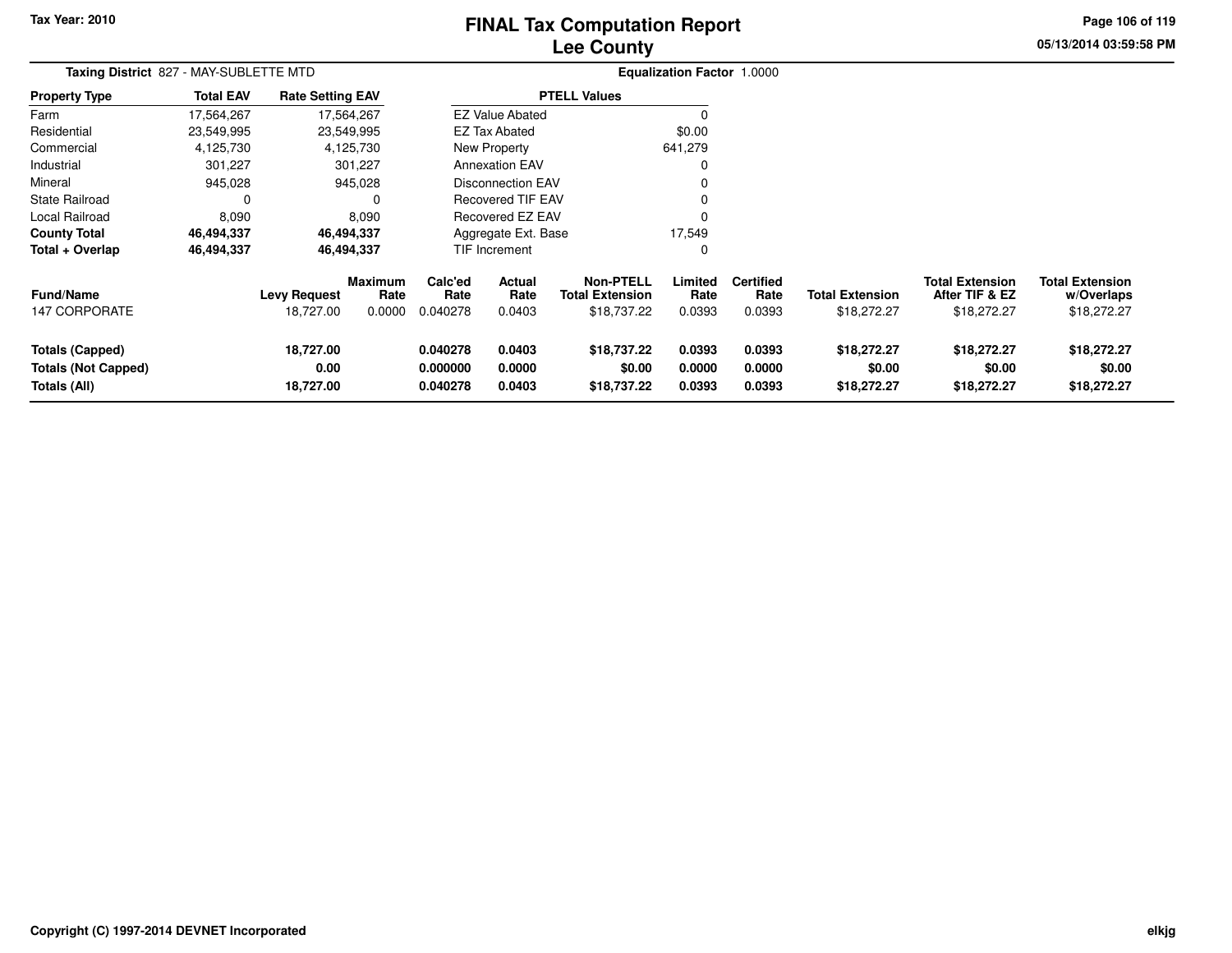# **Lee CountyFINAL Tax Computation Report**

**05/13/2014 03:59:58 PMPage 107 of 119**

| Taxing District 828 - BROOKLYN-WYOMING MTD                           |                  |                                  |                                  |                                  |                            |                                                           | <b>Equalization Factor 1.0000</b> |                                    |                                       |                                                         |                                                     |
|----------------------------------------------------------------------|------------------|----------------------------------|----------------------------------|----------------------------------|----------------------------|-----------------------------------------------------------|-----------------------------------|------------------------------------|---------------------------------------|---------------------------------------------------------|-----------------------------------------------------|
| <b>Property Type</b>                                                 | <b>Total EAV</b> | <b>Rate Setting EAV</b>          |                                  |                                  |                            | <b>PTELL Values</b>                                       |                                   |                                    |                                       |                                                         |                                                     |
| Farm                                                                 | 20,700,309       |                                  | 20,699,202                       |                                  | <b>EZ Value Abated</b>     |                                                           |                                   |                                    |                                       |                                                         |                                                     |
| Residential                                                          | 24,806,322       |                                  | 21,988,642                       |                                  | <b>EZ Tax Abated</b>       |                                                           | \$0.00                            |                                    |                                       |                                                         |                                                     |
| Commercial                                                           | 2,150,047        |                                  | 1,900,945                        |                                  | New Property               |                                                           | 147,659                           |                                    |                                       |                                                         |                                                     |
| Industrial                                                           | 119,017          |                                  | 119,017                          |                                  | <b>Annexation EAV</b>      |                                                           | 0                                 |                                    |                                       |                                                         |                                                     |
| Mineral                                                              | 2,994,254        |                                  | 2,994,254                        |                                  | <b>Disconnection EAV</b>   |                                                           | 0                                 |                                    |                                       |                                                         |                                                     |
| <b>State Railroad</b>                                                | 0                |                                  | 0                                |                                  | <b>Recovered TIF EAV</b>   |                                                           |                                   |                                    |                                       |                                                         |                                                     |
| Local Railroad                                                       | 1,355            |                                  | 1,355                            |                                  | Recovered EZ EAV           |                                                           | 0                                 |                                    |                                       |                                                         |                                                     |
| <b>County Total</b>                                                  | 50,771,304       |                                  | 47,703,415                       |                                  | Aggregate Ext. Base        |                                                           | 18,580                            |                                    |                                       |                                                         |                                                     |
| Total + Overlap                                                      | 50,771,304       |                                  | 47,703,415                       |                                  | TIF Increment              |                                                           | 3,067,889                         |                                    |                                       |                                                         |                                                     |
| <b>Fund/Name</b><br>147 CORPORATE                                    |                  | <b>Levy Request</b><br>19,800.00 | <b>Maximum</b><br>Rate<br>0.0000 | Calc'ed<br>Rate<br>0.041507      | Actual<br>Rate<br>0.0415   | <b>Non-PTELL</b><br><b>Total Extension</b><br>\$19,796.92 | Limited<br>Rate<br>0.0401         | <b>Certified</b><br>Rate<br>0.0401 | <b>Total Extension</b><br>\$20,359.29 | <b>Total Extension</b><br>After TIF & EZ<br>\$19,129.07 | <b>Total Extension</b><br>w/Overlaps<br>\$19,129.07 |
| <b>Totals (Capped)</b><br><b>Totals (Not Capped)</b><br>Totals (All) |                  | 19,800.00<br>0.00<br>19,800.00   |                                  | 0.041507<br>0.000000<br>0.041507 | 0.0415<br>0.0000<br>0.0415 | \$19,796.92<br>\$0.00<br>\$19,796.92                      | 0.0401<br>0.0000<br>0.0401        | 0.0401<br>0.0000<br>0.0401         | \$20,359.29<br>\$0.00<br>\$20,359.29  | \$19,129.07<br>\$0.00<br>\$19,129.07                    | \$19,129.07<br>\$0.00<br>\$19,129.07                |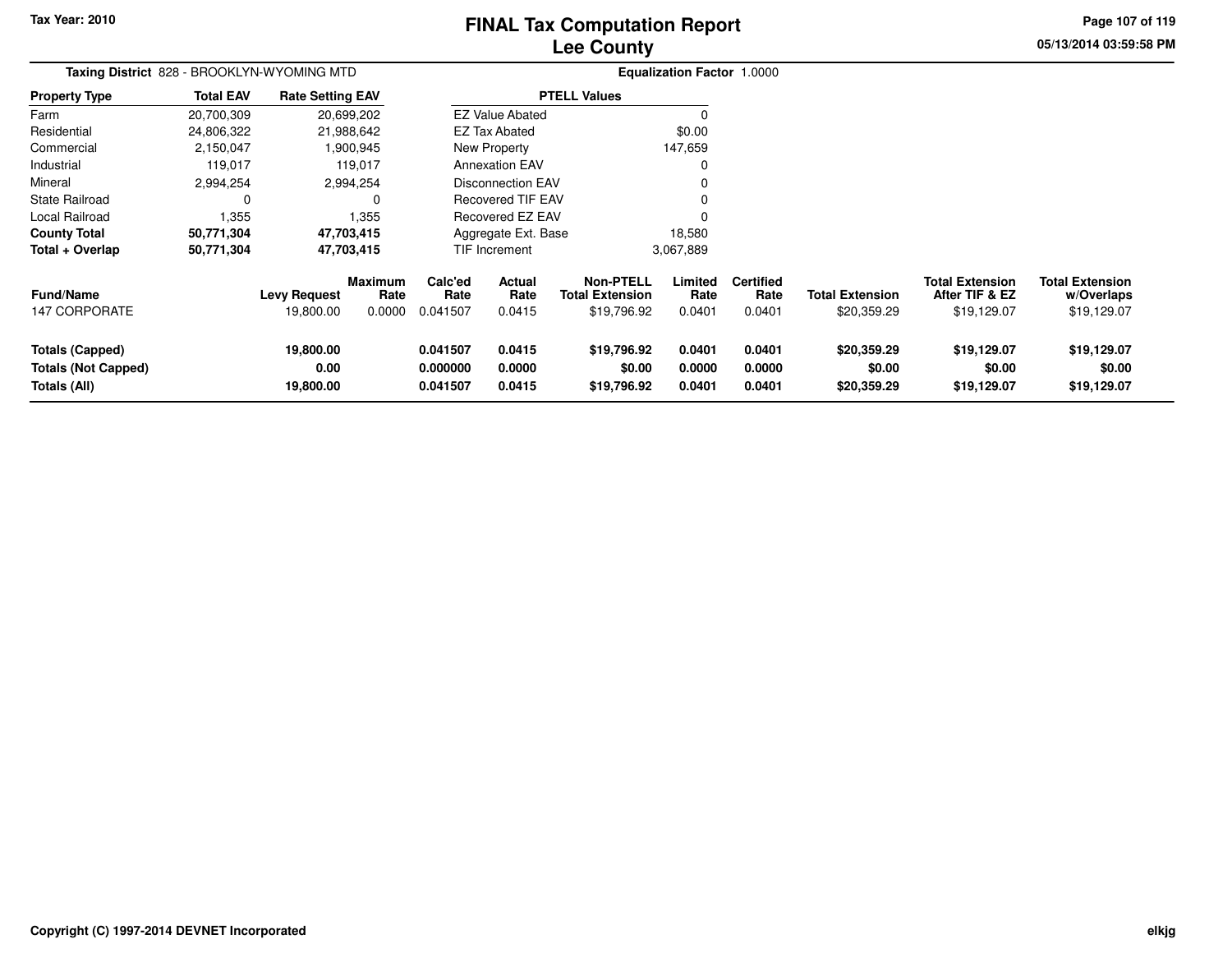**Page 108 of 119**

| Taxing District 851 - DIXON PARK DISTRICT |                    |                         |                        |                 | Equalization Factor 1.0000 |                                            |                 |                          |                        |                                          |                                      |
|-------------------------------------------|--------------------|-------------------------|------------------------|-----------------|----------------------------|--------------------------------------------|-----------------|--------------------------|------------------------|------------------------------------------|--------------------------------------|
| <b>Property Type</b>                      | <b>Total EAV</b>   | <b>Rate Setting EAV</b> |                        |                 |                            | <b>PTELL Values</b>                        |                 |                          |                        |                                          |                                      |
| Farm                                      | 801.980            |                         | 801,953                |                 | <b>EZ Value Abated</b>     |                                            | 5,078,401       |                          |                        |                                          |                                      |
| Residential                               | 116,363,312        | 115,739,736             |                        |                 | <b>EZ Tax Abated</b>       |                                            | \$22,934.08     |                          |                        |                                          |                                      |
| Commercial                                | 47,661,744         | 41,997,768              |                        |                 | New Property               |                                            | 693,599         |                          |                        |                                          |                                      |
| Industrial                                | 25,997,823         | 21,873,125              |                        |                 | <b>Annexation EAV</b>      |                                            | 26,126          |                          |                        |                                          |                                      |
| Mineral                                   | $\Omega$           |                         | 0                      |                 | <b>Disconnection EAV</b>   |                                            | 0               |                          |                        |                                          |                                      |
| <b>State Railroad</b>                     | 675,857<br>675,857 |                         |                        |                 | <b>Recovered TIF EAV</b>   |                                            | 0               |                          |                        |                                          |                                      |
| Local Railroad                            | $\Omega$<br>0      |                         |                        |                 | <b>Recovered EZ EAV</b>    |                                            | 1,055,586       |                          |                        |                                          |                                      |
| <b>County Total</b>                       | 191,500,716        | 181,088,439             |                        |                 | Aggregate Ext. Base        |                                            | 578,634         |                          |                        |                                          |                                      |
| Total + Overlap                           | 191,500,716        | 181,088,439             |                        |                 | <b>TIF Increment</b>       |                                            | 5,333,876       |                          |                        |                                          |                                      |
| <b>Fund/Name</b>                          |                    | <b>Levy Request</b>     | <b>Maximum</b><br>Rate | Calc'ed<br>Rate | <b>Actual</b><br>Rate      | <b>Non-PTELL</b><br><b>Total Extension</b> | Limited<br>Rate | <b>Certified</b><br>Rate | <b>Total Extension</b> | <b>Total Extension</b><br>After TIF & EZ | <b>Total Extension</b><br>w/Overlaps |
| 001 CORPORATE                             |                    | 168,000.00              | 0.1000                 | 0.092772        | 0.0928                     | \$168,050.07                               | 0.0896          | 0.0896                   | \$171,584.64           | \$162,255.24                             | \$162,255.24                         |
| 003 BONDS & INTEREST                      |                    | 149,095.00              | 0.0000                 | 0.082333        | 0.0823                     | \$149,035.79                               | 0.0827          | 0.0827                   | \$158,371.09           | \$149,760.14                             | \$149,760.14                         |
| 005 I.M.R.F.                              |                    | 45,000.00               | 0.0000                 | 0.024850        | 0.0248                     | \$44,909.93                                | 0.0239          | 0.0239                   | \$45,768.67            | \$43,280.14                              | \$43,280.14                          |
| 014 POLICE SYSTEM                         |                    | 20,000.00               | 0.0250                 | 0.011044        | 0.0110                     | \$19,919.73                                | 0.0106          | 0.0106                   | \$20,299.08            | \$19,195.37                              | \$19,195.37                          |
| 027 AUDIT                                 |                    | 5,000.00                | 0.0050                 | 0.002761        | 0.0028                     | \$5,070.48                                 | 0.0027          | 0.0027                   | \$5,170.52             | \$4,889.39                               | \$4,889.39                           |
| 035 LIABILITY INSURANCE                   |                    | 40,000.00               | 0.0000                 | 0.022089        | 0.0221                     | \$40,020.55                                | 0.0213          | 0.0213                   | \$40,789.65            | \$38,571.84                              | \$38,571.84                          |
| 047 SOCIAL SECURITY                       |                    | 30,000.00               | 0.0000                 | 0.016567        | 0.0166                     | \$30,060.68                                | 0.0160          | 0.0160                   | \$30,640.11            | \$28,974.15                              | \$28,974.15                          |
| 060 UNEMPLOYMENT INSURANC                 |                    | 7,000.00                | 0.0000                 | 0.003866        | 0.0039                     | \$7,062.45                                 | 0.0038          | 0.0038                   | \$7,277.03             | \$6,881.36                               | \$6,881.36                           |
| 062 WORKMANS COMP                         |                    | 18,000.00               | 0.0000                 | 0.009940        | 0.0099                     | \$17,927.76                                | 0.0096          | 0.0096                   | \$18,384.07            | \$17,384.49                              | \$17,384.49                          |
| 122 RECREATIONAL PROGRAMS                 |                    | 197,000.00              | 0.1200                 | 0.108787        | 0.1088                     | \$197,024.22                               | 0.1051          | 0.1051                   | \$201,267.25           | \$190,323.95                             | \$190,323.95                         |
| 123 AQUARIUM & MUSEUM                     |                    | 83,000.00               | 0.0700                 | 0.045834        | 0.0458                     | \$82,938.51                                | 0.0442          | 0.0442                   | \$84,643.32            | \$80,041.09                              | \$80,041.09                          |
| <b>125 PAVING LIGHTS</b>                  |                    | 8,500.00                | 0.0050                 | 0.004694        | 0.0047                     | \$8,511.16                                 | 0.0045          | 0.0045                   | \$8,617.53             | \$8,148.98                               | \$8,148.98                           |
| 126 HANDICAPPED-JOINT RECR                |                    | 68,000.00               | 0.0400                 | 0.037551        | 0.0376                     | \$68,089.25                                | 0.0376          | 0.0376                   | \$72,004.27            | \$68,089.25                              | \$68,089.25                          |
| <b>Totals (Capped)</b>                    |                    | 621,500.00              |                        | 0.343204        | 0.3432                     | \$621,495.54                               | 0.3313          | 0.3313                   | \$634,441.87           | \$599,946.00                             | \$599,946.00                         |
| <b>Totals (Not Capped)</b>                |                    | 217,095.00              |                        | 0.119884        | 0.1199                     | \$217,125.04                               | 0.1203          | 0.1203                   | \$230,375.36           | \$217,849.39                             | \$217,849.39                         |
| Totals (All)                              |                    | 838,595.00              |                        | 0.463088        | 0.4631                     | \$838,620.58                               | 0.4516          | 0.4516                   | \$864,817.23           | \$817,795.39                             | \$817,795.39                         |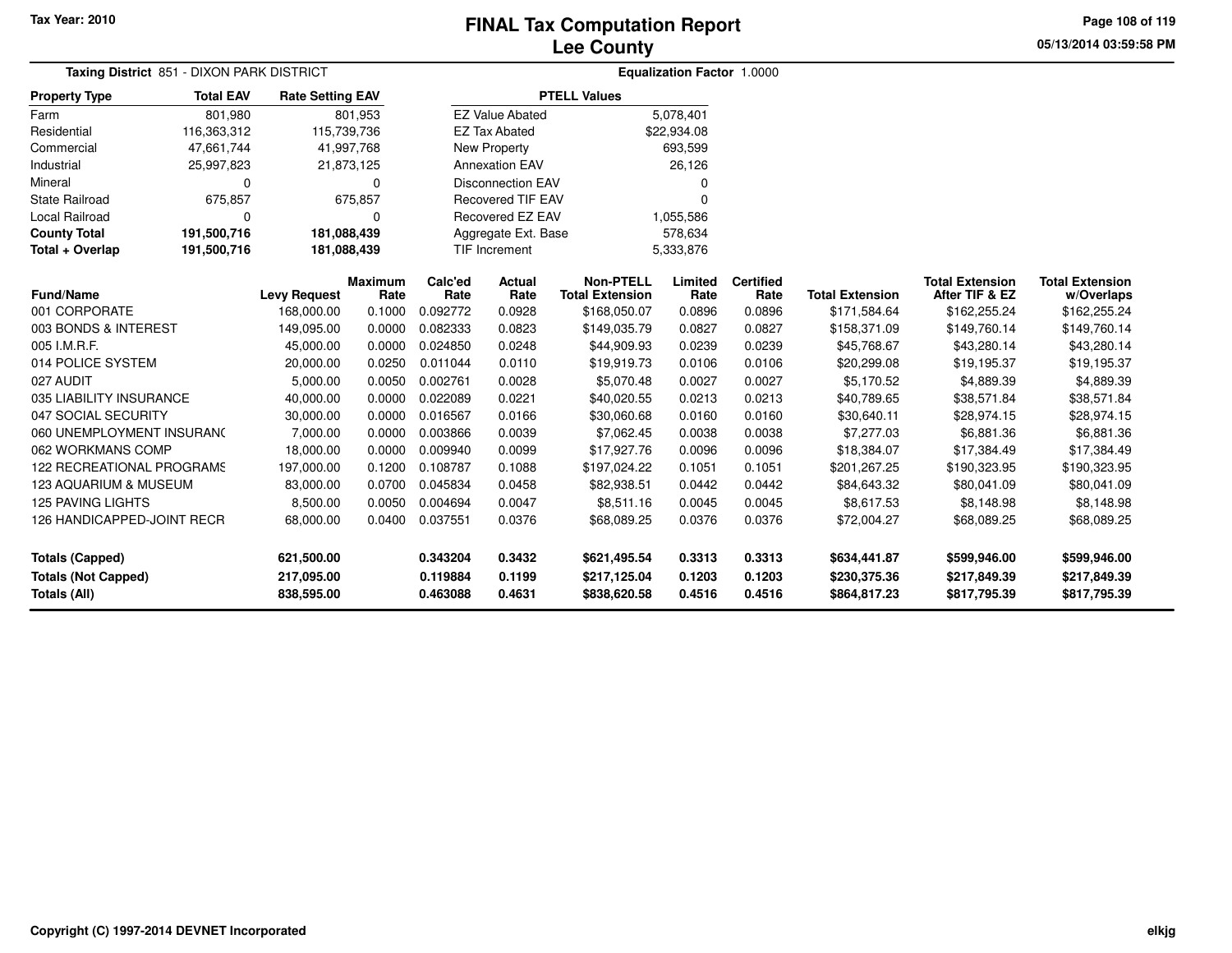**05/13/2014 03:59:58 PM Page 109 of 119**

| Taxing District 852 - WALNUT PARK DISTRICT | Equalization Factor 1.0000 |                         |                        |                 |                          |                                            |                 |                          |                                |                                          |                                      |
|--------------------------------------------|----------------------------|-------------------------|------------------------|-----------------|--------------------------|--------------------------------------------|-----------------|--------------------------|--------------------------------|------------------------------------------|--------------------------------------|
| <b>Property Type</b>                       | <b>Total EAV</b>           | <b>Rate Setting EAV</b> |                        |                 |                          | <b>PTELL Values</b>                        |                 |                          | <b>Overlapping County</b>      | <b>Overlap EAV</b>                       |                                      |
| Farm                                       | 5,566,637                  |                         | 5,566,637              |                 | <b>EZ Value Abated</b>   |                                            | 0               | <b>Bureau County</b>     |                                | 28,843,045                               |                                      |
| Residential                                | 905,525                    |                         | 905,525                |                 | <b>EZ Tax Abated</b>     |                                            | \$0.00          |                          | <b>Whiteside County</b>        | 613,217                                  |                                      |
| Commercial                                 | 0                          |                         | 0                      | New Property    |                          |                                            | 49,794          | Total                    |                                | 29,456,262                               |                                      |
| Industrial                                 | 19,023                     |                         | 19,023                 |                 | <b>Annexation EAV</b>    |                                            | 0               |                          | * denotes use of estimated EAV |                                          |                                      |
| Mineral                                    | 0                          |                         | 0                      |                 | <b>Disconnection EAV</b> |                                            |                 |                          |                                |                                          |                                      |
| <b>State Railroad</b>                      | 250,849                    |                         | 250,849                |                 | <b>Recovered TIF EAV</b> |                                            |                 |                          |                                |                                          |                                      |
| Local Railroad                             | 0                          |                         | 0                      |                 | Recovered EZ EAV         |                                            |                 |                          |                                |                                          |                                      |
| <b>County Total</b>                        | 6,742,034                  |                         | 6,742,034              |                 | Aggregate Ext. Base      |                                            |                 |                          |                                |                                          |                                      |
| Total + Overlap                            | 36,198,296                 |                         | 36,198,296             |                 | TIF Increment            |                                            |                 |                          |                                |                                          |                                      |
| <b>Fund/Name</b>                           |                            | <b>Levy Request</b>     | <b>Maximum</b><br>Rate | Calc'ed<br>Rate | Actual<br>Rate           | <b>Non-PTELL</b><br><b>Total Extension</b> | Limited<br>Rate | <b>Certified</b><br>Rate | <b>Total Extension</b>         | <b>Total Extension</b><br>After TIF & EZ | <b>Total Extension</b><br>w/Overlaps |
| 001 CORPORATE                              |                            | 34,500.00               | 0.1000                 | 0.095308        | 0.0953                   | \$6,425.16                                 | 0.0953          | 0.0953                   | \$6,425.16                     | \$6,425.16                               | \$34,496.98                          |
| 003 BONDS & INTEREST                       |                            | 53,200.00               | 0.0000                 | 0.146968        | 0.1470                   | \$9,910.79                                 | 0.1477          | 0.1477                   | \$9,957.98                     | \$9,957.98                               | \$53,464.88                          |
| 035 LIABILITY INSURANCE                    |                            | 28,250.00               | 0.0000                 | 0.078042        | 0.0780                   | \$5,258.79                                 | 0.0780          | 0.0780                   | \$5,258.79                     | \$5,258.79                               | \$28,234.67                          |
| 047 SOCIAL SECURITY                        |                            | 8,250.00                | 0.0000                 | 0.022791        | 0.0228                   | \$1,537.18                                 | 0.0228          | 0.0228                   | \$1,537.18                     | \$1,537.18                               | \$8,253.21                           |
| 122 RECREATIONAL PROGRAMS                  |                            | 25,900.00               | 0.0750                 | 0.071550        | 0.0716                   | \$4,827.30                                 | 0.0716          | 0.0716                   | \$4,827.30                     | \$4,827.30                               | \$25,917.98                          |
| <b>Totals (Capped)</b>                     |                            | 0.00                    |                        | 0.000000        | 0.0000                   | \$0.00                                     | 0.0000          | 0.0000                   | \$0.00                         | \$0.00                                   | \$0.00                               |
| <b>Totals (Not Capped)</b>                 |                            | 150,100.00              |                        | 0.414659        | 0.4147                   | \$27,959.22                                | 0.4154          | 0.4154                   | \$28,006.41                    | \$28,006.41                              | \$150,367.72                         |
| Totals (All)                               |                            | 150,100.00              |                        | 0.414659        | 0.4147                   | \$27,959.22                                | 0.4154          | 0.4154                   | \$28,006.41                    | \$28,006.41                              | \$150,367.72                         |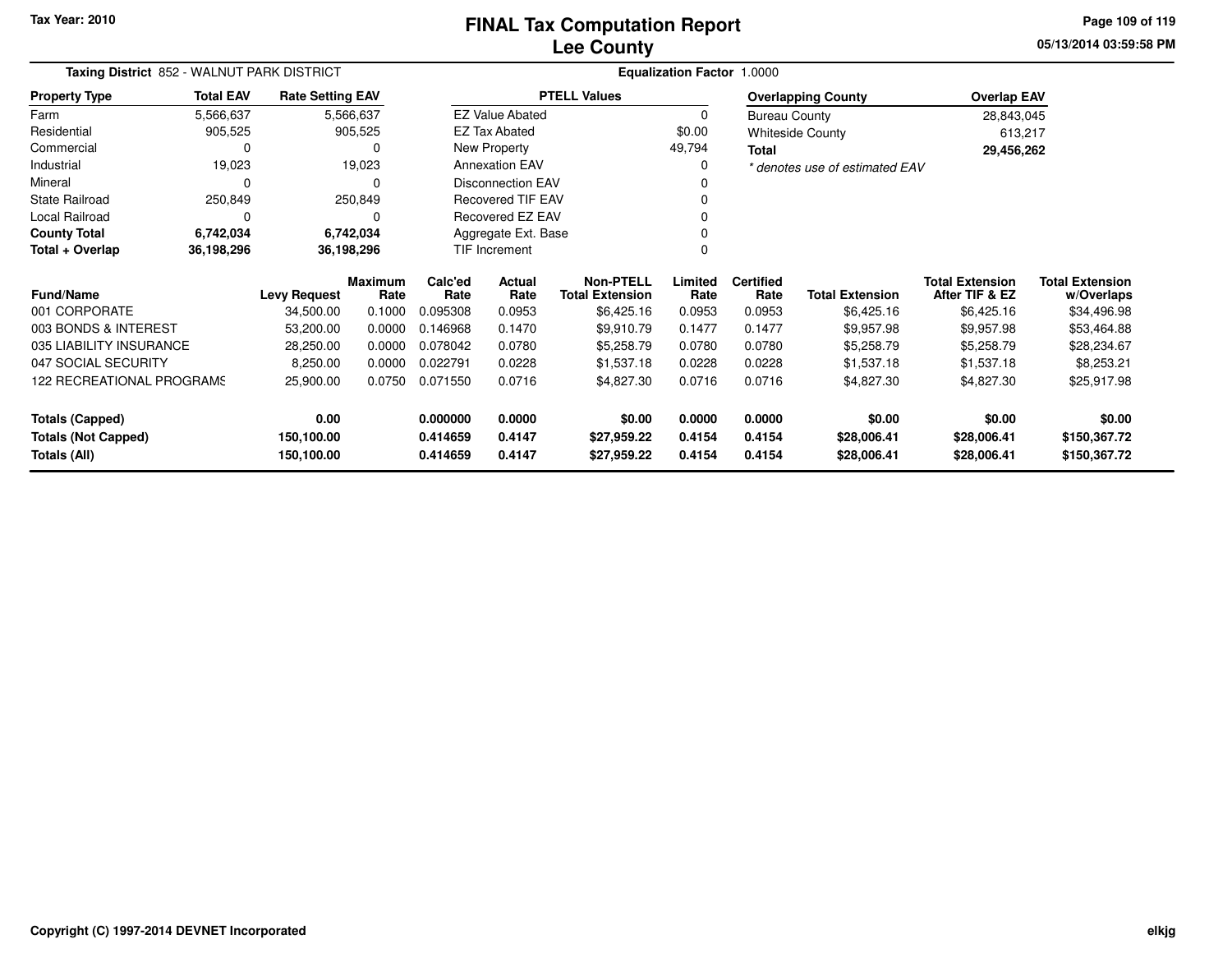**05/13/2014 03:59:58 PMPage 110 of 119**

| $\Omega$<br>\$0.00<br>24,502<br>0<br>0<br>0                                                                                                               |
|-----------------------------------------------------------------------------------------------------------------------------------------------------------|
|                                                                                                                                                           |
|                                                                                                                                                           |
|                                                                                                                                                           |
|                                                                                                                                                           |
|                                                                                                                                                           |
|                                                                                                                                                           |
|                                                                                                                                                           |
| 0                                                                                                                                                         |
| 4,591                                                                                                                                                     |
| 0                                                                                                                                                         |
| <b>Certified</b><br>Limited<br><b>Total Extension</b><br><b>Total Extension</b><br><b>Total Extension</b><br>After TIF & EZ<br>Rate<br>Rate<br>w/Overlaps |
| 0.0360<br>0.0360<br>\$3,694.43<br>\$3,694.43<br>\$3,694.43                                                                                                |
| 0.0101<br>0.0101<br>\$1,036.49<br>\$1,036.49<br>\$1,036.49                                                                                                |
| 0.0461<br>0.0461<br>\$4,730.92<br>\$4,730.92<br>\$4,730.92                                                                                                |
|                                                                                                                                                           |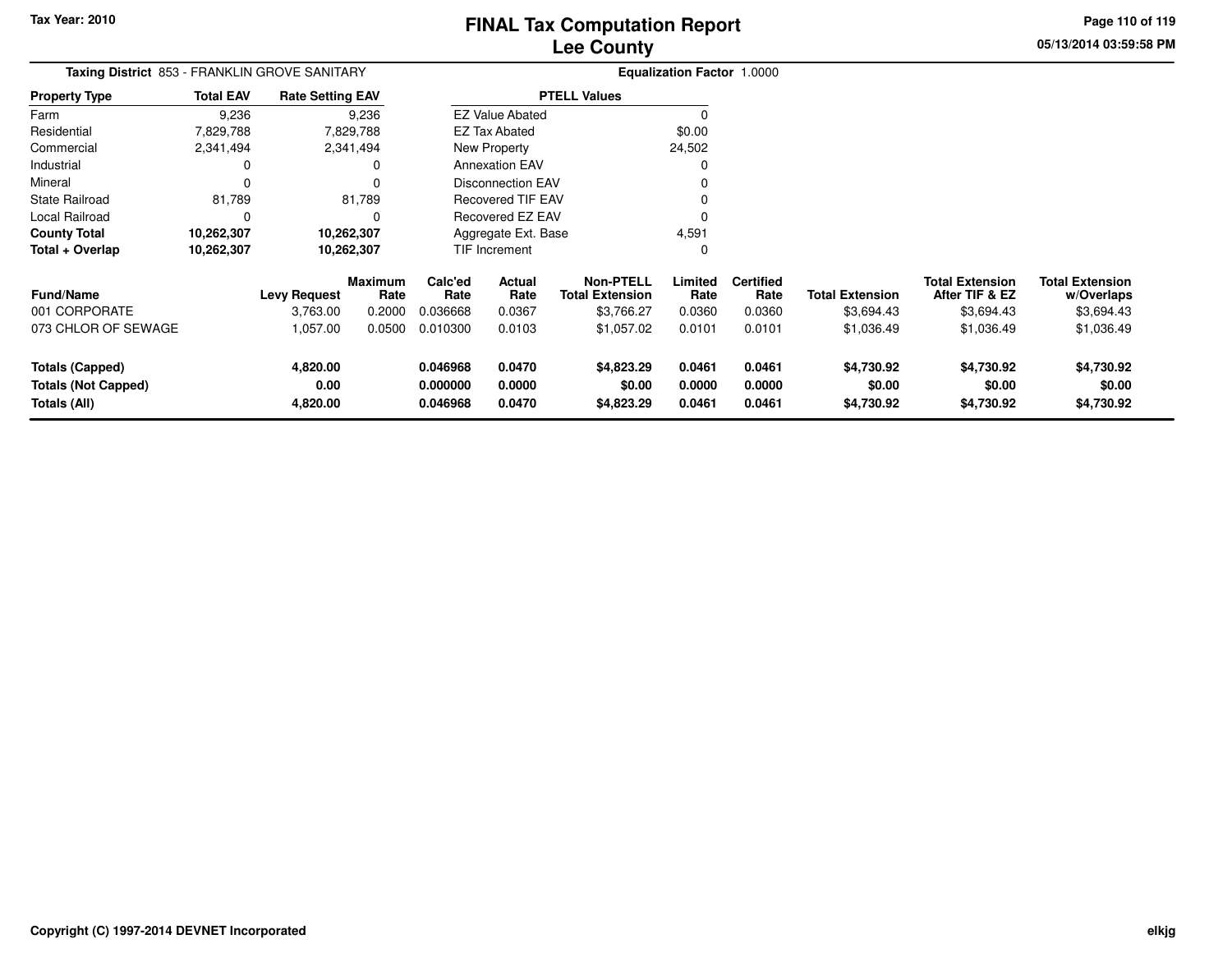**05/13/2014 03:59:58 PM Page 111 of 119**

| Taxing District 855 - PAW PAW SANITARY DISTRICT               |                  |                                 |                                  |                                  |                                 |                                                          | <b>Equalization Factor 1.0000</b> |                                    |                                      |                                                        |                                                    |
|---------------------------------------------------------------|------------------|---------------------------------|----------------------------------|----------------------------------|---------------------------------|----------------------------------------------------------|-----------------------------------|------------------------------------|--------------------------------------|--------------------------------------------------------|----------------------------------------------------|
| <b>Property Type</b>                                          | <b>Total EAV</b> | <b>Rate Setting EAV</b>         |                                  |                                  |                                 | <b>PTELL Values</b>                                      |                                   |                                    |                                      |                                                        |                                                    |
| Farm                                                          | 48,412           |                                 | 47,305                           |                                  | <b>EZ Value Abated</b>          |                                                          | 0                                 |                                    |                                      |                                                        |                                                    |
| Residential                                                   | 11,780,574       |                                 | 8,962,894                        |                                  | EZ Tax Abated                   |                                                          | \$0.00                            |                                    |                                      |                                                        |                                                    |
| Commercial                                                    | 1,099,079        |                                 | 849,977                          |                                  | New Property                    |                                                          | 15,263                            |                                    |                                      |                                                        |                                                    |
| Industrial                                                    | 0                |                                 | 0                                |                                  | <b>Annexation EAV</b>           |                                                          | 0                                 |                                    |                                      |                                                        |                                                    |
| Mineral                                                       | 0                |                                 | 0                                |                                  | <b>Disconnection EAV</b>        |                                                          |                                   |                                    |                                      |                                                        |                                                    |
| <b>State Railroad</b>                                         | 0                |                                 | 0                                |                                  | <b>Recovered TIF EAV</b>        |                                                          |                                   |                                    |                                      |                                                        |                                                    |
| Local Railroad                                                | 0                |                                 | 0                                |                                  | Recovered EZ EAV                |                                                          |                                   |                                    |                                      |                                                        |                                                    |
| <b>County Total</b>                                           | 12,928,065       |                                 | 9,860,176                        |                                  | Aggregate Ext. Base             |                                                          | 3,706                             |                                    |                                      |                                                        |                                                    |
| Total + Overlap                                               | 12,928,065       |                                 | 9,860,176                        |                                  | TIF Increment                   |                                                          | 3,067,889                         |                                    |                                      |                                                        |                                                    |
| <b>Fund/Name</b><br>001 CORPORATE                             |                  | <b>Levy Request</b><br>3,800.00 | <b>Maximum</b><br>Rate<br>0.2000 | Calc'ed<br>Rate<br>0.038539      | <b>Actual</b><br>Rate<br>0.0385 | <b>Non-PTELL</b><br><b>Total Extension</b><br>\$3,796.17 | Limited<br>Rate<br>0.0385         | <b>Certified</b><br>Rate<br>0.0385 | <b>Total Extension</b><br>\$4,977.31 | <b>Total Extension</b><br>After TIF & EZ<br>\$3,796.17 | <b>Total Extension</b><br>w/Overlaps<br>\$3,796.17 |
| Totals (Capped)<br><b>Totals (Not Capped)</b><br>Totals (All) |                  | 3,800.00<br>0.00<br>3,800.00    |                                  | 0.038539<br>0.000000<br>0.038539 | 0.0385<br>0.0000<br>0.0385      | \$3,796.17<br>\$0.00<br>\$3,796.17                       | 0.0385<br>0.0000<br>0.0385        | 0.0385<br>0.0000<br>0.0385         | \$4,977.31<br>\$0.00<br>\$4,977.31   | \$3,796.17<br>\$0.00<br>\$3,796.17                     | \$3,796.17<br>\$0.00<br>\$3,796.17                 |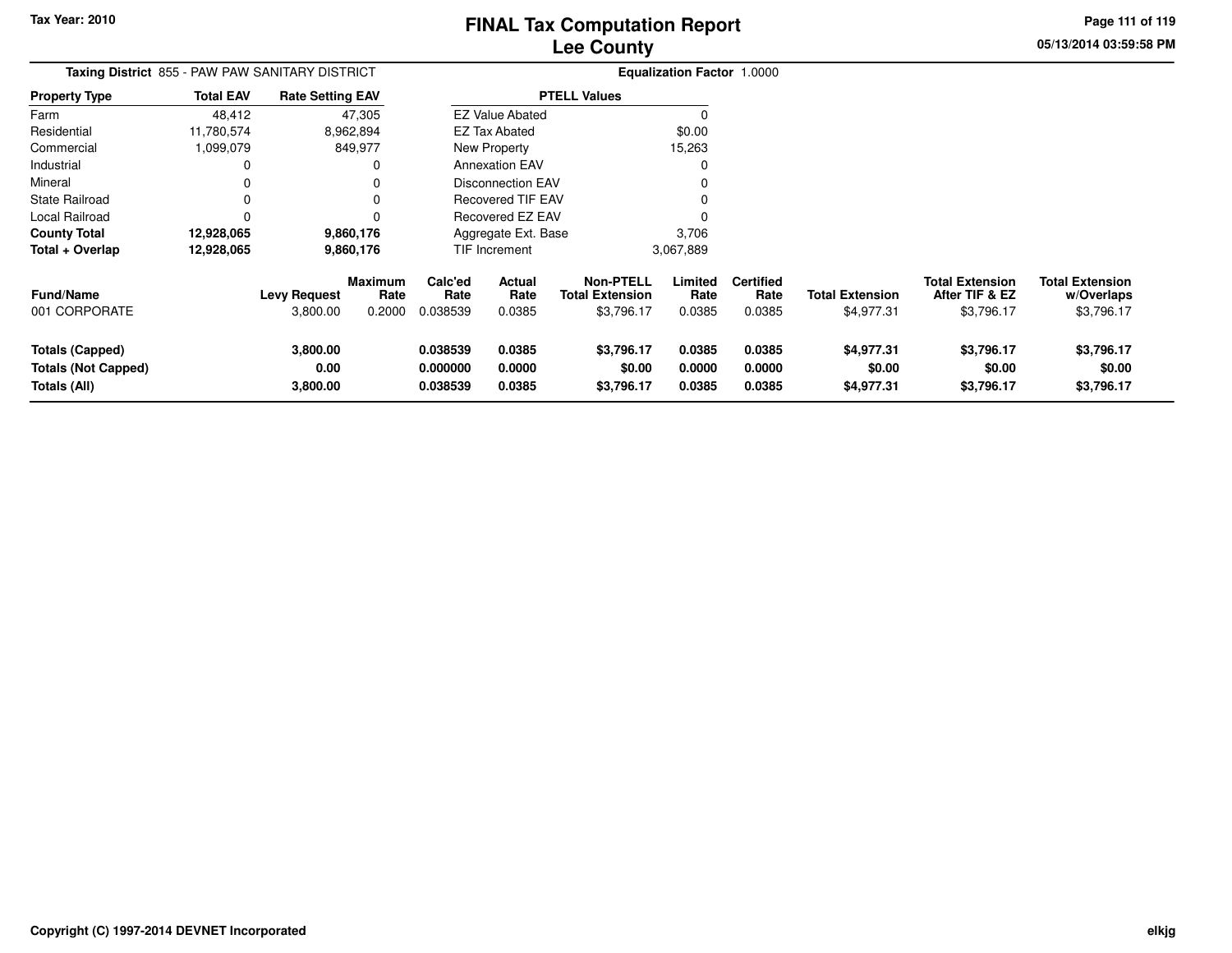**Tax Year: 2010**

## **Lee CountyFINAL Tax Computation Report**

**05/13/2014 03:59:58 PMPage 112 of 119**

| Taxing District 856 - LEE CENTER CEMETERY DIST |                  |                         |                        |                 |                          |                                            | <b>Equalization Factor 1.0000</b> |                          |                        |                                          |                                      |
|------------------------------------------------|------------------|-------------------------|------------------------|-----------------|--------------------------|--------------------------------------------|-----------------------------------|--------------------------|------------------------|------------------------------------------|--------------------------------------|
| <b>Property Type</b>                           | <b>Total EAV</b> | <b>Rate Setting EAV</b> |                        |                 |                          | <b>PTELL Values</b>                        |                                   |                          |                        |                                          |                                      |
| Farm                                           | 3,404,249        |                         | 3,404,249              |                 | <b>EZ Value Abated</b>   |                                            | $\Omega$                          |                          |                        |                                          |                                      |
| Residential                                    | 1,733,748        |                         | 1,733,748              |                 | <b>EZ Tax Abated</b>     |                                            | \$0.00                            |                          |                        |                                          |                                      |
| Commercial                                     | 1,177,257        |                         | 1,177,257              |                 | New Property             |                                            | 6,530                             |                          |                        |                                          |                                      |
| Industrial                                     | 399              |                         | 399                    |                 | <b>Annexation EAV</b>    |                                            |                                   |                          |                        |                                          |                                      |
| Mineral                                        | 0                |                         |                        |                 | <b>Disconnection EAV</b> |                                            |                                   |                          |                        |                                          |                                      |
| State Railroad                                 | 0                |                         |                        |                 | <b>Recovered TIF EAV</b> |                                            |                                   |                          |                        |                                          |                                      |
| Local Railroad                                 | 0                |                         |                        |                 | Recovered EZ EAV         |                                            |                                   |                          |                        |                                          |                                      |
| <b>County Total</b>                            | 6,315,653        |                         | 6,315,653              |                 | Aggregate Ext. Base      |                                            | 4,410                             |                          |                        |                                          |                                      |
| Total + Overlap                                | 6,315,653        |                         | 6,315,653              |                 | TIF Increment            |                                            | 0                                 |                          |                        |                                          |                                      |
| <b>Fund/Name</b>                               |                  | <b>Levy Request</b>     | <b>Maximum</b><br>Rate | Calc'ed<br>Rate | Actual<br>Rate           | <b>Non-PTELL</b><br><b>Total Extension</b> | Limited<br>Rate                   | <b>Certified</b><br>Rate | <b>Total Extension</b> | <b>Total Extension</b><br>After TIF & EZ | <b>Total Extension</b><br>w/Overlaps |
| 001 CORPORATE                                  |                  | 8,239.00                | 0.0600                 | 0.130454        | 0.0600                   | \$3,789.39                                 | 0.0600                            | 0.0600                   | \$3,789.39             | \$3,789.39                               | \$3,789.39                           |
| 035 LIABILITY INSURANCE                        |                  | 0.00                    | 0.0000                 | 0.000000        | 0.0000                   | \$0.00                                     | 0.0000                            | 0.0000                   | \$0.00                 | \$0.00                                   | \$0.00                               |
| Totals (Capped)                                |                  | 8,239.00                |                        | 0.130454        | 0.0600                   | \$3,789.39                                 | 0.0600                            | 0.0600                   | \$3,789.39             | \$3,789.39                               | \$3,789.39                           |
| <b>Totals (Not Capped)</b>                     |                  | 0.00                    |                        | 0.000000        | 0.0000                   | \$0.00                                     | 0.0000                            | 0.0000                   | \$0.00                 | \$0.00                                   | \$0.00                               |
| Totals (All)                                   |                  | 8,239.00                |                        | 0.130454        | 0.0600                   | \$3,789.39                                 | 0.0600                            | 0.0600                   | \$3,789.39             | \$3,789.39                               | \$3,789.39                           |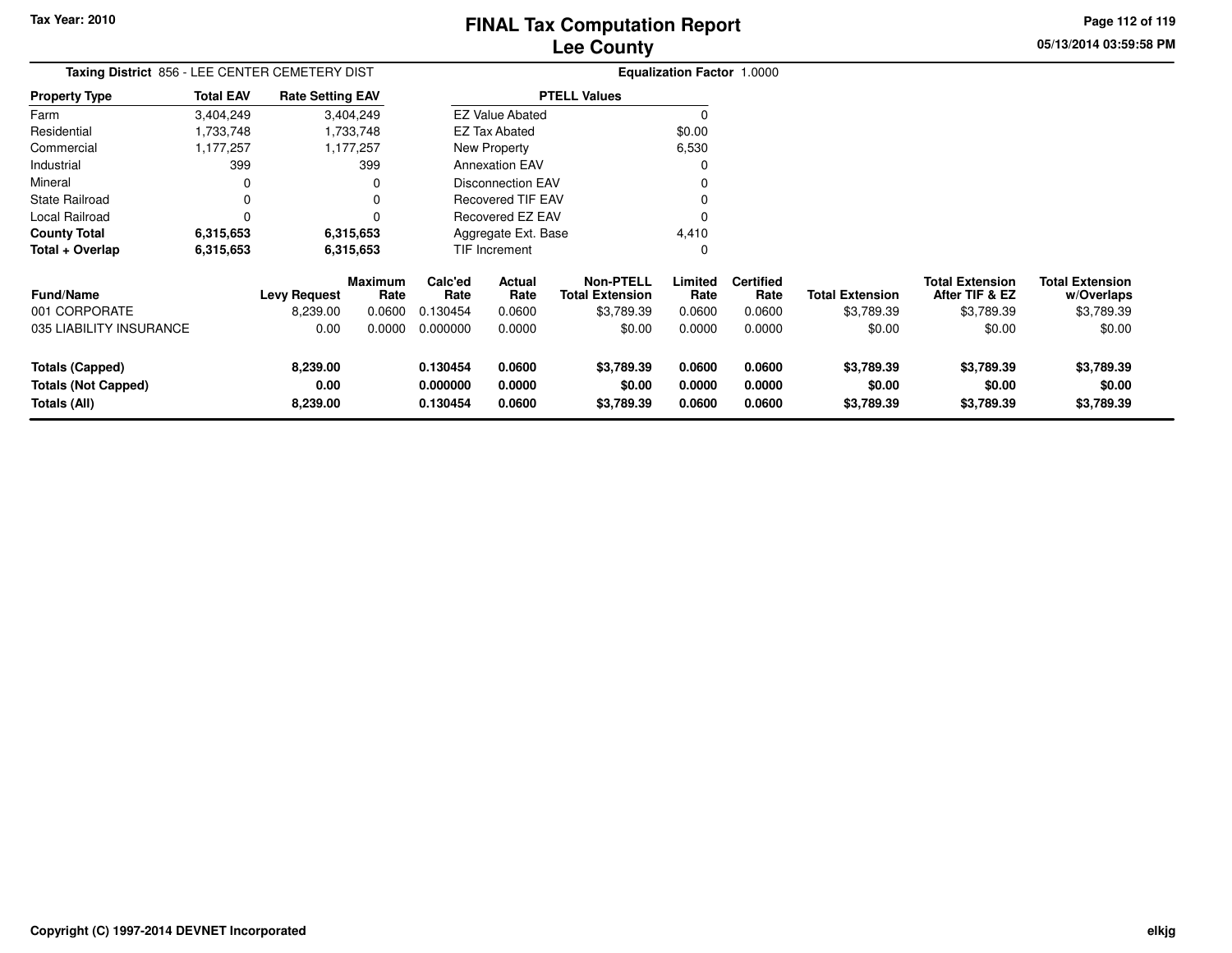**Tax Year: 2010**

### **Lee CountyFINAL Tax Computation Report**

**05/13/2014 03:59:58 PM Page 113 of 119**

| Taxing District 857 - OHIO PUBLIC LIBRARY DIST |                  | <b>Equalization Factor 1.0000</b> |                        |                     |                          |                                     |                 |                          |                                |                                          |                                      |
|------------------------------------------------|------------------|-----------------------------------|------------------------|---------------------|--------------------------|-------------------------------------|-----------------|--------------------------|--------------------------------|------------------------------------------|--------------------------------------|
| <b>Property Type</b>                           | <b>Total EAV</b> | <b>Rate Setting EAV</b>           |                        |                     |                          | <b>PTELL Values</b>                 |                 |                          | <b>Overlapping County</b>      | <b>Overlap EAV</b>                       |                                      |
| Farm                                           | 2,776,792        |                                   | 2,776,792              |                     | <b>EZ Value Abated</b>   |                                     | 0               |                          | <b>Bureau County</b>           | 14,124,495                               |                                      |
| Residential                                    | 560,554          |                                   | 560,554                |                     | <b>EZ Tax Abated</b>     |                                     | \$0.00          | <b>Total</b>             |                                | 14,124,495                               |                                      |
| Commercial                                     | 0                |                                   | 0                      |                     | New Property             |                                     | 103,277         |                          | * denotes use of estimated EAV |                                          |                                      |
| Industrial                                     | 120,507          |                                   | 120,507                |                     | <b>Annexation EAV</b>    |                                     | 0               |                          |                                |                                          |                                      |
| Mineral                                        | 0                |                                   | 0                      |                     | <b>Disconnection EAV</b> |                                     |                 |                          |                                |                                          |                                      |
| <b>State Railroad</b>                          | 0                |                                   | $\Omega$               |                     | <b>Recovered TIF EAV</b> |                                     |                 |                          |                                |                                          |                                      |
| Local Railroad                                 | $\Omega$         |                                   |                        |                     | Recovered EZ EAV         |                                     |                 |                          |                                |                                          |                                      |
| <b>County Total</b>                            | 3,457,853        |                                   | 3,457,853              | Aggregate Ext. Base |                          |                                     |                 |                          |                                |                                          |                                      |
| Total + Overlap                                | 17,582,348       |                                   | 17,582,348             |                     | TIF Increment<br>0       |                                     |                 |                          |                                |                                          |                                      |
| <b>Fund/Name</b>                               |                  | <b>Levy Request</b>               | <b>Maximum</b><br>Rate | Calc'ed<br>Rate     | Actual<br>Rate           | Non-PTELL<br><b>Total Extension</b> | Limited<br>Rate | <b>Certified</b><br>Rate | <b>Total Extension</b>         | <b>Total Extension</b><br>After TIF & EZ | <b>Total Extension</b><br>w/Overlaps |
| 001 CORPORATE                                  |                  | 24,000.00                         | 0.1500                 | 0.136501            | 0.1365                   | \$4,719.97                          | 0.1365          | 0.1365                   | \$4,719.97                     | \$4,719.97                               | \$23,999.91                          |
| 035 LIABILITY INSURANCE                        |                  | 1,700.00                          | 0.0000                 | 0.009669            | 0.0097                   | \$335.41                            | 0.0097          | 0.0097                   | \$335.41                       | \$335.41                                 | \$1,705.49                           |
| 047 SOCIAL SECURITY                            |                  | 300.00                            | 0.0000                 | 0.001706            | 0.0017                   | \$58.78                             | 0.0017          | 0.0017                   | \$58.78                        | \$58.78                                  | \$298.90                             |
| <b>Totals (Capped)</b>                         |                  | 0.00                              |                        | 0.000000            | 0.0000                   | \$0.00                              | 0.0000          | 0.0000                   | \$0.00                         | \$0.00                                   | \$0.00                               |
| <b>Totals (Not Capped)</b>                     |                  | 26,000.00                         |                        | 0.147876            | 0.1479                   | \$5,114.16                          | 0.1479          | 0.1479                   | \$5,114.16                     | \$5,114.16                               | \$26,004.30                          |
| Totals (All)                                   |                  | 26,000.00                         |                        | 0.147876            | 0.1479                   | \$5,114.16                          | 0.1479          | 0.1479                   | \$5,114.16                     | \$5,114.16                               | \$26,004.30                          |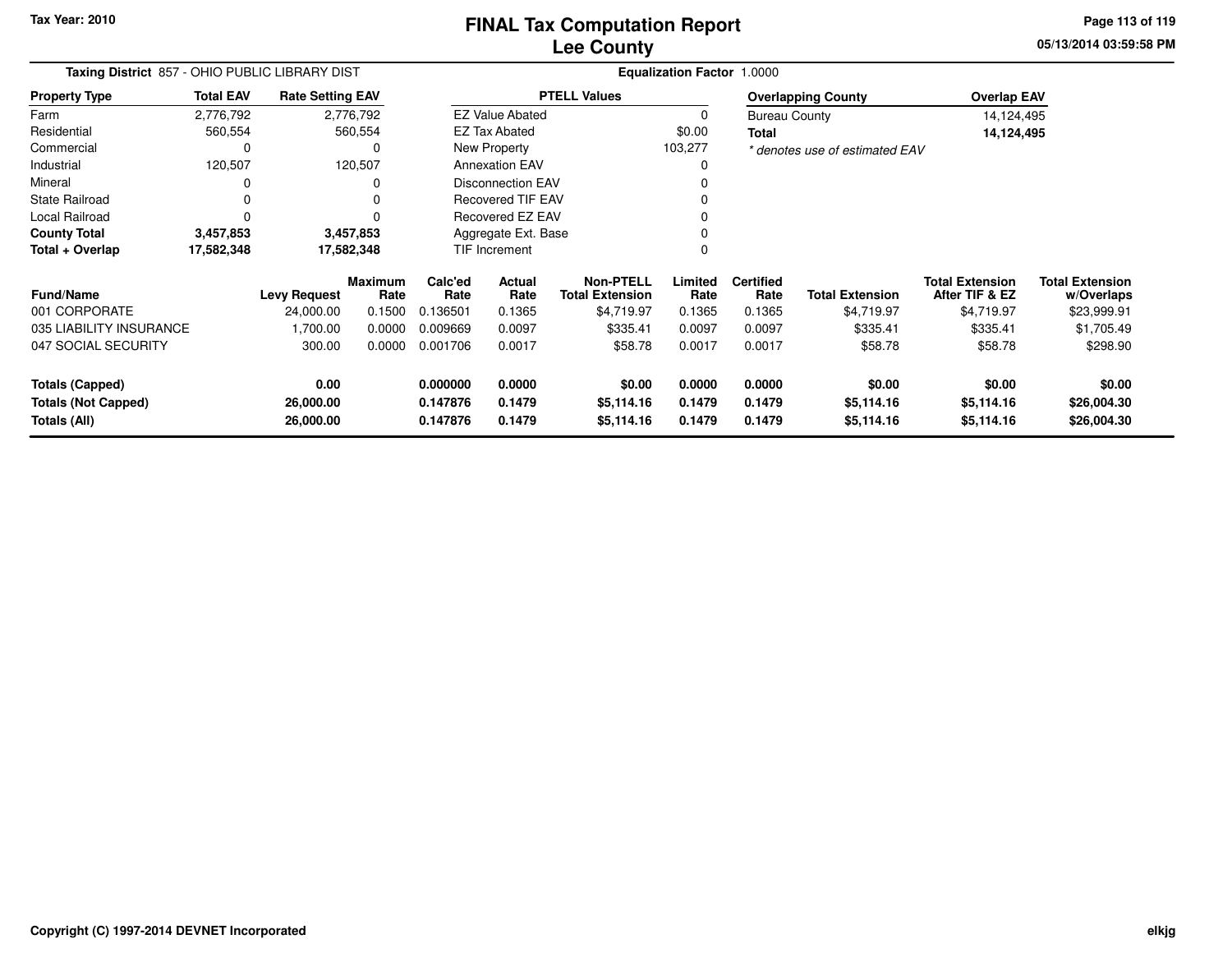**05/13/2014 03:59:58 PMPage 114 of 119**

| Taxing District 858 - PAW PAW PUBLIC LIB DIST |                  |                         |                 |                      | <b>Equalization Factor 1.0000</b> |                                            |                  |                          |                        |                                          |                                      |
|-----------------------------------------------|------------------|-------------------------|-----------------|----------------------|-----------------------------------|--------------------------------------------|------------------|--------------------------|------------------------|------------------------------------------|--------------------------------------|
| <b>Property Type</b>                          | <b>Total EAV</b> | <b>Rate Setting EAV</b> |                 |                      |                                   | <b>PTELL Values</b>                        |                  |                          |                        |                                          |                                      |
| Farm                                          | 48,412           |                         | 47,305          |                      | <b>EZ Value Abated</b>            |                                            |                  |                          |                        |                                          |                                      |
| Residential                                   | 11,780,574       |                         | 8,962,894       |                      | <b>EZ Tax Abated</b>              |                                            | \$0.00           |                          |                        |                                          |                                      |
| Commercial                                    | 1,099,079        |                         | 849,977         |                      | New Property                      |                                            | 15,263           |                          |                        |                                          |                                      |
| Industrial                                    |                  |                         |                 |                      | <b>Annexation EAV</b>             |                                            |                  |                          |                        |                                          |                                      |
| Mineral                                       |                  |                         |                 |                      | Disconnection EAV                 |                                            |                  |                          |                        |                                          |                                      |
| <b>State Railroad</b>                         |                  |                         |                 |                      | <b>Recovered TIF EAV</b>          |                                            |                  |                          |                        |                                          |                                      |
| Local Railroad                                |                  |                         |                 |                      | Recovered EZ EAV                  |                                            |                  |                          |                        |                                          |                                      |
| <b>County Total</b>                           | 12,928,065       |                         | 9,860,176       |                      | Aggregate Ext. Base               |                                            | 18,897           |                          |                        |                                          |                                      |
| Total + Overlap                               | 12,928,065       |                         | 9,860,176       |                      | TIF Increment                     |                                            | 3,067,889        |                          |                        |                                          |                                      |
| <b>Fund/Name</b>                              |                  | <b>Levy Request</b>     | Maximum<br>Rate | Calc'ed<br>Rate      | Actual<br>Rate                    | <b>Non-PTELL</b><br><b>Total Extension</b> | Limited<br>Rate  | <b>Certified</b><br>Rate | <b>Total Extension</b> | <b>Total Extension</b><br>After TIF & EZ | <b>Total Extension</b><br>w/Overlaps |
| 001 CORPORATE                                 |                  | 17,402.00               | 0.6000          | 0.176488             | 0.1765                            | \$17,403.21                                | 0.1728           | 0.1728                   | \$22,339.70            | \$17,038.38                              | \$17,038.38                          |
| 005 I.M.R.F.                                  |                  | 727.00                  | 0.0000          | 0.007373             | 0.0074                            | \$729.65                                   | 0.0072           | 0.0072                   | \$930.82               | \$709.93                                 | \$709.93                             |
| 035 LIABILITY INSURANCE                       |                  | 218.00                  | 0.0000          | 0.002211             | 0.0022                            | \$216.92                                   | 0.0022           | 0.0022                   | \$284.42               | \$216.92                                 | \$216.92                             |
| 047 SOCIAL SECURITY                           |                  | 1,495.00                | 0.0000          | 0.015162             | 0.0152                            | \$1,498.75                                 | 0.0149           | 0.0149                   | \$1,926.28             | \$1,469.17                               | \$1,469.17                           |
| <b>Totals (Capped)</b>                        |                  | 19,842.00               |                 | 0.201234             | 0.2013                            | \$19,848.53                                | 0.1971           | 0.1971                   | \$25,481.22            | \$19,434.40                              | \$19,434.40                          |
| <b>Totals (Not Capped)</b><br>Totals (All)    |                  | 0.00<br>19,842.00       |                 | 0.000000<br>0.201234 | 0.0000<br>0.2013                  | \$0.00<br>\$19,848.53                      | 0.0000<br>0.1971 | 0.0000<br>0.1971         | \$0.00<br>\$25,481.22  | \$0.00<br>\$19,434.40                    | \$0.00<br>\$19,434.40                |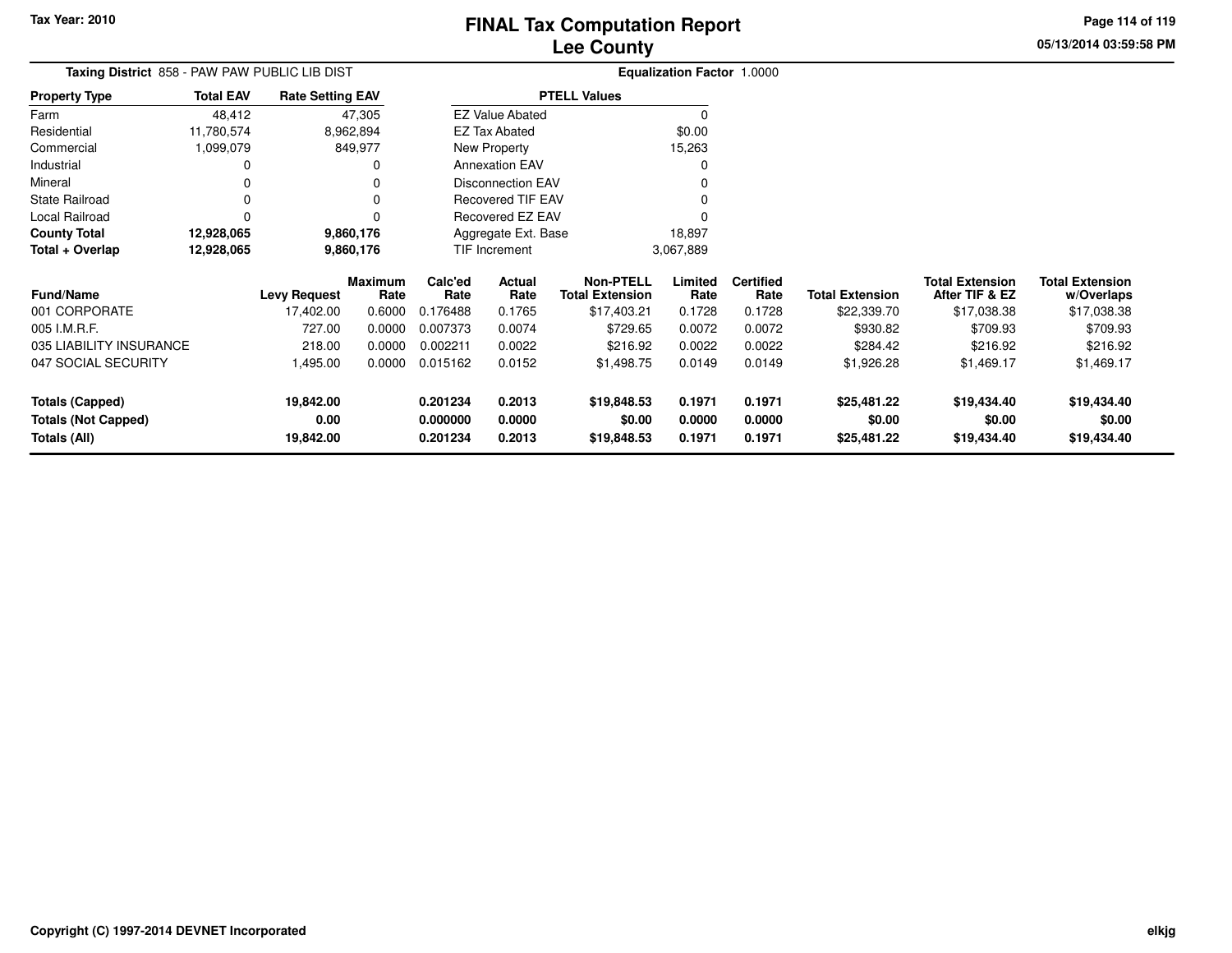**05/13/2014 03:59:58 PMPage 115 of 119**

| Taxing District 859 - EARLVILLE LIBRARY DISTRICT |                  | <b>Equalization Factor 1.0000</b> |                        |                 |                          |                                            |                 |                          |                                |                                          |                                      |
|--------------------------------------------------|------------------|-----------------------------------|------------------------|-----------------|--------------------------|--------------------------------------------|-----------------|--------------------------|--------------------------------|------------------------------------------|--------------------------------------|
| <b>Property Type</b>                             | <b>Total EAV</b> | <b>Rate Setting EAV</b>           |                        |                 |                          | <b>PTELL Values</b>                        |                 |                          | <b>Overlapping County</b>      | <b>Overlap EAV</b>                       |                                      |
| Farm                                             | 394,602          |                                   | 394,602                |                 | <b>EZ Value Abated</b>   |                                            | $\Omega$        | DeKalb County            |                                | 1,483,009                                |                                      |
| Residential                                      | 89,750           |                                   | 89,750                 |                 | <b>EZ Tax Abated</b>     |                                            | \$0.00          | LaSalle County           |                                | 54,019,884                               |                                      |
| Commercial                                       |                  |                                   | ი                      |                 | New Property             |                                            | 0               | <b>Total</b>             |                                | 55,502,893                               |                                      |
| Industrial                                       |                  |                                   |                        |                 | <b>Annexation EAV</b>    |                                            |                 |                          | * denotes use of estimated EAV |                                          |                                      |
| Mineral                                          |                  |                                   |                        |                 | <b>Disconnection EAV</b> |                                            |                 |                          |                                |                                          |                                      |
| State Railroad                                   |                  |                                   |                        |                 | Recovered TIF EAV        |                                            |                 |                          |                                |                                          |                                      |
| Local Railroad                                   |                  |                                   |                        |                 | Recovered EZ EAV         |                                            |                 |                          |                                |                                          |                                      |
| <b>County Total</b>                              | 484,352          |                                   | 484,352                |                 | Aggregate Ext. Base      |                                            |                 |                          |                                |                                          |                                      |
| Total + Overlap                                  | 55,987,245       |                                   | 55,987,245             |                 | <b>TIF Increment</b>     |                                            |                 |                          |                                |                                          |                                      |
| <b>Fund/Name</b>                                 |                  | <b>Levy Request</b>               | <b>Maximum</b><br>Rate | Calc'ed<br>Rate | <b>Actual</b><br>Rate    | <b>Non-PTELL</b><br><b>Total Extension</b> | Limited<br>Rate | <b>Certified</b><br>Rate | <b>Total Extension</b>         | <b>Total Extension</b><br>After TIF & EZ | <b>Total Extension</b><br>w/Overlaps |
| 001 CORPORATE                                    |                  | 86,250.00                         | 0.1500                 | 0.154053        | 0.1500                   | \$726.53                                   | 0.1500          | 0.1500                   | \$726.53                       | \$726.53                                 | \$83,980.87                          |
| 004 BUILDINGS, EQUIPMENT AN                      |                  | 11,500.00                         | 0.0200                 | 0.020540        | 0.0200                   | \$96.87                                    | 0.0200          | 0.0200                   | \$96.87                        | \$96.87                                  | \$11,197.45                          |
| 027 AUDIT                                        |                  | 2,400.00                          | 0.0050                 | 0.004287        | 0.0043                   | \$20.83                                    | 0.0043          | 0.0043                   | \$20.83                        | \$20.83                                  | \$2,407.45                           |
| 031 WORKING CASH                                 |                  | 28,750.00                         | 0.0500                 | 0.051351        | 0.0500                   | \$242.18                                   | 0.0500          | 0.0500                   | \$242.18                       | \$242.18                                 | \$27,993.62                          |
| 035 LIABILITY INSURANCE                          |                  | 5,415.00                          | 0.0000                 | 0.009672        | 0.0097                   | \$46.98                                    | 0.0097          | 0.0097                   | \$46.98                        | \$46.98                                  | \$5,430.76                           |
| 047 SOCIAL SECURITY                              |                  | 6,800.00                          | 0.0000                 | 0.012146        | 0.0121                   | \$58.61                                    | 0.0121          | 0.0121                   | \$58.61                        | \$58.61                                  | \$6,774.46                           |
| <b>Totals (Capped)</b>                           |                  | 0.00                              |                        | 0.000000        | 0.0000                   | \$0.00                                     | 0.0000          | 0.0000                   | \$0.00                         | \$0.00                                   | \$0.00                               |
| <b>Totals (Not Capped)</b><br>141,115.00         |                  |                                   | 0.252049               | 0.2461          | \$1,192.00               | 0.2461                                     | 0.2461          | \$1,192.00               | \$1,192.00                     | \$137,784.61                             |                                      |
| Totals (All)<br>141,115.00                       |                  |                                   |                        | 0.252049        | 0.2461                   | \$1,192.00                                 | 0.2461          | 0.2461                   | \$1,192.00                     | \$1,192.00                               | \$137,784.61                         |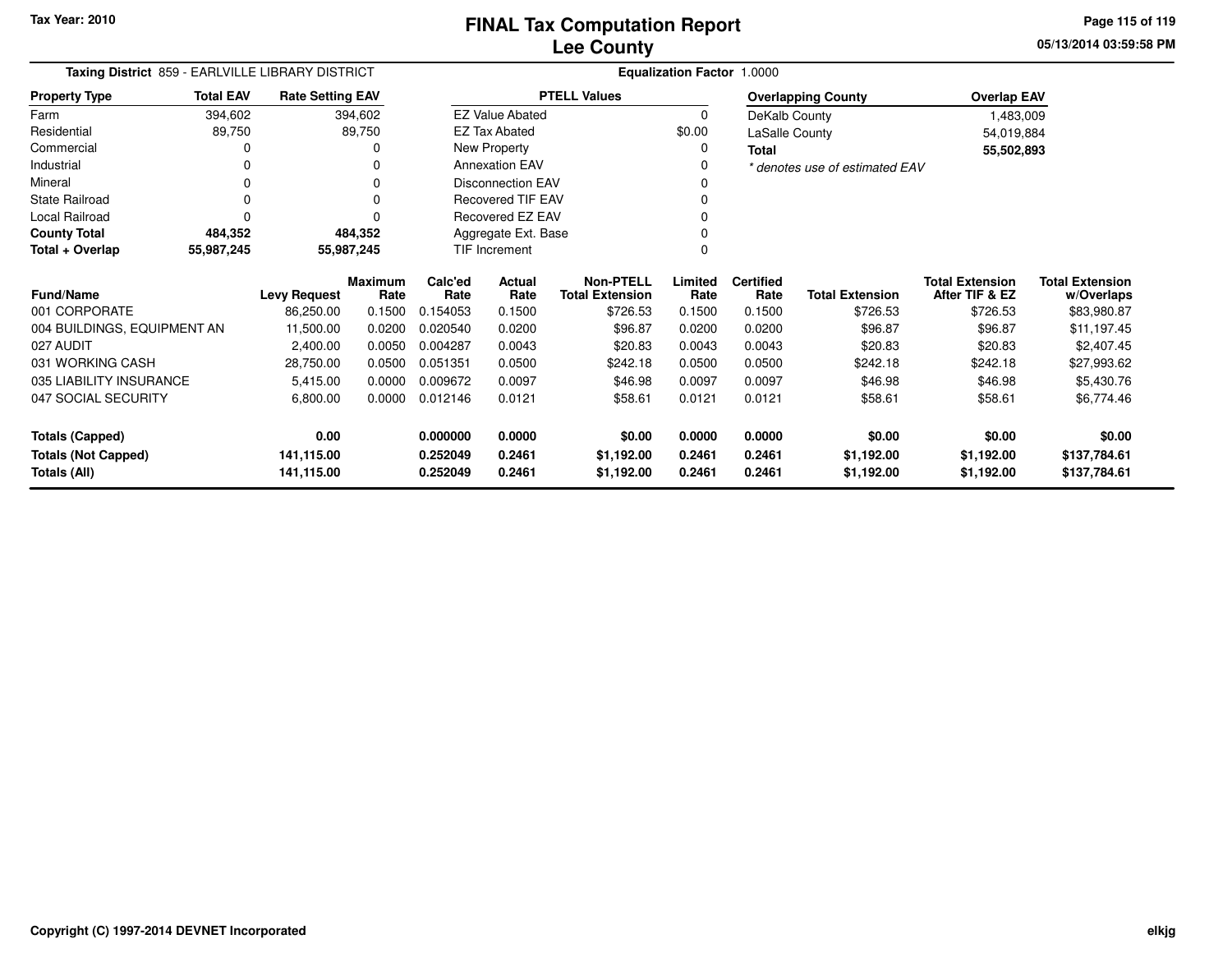**05/13/2014 03:59:58 PM Page 116 of 119**

| Taxing District TIF1 - DIXON CENTRAL BUSINESS (TIF1)          |                  |                             |                                  |                                  | <b>Equalization Factor 1.0000</b> |                                                      |                            |                                    |                                  |                                                          |                                                      |
|---------------------------------------------------------------|------------------|-----------------------------|----------------------------------|----------------------------------|-----------------------------------|------------------------------------------------------|----------------------------|------------------------------------|----------------------------------|----------------------------------------------------------|------------------------------------------------------|
| <b>Property Type</b>                                          | <b>Total EAV</b> | <b>TIF Base EAV</b>         |                                  |                                  |                                   | <b>PTELL Values</b>                                  |                            |                                    |                                  |                                                          |                                                      |
| Farm                                                          |                  |                             |                                  |                                  | <b>EZ Value Abated</b>            |                                                      | $\Omega$                   |                                    |                                  |                                                          |                                                      |
| Residential                                                   | 118,714          |                             | 48,520                           |                                  | EZ Tax Abated                     |                                                      | \$0.00                     |                                    |                                  |                                                          |                                                      |
| Commercial                                                    | 6,391,417        |                             | 2,718,023                        |                                  | <b>New Property</b>               |                                                      |                            |                                    |                                  |                                                          |                                                      |
| Industrial                                                    |                  |                             |                                  |                                  | <b>Annexation EAV</b>             |                                                      |                            |                                    |                                  |                                                          |                                                      |
| Mineral                                                       |                  |                             |                                  |                                  | Disconnection EAV                 |                                                      |                            |                                    |                                  |                                                          |                                                      |
| <b>State Railroad</b>                                         | 10,751           |                             |                                  |                                  | Recovered TIF EAV                 |                                                      |                            |                                    |                                  |                                                          |                                                      |
| Local Railroad                                                |                  |                             |                                  |                                  | <b>Recovered EZ EAV</b>           |                                                      |                            |                                    |                                  |                                                          |                                                      |
| <b>County Total</b>                                           | 6,520,882        |                             | 2,766,543                        |                                  | Aggregate Ext. Base               |                                                      |                            |                                    |                                  |                                                          |                                                      |
| Total + Overlap                                               | 6,520,882        |                             | 2,766,543                        |                                  | <b>TIF Increment</b>              |                                                      | 3,754,339                  |                                    |                                  |                                                          |                                                      |
| <b>Fund/Name</b><br>098 INCREMENT FUND                        |                  | <b>Levy Request</b><br>0.00 | <b>Maximum</b><br>Rate<br>0.0000 | Calc'ed<br>Rate<br>0.000000      | Actual<br>Rate<br>0.0000          | <b>Non-PTELL</b><br><b>Total Extension</b><br>\$0.00 | Limited<br>Rate<br>0.0000  | <b>Certified</b><br>Rate<br>0.0000 | <b>Total Extension</b><br>\$0.00 | <b>Total Extension</b><br>After TIF & EZ<br>\$324,007.36 | <b>Total Extension</b><br>w/Overlaps<br>\$324,007.36 |
| Totals (Capped)<br><b>Totals (Not Capped)</b><br>Totals (All) |                  | 0.00<br>0.00<br>0.00        |                                  | 0.000000<br>0.000000<br>0.000000 | 0.0000<br>0.0000<br>0.0000        | \$0.00<br>\$0.00<br>\$0.00                           | 0.0000<br>0.0000<br>0.0000 | 0.0000<br>0.0000<br>0.0000         | \$0.00<br>\$0.00<br>\$0.00       | \$0.00<br>\$324,007.36<br>\$324,007.36                   | \$0.00<br>\$324,007.36<br>\$324,007.36               |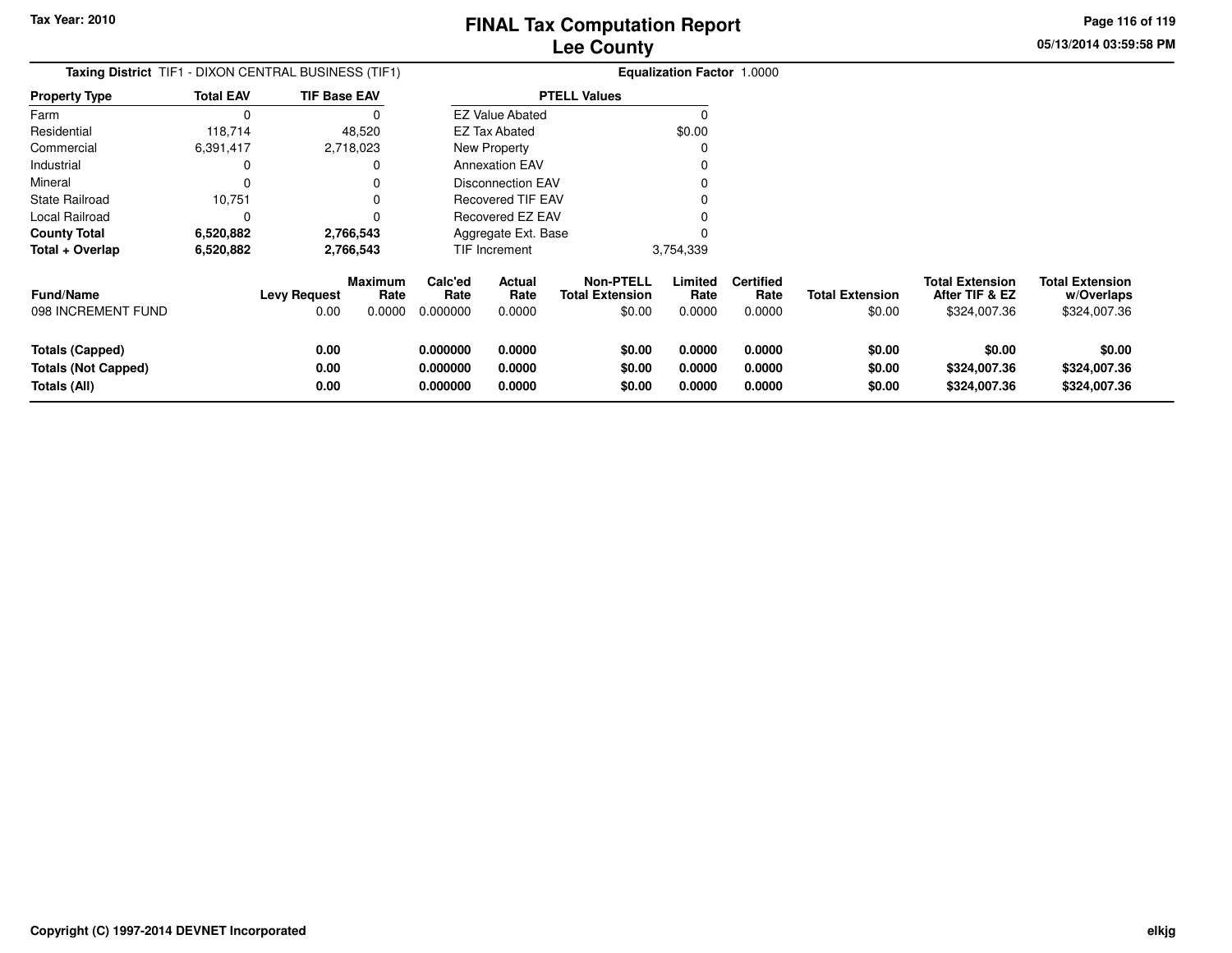**05/13/2014 03:59:58 PMPage 117 of 119**

| <b>Taxing District</b> TIF2 - VILLAGE OF PAW PAW (TIF2)              |                  |                      |                           |                                  |                                 |                                                      | <b>Equalization Factor 1.0000</b> |                                    |                                  |                                                          |                                                      |
|----------------------------------------------------------------------|------------------|----------------------|---------------------------|----------------------------------|---------------------------------|------------------------------------------------------|-----------------------------------|------------------------------------|----------------------------------|----------------------------------------------------------|------------------------------------------------------|
| <b>Property Type</b>                                                 | <b>Total EAV</b> | <b>TIF Base EAV</b>  |                           |                                  |                                 | <b>PTELL Values</b>                                  |                                   |                                    |                                  |                                                          |                                                      |
| Farm                                                                 | 12,997           |                      | 11,890                    |                                  | <b>EZ Value Abated</b>          |                                                      |                                   |                                    |                                  |                                                          |                                                      |
| Residential                                                          | 4,996,055        |                      | 2,178,375                 |                                  | <b>EZ Tax Abated</b>            |                                                      | \$0.00                            |                                    |                                  |                                                          |                                                      |
| Commercial                                                           | 882,386          |                      | 633,284                   |                                  | New Property                    |                                                      |                                   |                                    |                                  |                                                          |                                                      |
| Industrial                                                           |                  |                      |                           |                                  | <b>Annexation EAV</b>           |                                                      |                                   |                                    |                                  |                                                          |                                                      |
| Mineral                                                              |                  |                      |                           |                                  | <b>Disconnection EAV</b>        |                                                      |                                   |                                    |                                  |                                                          |                                                      |
| <b>State Railroad</b>                                                |                  |                      |                           |                                  | Recovered TIF EAV               |                                                      |                                   |                                    |                                  |                                                          |                                                      |
| Local Railroad                                                       |                  |                      |                           |                                  | Recovered EZ EAV                |                                                      |                                   |                                    |                                  |                                                          |                                                      |
| <b>County Total</b>                                                  | 5,891,438        |                      | 2,823,549                 |                                  | Aggregate Ext. Base             |                                                      |                                   |                                    |                                  |                                                          |                                                      |
| Total + Overlap                                                      | 5,891,438        |                      | 2,823,549                 |                                  | TIF Increment                   |                                                      | 3,067,889                         |                                    |                                  |                                                          |                                                      |
| <b>Fund/Name</b><br>098 INCREMENT FUND                               |                  | Levy Request<br>0.00 | Maximum<br>Rate<br>0.0000 | Calc'ed<br>Rate<br>0.000000      | <b>Actual</b><br>Rate<br>0.0000 | <b>Non-PTELL</b><br><b>Total Extension</b><br>\$0.00 | Limited<br>Rate<br>0.0000         | <b>Certified</b><br>Rate<br>0.0000 | <b>Total Extension</b><br>\$0.00 | <b>Total Extension</b><br>After TIF & EZ<br>\$278,368.84 | <b>Total Extension</b><br>w/Overlaps<br>\$278,368.84 |
| <b>Totals (Capped)</b><br><b>Totals (Not Capped)</b><br>Totals (All) |                  | 0.00<br>0.00<br>0.00 |                           | 0.000000<br>0.000000<br>0.000000 | 0.0000<br>0.0000<br>0.0000      | \$0.00<br>\$0.00<br>\$0.00                           | 0.0000<br>0.0000<br>0.0000        | 0.0000<br>0.0000<br>0.0000         | \$0.00<br>\$0.00<br>\$0.00       | \$0.00<br>\$278,368.84<br>\$278,368.84                   | \$0.00<br>\$278,368.84<br>\$278,368.84               |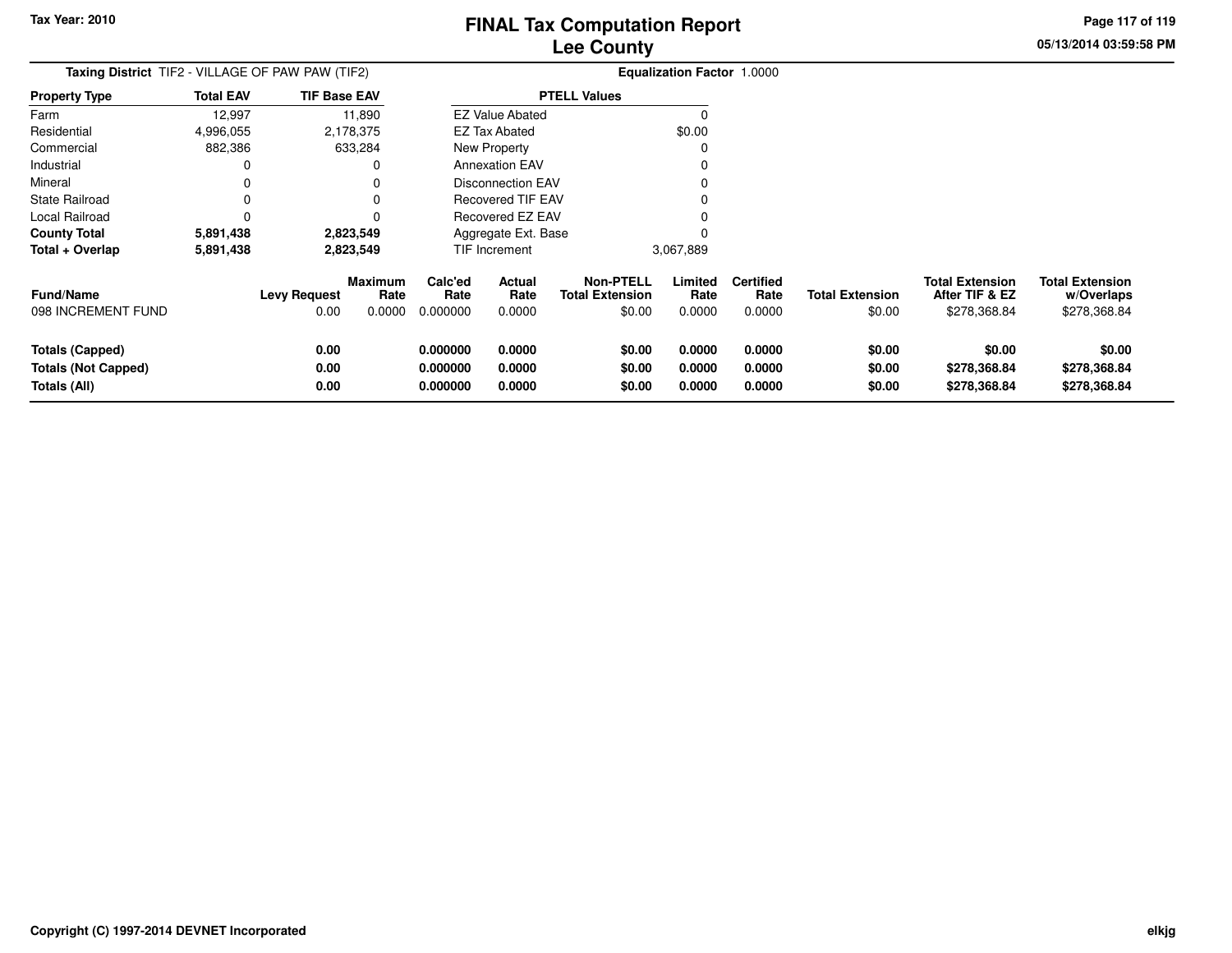**05/13/2014 03:59:58 PMPage 118 of 119**

|                                                               |                  | Taxing District TIF3 - DIXON-CITY-RIVERFRONT (TIF3)             |                                  |                            |                                                      | <b>Equalization Factor 1.0000</b> |                                    |                                  |                                                          |                                                      |
|---------------------------------------------------------------|------------------|-----------------------------------------------------------------|----------------------------------|----------------------------|------------------------------------------------------|-----------------------------------|------------------------------------|----------------------------------|----------------------------------------------------------|------------------------------------------------------|
| <b>Property Type</b>                                          | <b>Total EAV</b> | <b>TIF Base EAV</b>                                             |                                  |                            | <b>PTELL Values</b>                                  |                                   |                                    |                                  |                                                          |                                                      |
| Farm                                                          | 209              | 182                                                             |                                  | <b>EZ Value Abated</b>     |                                                      | $\Omega$                          |                                    |                                  |                                                          |                                                      |
| Residential                                                   | 1,681,623        | 1,128,241                                                       |                                  | EZ Tax Abated              |                                                      | \$0.00                            |                                    |                                  |                                                          |                                                      |
| Commercial                                                    | 4,042,584        | 3,005,705                                                       |                                  | New Property               |                                                      |                                   |                                    |                                  |                                                          |                                                      |
| Industrial                                                    | 0                | 0                                                               |                                  | <b>Annexation EAV</b>      |                                                      |                                   |                                    |                                  |                                                          |                                                      |
| Mineral                                                       | 0                | 0                                                               |                                  | Disconnection EAV          |                                                      |                                   |                                    |                                  |                                                          |                                                      |
| State Railroad                                                | 0                | 0                                                               |                                  | <b>Recovered TIF EAV</b>   |                                                      |                                   |                                    |                                  |                                                          |                                                      |
| Local Railroad                                                | 0                | 0                                                               |                                  | <b>Recovered EZ EAV</b>    |                                                      |                                   |                                    |                                  |                                                          |                                                      |
| <b>County Total</b>                                           | 5,724,416        | 4,134,128                                                       |                                  | Aggregate Ext. Base        |                                                      |                                   |                                    |                                  |                                                          |                                                      |
| Total + Overlap                                               | 5,724,416        | 4,134,128                                                       |                                  | TIF Increment              |                                                      | 1,590,288                         |                                    |                                  |                                                          |                                                      |
| <b>Fund/Name</b><br>098 INCREMENT FUND                        |                  | <b>Maximum</b><br><b>Levy Request</b><br>Rate<br>0.00<br>0.0000 | Calc'ed<br>Rate<br>0.000000      | Actual<br>Rate<br>0.0000   | <b>Non-PTELL</b><br><b>Total Extension</b><br>\$0.00 | Limited<br>Rate<br>0.0000         | <b>Certified</b><br>Rate<br>0.0000 | <b>Total Extension</b><br>\$0.00 | <b>Total Extension</b><br>After TIF & EZ<br>\$137,328.22 | <b>Total Extension</b><br>w/Overlaps<br>\$137,328.22 |
| Totals (Capped)<br><b>Totals (Not Capped)</b><br>Totals (All) |                  | 0.00<br>0.00<br>0.00                                            | 0.000000<br>0.000000<br>0.000000 | 0.0000<br>0.0000<br>0.0000 | \$0.00<br>\$0.00<br>\$0.00                           | 0.0000<br>0.0000<br>0.0000        | 0.0000<br>0.0000<br>0.0000         | \$0.00<br>\$0.00<br>\$0.00       | \$0.00<br>\$137,328.22<br>\$137,328.22                   | \$0.00<br>\$137,328.22<br>\$137,328.22               |